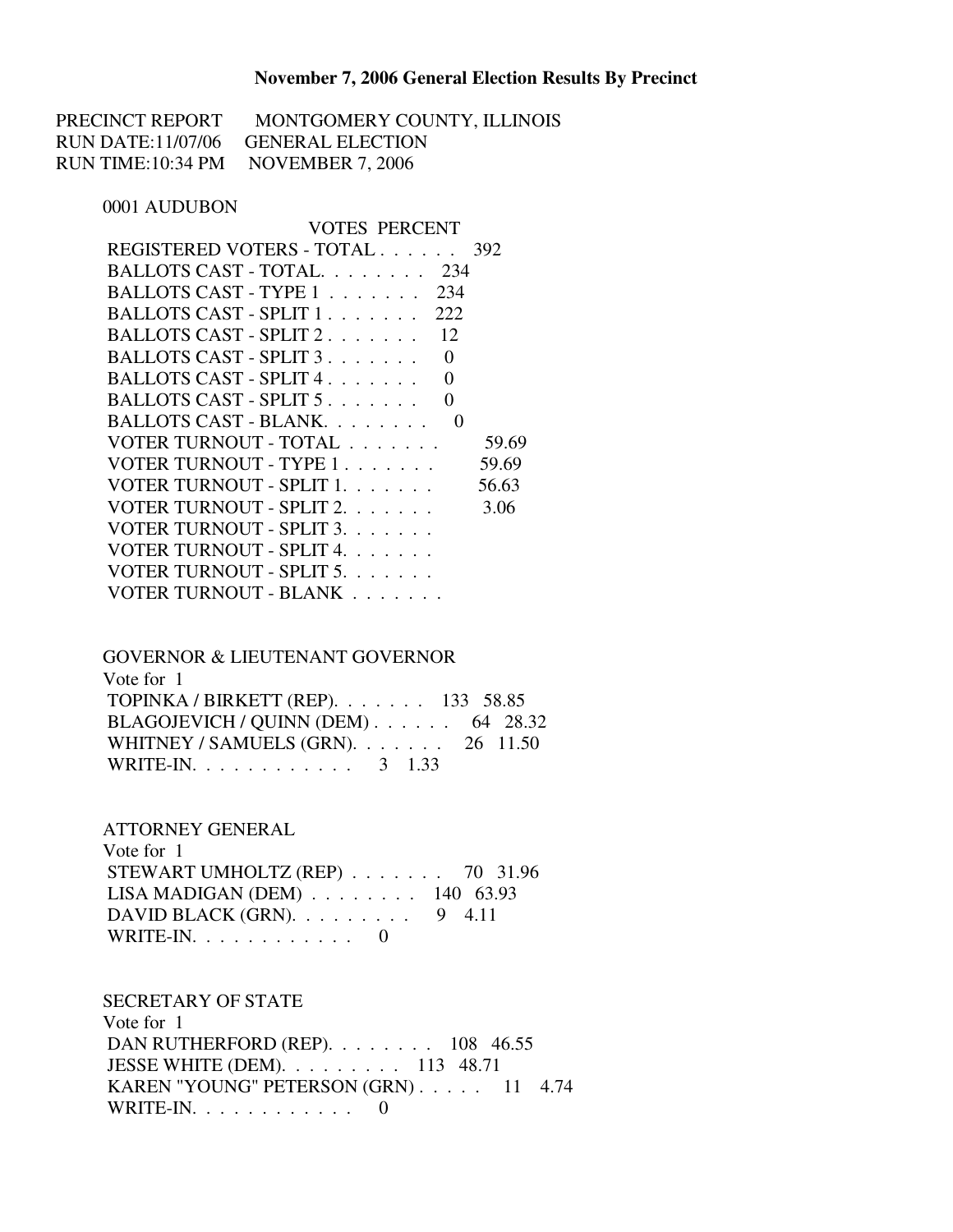**COMPTROLLER**  Vote for 1 CAROLE PANKAU (REP) . . . . . . . . 83 37.90 DANIEL W. HYNES (DEM) . . . . . . . 129 58.90 ALICIA SNYDER (GRN) . . . . . . . . 7 3.20 WRITE-IN.  $\ldots$  . . . . . . . . 0

 TREASURER Vote for 1 CHRISTINE RADOGNO (REP). . . . . . . 117 55.45 ALEXANDER GIANNOULIAS (DEM) . . . . . 81 38.39 DAN RODRIGUEZ SCHLORFF (GRN) . . . . . 13 6.16 WRITE-IN.  $\ldots$  . . . . . . . . 0

 REPRESENTATIVE IN CONGRESS (TOTAL) NINETEENTH CONGRESSIONAL DISTRICT Vote for 1 JOHN M. SHIMKUS (REP) . . . . . . . 163 72.77 DANNY L. STOVER (DEM) . . . . . . . 61 27.23 WRITE-IN.  $\ldots$  . . . . . . . . 0

 REPRESENTATIVE IN CONGRESS (REGULAR) NINETEENTH CONGRESSIONAL DISTRICT Vote for 1 JOHN M. SHIMKUS (REP) . . . . . . . 163 72.77 DANNY L. STOVER (DEM) . . . . . . . 61 27.23 WRITE-IN.  $\ldots$  . . . . . . . . 0

 REPRESENTATIVE IN CONGRESS (FEDERAL) NINETEENTH CONGRESSIONAL DISTRICT Vote for 1 JOHN M. SHIMKUS (REP)  $\ldots$ ..... 0 DANNY L. STOVER (DEM) . . . . . . . 0 WRITE-IN. . . . . . . . . . . . . . . 0

 STATE SENATOR FORTY-NINTH LEGISLATIVE DISTRICT Vote for 1 JEFF RICHEY (REP). . . . . . . . . 105 46.26 DEANNA DEMUZIO (DEM). . . . . . . . 120 52.86 WRITE-IN. . . . . . . . . . . . 2 .88

 REPRESENTATIVE IN THE GENERAL ASSEMBLY NINETY-EIGHTH REPRESENTATIVE DISTRICT Vote for 1 NO CANDIDATE FILED  $\ldots \ldots \ldots$  0 GARY HANNIG (DEM). . . . . . . . . 172 95.56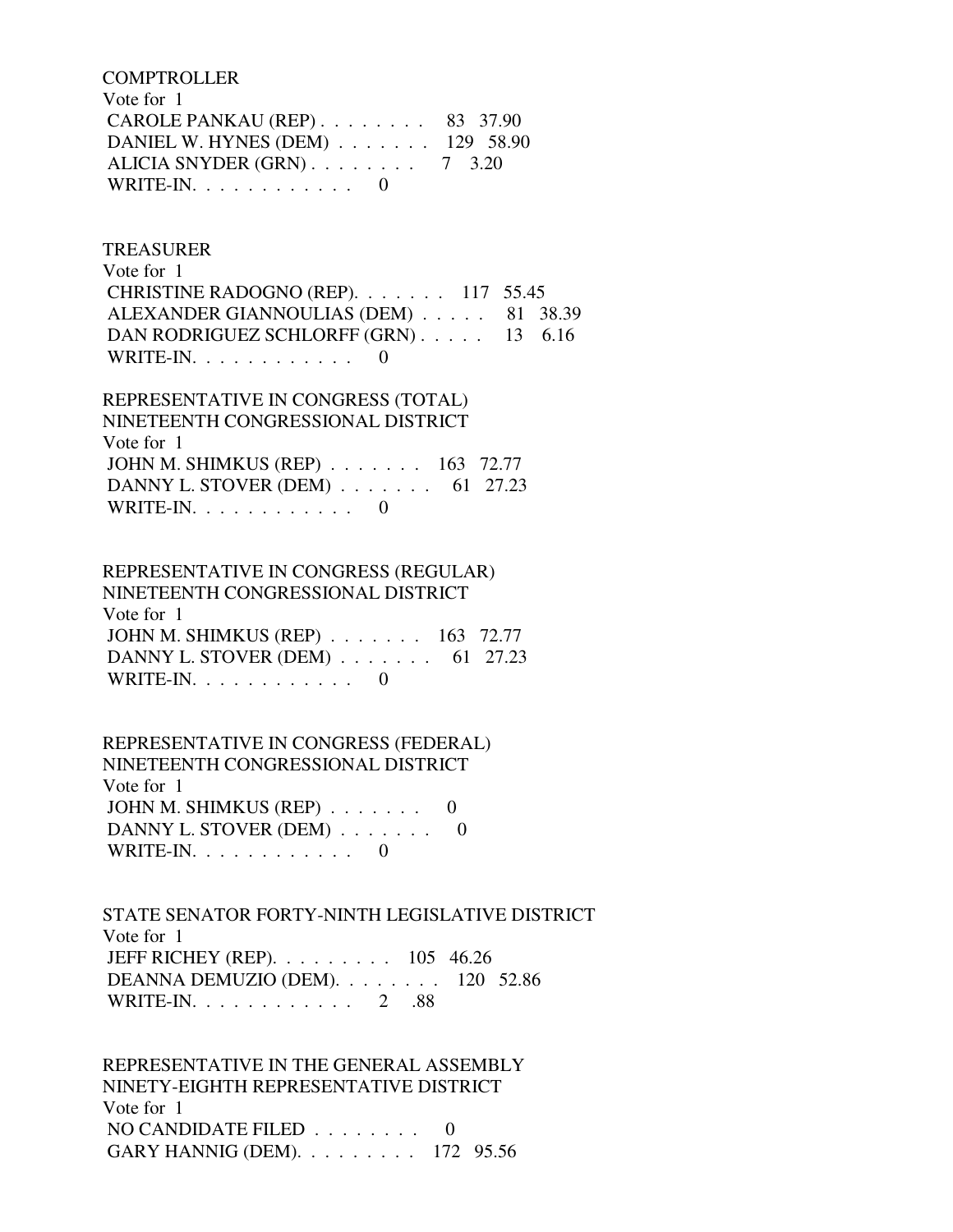WRITE-IN. . . . . . . . . . . . 8 4.44

 REGIONAL SUPERINTENDENT OF SCHOOLS (CHRISTIAN AND MONTGOMERY COUNTIES) Vote for 1 NO CANDIDATE FILED . . . . . . . . 0 GREG SPRINGER (DEM) . . . . . . . . 161 97.58 WRITE-IN. . . . . . . . . . . . 4 2.42

 REGIONAL SUPERINTENDENT OF SCHOOLS (BOND, EFFINGHAM AND FAYETTE COUNTIES) Vote for 1 NO CANDIDATE FILED  $\ldots \ldots \ldots$ MARK A. DRONE (DEM) . . . . . . . . 8 100.00 WRITE-IN. . . . . . . . . . . . 0

 COUNTY CLERK Vote for 1 SANDY LEITHEISER (REP) . . . . . . . 204 99.03 NO CANDIDATE FILED  $\ldots \ldots \ldots$ WRITE-IN. . . . . . . . . . . . . 2 .97

 COUNTY TREASURER Vote for 1 RONALD D. JENKINS (REP). . . . . . . 200 98.52 NO CANDIDATE FILED . . . . . . . . 0 WRITE-IN. . . . . . . . . . . . . 3 1.48

 COUNTY SHERIFF Vote for 1 JIM VAZZI (REP) . . . . . . . . . 210 98.59 NO CANDIDATE FILED . . . . . . . . 0 WRITE-IN. . . . . . . . . . . . 3 1.41

 STATE'S ATTORNEY (TO FILL AN UNEXPIRED 2 YEAR TERM) Vote for 1 DOUG JARMAN (REP). . . . . . . . . 109 48.88 CHRISTOPHER W. MATOUSH (DEM) . . . . . 113 50.67 WRITE-IN. . . . . . . . . . . . 1 .45

 COUNTY BOARD MEMBER COUNTY BOARD DISTRICT 2 Vote for 1 GENE MILES (REP) . . . . . . . . . 134 59.82 DONALD PETTY (DEM) . . . . . . . . 90 40.18 WRITE-IN.  $\ldots$  . . . . . . . . . 0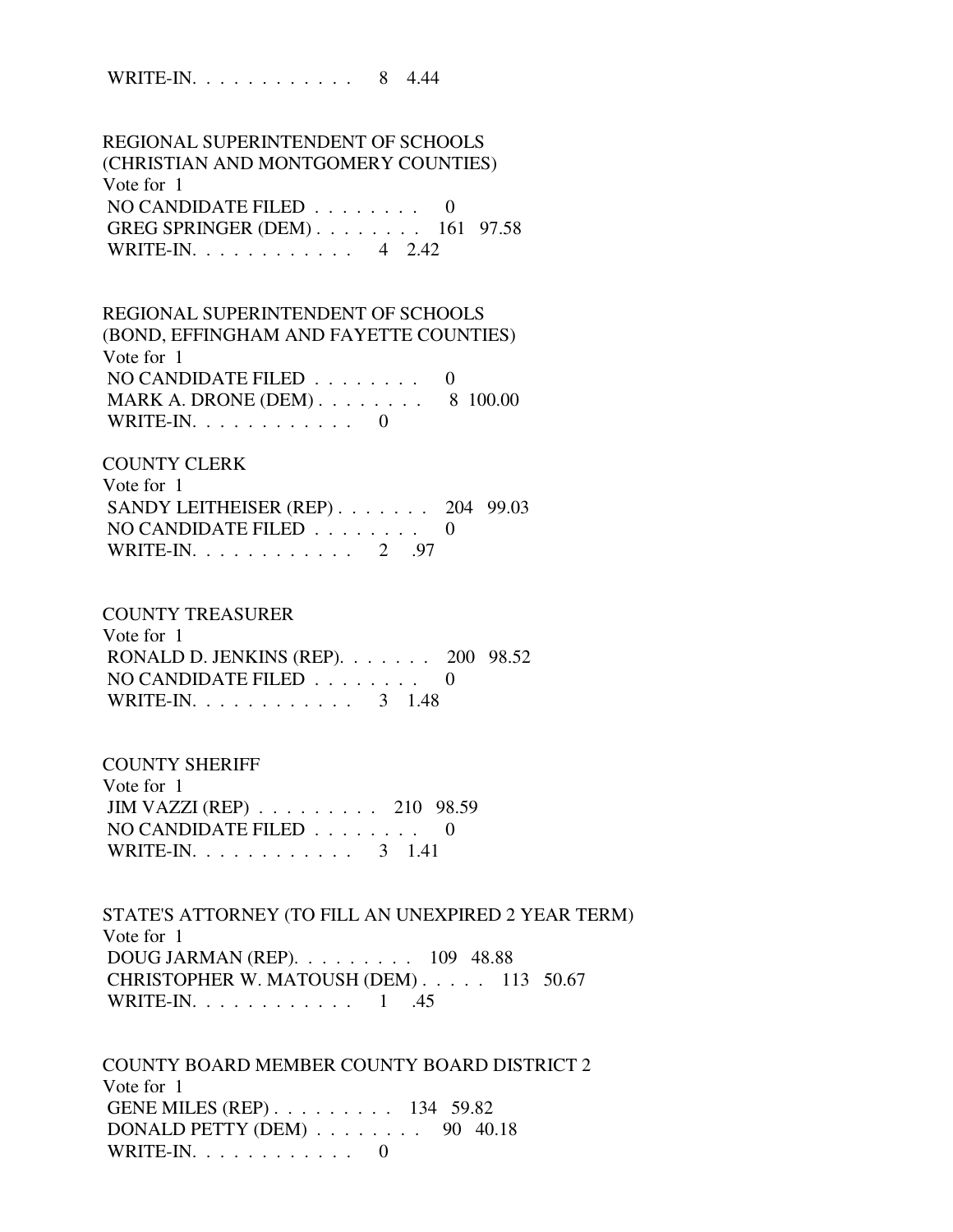## JUDGE OF THE APPELLATE COURT FIFTH JUDICIAL DISTRICT - MAAG VACANCY Vote for 1 STEPHEN P. McGLYNN (REP) . . . . . . 100 46.73 BRUCE STEWART (DEM) . . . . . . . . 113 52.80 WRITE-IN. . . . . . . . . . . . 1 .47

### RETAIN SAUER FOURTH JUDICIAL CIRCUIT

Vote for 1

|  |  |  | YES 127 72.16 |
|--|--|--|---------------|
|  |  |  | NO. 49 27.84  |

### RETAIN SPEARS FOURTH JUDICIAL CIRCUIT

| Vote for 1    |  |
|---------------|--|
| YES 144 77.42 |  |
| NO. 42 22.58  |  |

#### RETAIN COADY FOURTH JUDICIAL CIRCUIT

| Vote for 1    |  |
|---------------|--|
| YES 145 77.13 |  |
| NO. 43 22.87  |  |

### RETAIN MORAN FOURTH JUDICIAL CIRCUIT

| Vote for 1    |  |
|---------------|--|
| YES 125 71.84 |  |
| NO. 49 28.16  |  |

## RETAIN TUNGATE FOURTH JUDICIAL CIRCUIT

| Vote for 1    |  |
|---------------|--|
| YES 123 70.69 |  |
| NO. 51 29.31  |  |

### PROHIBIT LONGWALL METHOD OF MINING

|  |  |  |  |  |  |  |  | YES 185 82.22 |
|--|--|--|--|--|--|--|--|---------------|
|  |  |  |  |  |  |  |  | NO. 40 17.78  |

| PRECINCT REPORT | MONTGOMERY COUNTY, ILLINOIS        |
|-----------------|------------------------------------|
|                 | RUN DATE:11/07/06 GENERAL ELECTION |
|                 | RUN TIME:10:34 PM NOVEMBER 7, 2006 |

#### 0002 BOIS D'ARC

 VOTES PERCENT REGISTERED VOTERS - TOTAL . . . . . . 680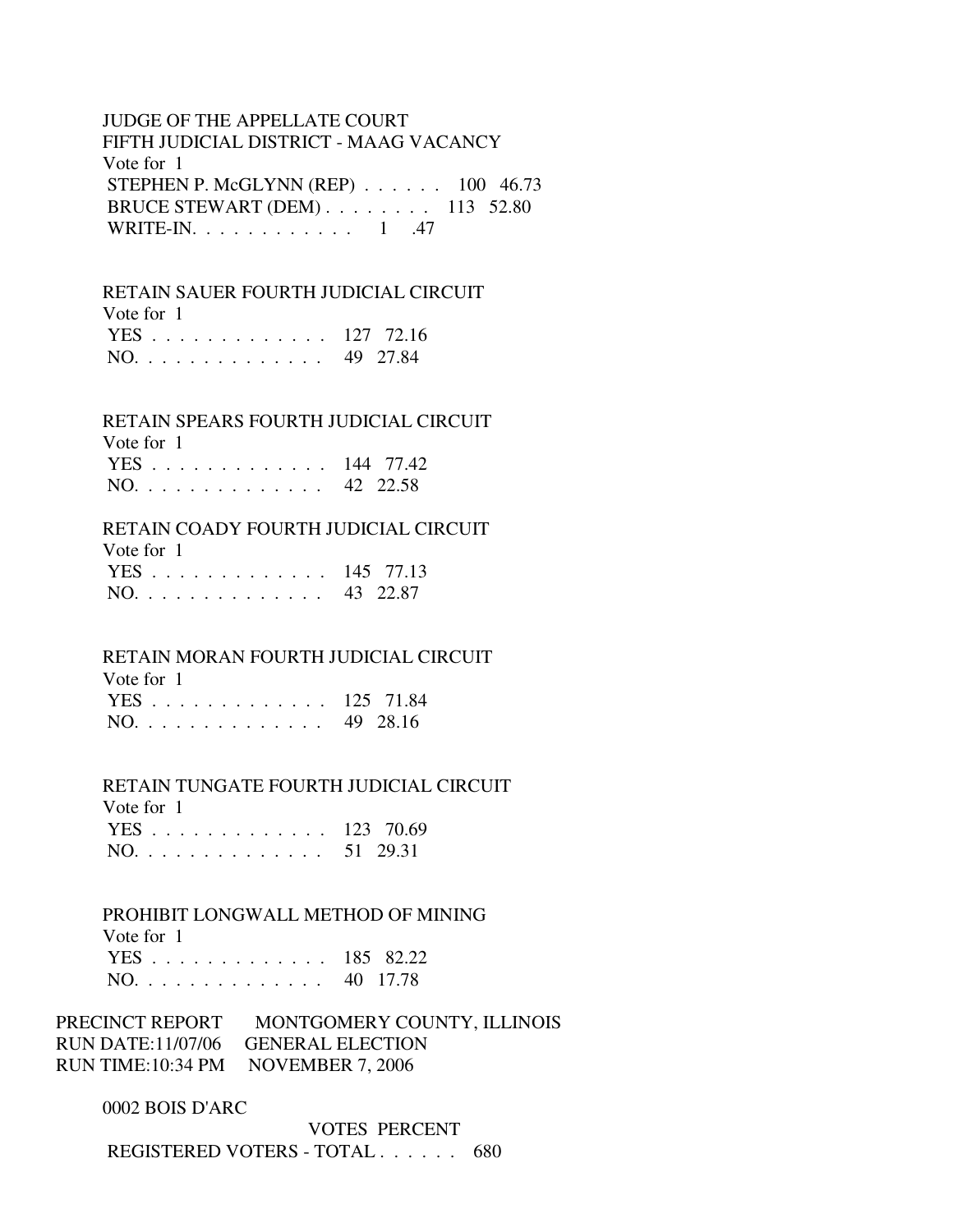| BALLOTS CAST - TOTAL.<br>429                       |       |
|----------------------------------------------------|-------|
| 429<br>BALLOTS CAST - TYPE 1                       |       |
| BALLOTS CAST - SPLIT 1<br>381                      |       |
| BALLOTS CAST - SPLIT 2.<br>31                      |       |
| BALLOTS CAST - SPLIT 3.<br>17                      |       |
| BALLOTS CAST - SPLIT $4 \ldots \ldots$<br>$\theta$ |       |
| BALLOTS CAST - SPLIT 5.<br>0                       |       |
| BALLOTS CAST - BLANK.<br>$\theta$                  |       |
| VOTER TURNOUT - TOTAL                              | 63.09 |
| VOTER TURNOUT - TYPE 1                             | 63.09 |
| VOTER TURNOUT - SPLIT 1.                           | 56.03 |
| VOTER TURNOUT - SPLIT 2.                           | 4.56  |
|                                                    |       |
| VOTER TURNOUT - SPLIT 4.                           |       |
| VOTER TURNOUT - SPLIT 5.                           |       |
| VOTER TURNOUT - BLANK                              |       |

| <b>GOVERNOR &amp; LIEUTENANT GOVERNOR</b>   |
|---------------------------------------------|
| Vote for 1                                  |
| TOPINKA / BIRKETT (REP). $\ldots$ 238 56.94 |
| BLAGOJEVICH / QUINN (DEM) 137 32.78         |
| WHITNEY / SAMUELS (GRN). 40 9.57            |
| WRITE-IN. 3 .72                             |

# ATTORNEY GENERAL

| Vote for 1                                          |  |  |
|-----------------------------------------------------|--|--|
| STEWART UMHOLTZ (REP) $\ldots \ldots$ 96 22.75      |  |  |
| LISA MADIGAN (DEM) $\ldots \ldots \ldots$ 319 75.59 |  |  |
| DAVID BLACK (GRN). $\ldots \ldots \ldots$ 7 1.66    |  |  |
| WRITE-IN. $\ldots$ 0                                |  |  |

## SECRETARY OF STATE

 Vote for 1 DAN RUTHERFORD (REP). . . . . . . . 169 39.76 JESSE WHITE (DEM). . . . . . . . . 241 56.71 KAREN "YOUNG" PETERSON (GRN) . . . . . 15 3.53 WRITE-IN.  $\ldots \ldots \ldots \ldots 0$ 

#### **COMPTROLLER** Vote for 1

| VOLE TOLI                              |  |
|----------------------------------------|--|
| CAROLE PANKAU (REP) $\ldots$ 141 34.06 |  |
| DANIEL W. HYNES (DEM) 267 64.49        |  |
| ALICIA SNYDER $(GRN)$ 6 1.45           |  |
| WRITE-IN. $\ldots$ 0                   |  |

#### TREASURER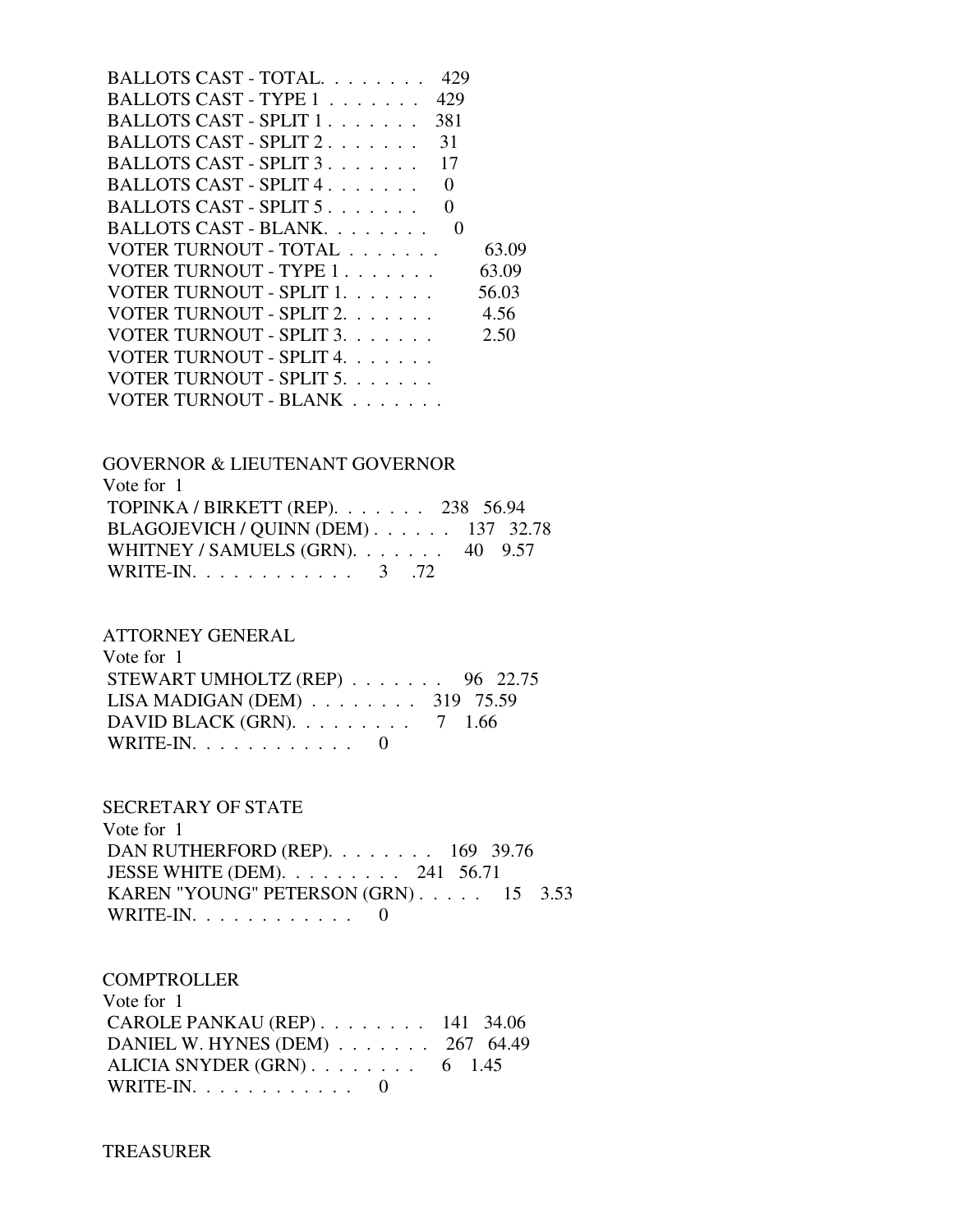Vote for 1 CHRISTINE RADOGNO (REP). . . . . . . 207 51.11 ALEXANDER GIANNOULIAS (DEM) . . . . . 184 45.43 DAN RODRIGUEZ SCHLORFF (GRN) . . . . . 14 3.46 WRITE-IN.  $\ldots$  . . . . . . . . . 0

 REPRESENTATIVE IN CONGRESS (TOTAL) NINETEENTH CONGRESSIONAL DISTRICT Vote for 1 JOHN M. SHIMKUS (REP) . . . . . . . 234 56.52 DANNY L. STOVER (DEM) . . . . . . . 180 43.48 WRITE-IN. . . . . . . . . . . . 0

 REPRESENTATIVE IN CONGRESS (REGULAR) NINETEENTH CONGRESSIONAL DISTRICT Vote for 1 JOHN M. SHIMKUS (REP) . . . . . . . 234 56.52 DANNY L. STOVER (DEM) . . . . . . . 180 43.48 WRITE-IN.  $\ldots$  . . . . . . . . . 0

 REPRESENTATIVE IN CONGRESS (FEDERAL) NINETEENTH CONGRESSIONAL DISTRICT Vote for 1 JOHN M. SHIMKUS (REP)  $\ldots \ldots$  0 DANNY L. STOVER (DEM) . . . . . . . 0 WRITE-IN. . . . . . . . . . . . 0

 STATE SENATOR FORTY-NINTH LEGISLATIVE DISTRICT Vote for 1 JEFF RICHEY (REP). . . . . . . . . 177 41.45 DEANNA DEMUZIO (DEM). . . . . . . . 250 58.55 WRITE-IN.  $\ldots$  . . . . . . . . . 0

 REPRESENTATIVE IN THE GENERAL ASSEMBLY NINETY-EIGHTH REPRESENTATIVE DISTRICT Vote for 1 NO CANDIDATE FILED . . . . . . . . 0 GARY HANNIG (DEM). . . . . . . . . 355 99.44 WRITE-IN. . . . . . . . . . . . 2 .56

 REGIONAL SUPERINTENDENT OF SCHOOLS (CHRISTIAN AND MONTGOMERY COUNTIES) Vote for 1 NO CANDIDATE FILED  $\ldots \ldots \ldots$  GREG SPRINGER (DEM) . . . . . . . . 299 100.00 WRITE-IN. . . . . . . . . . . . 0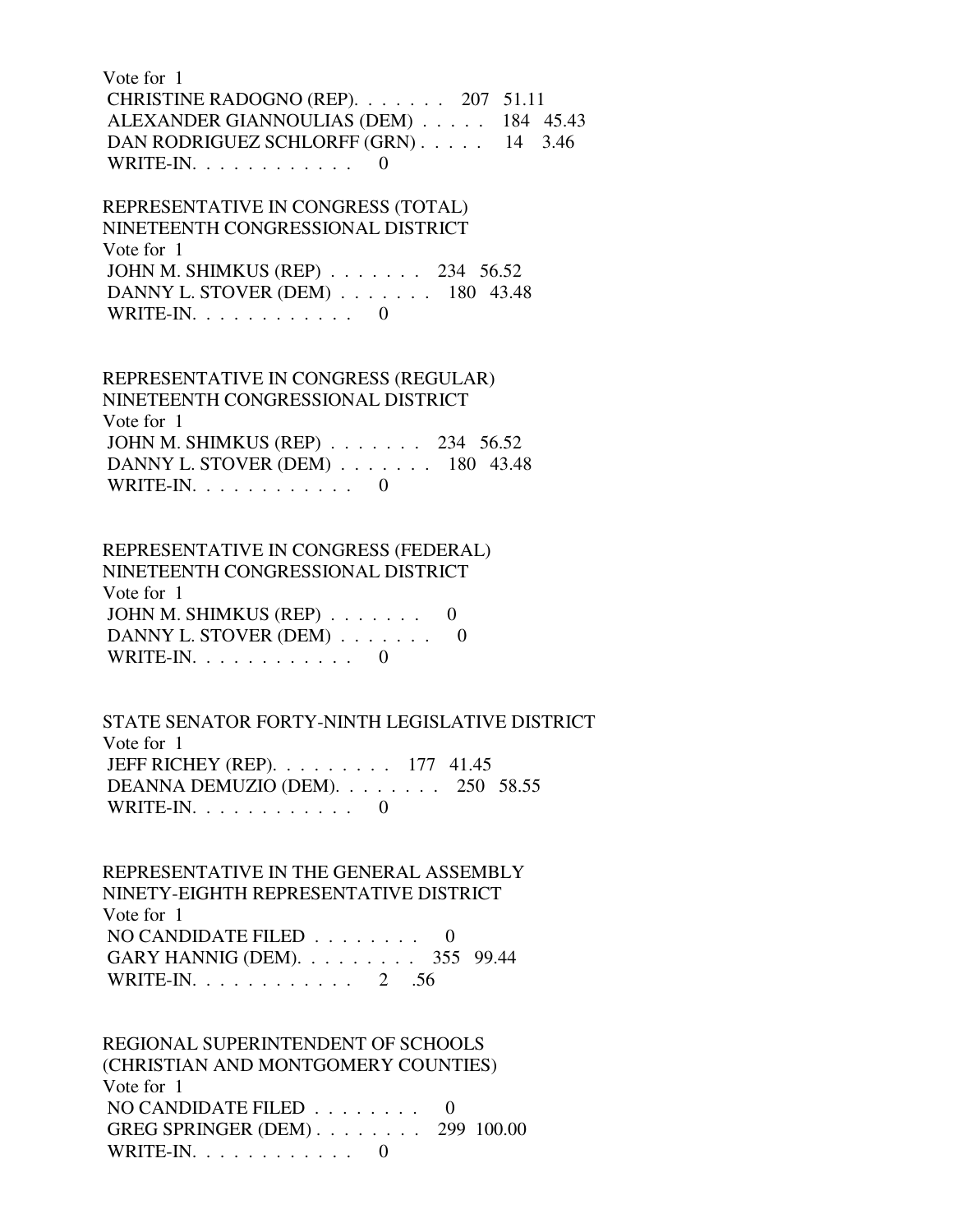REGIONAL SUPERINTENDENT OF SCHOOLS (CALHOUN, GREENE, JERSEY AND MACOUPIN COUNTIES) Vote for 1 NO CANDIDATE FILED  $\ldots \ldots \ldots$  LARRY PFEIFFER (DEM). . . . . . . . 11 91.67 WRITE-IN. . . . . . . . . . . . 1 8.33 REGIONAL SUPERINTENDENT OF SCHOOLS (SANGAMON COUNTY)

 Vote for 1 HELEN TOLAN (REP). . . . . . . . . 24 100.00 NO CANDIDATE FILED  $\ldots \ldots \ldots$ WRITE-IN.  $\ldots$  . . . . . . . . 0

### COUNTY CLERK

 Vote for 1 SANDY LEITHEISER (REP) . . . . . . . 369 98.93 NO CANDIDATE FILED . . . . . . . . 0 WRITE-IN. . . . . . . . . . . . 4 1.07

#### COUNTY TREASURER

 Vote for 1 RONALD D. JENKINS (REP). . . . . . . 351 98.32 NO CANDIDATE FILED  $\ldots$ , . . . . . 0 WRITE-IN. . . . . . . . . . . . . 6 1.68

### COUNTY SHERIFF

 Vote for 1 JIM VAZZI (REP) . . . . . . . . . 356 98.34 NO CANDIDATE FILED . . . . . . . . 0 WRITE-IN. . . . . . . . . . . . . 6 1.66

 STATE'S ATTORNEY (TO FILL AN UNEXPIRED 2 YEAR TERM) Vote for 1 DOUG JARMAN (REP). . . . . . . . . 209 51.10 CHRISTOPHER W. MATOUSH (DEM) . . . . . 200 48.90 WRITE-IN. . . . . . . . . . . . 0

 COUNTY BOARD MEMBER COUNTY BOARD DISTRICT 1 Vote for 2 CONNIE TAYLOR BECK (REP) . . . . . . 159 24.16 DALE OGDEN (DEM) . . . . . . . . . 219 33.28 DAVID G. HEATON (DEM) . . . . . . . 279 42.40 WRITE-IN. . . . . . . . . . . . 1 .15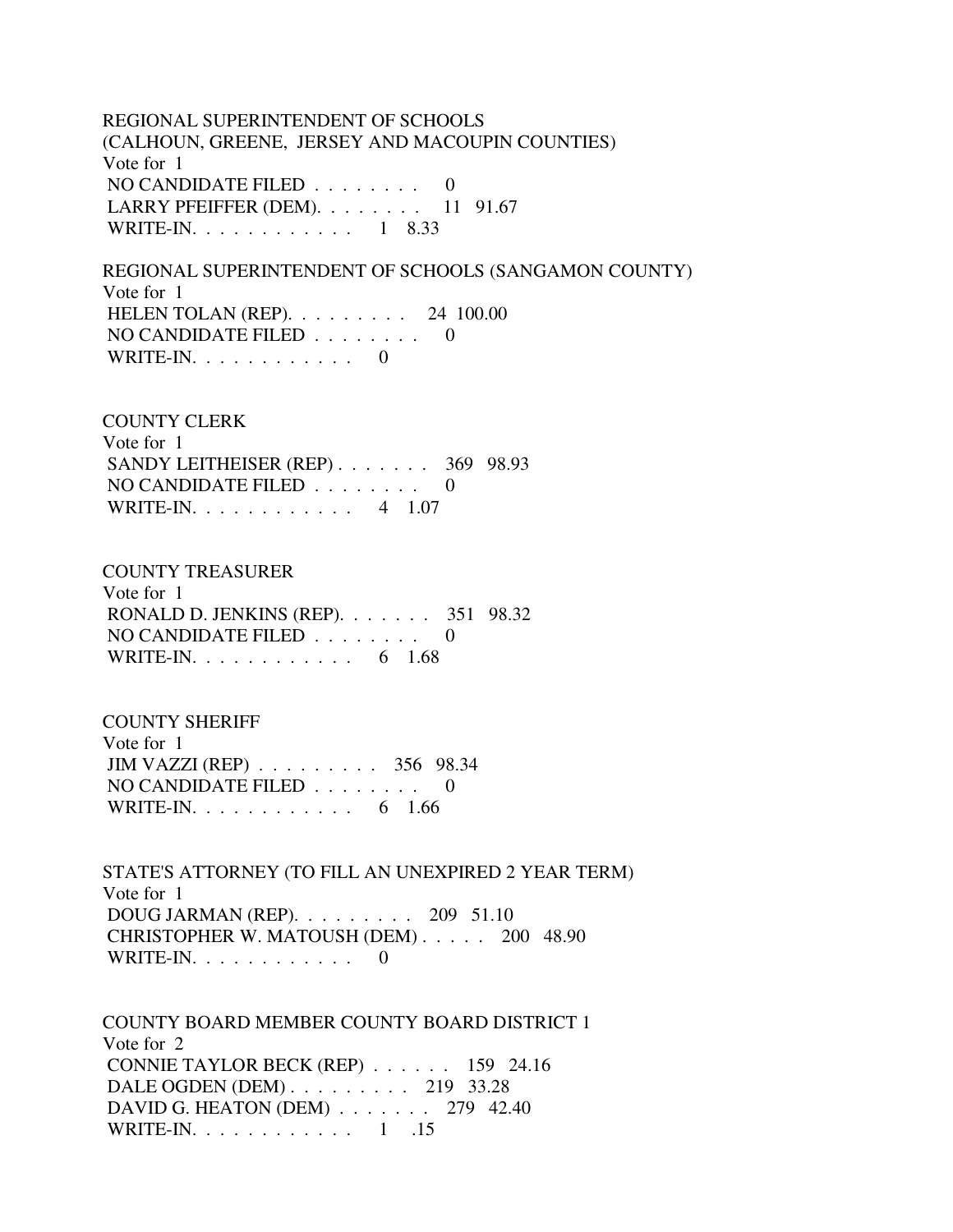## JUDGE OF THE APPELLATE COURT FIFTH JUDICIAL DISTRICT - MAAG VACANCY Vote for 1 STEPHEN P. McGLYNN (REP) . . . . . . 190 49.87 BRUCE STEWART (DEM) . . . . . . . . 189 49.61 WRITE-IN. . . . . . . . . . . . . 2 .52

#### RETAIN SAUER FOURTH JUDICIAL CIRCUIT

| Vote for 1    |  |
|---------------|--|
| YES 279 79.94 |  |
| NO. 70 20.06  |  |

#### RETAIN SPEARS FOURTH JUDICIAL CIRCUIT

| Vote for 1    |  |
|---------------|--|
| YES 282 80.34 |  |
| NO. 69 19.66  |  |

#### RETAIN COADY FOURTH JUDICIAL CIRCUIT

| Vote for 1 |  |
|------------|--|
|------------|--|

|  |  |  | YES 267 77.62 |
|--|--|--|---------------|
|  |  |  | NO. 77 22.38  |

### RETAIN MORAN FOURTH JUDICIAL CIRCUIT

| Vote for 1    |  |
|---------------|--|
| YES 278 80.81 |  |
| NO. 66 19.19  |  |

#### RETAIN TUNGATE FOURTH JUDICIAL CIRCUIT

| Vote for 1    |  |
|---------------|--|
| YES 281 81.92 |  |
| NO. 62 18.08  |  |

### PROHIBIT LONGWALL METHOD OF MINING Vote for 1 YES . . . . . . . . . . . . . 228 56.58 NO. . . . . . . . . . . . . . 175 43.42

PRECINCT REPORT MONTGOMERY COUNTY, ILLINOIS RUN DATE:11/07/06 GENERAL ELECTION RUN TIME:10:34 PM NOVEMBER 7, 2006

#### 0003 BUTLER GROVE

 VOTES PERCENT REGISTERED VOTERS - TOTAL . . . . . . 541 BALLOTS CAST - TOTAL. . . . . . . . 361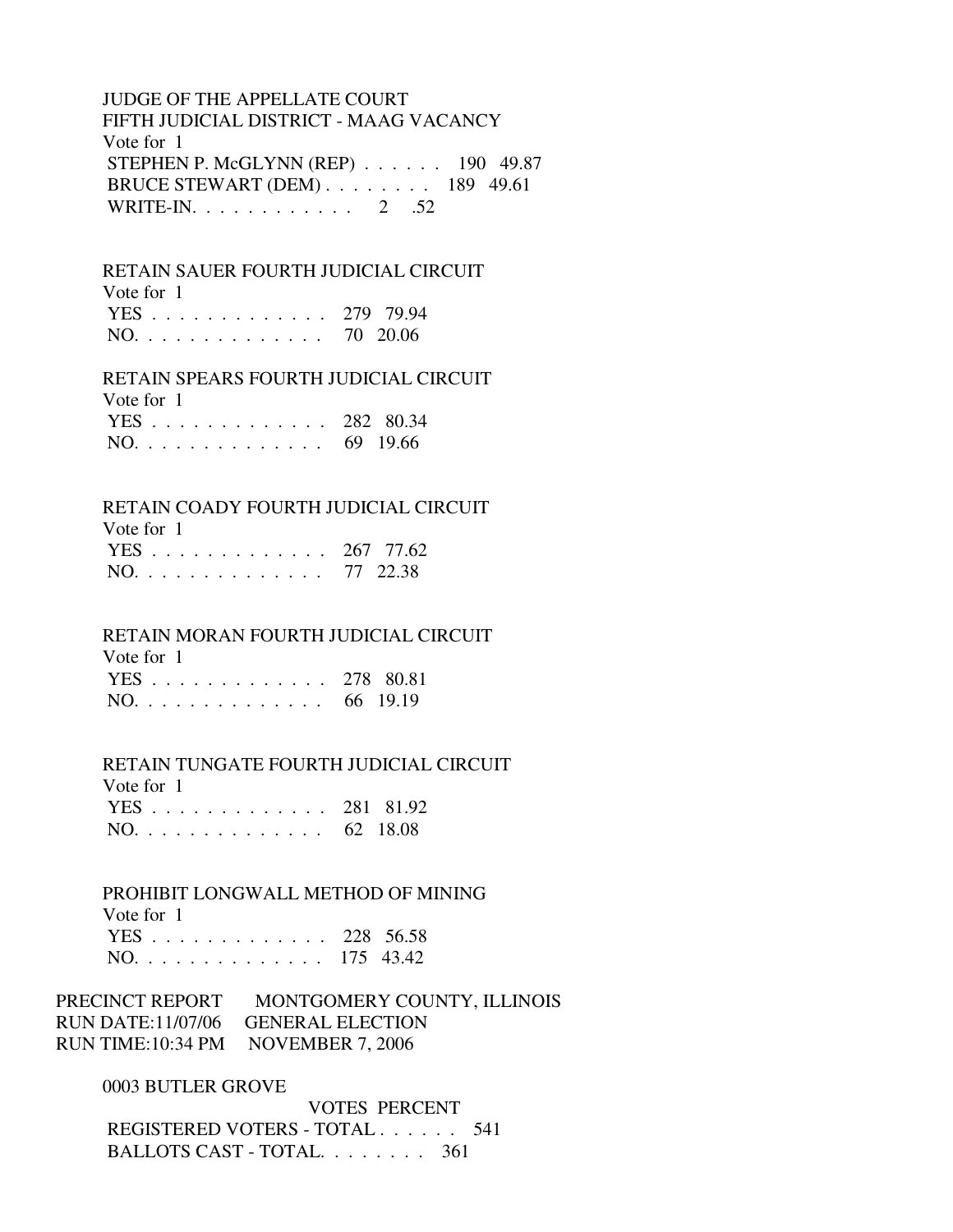| BALLOTS CAST - TYPE 1<br>361   |       |
|--------------------------------|-------|
| BALLOTS CAST - SPLIT 1<br>211  |       |
| BALLOTS CAST - SPLIT 2.<br>146 |       |
| BALLOTS CAST - SPLIT 3<br>2    |       |
| BALLOTS CAST - SPLIT 4.<br>2   |       |
| BALLOTS CAST - SPLIT 5         |       |
| BALLOTS CAST - BLANK.          |       |
| VOTER TURNOUT - TOTAL          | 66.73 |
| VOTER TURNOUT - TYPE 1         | 66.73 |
| VOTER TURNOUT - SPLIT 1.       | 39.00 |
| VOTER TURNOUT - SPLIT 2.       | 26.99 |
| VOTER TURNOUT - SPLIT 3.       | .37   |
| VOTER TURNOUT - SPLIT 4.       | .37   |
| VOTER TURNOUT - SPLIT 5.       |       |
| VOTER TURNOUT - BLANK          |       |

| <b>GOVERNOR &amp; LIEUTENANT GOVERNOR</b>   |  |
|---------------------------------------------|--|
| Vote for 1                                  |  |
| TOPINKA / BIRKETT (REP). $\ldots$ 206 58.69 |  |
| BLAGOJEVICH / QUINN (DEM) 114 32.48         |  |
| WHITNEY / SAMUELS (GRN). 22 6.27            |  |
| WRITE-IN. 9 2.56                            |  |

#### ATTORNEY GENERAL  $V_{\alpha}$  for  $1$

| vote for T                                               |  |
|----------------------------------------------------------|--|
| STEWART UMHOLTZ (REP) $\ldots$ 111 31.53                 |  |
| LISA MADIGAN (DEM) $\ldots$ 231 65.63                    |  |
| DAVID BLACK (GRN). $\ldots \ldots \ldots \ldots 10$ 2.84 |  |
| WRITE-IN. $\ldots$ 0                                     |  |

#### SECRETARY OF STATE

 Vote for 1 DAN RUTHERFORD (REP). . . . . . . . 132 36.87 JESSE WHITE (DEM). . . . . . . . . 219 61.17 KAREN "YOUNG" PETERSON (GRN) . . . . . 7 1.96 WRITE-IN. . . . . . . . . . . . 0

## **COMPTROLLER**

| Vote for 1                               |  |
|------------------------------------------|--|
| CAROLE PANKAU (REP) $\ldots$ 110 32.16   |  |
| DANIEL W. HYNES (DEM) $\ldots$ 218 63.74 |  |
| ALICIA SNYDER (GRN). 14 4.09             |  |
| WRITE-IN. $\ldots$ 0                     |  |

# TREASURER

Vote for 1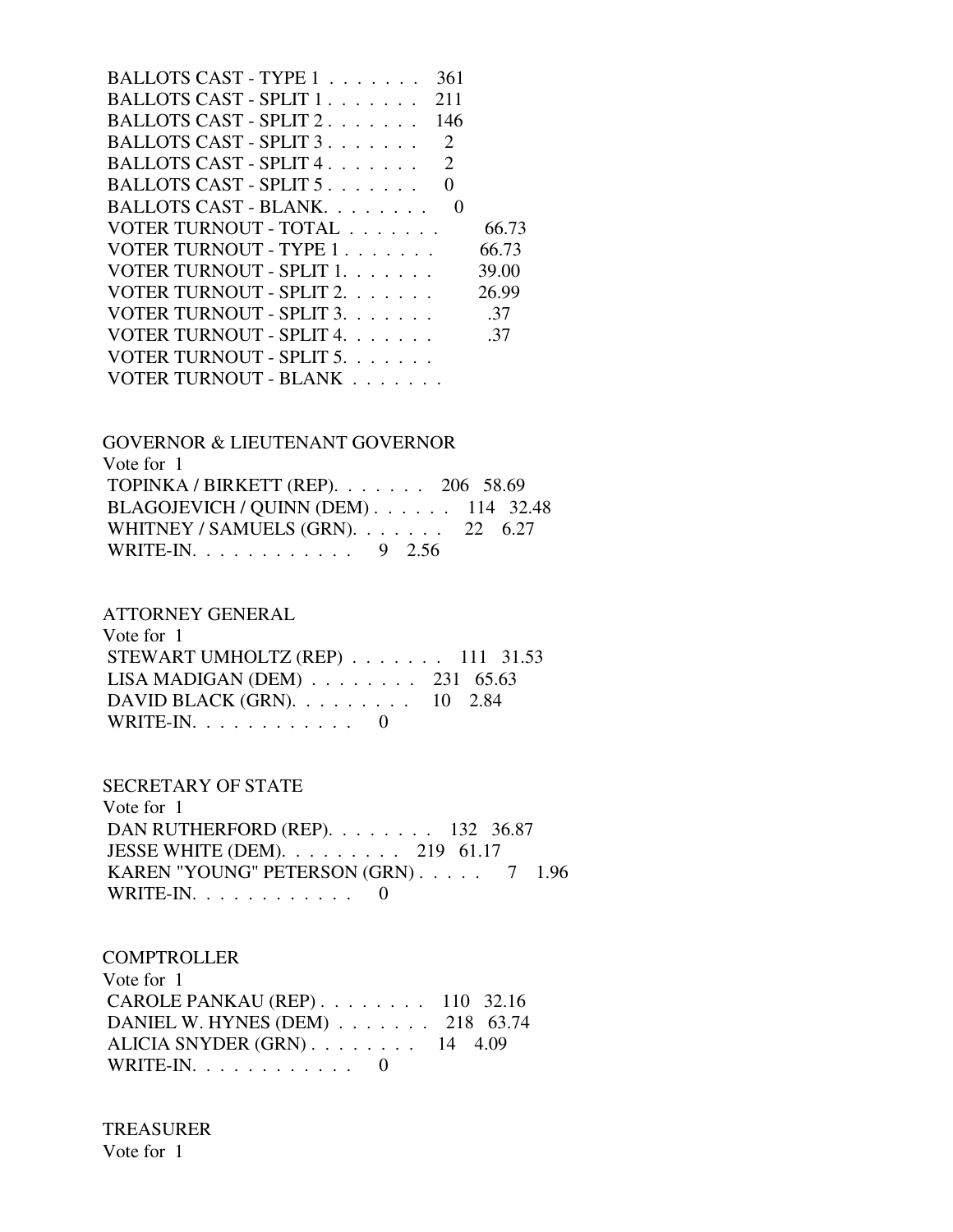CHRISTINE RADOGNO (REP). . . . . . . 164 49.55 ALEXANDER GIANNOULIAS (DEM) . . . . . 156 47.13 DAN RODRIGUEZ SCHLORFF (GRN) . . . . . 11 3.32 WRITE-IN.  $\ldots$  . . . . . . . . . 0

 REPRESENTATIVE IN CONGRESS (TOTAL) NINETEENTH CONGRESSIONAL DISTRICT Vote for 1 JOHN M. SHIMKUS (REP) . . . . . . . 232 65.35 DANNY L. STOVER (DEM) . . . . . . . 123 34.65 WRITE-IN.  $\ldots$  . . . . . . . . 0

 REPRESENTATIVE IN CONGRESS (REGULAR) NINETEENTH CONGRESSIONAL DISTRICT Vote for 1 JOHN M. SHIMKUS (REP) . . . . . . . 230 65.16 DANNY L. STOVER (DEM) . . . . . . . 123 34.84 WRITE-IN.  $\ldots$  . . . . . . . . 0

 REPRESENTATIVE IN CONGRESS (FEDERAL) NINETEENTH CONGRESSIONAL DISTRICT Vote for 1 JOHN M. SHIMKUS (REP) . . . . . . . 2 100.00 DANNY L. STOVER (DEM) . . . . . . . 0 WRITE-IN. . . . . . . . . . . . 0

 STATE SENATOR FORTY-NINTH LEGISLATIVE DISTRICT Vote for 1 JEFF RICHEY (REP). . . . . . . . . 171 48.44 DEANNA DEMUZIO (DEM). . . . . . . . 182 51.56 WRITE-IN.  $\ldots$  . . . . . . . . . 0

 REPRESENTATIVE IN THE GENERAL ASSEMBLY NINETY-EIGHTH REPRESENTATIVE DISTRICT Vote for 1 NO CANDIDATE FILED . . . . . . . . 0 GARY HANNIG (DEM). . . . . . . . . 281 98.94 WRITE-IN. . . . . . . . . . . . 3 1.06

 REGIONAL SUPERINTENDENT OF SCHOOLS (CHRISTIAN AND MONTGOMERY COUNTIES) Vote for 1 NO CANDIDATE FILED . . . . . . . . 0 GREG SPRINGER (DEM) . . . . . . . . 290 99.66 WRITE-IN. . . . . . . . . . . . 1 .34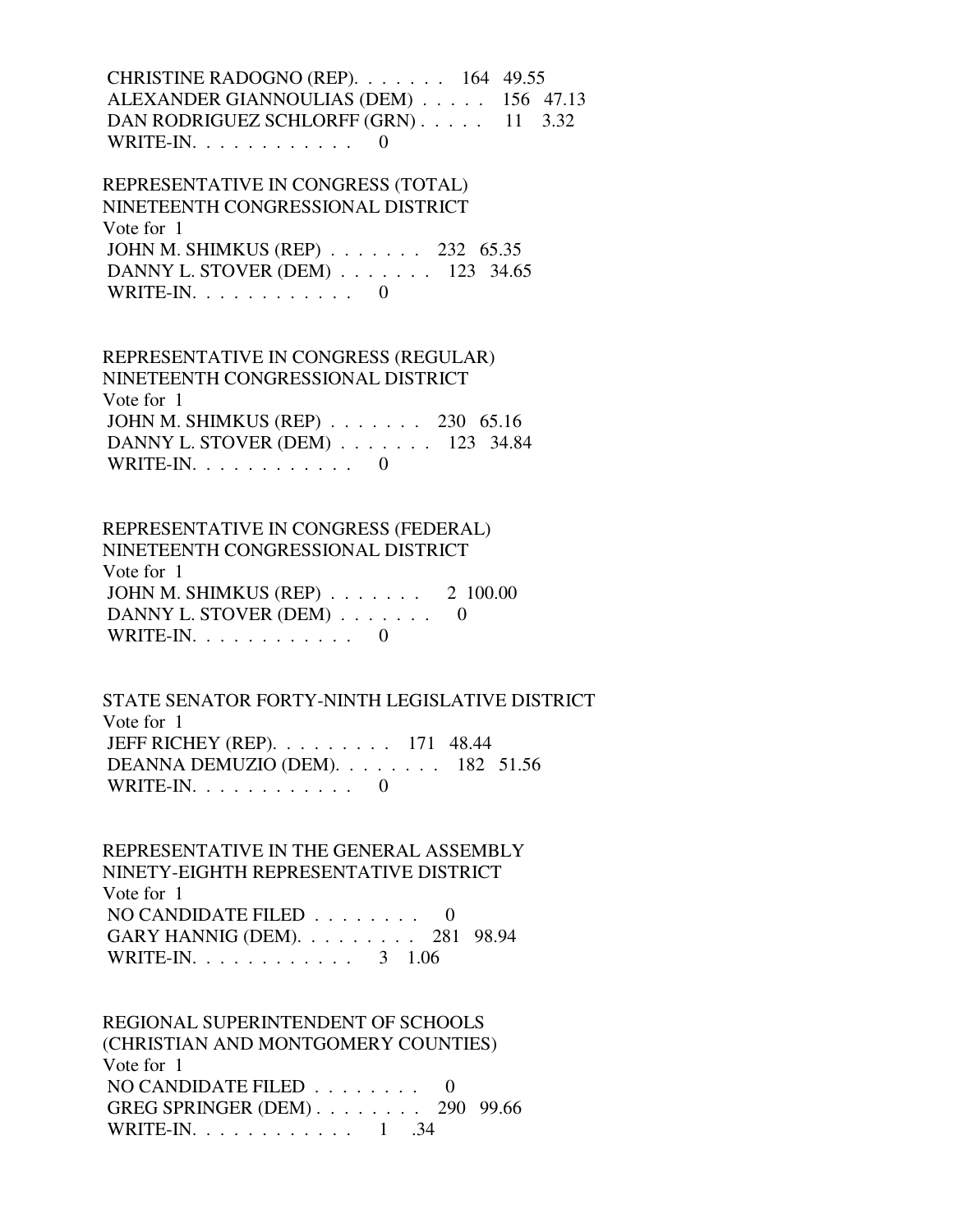COUNTY CLERK Vote for 1 SANDY LEITHEISER (REP) . . . . . . . 329 99.70 NO CANDIDATE FILED . . . . . . . . 0 WRITE-IN. . . . . . . . . . . . 1 .30

COUNTY TREASURER

 Vote for 1 RONALD D. JENKINS (REP). . . . . . . 313 99.68 NO CANDIDATE FILED . . . . . . . . 0 WRITE-IN. . . . . . . . . . . . 1 .32

 COUNTY SHERIFF Vote for 1 JIM VAZZI (REP) . . . . . . . . . 305 99.35 NO CANDIDATE FILED . . . . . . . . 0 WRITE-IN. . . . . . . . . . . . 2 .65

 STATE'S ATTORNEY (TO FILL AN UNEXPIRED 2 YEAR TERM) Vote for 1 DOUG JARMAN (REP). . . . . . . . . 188 53.11 CHRISTOPHER W. MATOUSH (DEM) . . . . . 166 46.89 WRITE-IN.  $\ldots$  . . . . . . . . . 0

 COUNTY BOARD MEMBER COUNTY BOARD DISTRICT 1 Vote for 2 CONNIE TAYLOR BECK (REP) . . . . . . 99 31.83 DALE OGDEN (DEM) . . . . . . . . . 134 43.09 DAVID G. HEATON (DEM) . . . . . . . 78 25.08 WRITE-IN.  $\ldots$  . . . . . . . . . 0

 COUNTY BOARD MEMBER COUNTY BOARD DISTRICT 6 Vote for 2 JOHN C. VAN GIESEN II (REP) . . . . . 75 31.91 JOHN A. DOWNS (DEM) . . . . . . . . 75 31.91 RONALD E. DEABENDERFER (DEM) . . . . . 85 36.17 WRITE-IN. . . . . . . . . . . . 0

 JUDGE OF THE APPELLATE COURT FIFTH JUDICIAL DISTRICT - MAAG VACANCY Vote for 1 STEPHEN P. McGLYNN (REP) . . . . . . 176 53.99 BRUCE STEWART (DEM) . . . . . . . . 150 46.01 WRITE-IN. . . . . . . . . . . . 0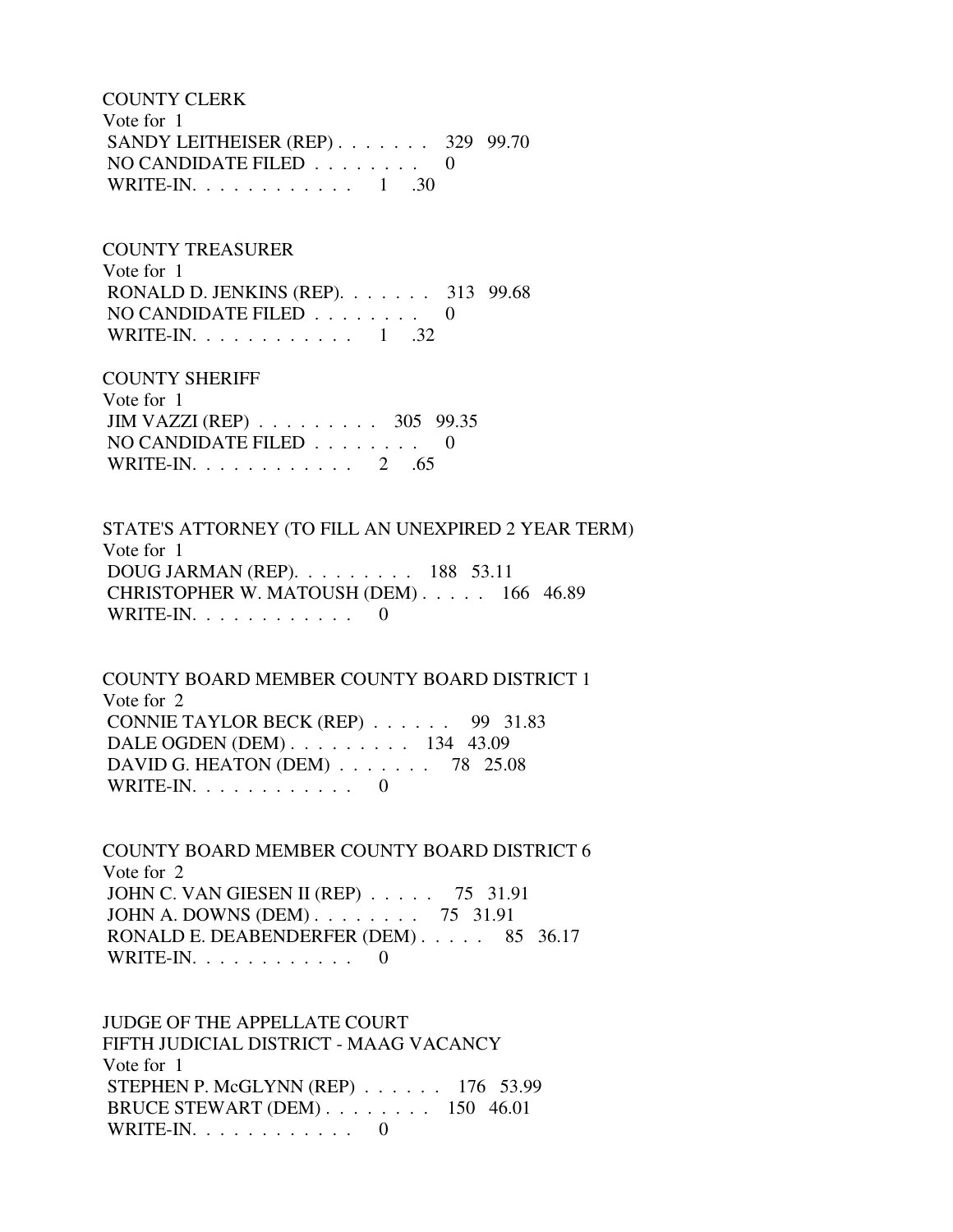RETAIN SAUER FOURTH JUDICIAL CIRCUIT

| Vote for 1    |  |
|---------------|--|
| YES 189 67.74 |  |
| NO. 90 32.26  |  |

 RETAIN SPEARS FOURTH JUDICIAL CIRCUIT Vote for 1 YES . . . . . . . . . . . . . 208 74.29

NO. . . . . . . . . . . . . . 72 25.71

RETAIN COADY FOURTH JUDICIAL CIRCUIT

| Vote for 1    |  |
|---------------|--|
| YES 212 74.39 |  |
| NO. 73 25.61  |  |

## RETAIN MORAN FOURTH JUDICIAL CIRCUIT

| Vote for 1    |  |
|---------------|--|
| YES 198 71.74 |  |
| NO. 78 28.26  |  |

## RETAIN TUNGATE FOURTH JUDICIAL CIRCUIT

| Vote for 1    |  |
|---------------|--|
| YES 197 71.12 |  |
| NO. 80 28.88  |  |

## PROHIBIT LONGWALL METHOD OF MINING

| Vote for 1    |  |
|---------------|--|
| YES 165 46.74 |  |
| NO. 188 53.26 |  |

 LITCHFIELD C.U.S.D. 12 QUESTION BUILD/EQUIP MULTI-PURPOSE SCHOOL FACILITY Vote for 1 YES . . . . . . . . . . . . . 0 NO. . . . . . . . . . . . . . 1 100.00

PRECINCT REPORT MONTGOMERY COUNTY, ILLINOIS RUN DATE:11/07/06 GENERAL ELECTION RUN TIME:10:34 PM NOVEMBER 7, 2006

0004 EAST FORK 1

 VOTES PERCENT REGISTERED VOTERS - TOTAL . . . . . . 435 BALLOTS CAST - TOTAL. . . . . . . . 284 BALLOTS CAST - TYPE 1 . . . . . . . 284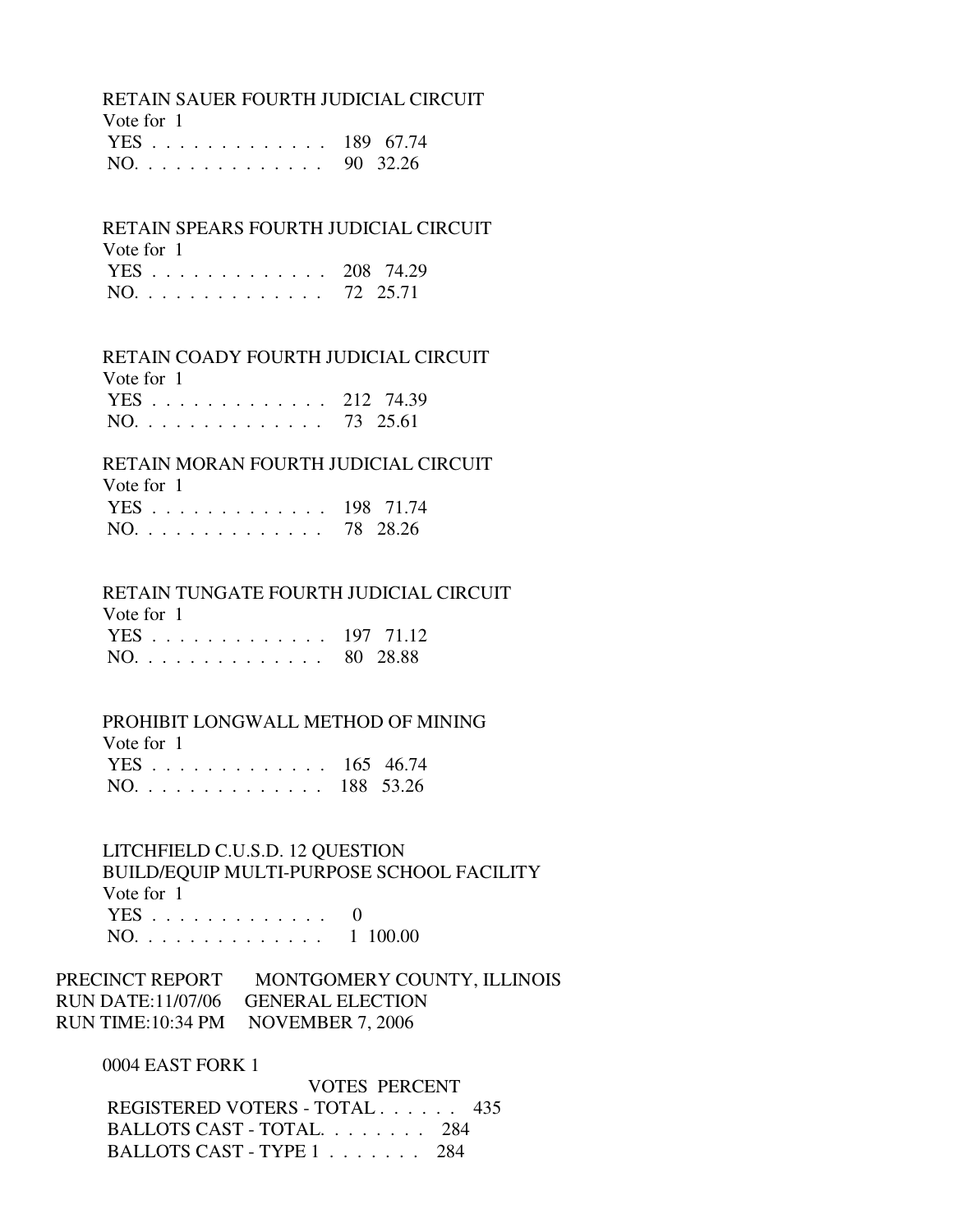| BALLOTS CAST - SPLIT 1<br>283            |       |
|------------------------------------------|-------|
| BALLOTS CAST - SPLIT $2 \ldots \ldots$   |       |
| BALLOTS CAST - SPLIT 3.                  |       |
| BALLOTS CAST - SPLIT 4                   |       |
| BALLOTS CAST - SPLIT $5, \ldots, \ldots$ |       |
| BALLOTS CAST - BLANK                     |       |
| VOTER TURNOUT - TOTAL                    | 65.29 |
| VOTER TURNOUT - TYPE 1                   | 65.29 |
| VOTER TURNOUT - SPLIT 1.                 | 65.06 |
| VOTER TURNOUT - SPLIT 2.                 | .23   |
| VOTER TURNOUT - SPLIT 3.                 |       |
| VOTER TURNOUT - SPLIT 4.                 |       |
| VOTER TURNOUT - SPLIT 5.                 |       |
| VOTER TURNOUT - BLANK                    |       |

 GOVERNOR & LIEUTENANT GOVERNOR Vote for 1 TOPINKA / BIRKETT (REP). . . . . . . 134 48.20 BLAGOJEVICH / QUINN (DEM) . . . . . . 112 40.29 WHITNEY / SAMUELS (GRN). . . . . . . 23 8.27 WRITE-IN. . . . . . . . . . . . 9 3.24

## ATTORNEY GENERAL

 Vote for 1 STEWART UMHOLTZ (REP) . . . . . . . 76 27.84 LISA MADIGAN (DEM) . . . . . . . . 184 67.40 DAVID BLACK (GRN). . . . . . . . . . 12 4.40 WRITE-IN. . . . . . . . . . . . 1 .37

## SECRETARY OF STATE

 Vote for 1 DAN RUTHERFORD (REP). . . . . . . . 80 28.78 JESSE WHITE (DEM). . . . . . . . . 191 68.71 KAREN "YOUNG" PETERSON (GRN) . . . . . 7 2.52 WRITE-IN. . . . . . . . . . . . 0

#### COMPTROLLER

| Vote for 1                                              |  |
|---------------------------------------------------------|--|
| CAROLE PANKAU (REP) $\ldots$ $\ldots$ $\ldots$ 80 29.96 |  |
| DANIEL W. HYNES (DEM) 181 67.79                         |  |
| ALICIA SNYDER $(GRN)$ 6 2.25                            |  |
| WRITE-IN. $\ldots$ , 0                                  |  |

#### TREASURER

 Vote for 1 CHRISTINE RADOGNO (REP). . . . . . . 112 42.75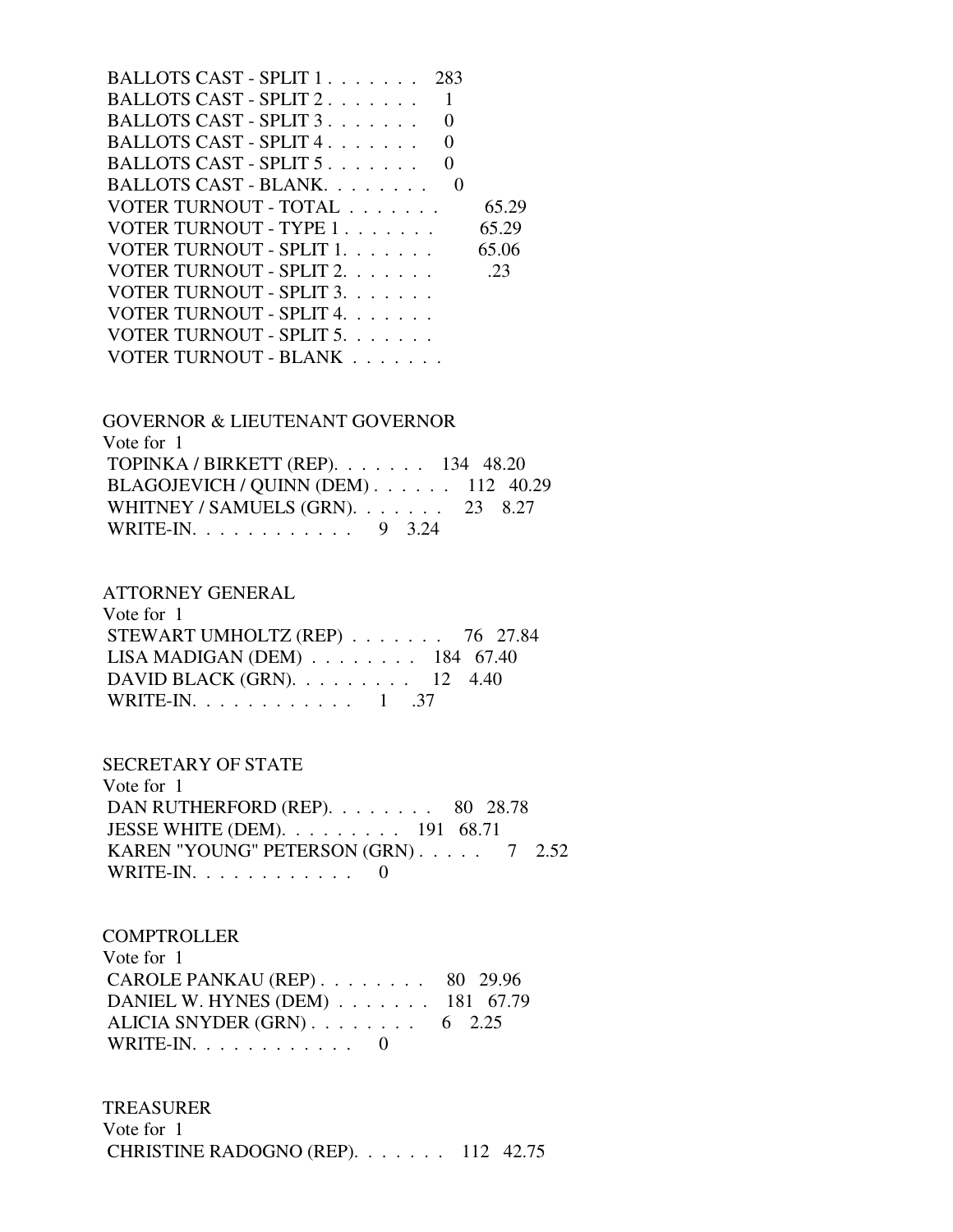ALEXANDER GIANNOULIAS (DEM) . . . . . 141 53.82 DAN RODRIGUEZ SCHLORFF (GRN) . . . . . 9 3.44 WRITE-IN. . . . . . . . . . . . 0

 REPRESENTATIVE IN CONGRESS (TOTAL) SEVENTEENTH CONGRESSIONAL DISTRICT Vote for 1 ANDREA ZINGA (REP) . . . . . . . . 108 41.54 PHIL HARE (DEM) . . . . . . . . . 152 58.46 WRITE-IN. . . . . . . . . . . . 0

 REPRESENTATIVE IN CONGRESS (REGULAR) SEVENTEENTH CONGRESSIONAL DISTRICT Vote for 1 ANDREA ZINGA (REP) . . . . . . . . 108 41.70 PHIL HARE (DEM) . . . . . . . . . 151 58.30 WRITE-IN.  $\ldots$  . . . . . . . . . 0

 REPRESENTATIVE IN CONGRESS (FEDERAL) SEVENTEENTH CONGRESSIONAL DISTRICT Vote for 1 ANDREA ZINGA (REP) . . . . . . . . 0 PHIL HARE (DEM) . . . . . . . . . 1 100.00 WRITE-IN.  $\ldots$  . . . . . . . . . 0

 STATE SENATOR FORTY-NINTH LEGISLATIVE DISTRICT Vote for 1 JEFF RICHEY (REP). . . . . . . . . 100 36.36 DEANNA DEMUZIO (DEM). . . . . . . . 174 63.27 WRITE-IN. . . . . . . . . . . . 1 .36

 REPRESENTATIVE IN THE GENERAL ASSEMBLY NINETY-EIGHTH REPRESENTATIVE DISTRICT Vote for 1 NO CANDIDATE FILED  $\ldots \ldots \ldots$  GARY HANNIG (DEM). . . . . . . . . 228 97.85 WRITE-IN. . . . . . . . . . . . . 5 2.15

 REGIONAL SUPERINTENDENT OF SCHOOLS (CHRISTIAN AND MONTGOMERY COUNTIES) Vote for 1 NO CANDIDATE FILED  $\ldots$ , . . . . . 0 GREG SPRINGER (DEM) . . . . . . . . 232 99.57 WRITE-IN. . . . . . . . . . . . 1 .43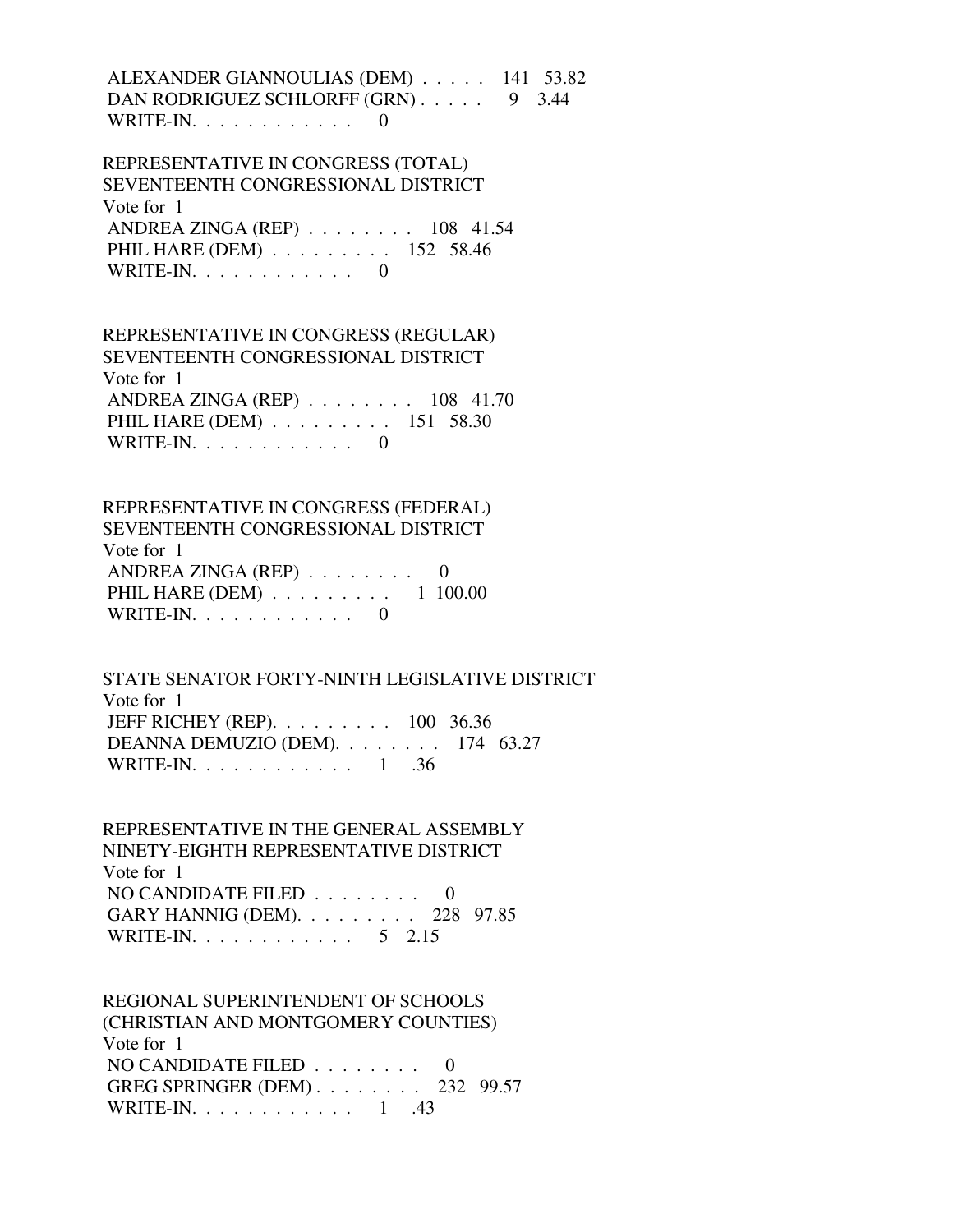COUNTY CLERK Vote for 1 SANDY LEITHEISER (REP) . . . . . . . 249 96.51 NO CANDIDATE FILED . . . . . . . . 0 WRITE-IN. . . . . . . . . . . . 9 3.49

 COUNTY TREASURER Vote for 1 RONALD D. JENKINS (REP). . . . . . . 234 97.10 NO CANDIDATE FILED . . . . . . . . 0 WRITE-IN. . . . . . . . . . . . 7 2.90

 COUNTY SHERIFF Vote for 1 JIM VAZZI (REP) . . . . . . . . . 238 98.35 NO CANDIDATE FILED . . . . . . . . 0 WRITE-IN. . . . . . . . . . . . 4 1.65

 STATE'S ATTORNEY (TO FILL AN UNEXPIRED 2 YEAR TERM) Vote for 1 DOUG JARMAN (REP). . . . . . . . . 147 52.31 CHRISTOPHER W. MATOUSH (DEM) . . . . . 134 47.69 WRITE-IN.  $\ldots$  . . . . . . . . 0

 COUNTY BOARD MEMBER COUNTY BOARD DISTRICT 4 Vote for 1 NO CANDIDATE FILED . . . . . . . . 0 TERRY E. BONE (DEM) . . . . . . . . 249 99.20 WRITE-IN. . . . . . . . . . . . 2 .80

 JUDGE OF THE APPELLATE COURT FIFTH JUDICIAL DISTRICT - MAAG VACANCY Vote for 1 STEPHEN P. McGLYNN (REP) . . . . . . 119 45.42 BRUCE STEWART (DEM) . . . . . . . . 143 54.58 WRITE-IN.  $\ldots$  . . . . . . . . . 0

 RETAIN SAUER FOURTH JUDICIAL CIRCUIT Vote for 1 YES . . . . . . . . . . . . . 165 74.32 NO. . . . . . . . . . . . . . 57 25.68

 RETAIN SPEARS FOURTH JUDICIAL CIRCUIT Vote for 1 YES . . . . . . . . . . . . . 168 76.02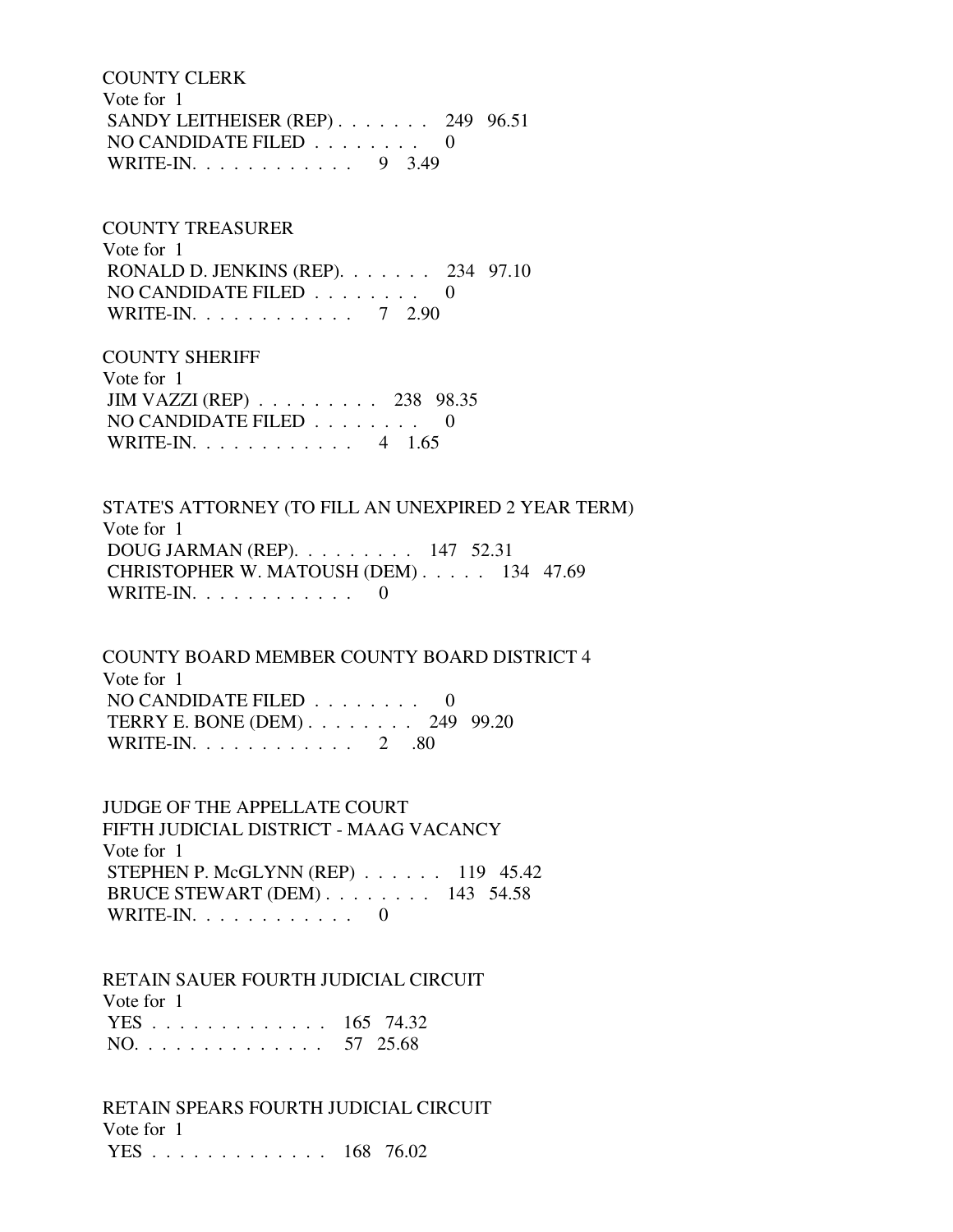RETAIN COADY FOURTH JUDICIAL CIRCUIT

Vote for 1

|  |  |  |  |  |  |  |  | YES 171 76.34 |
|--|--|--|--|--|--|--|--|---------------|
|  |  |  |  |  |  |  |  | NO. 53 23.66  |

#### RETAIN MORAN FOURTH JUDICIAL CIRCUIT

| Vote for 1    |  |
|---------------|--|
| YES 162 73.97 |  |
| NO. 57 26.03  |  |

#### RETAIN TUNGATE FOURTH JUDICIAL CIRCUIT

Vote for 1

| YES 165 76.04 |  |
|---------------|--|
| NO. 52 23.96  |  |

## PROHIBIT LONGWALL METHOD OF MINING

|  |  |  |  |  |  |  | YES 125 46.47 |
|--|--|--|--|--|--|--|---------------|
|  |  |  |  |  |  |  | NO. 144 53.53 |

| PRECINCT REPORT | MONTGOMERY COUNTY, ILLINOIS        |
|-----------------|------------------------------------|
|                 | RUN DATE:11/07/06 GENERAL ELECTION |
|                 | RUN TIME:10:34 PM NOVEMBER 7, 2006 |

#### 0005 EAST FORK 2

| VOTES PERCENT                                          |       |
|--------------------------------------------------------|-------|
| REGISTERED VOTERS - TOTAL                              | 137   |
| BALLOTS CAST - TOTAL.<br>93                            |       |
| BALLOTS CAST - TYPE 1<br>93                            |       |
| BALLOTS CAST - SPLIT 1<br>91                           |       |
| $\mathcal{D}_{\mathcal{L}}$<br>BALLOTS CAST - SPLIT 2. |       |
| BALLOTS CAST - SPLIT 3<br>0                            |       |
| BALLOTS CAST - SPLIT 4<br>0                            |       |
| BALLOTS CAST - SPLIT 5<br>$\mathbf{\Omega}$            |       |
| BALLOTS CAST - BLANK                                   | 1.08  |
| VOTER TURNOUT - TOTAL                                  | 67.88 |
| VOTER TURNOUT - TYPE 1                                 | 67.88 |
| VOTER TURNOUT - SPLIT 1.                               | 66.42 |
| VOTER TURNOUT - SPLIT 2.                               | 1.46  |
| VOTER TURNOUT - SPLIT 3.                               |       |
| VOTER TURNOUT - SPLIT 4.                               |       |
| VOTER TURNOUT - SPLIT 5.                               |       |
| VOTER TURNOUT - BLANK                                  | 73    |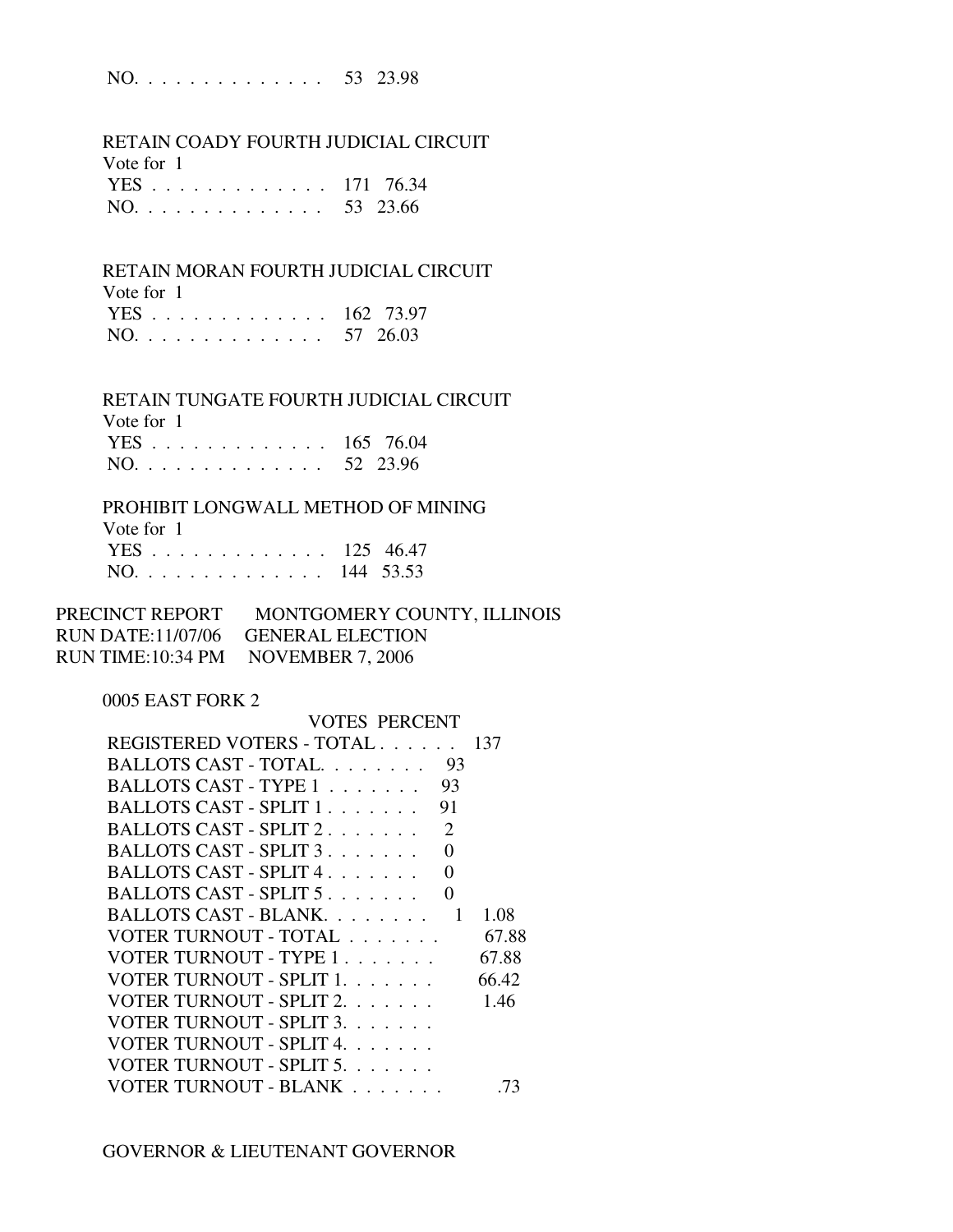Vote for 1 TOPINKA / BIRKETT (REP). . . . . . . 52 57.78 BLAGOJEVICH / QUINN (DEM) . . . . . . 31 34.44 WHITNEY / SAMUELS (GRN). . . . . . . 7 7.78 WRITE-IN.  $\ldots$  . . . . . . . . . 0

 ATTORNEY GENERAL Vote for 1 STEWART UMHOLTZ (REP)  $\ldots$  . . . . . 25 28.74 LISA MADIGAN (DEM) . . . . . . . . 57 65.52 DAVID BLACK (GRN).  $\ldots$  . . . . . . . 5 5.75 WRITE-IN.  $\ldots$  . . . . . . . . 0

#### SECRETARY OF STATE

 Vote for 1 DAN RUTHERFORD (REP). . . . . . . . 26 29.55 JESSE WHITE (DEM). . . . . . . . . 58 65.91 KAREN "YOUNG" PETERSON (GRN) . . . . . 4 4.55 WRITE-IN.  $\ldots$  . . . . . . . . . 0

#### **COMPTROLLER**

| Vote for 1                              |  |
|-----------------------------------------|--|
| CAROLE PANKAU (REP) $\ldots$ 28 34.15   |  |
| DANIEL W. HYNES (DEM) $\ldots$ 52 63.41 |  |
| ALICIA SNYDER $(GRN)$ 2 2.44            |  |
| WRITE-IN. $\ldots$ 0                    |  |

#### TREASURER

| Vote for $1$                         |  |  |
|--------------------------------------|--|--|
| CHRISTINE RADOGNO (REP). 41 51.90    |  |  |
| ALEXANDER GIANNOULIAS (DEM) 34 43.04 |  |  |
| DAN RODRIGUEZ SCHLORFF (GRN) 4 5.06  |  |  |
| WRITE-IN. $\ldots$ 0                 |  |  |

 REPRESENTATIVE IN CONGRESS (TOTAL) SEVENTEENTH CONGRESSIONAL DISTRICT Vote for 1 ANDREA ZINGA (REP) . . . . . . . . 38 47.50 PHIL HARE (DEM) . . . . . . . . . 42 52.50 WRITE-IN. . . . . . . . . . . . 0

 REPRESENTATIVE IN CONGRESS (REGULAR) SEVENTEENTH CONGRESSIONAL DISTRICT Vote for 1 ANDREA ZINGA (REP) . . . . . . . . 38 48.10 PHIL HARE (DEM) . . . . . . . . . 41 51.90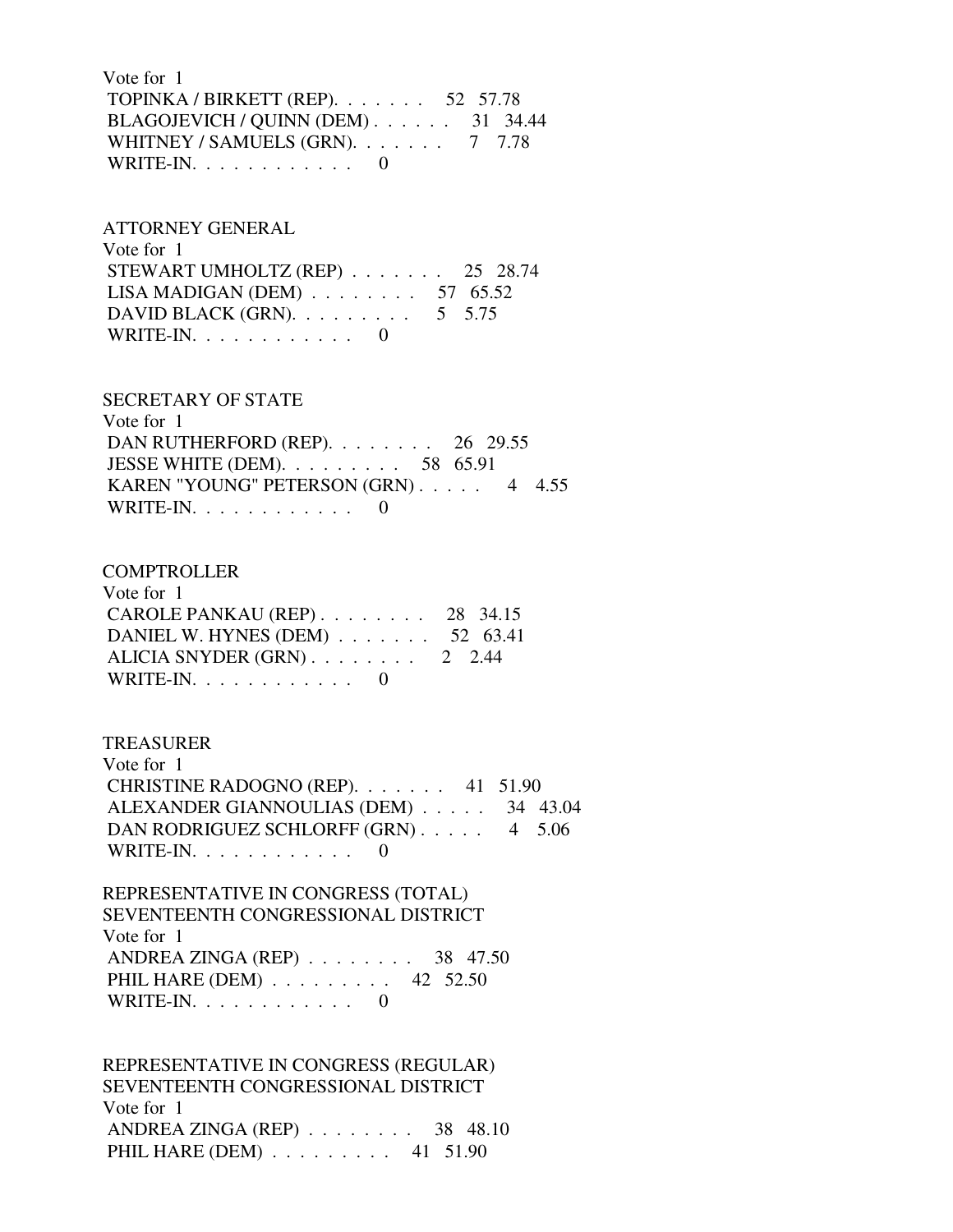WRITE-IN.  $\ldots$  . . . . . . . . 0

 REPRESENTATIVE IN CONGRESS (FEDERAL) SEVENTEENTH CONGRESSIONAL DISTRICT Vote for 1 ANDREA ZINGA (REP)  $\ldots \ldots \ldots$  0 PHIL HARE (DEM) . . . . . . . . . 1 100.00 WRITE-IN. . . . . . . . . . . . 0

 STATE SENATOR FORTY-NINTH LEGISLATIVE DISTRICT Vote for 1 JEFF RICHEY (REP). . . . . . . . . 40 44.44 DEANNA DEMUZIO (DEM). . . . . . . . 50 55.56 WRITE-IN.  $\ldots$  . . . . . . . . . 0

 REPRESENTATIVE IN THE GENERAL ASSEMBLY NINETY-EIGHTH REPRESENTATIVE DISTRICT Vote for 1 NO CANDIDATE FILED  $\ldots \ldots \ldots$  0 GARY HANNIG (DEM). . . . . . . . . 71 98.61 WRITE-IN. . . . . . . . . . . . 1 1.39

## REGIONAL SUPERINTENDENT OF SCHOOLS

 (CHRISTIAN AND MONTGOMERY COUNTIES) Vote for 1 NO CANDIDATE FILED . . . . . . . . 0 GREG SPRINGER (DEM) . . . . . . . . 75 98.68 WRITE-IN. . . . . . . . . . . . . 1 1.32

#### COUNTY CLERK

 Vote for 1 SANDY LEITHEISER (REP) . . . . . . . 82 98.80 NO CANDIDATE FILED . . . . . . . . 0 WRITE-IN. . . . . . . . . . . . 1 1.20

#### COUNTY TREASURER

 Vote for 1 RONALD D. JENKINS (REP). . . . . . . 79 98.75 NO CANDIDATE FILED . . . . . . . . 0 WRITE-IN. . . . . . . . . . . . 1 1.25

 COUNTY SHERIFF Vote for 1 JIM VAZZI (REP) . . . . . . . . . 76 98.70 NO CANDIDATE FILED . . . . . . . . 0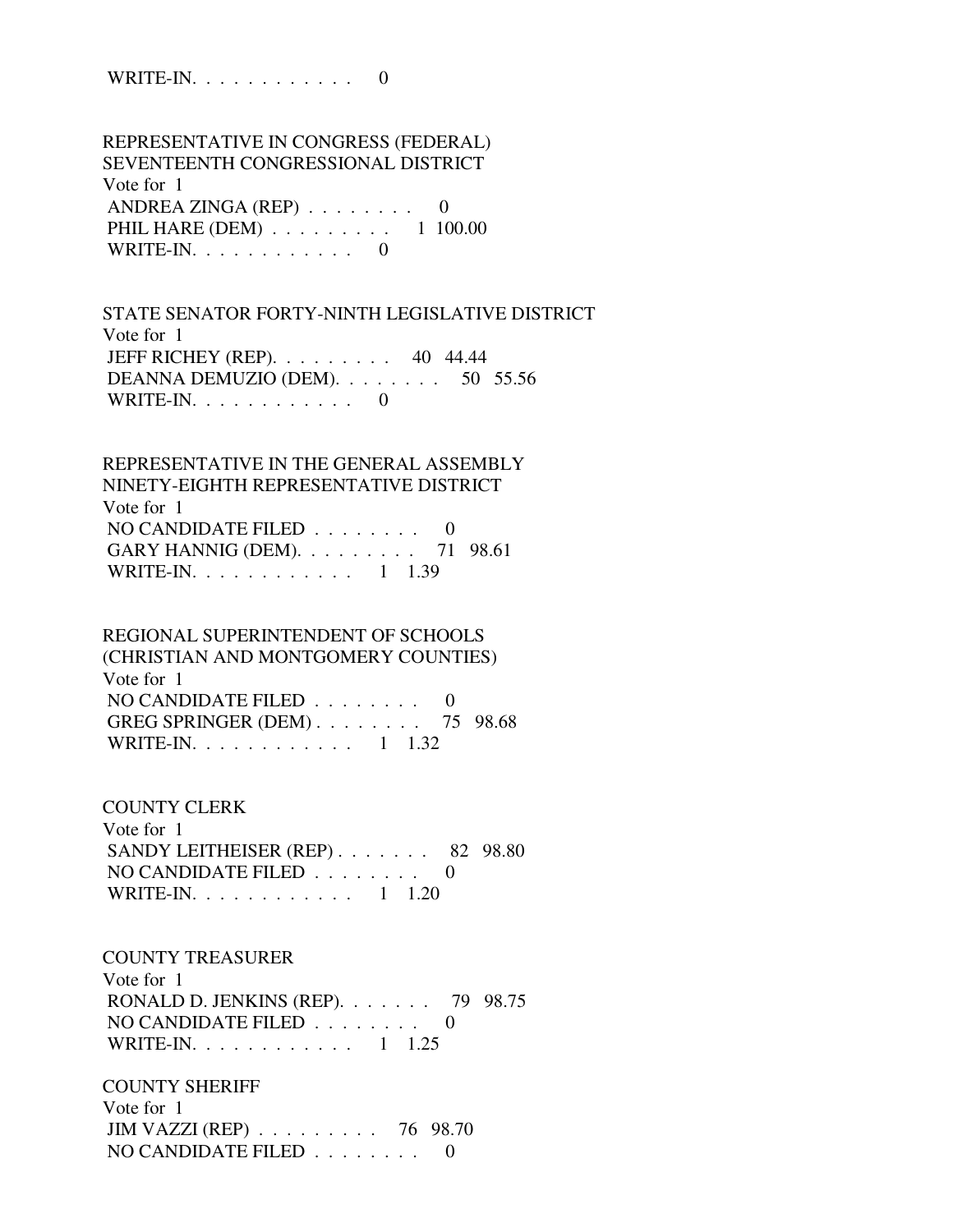WRITE-IN. . . . . . . . . . . . 1 1.30

 STATE'S ATTORNEY (TO FILL AN UNEXPIRED 2 YEAR TERM) Vote for 1 DOUG JARMAN (REP). . . . . . . . . 52 58.43 CHRISTOPHER W. MATOUSH (DEM) . . . . . 37 41.57 WRITE-IN.  $\ldots$  . . . . . . . . . 0

 COUNTY BOARD MEMBER COUNTY BOARD DISTRICT 4 Vote for 1 NO CANDIDATE FILED  $\ldots \ldots \ldots$  TERRY E. BONE (DEM) . . . . . . . . 66 97.06 WRITE-IN. . . . . . . . . . . . 2 2.94

 JUDGE OF THE APPELLATE COURT FIFTH JUDICIAL DISTRICT - MAAG VACANCY Vote for 1 STEPHEN P. McGLYNN (REP) . . . . . . 44 54.32 BRUCE STEWART (DEM) . . . . . . . . 37 45.68 WRITE-IN. . . . . . . . . . . . 0

 RETAIN SAUER FOURTH JUDICIAL CIRCUIT Vote for 1

| $\sqrt{2}$   |  |
|--------------|--|
| YES 52 73.24 |  |
| NO. 19 26.76 |  |

#### RETAIN SPEARS FOURTH JUDICIAL CIRCUIT

| Vote for 1   |  |
|--------------|--|
| YES 50 69.44 |  |
| NO. 22 30.56 |  |

RETAIN COADY FOURTH JUDICIAL CIRCUIT

 Vote for 1 YES . . . . . . . . . . . . . 52 74.29 NO. . . . . . . . . . . . . . 18 25.71

#### RETAIN MORAN FOURTH JUDICIAL CIRCUIT

| Vote for 1   |  |
|--------------|--|
| YES 52 73.24 |  |
| NO. 19 26.76 |  |

 RETAIN TUNGATE FOURTH JUDICIAL CIRCUIT Vote for 1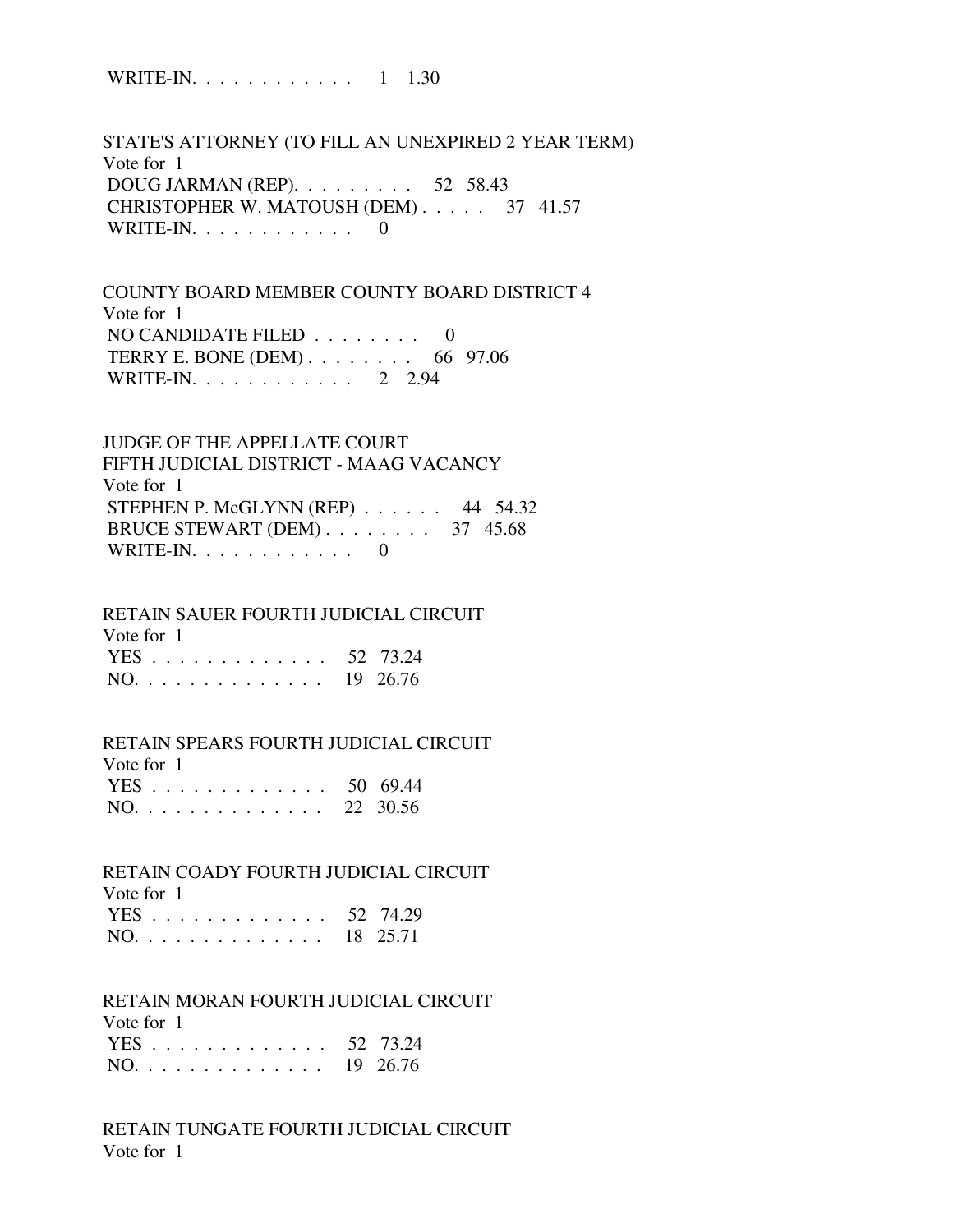|  |  |  |  |  |  |  |  | YES 51 71.83 |
|--|--|--|--|--|--|--|--|--------------|
|  |  |  |  |  |  |  |  | NO. 20 28.17 |

#### PROHIBIT LONGWALL METHOD OF MINING

| Vote for 1   |  |
|--------------|--|
| YES 65 73.03 |  |
| NO. 24 26.97 |  |

### PRECINCT REPORT MONTGOMERY COUNTY, ILLINOIS RUN DATE:11/07/06 GENERAL ELECTION RUN TIME:10:34 PM NOVEMBER 7, 2006

#### 0006 EAST FORK 3

| VOTES PERCENT                                                 |       |
|---------------------------------------------------------------|-------|
| REGISTERED VOTERS - TOTAL<br>610                              |       |
| BALLOTS CAST - TOTAL.<br>-405                                 |       |
| BALLOTS CAST - TYPE 1<br>405                                  |       |
| BALLOTS CAST - SPLIT 1<br>405                                 |       |
| BALLOTS CAST - SPLIT 2<br>$\mathbf{\Omega}$                   |       |
| BALLOTS CAST - SPLIT 3<br>$\mathbf{\Omega}$                   |       |
| BALLOTS CAST - SPLIT 4<br>$\mathbf{\Omega}$                   |       |
| BALLOTS CAST - SPLIT $5, \ldots, \ldots$<br>$\mathbf{\Omega}$ |       |
| BALLOTS CAST - BLANK<br>$\mathbf{\Omega}$                     |       |
| VOTER TURNOUT - TOTAL                                         | 66.39 |
| VOTER TURNOUT - TYPE 1.                                       | 66.39 |
| VOTER TURNOUT - SPLIT 1.                                      | 66.39 |
| VOTER TURNOUT - SPLIT 2.                                      |       |
| VOTER TURNOUT - SPLIT 3.                                      |       |
| VOTER TURNOUT - SPLIT 4.                                      |       |
| VOTER TURNOUT - SPLIT 5.                                      |       |
| VOTER TURNOUT - BLANK                                         |       |

#### GOVERNOR & LIEUTENANT GOVERNOR Vote for 1 TOPINKA / BIRKETT (REP). . . . . . . 188 47.47

 BLAGOJEVICH / QUINN (DEM) . . . . . . 169 42.68 WHITNEY / SAMUELS (GRN). . . . . . . 34 8.59 WRITE-IN. . . . . . . . . . . . 5 1.26

#### ATTORNEY GENERAL

| Vote for 1                              |  |  |
|-----------------------------------------|--|--|
| STEWART UMHOLTZ (REP) $\ldots$ 83 21.45 |  |  |
| LISA MADIGAN (DEM) $\ldots$ 291 75.19   |  |  |
| DAVID BLACK (GRN). $\ldots$ 13 3.36     |  |  |
| WRITE-IN. $\ldots$ 0                    |  |  |

## SECRETARY OF STATE Vote for 1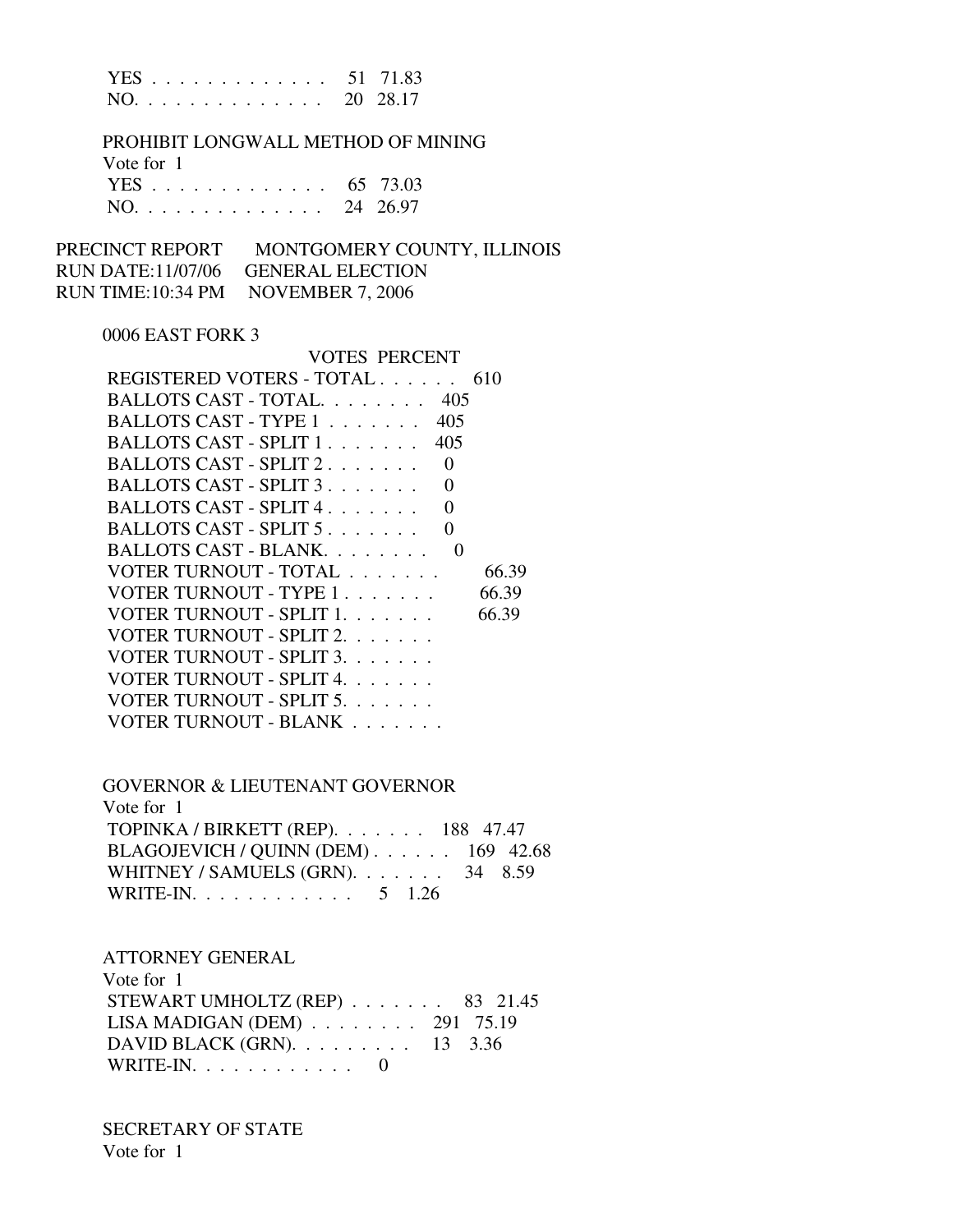DAN RUTHERFORD (REP). . . . . . . . 111 27.89 JESSE WHITE (DEM). . . . . . . . . 270 67.84 KAREN "YOUNG" PETERSON (GRN) . . . . . 17 4.27 WRITE-IN. . . . . . . . . . . . 0

#### **COMPTROLLER**

| Vote for 1                               |  |
|------------------------------------------|--|
| CAROLE PANKAU (REP) $\ldots$ 92 24.27    |  |
| DANIEL W. HYNES (DEM) $\ldots$ 274 72.30 |  |
| ALICIA SNYDER $(GRN)$ 13 3.43            |  |
| WRITE-IN. $\ldots$ 0                     |  |

#### TREASURER

| Vote for 1                                  |  |
|---------------------------------------------|--|
| CHRISTINE RADOGNO (REP). $\ldots$ 139 37.77 |  |
| ALEXANDER GIANNOULIAS (DEM) 215 58.42       |  |
| DAN RODRIGUEZ SCHLORFF (GRN) 14 3.80        |  |
| WRITE-IN. $\ldots$                          |  |

 REPRESENTATIVE IN CONGRESS (TOTAL) SEVENTEENTH CONGRESSIONAL DISTRICT Vote for 1 ANDREA ZINGA (REP) . . . . . . . . 129 34.58 PHIL HARE (DEM) . . . . . . . . . 243 65.15 WRITE-IN. . . . . . . . . . . . . 1 .27

 REPRESENTATIVE IN CONGRESS (REGULAR) SEVENTEENTH CONGRESSIONAL DISTRICT Vote for 1 ANDREA ZINGA (REP) . . . . . . . . 129 34.58 PHIL HARE (DEM) . . . . . . . . . 243 65.15 WRITE-IN. . . . . . . . . . . . 1 .27

 REPRESENTATIVE IN CONGRESS (FEDERAL) SEVENTEENTH CONGRESSIONAL DISTRICT Vote for 1 ANDREA ZINGA (REP) . . . . . . . . 0 PHIL HARE  $(DEM)$  . . . . . . . . . 0 WRITE-IN.  $\ldots$  . . . . . . . . . 0

 STATE SENATOR FORTY-NINTH LEGISLATIVE DISTRICT Vote for 1 JEFF RICHEY (REP). . . . . . . . . 141 35.25 DEANNA DEMUZIO (DEM). . . . . . . . 259 64.75 WRITE-IN. . . . . . . . . . . . 0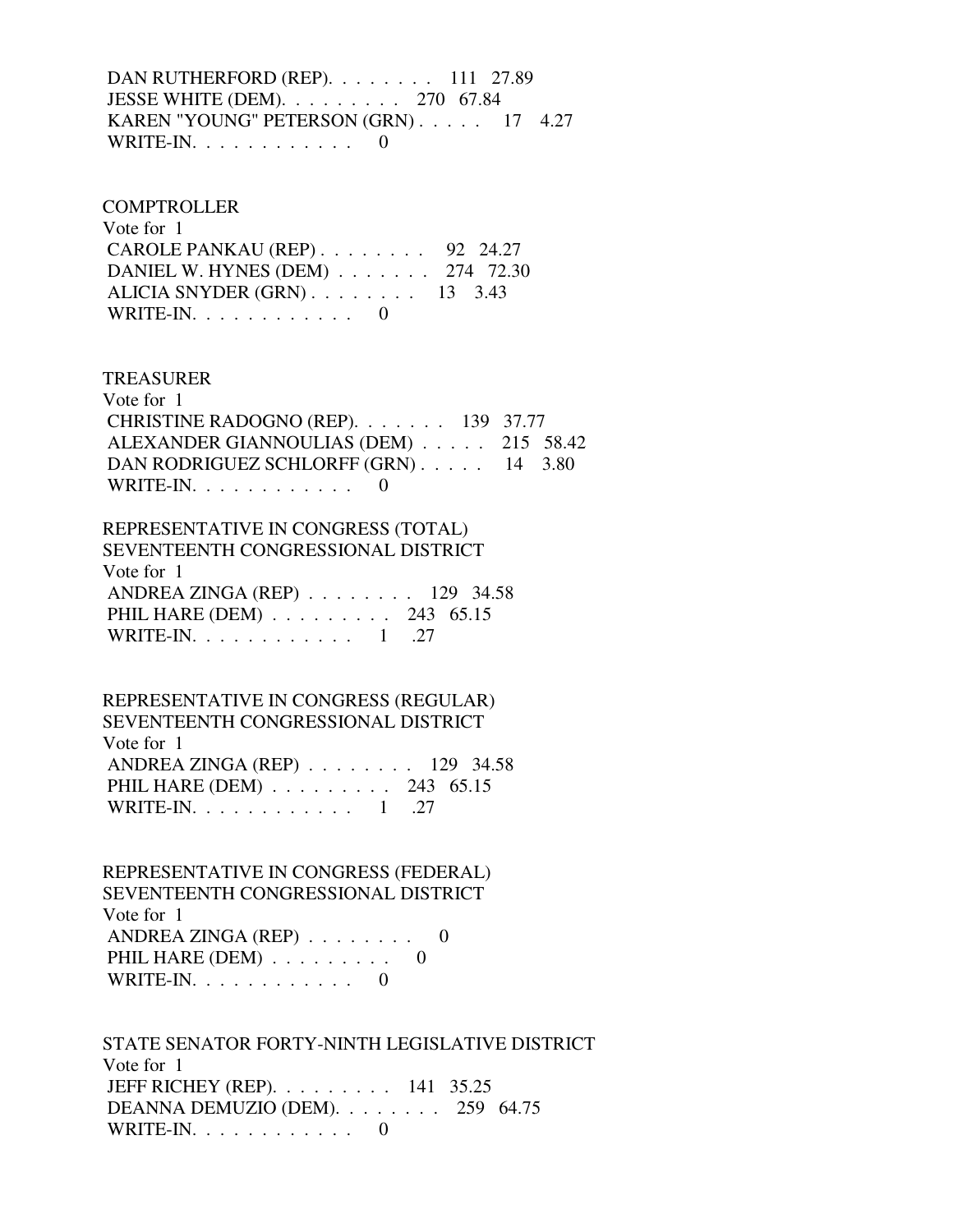REPRESENTATIVE IN THE GENERAL ASSEMBLY NINETY-EIGHTH REPRESENTATIVE DISTRICT Vote for 1 NO CANDIDATE FILED . . . . . . . . 0 GARY HANNIG (DEM). . . . . . . . . 339 99.71 WRITE-IN. . . . . . . . . . . . 1 .29

 REGIONAL SUPERINTENDENT OF SCHOOLS (CHRISTIAN AND MONTGOMERY COUNTIES) Vote for 1 NO CANDIDATE FILED  $\ldots \ldots \ldots$  GREG SPRINGER (DEM) . . . . . . . . 348 99.43 WRITE-IN. . . . . . . . . . . . . 2 .57

 COUNTY CLERK Vote for 1 SANDY LEITHEISER (REP) . . . . . . . 350 98.31 NO CANDIDATE FILED . . . . . . . . 0 WRITE-IN. . . . . . . . . . . . . 6 1.69

 COUNTY TREASURER Vote for 1 RONALD D. JENKINS (REP). . . . . . . 330 97.35 NO CANDIDATE FILED . . . . . . . . 0 WRITE-IN. . . . . . . . . . . . 9 2.65

 COUNTY SHERIFF Vote for 1 JIM VAZZI (REP) . . . . . . . . . 345 99.14 NO CANDIDATE FILED . . . . . . . . 0 WRITE-IN. . . . . . . . . . . . . 3 .86

 STATE'S ATTORNEY (TO FILL AN UNEXPIRED 2 YEAR TERM) Vote for 1 DOUG JARMAN (REP). . . . . . . . . 173 43.14 CHRISTOPHER W. MATOUSH (DEM) . . . . . 228 56.86 WRITE-IN.  $\ldots$  . . . . . . . . 0

 COUNTY BOARD MEMBER COUNTY BOARD DISTRICT 3 Vote for 2 BILL REDMAN (REP). . . . . . . . . 175 27.69 BONNIE L. BRANUM (DEM) . . . . . . . 204 32.28 GEORGE L. BLANKENSHIP (DEM) . . . . . 253 40.03 WRITE-IN. . . . . . . . . . . . 0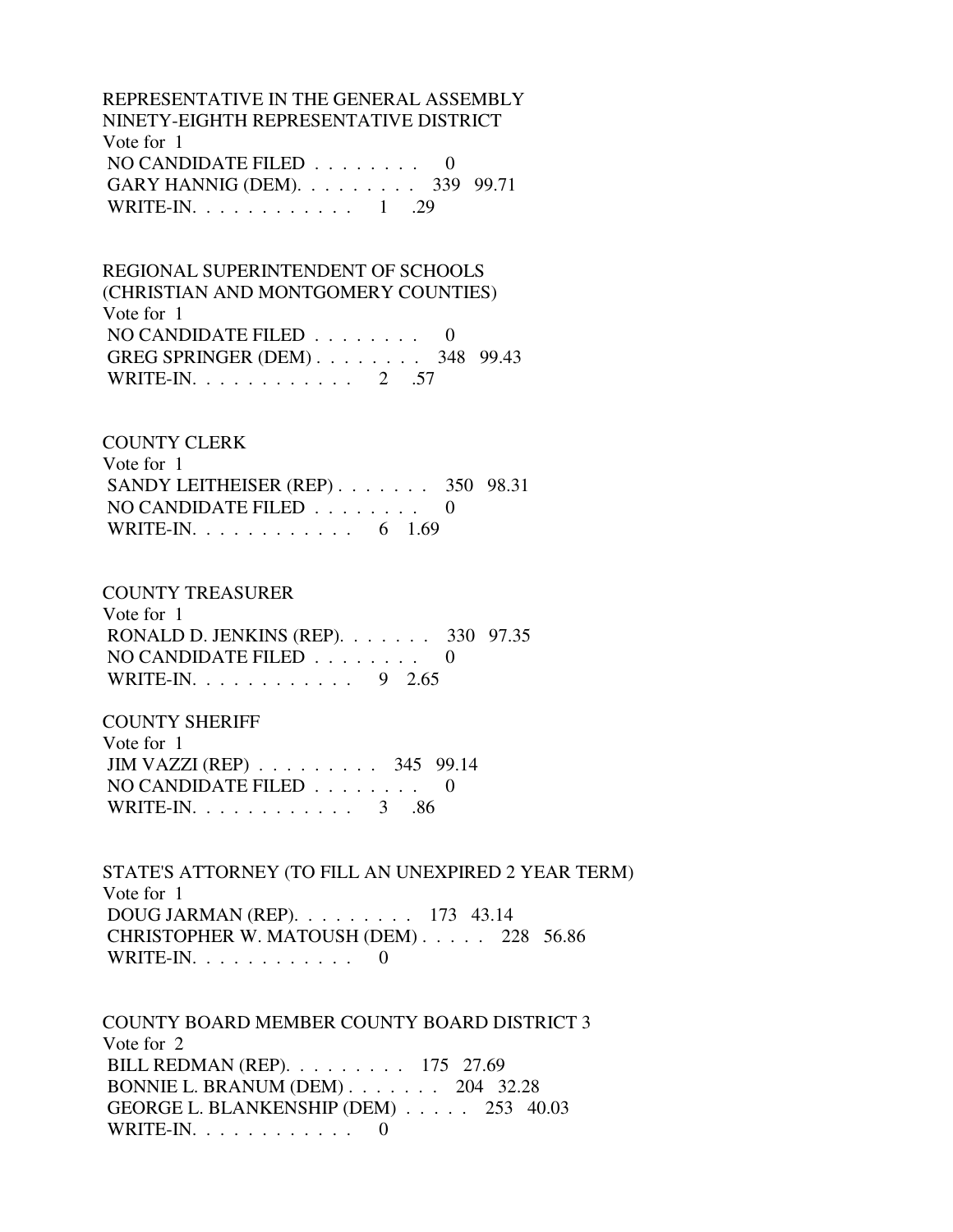### JUDGE OF THE APPELLATE COURT FIFTH JUDICIAL DISTRICT - MAAG VACANCY Vote for 1 STEPHEN P. McGLYNN (REP) . . . . . . 149 40.60 BRUCE STEWART (DEM) . . . . . . . . 218 59.40 WRITE-IN.  $\ldots$  . . . . . . . . . 0

#### RETAIN SAUER FOURTH JUDICIAL CIRCUIT

| Vote for 1    |  |
|---------------|--|
| YES 206 64.98 |  |
| NO. 111 35.02 |  |

#### RETAIN SPEARS FOURTH JUDICIAL CIRCUIT

| Vote for 1    |  |
|---------------|--|
| YES 217 67.81 |  |
| NO. 103 32.19 |  |

#### RETAIN COADY FOURTH JUDICIAL CIRCUIT

| Vote for 1    |  |
|---------------|--|
| YES 232 70.52 |  |
| NO. 97 29.48  |  |

#### RETAIN MORAN FOURTH JUDICIAL CIRCUIT  $V_{\text{eff}}$   $\mathcal{L}_{\text{eff}}$

| Vote for T    |  |
|---------------|--|
| YES 214 67.51 |  |
| NO. 103 32.49 |  |

### RETAIN TUNGATE FOURTH JUDICIAL CIRCUIT

| Vote for 1    |  |
|---------------|--|
| YES 210 65.42 |  |
| NO. 111 34.58 |  |

### PROHIBIT LONGWALL METHOD OF MINING Vote for 1 YES . . . . . . . . . . . . . 131 33.25 NO. . . . . . . . . . . . . . 263 66.75

PRECINCT REPORT MONTGOMERY COUNTY, ILLINOIS RUN DATE:11/07/06 GENERAL ELECTION RUN TIME:10:34 PM NOVEMBER 7, 2006

#### 0007 EAST FORK 4

 VOTES PERCENT REGISTERED VOTERS - TOTAL . . . . . . 251 BALLOTS CAST - TOTAL. . . . . . . . 173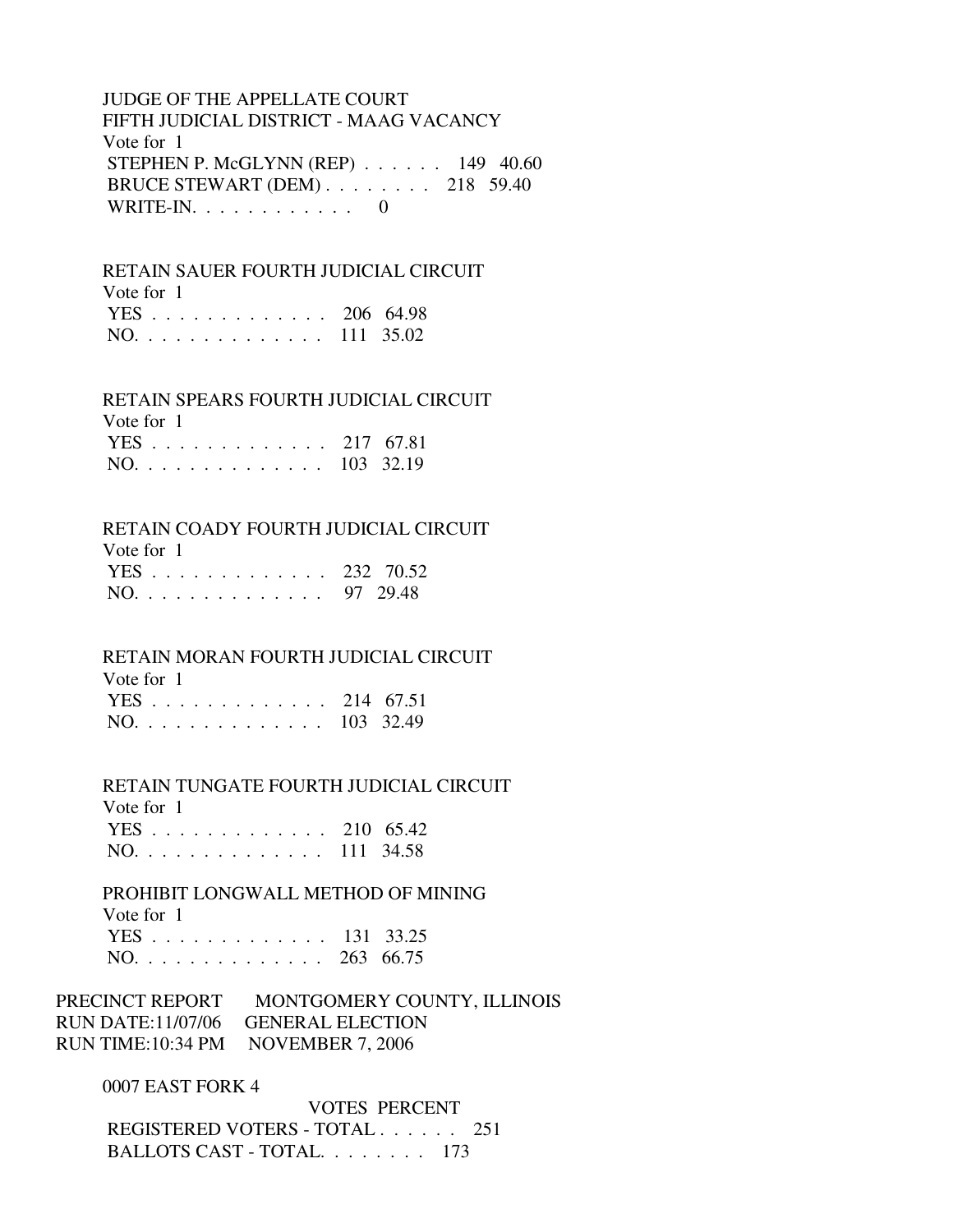| BALLOTS CAST - TYPE $1, \ldots, \ldots$<br>173  |       |
|-------------------------------------------------|-------|
| BALLOTS CAST - SPLIT $1, \ldots, \ldots$<br>173 |       |
| BALLOTS CAST - SPLIT 2.                         |       |
| BALLOTS CAST - SPLIT $3 \ldots \ldots$          |       |
| BALLOTS CAST - SPLIT 4                          |       |
| BALLOTS CAST - SPLIT $5, \ldots, \ldots$        |       |
| BALLOTS CAST - BLANK.                           |       |
| VOTER TURNOUT - TOTAL                           | 68.92 |
| VOTER TURNOUT - TYPE 1                          | 68.92 |
| VOTER TURNOUT - SPLIT 1.                        | 68.92 |
| VOTER TURNOUT - SPLIT 2.                        |       |
| VOTER TURNOUT - SPLIT 3.                        |       |
| VOTER TURNOUT - SPLIT 4.                        |       |
| VOTER TURNOUT - SPLIT 5.                        |       |
| VOTER TURNOUT - BLANK                           |       |

| <b>GOVERNOR &amp; LIEUTENANT GOVERNOR</b> |  |
|-------------------------------------------|--|
| Vote for 1                                |  |
| TOPINKA / BIRKETT (REP). 82 48.81         |  |
| BLAGOJEVICH / QUINN (DEM) 68 40.48        |  |
| WHITNEY / SAMUELS (GRN). 13 7.74          |  |
| WRITE-IN. 5 2.98                          |  |

#### ATTORNEY GENERAL  $V_{\alpha}$  for  $1$

| vote for T                                          |  |
|-----------------------------------------------------|--|
| STEWART UMHOLTZ (REP) $\ldots \ldots$ 31 19.02      |  |
| LISA MADIGAN (DEM) $\ldots \ldots \ldots$ 128 78.53 |  |
| DAVID BLACK (GRN). $\ldots \ldots \ldots$ 4 2.45    |  |
| WRITE-IN. $\ldots$ 0                                |  |

#### SECRETARY OF STATE

 Vote for 1 DAN RUTHERFORD (REP). . . . . . . . 49 29.34 JESSE WHITE (DEM). . . . . . . . . 115 68.86 KAREN "YOUNG" PETERSON (GRN) . . . . . 3 1.80 WRITE-IN. . . . . . . . . . . . 0

## **COMPTROLLER**

| Vote for 1                                              |  |
|---------------------------------------------------------|--|
| CAROLE PANKAU (REP) $\ldots$ $\ldots$ $\ldots$ 38 23.31 |  |
| DANIEL W. HYNES (DEM) 116 71.17                         |  |
| ALICIA SNYDER $(GRN)$ 9 5.52                            |  |
| WRITE-IN. $\ldots$ 0                                    |  |

## TREASURER

Vote for 1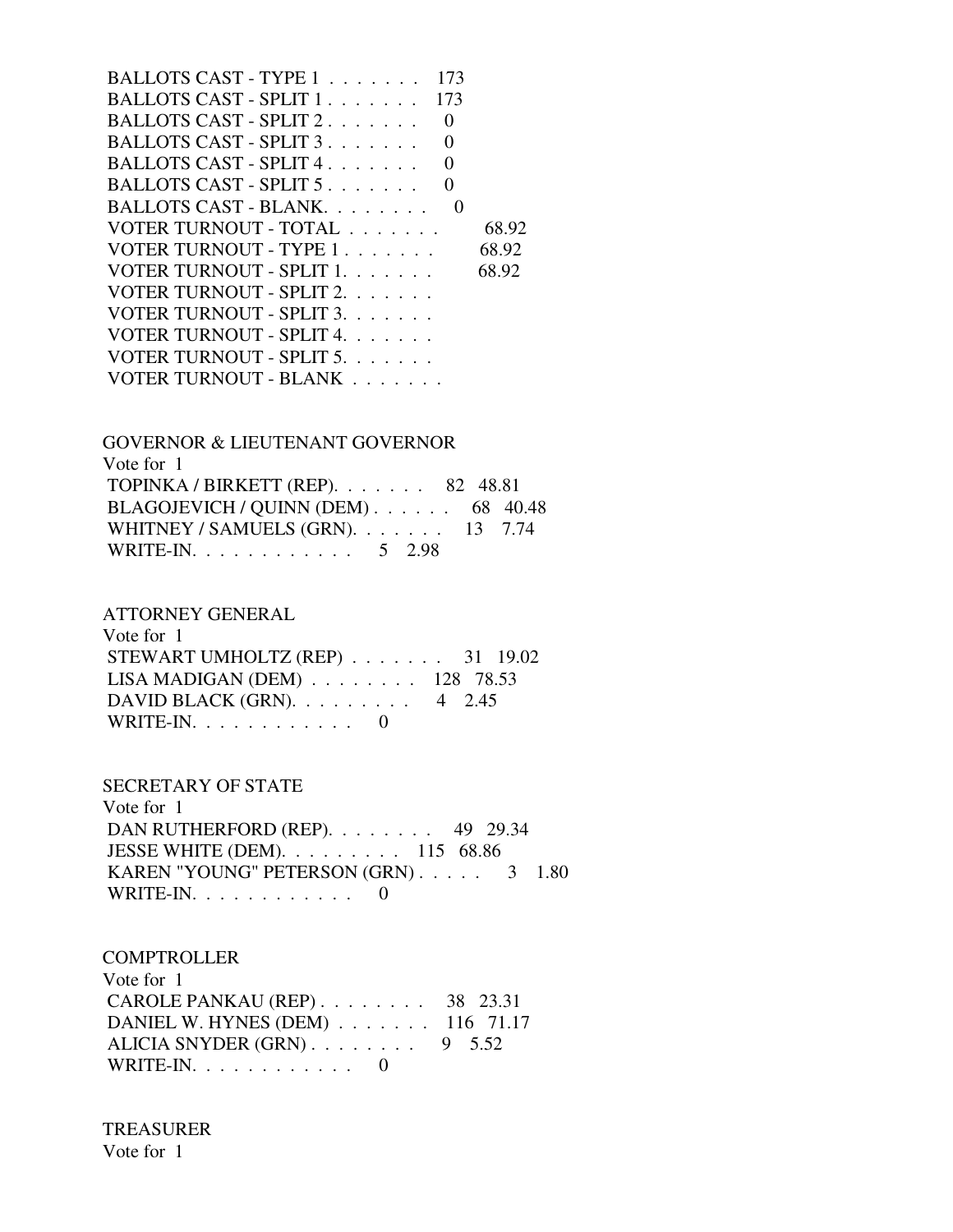CHRISTINE RADOGNO (REP). . . . . . . 55 36.18 ALEXANDER GIANNOULIAS (DEM) . . . . . 89 58.55 DAN RODRIGUEZ SCHLORFF (GRN) . . . . . 8 5.26 WRITE-IN.  $\ldots$  . . . . . . . . . 0

 REPRESENTATIVE IN CONGRESS (TOTAL) SEVENTEENTH CONGRESSIONAL DISTRICT Vote for 1 ANDREA ZINGA (REP) . . . . . . . . 57 36.54 PHIL HARE (DEM) . . . . . . . . . 99 63.46 WRITE-IN.  $\ldots$  . . . . . . . . 0

 REPRESENTATIVE IN CONGRESS (REGULAR) SEVENTEENTH CONGRESSIONAL DISTRICT Vote for 1 ANDREA ZINGA (REP) . . . . . . . . 57 36.54 PHIL HARE (DEM) . . . . . . . . . 99 63.46 WRITE-IN.  $\ldots$  . . . . . . . . 0

 REPRESENTATIVE IN CONGRESS (FEDERAL) SEVENTEENTH CONGRESSIONAL DISTRICT Vote for 1 ANDREA ZINGA (REP) . . . . . . . . 0 PHIL HARE  $(DEM)$  . . . . . . . . . 0 WRITE-IN. . . . . . . . . . . . 0

 STATE SENATOR FORTY-NINTH LEGISLATIVE DISTRICT Vote for 1 JEFF RICHEY (REP). . . . . . . . . 53 31.36 DEANNA DEMUZIO (DEM). . . . . . . . 116 68.64 WRITE-IN.  $\ldots$  . . . . . . . . . 0

 REPRESENTATIVE IN THE GENERAL ASSEMBLY NINETY-EIGHTH REPRESENTATIVE DISTRICT Vote for 1 NO CANDIDATE FILED . . . . . . . . 0 GARY HANNIG (DEM). . . . . . . . . 138 100.00 WRITE-IN.  $\ldots$  . . . . . . . . 0

 REGIONAL SUPERINTENDENT OF SCHOOLS (CHRISTIAN AND MONTGOMERY COUNTIES) Vote for 1 NO CANDIDATE FILED . . . . . . . . 0 GREG SPRINGER (DEM) . . . . . . . . 133 99.25 WRITE-IN. . . . . . . . . . . . 1 .75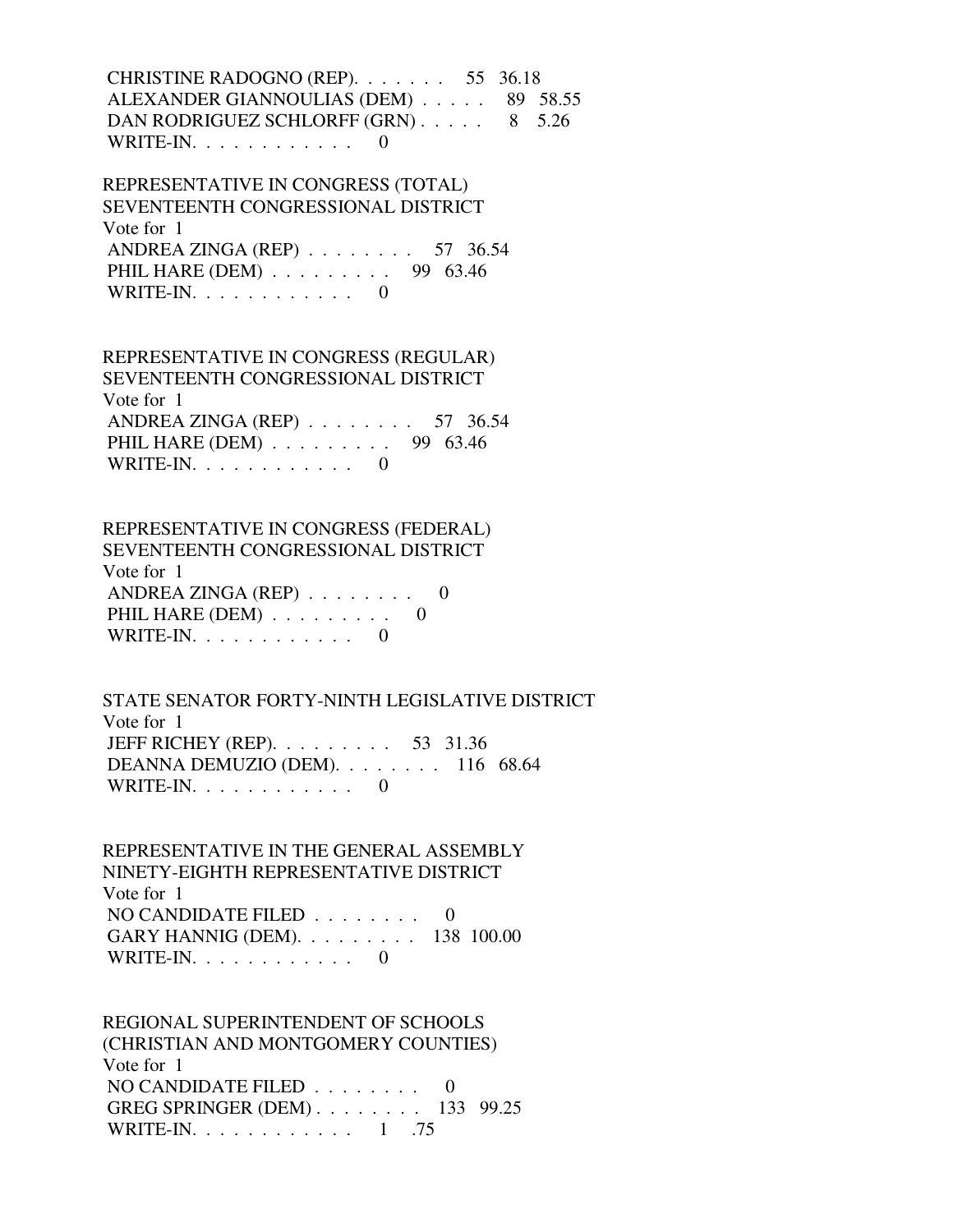COUNTY CLERK Vote for 1 SANDY LEITHEISER (REP) . . . . . . . 137 97.86 NO CANDIDATE FILED . . . . . . . . 0 WRITE-IN. . . . . . . . . . . . . 3 2.14

COUNTY TREASURER

 Vote for 1 RONALD D. JENKINS (REP). . . . . . . 130 97.01 NO CANDIDATE FILED . . . . . . . . 0 WRITE-IN. . . . . . . . . . . . 4 2.99

 COUNTY SHERIFF Vote for 1 JIM VAZZI (REP) . . . . . . . . . 133 99.25 NO CANDIDATE FILED . . . . . . . . 0 WRITE-IN. . . . . . . . . . . . 1 .75

 STATE'S ATTORNEY (TO FILL AN UNEXPIRED 2 YEAR TERM) Vote for 1 DOUG JARMAN (REP). . . . . . . . . 77 45.56 CHRISTOPHER W. MATOUSH (DEM) . . . . . 92 54.44 WRITE-IN.  $\ldots$  . . . . . . . . . 0

 COUNTY BOARD MEMBER COUNTY BOARD DISTRICT 4 Vote for 1 NO CANDIDATE FILED  $\ldots \ldots \ldots$  TERRY E. BONE (DEM) . . . . . . . . 142 99.30 WRITE-IN. . . . . . . . . . . . . 1 .70

 JUDGE OF THE APPELLATE COURT FIFTH JUDICIAL DISTRICT - MAAG VACANCY Vote for 1 STEPHEN P. McGLYNN (REP) . . . . . . 66 42.86 BRUCE STEWART (DEM) . . . . . . . . 88 57.14 WRITE-IN. . . . . . . . . . . . 0

 RETAIN SAUER FOURTH JUDICIAL CIRCUIT Vote for 1 YES . . . . . . . . . . . . . 83 66.40 NO. . . . . . . . . . . . . . 42 33.60

 RETAIN SPEARS FOURTH JUDICIAL CIRCUIT Vote for 1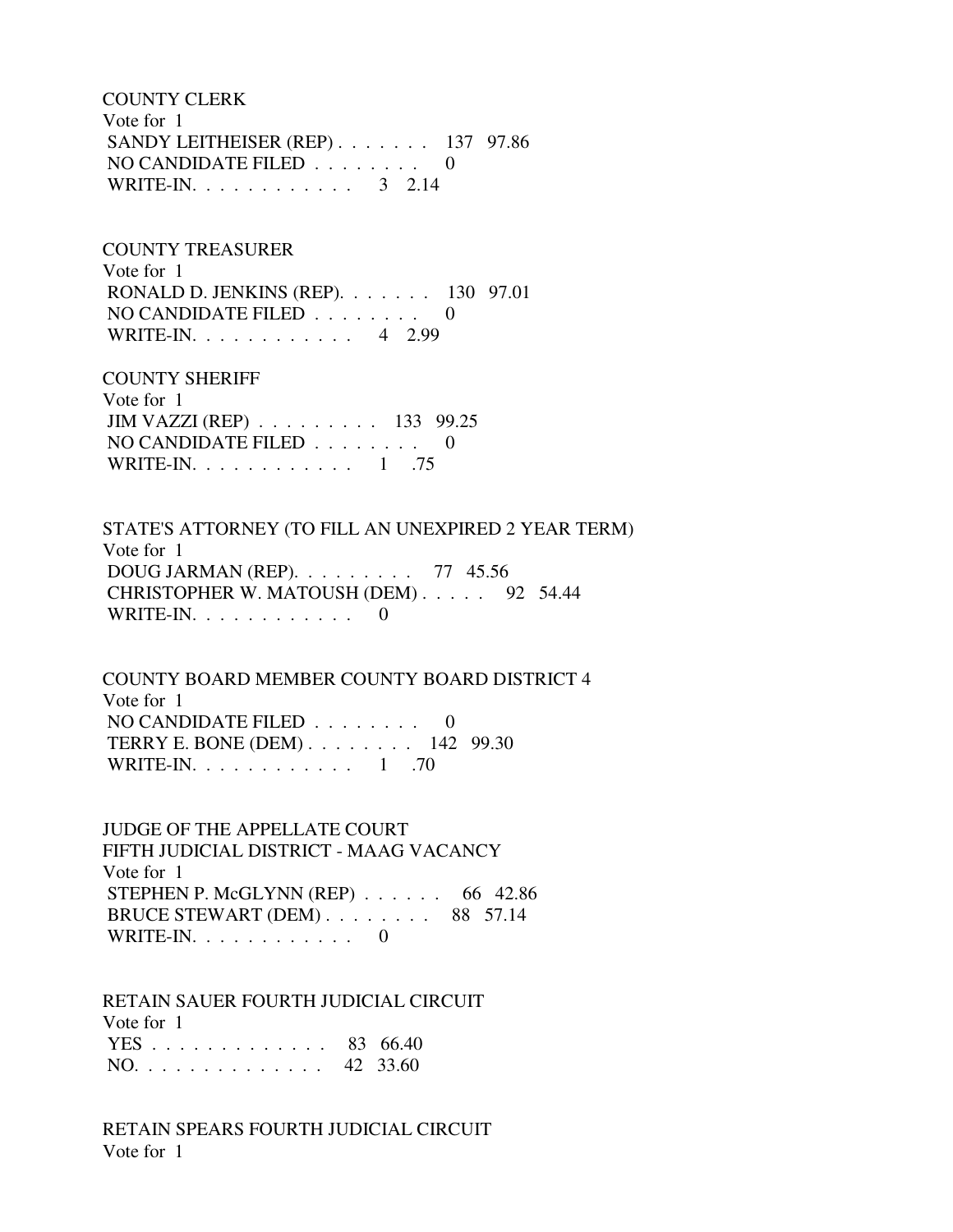|  |  |  |  |  |  |  | YES 84 65.63 |
|--|--|--|--|--|--|--|--------------|
|  |  |  |  |  |  |  | NO. 44 34.38 |

## RETAIN COADY FOURTH JUDICIAL CIRCUIT

Vote for 1

|  |  |  |  |  |  |  | YES 87 68.50 |
|--|--|--|--|--|--|--|--------------|
|  |  |  |  |  |  |  | NO. 40 31.50 |

## RETAIN MORAN FOURTH JUDICIAL CIRCUIT

Vote for 1

|  |  |  |  |  |  |  |  | YES 87 69.60 |
|--|--|--|--|--|--|--|--|--------------|
|  |  |  |  |  |  |  |  | NO. 38 30.40 |

## RETAIN TUNGATE FOURTH JUDICIAL CIRCUIT

| Vote for 1   |  |
|--------------|--|
| YES 80 65.57 |  |
| NO. 42 34.43 |  |

#### PROHIBIT LONGWALL METHOD OF MINING

| Vote for 1   |  |
|--------------|--|
| YES 72 43.11 |  |
| NO. 95 56.89 |  |

| PRECINCT REPORT | MONTGOMERY COUNTY, ILLINOIS        |
|-----------------|------------------------------------|
|                 | RUN DATE:11/07/06 GENERAL ELECTION |
|                 | RUN TIME:10:34 PM NOVEMBER 7, 2006 |

### 0008 FILLMORE

| VOTES PERCENT                                          |       |
|--------------------------------------------------------|-------|
| REGISTERED VOTERS - TOTAL 453                          |       |
| BALLOTS CAST - TOTAL 286                               |       |
| BALLOTS CAST - TYPE 1<br>286                           |       |
| BALLOTS CAST - SPLIT 1<br>284                          |       |
| BALLOTS CAST - SPLIT 2.<br>$\mathcal{D}_{\mathcal{L}}$ |       |
| BALLOTS CAST - SPLIT 3.<br>0                           |       |
| $BALLOTS CAST - SPIIT 4$<br>∩                          |       |
| BALLOTS CAST - SPLIT 5<br>0                            |       |
| BALLOTS CAST - BLANK<br>$\mathbf{0}$                   |       |
| VOTER TURNOUT - TOTAL                                  | 63.13 |
| VOTER TURNOUT - TYPE 1                                 | 63.13 |
| VOTER TURNOUT - SPLIT 1.                               | 62.69 |
| VOTER TURNOUT - SPLIT 2.                               | .44   |
| VOTER TURNOUT - SPLIT 3.                               |       |
| VOTER TURNOUT - SPLIT 4.                               |       |
| VOTER TURNOUT - SPLIT 5.                               |       |
| VOTER TURNOUT - BLANK                                  |       |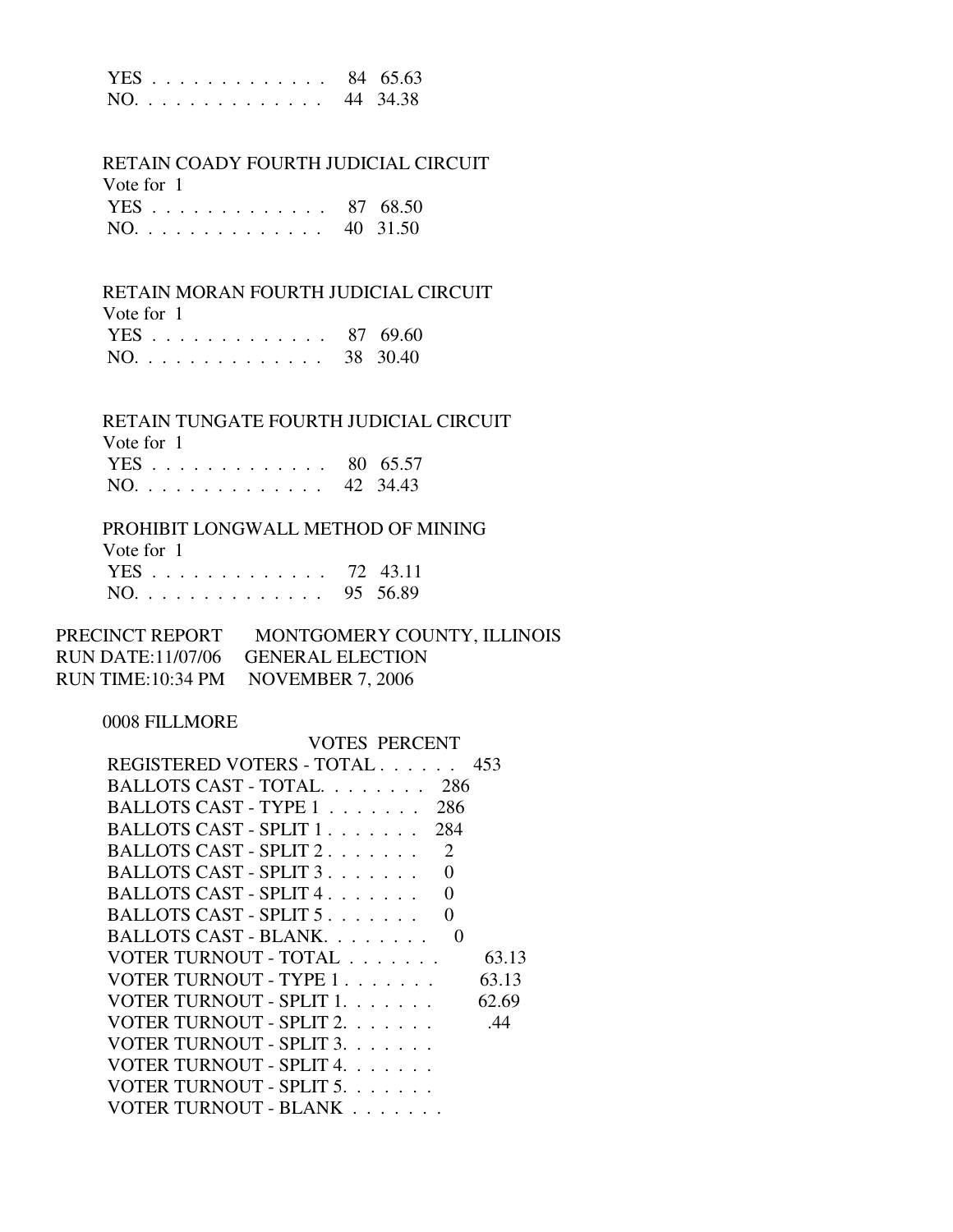GOVERNOR & LIEUTENANT GOVERNOR Vote for 1 TOPINKA / BIRKETT (REP). . . . . . . 118 43.22 BLAGOJEVICH / QUINN (DEM) . . . . . . 118 43.22 WHITNEY / SAMUELS (GRN). . . . . . . . 30 10.99 WRITE-IN. . . . . . . . . . . . . 7 2.56

ATTORNEY GENERAL

| Vote for 1                                          |  |  |
|-----------------------------------------------------|--|--|
| STEWART UMHOLTZ (REP) $\ldots$ 82 29.71             |  |  |
| LISA MADIGAN (DEM) $\ldots \ldots \ldots 187$ 67.75 |  |  |
| DAVID BLACK (GRN). $\ldots$ 6 2.17                  |  |  |
| WRITE-IN. $\ldots$ 1 .36                            |  |  |

#### SECRETARY OF STATE

| Vote for 1                            |  |  |
|---------------------------------------|--|--|
| DAN RUTHERFORD (REP). 88 30.99        |  |  |
| JESSE WHITE (DEM). $\ldots$ 184 64.79 |  |  |
| KAREN "YOUNG" PETERSON (GRN) 12 4.23  |  |  |
| WRITE-IN. $\ldots$ 0                  |  |  |

#### **COMPTROLLER**

| Vote for $1$                                            |  |
|---------------------------------------------------------|--|
| CAROLE PANKAU (REP) $\ldots$ $\ldots$ $\ldots$ 87 31.64 |  |
| DANIEL W. HYNES (DEM) 179 65.09                         |  |
| ALICIA SNYDER $(GRN)$ 9 3.27                            |  |
| WRITE-IN. $\ldots$ 0                                    |  |

TREASURER

 Vote for 1 CHRISTINE RADOGNO (REP). . . . . . . 113 42.32 ALEXANDER GIANNOULIAS (DEM) . . . . . 142 53.18 DAN RODRIGUEZ SCHLORFF (GRN) . . . . . 12 4.49 WRITE-IN. . . . . . . . . . . . 0

 REPRESENTATIVE IN CONGRESS (TOTAL) SEVENTEENTH CONGRESSIONAL DISTRICT Vote for 1 ANDREA ZINGA (REP) . . . . . . . . 105 39.77 PHIL HARE (DEM) . . . . . . . . . . 157 59.47 WRITE-IN. . . . . . . . . . . . . 2 .76

 REPRESENTATIVE IN CONGRESS (REGULAR) SEVENTEENTH CONGRESSIONAL DISTRICT Vote for 1 ANDREA ZINGA (REP) . . . . . . . . 105 39.77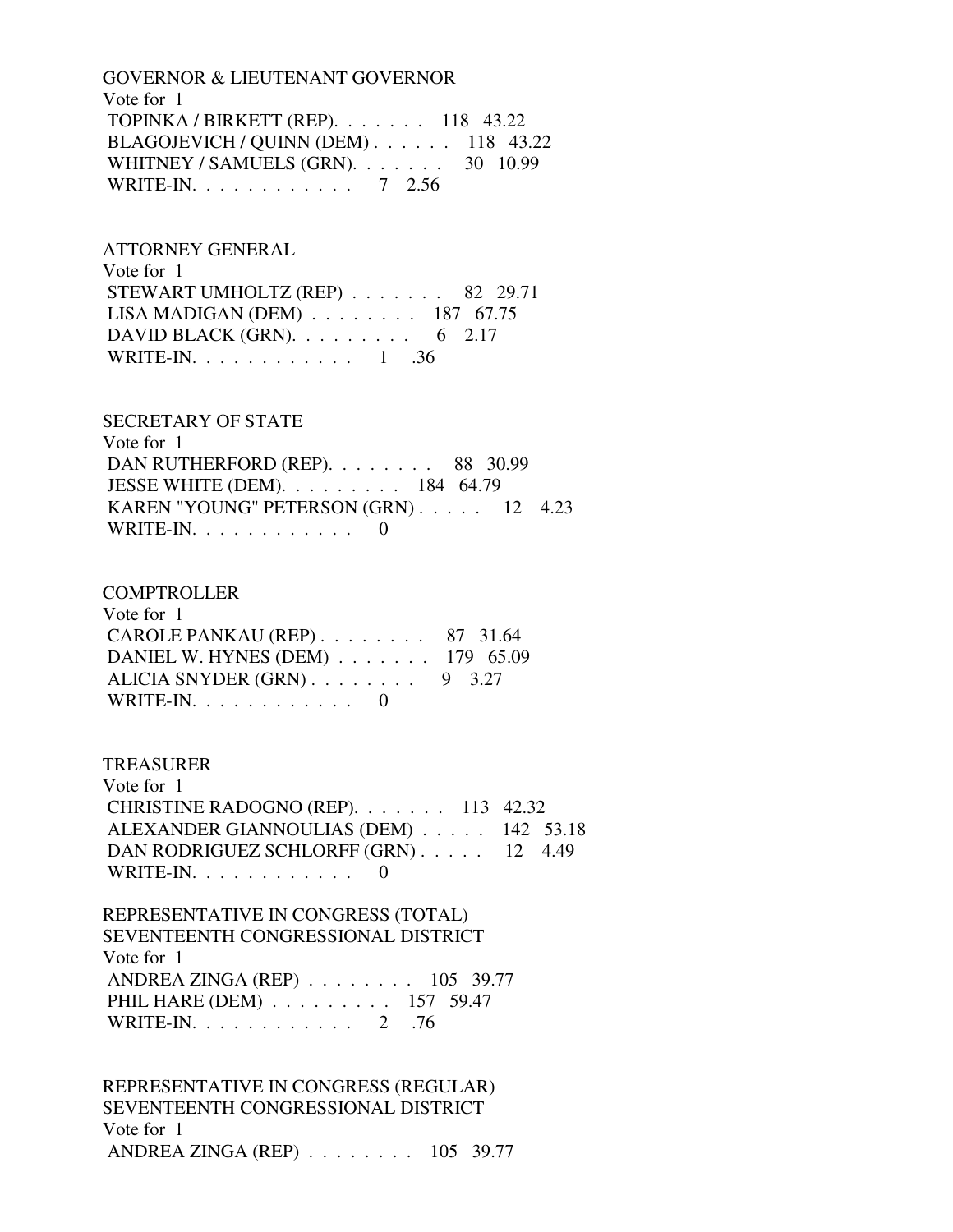PHIL HARE (DEM) . . . . . . . . . 157 59.47 WRITE-IN. . . . . . . . . . . . 2 .76

 REPRESENTATIVE IN CONGRESS (FEDERAL) SEVENTEENTH CONGRESSIONAL DISTRICT Vote for 1 ANDREA ZINGA (REP) . . . . . . . . 0 PHIL HARE  $(DEM)$  . . . . . . . . . 0 WRITE-IN. . . . . . . . . . . . 0

 STATE SENATOR FORTY-NINTH LEGISLATIVE DISTRICT Vote for 1 JEFF RICHEY (REP). . . . . . . . . 103 37.59 DEANNA DEMUZIO (DEM). . . . . . . . 171 62.41 WRITE-IN. . . . . . . . . . . . 0

 REPRESENTATIVE IN THE GENERAL ASSEMBLY NINETY-EIGHTH REPRESENTATIVE DISTRICT Vote for 1 NO CANDIDATE FILED . . . . . . . . 0 GARY HANNIG (DEM). . . . . . . . . 221 98.22 WRITE-IN. . . . . . . . . . . . 4 1.78

 REGIONAL SUPERINTENDENT OF SCHOOLS (CHRISTIAN AND MONTGOMERY COUNTIES) Vote for 1 NO CANDIDATE FILED  $\ldots \ldots \ldots$  GREG SPRINGER (DEM) . . . . . . . . 216 98.63 WRITE-IN. . . . . . . . . . . . . 3 1.37

 REGIONAL SUPERINTENDENT OF SCHOOLS (BOND, EFFINGHAM AND FAYETTE COUNTIES) Vote for 1 NO CANDIDATE FILED  $\ldots \ldots \ldots$ MARK A. DRONE (DEM) . . . . . . . . 2 100.00 WRITE-IN. . . . . . . . . . . . 0

COUNTY CLERK

 Vote for 1 SANDY LEITHEISER (REP) . . . . . . . 237 97.53 NO CANDIDATE FILED . . . . . . . . 0 WRITE-IN. . . . . . . . . . . . . 6 2.47

 COUNTY TREASURER Vote for 1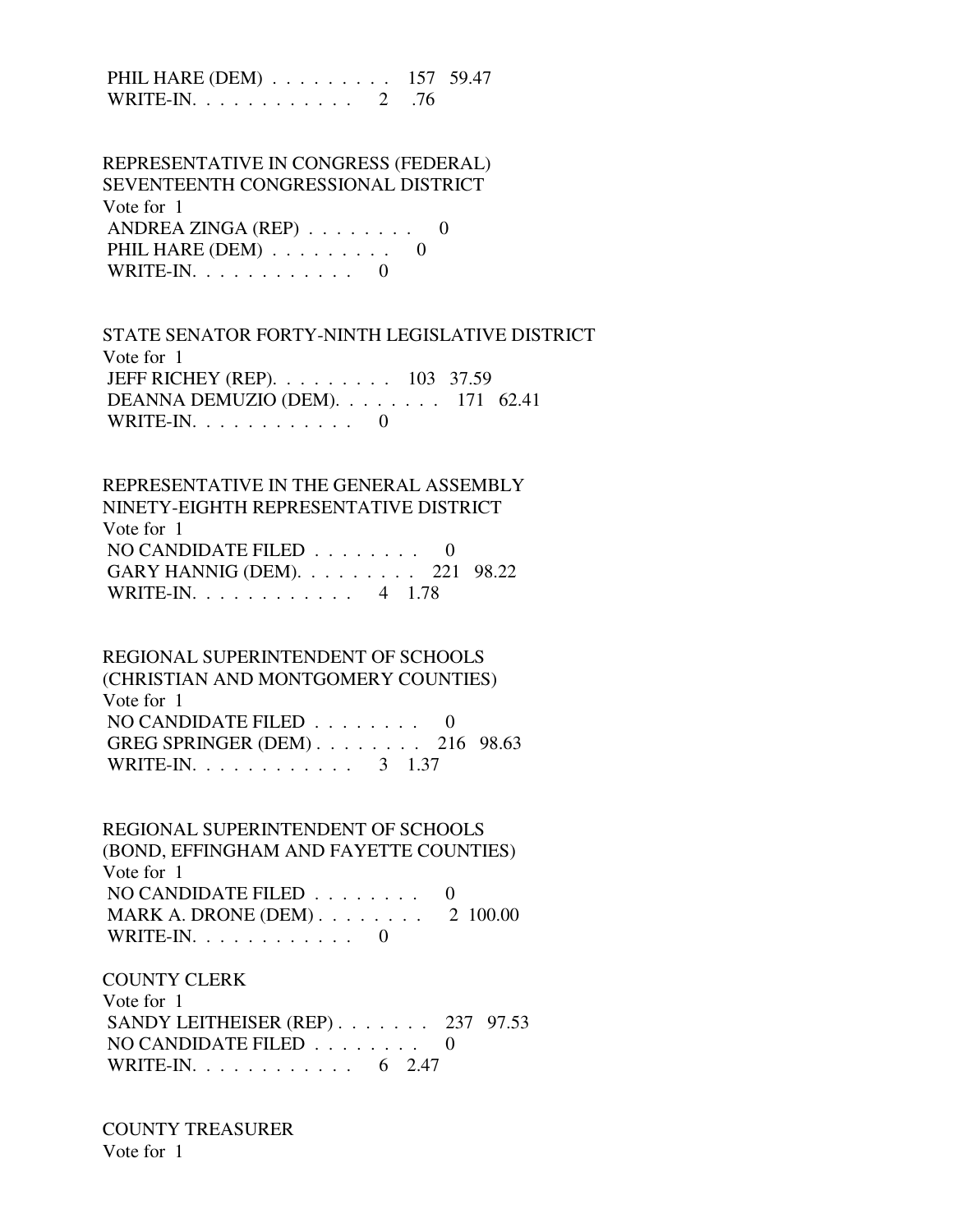RONALD D. JENKINS (REP). . . . . . . 227 98.27 NO CANDIDATE FILED . . . . . . . . 0 WRITE-IN. . . . . . . . . . . . 4 1.73

 COUNTY SHERIFF Vote for 1 JIM VAZZI (REP) . . . . . . . . . 235 98.74 NO CANDIDATE FILED . . . . . . . . 0 WRITE-IN. . . . . . . . . . . . . 3 1.26

 STATE'S ATTORNEY (TO FILL AN UNEXPIRED 2 YEAR TERM) Vote for 1 DOUG JARMAN (REP). . . . . . . . . 126 45.16 CHRISTOPHER W. MATOUSH (DEM) . . . . . 152 54.48 WRITE-IN. . . . . . . . . . . . 1 . 36

 COUNTY BOARD MEMBER COUNTY BOARD DISTRICT 3 Vote for 2 BILL REDMAN (REP). . . . . . . . . 115 27.06 BONNIE L. BRANUM (DEM) . . . . . . . 187 44.00 GEORGE L. BLANKENSHIP (DEM) . . . . . 123 28.94 WRITE-IN.  $\ldots$  . . . . . . . . . 0

 JUDGE OF THE APPELLATE COURT FIFTH JUDICIAL DISTRICT - MAAG VACANCY Vote for 1 STEPHEN P. McGLYNN (REP) . . . . . . 106 41.09 BRUCE STEWART (DEM) . . . . . . . . 151 58.53 WRITE-IN. . . . . . . . . . . . 1 .39

 RETAIN SAUER FOURTH JUDICIAL CIRCUIT Vote for 1 YES . . . . . . . . . . . . . 147 67.74 NO. . . . . . . . . . . . . . 70 32.26

 RETAIN SPEARS FOURTH JUDICIAL CIRCUIT Vote for 1 YES . . . . . . . . . . . . . 151 71.23

NO. . . . . . . . . . . . . . 61 28.77

 RETAIN COADY FOURTH JUDICIAL CIRCUIT  $V_{\alpha}$ to for 1

| VOIE TOT 1    |  |
|---------------|--|
| YES 160 73.39 |  |
| NO. 58 26.61  |  |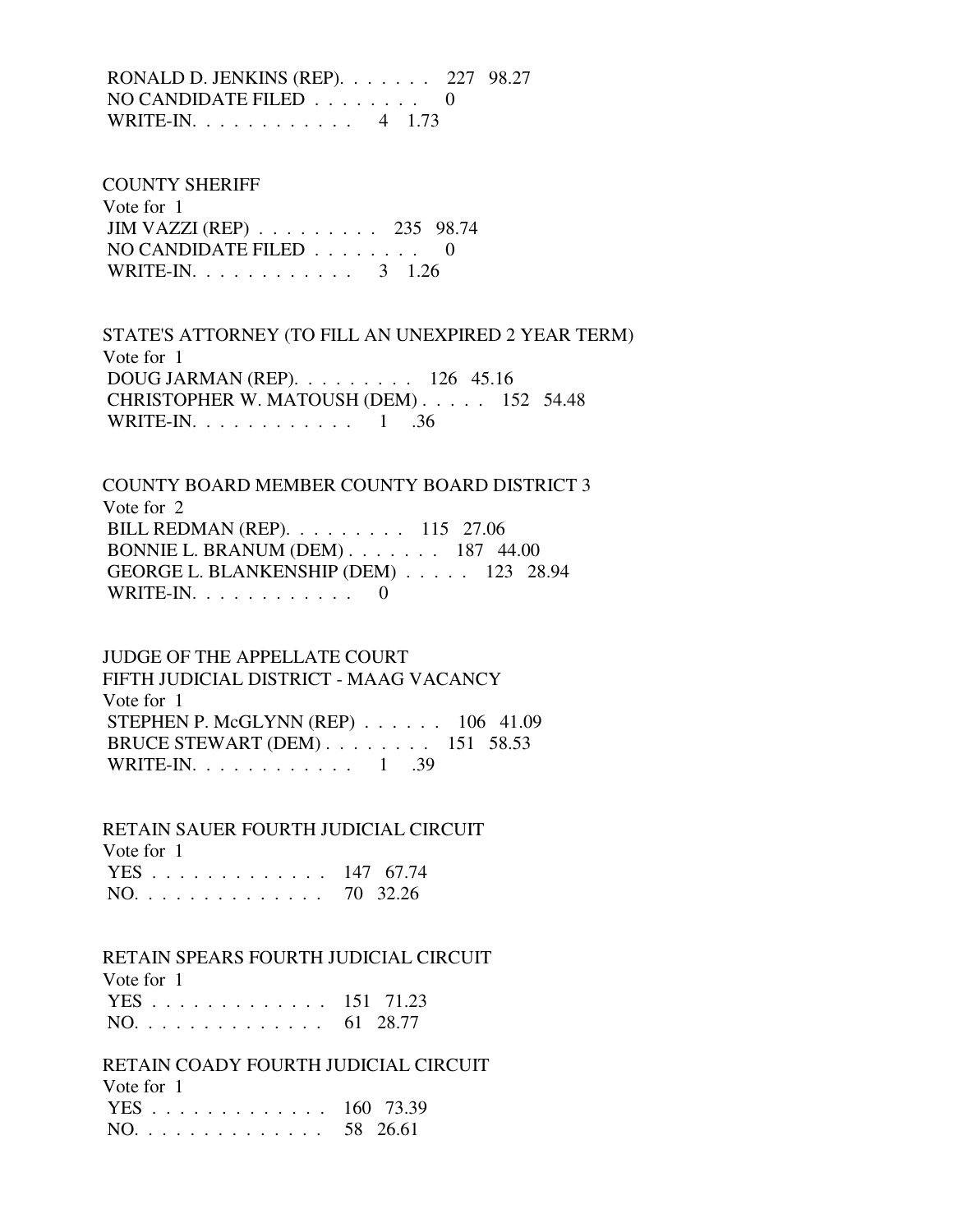RETAIN MORAN FOURTH JUDICIAL CIRCUIT

Vote for 1

|  |  |  |  |  |  |  |  | YES 157 74.06 |
|--|--|--|--|--|--|--|--|---------------|
|  |  |  |  |  |  |  |  | NO. 55 25.94  |

 RETAIN TUNGATE FOURTH JUDICIAL CIRCUIT Vote for 1

| $\sqrt{2}$    |  |
|---------------|--|
| YES 160 74.42 |  |
| NO. 55 25.58  |  |

PROHIBIT LONGWALL METHOD OF MINING

| Vote for 1    |  |
|---------------|--|
| YES 167 61.62 |  |
| NO. 104 38.38 |  |

## PRECINCT REPORT MONTGOMERY COUNTY, ILLINOIS RUN DATE:11/07/06 GENERAL ELECTION RUN TIME:10:34 PM NOVEMBER 7, 2006

### 0009 GRISHAM 1

| VOTES PERCENT                                |       |
|----------------------------------------------|-------|
| REGISTERED VOTERS - TOTAL                    | 255   |
| BALLOTS CAST - TOTAL 169                     |       |
| BALLOTS CAST - TYPE 1<br>169                 |       |
| BALLOTS CAST - SPLIT 1.<br>$\mathbf{\Omega}$ |       |
| BALLOTS CAST - SPLIT 2.<br>124               |       |
| BALLOTS CAST - SPLIT 3<br>45                 |       |
| BALLOTS CAST - SPLIT 4<br>0                  |       |
| BALLOTS CAST - SPLIT 5.<br>$\mathbf{\Omega}$ |       |
| BALLOTS CAST - BLANK.<br>$\mathbf{\Omega}$   |       |
| VOTER TURNOUT - TOTAL                        | 66.27 |
| VOTER TURNOUT - TYPE 1                       | 66.27 |
| VOTER TURNOUT - SPLIT 1.                     |       |
| VOTER TURNOUT - SPLIT 2.                     | 48.63 |
| VOTER TURNOUT - SPLIT 3.                     | 17.65 |
| VOTER TURNOUT - SPLIT 4.                     |       |
| VOTER TURNOUT - SPLIT 5.                     |       |
| VOTER TURNOUT - BLANK                        |       |

| <b>GOVERNOR &amp; LIEUTENANT GOVERNOR</b>  |  |
|--------------------------------------------|--|
| Vote for 1                                 |  |
| TOPINKA / BIRKETT (REP). $\ldots$ 74 43.79 |  |
| BLAGOJEVICH / QUINN (DEM) 86 50.89         |  |
| WHITNEY / SAMUELS (GRN). $\ldots$ 9 5.33   |  |
| WRITE-IN. $\ldots$                         |  |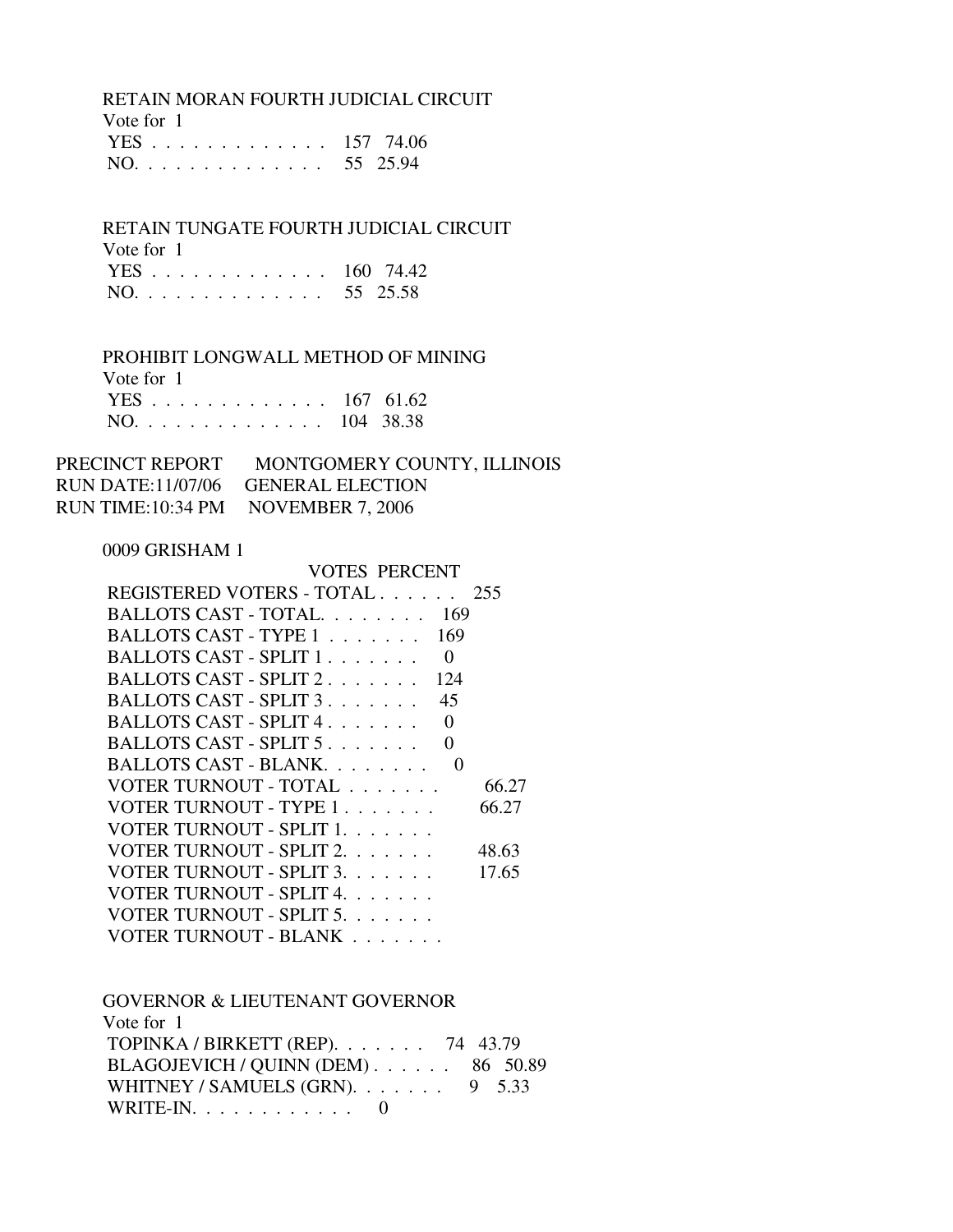ATTORNEY GENERAL Vote for 1 STEWART UMHOLTZ (REP) . . . . . . . 40 24.24 LISA MADIGAN (DEM) . . . . . . . . 120 72.73 DAVID BLACK (GRN). . . . . . . . . 5 3.03 WRITE-IN.  $\ldots$  . . . . . . . . . 0

SECRETARY OF STATE

 Vote for 1 DAN RUTHERFORD (REP). . . . . . . . 47 27.98 JESSE WHITE (DEM). . . . . . . . . 119 70.83 KAREN "YOUNG" PETERSON (GRN) . . . . . 2 1.19 WRITE-IN.  $\ldots$  . . . . . . . . 0

**COMPTROLLER** 

| CAROLE PANKAU (REP) $\ldots$ 40 24.84 |
|---------------------------------------|
| DANIEL W. HYNES (DEM) 116 72.05       |
|                                       |
|                                       |
|                                       |

TREASURER

 Vote for 1 CHRISTINE RADOGNO (REP). . . . . . . 58 35.58 ALEXANDER GIANNOULIAS (DEM) . . . . . 100 61.35 DAN RODRIGUEZ SCHLORFF (GRN) . . . . . 5 3.07 WRITE-IN. . . . . . . . . . . . 0

 REPRESENTATIVE IN CONGRESS (TOTAL) SEVENTEENTH CONGRESSIONAL DISTRICT Vote for 1 ANDREA ZINGA (REP) . . . . . . . . 53 32.72 PHIL HARE (DEM) . . . . . . . . . 108 66.67 WRITE-IN. . . . . . . . . . . . 1 .62

 REPRESENTATIVE IN CONGRESS (REGULAR) SEVENTEENTH CONGRESSIONAL DISTRICT Vote for 1 ANDREA ZINGA (REP) . . . . . . . . 53 32.72 PHIL HARE (DEM) . . . . . . . . . 108 66.67 WRITE-IN. . . . . . . . . . . . . 1 .62

 REPRESENTATIVE IN CONGRESS (FEDERAL) SEVENTEENTH CONGRESSIONAL DISTRICT Vote for 1 ANDREA ZINGA (REP) . . . . . . . . 0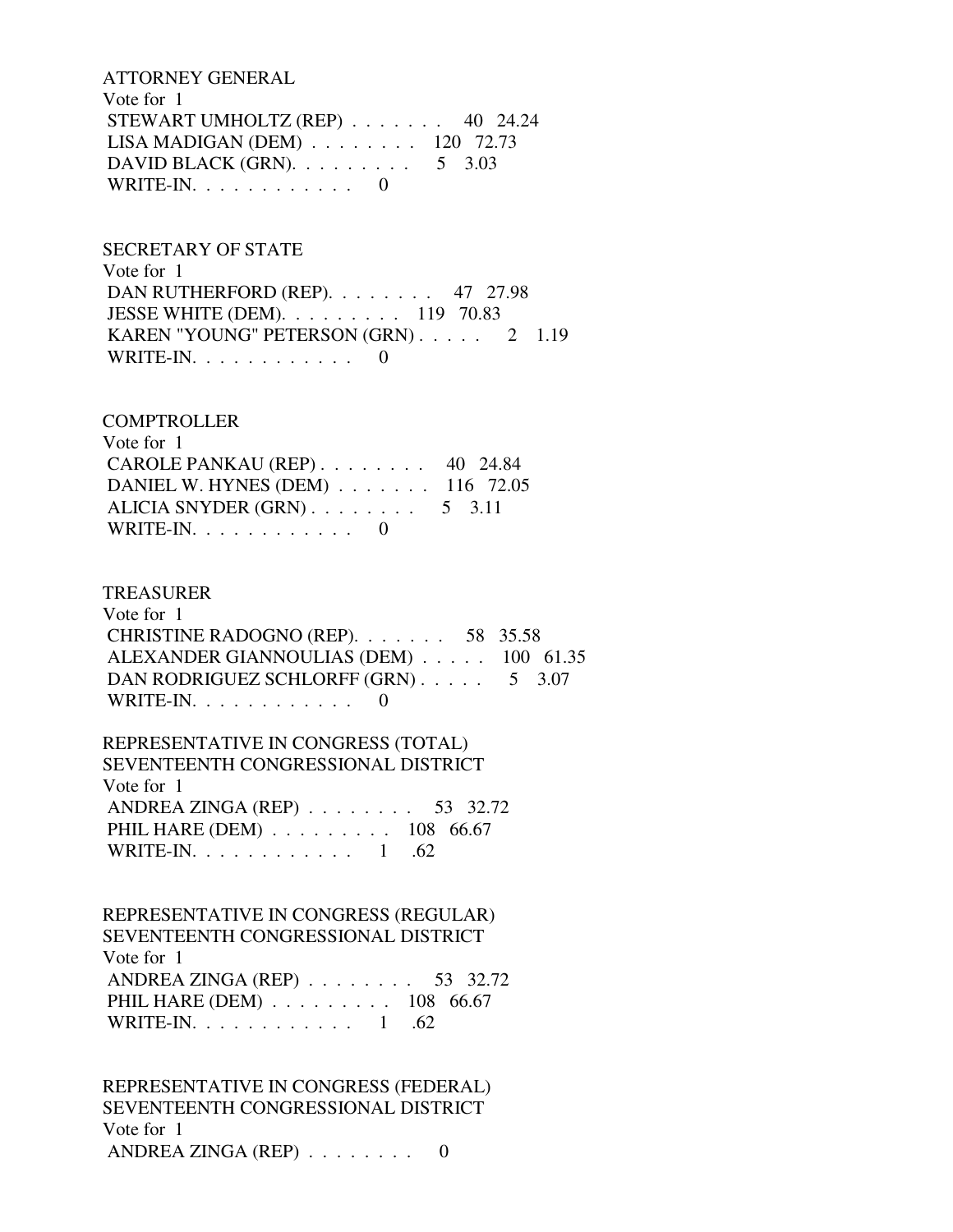| PHIL HARE $(DEM) \ldots \ldots \ldots$ |  |  |  |
|----------------------------------------|--|--|--|
| WRITE-IN. $\ldots$                     |  |  |  |

 STATE SENATOR FORTY-NINTH LEGISLATIVE DISTRICT Vote for 1 JEFF RICHEY (REP). . . . . . . . . 48 28.74 DEANNA DEMUZIO (DEM). . . . . . . . 117 70.06 WRITE-IN. . . . . . . . . . . . 2 1.20

 REPRESENTATIVE IN THE GENERAL ASSEMBLY NINETY-EIGHTH REPRESENTATIVE DISTRICT Vote for 1 NO CANDIDATE FILED . . . . . . . . 0 GARY HANNIG (DEM). . . . . . . . . 146 99.32 WRITE-IN. . . . . . . . . . . . . 1 .68

 REGIONAL SUPERINTENDENT OF SCHOOLS (CHRISTIAN AND MONTGOMERY COUNTIES) Vote for 1 NO CANDIDATE FILED . . . . . . . . 0 GREG SPRINGER (DEM) . . . . . . . . 142 98.61 WRITE-IN. . . . . . . . . . . . 2 1.39

 REGIONAL SUPERINTENDENT OF SCHOOLS (BOND, EFFINGHAM AND FAYETTE COUNTIES) Vote for 1 NO CANDIDATE FILED  $\ldots \ldots \ldots$  0 MARK A. DRONE  $(DEM)$ . . . . . . . . 0 WRITE-IN. . . . . . . . . . . . 0

 COUNTY CLERK Vote for 1

 SANDY LEITHEISER (REP) . . . . . . . 136 98.55 NO CANDIDATE FILED . . . . . . . . 0 WRITE-IN. . . . . . . . . . . . 2 1.45

COUNTY TREASURER

 Vote for 1 RONALD D. JENKINS (REP). . . . . . . 131 97.76 NO CANDIDATE FILED . . . . . . . . 0 WRITE-IN. . . . . . . . . . . . . 3 2.24

 COUNTY SHERIFF Vote for 1 JIM VAZZI (REP) . . . . . . . . . 132 97.78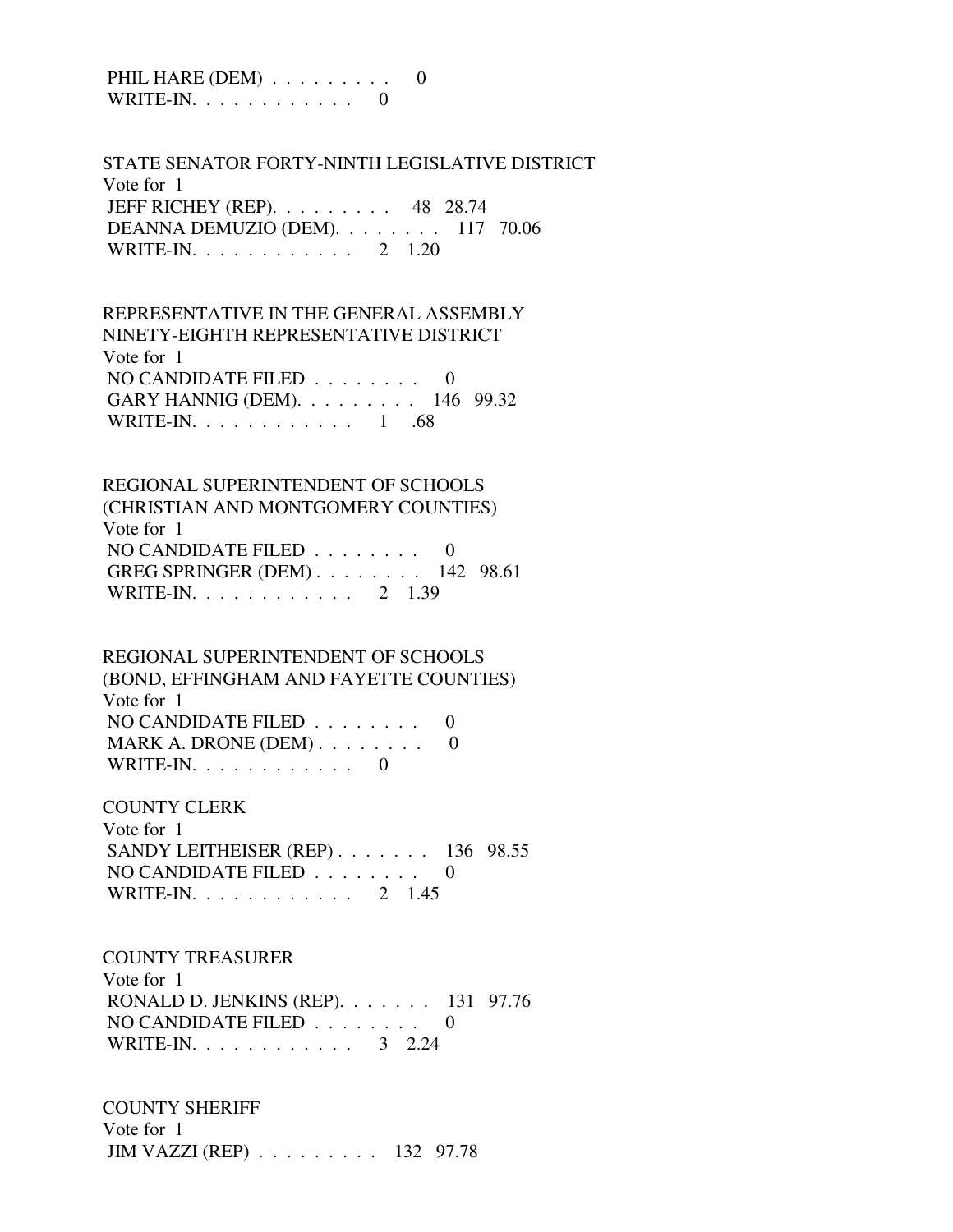#### NO CANDIDATE FILED . . . . . . . . 0 WRITE-IN. . . . . . . . . . . . . 3 2.22

 STATE'S ATTORNEY (TO FILL AN UNEXPIRED 2 YEAR TERM) Vote for 1 DOUG JARMAN (REP). . . . . . . . . 70 43.21 CHRISTOPHER W. MATOUSH (DEM) . . . . . 92 56.79 WRITE-IN.  $\ldots$  . . . . . . . . . 0

 COUNTY BOARD MEMBER COUNTY BOARD DISTRICT 4 Vote for 1 NO CANDIDATE FILED . . . . . . . . 0 TERRY E. BONE (DEM) . . . . . . . . 126 98.44 WRITE-IN. . . . . . . . . . . . 2 1.56

 JUDGE OF THE APPELLATE COURT FIFTH JUDICIAL DISTRICT - MAAG VACANCY Vote for 1 STEPHEN P. McGLYNN (REP) . . . . . . 60 39.74 BRUCE STEWART (DEM) . . . . . . . . 91 60.26 WRITE-IN.  $\ldots$  . . . . . . . . . 0

RETAIN SAUER FOURTH JUDICIAL CIRCUIT

| Vote for 1   |  |
|--------------|--|
| YES 94 72.31 |  |
| NO. 36 27.69 |  |

RETAIN SPEARS FOURTH JUDICIAL CIRCUIT

| Vote for 1   |  |
|--------------|--|
| YES 97 73.48 |  |
| NO. 35 26.52 |  |

RETAIN COADY FOURTH JUDICIAL CIRCUIT

| Vote for 1   |  |
|--------------|--|
| YES 95 73.08 |  |
| NO. 35 26.92 |  |

#### RETAIN MORAN FOURTH JUDICIAL CIRCUIT

| Vote for 1   |  |
|--------------|--|
| YES 94 72.31 |  |
| NO. 36 27.69 |  |

 RETAIN TUNGATE FOURTH JUDICIAL CIRCUIT Vote for 1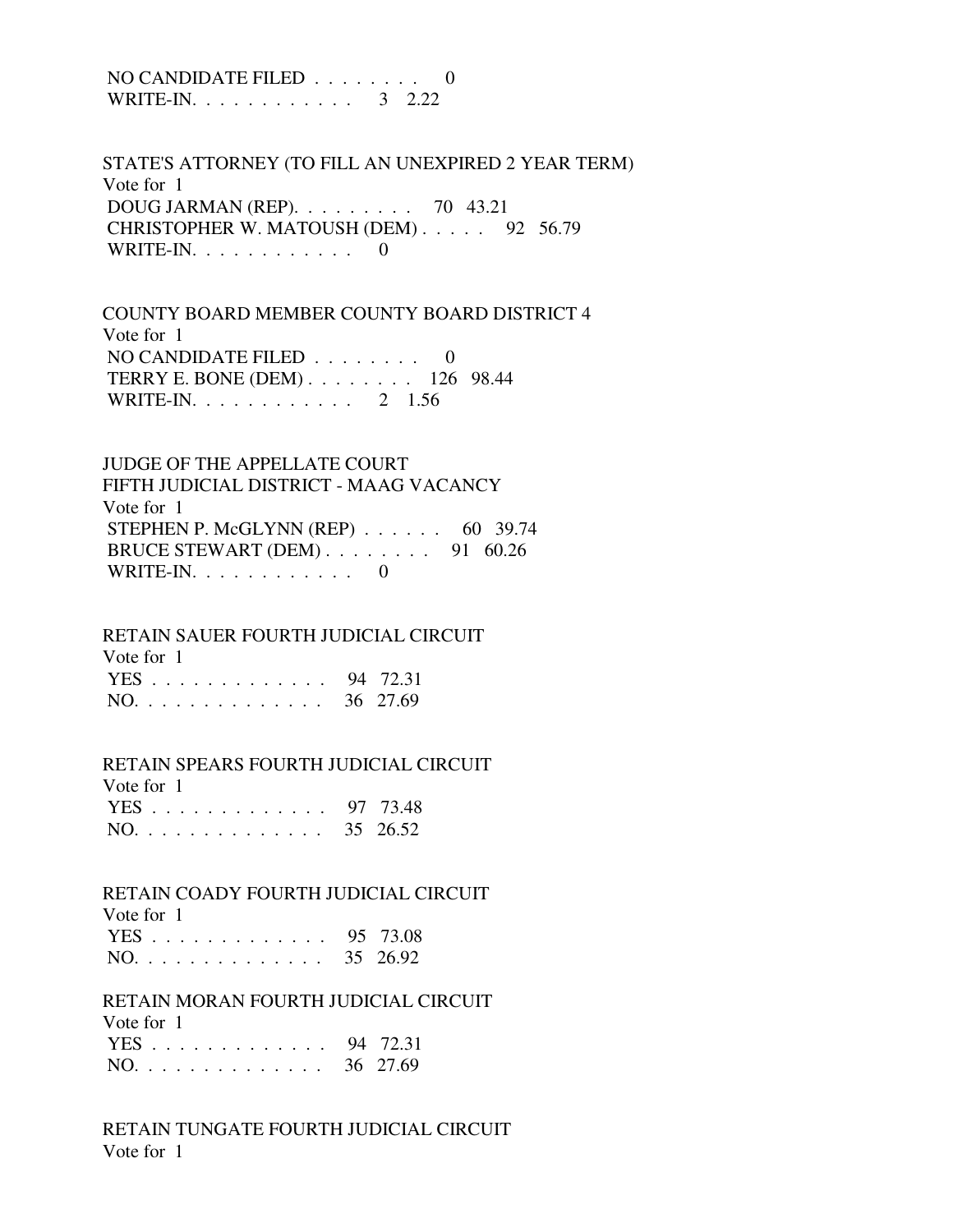|          |  |  |  |  |  |  |  | YES 92 71.88 |
|----------|--|--|--|--|--|--|--|--------------|
| NO. $\%$ |  |  |  |  |  |  |  | 36 28.13     |

PROHIBIT LONGWALL METHOD OF MINING

Vote for 1

|  |  |  |  |  |  |  |  | YES 67 41.36 |
|--|--|--|--|--|--|--|--|--------------|
|  |  |  |  |  |  |  |  | NO. 95 58.64 |

 LITCHFIELD C.U.S.D. 12 QUESTION BUILD/EQUIP MULTI-PURPOSE SCHOOL FACILITY Vote for 1 YES . . . . . . . . . . . . . 11 25.00 NO. . . . . . . . . . . . . . 33 75.00

PRECINCT REPORT MONTGOMERY COUNTY, ILLINOIS RUN DATE:11/07/06 GENERAL ELECTION RUN TIME:10:34 PM NOVEMBER 7, 2006

### 0010 GRISHAM 2

| VOTES PERCENT                                |       |
|----------------------------------------------|-------|
| REGISTERED VOTERS - TOTAL                    | 190   |
| BALLOTS CAST - TOTAL 117                     |       |
| BALLOTS CAST - TYPE 1<br>117                 |       |
| BALLOTS CAST - SPLIT 1<br>117                |       |
| BALLOTS CAST - SPLIT 2.<br>$\mathbf{\Omega}$ |       |
| BALLOTS CAST - SPLIT 3<br>0                  |       |
| BALLOTS CAST - SPLIT 4<br>∩                  |       |
| BALLOTS CAST - SPLIT 5                       |       |
| BALLOTS CAST - BLANK<br>$\mathbf{\Omega}$    |       |
| VOTER TURNOUT - TOTAL                        | 61.58 |
| VOTER TURNOUT - TYPE 1                       | 61.58 |
| VOTER TURNOUT - SPLIT 1.                     | 61.58 |
| VOTER TURNOUT - SPLIT 2.                     |       |
| VOTER TURNOUT - SPLIT 3.                     |       |
| VOTER TURNOUT - SPLIT 4.                     |       |
| VOTER TURNOUT - SPLIT 5.                     |       |
| VOTER TURNOUT - BLANK  .  .  .  .  .  .      |       |

| <b>GOVERNOR &amp; LIEUTENANT GOVERNOR</b> |  |
|-------------------------------------------|--|
| Vote for 1                                |  |
| TOPINKA / BIRKETT (REP). 43 38.39         |  |
| BLAGOJEVICH / QUINN (DEM) 56 50.00        |  |
| WHITNEY / SAMUELS (GRN). 11 9.82          |  |
| WRITE-IN. 2 1.79                          |  |

 ATTORNEY GENERAL Vote for 1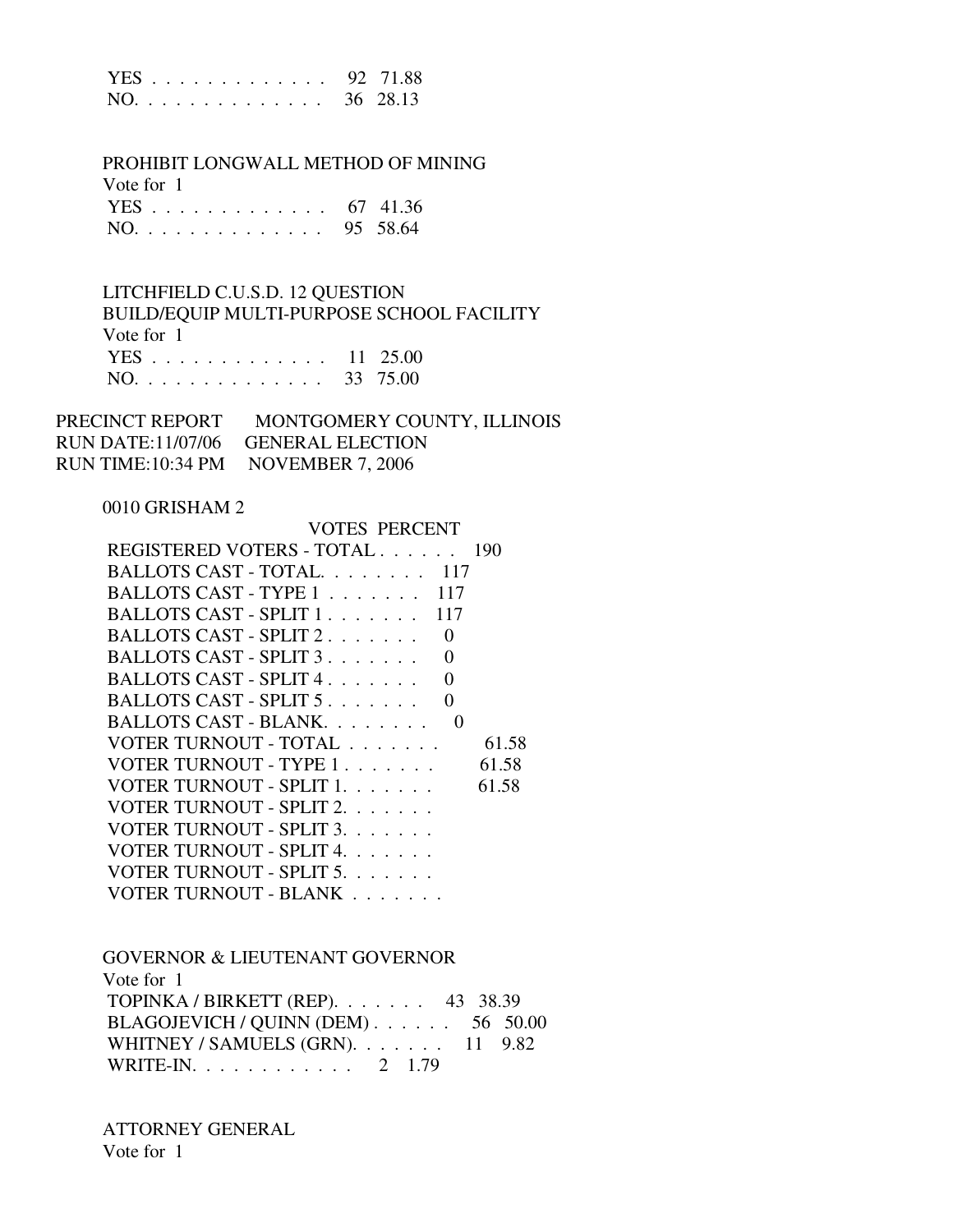STEWART UMHOLTZ (REP) . . . . . . . 37 32.74 LISA MADIGAN (DEM) . . . . . . . . 70 61.95 DAVID BLACK (GRN).  $\ldots$  . . . . . . . 6 5.31 WRITE-IN.  $\ldots$  . . . . . . . . . 0

#### SECRETARY OF STATE

| Vote for 1                                    |  |  |
|-----------------------------------------------|--|--|
| DAN RUTHERFORD (REP). $\ldots$ 36 31.30       |  |  |
| JESSE WHITE (DEM). $\ldots$ $\ldots$ 73 63.48 |  |  |
| KAREN "YOUNG" PETERSON (GRN) 6 5.22           |  |  |
| WRITE-IN. $\ldots$ 0                          |  |  |

### **COMPTROLLER**

| Vote for 1                              |  |
|-----------------------------------------|--|
| CAROLE PANKAU (REP) $\ldots$ 38 33.63   |  |
| DANIEL W. HYNES (DEM) $\ldots$ 71 62.83 |  |
| ALICIA SNYDER $(GRN)$ 4 3.54            |  |
| WRITE-IN. $\ldots$ 0                    |  |

### **TREASURER**

| Vote for 1                                 |  |
|--------------------------------------------|--|
| CHRISTINE RADOGNO (REP). $\ldots$ 47 43.12 |  |
| ALEXANDER GIANNOULIAS (DEM) 54 49.54       |  |
| DAN RODRIGUEZ SCHLORFF (GRN) 8 7.34        |  |
| WRITE-IN.                                  |  |

### REPRESENTATIVE IN CONGRESS (TOTAL) SEVENTEENTH CONGRESSIONAL DISTRICT Vote for 1 ANDREA ZINGA (REP) . . . . . . . . 47 43.93 PHIL HARE (DEM) . . . . . . . . . . 60 56.07 WRITE-IN. . . . . . . . . . . . 0

 REPRESENTATIVE IN CONGRESS (REGULAR) SEVENTEENTH CONGRESSIONAL DISTRICT Vote for 1 ANDREA ZINGA (REP) . . . . . . . . 47 43.93 PHIL HARE (DEM) . . . . . . . . . . 60 56.07 WRITE-IN. . . . . . . . . . . . 0

 REPRESENTATIVE IN CONGRESS (FEDERAL) SEVENTEENTH CONGRESSIONAL DISTRICT Vote for 1 ANDREA ZINGA (REP) . . . . . . . . 0 PHIL HARE  $(DEM)$  . . . . . . . . . 0 WRITE-IN. . . . . . . . . . . . 0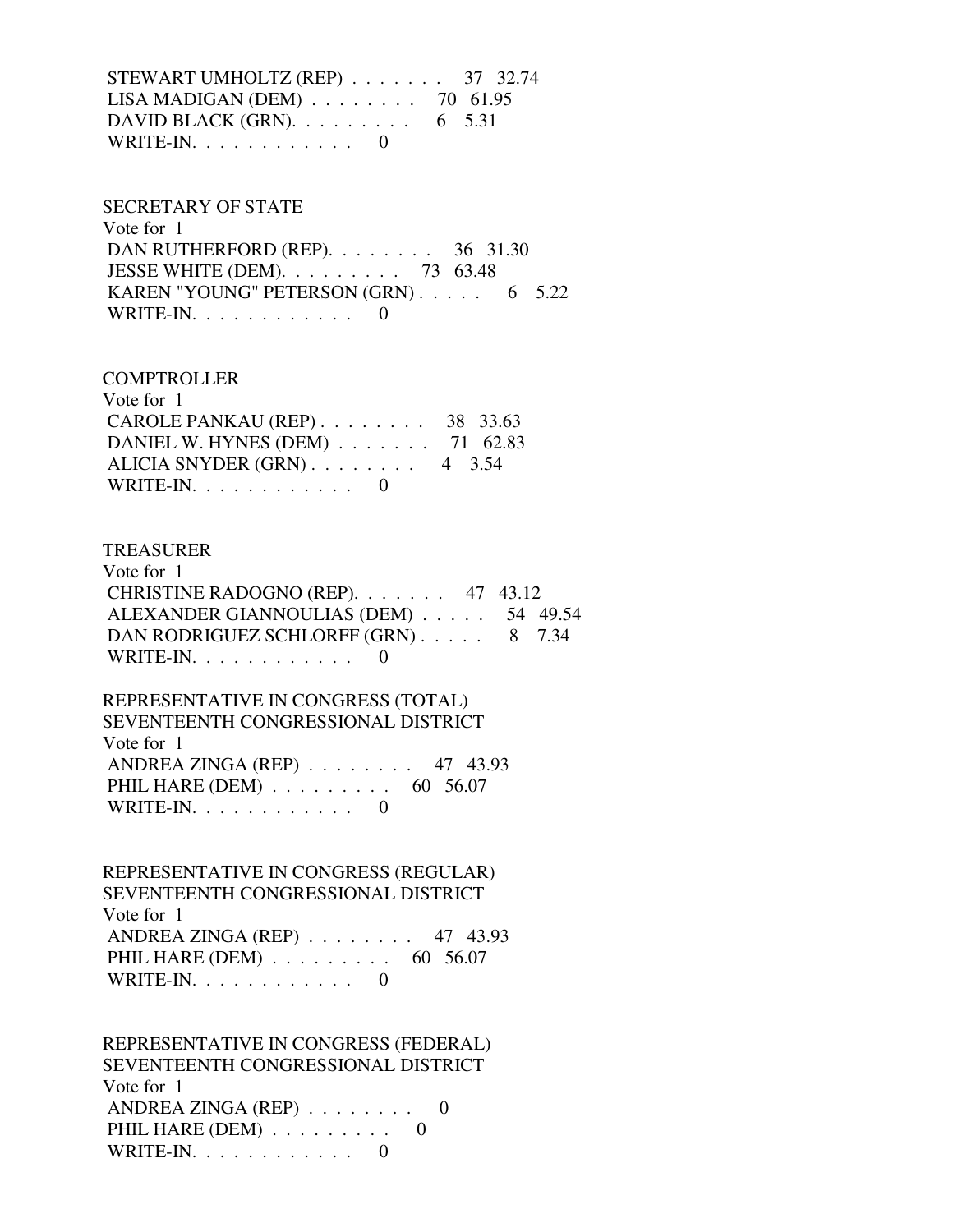STATE SENATOR FORTY-NINTH LEGISLATIVE DISTRICT Vote for 1 JEFF RICHEY (REP). . . . . . . . . 46 40.71 DEANNA DEMUZIO (DEM). . . . . . . . 67 59.29 WRITE-IN.  $\ldots$  . . . . . . . . . 0

 REPRESENTATIVE IN THE GENERAL ASSEMBLY NINETY-EIGHTH REPRESENTATIVE DISTRICT Vote for 1 NO CANDIDATE FILED  $\ldots \ldots \ldots$  GARY HANNIG (DEM). . . . . . . . . 94 97.92 WRITE-IN. . . . . . . . . . . . 2 2.08

 REGIONAL SUPERINTENDENT OF SCHOOLS (CHRISTIAN AND MONTGOMERY COUNTIES) Vote for 1 NO CANDIDATE FILED  $\ldots \ldots \ldots$  GREG SPRINGER (DEM) . . . . . . . . 96 97.96 WRITE-IN. . . . . . . . . . . . . 2 2.04

 COUNTY CLERK Vote for 1 SANDY LEITHEISER (REP) . . . . . . . 90 97.83 NO CANDIDATE FILED . . . . . . . . 0 WRITE-IN. . . . . . . . . . . . 2 2.17

 COUNTY TREASURER Vote for 1 RONALD D. JENKINS (REP). . . . . . . 89 97.80 NO CANDIDATE FILED . . . . . . . . 0 WRITE-IN. . . . . . . . . . . . 2 2.20

 COUNTY SHERIFF Vote for 1 JIM VAZZI (REP) . . . . . . . . . 93 96.88 NO CANDIDATE FILED . . . . . . . . 0 WRITE-IN. . . . . . . . . . . . . 3 3.13

 STATE'S ATTORNEY (TO FILL AN UNEXPIRED 2 YEAR TERM) Vote for 1 DOUG JARMAN (REP). . . . . . . . . 61 53.51 CHRISTOPHER W. MATOUSH (DEM) . . . . . 52 45.61 WRITE-IN. . . . . . . . . . . . 1 .88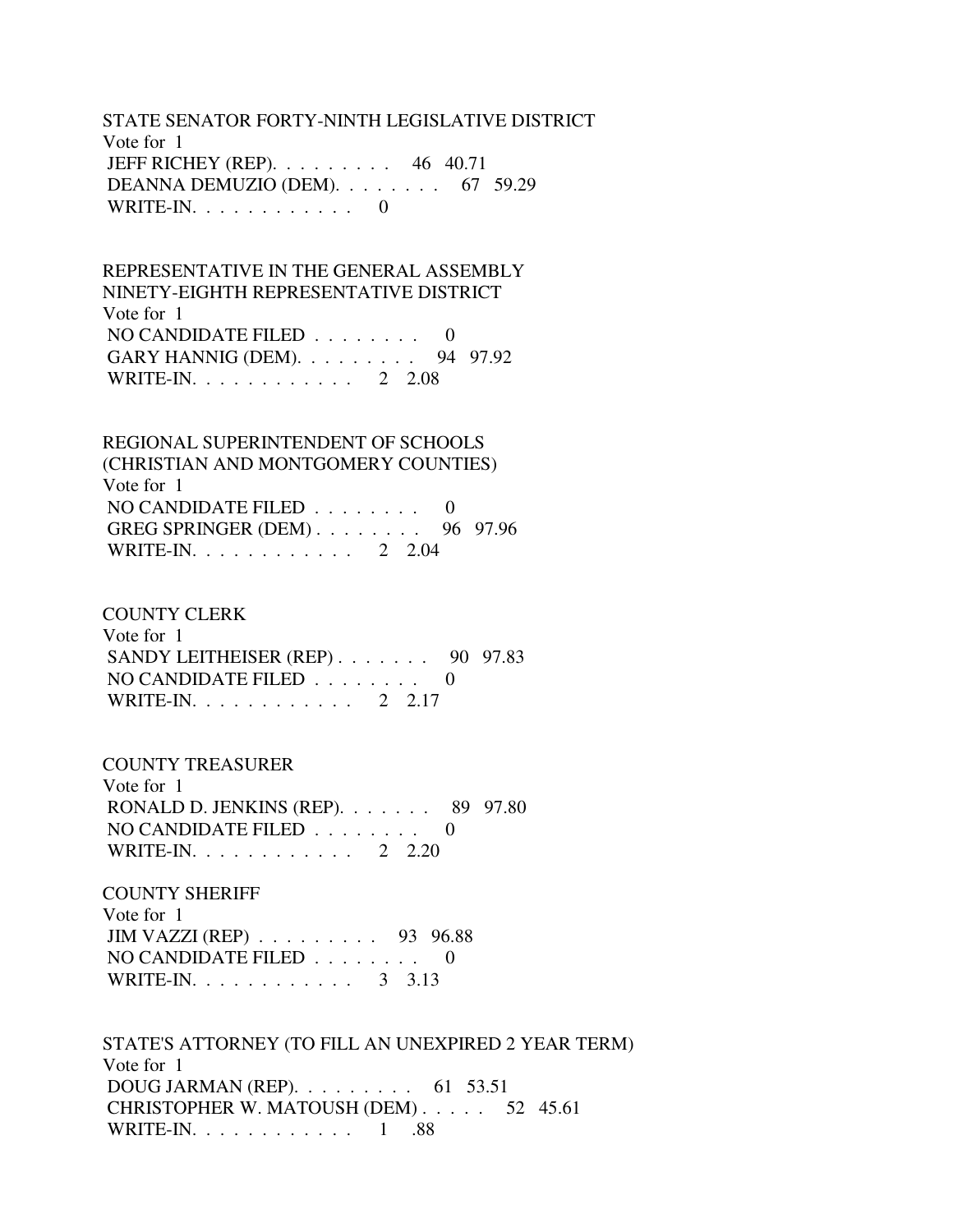COUNTY BOARD MEMBER COUNTY BOARD DISTRICT 4 Vote for 1 NO CANDIDATE FILED . . . . . . . . 0 TERRY E. BONE (DEM) . . . . . . . . 89 97.80 WRITE-IN. . . . . . . . . . . . 2 2.20

 JUDGE OF THE APPELLATE COURT FIFTH JUDICIAL DISTRICT - MAAG VACANCY Vote for 1 STEPHEN P. McGLYNN (REP) . . . . . . 55 51.40 BRUCE STEWART (DEM) . . . . . . . . 52 48.60 WRITE-IN.  $\ldots$  . . . . . . . . 0

RETAIN SAUER FOURTH JUDICIAL CIRCUIT

| Vote for 1   |  |
|--------------|--|
| YES 62 65.96 |  |
| NO. 32 34.04 |  |

RETAIN SPEARS FOURTH JUDICIAL CIRCUIT

Vote for 1

|  |  |  |  |  |  |  | YES 62 64.58 |
|--|--|--|--|--|--|--|--------------|
|  |  |  |  |  |  |  | NO. 34 35.42 |

RETAIN COADY FOURTH JUDICIAL CIRCUIT

| Vote for 1   |  |
|--------------|--|
| YES 62 65.96 |  |
| NO. 32 34.04 |  |

## RETAIN MORAN FOURTH JUDICIAL CIRCUIT

Vote for 1

|  |  |  |  |  |  |  |  | YES 57 61.96 |
|--|--|--|--|--|--|--|--|--------------|
|  |  |  |  |  |  |  |  | NO. 35 38.04 |

RETAIN TUNGATE FOURTH JUDICIAL CIRCUIT

| Vote for 1   |  |
|--------------|--|
| YES 56 60.87 |  |
| NO. 36 39.13 |  |

PROHIBIT LONGWALL METHOD OF MINING

 Vote for 1 YES . . . . . . . . . . . . . 64 56.64 NO. . . . . . . . . . . . . . 49 43.36

| PRECINCT REPORT | MONTGOMERY COUNTY, ILLINOIS |  |
|-----------------|-----------------------------|--|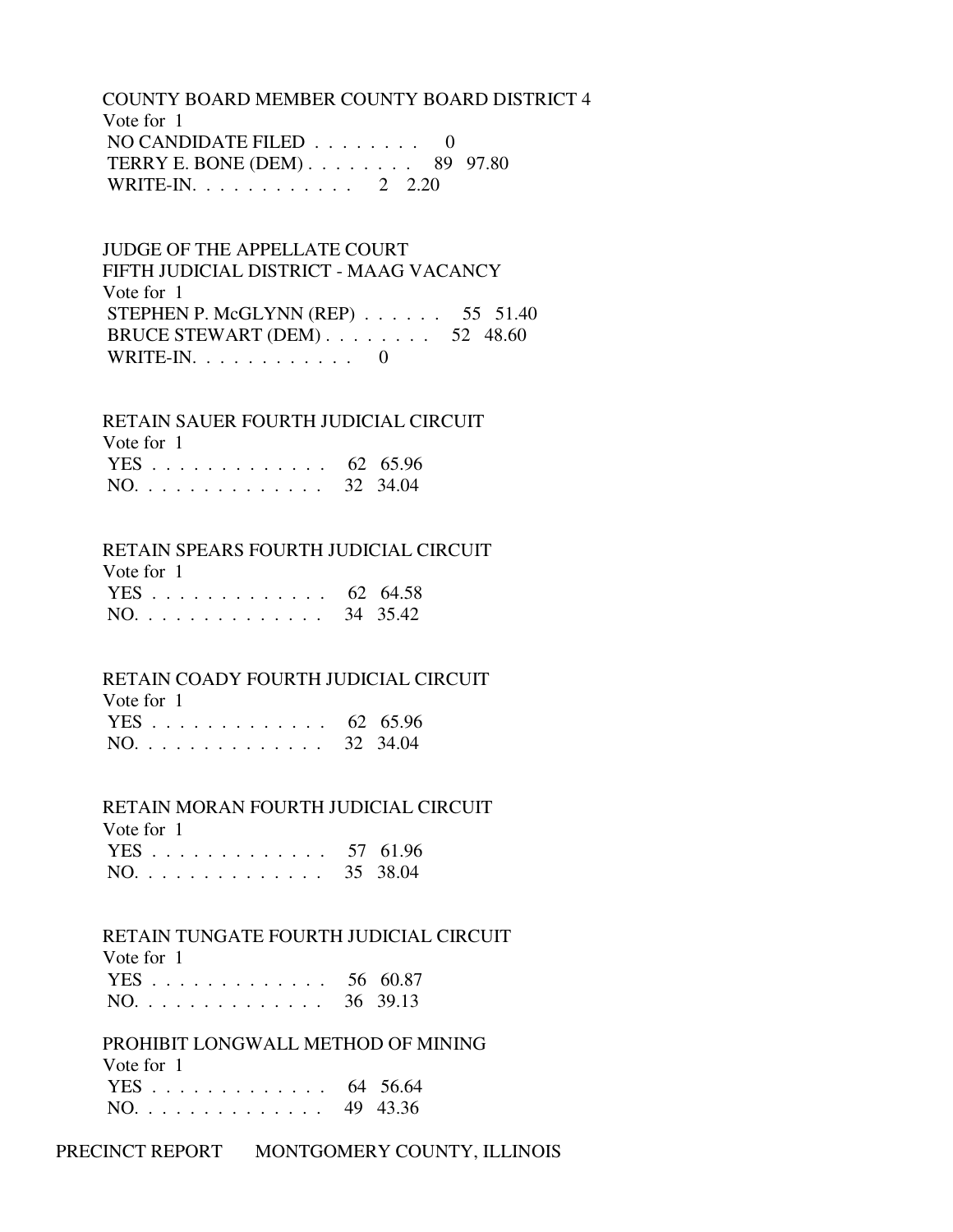| RUN DATE:11/07/06 | <b>GENERAL ELECTION</b> |
|-------------------|-------------------------|
| RUN TIME:10:34 PM | <b>NOVEMBER 7, 2006</b> |

0011 HARVEL

| VOTES PERCENT                                |       |
|----------------------------------------------|-------|
| REGISTERED VOTERS - TOTAL                    | 156   |
| BALLOTS CAST - TOTAL.<br>95                  |       |
| BALLOTS CAST - TYPE 1<br>95                  |       |
| BALLOTS CAST - SPLIT 1<br>95                 |       |
| BALLOTS CAST - SPLIT 2.<br>0                 |       |
| BALLOTS CAST - SPLIT 3<br>0                  |       |
| BALLOTS CAST - SPLIT 4<br>∩                  |       |
| BALLOTS CAST - SPLIT 5.<br>$\mathbf{\Omega}$ |       |
| BALLOTS CAST - BLANK.<br>$\mathbf{0}$        |       |
| VOTER TURNOUT - TOTAL                        | 60.90 |
| VOTER TURNOUT - TYPE 1                       | 60.90 |
| VOTER TURNOUT - SPLIT 1.                     | 60.90 |
| VOTER TURNOUT - SPLIT 2.                     |       |
| VOTER TURNOUT - SPLIT 3.                     |       |
| VOTER TURNOUT - SPLIT 4.                     |       |
| VOTER TURNOUT - SPLIT 5.                     |       |
| VOTER TURNOUT - BLANK                        |       |

# GOVERNOR & LIEUTENANT GOVERNOR Vote for 1 TOPINKA / BIRKETT (REP). . . . . . . 53 58.89 BLAGOJEVICH / QUINN (DEM) . . . . . . 28 31.11 WHITNEY / SAMUELS  $(GRN)$ . . . . . . . 9 10.00 WRITE-IN. . . . . . . . . . . . 0

ATTORNEY GENERAL

 Vote for 1 STEWART UMHOLTZ (REP) . . . . . . . 22 24.44 LISA MADIGAN (DEM) . . . . . . . . 64 71.11 DAVID BLACK (GRN). . . . . . . . . 4 4.44 WRITE-IN. . . . . . . . . . . . 0

#### SECRETARY OF STATE

 Vote for 1 DAN RUTHERFORD (REP). . . . . . . . 38 40.43 JESSE WHITE (DEM). . . . . . . . . 55 58.51 KAREN "YOUNG" PETERSON (GRN) . . . . . 1 1.06 WRITE-IN. . . . . . . . . . . . 0

# **COMPTROLLER**  Vote for 1 CAROLE PANKAU (REP) . . . . . . . . 25 27.78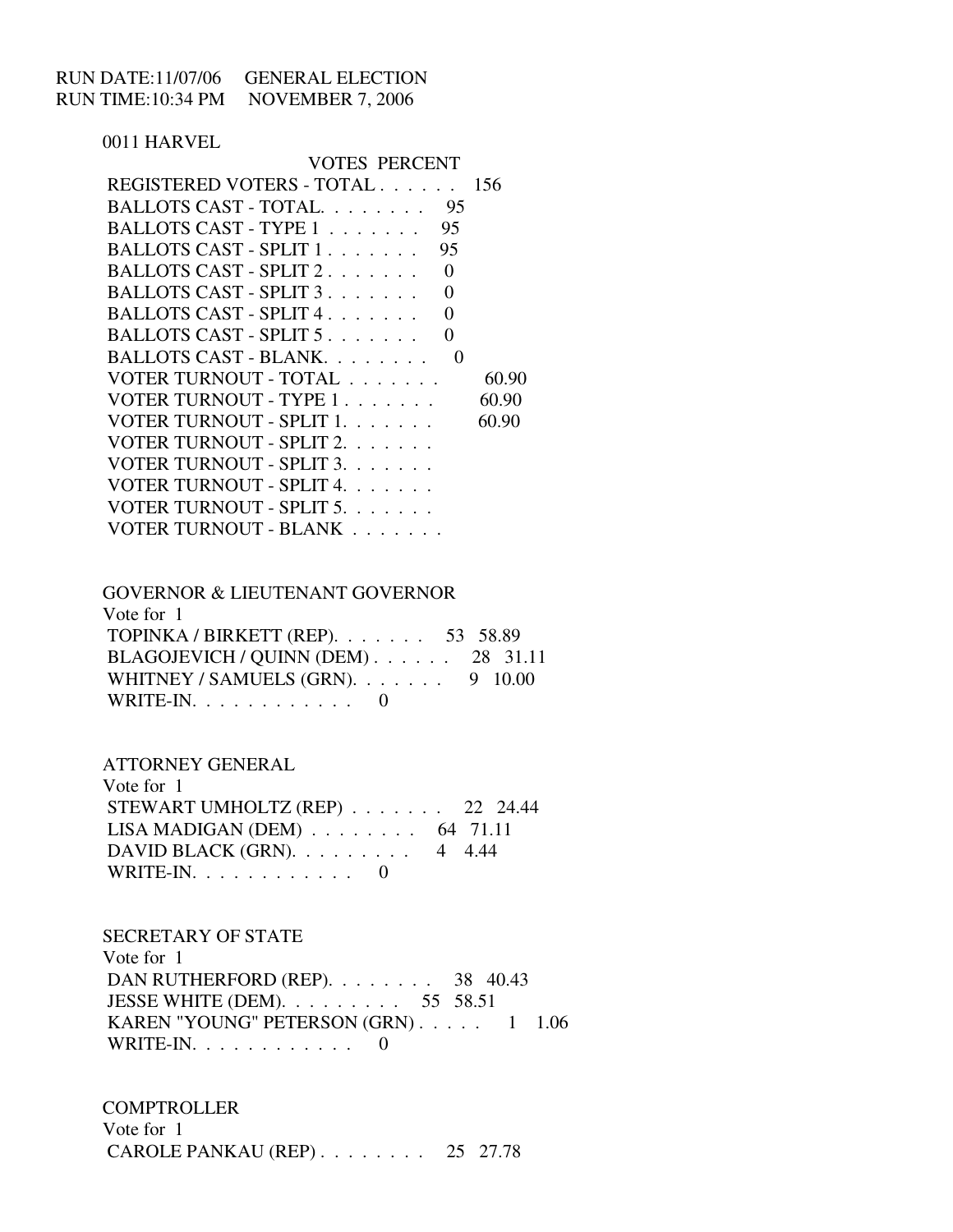DANIEL W. HYNES (DEM) . . . . . . . 61 67.78 ALICIA SNYDER  $(GRN)$ ....... 4 4.44 WRITE-IN.  $\ldots$  . . . . . . . . . 0

 TREASURER Vote for 1 CHRISTINE RADOGNO (REP). . . . . . . 49 53.85 ALEXANDER GIANNOULIAS (DEM) . . . . . 35 38.46 DAN RODRIGUEZ SCHLORFF (GRN) . . . . . 7 7.69 WRITE-IN.  $\ldots$  . . . . . . . . 0

 REPRESENTATIVE IN CONGRESS (TOTAL) NINETEENTH CONGRESSIONAL DISTRICT Vote for 1 JOHN M. SHIMKUS (REP) . . . . . . . 62 65.96 DANNY L. STOVER (DEM) . . . . . . . 32 34.04 WRITE-IN.  $\ldots$  . . . . . . . . . 0

 REPRESENTATIVE IN CONGRESS (REGULAR) NINETEENTH CONGRESSIONAL DISTRICT Vote for 1 JOHN M. SHIMKUS (REP) . . . . . . . 62 65.96 DANNY L. STOVER (DEM) . . . . . . . 32 34.04 WRITE-IN. . . . . . . . . . . . 0

 REPRESENTATIVE IN CONGRESS (FEDERAL) NINETEENTH CONGRESSIONAL DISTRICT Vote for 1 JOHN M. SHIMKUS (REP) . . . . . . . 0 DANNY L. STOVER (DEM) . . . . . . . 0 WRITE-IN.  $\ldots$  . . . . . . . . . 0

 STATE SENATOR FORTY-NINTH LEGISLATIVE DISTRICT Vote for 1 JEFF RICHEY (REP). . . . . . . . . 52 56.52 DEANNA DEMUZIO (DEM). . . . . . . . 40 43.48 WRITE-IN. . . . . . . . . . . . 0

 REPRESENTATIVE IN THE GENERAL ASSEMBLY NINETY-EIGHTH REPRESENTATIVE DISTRICT Vote for 1 NO CANDIDATE FILED . . . . . . . . 0 GARY HANNIG (DEM). . . . . . . . . 79 97.53 WRITE-IN. . . . . . . . . . . . 2 2.47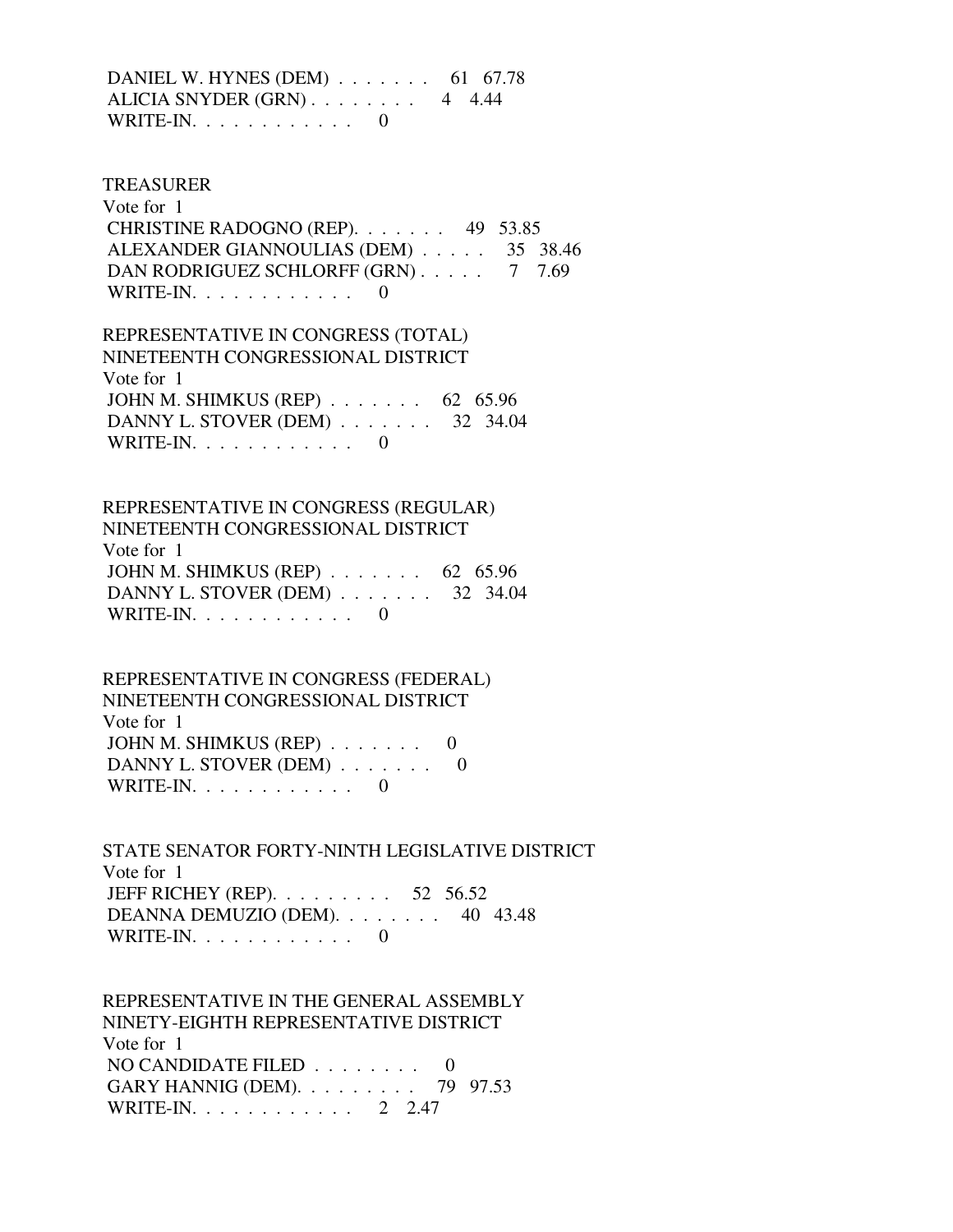REGIONAL SUPERINTENDENT OF SCHOOLS (CHRISTIAN AND MONTGOMERY COUNTIES) Vote for 1 NO CANDIDATE FILED . . . . . . . . 0 GREG SPRINGER (DEM) . . . . . . . . 75 97.40 WRITE-IN. . . . . . . . . . . . 2 2.60

 COUNTY CLERK Vote for 1 SANDY LEITHEISER (REP) . . . . . . . 86 100.00 NO CANDIDATE FILED  $\ldots \ldots \ldots$ WRITE-IN.  $\ldots$  . . . . . . . . 0

 COUNTY TREASURER Vote for 1 RONALD D. JENKINS (REP). . . . . . . 83 98.81 NO CANDIDATE FILED  $\ldots \ldots \ldots$ WRITE-IN. . . . . . . . . . . . . 1 1.19

 COUNTY SHERIFF Vote for 1 JIM VAZZI (REP) . . . . . . . . . 90 100.00 NO CANDIDATE FILED . . . . . . . . 0 WRITE-IN.  $\ldots$  . . . . . . . . . 0

 STATE'S ATTORNEY (TO FILL AN UNEXPIRED 2 YEAR TERM) Vote for 1 DOUG JARMAN (REP). . . . . . . . . 46 48.42 CHRISTOPHER W. MATOUSH (DEM) . . . . . 49 51.58 WRITE-IN. . . . . . . . . . . . 0

 COUNTY BOARD MEMBER COUNTY BOARD DISTRICT 1 Vote for 2 CONNIE TAYLOR BECK (REP) . . . . . . 36 24.16 DALE OGDEN (DEM) . . . . . . . . . 64 42.95 DAVID G. HEATON (DEM) . . . . . . . 48 32.21 WRITE-IN. . . . . . . . . . . . . 1 .67

 JUDGE OF THE APPELLATE COURT FIFTH JUDICIAL DISTRICT - MAAG VACANCY Vote for 1 STEPHEN P. McGLYNN (REP) . . . . . . 44 53.66 BRUCE STEWART (DEM) . . . . . . . . 38 46.34 WRITE-IN. . . . . . . . . . . . 0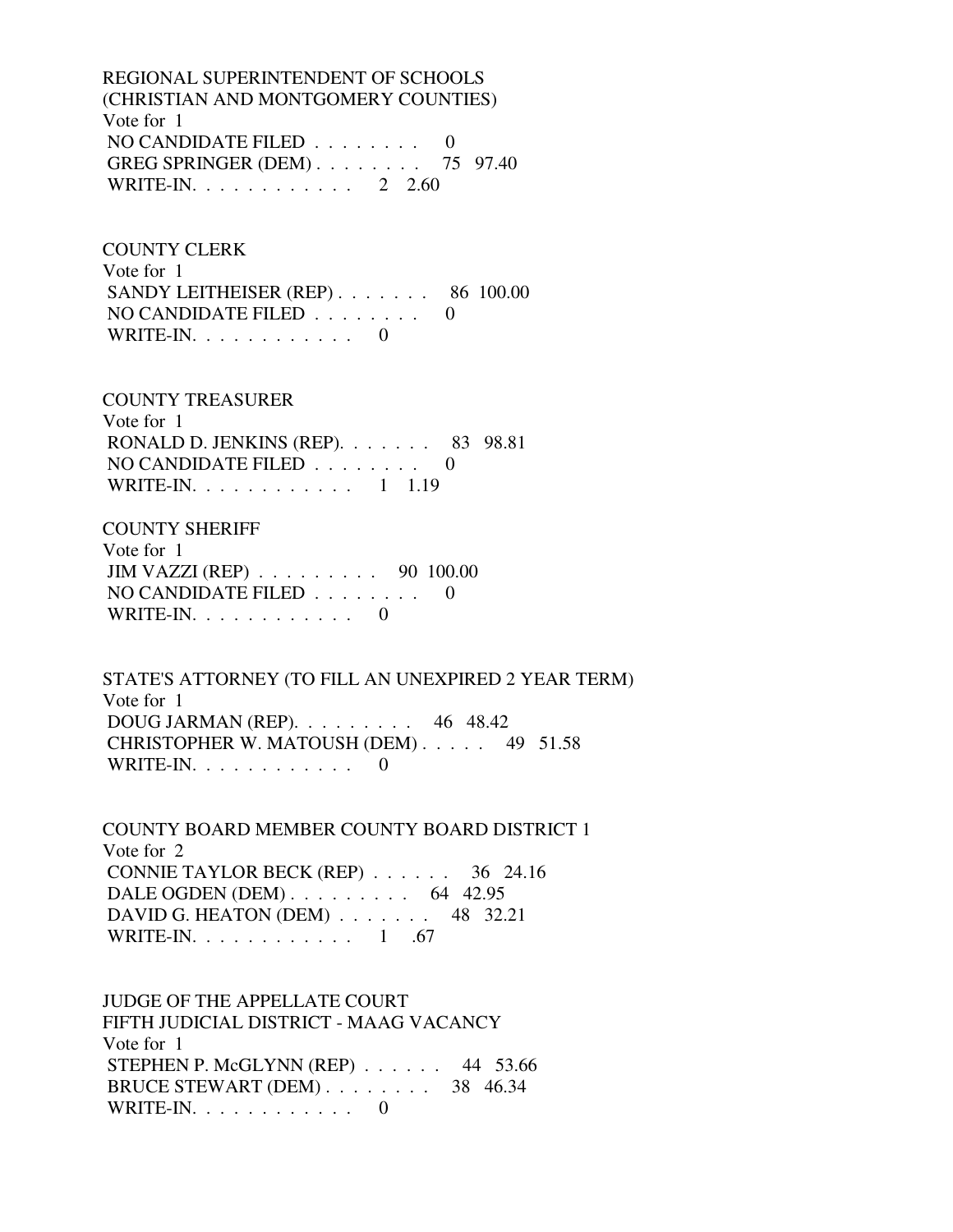RETAIN SAUER FOURTH JUDICIAL CIRCUIT Vote for 1

| VOLE TOLE    |  |
|--------------|--|
| YES 65 84.42 |  |
| NO. 12 15.58 |  |

# RETAIN SPEARS FOURTH JUDICIAL CIRCUIT

| Vote for 1   |  |
|--------------|--|
| YES 69 87.34 |  |
| NO. 10 12.66 |  |

# RETAIN COADY FOURTH JUDICIAL CIRCUIT

Vote for 1

|  |  |  |  |  |  |  | YES 68 88.31 |
|--|--|--|--|--|--|--|--------------|
|  |  |  |  |  |  |  | NO. 9 11.69  |

# RETAIN MORAN FOURTH JUDICIAL CIRCUIT

| Vote for 1   |  |
|--------------|--|
| YES 59 78.67 |  |
| NO. 16 21.33 |  |

# RETAIN TUNGATE FOURTH JUDICIAL CIRCUIT

| Vote for 1   |  |
|--------------|--|
| YES 62 82.67 |  |
| NO. 13 17.33 |  |

#### PROHIBIT LONGWALL METHOD OF MINING

| Vote for $1$ |                |
|--------------|----------------|
| YES 51 55.43 |                |
| $\mathbf{M}$ | $41$ $44$ $57$ |

|  |  |  |  |  |  |  |  | NO. 41 44.57 |  |
|--|--|--|--|--|--|--|--|--------------|--|
|  |  |  |  |  |  |  |  |              |  |

| PRECINCT REPORT                    | MONTGOMERY COUNTY, ILLINOIS        |
|------------------------------------|------------------------------------|
|                                    | RUN DATE:11/07/06 GENERAL ELECTION |
| RUN TIME:10:34 PM NOVEMBER 7, 2006 |                                    |

0012 HILLSBORO 1

| REGISTERED VOTERS - TOTAL 481 |
|-------------------------------|
|                               |
|                               |
|                               |
|                               |
|                               |
|                               |
|                               |
|                               |
| 59.46                         |
|                               |
|                               |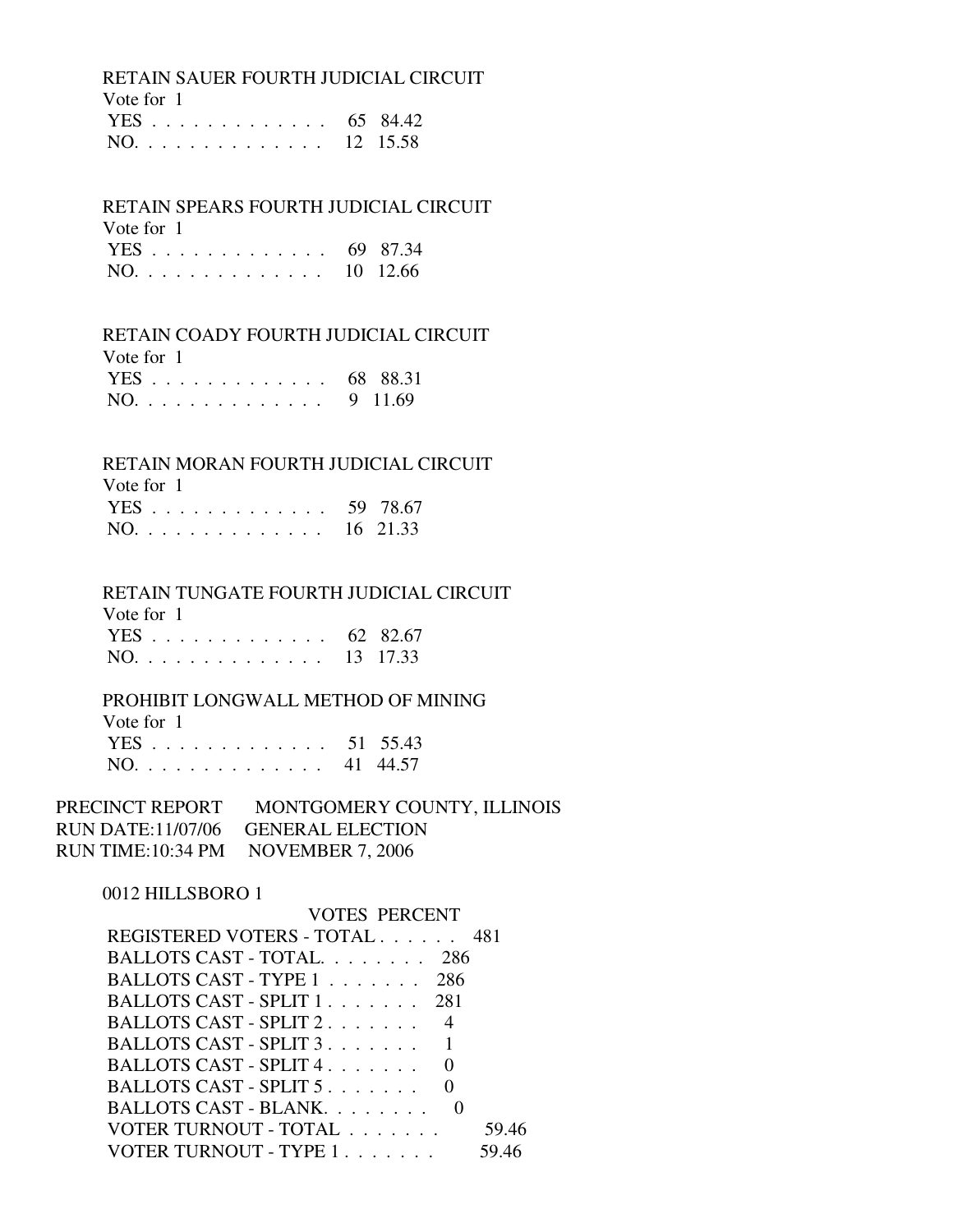| VOTER TURNOUT - SPLIT 1. | 58.42          |
|--------------------------|----------------|
| VOTER TURNOUT - SPLIT 2. | -83            |
| VOTER TURNOUT - SPLIT 3. | $\mathcal{L}1$ |
| VOTER TURNOUT - SPLIT 4. |                |
| VOTER TURNOUT - SPLIT 5. |                |
| VOTER TURNOUT - BLANK    |                |

 GOVERNOR & LIEUTENANT GOVERNOR Vote for 1 TOPINKA / BIRKETT (REP). . . . . . . 130 46.26 BLAGOJEVICH / QUINN (DEM) . . . . . . 130 46.26 WHITNEY / SAMUELS (GRN). . . . . . . 17 6.05 WRITE-IN. . . . . . . . . . . . 4 1.42

#### ATTORNEY GENERAL

| Vote for 1                                            |  |  |
|-------------------------------------------------------|--|--|
| STEWART UMHOLTZ (REP) $\ldots \ldots \ldots$ 79 28.32 |  |  |
| LISA MADIGAN (DEM) $\ldots \ldots \ldots$ 192 68.82   |  |  |
| DAVID BLACK (GRN). $\ldots$ 8 2.87                    |  |  |
| WRITE-IN. $\ldots$ 0                                  |  |  |

#### SECRETARY OF STATE

 Vote for 1 DAN RUTHERFORD (REP). . . . . . . . 83 29.33 JESSE WHITE (DEM). . . . . . . . . 192 67.84 KAREN "YOUNG" PETERSON (GRN) . . . . . 8 2.83 WRITE-IN. . . . . . . . . . . . 0

#### **COMPTROLLER**

 Vote for 1 CAROLE PANKAU (REP) . . . . . . . . 71 26.01 DANIEL W. HYNES (DEM) . . . . . . . 192 70.33 ALICIA SNYDER (GRN) . . . . . . . . 10 3.66 WRITE-IN. . . . . . . . . . . . 0

#### TREASURER

 Vote for 1 CHRISTINE RADOGNO (REP). . . . . . . 101 38.40 ALEXANDER GIANNOULIAS (DEM) . . . . . 155 58.94 DAN RODRIGUEZ SCHLORFF (GRN) . . . . . 7 2.66 WRITE-IN. . . . . . . . . . . . 0

 REPRESENTATIVE IN CONGRESS (TOTAL) SEVENTEENTH CONGRESSIONAL DISTRICT Vote for 1 ANDREA ZINGA (REP) . . . . . . . . 102 38.78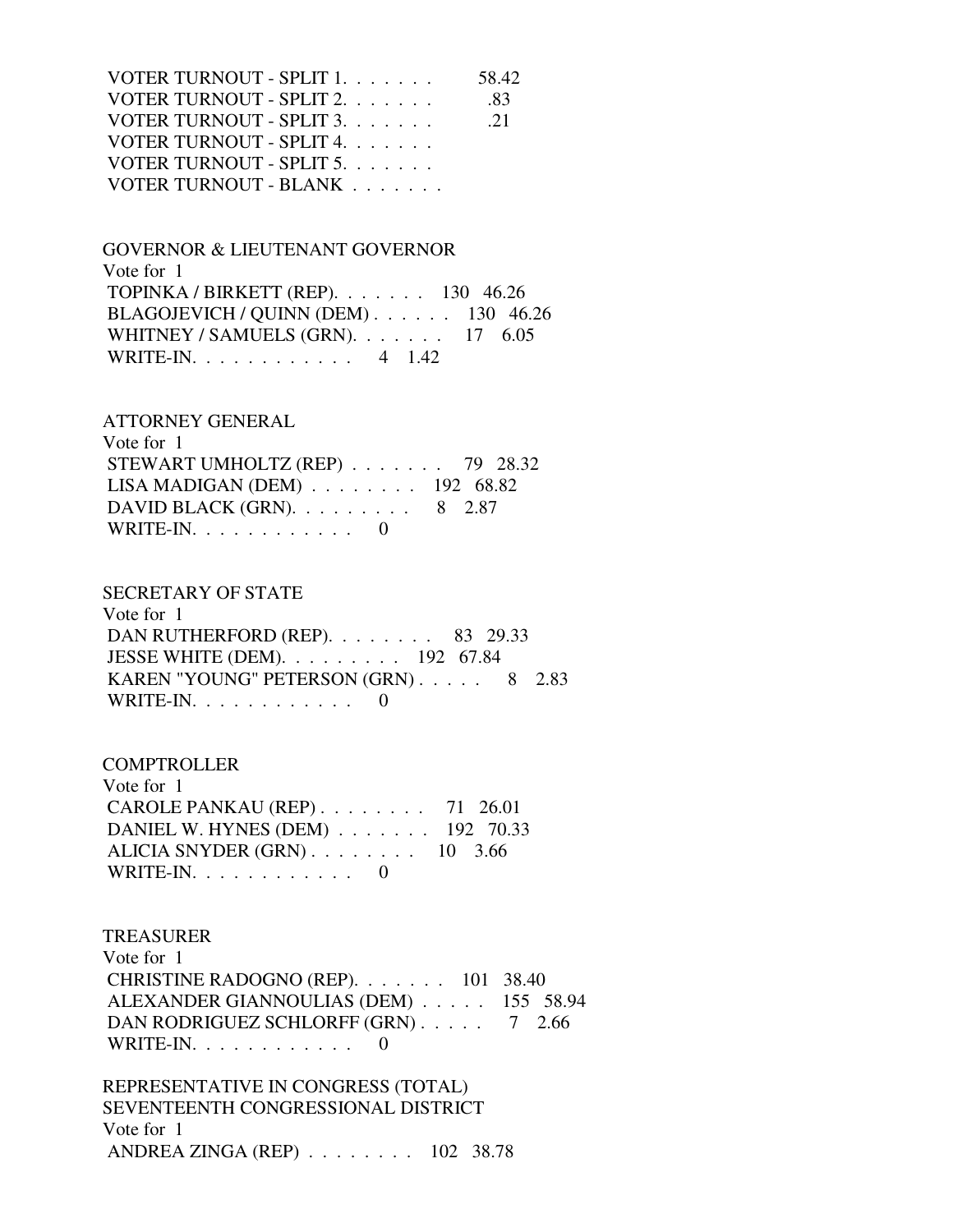PHIL HARE (DEM) . . . . . . . . . 160 60.84 WRITE-IN. . . . . . . . . . . . 1 .38

 REPRESENTATIVE IN CONGRESS (REGULAR) SEVENTEENTH CONGRESSIONAL DISTRICT Vote for 1 ANDREA ZINGA (REP) . . . . . . . . 101 38.55 PHIL HARE (DEM) . . . . . . . . . 160 61.07 WRITE-IN. . . . . . . . . . . . 1 .38

 REPRESENTATIVE IN CONGRESS (FEDERAL) SEVENTEENTH CONGRESSIONAL DISTRICT Vote for 1 ANDREA ZINGA (REP) . . . . . . . . 1 100.00 PHIL HARE  $(DEM)$  . . . . . . . . . 0 WRITE-IN. . . . . . . . . . . . 0

 STATE SENATOR FORTY-NINTH LEGISLATIVE DISTRICT Vote for 1 JEFF RICHEY (REP). . . . . . . . . 97 34.28 DEANNA DEMUZIO (DEM). . . . . . . . 186 65.72 WRITE-IN.  $\ldots$  . . . . . . . . . 0

 REPRESENTATIVE IN THE GENERAL ASSEMBLY NINETY-EIGHTH REPRESENTATIVE DISTRICT Vote for 1 NO CANDIDATE FILED  $\ldots \ldots \ldots$  GARY HANNIG (DEM). . . . . . . . . 233 99.15 WRITE-IN. . . . . . . . . . . . . 2 .85

 REGIONAL SUPERINTENDENT OF SCHOOLS (CHRISTIAN AND MONTGOMERY COUNTIES) Vote for 1 NO CANDIDATE FILED  $\ldots \ldots \ldots$  GREG SPRINGER (DEM) . . . . . . . . 234 100.00 WRITE-IN. . . . . . . . . . . . 0

 COUNTY CLERK Vote for 1 SANDY LEITHEISER (REP) . . . . . . . 255 98.46 NO CANDIDATE FILED  $\ldots \ldots \ldots$  0 WRITE-IN. . . . . . . . . . . . 4 1.54

COUNTY TREASURER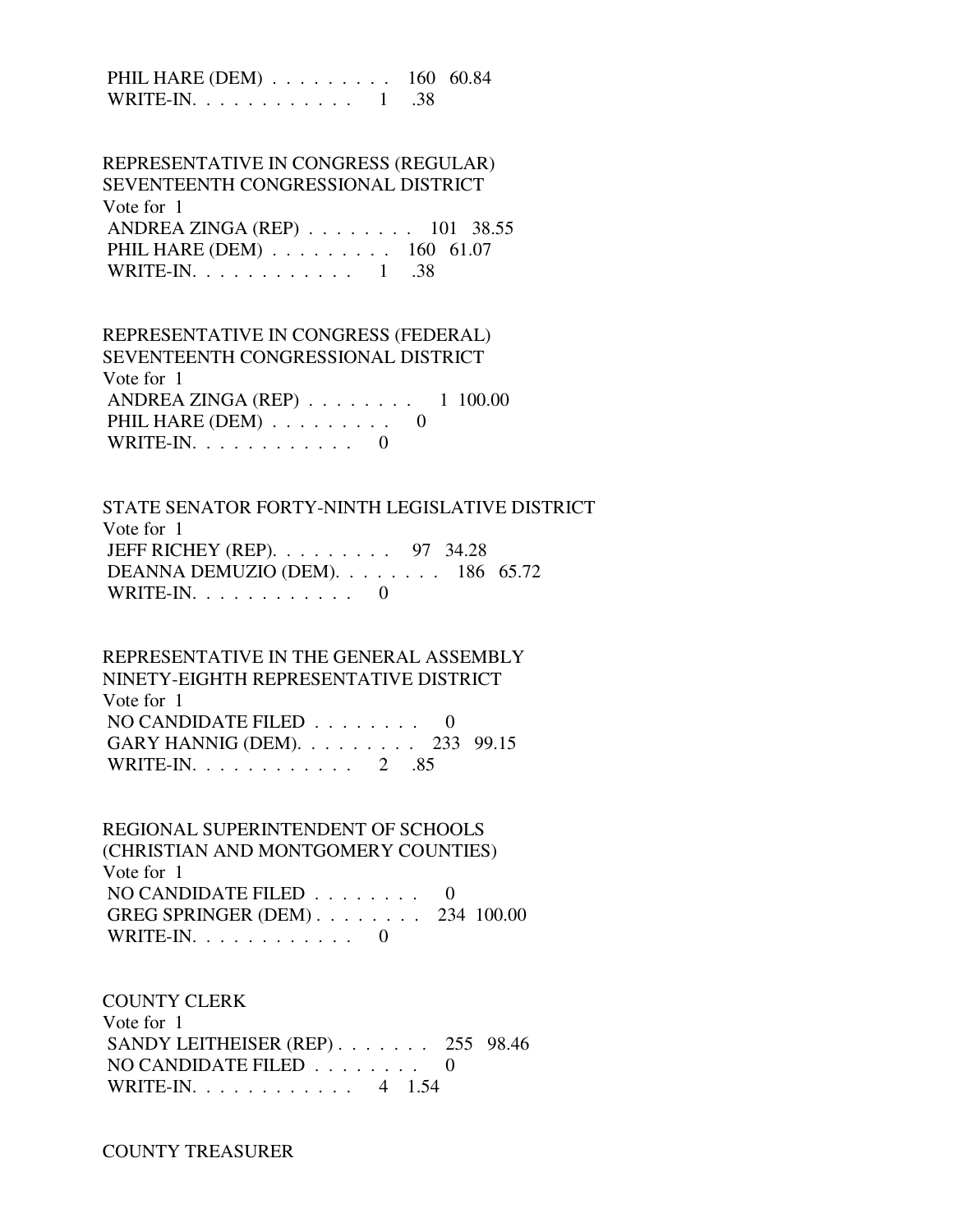Vote for 1 RONALD D. JENKINS (REP). . . . . . . 238 98.35 NO CANDIDATE FILED . . . . . . . . 0 WRITE-IN. . . . . . . . . . . . 4 1.65

 COUNTY SHERIFF Vote for 1 JIM VAZZI (REP) . . . . . . . . . 252 99.21 NO CANDIDATE FILED . . . . . . . . 0 WRITE-IN. . . . . . . . . . . . . 2 .79

 STATE'S ATTORNEY (TO FILL AN UNEXPIRED 2 YEAR TERM) Vote for 1 DOUG JARMAN (REP). . . . . . . . . 140 49.47 CHRISTOPHER W. MATOUSH (DEM) . . . . . 143 50.53 WRITE-IN. . . . . . . . . . . . 0

 COUNTY BOARD MEMBER COUNTY BOARD DISTRICT 6 Vote for 2 JOHN C. VAN GIESEN II (REP) . . . . . 109 24.89 JOHN A. DOWNS (DEM) . . . . . . . . 165 37.67 RONALD E. DEABENDERFER (DEM) . . . . . 158 36.07 WRITE-IN. . . . . . . . . . . . . 6 1.37

 JUDGE OF THE APPELLATE COURT FIFTH JUDICIAL DISTRICT - MAAG VACANCY Vote for 1 STEPHEN P. McGLYNN (REP) . . . . . . 105 41.67 BRUCE STEWART (DEM) . . . . . . . . 147 58.33 WRITE-IN. . . . . . . . . . . . 0

 RETAIN SAUER FOURTH JUDICIAL CIRCUIT Vote for 1 YES . . . . . . . . . . . . . 171 75.66

NO. . . . . . . . . . . . . . 55 24.34

RETAIN SPEARS FOURTH JUDICIAL CIRCUIT

 Vote for 1 YES . . . . . . . . . . . . . 172 76.44

NO. . . . . . . . . . . . . . 53 23.56

 RETAIN COADY FOURTH JUDICIAL CIRCUIT Vote for 1 YES . . . . . . . . . . . . . 181 78.70 NO. . . . . . . . . . . . . . 49 21.30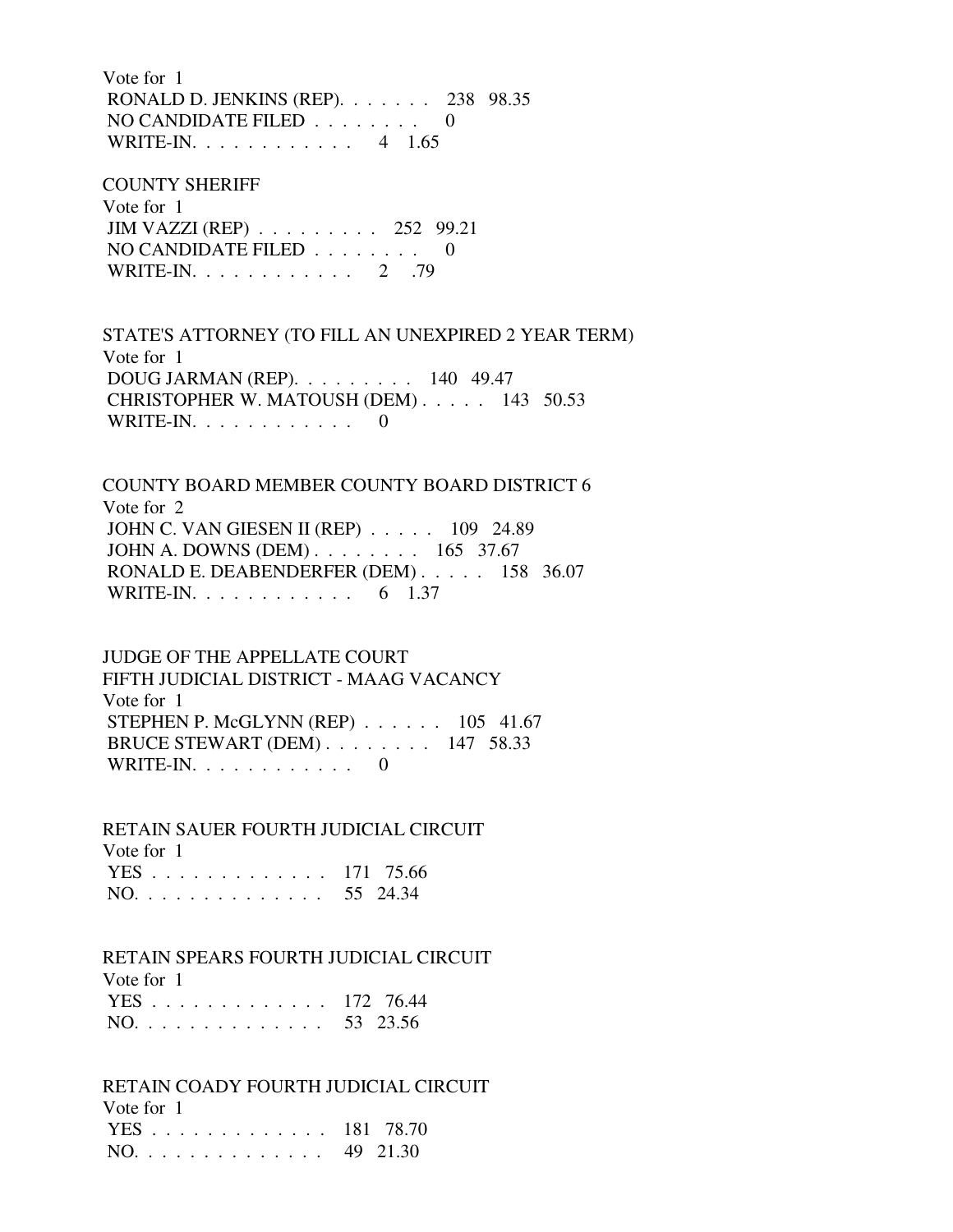RETAIN MORAN FOURTH JUDICIAL CIRCUIT

| Vote for 1    |  |
|---------------|--|
| YES 170 74.56 |  |
| NO. 58 25.44  |  |

RETAIN TUNGATE FOURTH JUDICIAL CIRCUIT

| Vote for 1    |  |
|---------------|--|
| YES 159 71.62 |  |
| NO. 63 28.38  |  |

PROHIBIT LONGWALL METHOD OF MINING

| Vote for 1    |  |
|---------------|--|
| YES 84 29.68  |  |
| NO. 199 70.32 |  |

 LITCHFIELD C.U.S.D. 12 QUESTION BUILD/EQUIP MULTI-PURPOSE SCHOOL FACILITY Vote for 1 YES . . . . . . . . . . . . . 3 75.00 NO. . . . . . . . . . . . . . 1 25.00

| PRECINCT REPORT | MONTGOMERY COUNTY, ILLINOIS        |
|-----------------|------------------------------------|
|                 | RUN DATE:11/07/06 GENERAL ELECTION |
|                 | RUN TIME:10:34 PM NOVEMBER 7, 2006 |

0013 HILLSBORO 2

| VOTES PERCENT                                |       |
|----------------------------------------------|-------|
| REGISTERED VOTERS - TOTAL<br>386             |       |
| BALLOTS CAST - TOTAL.<br>- 244               |       |
| BALLOTS CAST - TYPE 1<br>244                 |       |
| BALLOTS CAST - SPLIT 1<br>243                |       |
| BALLOTS CAST - SPLIT 2                       |       |
| BALLOTS CAST - SPLIT 3<br>∩                  |       |
| BALLOTS CAST - SPLIT 4<br>$\mathbf{\Omega}$  |       |
| BALLOTS CAST - SPLIT 5.<br>$\mathbf{\Omega}$ |       |
| BALLOTS CAST - BLANK<br>$\mathbf{\Omega}$    |       |
| VOTER TURNOUT - TOTAL                        | 63.21 |
| VOTER TURNOUT - TYPE 1<br>63.21              |       |
| VOTER TURNOUT - SPLIT 1.<br>62.95            |       |
| VOTER TURNOUT - SPLIT 2.                     | .26   |
| VOTER TURNOUT - SPLIT 3.                     |       |
| VOTER TURNOUT - SPLIT 4.                     |       |
| VOTER TURNOUT - SPLIT 5.                     |       |
| VOTER TURNOUT - BLANK                        |       |

GOVERNOR & LIEUTENANT GOVERNOR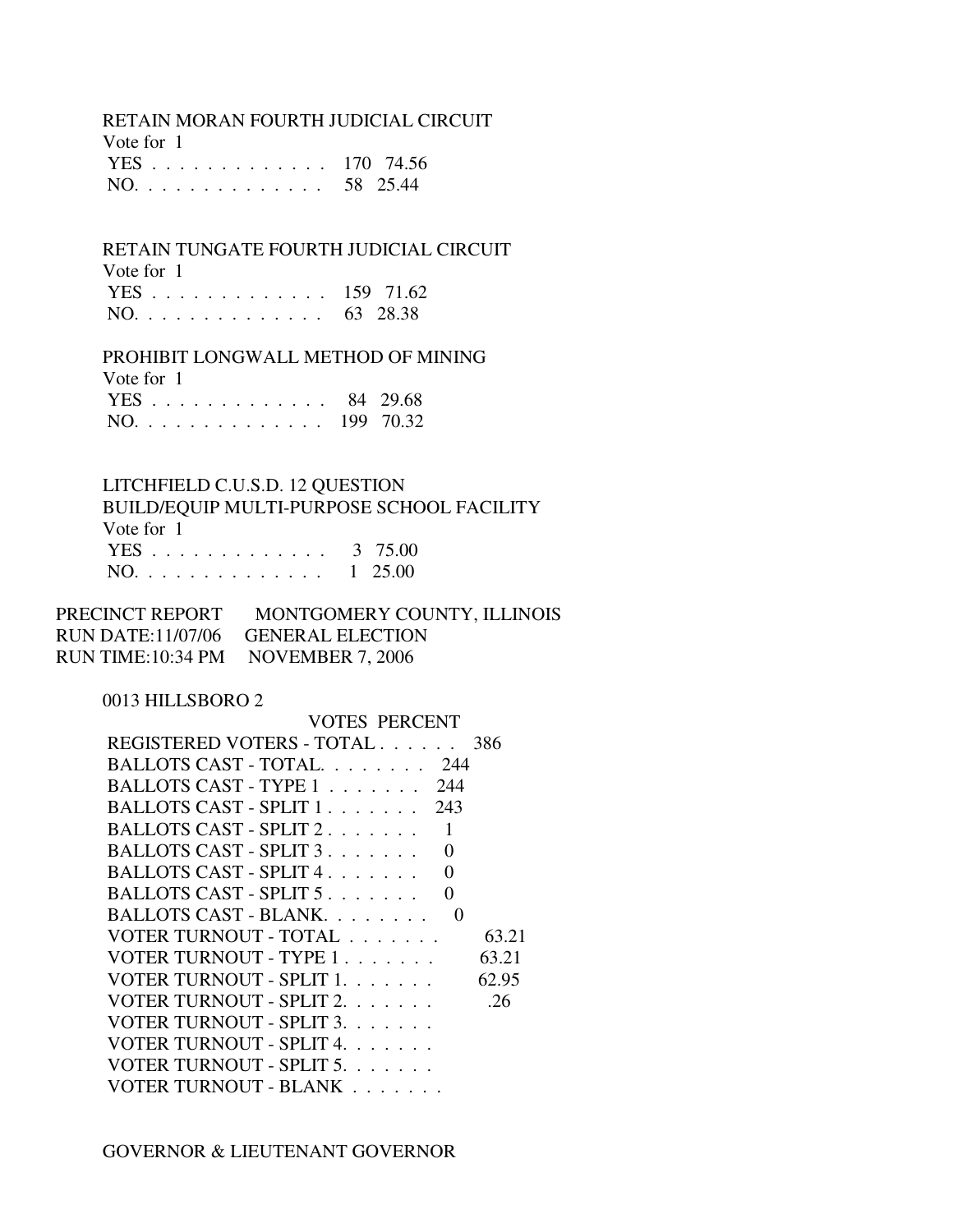Vote for 1 TOPINKA / BIRKETT (REP). . . . . . . 138 58.97 BLAGOJEVICH / QUINN (DEM) . . . . . . 75 32.05 WHITNEY / SAMUELS (GRN). . . . . . . 16 6.84 WRITE-IN. . . . . . . . . . . . . 5 2.14

 ATTORNEY GENERAL Vote for 1 STEWART UMHOLTZ (REP)  $\ldots$  . . . . . 73 31.88 LISA MADIGAN (DEM) . . . . . . . . 145 63.32 DAVID BLACK (GRN). . . . . . . . . 11 4.80 WRITE-IN.  $\ldots$  . . . . . . . . 0

#### SECRETARY OF STATE

 Vote for 1 DAN RUTHERFORD (REP). . . . . . . . 99 42.13 JESSE WHITE (DEM). . . . . . . . . 128 54.47 KAREN "YOUNG" PETERSON (GRN) . . . . . 8 3.40 WRITE-IN.  $\ldots$  . . . . . . . . . 0

#### **COMPTROLLER**

| Vote for 1                                              |  |
|---------------------------------------------------------|--|
| CAROLE PANKAU (REP) $\ldots$ $\ldots$ $\ldots$ 88 39.29 |  |
| DANIEL W. HYNES (DEM) 128 57.14                         |  |
| ALICIA SNYDER $(GRN)$ 8 3.57                            |  |
| WRITE-IN. $\ldots$ 0                                    |  |
|                                                         |  |

#### TREASURER

| Vote for $1$                         |  |
|--------------------------------------|--|
| CHRISTINE RADOGNO (REP). 113 51.60   |  |
| ALEXANDER GIANNOULIAS (DEM) 92 42.01 |  |
| DAN RODRIGUEZ SCHLORFF (GRN) 14 6.39 |  |
| WRITE-IN.                            |  |

 REPRESENTATIVE IN CONGRESS (TOTAL) SEVENTEENTH CONGRESSIONAL DISTRICT Vote for 1 ANDREA ZINGA (REP) . . . . . . . . 104 48.60 PHIL HARE (DEM) . . . . . . . . . 108 50.47 WRITE-IN. . . . . . . . . . . . 2 .93

 REPRESENTATIVE IN CONGRESS (REGULAR) SEVENTEENTH CONGRESSIONAL DISTRICT Vote for 1 ANDREA ZINGA (REP) . . . . . . . . 104 48.83 PHIL HARE (DEM) . . . . . . . . . 107 50.23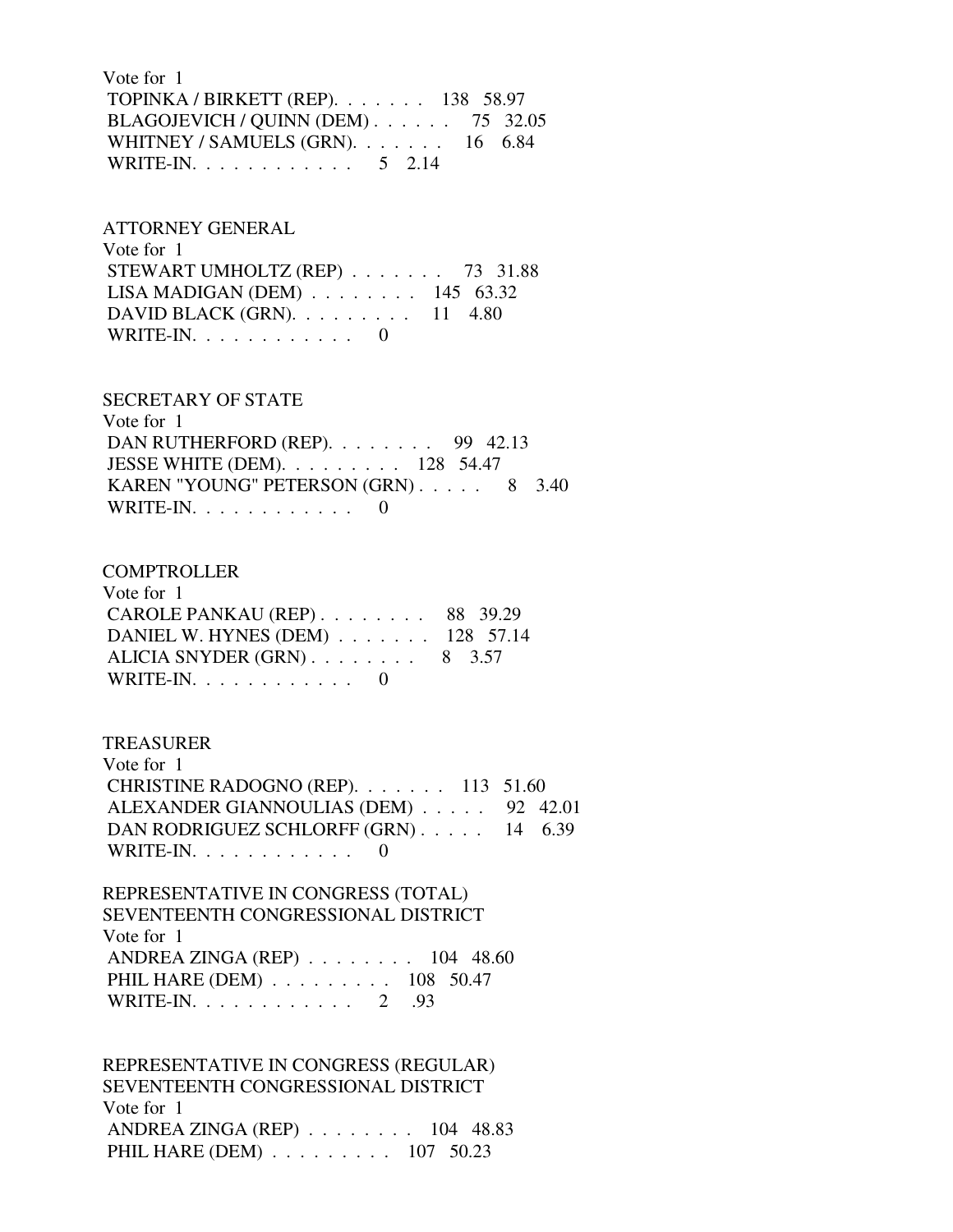WRITE-IN. . . . . . . . . . . . 2 .94

 REPRESENTATIVE IN CONGRESS (FEDERAL) SEVENTEENTH CONGRESSIONAL DISTRICT Vote for 1 ANDREA ZINGA (REP)  $\ldots \ldots \ldots$  0 PHIL HARE (DEM) . . . . . . . . . 1 100.00 WRITE-IN. . . . . . . . . . . . 0

 STATE SENATOR FORTY-NINTH LEGISLATIVE DISTRICT Vote for 1 JEFF RICHEY (REP). . . . . . . . . 96 40.51 DEANNA DEMUZIO (DEM). . . . . . . . 140 59.07 WRITE-IN. . . . . . . . . . . . . 1 .42

 REPRESENTATIVE IN THE GENERAL ASSEMBLY NINETY-EIGHTH REPRESENTATIVE DISTRICT Vote for 1 NO CANDIDATE FILED  $\ldots \ldots \ldots$  0 GARY HANNIG (DEM). . . . . . . . . 173 95.58 WRITE-IN. . . . . . . . . . . . 8 4.42

REGIONAL SUPERINTENDENT OF SCHOOLS

 (CHRISTIAN AND MONTGOMERY COUNTIES) Vote for 1 NO CANDIDATE FILED . . . . . . . . 0 GREG SPRINGER (DEM) . . . . . . . . 188 98.95 WRITE-IN. . . . . . . . . . . . 2 1.05

COUNTY CLERK

 Vote for 1 SANDY LEITHEISER (REP) . . . . . . . 206 99.04 NO CANDIDATE FILED . . . . . . . . 0 WRITE-IN. . . . . . . . . . . . 2 .96

 COUNTY TREASURER Vote for 1 RONALD D. JENKINS (REP). . . . . . . 199 98.51 NO CANDIDATE FILED . . . . . . . . 0 WRITE-IN. . . . . . . . . . . . . 3 1.49

 COUNTY SHERIFF Vote for 1 JIM VAZZI (REP) . . . . . . . . . 209 100.00 NO CANDIDATE FILED . . . . . . . . 0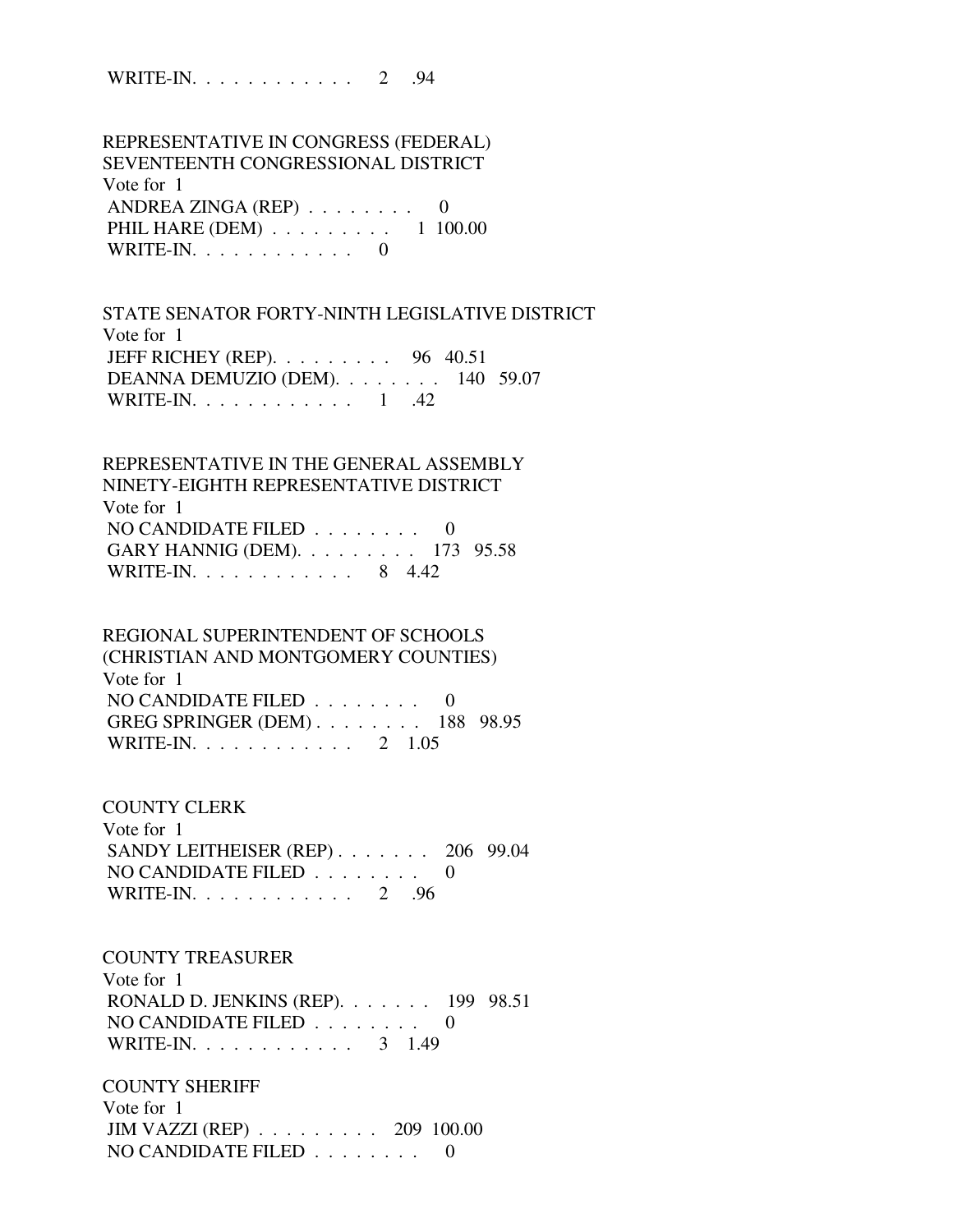WRITE-IN. . . . . . . . . . . . 0

 STATE'S ATTORNEY (TO FILL AN UNEXPIRED 2 YEAR TERM) Vote for 1 DOUG JARMAN (REP). . . . . . . . . 128 54.01 CHRISTOPHER W. MATOUSH (DEM) . . . . . 108 45.57 WRITE-IN. . . . . . . . . . . . . 1 .42

 COUNTY BOARD MEMBER COUNTY BOARD DISTRICT 6 Vote for 2 JOHN C. VAN GIESEN II (REP) . . . . . 107 29.00 JOHN A. DOWNS (DEM) . . . . . . . . 143 38.75 RONALD E. DEABENDERFER (DEM) . . . . . 117 31.71 WRITE-IN. . . . . . . . . . . . 2 .54

 JUDGE OF THE APPELLATE COURT FIFTH JUDICIAL DISTRICT - MAAG VACANCY Vote for 1 STEPHEN P. McGLYNN (REP) . . . . . . 109 53.69 BRUCE STEWART (DEM) . . . . . . . . 94 46.31 WRITE-IN.  $\ldots$  . . . . . . . . . 0

RETAIN SAUER FOURTH JUDICIAL CIRCUIT

| Vote for 1    |  |
|---------------|--|
| YES 122 67.40 |  |
| NO. 59 32.60  |  |

RETAIN SPEARS FOURTH JUDICIAL CIRCUIT

| Vote for 1    |  |
|---------------|--|
| YES 137 74.05 |  |
| NO. 48 25.95  |  |

#### RETAIN COADY FOURTH JUDICIAL CIRCUIT

| Vote for 1    |  |
|---------------|--|
| YES 138 73.02 |  |
| NO. 51 26.98  |  |

#### RETAIN MORAN FOURTH JUDICIAL CIRCUIT

| Vote for 1    |  |
|---------------|--|
| YES 126 70.00 |  |
| NO. 54 30.00  |  |

#### RETAIN TUNGATE FOURTH JUDICIAL CIRCUIT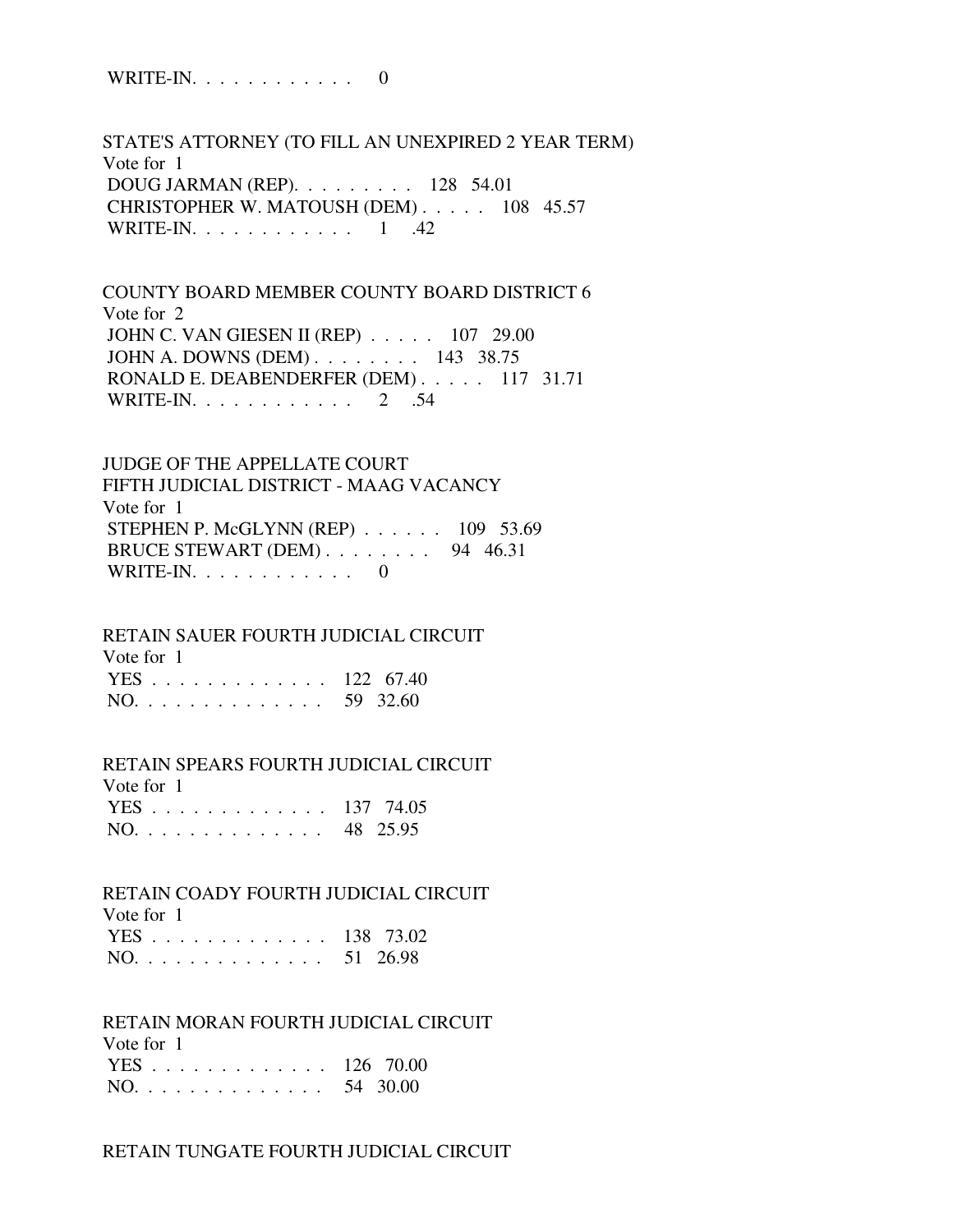| Vote for 1    |  |
|---------------|--|
| YES 130 71.04 |  |
| NO. 53 28.96  |  |

#### PROHIBIT LONGWALL METHOD OF MINING

 Vote for 1 YES . . . . . . . . . . . . . 88 37.13 NO. . . . . . . . . . . . . . 149 62.87

# PRECINCT REPORT MONTGOMERY COUNTY, ILLINOIS RUN DATE:11/07/06 GENERAL ELECTION RUN TIME:10:34 PM NOVEMBER 7, 2006

#### 0014 HILLSBORO 3

| <b>VOTES PERCENT</b>                                          |       |
|---------------------------------------------------------------|-------|
| REGISTERED VOTERS - TOTAL                                     | - 718 |
| BALLOTS CAST - TOTAL.<br>519                                  |       |
| BALLOTS CAST - TYPE 1<br>519                                  |       |
| BALLOTS CAST - SPLIT 1<br>516                                 |       |
| BALLOTS CAST - SPLIT 2<br>3                                   |       |
| BALLOTS CAST - SPLIT $3, \ldots, \ldots$<br>0                 |       |
| BALLOTS CAST - SPLIT $4, \ldots, \ldots$<br>$\mathbf{\Omega}$ |       |
| BALLOTS CAST - SPLIT $5, \ldots, \ldots$<br>0                 |       |
| BALLOTS CAST - BLANK.<br>$\mathbf{\Omega}$                    |       |
| VOTER TURNOUT - TOTAL                                         | 72.28 |
| VOTER TURNOUT - TYPE 1                                        | 72.28 |
| VOTER TURNOUT - SPLIT 1.                                      | 71.87 |
| VOTER TURNOUT - SPLIT 2.                                      | .42   |
| VOTER TURNOUT - SPLIT 3.                                      |       |
| VOTER TURNOUT - SPLIT 4.                                      |       |
| VOTER TURNOUT - SPLIT 5.                                      |       |
| VOTER TURNOUT - BLANK                                         |       |

# GOVERNOR & LIEUTENANT GOVERNOR Vote for 1 TOPINKA / BIRKETT (REP). . . . . . . 285 55.88 BLAGOJEVICH / QUINN (DEM) . . . . . . 165 32.35 WHITNEY / SAMUELS (GRN). . . . . . . 54 10.59 WRITE-IN. . . . . . . . . . . . . 6 1.18

ATTORNEY GENERAL

| Vote for 1                            |  |  |
|---------------------------------------|--|--|
| STEWART UMHOLTZ (REP) 151 30.08       |  |  |
| LISA MADIGAN (DEM) $\ldots$ 334 66.53 |  |  |
| DAVID BLACK (GRN). $\ldots$ 17 3.39   |  |  |
| WRITE-IN. $\ldots$ , 0                |  |  |

SECRETARY OF STATE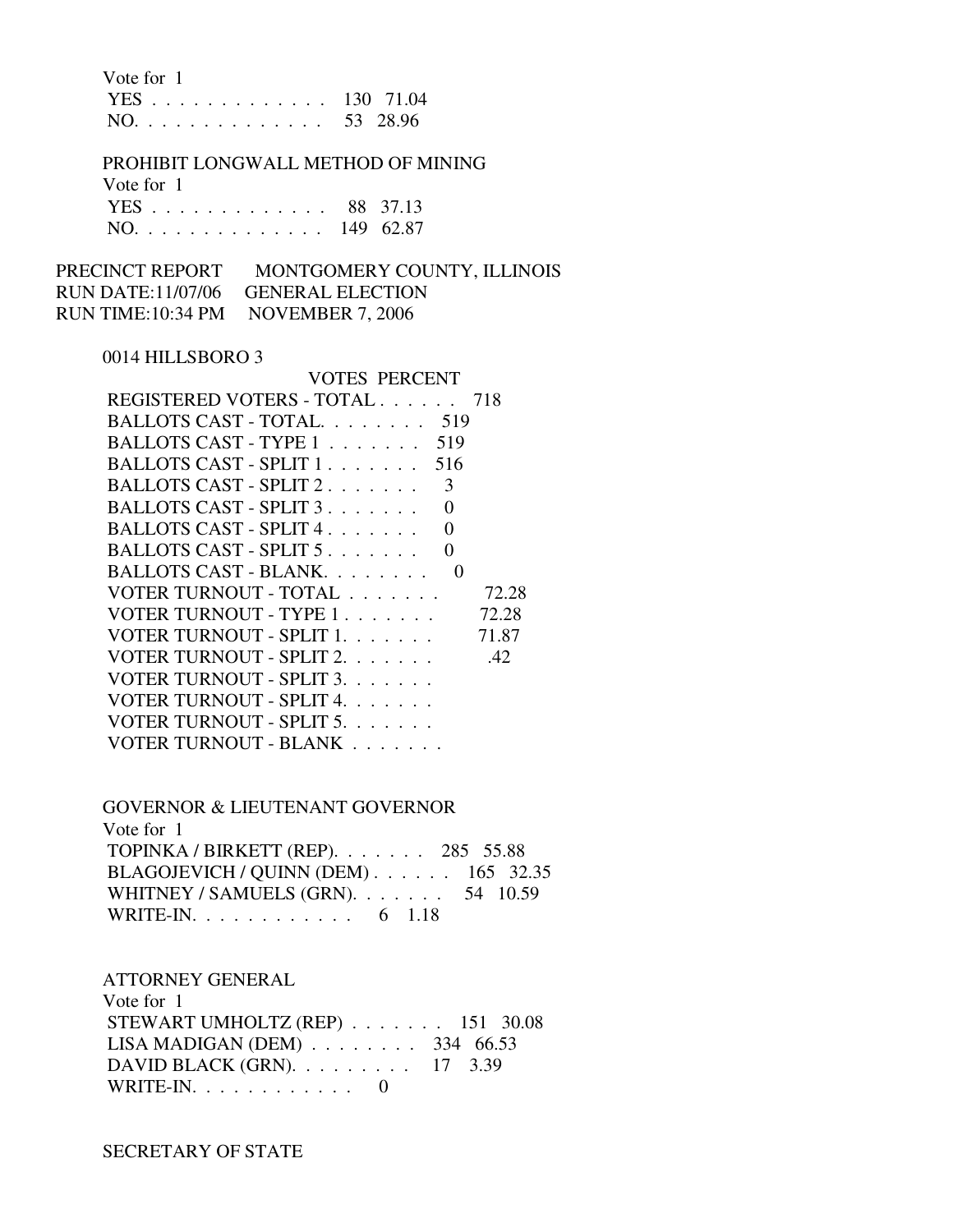Vote for 1 DAN RUTHERFORD (REP). . . . . . . . 192 37.65 JESSE WHITE (DEM). . . . . . . . . 301 59.02 KAREN "YOUNG" PETERSON (GRN) . . . . . 17 3.33 WRITE-IN.  $\ldots$  . . . . . . . . . 0

# **COMPTROLLER**  Vote for 1 CAROLE PANKAU (REP) . . . . . . . . 183 36.97 DANIEL W. HYNES (DEM) . . . . . . . 294 59.39 ALICIA SNYDER (GRN) . . . . . . . . 18 3.64 WRITE-IN.  $\ldots$  . . . . . . . . 0

#### TREASURER

 Vote for 1 CHRISTINE RADOGNO (REP). . . . . . . 251 51.54 ALEXANDER GIANNOULIAS (DEM) . . . . . 219 44.97 DAN RODRIGUEZ SCHLORFF (GRN) . . . . . 17 3.49 WRITE-IN.  $\ldots$  . . . . . . . . . 0

# REPRESENTATIVE IN CONGRESS (TOTAL) SEVENTEENTH CONGRESSIONAL DISTRICT Vote for 1 ANDREA ZINGA (REP) . . . . . . . . 244 50.52 PHIL HARE (DEM) . . . . . . . . . 239 49.48 WRITE-IN.  $\ldots$  . . . . . . . . . 0

 REPRESENTATIVE IN CONGRESS (REGULAR) SEVENTEENTH CONGRESSIONAL DISTRICT Vote for 1 ANDREA ZINGA (REP) . . . . . . . . 242 50.42 PHIL HARE (DEM) . . . . . . . . . 238 49.58 WRITE-IN. . . . . . . . . . . . 0

 REPRESENTATIVE IN CONGRESS (FEDERAL) SEVENTEENTH CONGRESSIONAL DISTRICT Vote for 1 ANDREA ZINGA (REP)  $\ldots$ , . . . . . 2 66.67 PHIL HARE (DEM) . . . . . . . . . 1 33.33 WRITE-IN. . . . . . . . . . . . 0

 STATE SENATOR FORTY-NINTH LEGISLATIVE DISTRICT Vote for 1 JEFF RICHEY (REP). . . . . . . . . 228 44.79 DEANNA DEMUZIO (DEM). . . . . . . . 281 55.21 WRITE-IN. . . . . . . . . . . . 0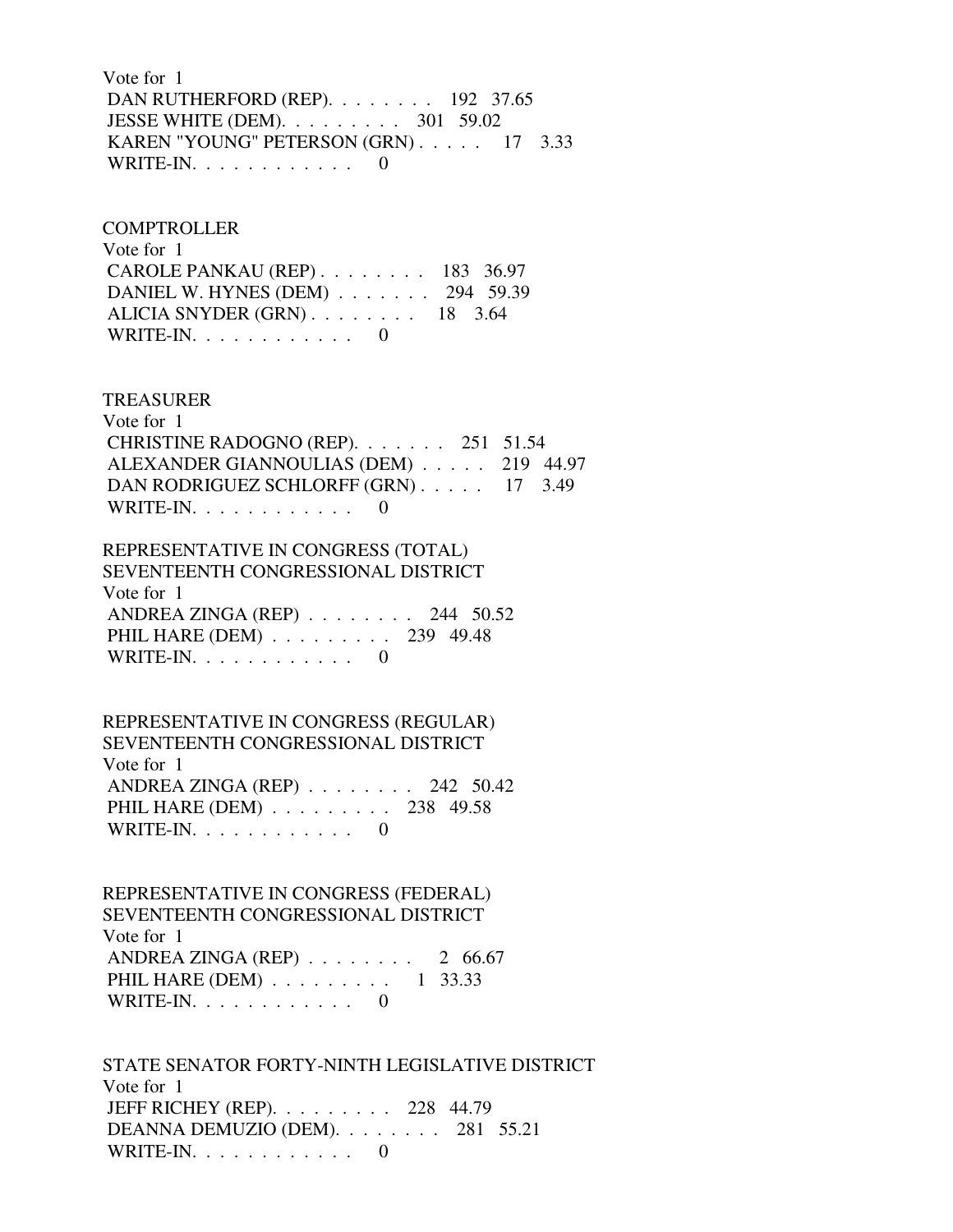REPRESENTATIVE IN THE GENERAL ASSEMBLY NINETY-EIGHTH REPRESENTATIVE DISTRICT Vote for 1 NO CANDIDATE FILED  $\ldots \ldots \ldots$  GARY HANNIG (DEM). . . . . . . . . 398 98.51 WRITE-IN. . . . . . . . . . . . . 6 1.49

 REGIONAL SUPERINTENDENT OF SCHOOLS (CHRISTIAN AND MONTGOMERY COUNTIES) Vote for 1 NO CANDIDATE FILED  $\ldots \ldots \ldots$  GREG SPRINGER (DEM) . . . . . . . . 409 99.03 WRITE-IN. . . . . . . . . . . . 4 .97

#### COUNTY CLERK

 Vote for 1 SANDY LEITHEISER (REP) . . . . . . . 457 99.56 NO CANDIDATE FILED . . . . . . . . 0 WRITE-IN. . . . . . . . . . . . . 2 .44

#### COUNTY TREASURER

 Vote for 1 RONALD D. JENKINS (REP). . . . . . . 429 99.31 NO CANDIDATE FILED . . . . . . . . 0 WRITE-IN. . . . . . . . . . . . . 3 .69

#### COUNTY SHERIFF

 Vote for 1 JIM VAZZI (REP) . . . . . . . . . 439 99.32 NO CANDIDATE FILED . . . . . . . . 0 WRITE-IN. . . . . . . . . . . . . 3 .68

 STATE'S ATTORNEY (TO FILL AN UNEXPIRED 2 YEAR TERM) Vote for 1 DOUG JARMAN (REP). . . . . . . . . 276 54.01 CHRISTOPHER W. MATOUSH (DEM) . . . . . 235 45.99 WRITE-IN.  $\ldots$  . . . . . . . . . 0

 COUNTY BOARD MEMBER COUNTY BOARD DISTRICT 6 Vote for 2 JOHN C. VAN GIESEN II (REP) . . . . . 215 25.75 JOHN A. DOWNS (DEM) . . . . . . . . 322 38.56 RONALD E. DEABENDERFER (DEM) . . . . . 297 35.57 WRITE-IN. . . . . . . . . . . . 1 .12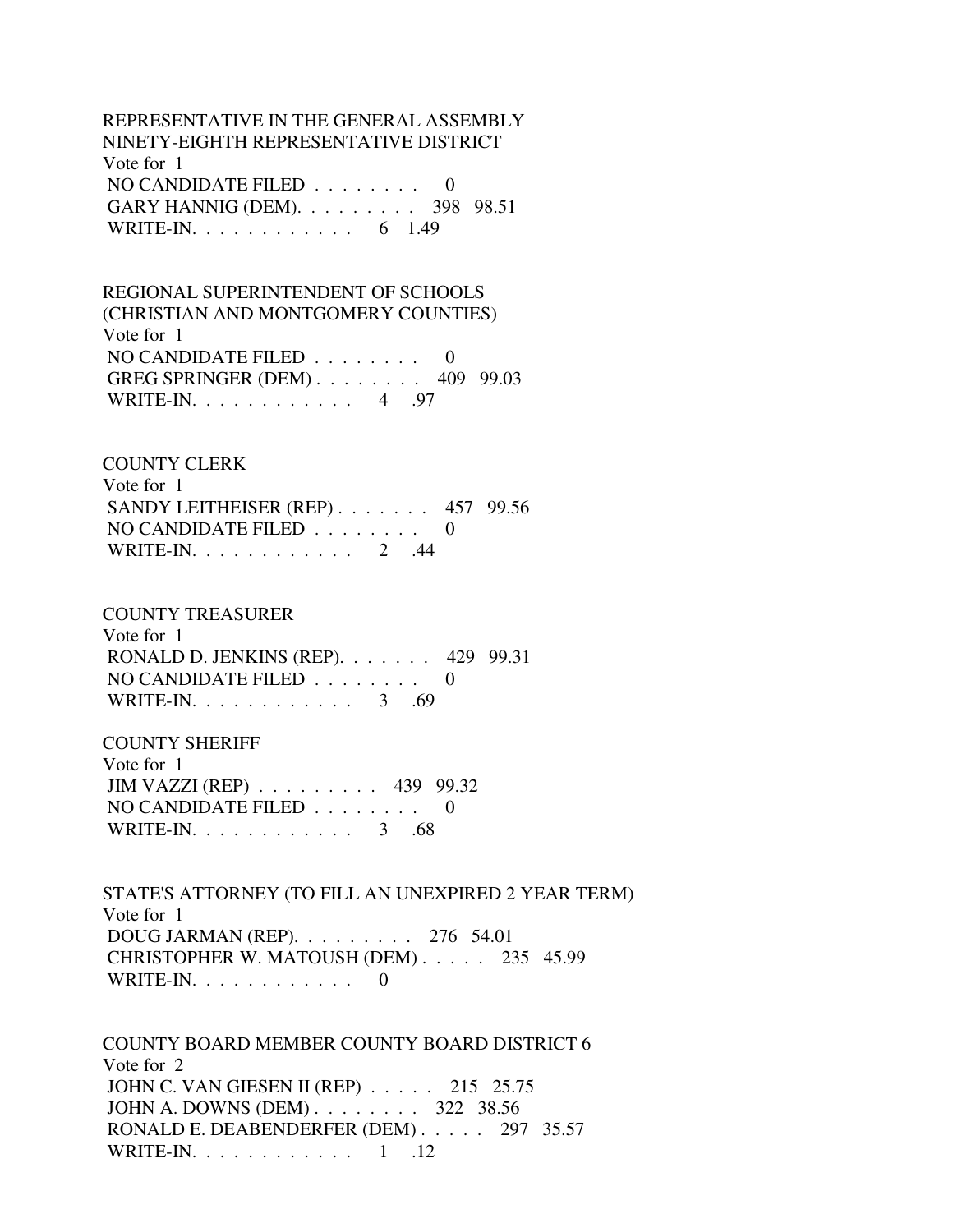# JUDGE OF THE APPELLATE COURT FIFTH JUDICIAL DISTRICT - MAAG VACANCY Vote for 1 STEPHEN P. McGLYNN (REP) . . . . . . 244 52.47 BRUCE STEWART (DEM) . . . . . . . . 221 47.53 WRITE-IN.  $\ldots$  . . . . . . . . . 0

# RETAIN SAUER FOURTH JUDICIAL CIRCUIT

Vote for 1

|  |  |  |  |  | YES 296 70.81 |
|--|--|--|--|--|---------------|
|  |  |  |  |  | NO. 122 29.19 |

#### RETAIN SPEARS FOURTH JUDICIAL CIRCUIT

| Vote for 1    |  |
|---------------|--|
| YES 315 75.18 |  |
| NO. 104 24.82 |  |

#### RETAIN COADY FOURTH JUDICIAL CIRCUIT

Vote for 1

| $\overline{1}$ |  |
|----------------|--|
| YES 338 78.79  |  |
| NO. 91 21.21   |  |

#### RETAIN MORAN FOURTH JUDICIAL CIRCUIT

| Vote for 1    |  |
|---------------|--|
| YES 299 72.40 |  |
| NO. 114 27.60 |  |

## RETAIN TUNGATE FOURTH JUDICIAL CIRCUIT

Vote for 1

|  |  |  |  |  |  |  | YES 300 72.99 |
|--|--|--|--|--|--|--|---------------|
|  |  |  |  |  |  |  | NO. 111 27.01 |

# PROHIBIT LONGWALL METHOD OF MINING

| Vote for 1    |  |
|---------------|--|
| YES 150 29.41 |  |
| NO. 360 70.59 |  |

| PRECINCT REPORT | MONTGOMERY COUNTY, ILLINOIS        |
|-----------------|------------------------------------|
|                 | RUN DATE:11/07/06 GENERAL ELECTION |
|                 | RUN TIME:10:34 PM NOVEMBER 7, 2006 |

# 0015 HILLSBORO 4

 VOTES PERCENT REGISTERED VOTERS - TOTAL . . . . . . 370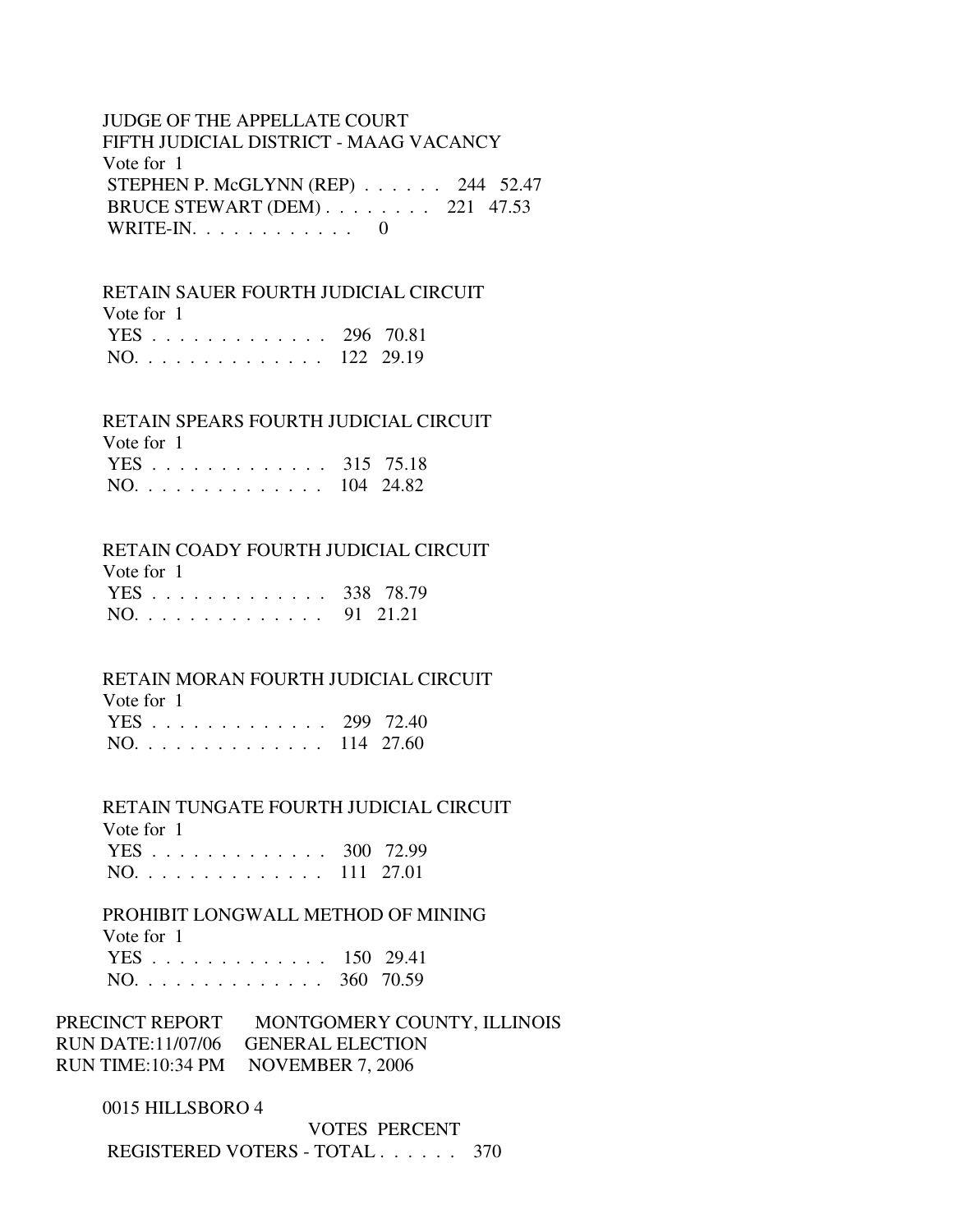| BALLOTS CAST - TOTAL.<br>202                  |       |
|-----------------------------------------------|-------|
| BALLOTS CAST - TYPE 1<br>202                  |       |
| BALLOTS CAST - SPLIT 1<br>200                 |       |
| BALLOTS CAST - SPLIT $2, \ldots, \ldots$<br>2 |       |
| BALLOTS CAST - SPLIT 3.<br>0                  |       |
| BALLOTS CAST - SPLIT 4.<br>0                  |       |
| BALLOTS CAST - SPLIT 5<br>0                   |       |
| BALLOTS CAST - BLANK.<br>$\mathbf{\Omega}$    |       |
| VOTER TURNOUT - TOTAL                         | 54.59 |
| VOTER TURNOUT - TYPE 1                        | 54.59 |
| VOTER TURNOUT - SPLIT 1.                      | 54.05 |
| VOTER TURNOUT - SPLIT 2.                      | .54   |
| VOTER TURNOUT - SPLIT 3.                      |       |
| VOTER TURNOUT - SPLIT 4.                      |       |
| VOTER TURNOUT - SPLIT 5.                      |       |
| VOTER TURNOUT - BLANK                         |       |

| <b>GOVERNOR &amp; LIEUTENANT GOVERNOR</b>  |  |
|--------------------------------------------|--|
| Vote for 1                                 |  |
| TOPINKA / BIRKETT (REP). $\ldots$ 88 44.67 |  |
| BLAGOJEVICH / QUINN (DEM) 85 43.15         |  |
| WHITNEY / SAMUELS (GRN). 18 9.14           |  |
| WRITE-IN. 6 3.05                           |  |

# ATTORNEY GENERAL

| Vote for 1                                          |  |
|-----------------------------------------------------|--|
| STEWART UMHOLTZ (REP) $\ldots$ 46 23.83             |  |
| LISA MADIGAN (DEM) $\ldots \ldots \ldots$ 138 71.50 |  |
| DAVID BLACK (GRN). $\ldots$ 9 4.66                  |  |
| WRITE-IN. $\ldots$ 0                                |  |

# SECRETARY OF STATE

 Vote for 1 DAN RUTHERFORD (REP). . . . . . . . 52 26.53 JESSE WHITE (DEM). . . . . . . . . 141 71.94 KAREN "YOUNG" PETERSON (GRN) . . . . . 3 1.53 WRITE-IN. . . . . . . . . . . . 0

#### **COMPTROLLER** Vote for 1

| $V$ Ole $101 \text{ T}$                             |  |
|-----------------------------------------------------|--|
| CAROLE PANKAU (REP) $\ldots \ldots \ldots$ 53 27.75 |  |
| DANIEL W. HYNES (DEM) 133 69.63                     |  |
| ALICIA SNYDER $(GRN)$ 5 2.62                        |  |
| WRITE-IN. $\ldots$ 0                                |  |

#### TREASURER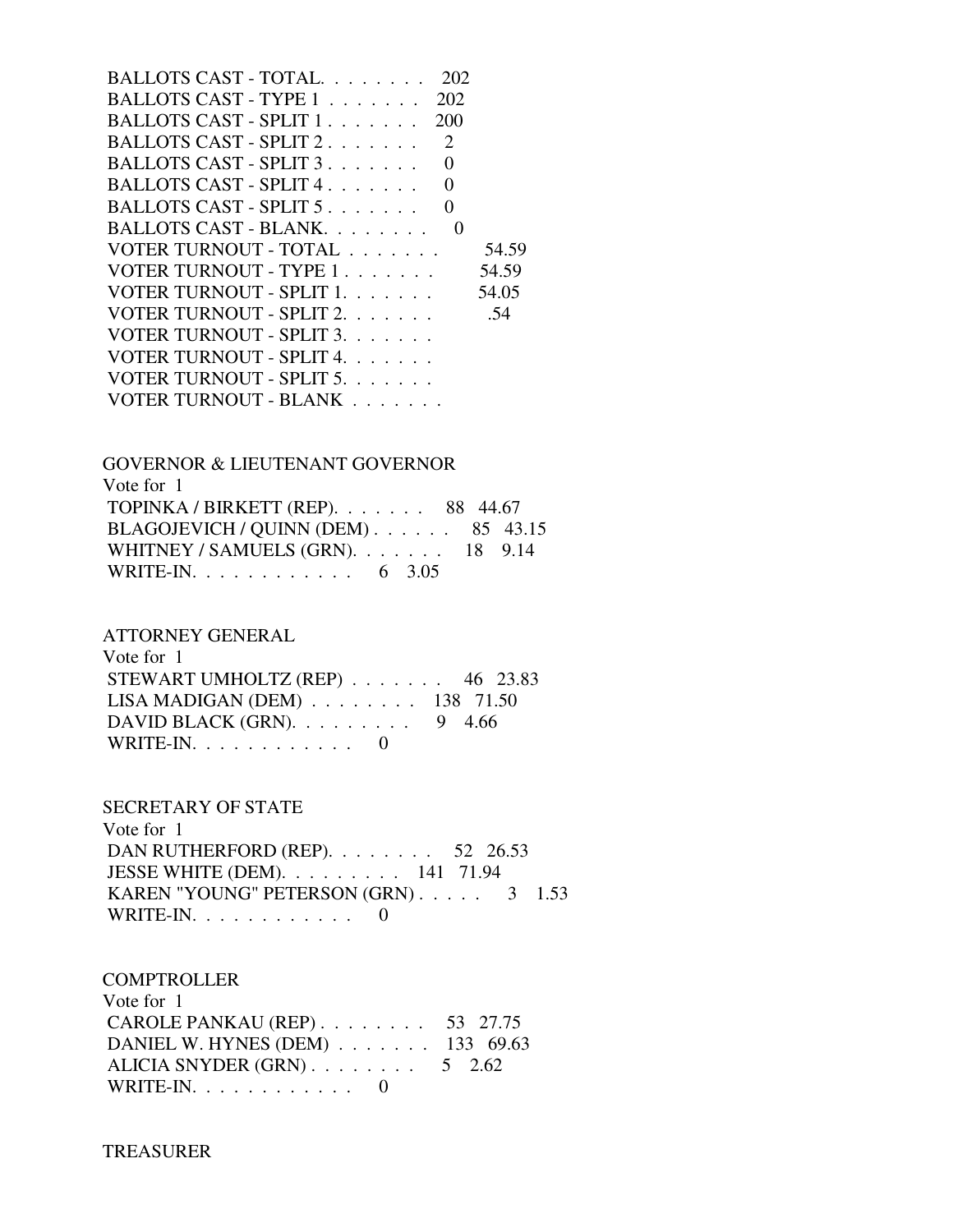Vote for 1 CHRISTINE RADOGNO (REP). . . . . . . 74 38.74 ALEXANDER GIANNOULIAS (DEM) . . . . . 106 55.50 DAN RODRIGUEZ SCHLORFF (GRN) . . . . . 11 5.76 WRITE-IN.  $\ldots$  . . . . . . . . . 0

 REPRESENTATIVE IN CONGRESS (TOTAL) SEVENTEENTH CONGRESSIONAL DISTRICT Vote for 1 ANDREA ZINGA (REP) . . . . . . . . 71 36.04 PHIL HARE (DEM) . . . . . . . . . 126 63.96 WRITE-IN.  $\ldots$  . . . . . . . . 0

 REPRESENTATIVE IN CONGRESS (REGULAR) SEVENTEENTH CONGRESSIONAL DISTRICT Vote for 1 ANDREA ZINGA (REP) . . . . . . . . 71 36.41 PHIL HARE (DEM) . . . . . . . . . 124 63.59 WRITE-IN.  $\ldots$  . . . . . . . . . 0

 REPRESENTATIVE IN CONGRESS (FEDERAL) SEVENTEENTH CONGRESSIONAL DISTRICT Vote for 1 ANDREA ZINGA (REP)  $\ldots \ldots \ldots$  0 PHIL HARE (DEM) . . . . . . . . . 2 100.00 WRITE-IN.  $\ldots$  . . . . . . . . . 0

 STATE SENATOR FORTY-NINTH LEGISLATIVE DISTRICT Vote for 1 JEFF RICHEY (REP). . . . . . . . . 66 33.33 DEANNA DEMUZIO (DEM). . . . . . . . 132 66.67 WRITE-IN.  $\ldots$  . . . . . . . . . 0

 REPRESENTATIVE IN THE GENERAL ASSEMBLY NINETY-EIGHTH REPRESENTATIVE DISTRICT Vote for 1 NO CANDIDATE FILED . . . . . . . . 0 GARY HANNIG (DEM). . . . . . . . . 170 98.84 WRITE-IN. . . . . . . . . . . . 2 1.16

 REGIONAL SUPERINTENDENT OF SCHOOLS (CHRISTIAN AND MONTGOMERY COUNTIES) Vote for 1 NO CANDIDATE FILED . . . . . . . . 0 GREG SPRINGER (DEM) . . . . . . . . 172 98.29 WRITE-IN. . . . . . . . . . . . . 3 1.71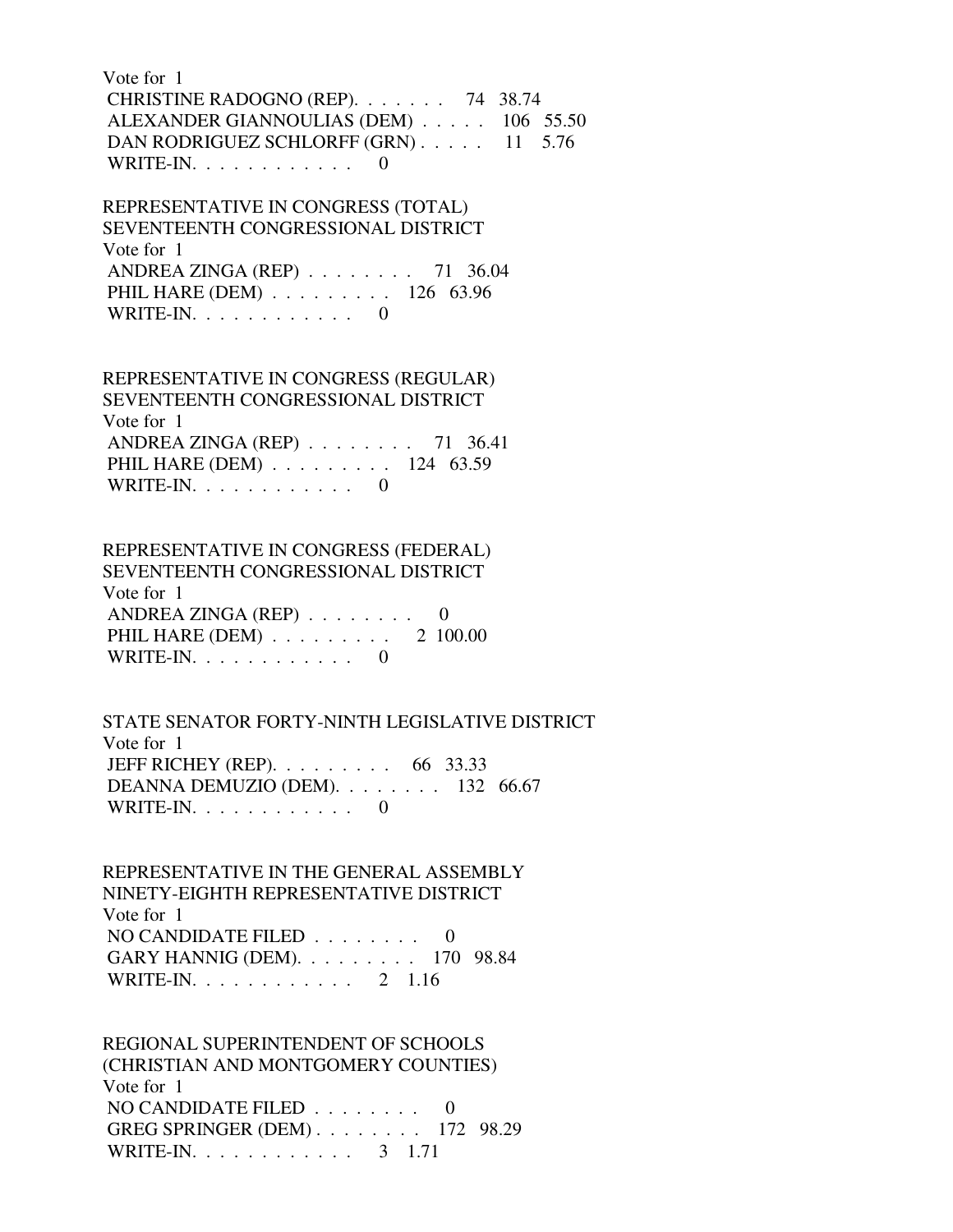COUNTY CLERK Vote for 1 SANDY LEITHEISER (REP) . . . . . . . 184 99.46 NO CANDIDATE FILED  $\ldots \ldots \ldots$ WRITE-IN. . . . . . . . . . . . 1 .54

 COUNTY TREASURER Vote for 1 RONALD D. JENKINS (REP). . . . . . . 172 100.00 NO CANDIDATE FILED  $\ldots \ldots \ldots$ WRITE-IN.  $\ldots$  . . . . . . . . . 0

 COUNTY SHERIFF Vote for 1 JIM VAZZI (REP) . . . . . . . . . 180 100.00 NO CANDIDATE FILED  $\ldots \ldots \ldots$ WRITE-IN.  $\ldots$  . . . . . . . . . 0

 STATE'S ATTORNEY (TO FILL AN UNEXPIRED 2 YEAR TERM) Vote for 1 DOUG JARMAN (REP). . . . . . . . . 100 50.25 CHRISTOPHER W. MATOUSH (DEM) . . . . . 99 49.75 WRITE-IN. . . . . . . . . . . . 0

 COUNTY BOARD MEMBER COUNTY BOARD DISTRICT 6 Vote for 2 JOHN C. VAN GIESEN II (REP) . . . . . 79 26.16 JOHN A. DOWNS (DEM) . . . . . . . . 113 37.42 RONALD E. DEABENDERFER (DEM) . . . . . 110 36.42 WRITE-IN.  $\ldots$  . . . . . . . . 0

 JUDGE OF THE APPELLATE COURT FIFTH JUDICIAL DISTRICT - MAAG VACANCY Vote for 1 STEPHEN P. McGLYNN (REP) . . . . . . 79 43.17 BRUCE STEWART (DEM) . . . . . . . . 103 56.28 WRITE-IN. . . . . . . . . . . . 1 .55

 RETAIN SAUER FOURTH JUDICIAL CIRCUIT Vote for 1 YES . . . . . . . . . . . . . 121 75.63 NO. . . . . . . . . . . . . . 39 24.38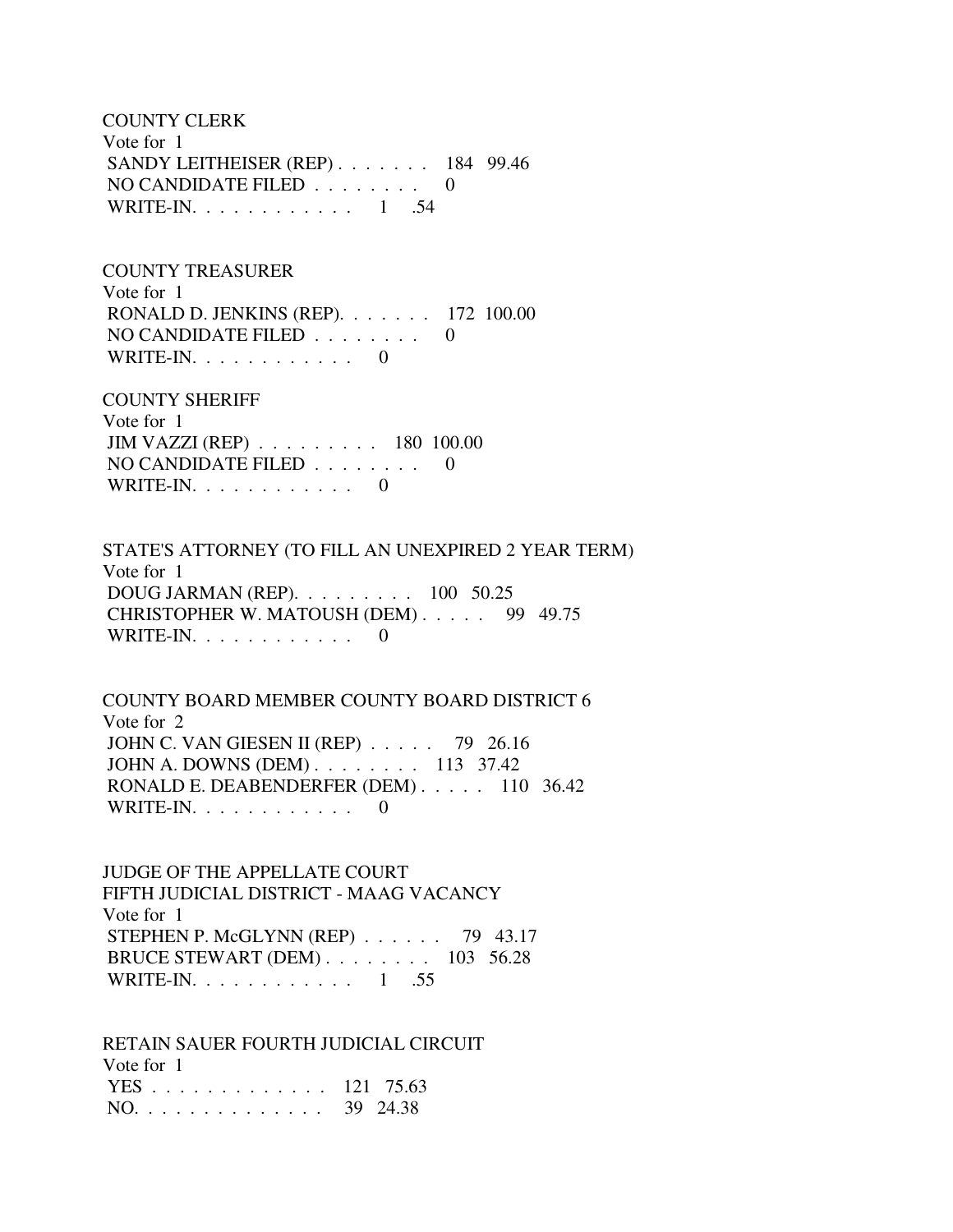RETAIN SPEARS FOURTH JUDICIAL CIRCUIT Vote for 1

| $\sqrt{2}$    |  |
|---------------|--|
| YES 125 78.62 |  |
| NO. 34 21.38  |  |

# RETAIN COADY FOURTH JUDICIAL CIRCUIT

| Vote for 1    |  |
|---------------|--|
| YES 131 79.88 |  |
| NO. 33 20.12  |  |

# RETAIN MORAN FOURTH JUDICIAL CIRCUIT

Vote for 1

|  |  |  |  |  |  |  |  | YES 117 73.13 |
|--|--|--|--|--|--|--|--|---------------|
|  |  |  |  |  |  |  |  | NO. 43 26.88  |

# RETAIN TUNGATE FOURTH JUDICIAL CIRCUIT

| Vote for 1    |  |
|---------------|--|
| YES 121 75.16 |  |
| NO. 40 24.84  |  |

#### PROHIBIT LONGWALL METHOD OF MINING

| Vote for 1    |  |
|---------------|--|
| YES 55 29.10  |  |
| NO. 134 70.90 |  |

### PRECINCT REPORT MONTGOMERY COUNTY, ILLINOIS RUN DATE:11/07/06 GENERAL ELECTION RUN TIME:10:34 PM NOVEMBER 7, 2006

### 0016 HILLSBORO 5

| VOTES PERCENT                                  |       |
|------------------------------------------------|-------|
| REGISTERED VOTERS - TOTAL                      | 691   |
| BALLOTS CAST - TOTAL.<br>486                   |       |
| BALLOTS CAST - TYPE $1, \ldots, \ldots$<br>486 |       |
| BALLOTS CAST - SPLIT 1<br>345                  |       |
| BALLOTS CAST - SPLIT 2<br>4                    |       |
| BALLOTS CAST - SPLIT 3<br>134                  |       |
| BALLOTS CAST - SPLIT 4<br>3                    |       |
| BALLOTS CAST - SPLIT $5, \ldots, \ldots$<br>0  |       |
| BALLOTS CAST - BLANK.<br>0                     |       |
| VOTER TURNOUT - TOTAL                          | 70.33 |
| VOTER TURNOUT - TYPE 1.                        | 70.33 |
| VOTER TURNOUT - SPLIT 1.                       | 49.93 |
| VOTER TURNOUT - SPLIT 2.                       | .58   |
| VOTER TURNOUT - SPLIT 3.                       | 19.39 |
| VOTER TURNOUT - SPLIT 4.                       | .43   |
| VOTER TURNOUT - SPLIT 5.                       |       |
| VOTER TURNOUT - BLANK                          |       |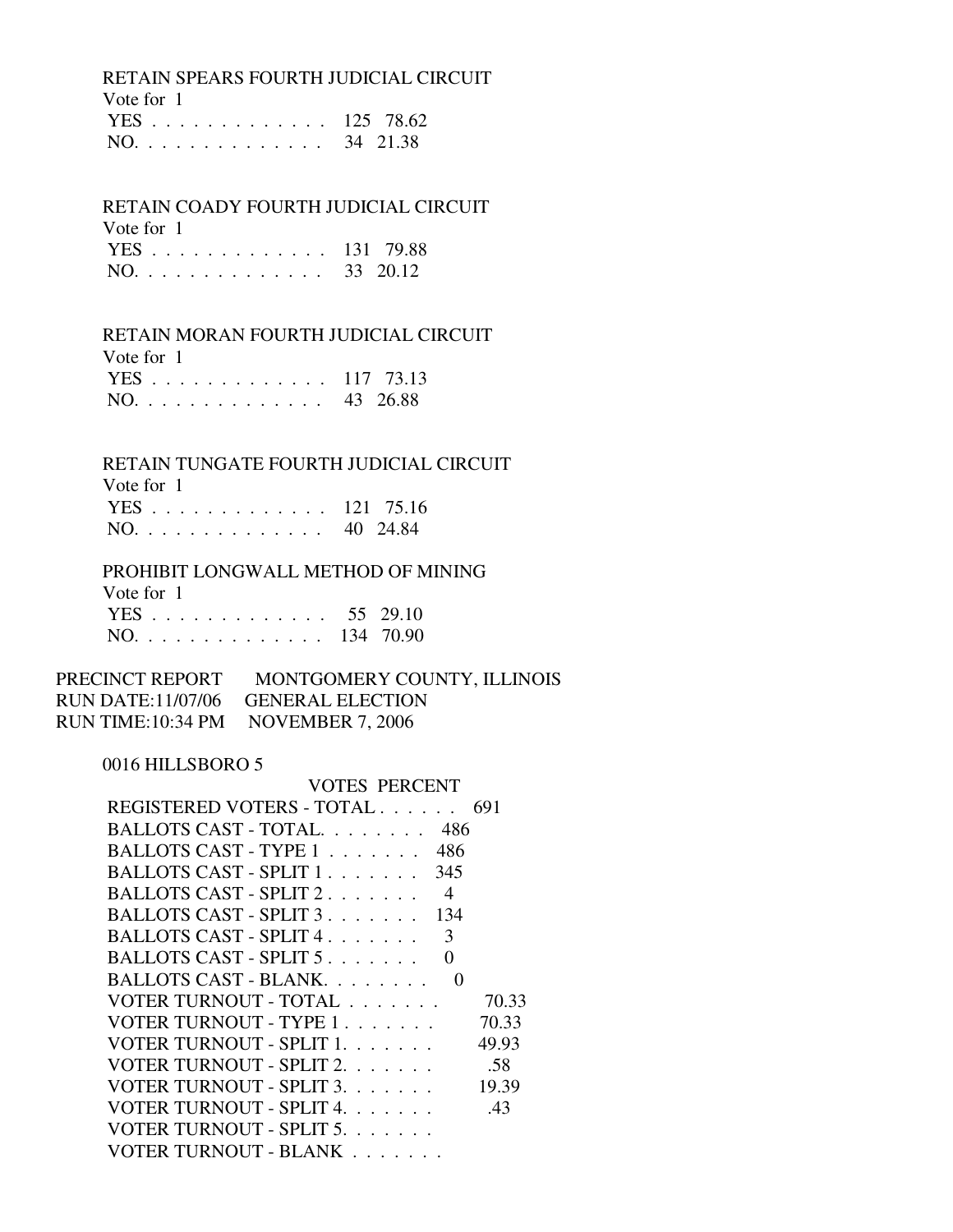# GOVERNOR & LIEUTENANT GOVERNOR Vote for 1 TOPINKA / BIRKETT (REP). . . . . . . 248 52.54 BLAGOJEVICH / QUINN (DEM) . . . . . . 187 39.62 WHITNEY / SAMUELS (GRN). . . . . . . . 36 7.63 WRITE-IN. . . . . . . . . . . . 1 .21

#### ATTORNEY GENERAL

| Vote for 1                                               |  |  |
|----------------------------------------------------------|--|--|
| STEWART UMHOLTZ (REP) $\ldots$ 123 26.23                 |  |  |
| LISA MADIGAN (DEM) $\ldots \ldots \ldots$ 330 70.36      |  |  |
| DAVID BLACK (GRN). $\ldots \ldots \ldots \ldots$ 16 3.41 |  |  |
| WRITE-IN. $\ldots$ 0                                     |  |  |

#### SECRETARY OF STATE

| Vote for 1                                          |  |
|-----------------------------------------------------|--|
| DAN RUTHERFORD (REP). $\ldots$ 167 35.16            |  |
| JESSE WHITE (DEM). $\ldots \ldots \ldots$ 286 60.21 |  |
| KAREN "YOUNG" PETERSON (GRN) 22 4.63                |  |
| WRITE-IN. $\ldots$ , $\ldots$ , $\ldots$ , 0        |  |

## **COMPTROLLER**

| Vote for 1                               |  |
|------------------------------------------|--|
| CAROLE PANKAU (REP) $\ldots$ 140 30.63   |  |
| DANIEL W. HYNES (DEM) $\ldots$ 304 66.52 |  |
| ALICIA SNYDER (GRN) 13 2.84              |  |
| WRITE-IN. $\ldots$ 0                     |  |

## TREASURER

| Vote for 1                                   |  |
|----------------------------------------------|--|
| CHRISTINE RADOGNO (REP). $\ldots$ 208 46.12  |  |
| ALEXANDER GIANNOULIAS (DEM) 226 50.11        |  |
| DAN RODRIGUEZ SCHLORFF (GRN) 17 3.77         |  |
| WRITE-IN. $\ldots$ , $\ldots$ , $\ldots$ , 0 |  |

# REPRESENTATIVE IN CONGRESS (TOTAL) SEVENTEENTH CONGRESSIONAL DISTRICT Vote for 1 ANDREA ZINGA (REP) . . . . . . . . 189 42.47 PHIL HARE (DEM) . . . . . . . . . 256 57.53 WRITE-IN.  $\ldots$  . . . . . . . . . 0

# REPRESENTATIVE IN CONGRESS (REGULAR) SEVENTEENTH CONGRESSIONAL DISTRICT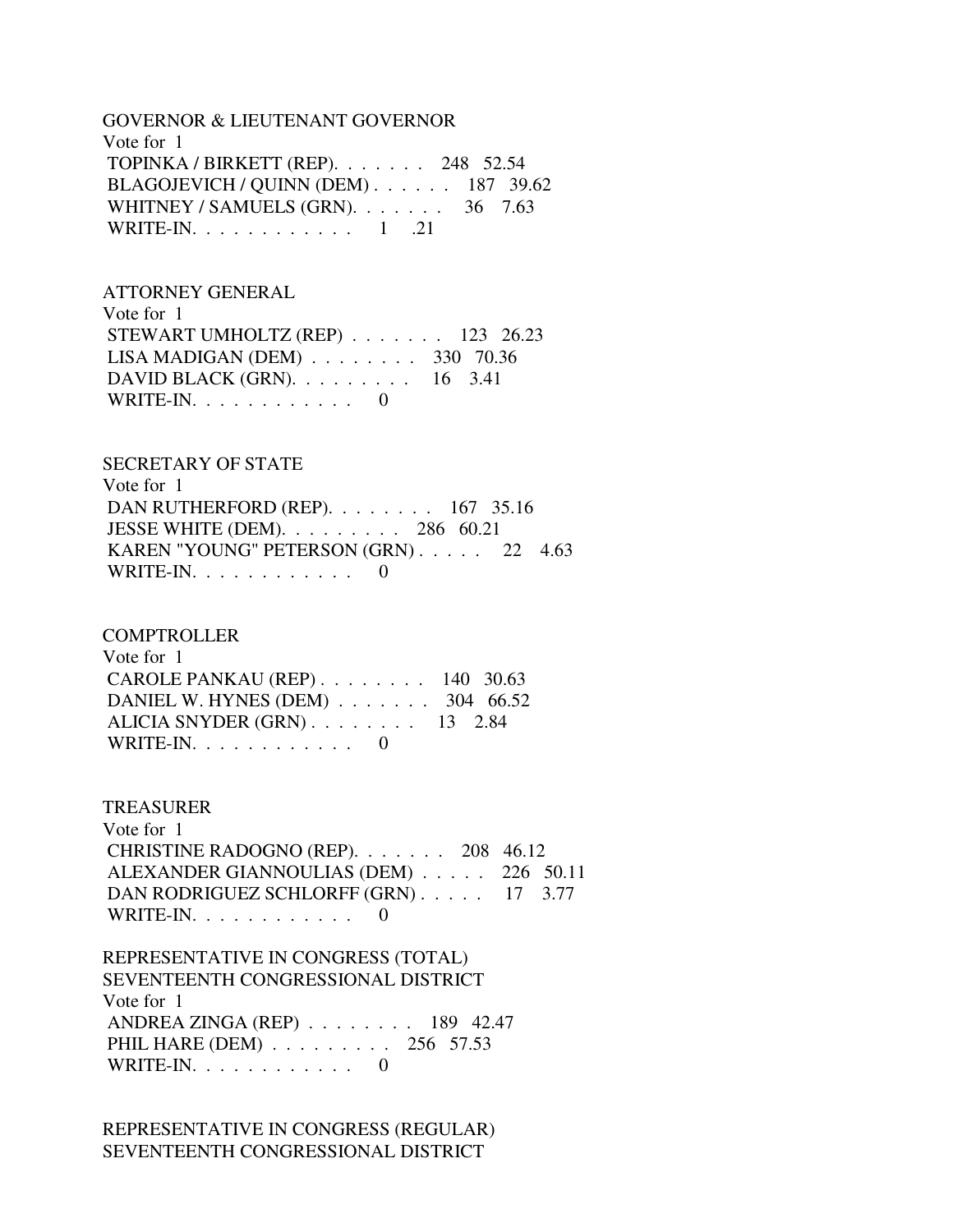Vote for 1 ANDREA ZINGA (REP) . . . . . . . . 187 42.31 PHIL HARE (DEM) . . . . . . . . . 255 57.69 WRITE-IN.  $\ldots$  . . . . . . . . . 0

 REPRESENTATIVE IN CONGRESS (FEDERAL) SEVENTEENTH CONGRESSIONAL DISTRICT Vote for 1 ANDREA ZINGA (REP) . . . . . . . . 2 66.67 PHIL HARE (DEM) . . . . . . . . . 1 33.33 WRITE-IN.  $\ldots$  . . . . . . . . 0

 STATE SENATOR FORTY-NINTH LEGISLATIVE DISTRICT Vote for 1 JEFF RICHEY (REP). . . . . . . . . 214 45.15 DEANNA DEMUZIO (DEM). . . . . . . . 260 54.85 WRITE-IN.  $\ldots$  . . . . . . . . 0

 REPRESENTATIVE IN THE GENERAL ASSEMBLY NINETY-EIGHTH REPRESENTATIVE DISTRICT Vote for 1 NO CANDIDATE FILED . . . . . . . . 0 GARY HANNIG (DEM). . . . . . . . . 386 97.97 WRITE-IN. . . . . . . . . . . . 8 2.03

 REGIONAL SUPERINTENDENT OF SCHOOLS (CHRISTIAN AND MONTGOMERY COUNTIES) Vote for 1 NO CANDIDATE FILED . . . . . . . . 0 GREG SPRINGER (DEM) . . . . . . . . 390 98.98 WRITE-IN. . . . . . . . . . . . 4 1.02

 COUNTY CLERK Vote for 1 SANDY LEITHEISER (REP) . . . . . . . 424 98.60 NO CANDIDATE FILED . . . . . . . . 0 WRITE-IN. . . . . . . . . . . . . 6 1.40

 COUNTY TREASURER Vote for 1 RONALD D. JENKINS (REP). . . . . . . 409 98.55 NO CANDIDATE FILED . . . . . . . . 0 WRITE-IN. . . . . . . . . . . . . 6 1.45

COUNTY SHERIFF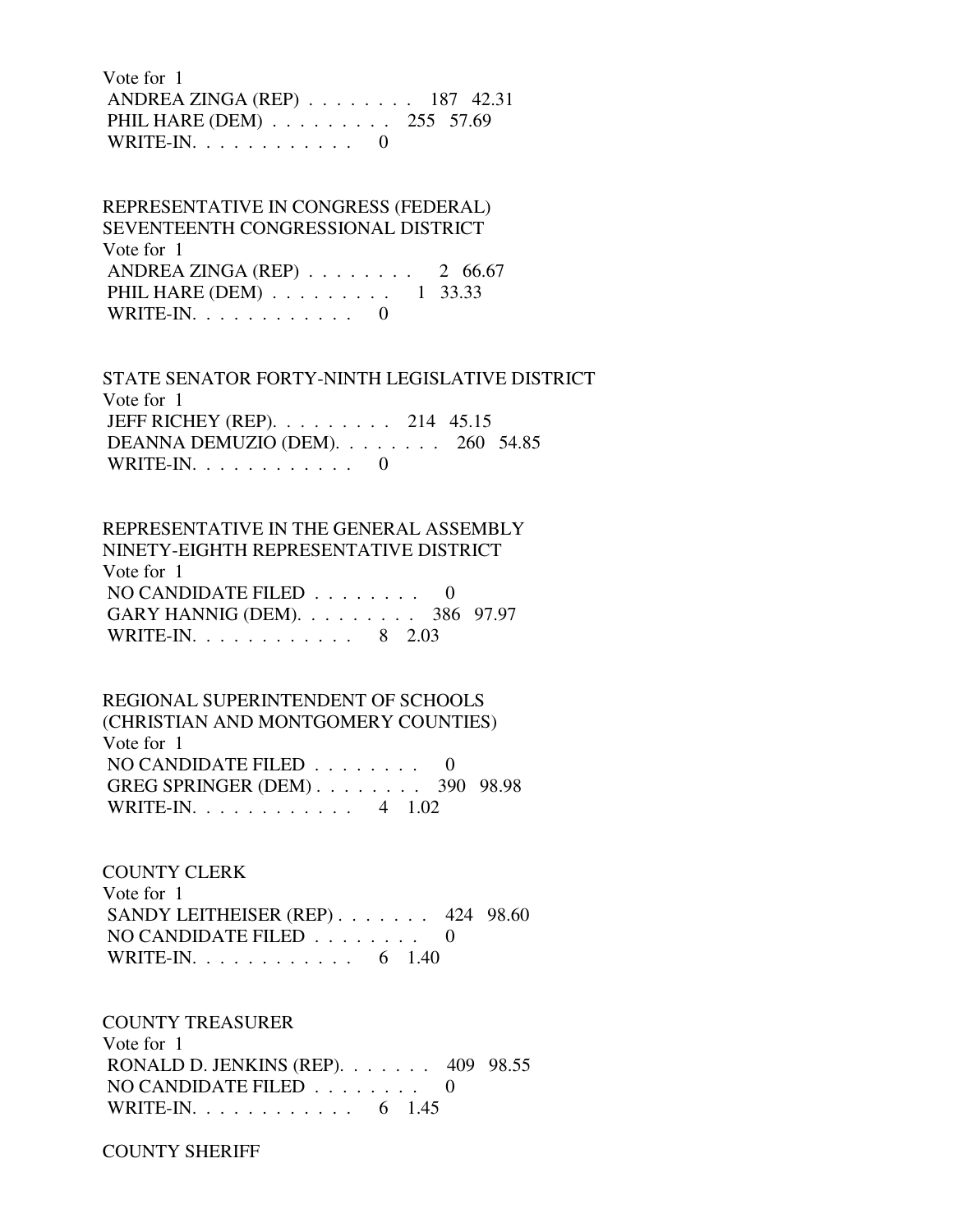Vote for 1 JIM VAZZI (REP) . . . . . . . . . 413 98.57 NO CANDIDATE FILED . . . . . . . . 0 WRITE-IN. . . . . . . . . . . . . 6 1.43

 STATE'S ATTORNEY (TO FILL AN UNEXPIRED 2 YEAR TERM) Vote for 1 DOUG JARMAN (REP). . . . . . . . . 247 52.00 CHRISTOPHER W. MATOUSH (DEM) . . . . . 228 48.00 WRITE-IN.  $\ldots$  . . . . . . . . 0

 COUNTY BOARD MEMBER COUNTY BOARD DISTRICT 4 Vote for 1 NO CANDIDATE FILED . . . . . . . . 0 TERRY E. BONE (DEM) . . . . . . . . 272 100.00 WRITE-IN.  $\ldots$  . . . . . . . . . 0

 COUNTY BOARD MEMBER COUNTY BOARD DISTRICT 6 Vote for 2 JOHN C. VAN GIESEN II (REP) . . . . . 59 27.83 JOHN A. DOWNS (DEM) . . . . . . . . 82 38.68 RONALD E. DEABENDERFER (DEM) . . . . . 69 32.55 WRITE-IN. . . . . . . . . . . . 2 .94

 JUDGE OF THE APPELLATE COURT FIFTH JUDICIAL DISTRICT - MAAG VACANCY Vote for 1 STEPHEN P. McGLYNN (REP) . . . . . . 215 49.09 BRUCE STEWART (DEM) . . . . . . . . 221 50.46 WRITE-IN. . . . . . . . . . . . 2 .46

 RETAIN SAUER FOURTH JUDICIAL CIRCUIT Vote for 1 YES . . . . . . . . . . . . . 279 72.09 NO. . . . . . . . . . . . . . 108 27.91

### RETAIN SPEARS FOURTH JUDICIAL CIRCUIT

 Vote for 1 YES . . . . . . . . . . . . . 294 75.77 NO. . . . . . . . . . . . . . 94 24.23

 RETAIN COADY FOURTH JUDICIAL CIRCUIT Vote for 1 YES . . . . . . . . . . . . . 301 75.82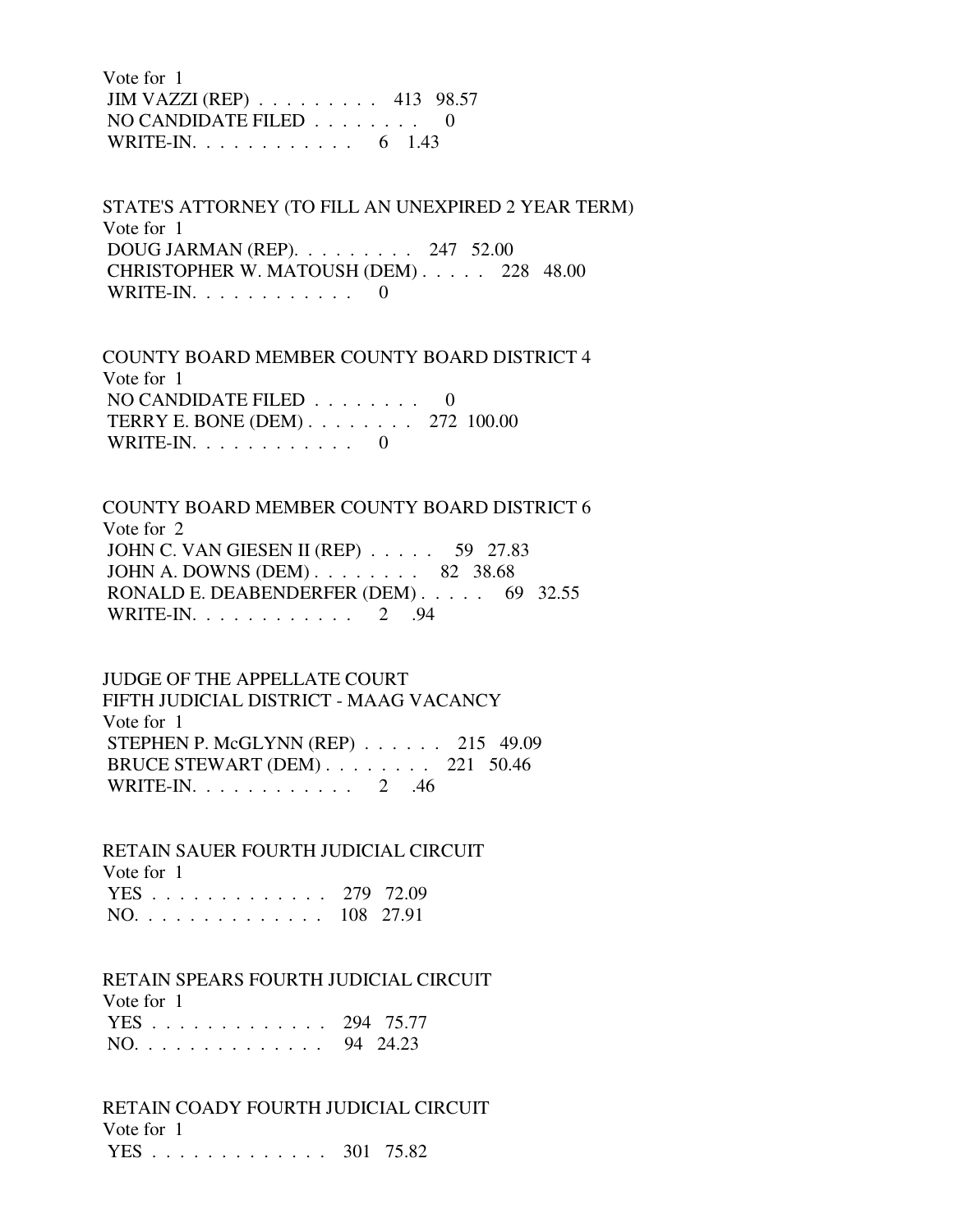# NO. . . . . . . . . . . . . . 96 24.18

#### RETAIN MORAN FOURTH JUDICIAL CIRCUIT

Vote for 1

|  |  |  |  |  |  |  | YES 270 70.50 |
|--|--|--|--|--|--|--|---------------|
|  |  |  |  |  |  |  | NO. 113 29.50 |

# RETAIN TUNGATE FOURTH JUDICIAL CIRCUIT

| Vote for 1 |  |
|------------|--|
| <b>VEC</b> |  |

|  |  |  |  |  |  |  | YES 278 72.58 |
|--|--|--|--|--|--|--|---------------|
|  |  |  |  |  |  |  | NO. 105 27.42 |

# PROHIBIT LONGWALL METHOD OF MINING

| Vote for 1    |  |
|---------------|--|
| YES 178 37.79 |  |
| NO. 293 62.21 |  |

# LITCHFIELD C.U.S.D. 12 QUESTION

 BUILD/EQUIP MULTI-PURPOSE SCHOOL FACILITY Vote for 1 YES . . . . . . . . . . . . . 4 100.00 NO. . . . . . . . . . . . . . 0

| PRECINCT REPORT | MONTGOMERY COUNTY, ILLINOIS        |
|-----------------|------------------------------------|
|                 | RUN DATE:11/07/06 GENERAL ELECTION |
|                 | RUN TIME:10:34 PM NOVEMBER 7, 2006 |

# 0017 HILLSBORO 6

| VOTES PERCENT                               |       |
|---------------------------------------------|-------|
| REGISTERED VOTERS - TOTAL 741               |       |
| BALLOTS CAST - TOTAL 481                    |       |
| BALLOTS CAST - TYPE 1<br>- 481              |       |
| BALLOTS CAST - SPLIT 1.<br>480              |       |
| BALLOTS CAST - SPLIT 2.                     |       |
| BALLOTS CAST - SPLIT 3.<br>0                |       |
| BALLOTS CAST - SPLIT 4.                     |       |
| BALLOTS CAST - SPLIT 5<br>$\mathbf{\Omega}$ |       |
| BALLOTS CAST - BLANK.                       | .21   |
| VOTER TURNOUT - TOTAL                       | 64.91 |
| VOTER TURNOUT - TYPE 1                      | 64.91 |
| VOTER TURNOUT - SPLIT 1. 64.78              |       |
| VOTER TURNOUT - SPLIT 2.                    | .13   |
| VOTER TURNOUT - SPLIT 3.                    |       |
| VOTER TURNOUT - SPLIT 4.                    |       |
| VOTER TURNOUT - SPLIT 5.                    |       |
| VOTER TURNOUT - BLANK                       | .13   |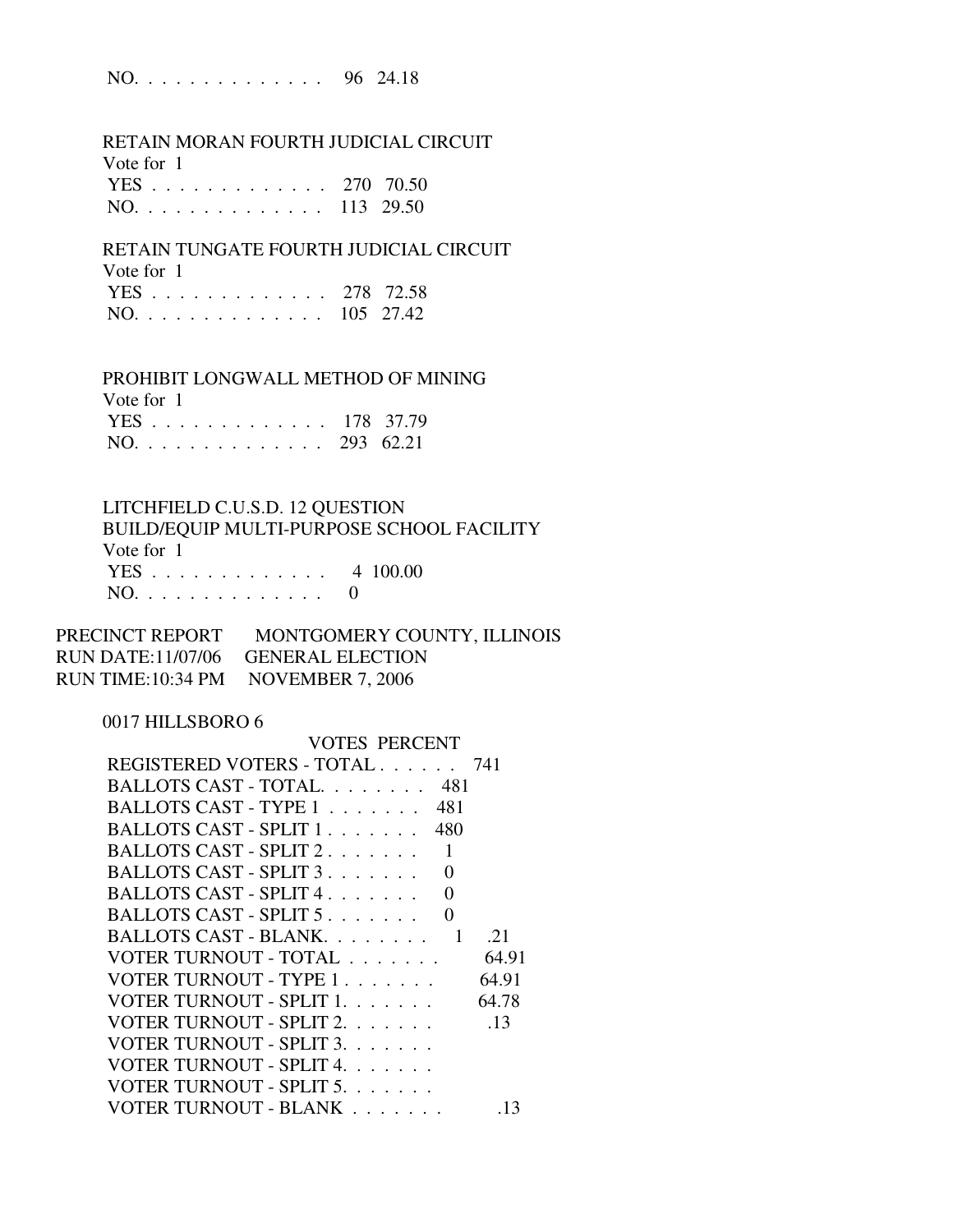GOVERNOR & LIEUTENANT GOVERNOR Vote for 1 TOPINKA / BIRKETT (REP). . . . . . . 178 37.71 BLAGOJEVICH / QUINN (DEM) . . . . . . 247 52.33 WHITNEY / SAMUELS (GRN). . . . . . . 44 9.32 WRITE-IN. . . . . . . . . . . . . 3 .64

ATTORNEY GENERAL

 Vote for 1 STEWART UMHOLTZ (REP) . . . . . . . 92 19.83 LISA MADIGAN (DEM) . . . . . . . . 358 77.16 DAVID BLACK (GRN). . . . . . . . . 14 3.02 WRITE-IN.  $\ldots$  . . . . . . . . 0

SECRETARY OF STATE

 Vote for 1 DAN RUTHERFORD (REP). . . . . . . . 103 21.87 JESSE WHITE (DEM). . . . . . . . . 355 75.37 KAREN "YOUNG" PETERSON (GRN) . . . . . 13 2.76 WRITE-IN.  $\ldots$  . . . . . . . . 0

**COMPTROLLER**  Vote for 1 CAROLE PANKAU (REP) . . . . . . . . 85 18.36 DANIEL W. HYNES (DEM) . . . . . . . 363 78.40 ALICIA SNYDER (GRN) . . . . . . . . 15 3.24 WRITE-IN. . . . . . . . . . . . 0

 TREASURER Vote for 1 CHRISTINE RADOGNO (REP). . . . . . . 143 31.71 ALEXANDER GIANNOULIAS (DEM) . . . . . 289 64.08 DAN RODRIGUEZ SCHLORFF (GRN) . . . . . 19 4.21 WRITE-IN. . . . . . . . . . . . 0

 REPRESENTATIVE IN CONGRESS (TOTAL) SEVENTEENTH CONGRESSIONAL DISTRICT Vote for 1 ANDREA ZINGA (REP) . . . . . . . . 126 27.88 PHIL HARE (DEM) . . . . . . . . . 325 71.90 WRITE-IN. . . . . . . . . . . . 1 .22

 REPRESENTATIVE IN CONGRESS (REGULAR) SEVENTEENTH CONGRESSIONAL DISTRICT Vote for 1 ANDREA ZINGA (REP) . . . . . . . . 126 27.94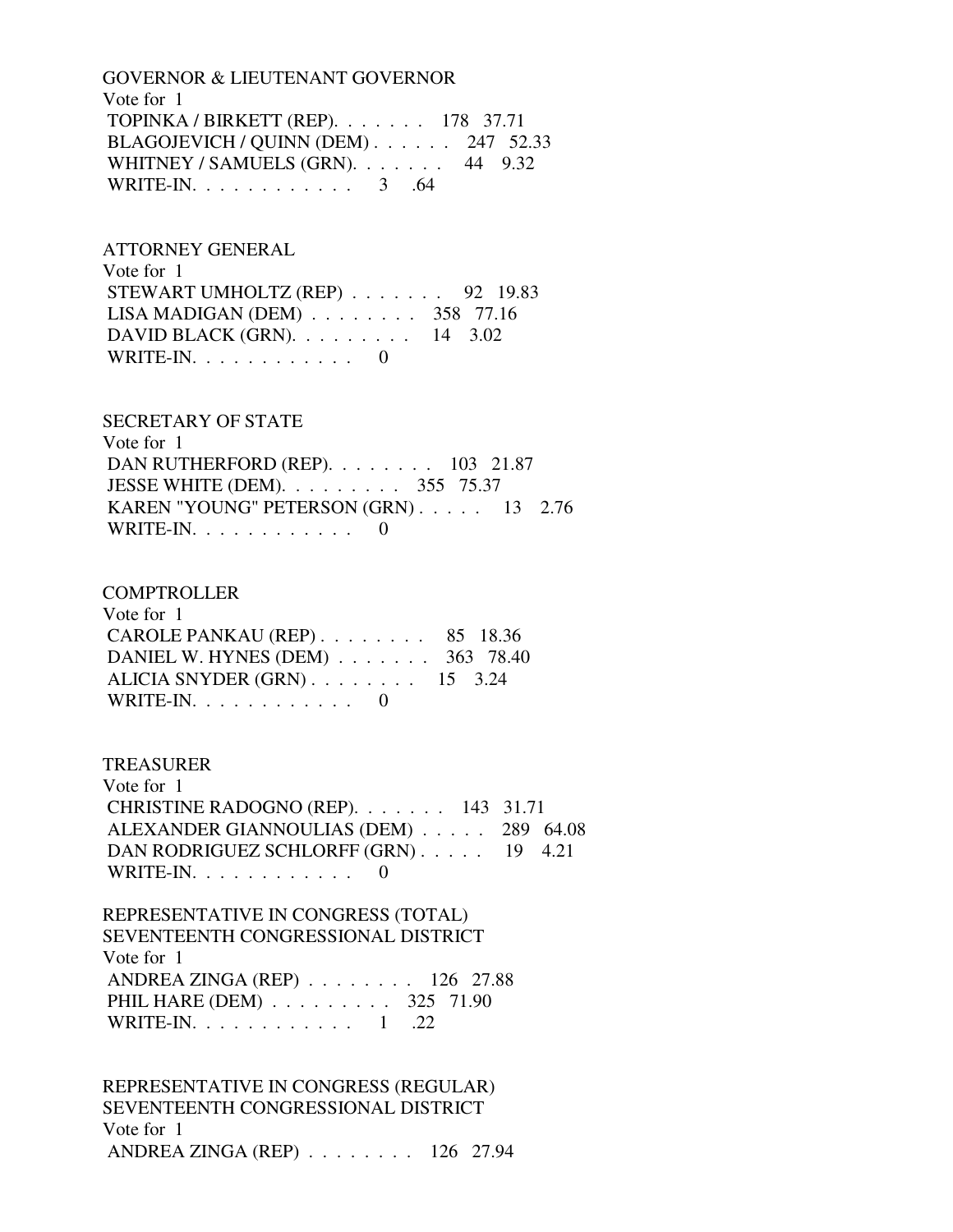PHIL HARE (DEM) . . . . . . . . . 324 71.84 WRITE-IN. . . . . . . . . . . . 1 .22

 REPRESENTATIVE IN CONGRESS (FEDERAL) SEVENTEENTH CONGRESSIONAL DISTRICT Vote for 1 ANDREA ZINGA (REP) . . . . . . . . 0 PHIL HARE (DEM) . . . . . . . . . 1 100.00 WRITE-IN. . . . . . . . . . . . 0

 STATE SENATOR FORTY-NINTH LEGISLATIVE DISTRICT Vote for 1 JEFF RICHEY (REP). . . . . . . . . 122 25.96 DEANNA DEMUZIO (DEM). . . . . . . . 347 73.83 WRITE-IN. . . . . . . . . . . . . 1 .21

 REPRESENTATIVE IN THE GENERAL ASSEMBLY NINETY-EIGHTH REPRESENTATIVE DISTRICT Vote for 1 NO CANDIDATE FILED . . . . . . . . 0 GARY HANNIG (DEM). . . . . . . . . 416 100.00 WRITE-IN.  $\ldots$  . . . . . . . . 0

 REGIONAL SUPERINTENDENT OF SCHOOLS (CHRISTIAN AND MONTGOMERY COUNTIES) Vote for 1 NO CANDIDATE FILED  $\ldots \ldots \ldots$  GREG SPRINGER (DEM) . . . . . . . . 421 99.29 WRITE-IN. . . . . . . . . . . . . 3 .71

COUNTY CLERK

 Vote for 1 SANDY LEITHEISER (REP) . . . . . . . 426 99.07 NO CANDIDATE FILED . . . . . . . . 0 WRITE-IN. . . . . . . . . . . . 4 .93

COUNTY TREASURER

 Vote for 1 RONALD D. JENKINS (REP). . . . . . . 408 98.55 NO CANDIDATE FILED . . . . . . . . 0 WRITE-IN. . . . . . . . . . . . . 6 1.45

 COUNTY SHERIFF Vote for 1 JIM VAZZI (REP) . . . . . . . . . 420 99.06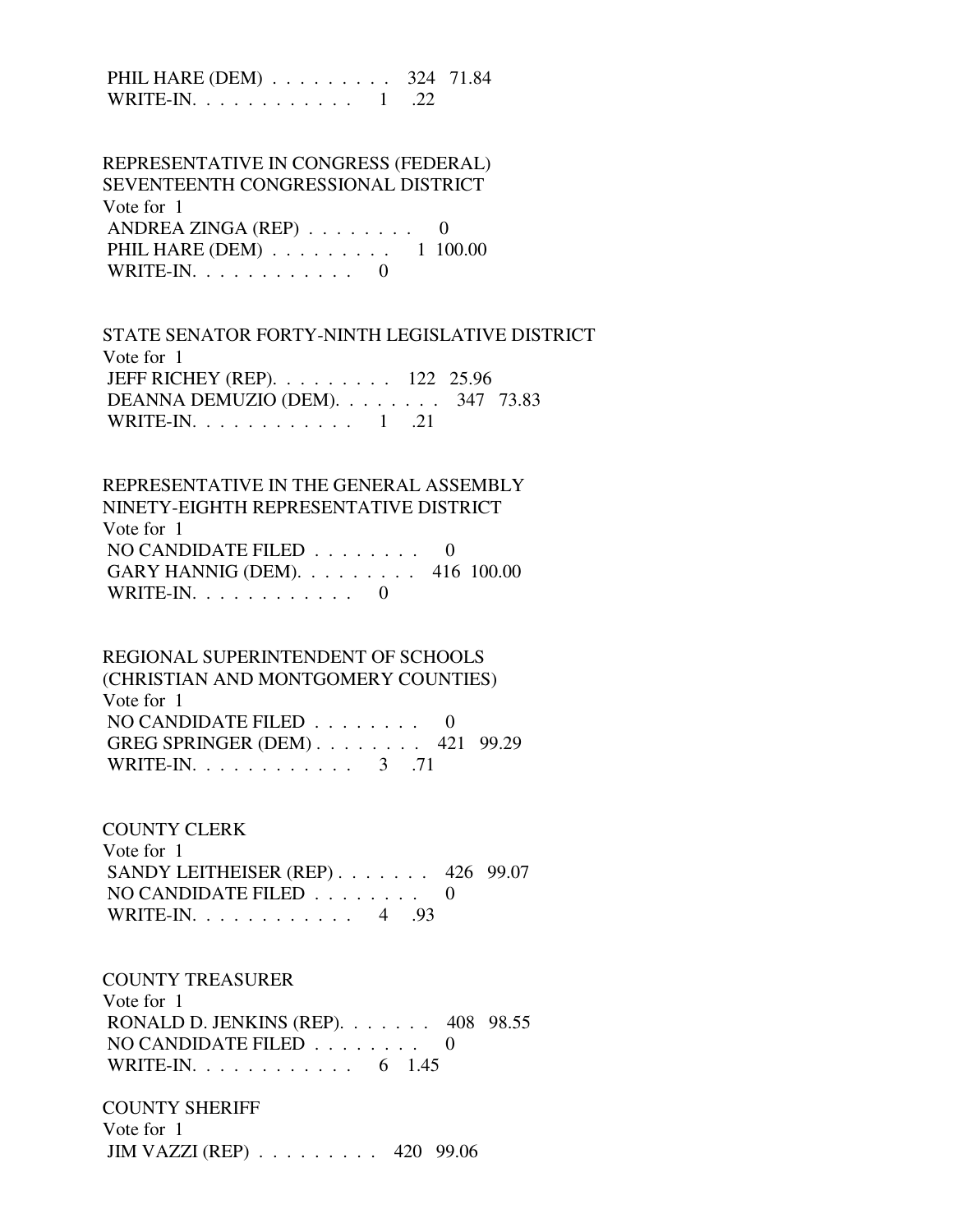#### NO CANDIDATE FILED . . . . . . . . 0 WRITE-IN. . . . . . . . . . . . 4 .94

# STATE'S ATTORNEY (TO FILL AN UNEXPIRED 2 YEAR TERM) Vote for 1 DOUG JARMAN (REP). . . . . . . . . 189 39.79 CHRISTOPHER W. MATOUSH (DEM) . . . . . 286 60.21 WRITE-IN.  $\ldots$  . . . . . . . . . 0

 COUNTY BOARD MEMBER COUNTY BOARD DISTRICT 4 Vote for 1 NO CANDIDATE FILED . . . . . . . . 0 TERRY E. BONE (DEM) . . . . . . . . 406 99.27 WRITE-IN. . . . . . . . . . . . . 3 .73

# JUDGE OF THE APPELLATE COURT FIFTH JUDICIAL DISTRICT - MAAG VACANCY Vote for 1 STEPHEN P. McGLYNN (REP) . . . . . . 143 32.06 BRUCE STEWART (DEM) . . . . . . . . 303 67.94 WRITE-IN.  $\ldots$  . . . . . . . . . 0

#### RETAIN SAUER FOURTH JUDICIAL CIRCUIT

| Vote for 1    |  |
|---------------|--|
| YES 292 74.49 |  |
| NO. 100 25.51 |  |

#### RETAIN SPEARS FOURTH JUDICIAL CIRCUIT

| Vote for 1    |  |
|---------------|--|
| YES 305 79.02 |  |
| NO. 81 20.98  |  |

#### RETAIN COADY FOURTH JUDICIAL CIRCUIT

| Vote for 1    |  |
|---------------|--|
| YES 314 80.51 |  |
| NO. 76 19.49  |  |

#### RETAIN MORAN FOURTH JUDICIAL CIRCUIT

| Vote for 1    |  |
|---------------|--|
| YES 286 74.29 |  |
| NO. 99 25.71  |  |

#### RETAIN TUNGATE FOURTH JUDICIAL CIRCUIT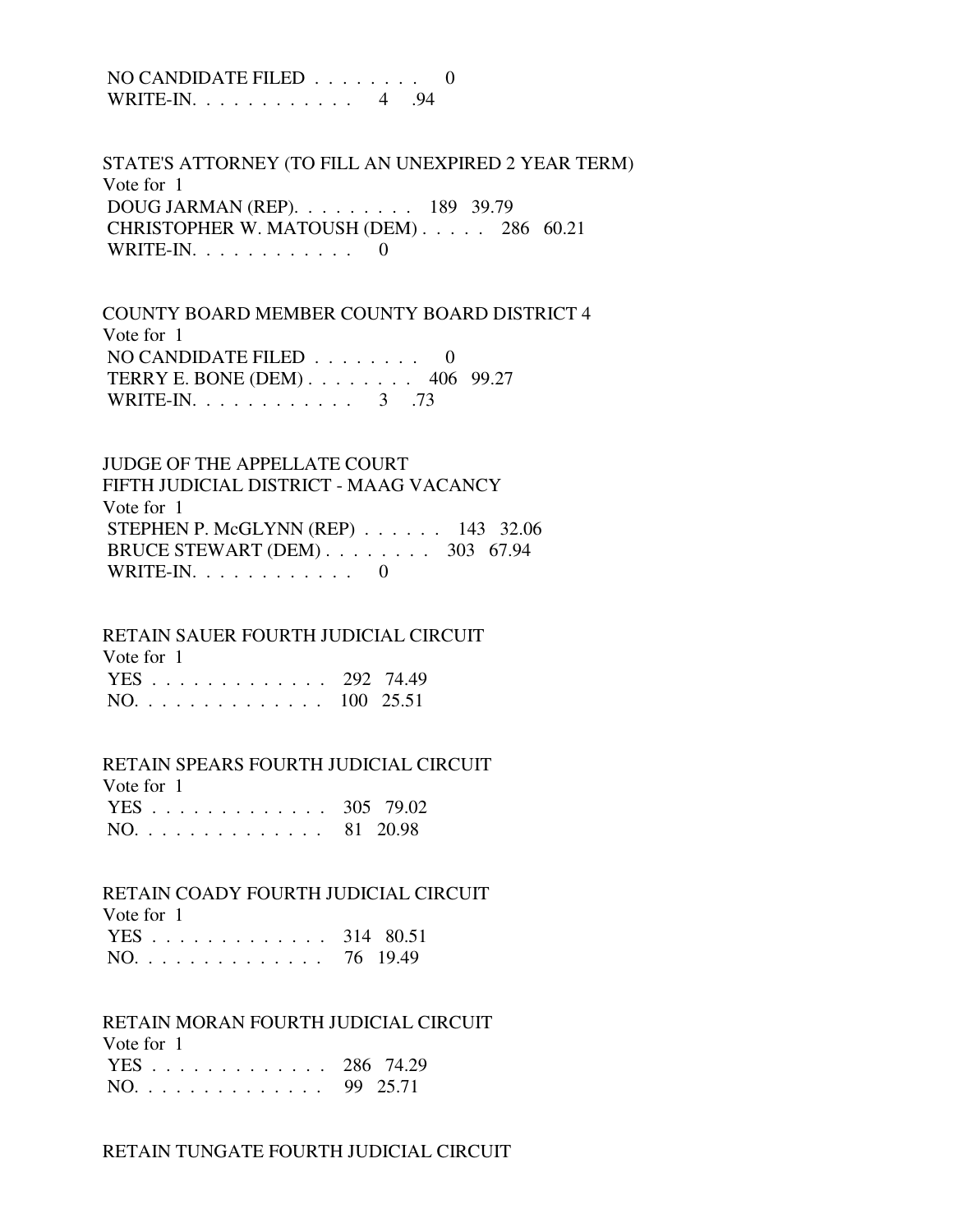| Vote for 1    |  |
|---------------|--|
| YES 295 76.42 |  |
| NO. 91 23.58  |  |

### PROHIBIT LONGWALL METHOD OF MINING

Vote for 1

|  |  |  |  |  |  |  | YES 158 34.65 |
|--|--|--|--|--|--|--|---------------|
|  |  |  |  |  |  |  | NO. 298 65.35 |

#### PRECINCT REPORT MONTGOMERY COUNTY, ILLINOIS RUN DATE:11/07/06 GENERAL ELECTION RUN TIME:10:34 PM NOVEMBER 7, 2006

#### 0018 IRVING

| <b>VOTES PERCENT</b>                                          |       |
|---------------------------------------------------------------|-------|
| REGISTERED VOTERS - TOTAL                                     | 594   |
| BALLOTS CAST - TOTAL.<br>-358                                 |       |
| BALLOTS CAST - TYPE 1<br>358                                  |       |
| BALLOTS CAST - SPLIT 1<br>358                                 |       |
| BALLOTS CAST - SPLIT 2<br>$\mathbf{\Omega}$                   |       |
| BALLOTS CAST - SPLIT $3, \ldots, \ldots$<br>$\mathbf{\Omega}$ |       |
| BALLOTS CAST - SPLIT $4, \ldots, \ldots$<br>$\mathbf{\Omega}$ |       |
| BALLOTS CAST - SPLIT $5, \ldots, \ldots$<br>0                 |       |
| BALLOTS CAST - BLANK.                                         | .28   |
| VOTER TURNOUT - TOTAL                                         | 60.27 |
| VOTER TURNOUT - TYPE 1                                        | 60.27 |
| VOTER TURNOUT - SPLIT 1.                                      | 60.27 |
| VOTER TURNOUT - SPLIT 2.                                      |       |
| VOTER TURNOUT - SPLIT 3.                                      |       |
| VOTER TURNOUT - SPLIT 4.                                      |       |
| VOTER TURNOUT - SPLIT 5.                                      |       |
| VOTER TURNOUT - BLANK                                         |       |

# GOVERNOR & LIEUTENANT GOVERNOR Vote for 1 TOPINKA / BIRKETT (REP). . . . . . . 177 50.57 BLAGOJEVICH / QUINN (DEM) . . . . . . 131 37.43 WHITNEY / SAMUELS (GRN). . . . . . . . 37 10.57 WRITE-IN. . . . . . . . . . . . . 5 1.43

 ATTORNEY GENERAL Vote for  $1$ 

| VUUCIVIII                                           |  |
|-----------------------------------------------------|--|
| STEWART UMHOLTZ (REP) $\ldots$ 86 24.93             |  |
| LISA MADIGAN (DEM) $\ldots \ldots \ldots$ 248 71.88 |  |
| DAVID BLACK (GRN). $\ldots$ 11 3.19                 |  |
| WRITE-IN. $\ldots$ 0                                |  |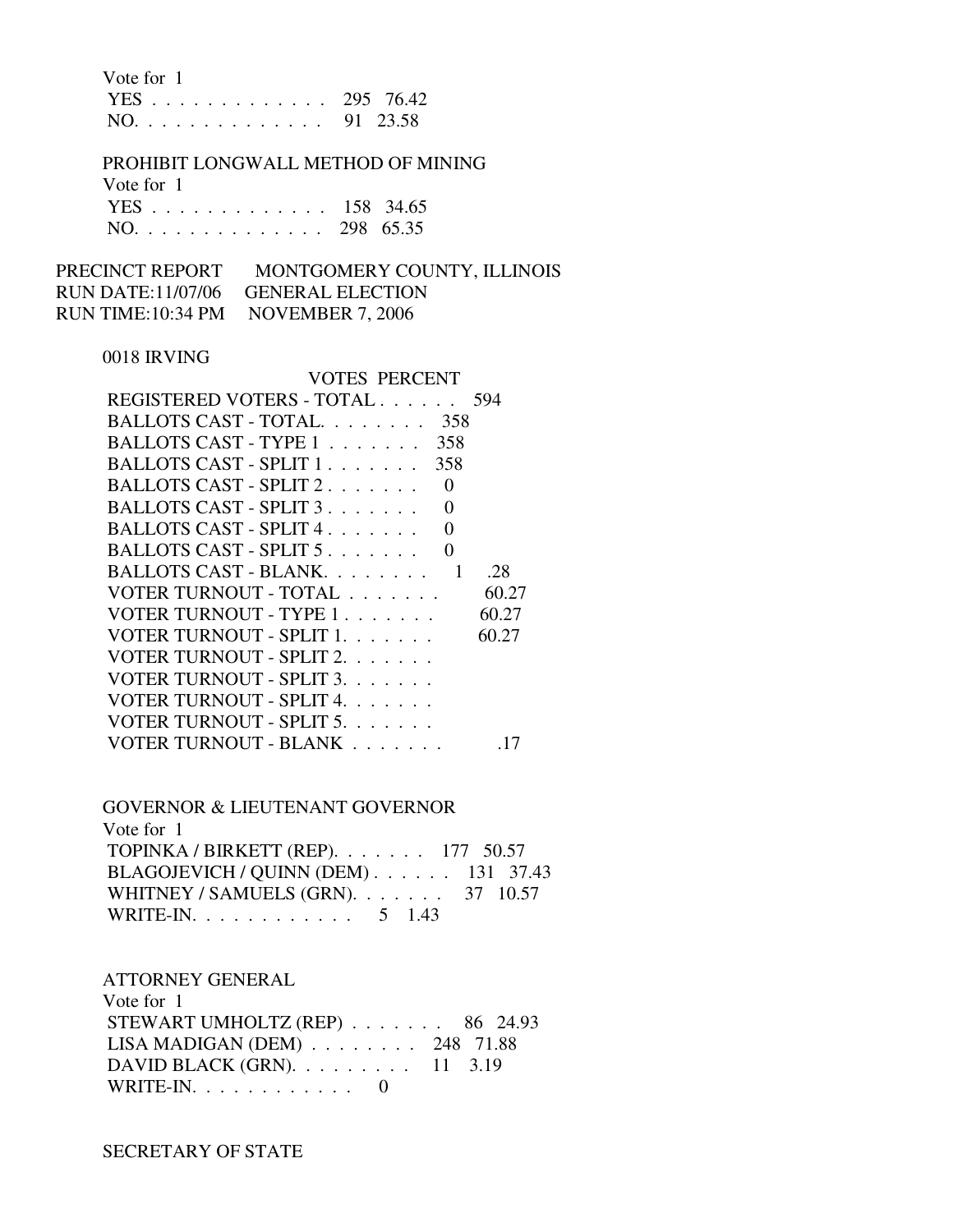Vote for 1 DAN RUTHERFORD (REP). . . . . . . . 113 32.10 JESSE WHITE (DEM). . . . . . . . . 221 62.78 KAREN "YOUNG" PETERSON (GRN) . . . . . 18 5.11 WRITE-IN.  $\ldots$  . . . . . . . . . 0

**COMPTROLLER**  Vote for 1 CAROLE PANKAU (REP) . . . . . . . . 92 26.98 DANIEL W. HYNES (DEM) . . . . . . . 232 68.04 ALICIA SNYDER (GRN) . . . . . . . . 17 4.99 WRITE-IN.  $\ldots$  . . . . . . . . 0

#### TREASURER

 Vote for 1 CHRISTINE RADOGNO (REP). . . . . . . 150 45.45 ALEXANDER GIANNOULIAS (DEM) . . . . . 167 50.61 DAN RODRIGUEZ SCHLORFF (GRN) . . . . . 13 3.94 WRITE-IN.  $\ldots$  . . . . . . . . . 0

 REPRESENTATIVE IN CONGRESS (TOTAL) NINETEENTH CONGRESSIONAL DISTRICT Vote for 1 JOHN M. SHIMKUS (REP) . . . . . . . 206 59.54 DANNY L. STOVER (DEM) . . . . . . . 139 40.17 WRITE-IN. . . . . . . . . . . . . 1 .29

 REPRESENTATIVE IN CONGRESS (REGULAR) NINETEENTH CONGRESSIONAL DISTRICT Vote for 1 JOHN M. SHIMKUS (REP) . . . . . . . 206 59.54 DANNY L. STOVER (DEM) . . . . . . . 139 40.17 WRITE-IN. . . . . . . . . . . . . 1 .29

 REPRESENTATIVE IN CONGRESS (FEDERAL) NINETEENTH CONGRESSIONAL DISTRICT Vote for 1 JOHN M. SHIMKUS (REP)  $\ldots \ldots \ldots$  0 DANNY L. STOVER (DEM) . . . . . . . 0 WRITE-IN. . . . . . . . . . . . 0

 STATE SENATOR FORTY-NINTH LEGISLATIVE DISTRICT Vote for 1 JEFF RICHEY (REP). . . . . . . . . 133 38.00 DEANNA DEMUZIO (DEM). . . . . . . . 217 62.00 WRITE-IN. . . . . . . . . . . . 0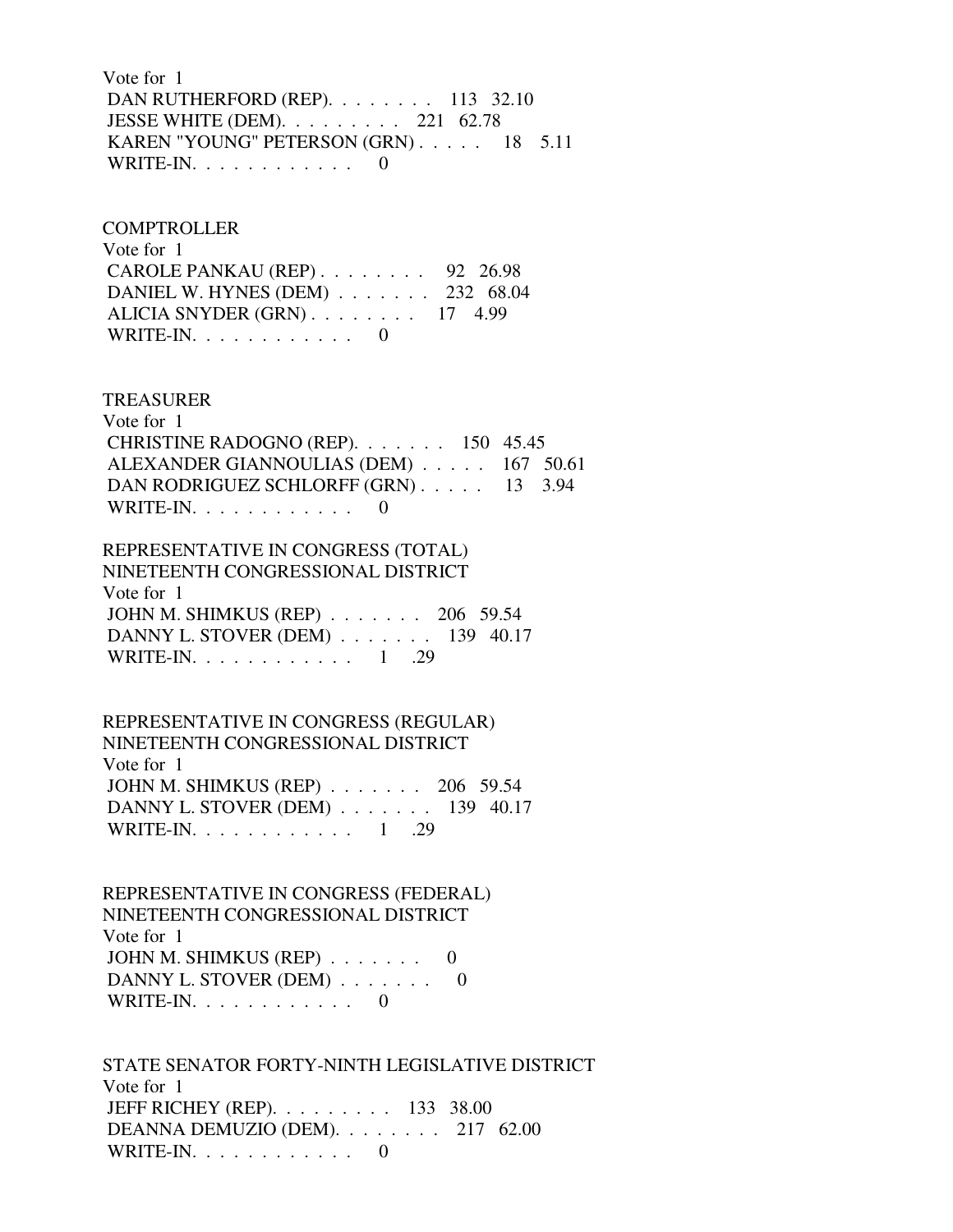REPRESENTATIVE IN THE GENERAL ASSEMBLY NINETY-EIGHTH REPRESENTATIVE DISTRICT Vote for 1 NO CANDIDATE FILED  $\ldots \ldots \ldots$  GARY HANNIG (DEM). . . . . . . . . 286 98.96 WRITE-IN. . . . . . . . . . . . . 3 1.04

 REGIONAL SUPERINTENDENT OF SCHOOLS (CHRISTIAN AND MONTGOMERY COUNTIES) Vote for 1 NO CANDIDATE FILED  $\ldots \ldots \ldots$  GREG SPRINGER (DEM) . . . . . . . . 296 98.67 WRITE-IN. . . . . . . . . . . . 4 1.33

#### COUNTY CLERK

 Vote for 1 SANDY LEITHEISER (REP) . . . . . . . 322 99.38 NO CANDIDATE FILED . . . . . . . . 0 WRITE-IN. . . . . . . . . . . . . 2 .62

#### COUNTY TREASURER

 Vote for 1 RONALD D. JENKINS (REP). . . . . . . 310 98.73 NO CANDIDATE FILED . . . . . . . . 0 WRITE-IN. . . . . . . . . . . . 4 1.27

#### COUNTY SHERIFF

 Vote for 1 JIM VAZZI (REP) . . . . . . . . . 307 98.71 NO CANDIDATE FILED . . . . . . . . 0 WRITE-IN. . . . . . . . . . . . . 4 1.29

 STATE'S ATTORNEY (TO FILL AN UNEXPIRED 2 YEAR TERM) Vote for 1 DOUG JARMAN (REP). . . . . . . . . 183 52.29 CHRISTOPHER W. MATOUSH (DEM) . . . . . 166 47.43 WRITE-IN. . . . . . . . . . . . . 1 .29

 COUNTY BOARD MEMBER COUNTY BOARD DISTRICT 3 Vote for 2 BILL REDMAN (REP). . . . . . . . . 196 37.05 BONNIE L. BRANUM (DEM) . . . . . . . 167 31.57 GEORGE L. BLANKENSHIP (DEM) . . . . . 166 31.38 WRITE-IN. . . . . . . . . . . . 0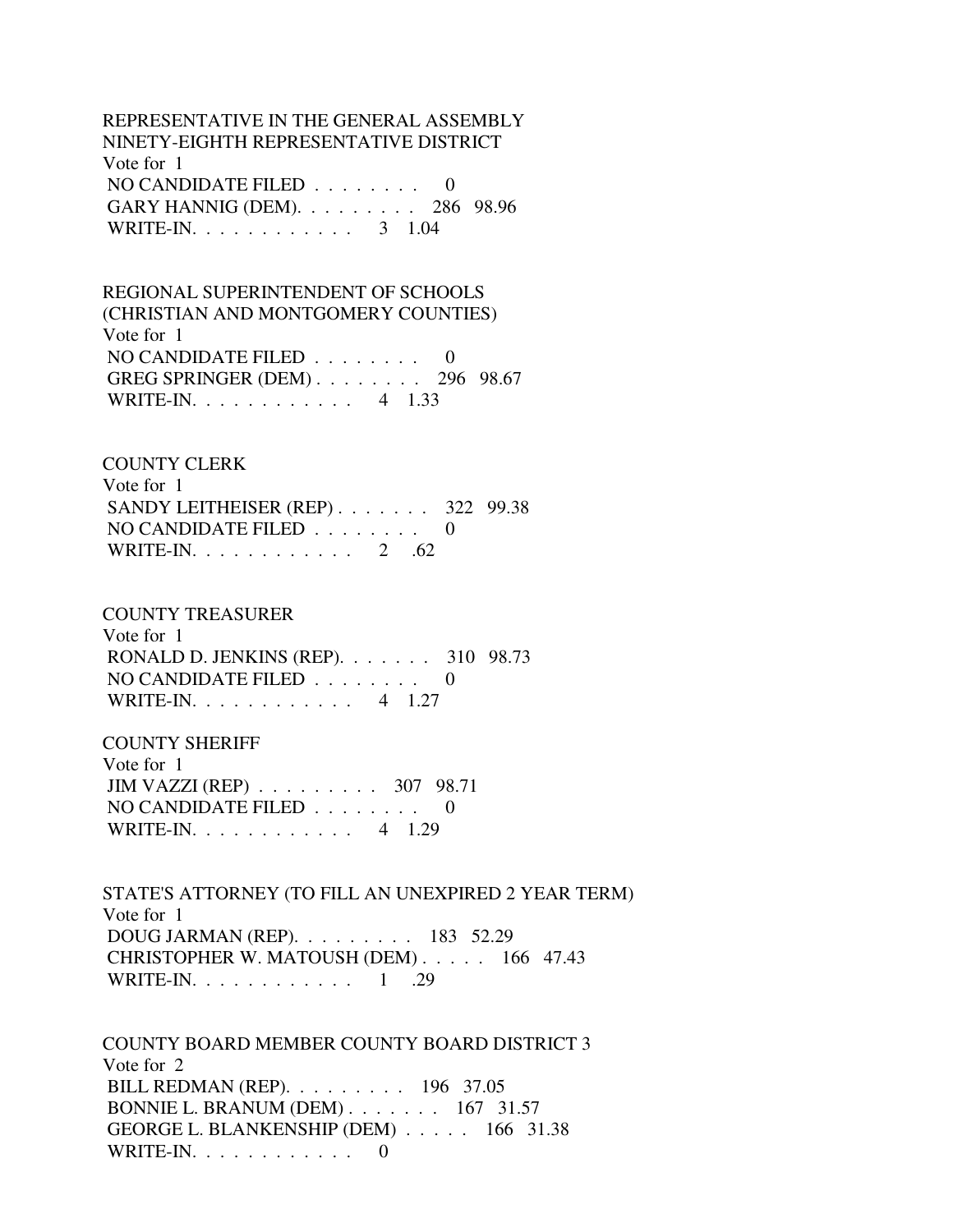# JUDGE OF THE APPELLATE COURT FIFTH JUDICIAL DISTRICT - MAAG VACANCY Vote for 1 STEPHEN P. McGLYNN (REP) . . . . . . 155 48.14 BRUCE STEWART (DEM) . . . . . . . . 167 51.86 WRITE-IN.  $\ldots$  . . . . . . . . . 0

#### RETAIN SAUER FOURTH JUDICIAL CIRCUIT

Vote for 1

|  |  |  |  |  |  |  | YES 205 76.49 |
|--|--|--|--|--|--|--|---------------|
|  |  |  |  |  |  |  | NO. 63 23.51  |

#### RETAIN SPEARS FOURTH JUDICIAL CIRCUIT

| Vote for 1    |  |
|---------------|--|
| YES 217 80.37 |  |
| NO. 53 19.63  |  |

# RETAIN COADY FOURTH JUDICIAL CIRCUIT

Vote for 1

| VULC IUI I |               |          |
|------------|---------------|----------|
|            | YES 215 77.34 |          |
|            |               | -- -- -- |

| $NO.$ |  |  |  |  |  |  |  |  |  |  |  |  |  |  | 63 22.66 |
|-------|--|--|--|--|--|--|--|--|--|--|--|--|--|--|----------|
|-------|--|--|--|--|--|--|--|--|--|--|--|--|--|--|----------|

#### RETAIN MORAN FOURTH JUDICIAL CIRCUIT

 Vote for 1 YES . . . . . . . . . . . . . 207 78.41 NO. . . . . . . . . . . . . . 57 21.59

## RETAIN TUNGATE FOURTH JUDICIAL CIRCUIT

Vote for 1

|  |  |  |  |  |  |  | YES 203 76.89 |
|--|--|--|--|--|--|--|---------------|
|  |  |  |  |  |  |  | NO. 61 23.11  |

# PROHIBIT LONGWALL METHOD OF MINING

 Vote for 1 YES . . . . . . . . . . . . . 170 48.57 NO. . . . . . . . . . . . . . 180 51.43

| PRECINCT REPORT | MONTGOMERY COUNTY, ILLINOIS        |
|-----------------|------------------------------------|
|                 | RUN DATE:11/07/06 GENERAL ELECTION |
|                 | RUN TIME:10:34 PM NOVEMBER 7, 2006 |

#### 0019 NOKOMIS 1

 VOTES PERCENT REGISTERED VOTERS - TOTAL . . . . . . 201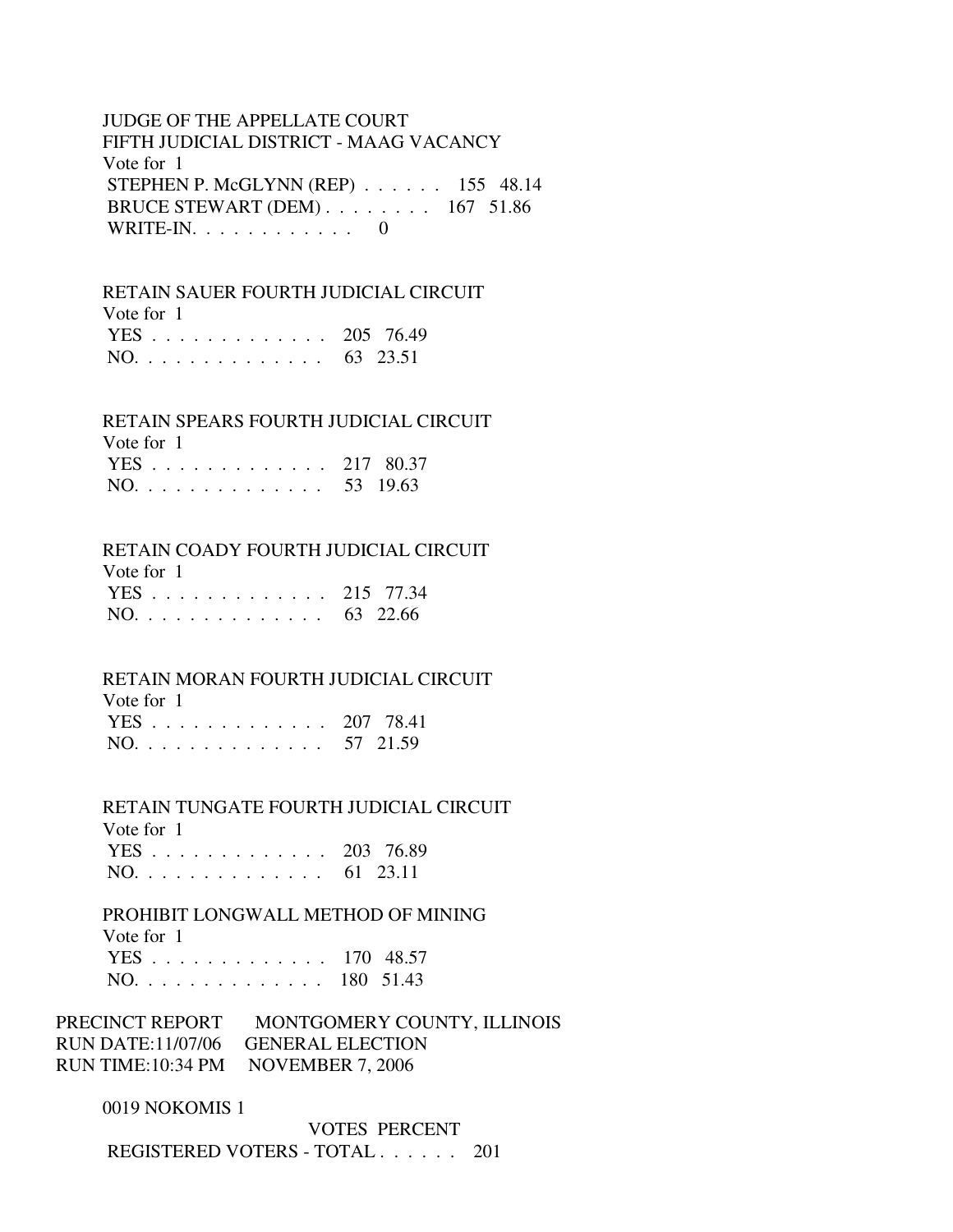| BALLOTS CAST - TOTAL<br>129                |       |
|--------------------------------------------|-------|
| 129<br>BALLOTS CAST - TYPE 1               |       |
| BALLOTS CAST - SPLIT 1<br>129              |       |
| BALLOTS CAST - SPLIT 2.<br>0               |       |
| BALLOTS CAST - SPLIT 3.<br>0               |       |
| BALLOTS CAST - SPLIT 4.<br>0               |       |
| BALLOTS CAST - SPLIT 5.<br>0               |       |
| BALLOTS CAST - BLANK.<br>$\mathbf{\Omega}$ |       |
| VOTER TURNOUT - TOTAL                      | 64.18 |
| VOTER TURNOUT - TYPE 1                     | 64.18 |
| VOTER TURNOUT - SPLIT 1.                   | 64.18 |
| VOTER TURNOUT - SPLIT 2.                   |       |
| VOTER TURNOUT - SPLIT 3.                   |       |
| VOTER TURNOUT - SPLIT 4.                   |       |
| VOTER TURNOUT - SPLIT 5.                   |       |
| VOTER TURNOUT - BLANK                      |       |

| <b>GOVERNOR &amp; LIEUTENANT GOVERNOR</b>  |  |
|--------------------------------------------|--|
| Vote for 1                                 |  |
| TOPINKA / BIRKETT (REP). $\ldots$ 67 52.76 |  |
| BLAGOJEVICH / QUINN (DEM) 45 35.43         |  |
| WHITNEY / SAMUELS (GRN). 14 11.02          |  |
| WRITE-IN. 1 .79                            |  |

# ATTORNEY GENERAL

| Vote for 1                                         |  |
|----------------------------------------------------|--|
| STEWART UMHOLTZ (REP) 28 22.40                     |  |
| LISA MADIGAN (DEM) $\ldots \ldots \ldots$ 92 73.60 |  |
| DAVID BLACK (GRN). $\ldots$ 5 4.00                 |  |
| WRITE-IN. $\ldots$ 0                               |  |

# SECRETARY OF STATE

 Vote for 1 DAN RUTHERFORD (REP). . . . . . . . 45 34.88 JESSE WHITE (DEM). . . . . . . . . 82 63.57 KAREN "YOUNG" PETERSON (GRN) . . . . . 2 1.55 WRITE-IN.  $\ldots \ldots \ldots \ldots 0$ 

#### **COMPTROLLER**

| Vote for 1                                              |  |
|---------------------------------------------------------|--|
| CAROLE PANKAU (REP) $\ldots$ $\ldots$ $\ldots$ 36 30.25 |  |
| DANIEL W. HYNES (DEM) $\ldots$ 79 66.39                 |  |
| ALICIA SNYDER $(GRN)$ 4 3.36                            |  |
| WRITE-IN. $\ldots$ 0                                    |  |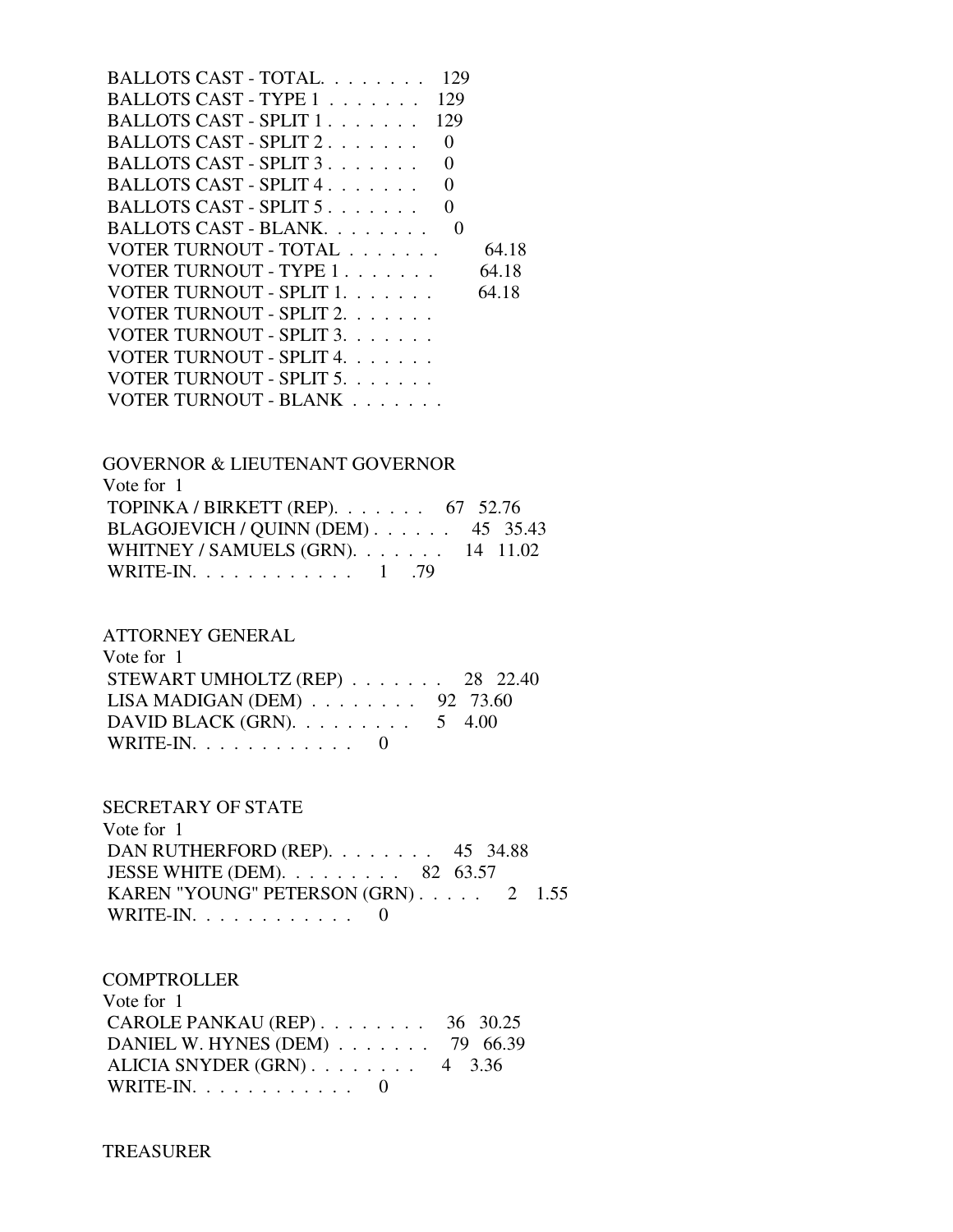Vote for 1 CHRISTINE RADOGNO (REP). . . . . . . 41 34.75 ALEXANDER GIANNOULIAS (DEM) . . . . . 70 59.32 DAN RODRIGUEZ SCHLORFF (GRN) . . . . . 7 5.93 WRITE-IN.  $\ldots$  . . . . . . . . . 0

 REPRESENTATIVE IN CONGRESS (TOTAL) NINETEENTH CONGRESSIONAL DISTRICT Vote for 1 JOHN M. SHIMKUS (REP) . . . . . . . 73 57.03 DANNY L. STOVER (DEM) . . . . . . . 55 42.97 WRITE-IN. . . . . . . . . . . . 0

 REPRESENTATIVE IN CONGRESS (REGULAR) NINETEENTH CONGRESSIONAL DISTRICT Vote for 1 JOHN M. SHIMKUS (REP) . . . . . . . 73 57.03 DANNY L. STOVER (DEM) . . . . . . . 55 42.97 WRITE-IN.  $\ldots$  . . . . . . . . . 0

 REPRESENTATIVE IN CONGRESS (FEDERAL) NINETEENTH CONGRESSIONAL DISTRICT Vote for 1 JOHN M. SHIMKUS (REP)  $\ldots \ldots$  0 DANNY L. STOVER (DEM) . . . . . . . 0 WRITE-IN. . . . . . . . . . . . 0

 STATE SENATOR FORTY-NINTH LEGISLATIVE DISTRICT Vote for 1 JEFF RICHEY (REP). . . . . . . . . 43 33.86 DEANNA DEMUZIO (DEM). . . . . . . . 84 66.14 WRITE-IN.  $\ldots$  . . . . . . . . . 0

 REPRESENTATIVE IN THE GENERAL ASSEMBLY NINETY-EIGHTH REPRESENTATIVE DISTRICT Vote for 1 NO CANDIDATE FILED . . . . . . . . 0 GARY HANNIG (DEM). . . . . . . . . 110 99.10 WRITE-IN. . . . . . . . . . . . . 1 .90

 REGIONAL SUPERINTENDENT OF SCHOOLS (CHRISTIAN AND MONTGOMERY COUNTIES) Vote for 1 NO CANDIDATE FILED  $\ldots \ldots \ldots$  GREG SPRINGER (DEM) . . . . . . . . 101 100.00 WRITE-IN. . . . . . . . . . . . 0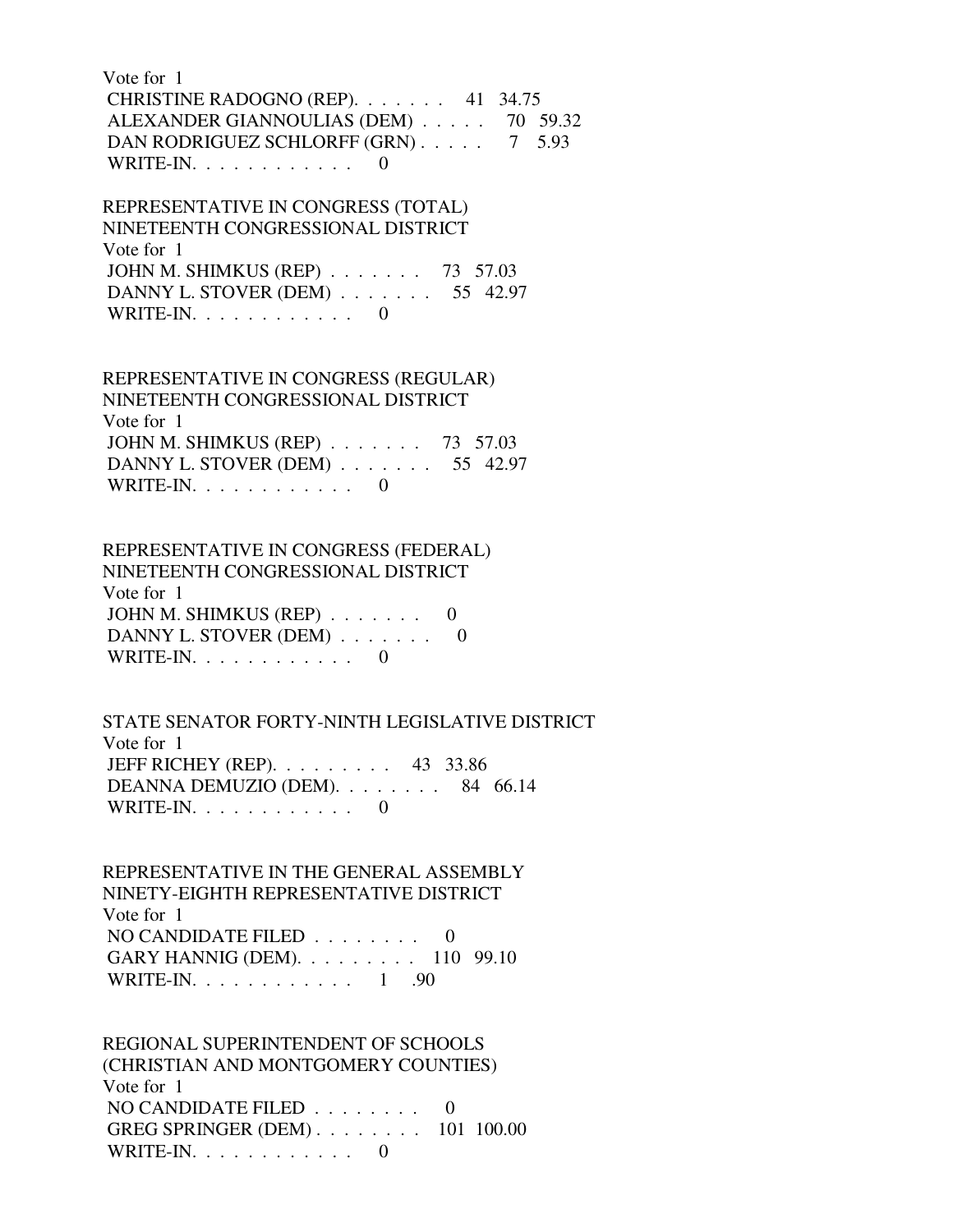COUNTY CLERK Vote for 1 SANDY LEITHEISER (REP) . . . . . . . 115 98.29 NO CANDIDATE FILED . . . . . . . . 0 WRITE-IN. . . . . . . . . . . . 2 1.71

 COUNTY TREASURER Vote for 1

 RONALD D. JENKINS (REP). . . . . . . 120 97.56 NO CANDIDATE FILED  $\ldots \ldots \ldots$ WRITE-IN. . . . . . . . . . . . 3 2.44

 COUNTY SHERIFF Vote for 1 JIM VAZZI (REP) . . . . . . . . . 122 99.19 NO CANDIDATE FILED  $\ldots \ldots \ldots$ WRITE-IN. . . . . . . . . . . . . 1 .81

 STATE'S ATTORNEY (TO FILL AN UNEXPIRED 2 YEAR TERM) Vote for 1 DOUG JARMAN (REP). . . . . . . . . 37 29.84 CHRISTOPHER W. MATOUSH (DEM) . . . . . 87 70.16 WRITE-IN. . . . . . . . . . . . 0

 COUNTY BOARD MEMBER COUNTY BOARD DISTRICT 2 Vote for 1 GENE MILES (REP) . . . . . . . . . . 63 49.22 DONALD PETTY (DEM) . . . . . . . . 65 50.78 WRITE-IN.  $\ldots$  . . . . . . . . . 0

 JUDGE OF THE APPELLATE COURT FIFTH JUDICIAL DISTRICT - MAAG VACANCY Vote for 1 STEPHEN P. McGLYNN (REP) . . . . . . 47 39.50 BRUCE STEWART (DEM) . . . . . . . . 72 60.50 WRITE-IN. . . . . . . . . . . . 0

 RETAIN SAUER FOURTH JUDICIAL CIRCUIT Vote for 1 YES . . . . . . . . . . . . . 79 80.61 NO. . . . . . . . . . . . . . 19 19.39

RETAIN SPEARS FOURTH JUDICIAL CIRCUIT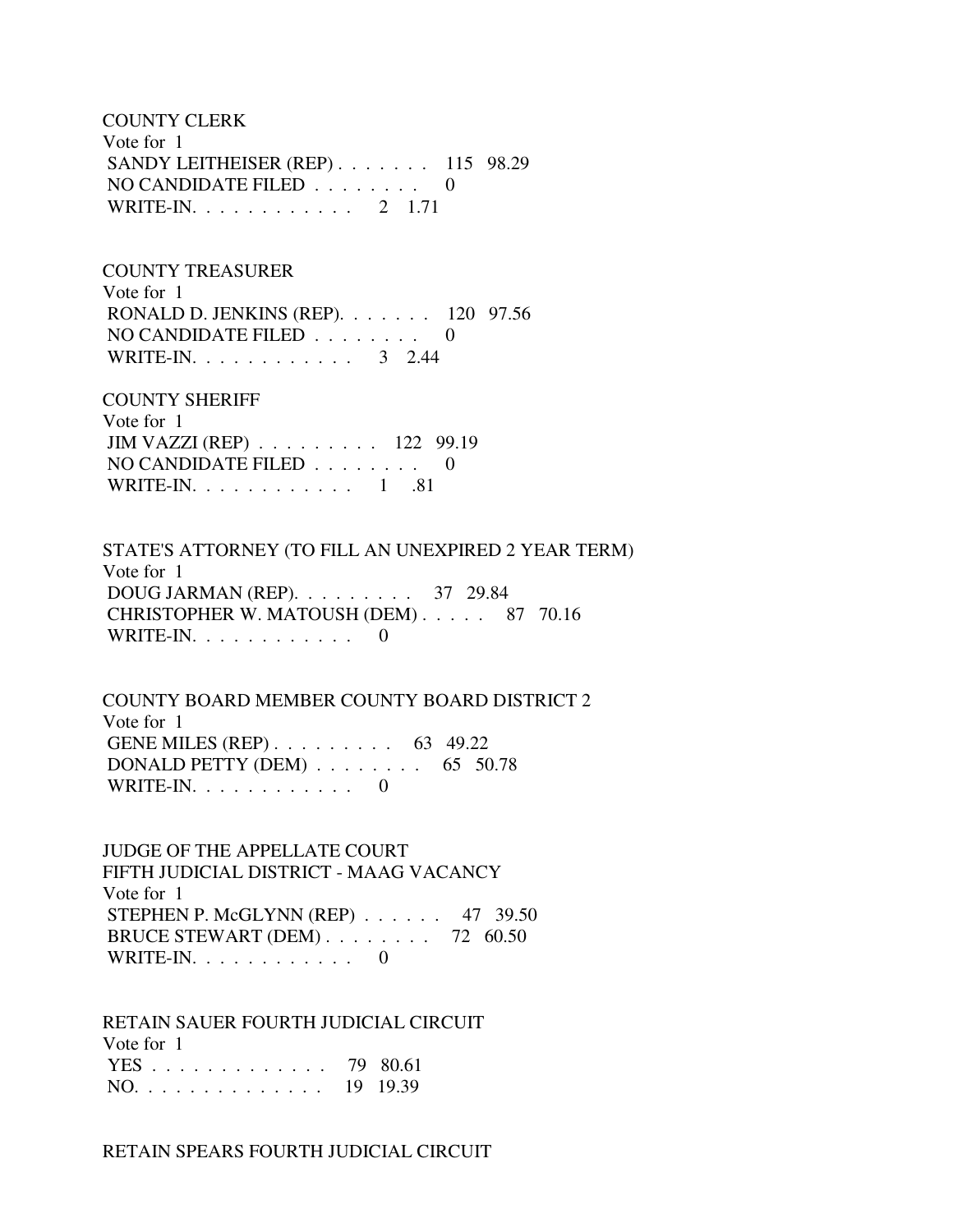| Vote for 1   |  |
|--------------|--|
| YES 84 81.55 |  |
| NO. 19 18.45 |  |

#### RETAIN COADY FOURTH JUDICIAL CIRCUIT

| Vote for 1    |  |
|---------------|--|
| YES 102 89.47 |  |
| NO. 12 10.53  |  |

### RETAIN MORAN FOURTH JUDICIAL CIRCUIT

| Vote for 1   |  |
|--------------|--|
| YES 73 76.84 |  |
| NO. 22 23.16 |  |

# RETAIN TUNGATE FOURTH JUDICIAL CIRCUIT

| Vote for 1   |  |
|--------------|--|
| YES 76 77.55 |  |
| NO. 22 22.45 |  |

# PROHIBIT LONGWALL METHOD OF MINING

Vote for 1

|  |  |  |  |  |  |  |  | YES 65 52.42 |
|--|--|--|--|--|--|--|--|--------------|
|  |  |  |  |  |  |  |  | NO. 59 47.58 |

# NOKOMIS COMMUNITY MEMORIAL PARK DISTRICT LEVY & COLLECT AN ADDITIONAL TAX Vote for 1

|  |  |  |  |  |  |  | YES 55 45.83 |
|--|--|--|--|--|--|--|--------------|
|  |  |  |  |  |  |  | NO. 65 54.17 |

| PRECINCT REPORT                    | MONTGOMERY COUNTY, ILLINOIS        |
|------------------------------------|------------------------------------|
|                                    | RUN DATE:11/07/06 GENERAL ELECTION |
| RUN TIME:10:34 PM NOVEMBER 7, 2006 |                                    |

#### 0020 NOKOMIS 2

| REGISTERED VOTERS - TOTAL 413 |
|-------------------------------|
|                               |
|                               |
|                               |
|                               |
|                               |
|                               |
|                               |
|                               |
| 65.62                         |
|                               |
|                               |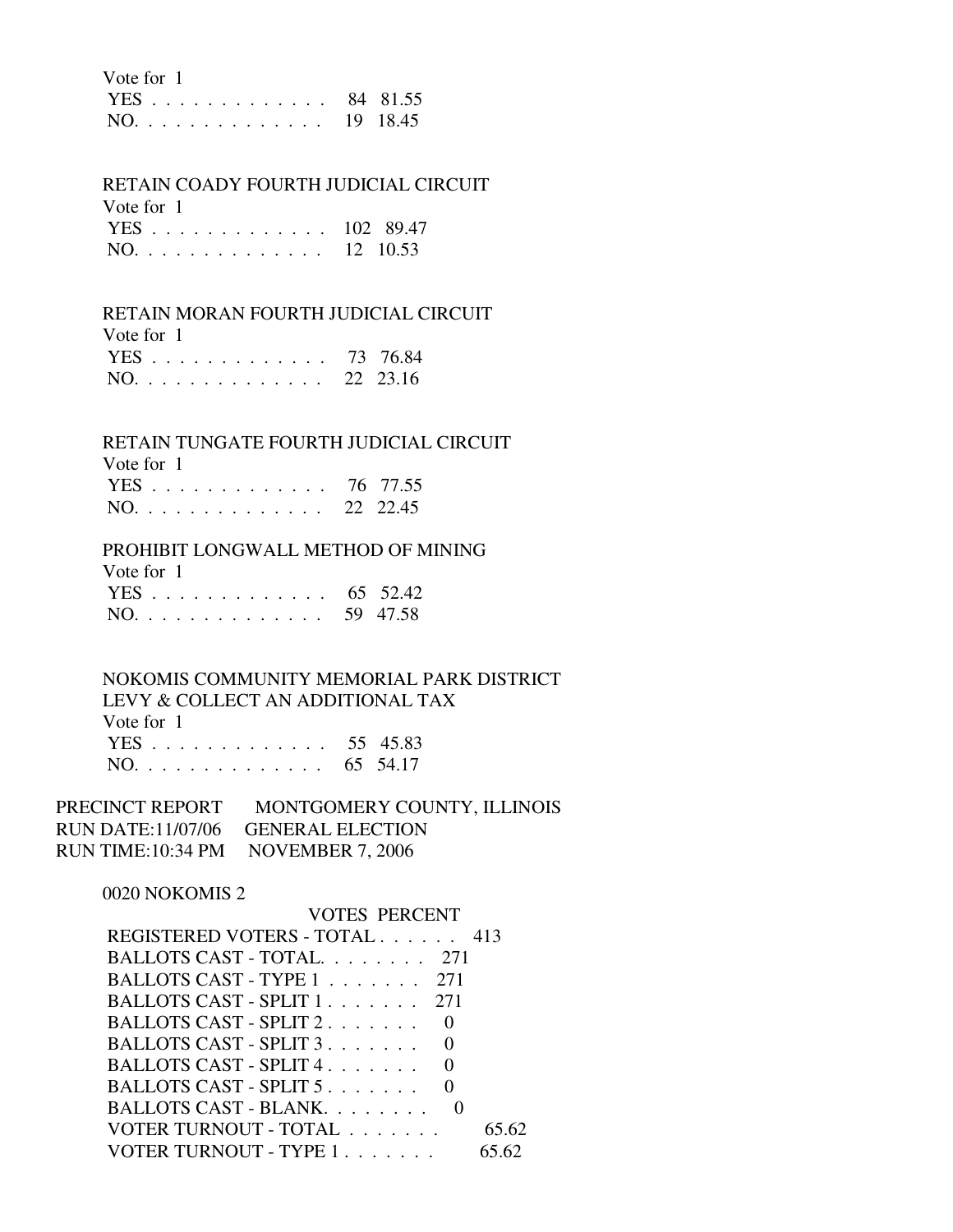VOTER TURNOUT - SPLIT 1. . . . . . . . 65.62 VOTER TURNOUT - SPLIT 2. . . . . . . VOTER TURNOUT - SPLIT 3. . . . . . . VOTER TURNOUT - SPLIT 4. . . . . . . VOTER TURNOUT - SPLIT 5. . . . . . . VOTER TURNOUT - BLANK . . . . . . .

 GOVERNOR & LIEUTENANT GOVERNOR Vote for 1 TOPINKA / BIRKETT (REP). . . . . . . 156 59.77 BLAGOJEVICH / QUINN (DEM) . . . . . . 79 30.27 WHITNEY / SAMUELS (GRN). . . . . . . 26 9.96 WRITE-IN.  $\ldots$  . . . . . . . . 0

#### ATTORNEY GENERAL

| Vote for 1                                            |  |  |
|-------------------------------------------------------|--|--|
| STEWART UMHOLTZ (REP) $\ldots \ldots \ldots$ 56 21.79 |  |  |
| LISA MADIGAN (DEM) $\ldots$ 190 73.93                 |  |  |
| DAVID BLACK (GRN). $\ldots \ldots \ldots 11$ 4.28     |  |  |
| WRITE-IN. $\ldots$ , 0                                |  |  |

#### SECRETARY OF STATE

 Vote for 1 DAN RUTHERFORD (REP). . . . . . . . 94 35.74 JESSE WHITE (DEM). . . . . . . . . 157 59.70 KAREN "YOUNG" PETERSON (GRN) . . . . . 12 4.56 WRITE-IN. . . . . . . . . . . . 0

#### **COMPTROLLER**

| Vote for $1$                                   |  |
|------------------------------------------------|--|
| CAROLE PANKAU (REP) $\ldots$ $\ldots$ 73 28.85 |  |
| DANIEL W. HYNES (DEM) 167 66.01                |  |
| ALICIA SNYDER $(GRN)$ 13 5.14                  |  |
| WRITE-IN. $\ldots$ 0                           |  |

## TREASURER

 Vote for 1 CHRISTINE RADOGNO (REP). . . . . . . 130 51.79 ALEXANDER GIANNOULIAS (DEM) . . . . . 109 43.43 DAN RODRIGUEZ SCHLORFF (GRN) . . . . . 12 4.78 WRITE-IN. . . . . . . . . . . . 0

 REPRESENTATIVE IN CONGRESS (TOTAL) NINETEENTH CONGRESSIONAL DISTRICT Vote for 1 JOHN M. SHIMKUS (REP) . . . . . . . 166 63.60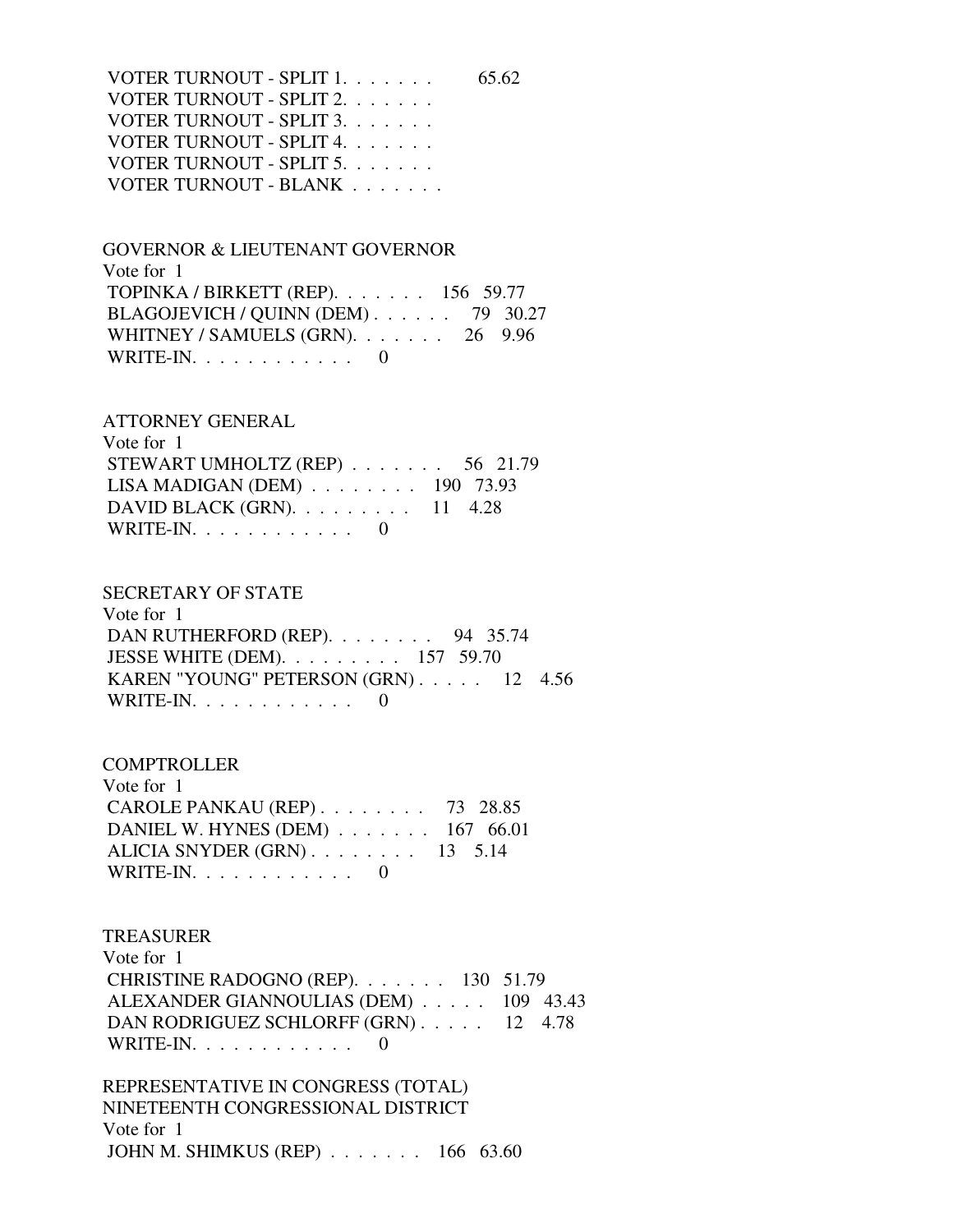## DANNY L. STOVER (DEM) . . . . . . . 95 36.40 WRITE-IN. . . . . . . . . . . . 0

## REPRESENTATIVE IN CONGRESS (REGULAR) NINETEENTH CONGRESSIONAL DISTRICT Vote for 1 JOHN M. SHIMKUS (REP) . . . . . . . 166 63.60 DANNY L. STOVER (DEM) . . . . . . . 95 36.40 WRITE-IN. . . . . . . . . . . . 0

 REPRESENTATIVE IN CONGRESS (FEDERAL) NINETEENTH CONGRESSIONAL DISTRICT Vote for 1 JOHN M. SHIMKUS (REP)  $\ldots \ldots$  0 DANNY L. STOVER (DEM) . . . . . . . 0 WRITE-IN.  $\ldots$  . . . . . . . . . 0

 STATE SENATOR FORTY-NINTH LEGISLATIVE DISTRICT Vote for 1 JEFF RICHEY (REP). . . . . . . . . 110 42.31 DEANNA DEMUZIO (DEM). . . . . . . . 150 57.69 WRITE-IN.  $\ldots$  . . . . . . . . . 0

 REPRESENTATIVE IN THE GENERAL ASSEMBLY NINETY-EIGHTH REPRESENTATIVE DISTRICT Vote for 1 NO CANDIDATE FILED  $\ldots \ldots \ldots$  GARY HANNIG (DEM). . . . . . . . . 227 100.00 WRITE-IN.  $\ldots$  . . . . . . . . . 0

 REGIONAL SUPERINTENDENT OF SCHOOLS (CHRISTIAN AND MONTGOMERY COUNTIES) Vote for 1 NO CANDIDATE FILED  $\ldots \ldots \ldots$  GREG SPRINGER (DEM) . . . . . . . . 218 100.00 WRITE-IN. . . . . . . . . . . . 0

 COUNTY CLERK Vote for 1 SANDY LEITHEISER (REP) . . . . . . . 244 99.59 NO CANDIDATE FILED . . . . . . . . 0 WRITE-IN. . . . . . . . . . . . 1 .41

COUNTY TREASURER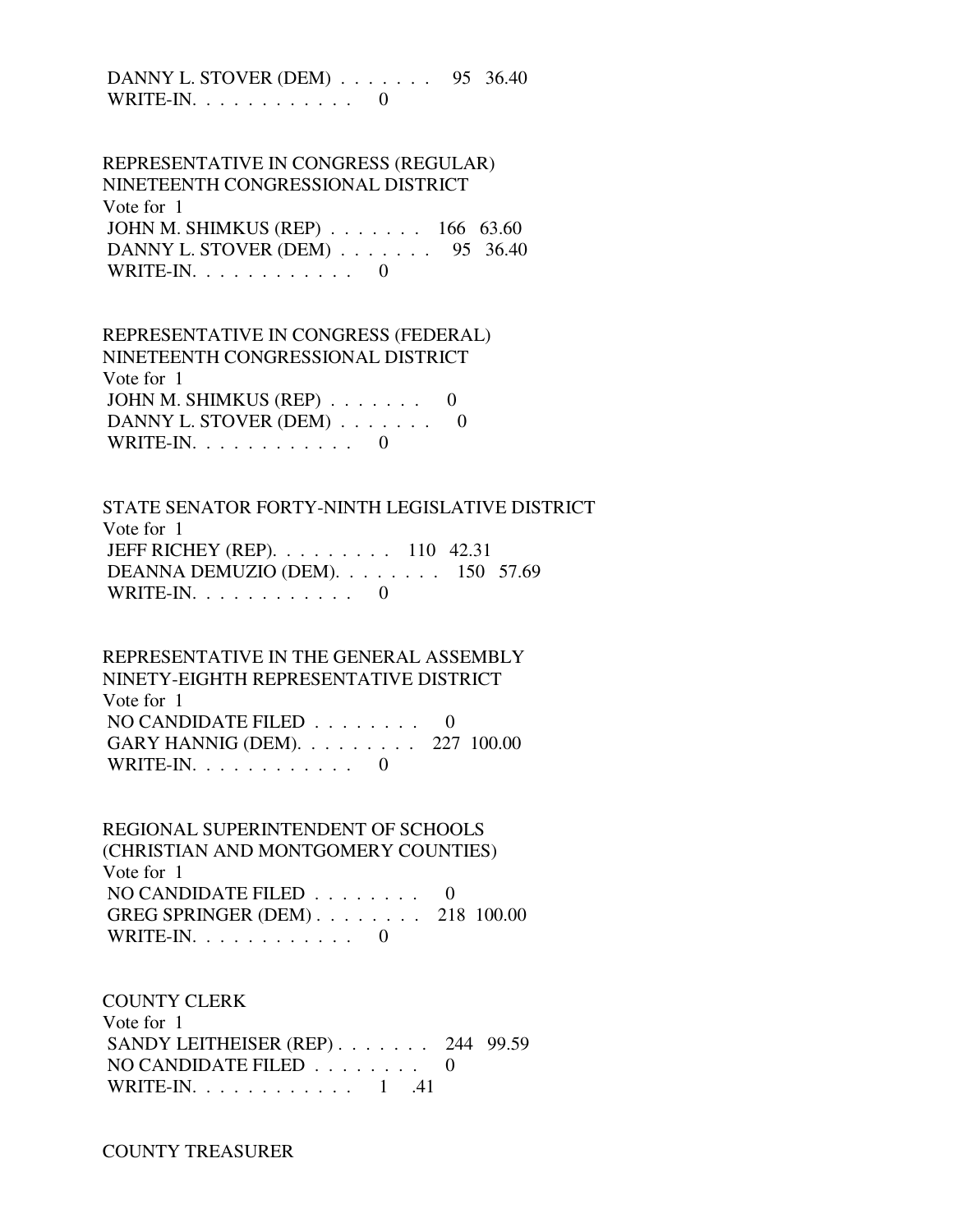Vote for 1 RONALD D. JENKINS (REP). . . . . . . 239 99.58 NO CANDIDATE FILED . . . . . . . . 0 WRITE-IN. . . . . . . . . . . . 1 .42

 COUNTY SHERIFF Vote for 1 JIM VAZZI (REP) . . . . . . . . . 246 100.00 NO CANDIDATE FILED . . . . . . . . 0 WRITE-IN.  $\ldots \ldots \ldots \ldots 0$ 

 STATE'S ATTORNEY (TO FILL AN UNEXPIRED 2 YEAR TERM) Vote for 1 DOUG JARMAN (REP). . . . . . . . . 103 39.02 CHRISTOPHER W. MATOUSH (DEM) . . . . . 161 60.98 WRITE-IN.  $\ldots$  . . . . . . . . . 0

 COUNTY BOARD MEMBER COUNTY BOARD DISTRICT 2 Vote for 1 GENE MILES (REP) . . . . . . . . . 149 57.31 DONALD PETTY (DEM) . . . . . . . . 111 42.69 WRITE-IN.  $\ldots$  . . . . . . . . . 0

 JUDGE OF THE APPELLATE COURT FIFTH JUDICIAL DISTRICT - MAAG VACANCY Vote for 1 STEPHEN P. McGLYNN (REP) . . . . . . 105 42.68 BRUCE STEWART (DEM) . . . . . . . . 141 57.32 WRITE-IN. . . . . . . . . . . . 0

 RETAIN SAUER FOURTH JUDICIAL CIRCUIT Vote for 1 YES . . . . . . . . . . . . . 167 75.91 NO. . . . . . . . . . . . . . 53 24.09

## RETAIN SPEARS FOURTH JUDICIAL CIRCUIT

 Vote for 1 YES . . . . . . . . . . . . . 182 81.25 NO. . . . . . . . . . . . . . 42 18.75

RETAIN COADY FOURTH JUDICIAL CIRCUIT

| Vote for 1    |  |
|---------------|--|
| YES 186 82.30 |  |
| NO. 40 17.70  |  |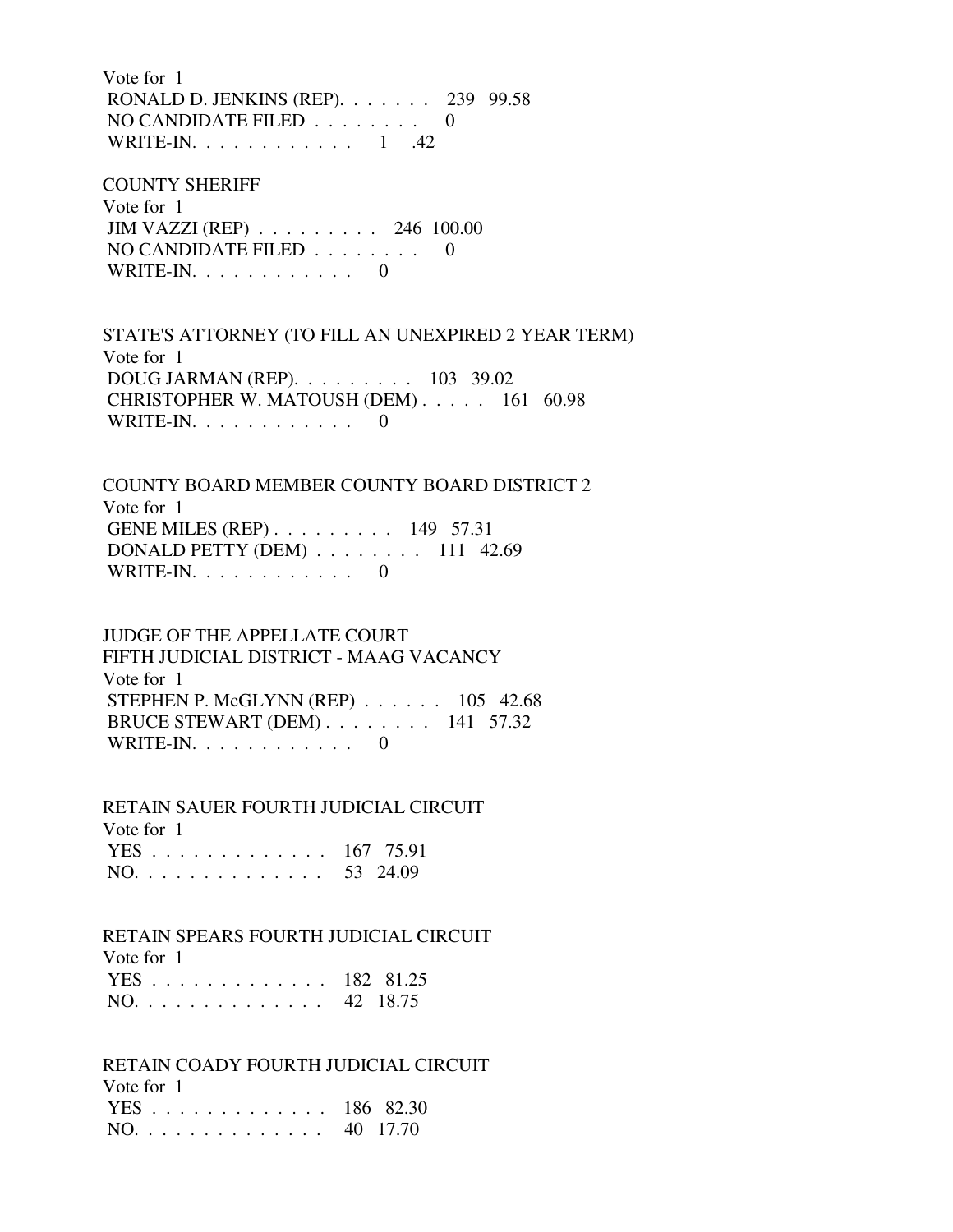RETAIN MORAN FOURTH JUDICIAL CIRCUIT

 Vote for 1 YES . . . . . . . . . . . . . 168 77.78 NO. . . . . . . . . . . . . . 48 22.22

 RETAIN TUNGATE FOURTH JUDICIAL CIRCUIT Vote for 1 YES . . . . . . . . . . . . . 162 75.00 NO. . . . . . . . . . . . . . 54 25.00

PROHIBIT LONGWALL METHOD OF MINING

Vote for 1

|  |  |  |  |  |  |  | YES 163 61.51 |
|--|--|--|--|--|--|--|---------------|
|  |  |  |  |  |  |  | NO. 102 38.49 |

## NOKOMIS COMMUNITY MEMORIAL PARK DISTRICT LEVY & COLLECT AN ADDITIONAL TAX Vote for 1 YES . . . . . . . . . . . . . 152 58.24

|  |  |  |  |  |  |  |  | NO. 109 41.76 |
|--|--|--|--|--|--|--|--|---------------|

| PRECINCT REPORT                    | MONTGOMERY COUNTY, ILLINOIS        |
|------------------------------------|------------------------------------|
|                                    | RUN DATE:11/07/06 GENERAL ELECTION |
| RUN TIME:10:34 PM NOVEMBER 7, 2006 |                                    |

0021 NOKOMIS 3

| VOTES PERCENT                                 |       |
|-----------------------------------------------|-------|
| REGISTERED VOTERS - TOTAL                     | 452   |
| BALLOTS CAST - TOTAL.<br>- 289                |       |
| BALLOTS CAST - TYPE 1<br>289                  |       |
| BALLOTS CAST - SPLIT 1<br>288                 |       |
| BALLOTS CAST - SPLIT 2.                       |       |
| BALLOTS CAST - SPLIT 3<br>0                   |       |
| BALLOTS CAST - SPLIT $4, \ldots, \ldots$<br>∩ |       |
| BALLOTS CAST - SPLIT 5.<br>$\mathbf{\Omega}$  |       |
| BALLOTS CAST - BLANK.<br>$\mathbf{0}$         |       |
| VOTER TURNOUT - TOTAL                         | 63.94 |
| VOTER TURNOUT - TYPE 1                        | 63.94 |
| VOTER TURNOUT - SPLIT 1.                      | 63.72 |
| VOTER TURNOUT - SPLIT 2.                      | .22   |
| VOTER TURNOUT - SPLIT 3.                      |       |
| VOTER TURNOUT - SPLIT 4.                      |       |
| VOTER TURNOUT - SPLIT 5.                      |       |
| VOTER TURNOUT - BLANK                         |       |

 GOVERNOR & LIEUTENANT GOVERNOR Vote for 1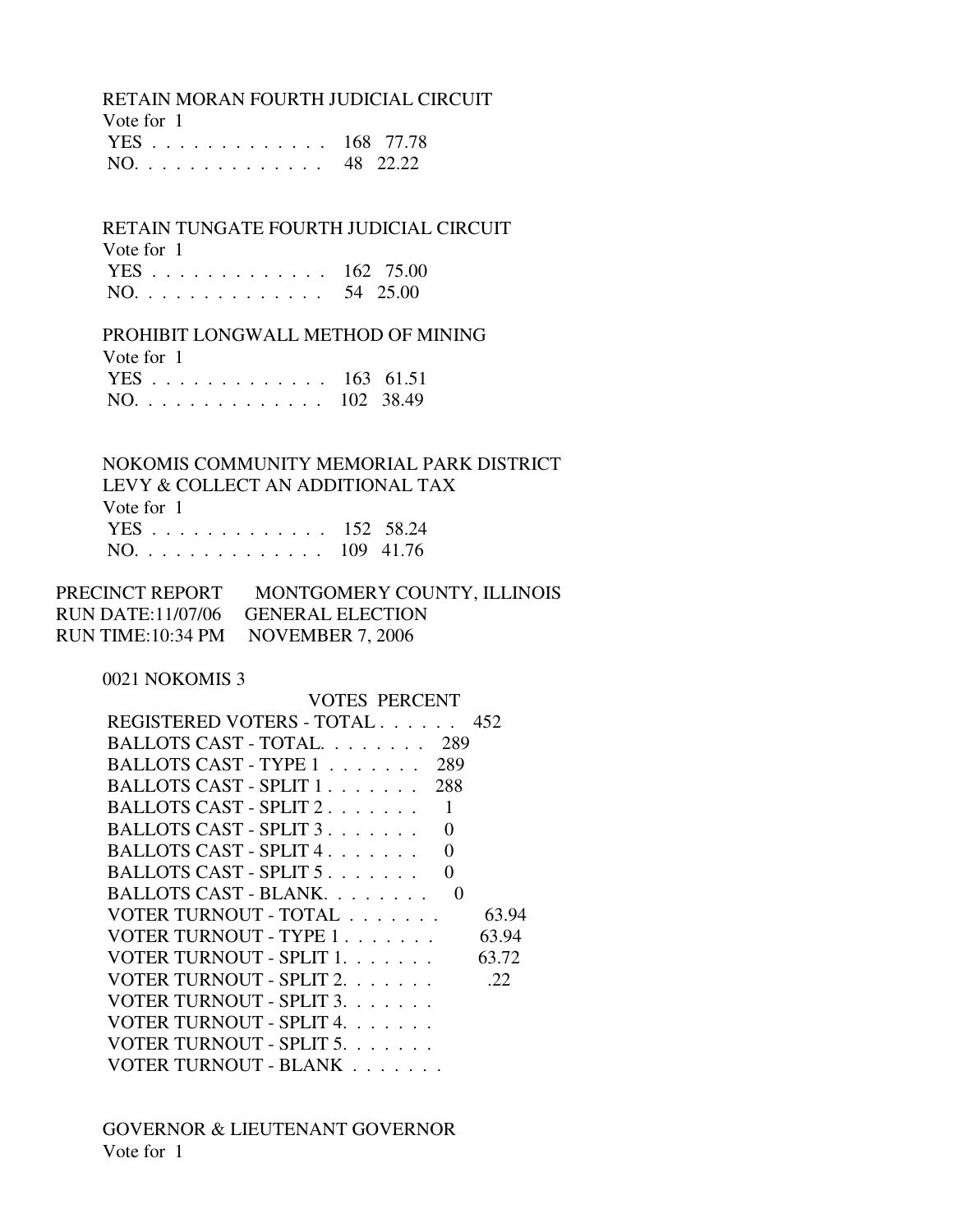TOPINKA / BIRKETT (REP). . . . . . . 158 57.25 BLAGOJEVICH / QUINN (DEM) . . . . . . 89 32.25 WHITNEY / SAMUELS (GRN). . . . . . . 28 10.14 WRITE-IN. . . . . . . . . . . . . 1 .36

#### ATTORNEY GENERAL

| Vote for 1                                               |  |  |
|----------------------------------------------------------|--|--|
| STEWART UMHOLTZ (REP) $\ldots$ 73 26.35                  |  |  |
| LISA MADIGAN (DEM) $\ldots \ldots \ldots$ 194 70.04      |  |  |
| DAVID BLACK (GRN). $\ldots \ldots \ldots \ldots 10$ 3.61 |  |  |
| WRITE-IN. $\ldots$ 0                                     |  |  |

#### SECRETARY OF STATE

 Vote for 1 DAN RUTHERFORD (REP). . . . . . . . 122 43.73 JESSE WHITE (DEM). . . . . . . . . 149 53.41 KAREN "YOUNG" PETERSON (GRN) . . . . . 8 2.87 WRITE-IN.  $\ldots$  . . . . . . . . . 0

#### **COMPTROLLER**

| Vote for 1                            |  |
|---------------------------------------|--|
| CAROLE PANKAU (REP) $\ldots$ 98 36.43 |  |
| DANIEL W. HYNES (DEM) 164 60.97       |  |
| ALICIA SNYDER $(GRN)$ 7 2.60          |  |
| WRITE-IN. $\ldots$ 0                  |  |
|                                       |  |

#### TREASURER

| Vote for 1                            |  |
|---------------------------------------|--|
| CHRISTINE RADOGNO (REP). 140 53.03    |  |
| ALEXANDER GIANNOULIAS (DEM) 114 43.18 |  |
| DAN RODRIGUEZ SCHLORFF (GRN) 10 3.79  |  |
| WRITE-IN. $\ldots$ , 0                |  |

 REPRESENTATIVE IN CONGRESS (TOTAL) NINETEENTH CONGRESSIONAL DISTRICT Vote for 1 JOHN M. SHIMKUS (REP) . . . . . . . 174 62.59 DANNY L. STOVER (DEM) . . . . . . . 104 37.41 WRITE-IN. . . . . . . . . . . . 0

 REPRESENTATIVE IN CONGRESS (REGULAR) NINETEENTH CONGRESSIONAL DISTRICT Vote for 1 JOHN M. SHIMKUS (REP) . . . . . . . 174 62.82 DANNY L. STOVER (DEM) . . . . . . . 103 37.18 WRITE-IN. . . . . . . . . . . . 0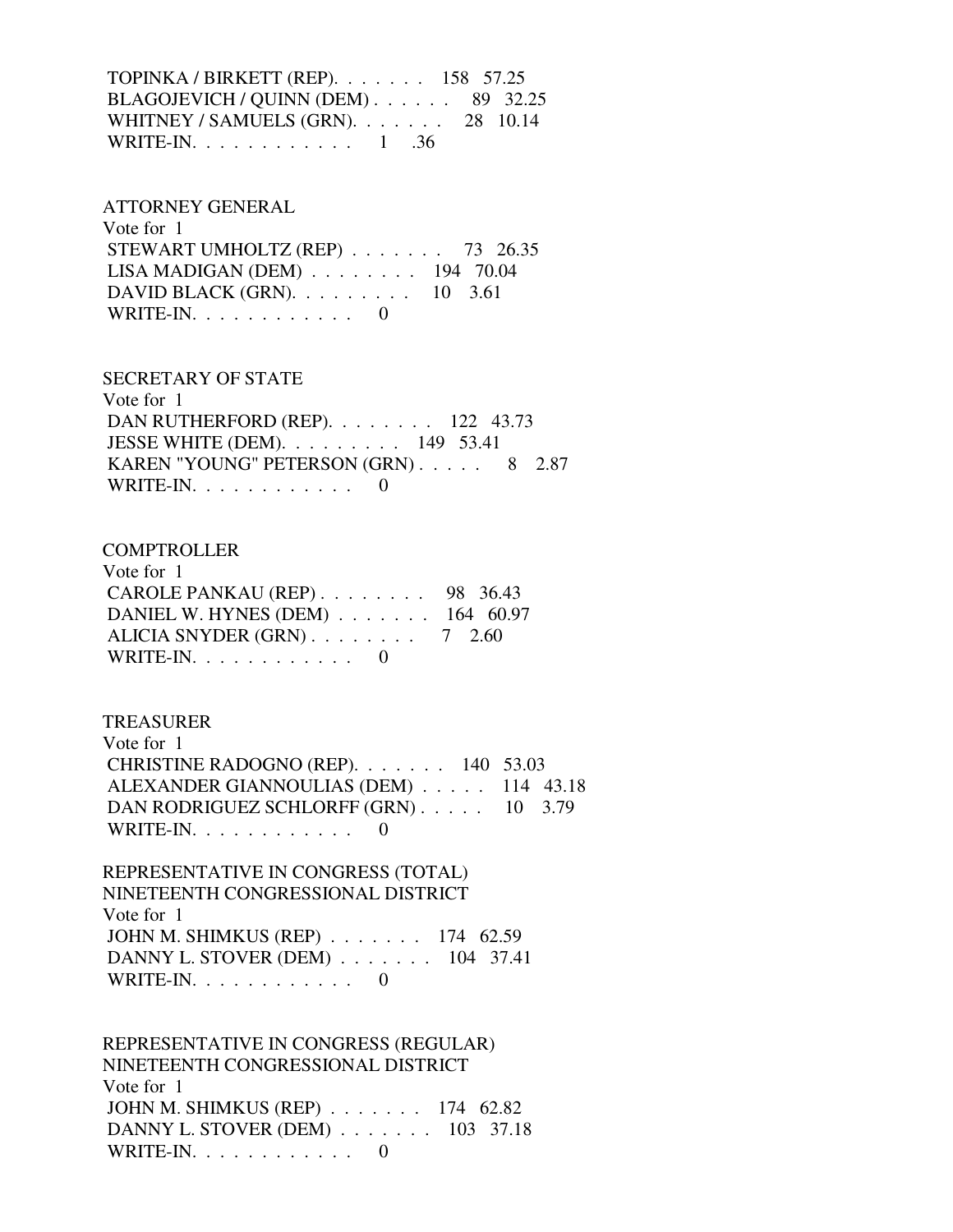REPRESENTATIVE IN CONGRESS (FEDERAL) NINETEENTH CONGRESSIONAL DISTRICT Vote for 1 JOHN M. SHIMKUS (REP) . . . . . . . 0 DANNY L. STOVER (DEM) . . . . . . . 1 100.00 WRITE-IN.  $\ldots$  . . . . . . . . . 0

 STATE SENATOR FORTY-NINTH LEGISLATIVE DISTRICT Vote for 1 JEFF RICHEY (REP). . . . . . . . . 127 45.36 DEANNA DEMUZIO (DEM). . . . . . . . 153 54.64 WRITE-IN. . . . . . . . . . . . 0

## REPRESENTATIVE IN THE GENERAL ASSEMBLY NINETY-EIGHTH REPRESENTATIVE DISTRICT Vote for 1 NO CANDIDATE FILED  $\ldots \ldots \ldots$  GARY HANNIG (DEM). . . . . . . . . 227 98.70 WRITE-IN. . . . . . . . . . . . . 3 1.30

#### REGIONAL SUPERINTENDENT OF SCHOOLS

 (CHRISTIAN AND MONTGOMERY COUNTIES) Vote for 1 NO CANDIDATE FILED . . . . . . . . 0 GREG SPRINGER (DEM) . . . . . . . . 215 98.62 WRITE-IN. . . . . . . . . . . . 3 1.38

#### COUNTY CLERK

 Vote for 1 SANDY LEITHEISER (REP) . . . . . . . 253 99.61 NO CANDIDATE FILED  $\ldots$ , . . . . . 0 WRITE-IN. . . . . . . . . . . . 1 .39

#### COUNTY TREASURER

 Vote for 1 RONALD D. JENKINS (REP). . . . . . . 252 99.60 NO CANDIDATE FILED . . . . . . . . 0 WRITE-IN. . . . . . . . . . . . 1 .40

#### COUNTY SHERIFF

 Vote for 1 JIM VAZZI (REP) . . . . . . . . . 253 99.61 NO CANDIDATE FILED . . . . . . . . 0 WRITE-IN. . . . . . . . . . . . . 1 .39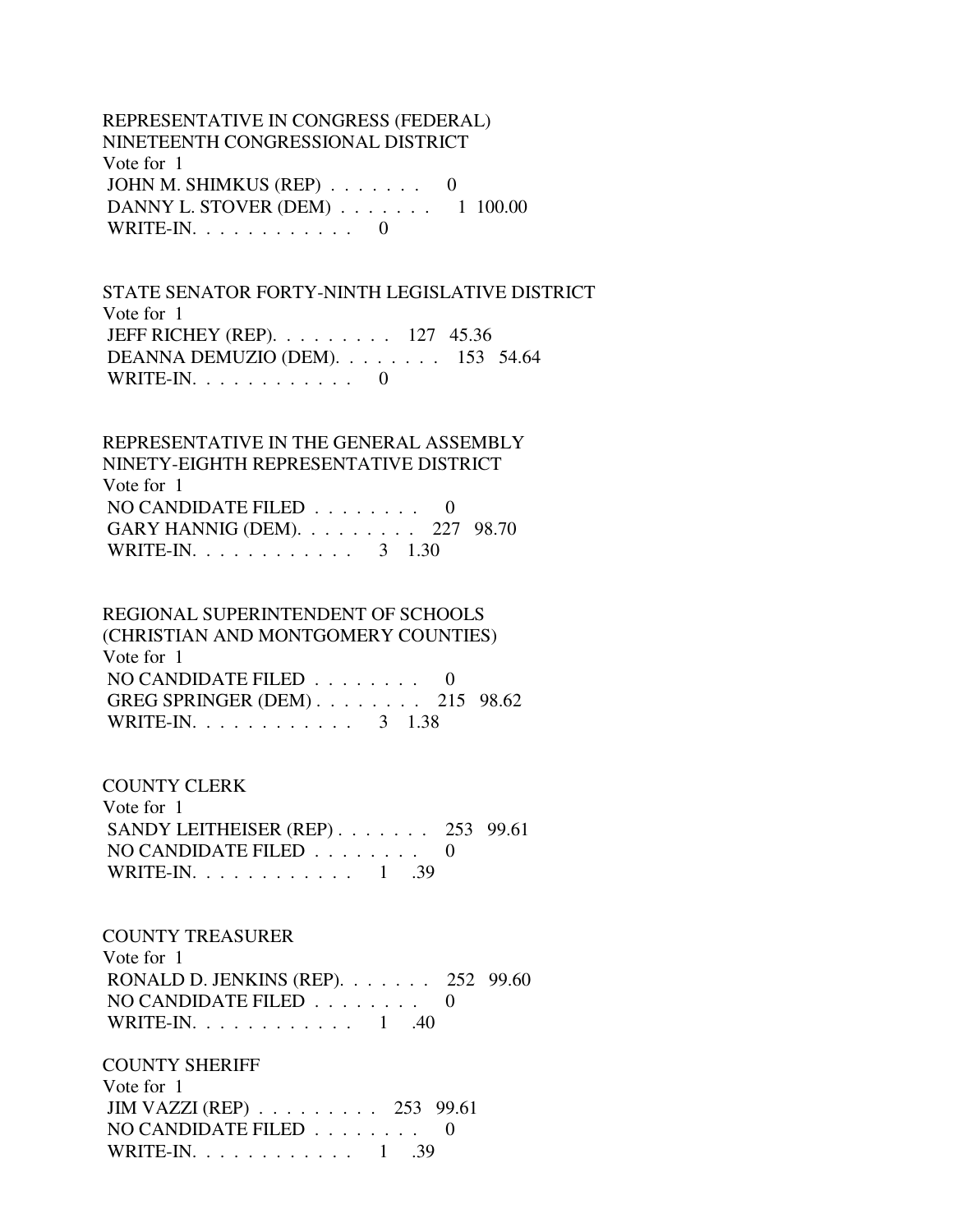STATE'S ATTORNEY (TO FILL AN UNEXPIRED 2 YEAR TERM) Vote for 1 DOUG JARMAN (REP). . . . . . . . . 117 41.79 CHRISTOPHER W. MATOUSH (DEM) . . . . . 163 58.21 WRITE-IN. . . . . . . . . . . . 0

 COUNTY BOARD MEMBER COUNTY BOARD DISTRICT 2 Vote for 1 GENE MILES (REP) . . . . . . . . . 172 61.21 DONALD PETTY (DEM) . . . . . . . . 109 38.79 WRITE-IN.  $\ldots$  . . . . . . . . 0

 JUDGE OF THE APPELLATE COURT FIFTH JUDICIAL DISTRICT - MAAG VACANCY Vote for 1 STEPHEN P. McGLYNN (REP) . . . . . . 110 42.47 BRUCE STEWART (DEM) . . . . . . . . 149 57.53 WRITE-IN.  $\ldots$  . . . . . . . . 0

#### RETAIN SAUER FOURTH JUDICIAL CIRCUIT Vote for 1

|  | YES 162 72.65 |  |
|--|---------------|--|
|  | NO. 61 27.35  |  |

## RETAIN SPEARS FOURTH JUDICIAL CIRCUIT

| Vote for 1    |  |
|---------------|--|
| YES 171 74.67 |  |
| NO. 58 25.33  |  |

## RETAIN COADY FOURTH JUDICIAL CIRCUIT

| Vote for 1    |  |
|---------------|--|
| YES 180 75.95 |  |
| NO. 57 24.05  |  |

## RETAIN MORAN FOURTH JUDICIAL CIRCUIT

 Vote for 1 YES . . . . . . . . . . . . . 157 71.36 NO. . . . . . . . . . . . . . 63 28.64

## RETAIN TUNGATE FOURTH JUDICIAL CIRCUIT Vote for 1

YES . . . . . . . . . . . . . 157 71.69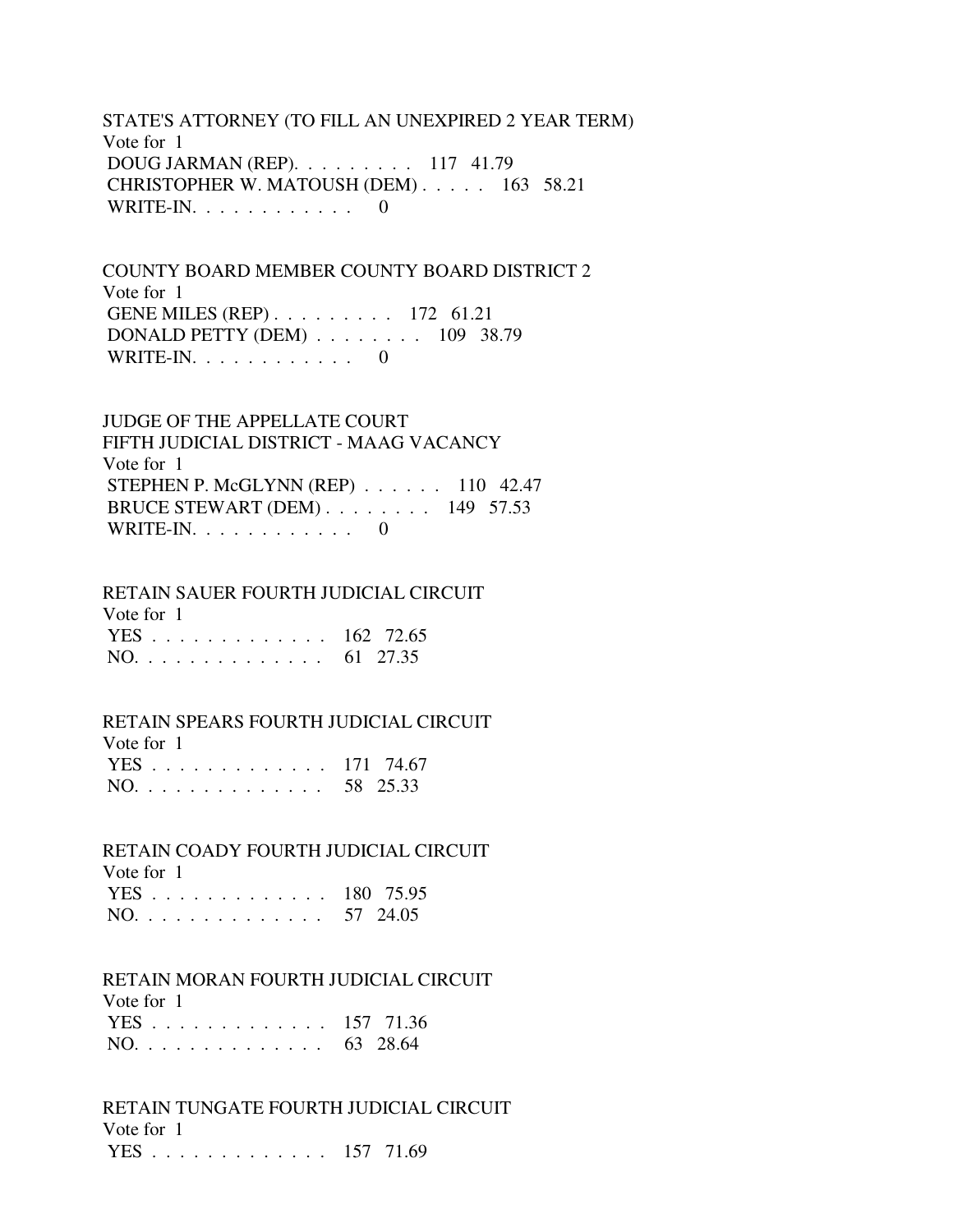NO. . . . . . . . . . . . . . 62 28.31

 PROHIBIT LONGWALL METHOD OF MINING Vote for 1 YES . . . . . . . . . . . . . 163 58.63 NO. . . . . . . . . . . . . . 115 41.37

 NOKOMIS COMMUNITY MEMORIAL PARK DISTRICT LEVY & COLLECT AN ADDITIONAL TAX Vote for 1 YES . . . . . . . . . . . . . 173 62.68 NO. . . . . . . . . . . . . . 103 37.32

PRECINCT REPORT MONTGOMERY COUNTY, ILLINOIS RUN DATE:11/07/06 GENERAL ELECTION RUN TIME:10:34 PM NOVEMBER 7, 2006

0022 NOKOMIS 4

| <b>VOTES PERCENT</b>                                          |       |
|---------------------------------------------------------------|-------|
| REGISTERED VOTERS - TOTAL                                     | 269   |
| BALLOTS CAST - TOTAL<br>189                                   |       |
| BALLOTS CAST - TYPE 1<br>189                                  |       |
| BALLOTS CAST - SPLIT 1<br>188                                 |       |
| BALLOTS CAST - SPLIT 2                                        |       |
| BALLOTS CAST - SPLIT $3, \ldots, \ldots$<br>$\mathbf{\Omega}$ |       |
| BALLOTS CAST - SPLIT $4, \ldots, \ldots$<br>0                 |       |
| BALLOTS CAST - SPLIT $5, \ldots, \ldots$<br>0                 |       |
| BALLOTS CAST - BLANK<br>$\mathbf{\Omega}$                     |       |
| VOTER TURNOUT - TOTAL                                         | 70.26 |
| VOTER TURNOUT - TYPE 1                                        | 70.26 |
| VOTER TURNOUT - SPLIT 1                                       | 69.89 |
| VOTER TURNOUT - SPLIT 2.                                      | .37   |
| VOTER TURNOUT - SPLIT 3.                                      |       |
| VOTER TURNOUT - SPLIT 4.                                      |       |
| VOTER TURNOUT - SPLIT 5.                                      |       |
| VOTER TURNOUT - BLANK                                         |       |

 GOVERNOR & LIEUTENANT GOVERNOR Vote for 1 TOPINKA / BIRKETT (REP). . . . . . . 106 57.30 BLAGOJEVICH / QUINN (DEM) . . . . . . 61 32.97 WHITNEY / SAMUELS (GRN). . . . . . . 17 9.19 WRITE-IN. . . . . . . . . . . . . 1 .54

 ATTORNEY GENERAL Vote for 1 STEWART UMHOLTZ (REP) . . . . . . . 49 27.53 LISA MADIGAN (DEM) . . . . . . . . 127 71.35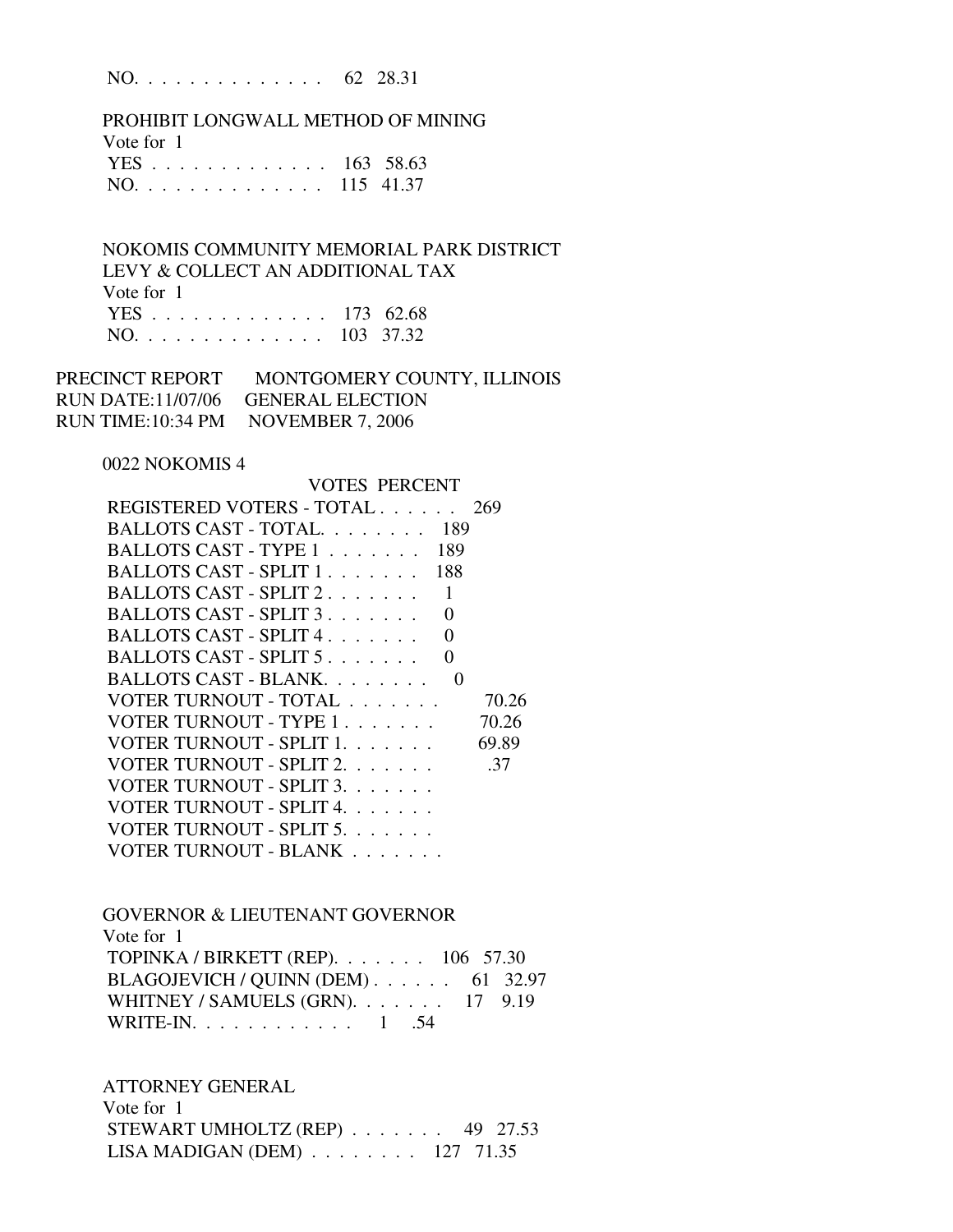DAVID BLACK (GRN). . . . . . . . . 2 1.12 WRITE-IN.  $\ldots$  . . . . . . . . . 0

#### SECRETARY OF STATE

 Vote for 1 DAN RUTHERFORD (REP). . . . . . . . 80 43.24 JESSE WHITE (DEM). . . . . . . . . 102 55.14 KAREN "YOUNG" PETERSON (GRN) . . . . . 3 1.62 WRITE-IN. . . . . . . . . . . . 0

## **COMPTROLLER**

| Vote for 1                               |  |
|------------------------------------------|--|
| CAROLE PANKAU (REP) $\ldots$ 64 35.96    |  |
| DANIEL W. HYNES (DEM) $\ldots$ 110 61.80 |  |
| ALICIA SNYDER $(GRN)$ 4 2.25             |  |
| WRITE-IN. $\ldots$ 0                     |  |

#### TREASURER

| Vote for 1                           |  |
|--------------------------------------|--|
| CHRISTINE RADOGNO (REP). 87 48.60    |  |
| ALEXANDER GIANNOULIAS (DEM) 84 46.93 |  |
| DAN RODRIGUEZ SCHLORFF (GRN) 8 4.47  |  |
| WRITE-IN. $\ldots$ , 0               |  |

## REPRESENTATIVE IN CONGRESS (TOTAL) NINETEENTH CONGRESSIONAL DISTRICT Vote for 1 JOHN M. SHIMKUS (REP) . . . . . . . 111 60.66 DANNY L. STOVER (DEM) . . . . . . . 72 39.34 WRITE-IN. . . . . . . . . . . . 0

 REPRESENTATIVE IN CONGRESS (REGULAR) NINETEENTH CONGRESSIONAL DISTRICT Vote for 1 JOHN M. SHIMKUS (REP) . . . . . . . 111 60.99 DANNY L. STOVER (DEM) . . . . . . . 71 39.01 WRITE-IN. . . . . . . . . . . . 0

## REPRESENTATIVE IN CONGRESS (FEDERAL) NINETEENTH CONGRESSIONAL DISTRICT Vote for 1 JOHN M. SHIMKUS (REP)  $\ldots$ ..... 0 DANNY L. STOVER (DEM) . . . . . . . 1 100.00 WRITE-IN. . . . . . . . . . . . 0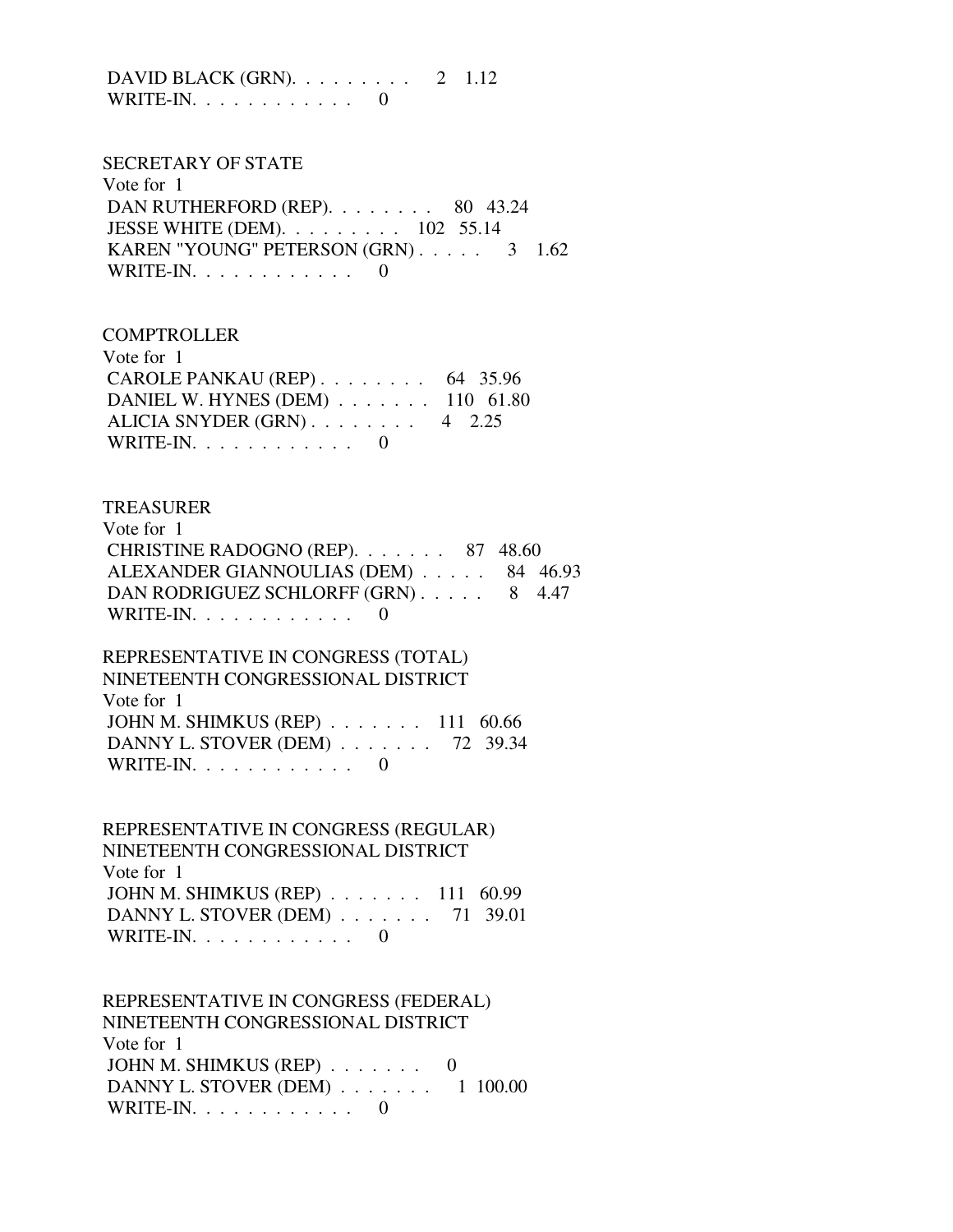STATE SENATOR FORTY-NINTH LEGISLATIVE DISTRICT Vote for 1 JEFF RICHEY (REP). . . . . . . . . 95 50.80 DEANNA DEMUZIO (DEM). . . . . . . . 92 49.20 WRITE-IN. . . . . . . . . . . . 0

 REPRESENTATIVE IN THE GENERAL ASSEMBLY NINETY-EIGHTH REPRESENTATIVE DISTRICT Vote for 1 NO CANDIDATE FILED  $\ldots \ldots \ldots$  GARY HANNIG (DEM). . . . . . . . . 148 99.33 WRITE-IN. . . . . . . . . . . . 1 .67

 REGIONAL SUPERINTENDENT OF SCHOOLS (CHRISTIAN AND MONTGOMERY COUNTIES) Vote for 1 NO CANDIDATE FILED  $\ldots \ldots \ldots$  GREG SPRINGER (DEM) . . . . . . . . 143 100.00 WRITE-IN.  $\ldots$  . . . . . . . . . 0

#### COUNTY CLERK

 Vote for 1 SANDY LEITHEISER (REP) . . . . . . . 169 100.00 NO CANDIDATE FILED  $\ldots$  . . . . . . 0 WRITE-IN. . . . . . . . . . . . 0

COUNTY TREASURER

 Vote for 1 RONALD D. JENKINS (REP). . . . . . . 166 100.00 NO CANDIDATE FILED . . . . . . . . 0 WRITE-IN. . . . . . . . . . . . 0

 COUNTY SHERIFF Vote for 1 JIM VAZZI (REP) . . . . . . . . . 168 99.41 NO CANDIDATE FILED . . . . . . . . 0 WRITE-IN. . . . . . . . . . . . 1 .59

 STATE'S ATTORNEY (TO FILL AN UNEXPIRED 2 YEAR TERM) Vote for 1 DOUG JARMAN (REP). . . . . . . . . 88 48.62 CHRISTOPHER W. MATOUSH (DEM) . . . . . 93 51.38 WRITE-IN. . . . . . . . . . . . 0

COUNTY BOARD MEMBER COUNTY BOARD DISTRICT 2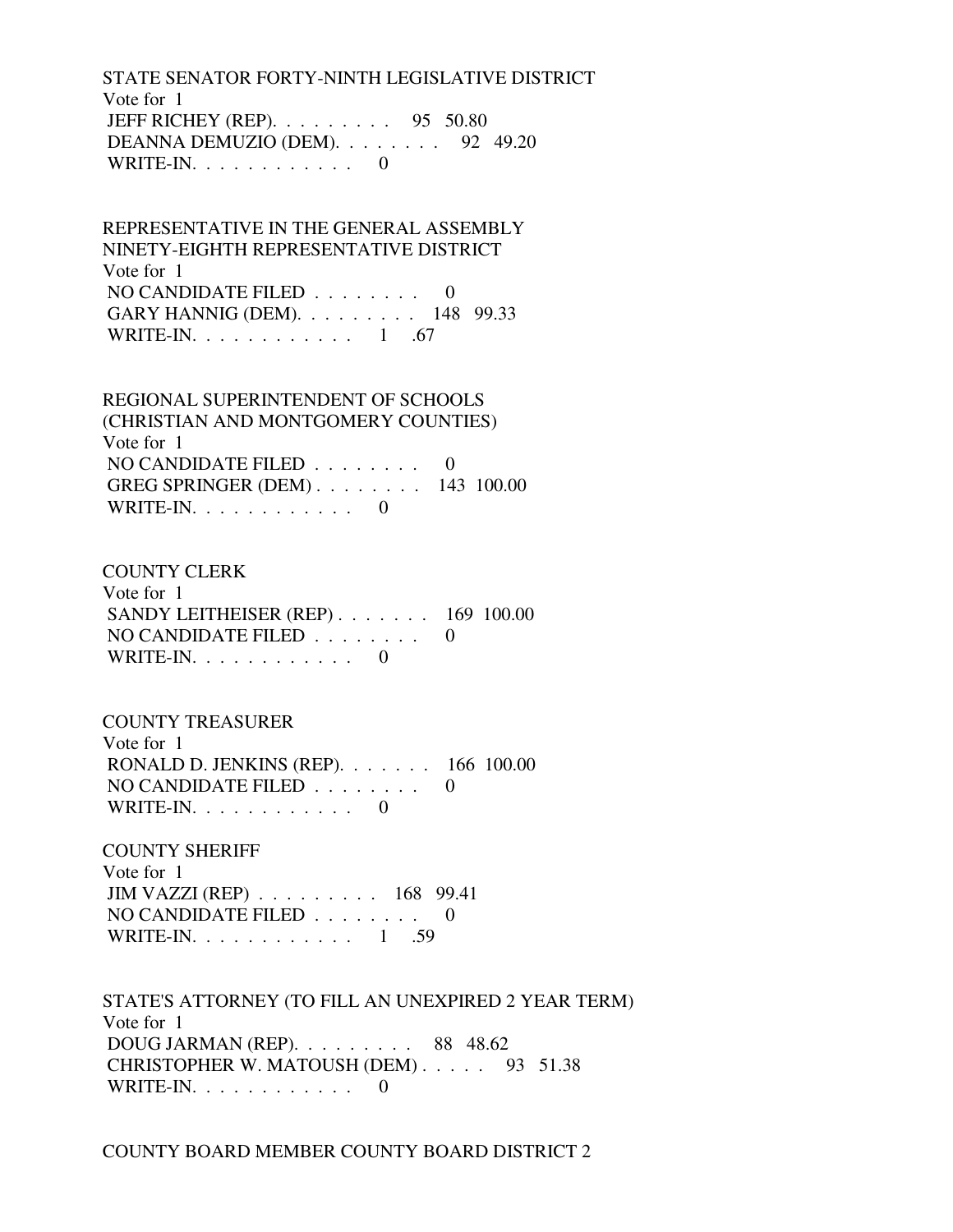Vote for 1 GENE MILES (REP) . . . . . . . . . 97 54.19 DONALD PETTY (DEM) . . . . . . . . 82 45.81 WRITE-IN.  $\ldots \ldots \ldots \ldots 0$ 

## JUDGE OF THE APPELLATE COURT FIFTH JUDICIAL DISTRICT - MAAG VACANCY Vote for 1 STEPHEN P. McGLYNN (REP) . . . . . . 79 46.20 BRUCE STEWART (DEM) . . . . . . . . 92 53.80 WRITE-IN. . . . . . . . . . . . 0

#### RETAIN SAUER FOURTH JUDICIAL CIRCUIT

| Vote for 1    |  |
|---------------|--|
| YES 104 73.76 |  |
| NO. 37 26.24  |  |

## RETAIN SPEARS FOURTH JUDICIAL CIRCUIT

| Vote for 1    |  |
|---------------|--|
| YES 116 76.82 |  |
| NO. 35 23.18  |  |

## RETAIN COADY FOURTH JUDICIAL CIRCUIT

| Vote for 1    |  |
|---------------|--|
| YES 125 80.13 |  |
| NO. 31 19.87  |  |

## RETAIN MORAN FOURTH JUDICIAL CIRCUIT

| Vote for 1    |  |
|---------------|--|
| YES 107 78.10 |  |
| NO. 30 21.90  |  |

#### RETAIN TUNGATE FOURTH JUDICIAL CIRCUIT

| Vote for 1   |  |
|--------------|--|
| YES 99 70.71 |  |
| NO. 41 29.29 |  |

## PROHIBIT LONGWALL METHOD OF MINING

| Vote for 1    |  |
|---------------|--|
| YES 121 64.71 |  |
| NO. 66 35.29  |  |

## NOKOMIS COMMUNITY MEMORIAL PARK DISTRICT LEVY & COLLECT AN ADDITIONAL TAX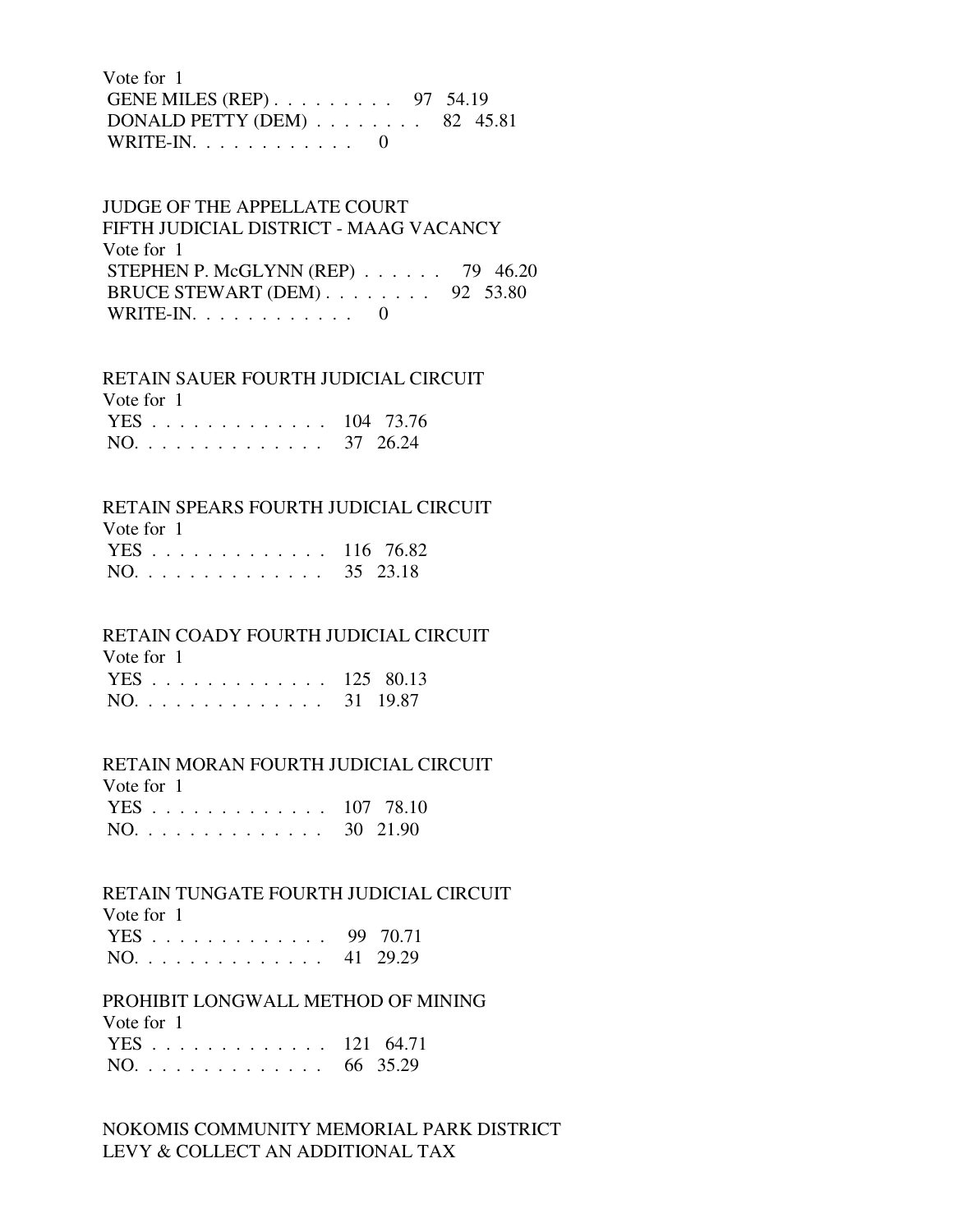| Vote for 1   |  |
|--------------|--|
| YES 91 49.73 |  |
| NO. 92 50.27 |  |

PRECINCT REPORT MONTGOMERY COUNTY, ILLINOIS RUN DATE:11/07/06 GENERAL ELECTION RUN TIME:10:34 PM NOVEMBER 7, 2006

## 0023 NOKOMIS 5

| VOTES PERCENT                                |       |
|----------------------------------------------|-------|
| REGISTERED VOTERS - TOTAL                    | 503   |
| BALLOTS CAST - TOTAL<br>- 336                |       |
| $BALLOTS CAST - TYPE 1$<br>336               |       |
| BALLOTS CAST - SPLIT 1<br>336                |       |
| BALLOTS CAST - SPLIT 2<br>$\mathbf{\Omega}$  |       |
| BALLOTS CAST - SPLIT 3.<br>$\mathbf{\Omega}$ |       |
| BALLOTS CAST - SPLIT 4<br>0                  |       |
| BALLOTS CAST - SPLIT 5<br>0                  |       |
| BALLOTS CAST - BLANK<br>$\mathbf{\Omega}$    |       |
| VOTER TURNOUT - TOTAL                        | 66.80 |
| VOTER TURNOUT - TYPE 1                       | 66.80 |
| VOTER TURNOUT - SPLIT 1.                     | 66.80 |
| VOTER TURNOUT - SPLIT 2.                     |       |
| VOTER TURNOUT - SPLIT 3.                     |       |
| VOTER TURNOUT - SPLIT 4.                     |       |
| VOTER TURNOUT - SPLIT 5.                     |       |
| VOTER TURNOUT - BLANK                        |       |

## GOVERNOR & LIEUTENANT GOVERNOR Vote for 1 TOPINKA / BIRKETT (REP). . . . . . . 196 59.57 BLAGOJEVICH / QUINN (DEM) . . . . . . 88 26.75 WHITNEY / SAMUELS (GRN). . . . . . . 44 13.37 WRITE-IN. . . . . . . . . . . . . 1 .30

## ATTORNEY GENERAL

| Vote for 1                            |  |
|---------------------------------------|--|
| STEWART UMHOLTZ (REP) 93 28.88        |  |
| LISA MADIGAN (DEM) $\ldots$ 223 69.25 |  |
| DAVID BLACK (GRN). $\ldots$ 6 1.86    |  |
| WRITE-IN. $\ldots$ 0                  |  |

## SECRETARY OF STATE

| Vote for 1                                          |  |
|-----------------------------------------------------|--|
| DAN RUTHERFORD (REP). $\ldots$ 134 40.48            |  |
| JESSE WHITE (DEM). $\ldots \ldots \ldots 184$ 55.59 |  |
| KAREN "YOUNG" PETERSON (GRN) 13 3.93                |  |
| WRITE-IN. $\ldots$ , 0                              |  |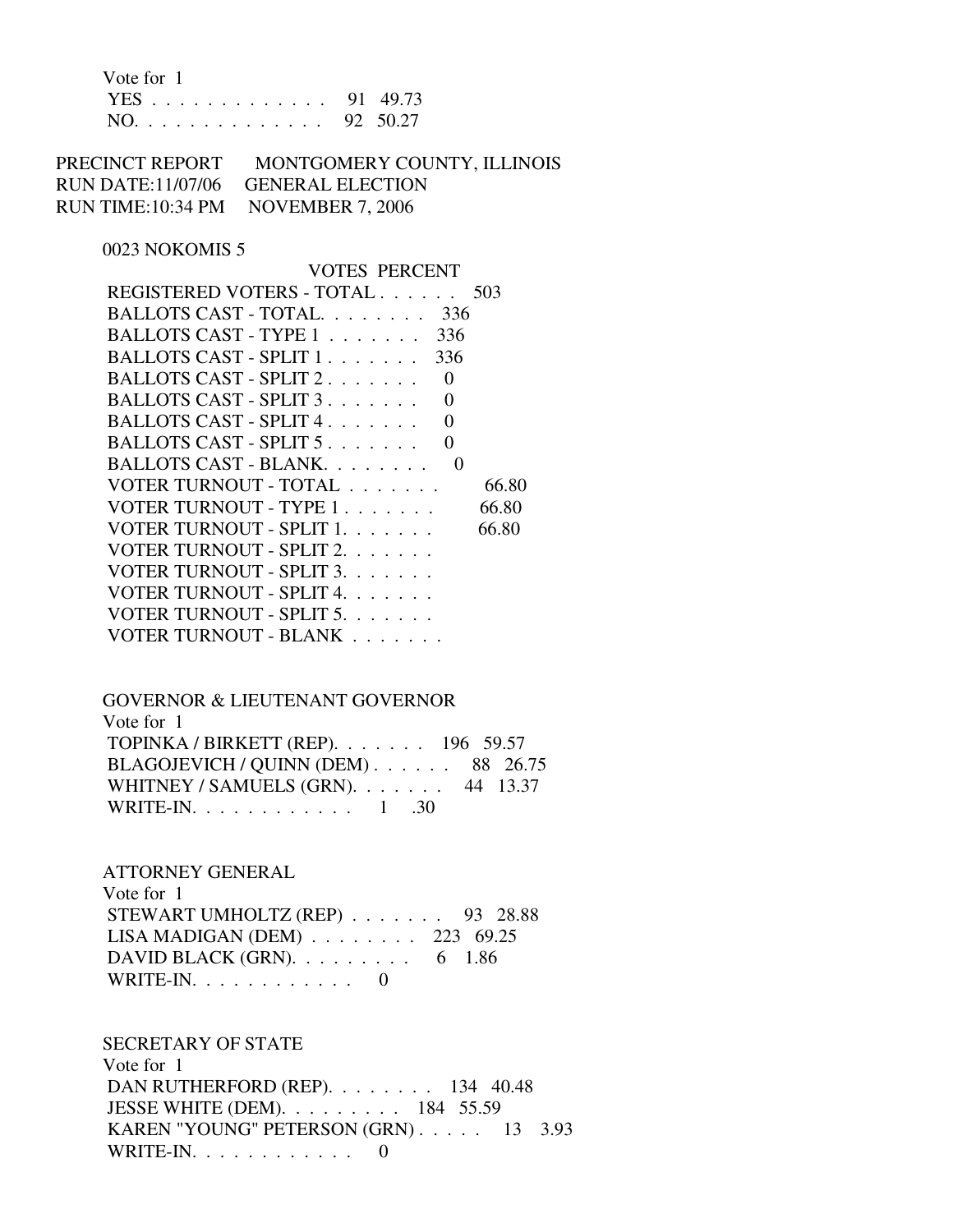**COMPTROLLER**  Vote for 1 CAROLE PANKAU (REP) . . . . . . . . 113 35.53 DANIEL W. HYNES (DEM) . . . . . . . 192 60.38 ALICIA SNYDER (GRN) . . . . . . . . 13 4.09 WRITE-IN. . . . . . . . . . . . 0

TREASURER

 Vote for 1 CHRISTINE RADOGNO (REP). . . . . . . 176 56.96 ALEXANDER GIANNOULIAS (DEM) . . . . . 126 40.78 DAN RODRIGUEZ SCHLORFF (GRN) . . . . . 7 2.27 WRITE-IN.  $\ldots$  . . . . . . . . . 0

 REPRESENTATIVE IN CONGRESS (TOTAL) NINETEENTH CONGRESSIONAL DISTRICT Vote for 1 JOHN M. SHIMKUS (REP) . . . . . . . 198 61.68 DANNY L. STOVER (DEM) . . . . . . . 123 38.32 WRITE-IN.  $\ldots$  . . . . . . . . 0

 REPRESENTATIVE IN CONGRESS (REGULAR) NINETEENTH CONGRESSIONAL DISTRICT Vote for 1 JOHN M. SHIMKUS (REP) . . . . . . . 198 61.68 DANNY L. STOVER (DEM) . . . . . . . 123 38.32 WRITE-IN. . . . . . . . . . . . 0

 REPRESENTATIVE IN CONGRESS (FEDERAL) NINETEENTH CONGRESSIONAL DISTRICT Vote for 1 JOHN M. SHIMKUS (REP) . . . . . . . 0 DANNY L. STOVER (DEM) . . . . . . . 0 WRITE-IN.  $\ldots$  . . . . . . . . 0

 STATE SENATOR FORTY-NINTH LEGISLATIVE DISTRICT Vote for 1 JEFF RICHEY (REP). . . . . . . . . 150 46.01 DEANNA DEMUZIO (DEM). . . . . . . . 176 53.99 WRITE-IN.  $\ldots$  . . . . . . . . . 0

 REPRESENTATIVE IN THE GENERAL ASSEMBLY NINETY-EIGHTH REPRESENTATIVE DISTRICT Vote for 1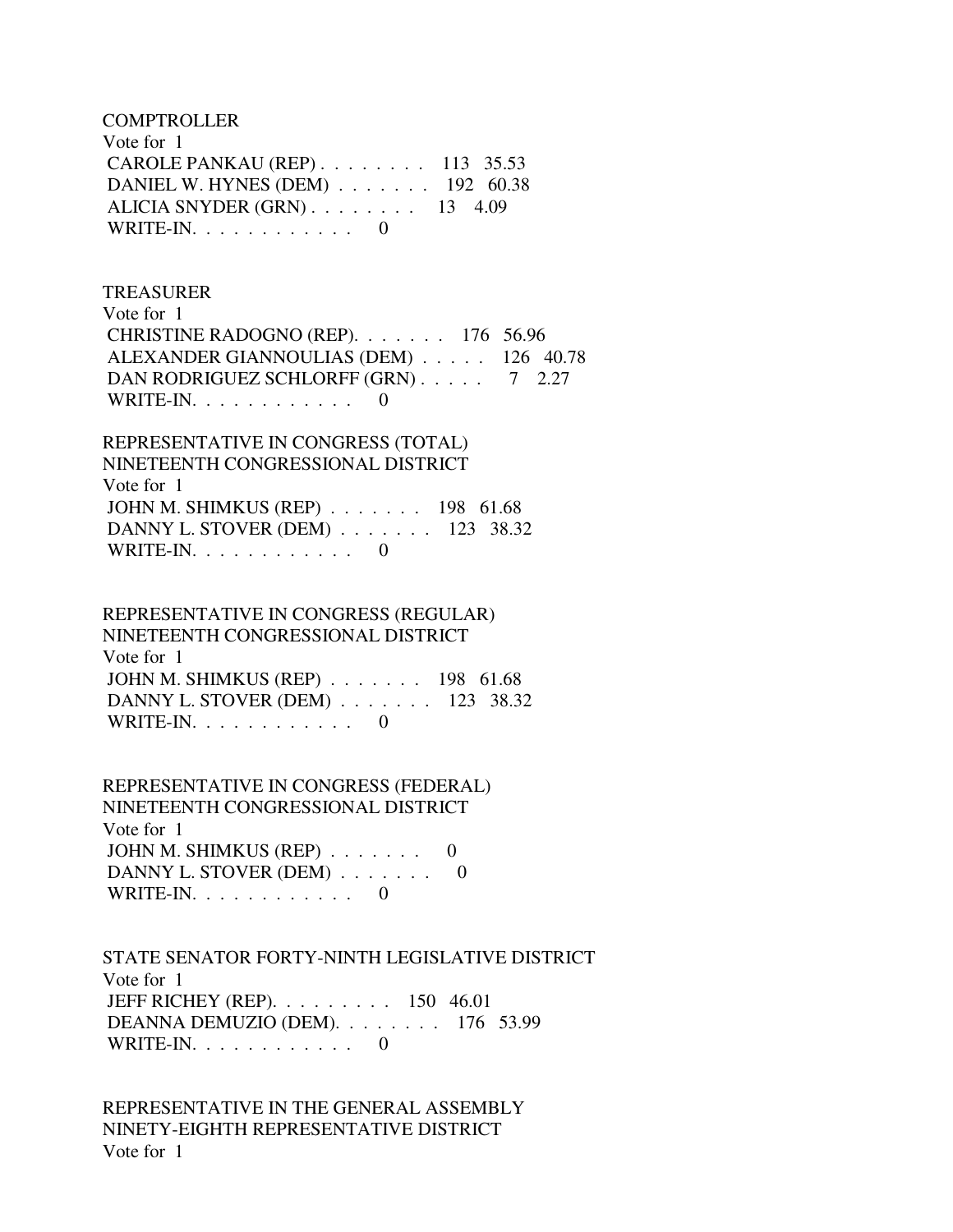## NO CANDIDATE FILED . . . . . . . . 0 GARY HANNIG (DEM). . . . . . . . . 255 99.61 WRITE-IN. . . . . . . . . . . . . 1 .39

 REGIONAL SUPERINTENDENT OF SCHOOLS (CHRISTIAN AND MONTGOMERY COUNTIES) Vote for 1 NO CANDIDATE FILED . . . . . . . . 0 GREG SPRINGER (DEM) . . . . . . . . 247 99.60 WRITE-IN. . . . . . . . . . . . 1 .40

 COUNTY CLERK Vote for 1 SANDY LEITHEISER (REP) . . . . . . . 302 99.02 NO CANDIDATE FILED . . . . . . . . 0 WRITE-IN. . . . . . . . . . . . . 3 .98

## COUNTY TREASURER

| Vote for 1                                  |  |
|---------------------------------------------|--|
| RONALD D. JENKINS (REP). $\ldots$ 294 98.99 |  |
| NO CANDIDATE FILED $\ldots \ldots \ldots$   |  |
| WRITE-IN. 3 1.01                            |  |

 COUNTY SHERIFF  $V$ oto for  $1$ 

| VOIE TOT 1                                       |  |  |
|--------------------------------------------------|--|--|
| JIM VAZZI (REP) $\ldots \ldots \ldots$ 300 99.67 |  |  |
| NO CANDIDATE FILED $\ldots \ldots \ldots$        |  |  |
| WRITE-IN. $\ldots$ 1 33                          |  |  |

 STATE'S ATTORNEY (TO FILL AN UNEXPIRED 2 YEAR TERM) Vote for 1 DOUG JARMAN (REP). . . . . . . . . 140 42.81 CHRISTOPHER W. MATOUSH (DEM) . . . . . 187 57.19 WRITE-IN.  $\ldots$  . . . . . . . . . 0

 COUNTY BOARD MEMBER COUNTY BOARD DISTRICT 2 Vote for 1 GENE MILES (REP) . . . . . . . . . 198 61.11 DONALD PETTY (DEM) . . . . . . . . 125 38.58 WRITE-IN.  $\ldots \ldots \ldots \ldots 1$  .31

 JUDGE OF THE APPELLATE COURT FIFTH JUDICIAL DISTRICT - MAAG VACANCY Vote for 1 STEPHEN P. McGLYNN (REP) . . . . . . 158 52.49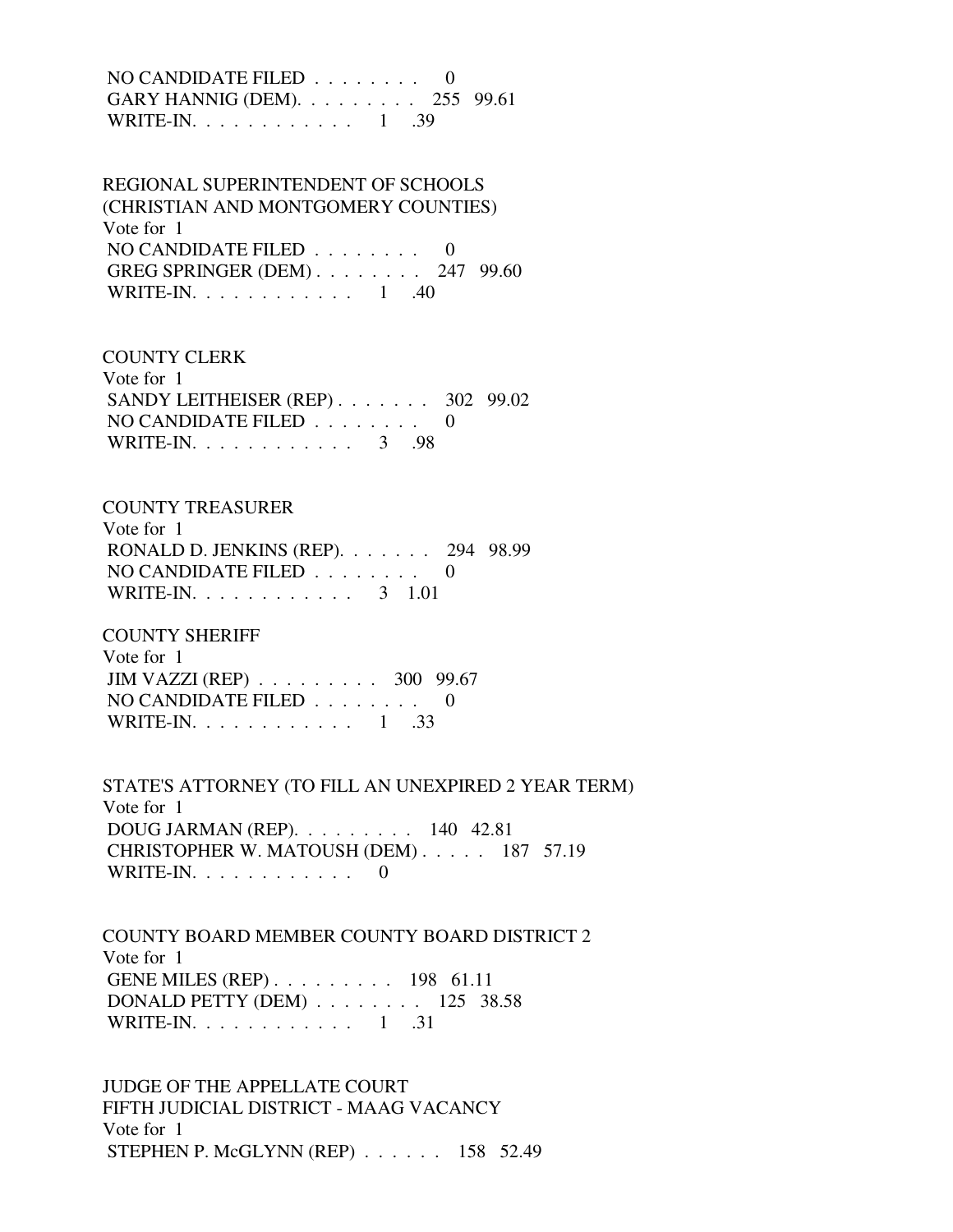## BRUCE STEWART (DEM) . . . . . . . . 143 47.51 WRITE-IN.  $\ldots$  . . . . . . . . . 0

## RETAIN SAUER FOURTH JUDICIAL CIRCUIT

Vote for 1

| YES 192 74.42 |  |
|---------------|--|
| NO. 66 25.58  |  |

## RETAIN SPEARS FOURTH JUDICIAL CIRCUIT

Vote for 1

|  |  |  |  |  |  |  | YES 207 79.31 |
|--|--|--|--|--|--|--|---------------|
|  |  |  |  |  |  |  | NO. 54 20.69  |

## RETAIN COADY FOURTH JUDICIAL CIRCUIT

| Vote for 1    |  |
|---------------|--|
| YES 221 82.77 |  |
| NO. 46 17.23  |  |

#### RETAIN MORAN FOURTH JUDICIAL CIRCUIT

Vote for 1

| $\overline{1}$ |          |
|----------------|----------|
| YES 206 81.10  |          |
| NO.            | 48 18.90 |

## RETAIN TUNGATE FOURTH JUDICIAL CIRCUIT

 Vote for 1 YES . . . . . . . . . . . . . 197 77.56 NO. . . . . . . . . . . . . . 57 22.44

## PROHIBIT LONGWALL METHOD OF MINING

| Vote for 1    |  |
|---------------|--|
| YES 207 63.30 |  |
| NO. 120 36.70 |  |

## NOKOMIS COMMUNITY MEMORIAL PARK DISTRICT LEVY & COLLECT AN ADDITIONAL TAX Vote for 1 YES . . . . . . . . . . . . . 192 59.26 NO. . . . . . . . . . . . . . 132 40.74

PRECINCT REPORT MONTGOMERY COUNTY, ILLINOIS RUN DATE:11/07/06 GENERAL ELECTION RUN TIME:10:34 PM NOVEMBER 7, 2006

 0024 NORTH LITCHFIELD 1 VOTES PERCENT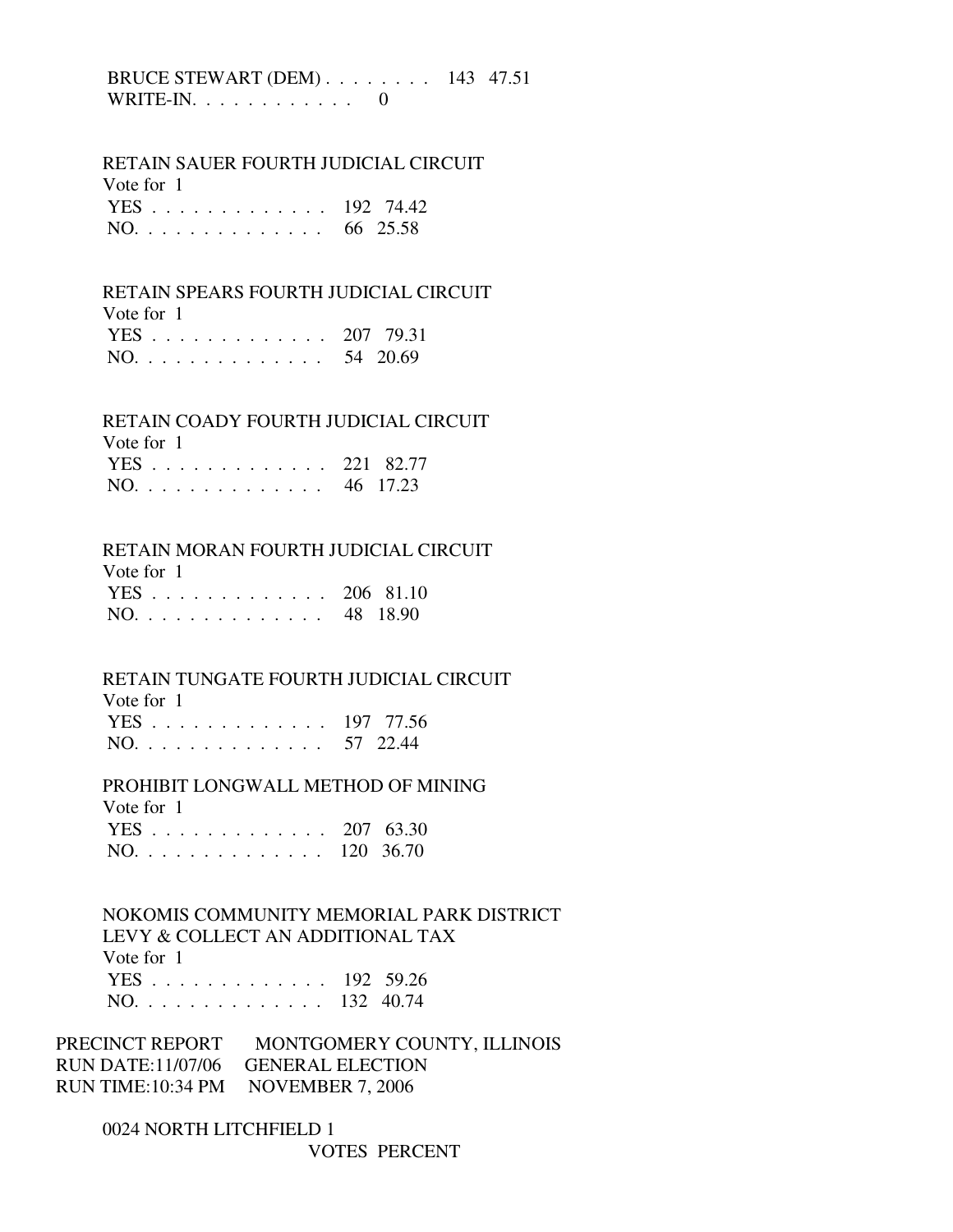| REGISTERED VOTERS - TOTAL 676 |          |
|-------------------------------|----------|
| BALLOTS CAST - TOTAL 445      |          |
| BALLOTS CAST - TYPE 1         | 445      |
| BALLOTS CAST - SPLIT 1        | 286      |
| BALLOTS CAST - SPLIT 2        | 159      |
| BALLOTS CAST - SPLIT 3.       | 0        |
| BALLOTS CAST - SPLIT 4.       | 0        |
| BALLOTS CAST - SPLIT 5        | 0        |
| BALLOTS CAST - BLANK.         | $\theta$ |
| VOTER TURNOUT - TOTAL         | 65.83    |
| VOTER TURNOUT - TYPE 1.       | 65.83    |
| VOTER TURNOUT - SPLIT 1.      | 42.31    |
| VOTER TURNOUT - SPLIT 2.      | 23.52    |
| VOTER TURNOUT - SPLIT 3.      |          |
| VOTER TURNOUT - SPLIT 4.      |          |
| VOTER TURNOUT - SPLIT 5.      |          |
| VOTER TURNOUT - BLANK         |          |

 GOVERNOR & LIEUTENANT GOVERNOR Vote for 1 TOPINKA / BIRKETT (REP). . . . . . . 284 64.99 BLAGOJEVICH / QUINN (DEM) . . . . . . 106 24.26 WHITNEY / SAMUELS (GRN). . . . . . . 37 8.47 WRITE-IN. . . . . . . . . . . . . 10 2.29

#### ATTORNEY GENERAL

 Vote for 1 STEWART UMHOLTZ (REP) . . . . . . . 179 41.24 LISA MADIGAN (DEM) . . . . . . . . 238 54.84 DAVID BLACK (GRN). . . . . . . . . 17 3.92 WRITE-IN.  $\ldots$  . . . . . . . . . 0

## SECRETARY OF STATE

 Vote for 1 DAN RUTHERFORD (REP). . . . . . . . 199 45.23 JESSE WHITE (DEM). . . . . . . . . 231 52.50 KAREN "YOUNG" PETERSON (GRN) . . . . . 10 2.27 WRITE-IN. . . . . . . . . . . . 0

#### **COMPTROLLER**

| Vote for $1$                           |  |
|----------------------------------------|--|
| CAROLE PANKAU (REP) $\ldots$ 196 46.67 |  |
| DANIEL W. HYNES (DEM) 212 50.48        |  |
| ALICIA SNYDER $(GRN)$ 12 2.86          |  |
| WRITE-IN. $\ldots$ 0                   |  |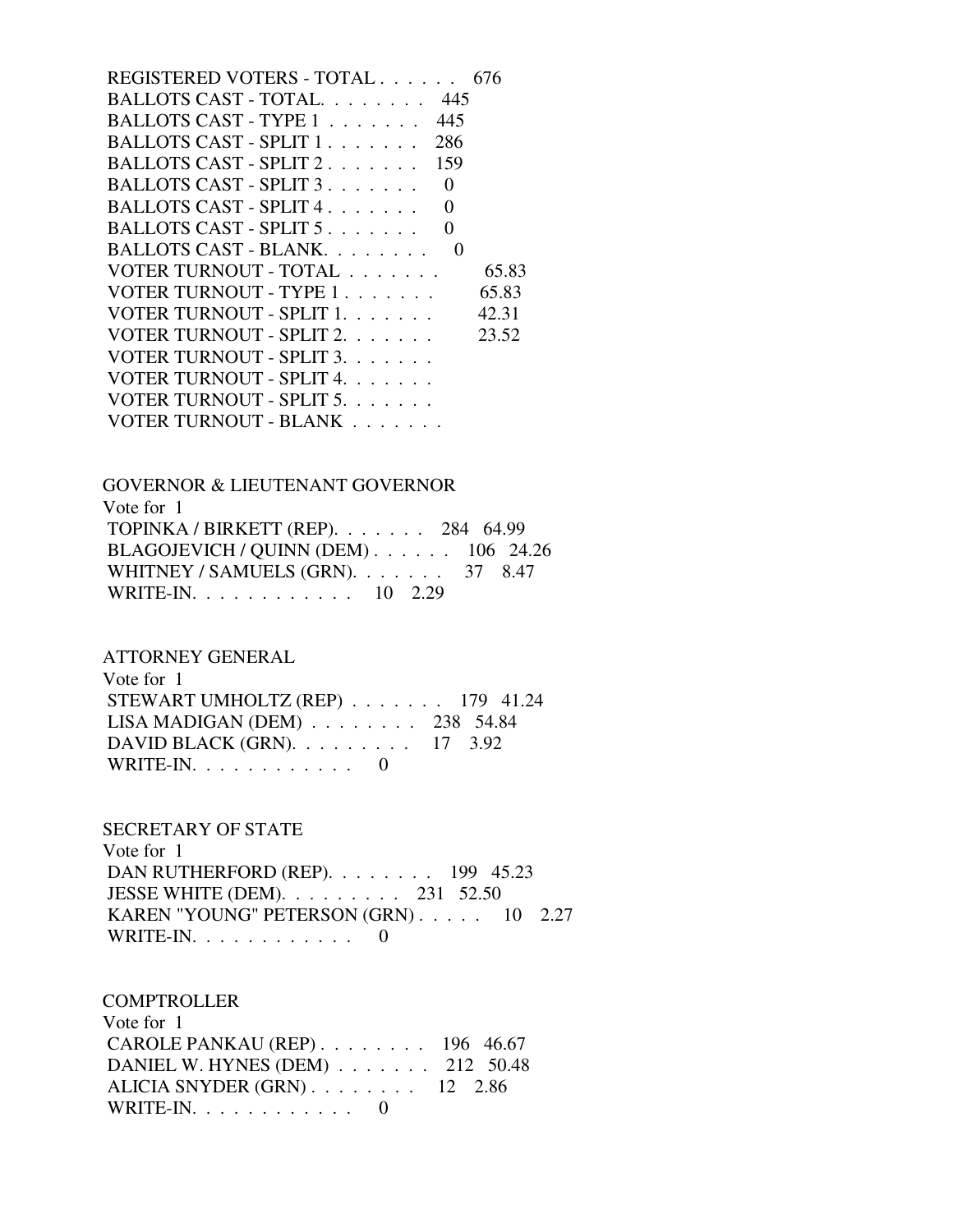#### TREASURER

 Vote for 1 CHRISTINE RADOGNO (REP). . . . . . . 266 63.64 ALEXANDER GIANNOULIAS (DEM) . . . . . 138 33.01 DAN RODRIGUEZ SCHLORFF (GRN) . . . . . 14 3.35 WRITE-IN.  $\ldots$  . . . . . . . . 0

 REPRESENTATIVE IN CONGRESS (TOTAL) NINETEENTH CONGRESSIONAL DISTRICT Vote for 1 JOHN M. SHIMKUS (REP) . . . . . . . 317 72.37 DANNY L. STOVER (DEM) . . . . . . . 121 27.63 WRITE-IN.  $\ldots$  . . . . . . . . 0

 REPRESENTATIVE IN CONGRESS (REGULAR) NINETEENTH CONGRESSIONAL DISTRICT Vote for 1 JOHN M. SHIMKUS (REP) . . . . . . . 317 72.37 DANNY L. STOVER (DEM) . . . . . . . 121 27.63 WRITE-IN.  $\ldots$  . . . . . . . . 0

 REPRESENTATIVE IN CONGRESS (FEDERAL) NINETEENTH CONGRESSIONAL DISTRICT Vote for 1 JOHN M. SHIMKUS (REP)  $\ldots$ , . . . . 0 DANNY L. STOVER (DEM) . . . . . . . 0 WRITE-IN.  $\ldots$  . . . . . . . . 0

 STATE SENATOR FORTY-NINTH LEGISLATIVE DISTRICT Vote for 1 JEFF RICHEY (REP). . . . . . . . . 236 53.76 DEANNA DEMUZIO (DEM). . . . . . . . 203 46.24 WRITE-IN. . . . . . . . . . . . 0

 REPRESENTATIVE IN THE GENERAL ASSEMBLY NINETY-EIGHTH REPRESENTATIVE DISTRICT Vote for 1 NO CANDIDATE FILED  $\ldots$ , . . . . . 0 GARY HANNIG (DEM). . . . . . . . . 355 99.16 WRITE-IN. . . . . . . . . . . . . 3 .84

 REGIONAL SUPERINTENDENT OF SCHOOLS (CHRISTIAN AND MONTGOMERY COUNTIES) Vote for 1 NO CANDIDATE FILED . . . . . . . . 0 GREG SPRINGER (DEM) . . . . . . . . 343 99.71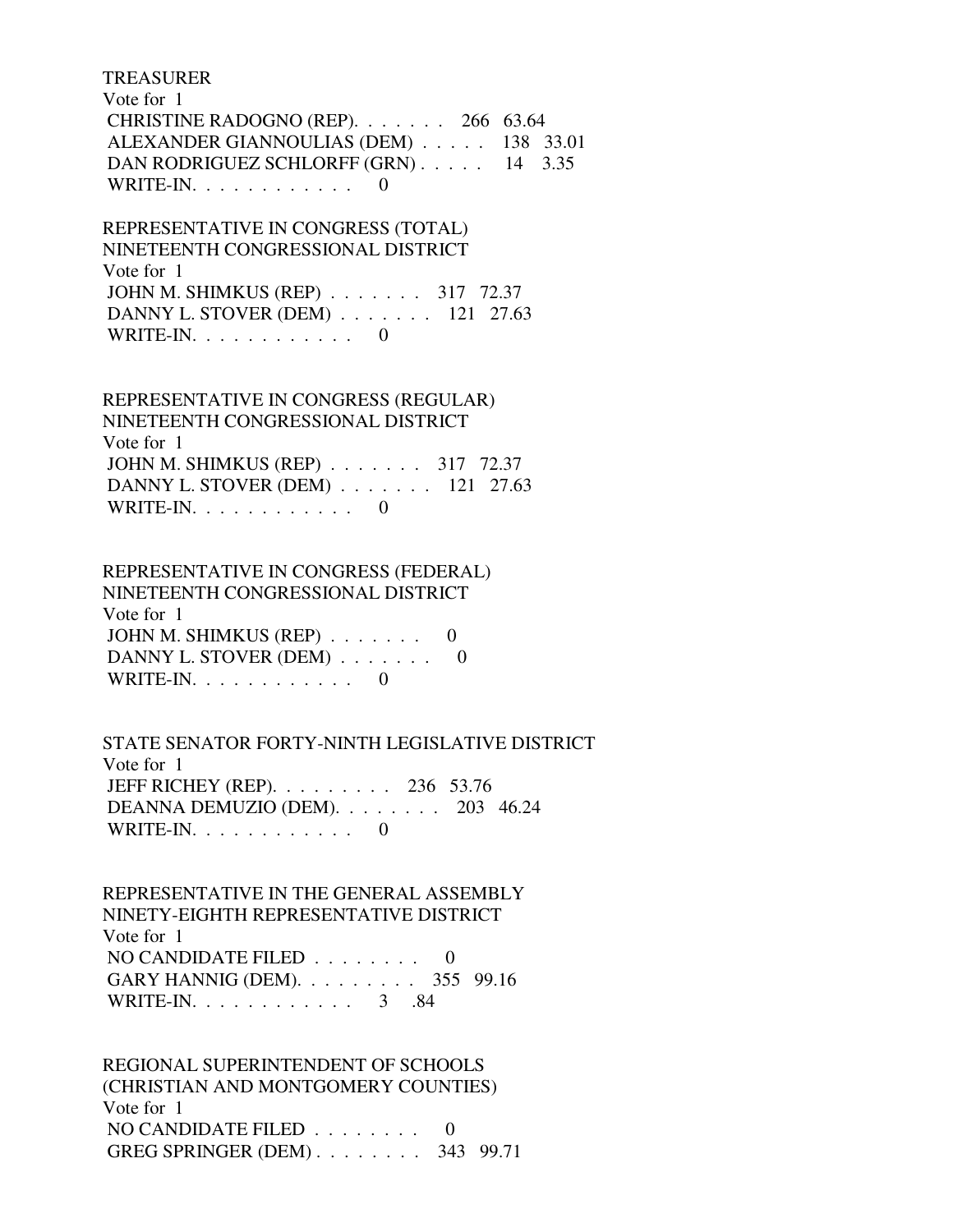WRITE-IN. . . . . . . . . . . . 1 .29

 COUNTY CLERK Vote for 1 SANDY LEITHEISER (REP) . . . . . . 403 98.77 NO CANDIDATE FILED . . . . . . . . 0 WRITE-IN. . . . . . . . . . . . . 5 1.23

 COUNTY TREASURER Vote for 1 RONALD D. JENKINS (REP). . . . . . . 396 99.00 NO CANDIDATE FILED  $\ldots \ldots \ldots$ WRITE-IN. . . . . . . . . . . . 4 1.00

 COUNTY SHERIFF Vote for 1 JIM VAZZI (REP) . . . . . . . . . 397 99.00 NO CANDIDATE FILED . . . . . . . . 0 WRITE-IN. . . . . . . . . . . . 4 1.00

 STATE'S ATTORNEY (TO FILL AN UNEXPIRED 2 YEAR TERM) Vote for 1 DOUG JARMAN (REP). . . . . . . . . 221 49.89 CHRISTOPHER W. MATOUSH (DEM) . . . . . 220 49.66 WRITE-IN. . . . . . . . . . . . 2 .45

 COUNTY BOARD MEMBER COUNTY BOARD DISTRICT 7 Vote for 1 NO CANDIDATE FILED . . . . . . . . 0 WILLIAM E. SIELSCHOTT (DEM) . . . . . 195 89.45 WRITE-IN. . . . . . . . . . . . 23 10.55

 COUNTY BOARD MEMBER COUNTY BOARD DISTRICT 1 Vote for 2 CONNIE TAYLOR BECK (REP) . . . . . . 104 43.51 DALE OGDEN (DEM) . . . . . . . . . 84 35.15 DAVID G. HEATON (DEM) . . . . . . . 49 20.50 WRITE-IN. . . . . . . . . . . . 2 .84

 JUDGE OF THE APPELLATE COURT FIFTH JUDICIAL DISTRICT - MAAG VACANCY Vote for 1 STEPHEN P. McGLYNN (REP) . . . . . . 269 64.66 BRUCE STEWART (DEM) . . . . . . . . 147 35.34 WRITE-IN. . . . . . . . . . . . 0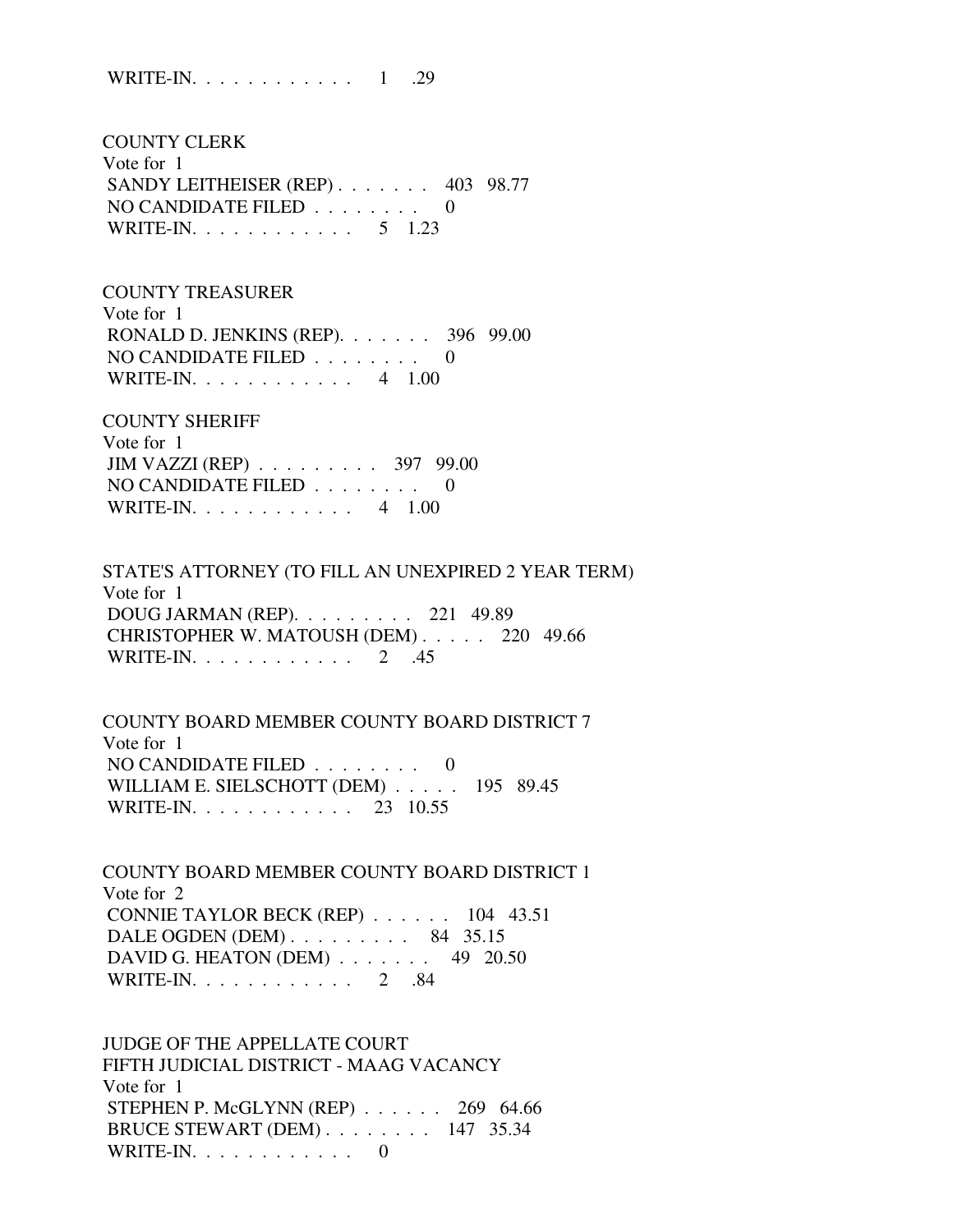#### RETAIN SAUER FOURTH JUDICIAL CIRCUIT  $V$ oto for  $1$

| VOLE TOLI     |  |
|---------------|--|
| YES 247 68.61 |  |
| NO. 113 31.39 |  |

## RETAIN SPEARS FOURTH JUDICIAL CIRCUIT

| Vote for 1    |  |
|---------------|--|
| YES 251 69.53 |  |
| NO. 110 30.47 |  |

## RETAIN COADY FOURTH JUDICIAL CIRCUIT

| Vote for 1      |  |
|-----------------|--|
| YES 252 69.81   |  |
| $NO.$ 109 30.19 |  |

## RETAIN MORAN FOURTH JUDICIAL CIRCUIT

| Vote for $1$  |                             |
|---------------|-----------------------------|
| YES 242 67.04 |                             |
|               | $\sim$ $\sim$ $\sim$ $\sim$ |

| $NO.$ |  |  |  |  |  |  |  |  |  |  |  |  |  |  | 119 32.96 |
|-------|--|--|--|--|--|--|--|--|--|--|--|--|--|--|-----------|
|-------|--|--|--|--|--|--|--|--|--|--|--|--|--|--|-----------|

## RETAIN TUNGATE FOURTH JUDICIAL CIRCUIT

| Vote for 1      |  |
|-----------------|--|
| YES 248 68.89   |  |
| $NO.$ 112 31.11 |  |

#### PROHIBIT LONGWALL METHOD OF MINING

| Vote for 1    |  |
|---------------|--|
| YES 177 40.14 |  |
| NO. 264 59.86 |  |

 LITCHFIELD C.U.S.D. 12 QUESTION BUILD/EQUIP MULTI-PURPOSE SCHOOL FACILITY Vote for 1 YES . . . . . . . . . . . . . 190 42.89 NO. . . . . . . . . . . . . . 253 57.11

PRECINCT REPORT MONTGOMERY COUNTY, ILLINOIS RUN DATE:11/07/06 GENERAL ELECTION RUN TIME:10:34 PM NOVEMBER 7, 2006

 0025 NORTH LITCHFIELD 2 VOTES PERCENT REGISTERED VOTERS - TOTAL . . . . . . 581 BALLOTS CAST - TOTAL. . . . . . . . 353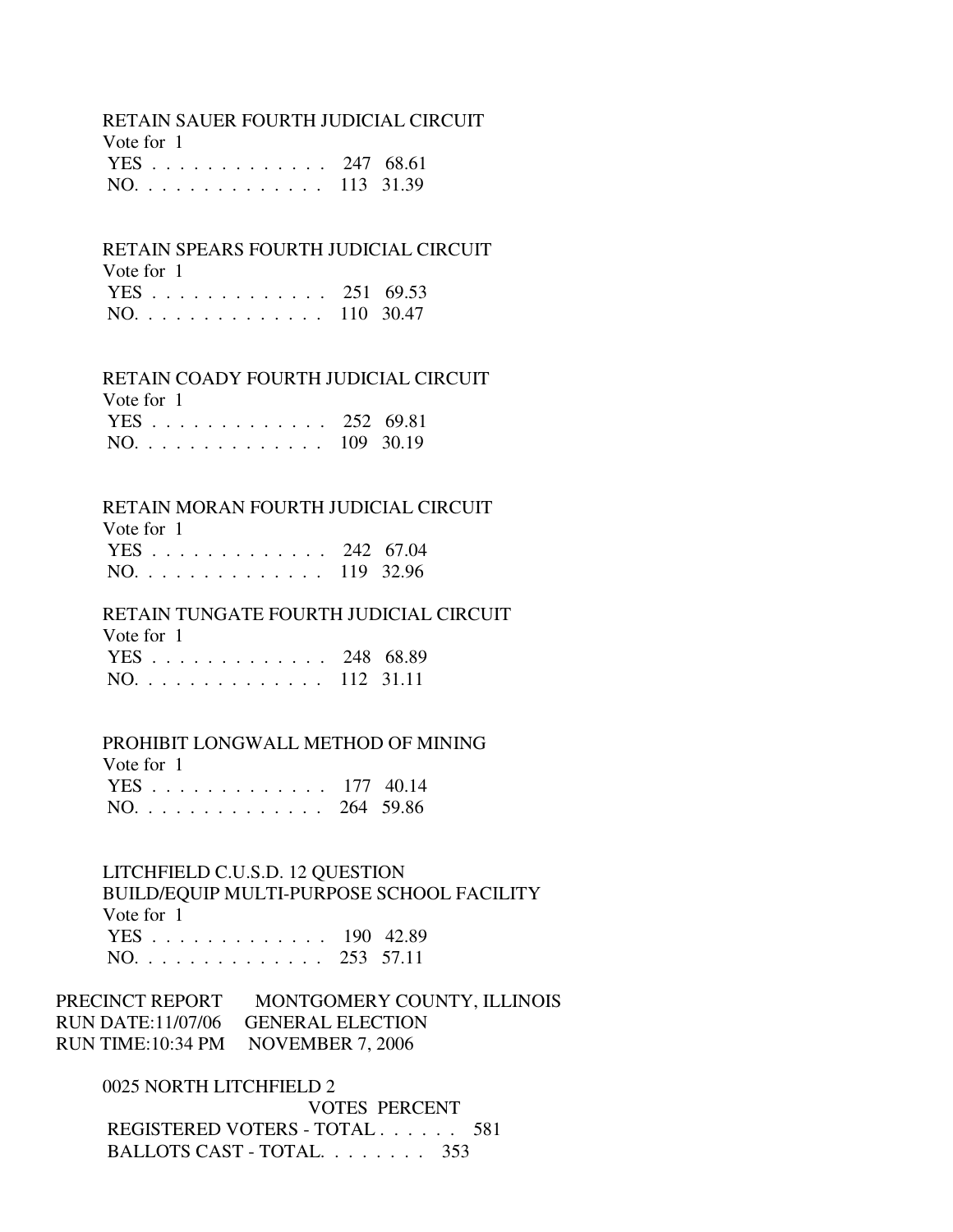| BALLOTS CAST - TYPE 1<br>353                    |       |
|-------------------------------------------------|-------|
| BALLOTS CAST - SPLIT $1, \ldots, \ldots$<br>353 |       |
| BALLOTS CAST - SPLIT 2.<br>$\theta$             |       |
| BALLOTS CAST - SPLIT 3.                         |       |
| BALLOTS CAST - SPLIT 4.<br>0                    |       |
| BALLOTS CAST - SPLIT 5                          |       |
| BALLOTS CAST - BLANK.                           |       |
| VOTER TURNOUT - TOTAL                           | 60.76 |
| VOTER TURNOUT - TYPE 1                          | 60.76 |
| VOTER TURNOUT - SPLIT 1.                        | 60.76 |
| VOTER TURNOUT - SPLIT 2.                        |       |
| VOTER TURNOUT - SPLIT 3.                        |       |
| VOTER TURNOUT - SPLIT 4.                        |       |
| VOTER TURNOUT - SPLIT 5.                        |       |
| VOTER TURNOUT - BLANK                           |       |

 GOVERNOR & LIEUTENANT GOVERNOR Vote for 1 TOPINKA / BIRKETT (REP). . . . . . . 202 59.24 BLAGOJEVICH / QUINN (DEM) . . . . . . 107 31.38 WHITNEY / SAMUELS (GRN). . . . . . . 20 5.87 WRITE-IN. . . . . . . . . . . . 12 3.52

#### ATTORNEY GENERAL  $V_{\text{obs}}$  for  $1$

| Vote for 1                                       |  |  |
|--------------------------------------------------|--|--|
| STEWART UMHOLTZ (REP) 118 34.71                  |  |  |
| LISA MADIGAN (DEM) $\ldots$ 215 63.24            |  |  |
| DAVID BLACK (GRN). $\ldots \ldots \ldots$ 7 2.06 |  |  |
| WRITE-IN. $\ldots$ 0                             |  |  |

#### SECRETARY OF STATE

 Vote for 1 DAN RUTHERFORD (REP). . . . . . . . 142 40.92 JESSE WHITE (DEM). . . . . . . . . 198 57.06 KAREN "YOUNG" PETERSON (GRN) . . . . . 7 2.02 WRITE-IN. . . . . . . . . . . . 0

## **COMPTROLLER**

| Vote for 1                               |  |
|------------------------------------------|--|
| CAROLE PANKAU (REP) $\ldots$ 133 39.47   |  |
| DANIEL W. HYNES (DEM) $\ldots$ 191 56.68 |  |
| ALICIA SNYDER $(GRN)$ 13 3.86            |  |
| WRITE-IN. $\ldots$ 0                     |  |

# TREASURER

Vote for 1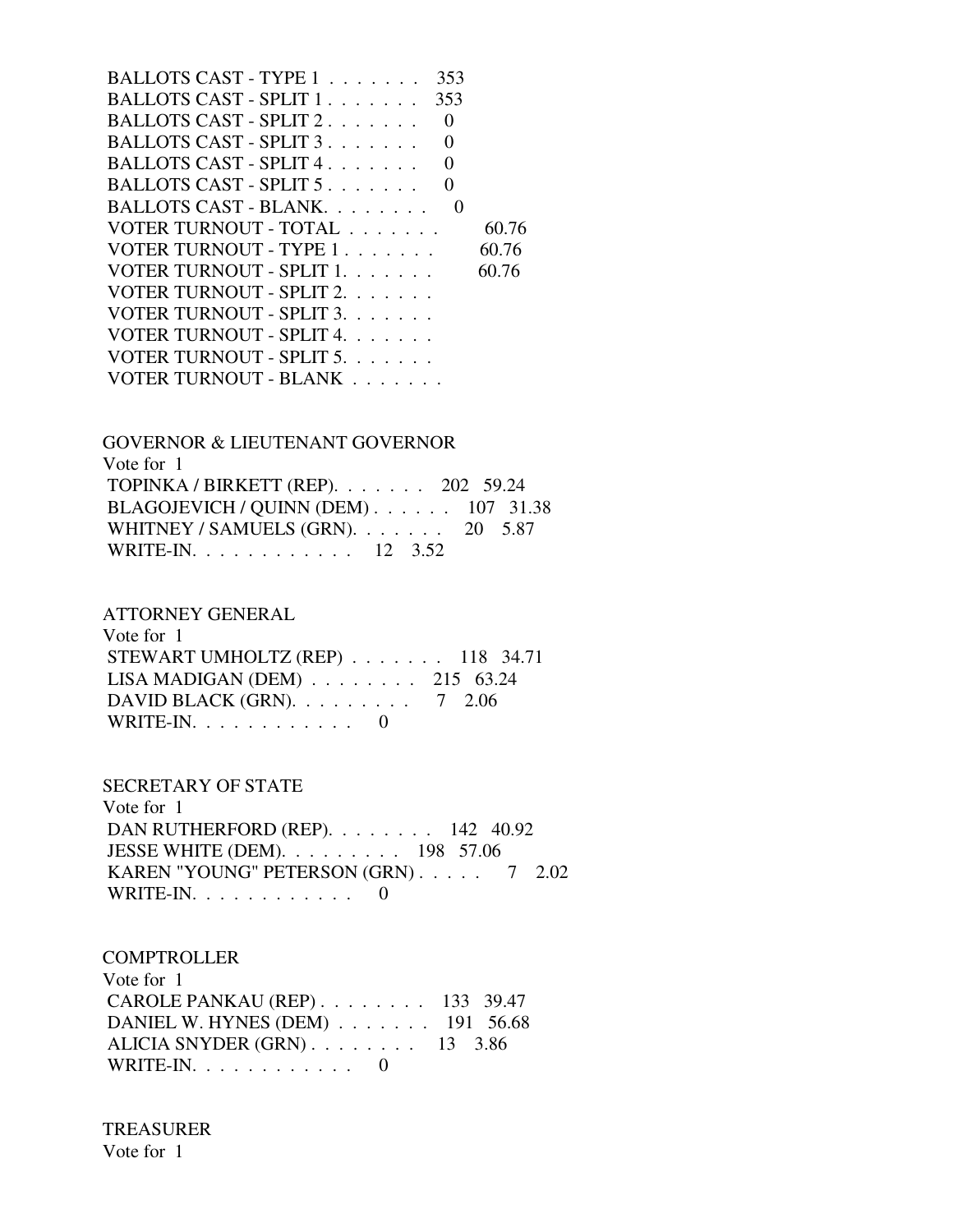CHRISTINE RADOGNO (REP). . . . . . . 178 55.97 ALEXANDER GIANNOULIAS (DEM) . . . . . 127 39.94 DAN RODRIGUEZ SCHLORFF (GRN) . . . . . 13 4.09 WRITE-IN.  $\ldots$  . . . . . . . . . 0

 REPRESENTATIVE IN CONGRESS (TOTAL) NINETEENTH CONGRESSIONAL DISTRICT Vote for 1 JOHN M. SHIMKUS (REP) . . . . . . . 236 68.21 DANNY L. STOVER (DEM) . . . . . . . 109 31.50 WRITE-IN. . . . . . . . . . . . 1 .29

 REPRESENTATIVE IN CONGRESS (REGULAR) NINETEENTH CONGRESSIONAL DISTRICT Vote for 1 JOHN M. SHIMKUS (REP) . . . . . . . 236 68.21 DANNY L. STOVER (DEM) . . . . . . . 109 31.50 WRITE-IN. . . . . . . . . . . . 1 .29

 REPRESENTATIVE IN CONGRESS (FEDERAL) NINETEENTH CONGRESSIONAL DISTRICT Vote for 1 JOHN M. SHIMKUS (REP) . . . . . . . 0 DANNY L. STOVER (DEM) . . . . . . . 0 WRITE-IN. . . . . . . . . . . . 0

 STATE SENATOR FORTY-NINTH LEGISLATIVE DISTRICT Vote for 1 JEFF RICHEY (REP). . . . . . . . . 173 49.57 DEANNA DEMUZIO (DEM). . . . . . . . 176 50.43 WRITE-IN.  $\ldots$  . . . . . . . . . 0

 REPRESENTATIVE IN THE GENERAL ASSEMBLY NINETY-EIGHTH REPRESENTATIVE DISTRICT Vote for 1 NO CANDIDATE FILED . . . . . . . . 0 GARY HANNIG (DEM). . . . . . . . . 283 98.61 WRITE-IN. . . . . . . . . . . . 4 1.39

 REGIONAL SUPERINTENDENT OF SCHOOLS (CHRISTIAN AND MONTGOMERY COUNTIES) Vote for 1 NO CANDIDATE FILED . . . . . . . . 0 GREG SPRINGER (DEM) . . . . . . . . 275 98.92 WRITE-IN. . . . . . . . . . . . . 3 1.08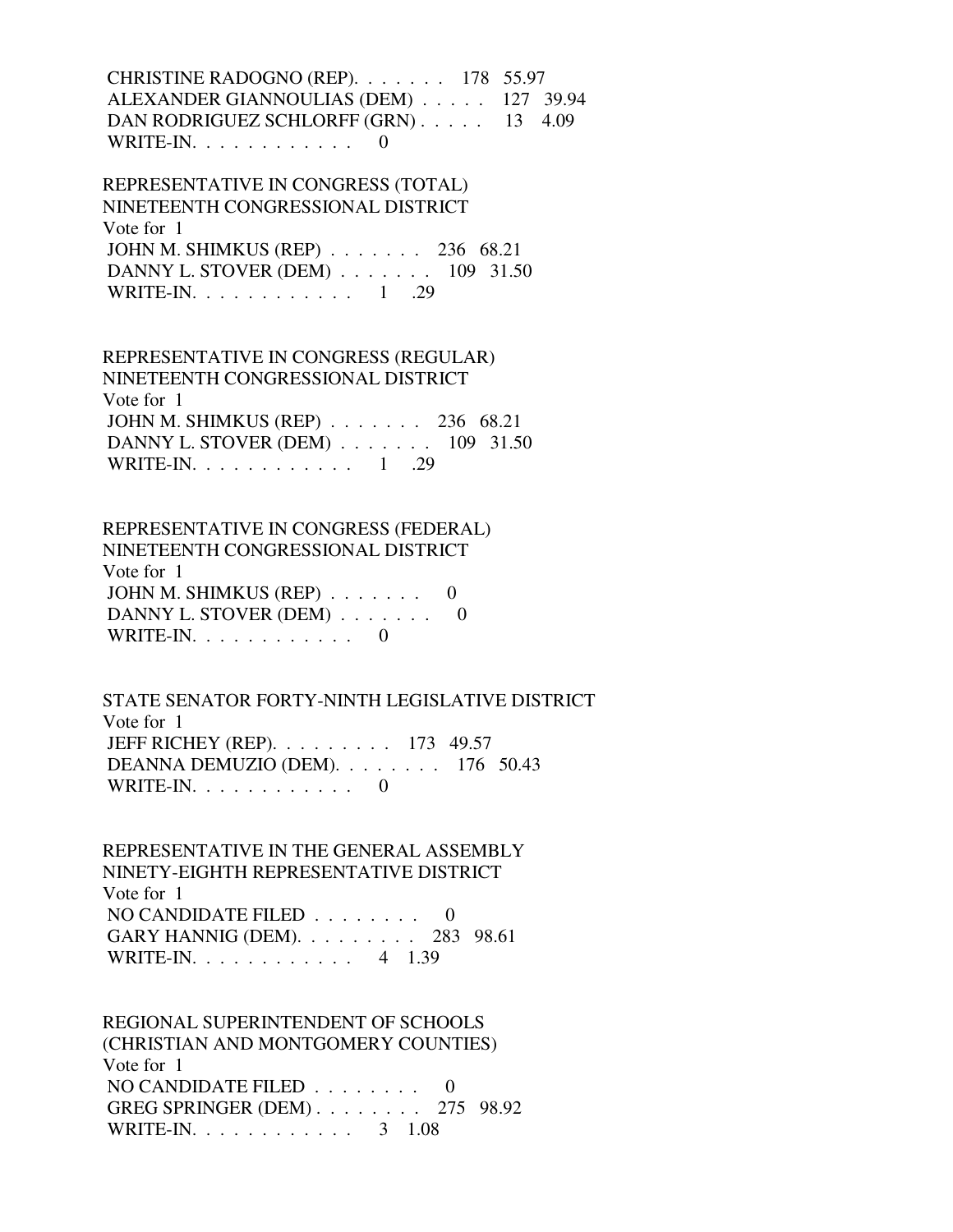COUNTY CLERK Vote for 1 SANDY LEITHEISER (REP) . . . . . . . 317 99.69 NO CANDIDATE FILED . . . . . . . . 0 WRITE-IN. . . . . . . . . . . . . 1 .31

COUNTY TREASURER

 Vote for 1 RONALD D. JENKINS (REP). . . . . . . 305 99.67 NO CANDIDATE FILED . . . . . . . . 0 WRITE-IN. . . . . . . . . . . . 1 .33

 COUNTY SHERIFF Vote for 1 JIM VAZZI (REP) . . . . . . . . . 314 99.37 NO CANDIDATE FILED . . . . . . . . 0 WRITE-IN. . . . . . . . . . . . 2 .63

 STATE'S ATTORNEY (TO FILL AN UNEXPIRED 2 YEAR TERM) Vote for 1 DOUG JARMAN (REP). . . . . . . . . 157 45.24 CHRISTOPHER W. MATOUSH (DEM) . . . . . 190 54.76 WRITE-IN.  $\ldots$  . . . . . . . . . 0

 COUNTY BOARD MEMBER COUNTY BOARD DISTRICT 7 Vote for 1 NO CANDIDATE FILED  $\ldots \ldots \ldots$  WILLIAM E. SIELSCHOTT (DEM) . . . . . 263 89.76 WRITE-IN. . . . . . . . . . . . 30 10.24

 JUDGE OF THE APPELLATE COURT FIFTH JUDICIAL DISTRICT - MAAG VACANCY Vote for 1 STEPHEN P. McGLYNN (REP) . . . . . . 202 61.77 BRUCE STEWART (DEM) . . . . . . . . 125 38.23 WRITE-IN. . . . . . . . . . . . 0

 RETAIN SAUER FOURTH JUDICIAL CIRCUIT Vote for 1 YES . . . . . . . . . . . . . 213 77.17 NO. . . . . . . . . . . . . . 63 22.83

 RETAIN SPEARS FOURTH JUDICIAL CIRCUIT Vote for 1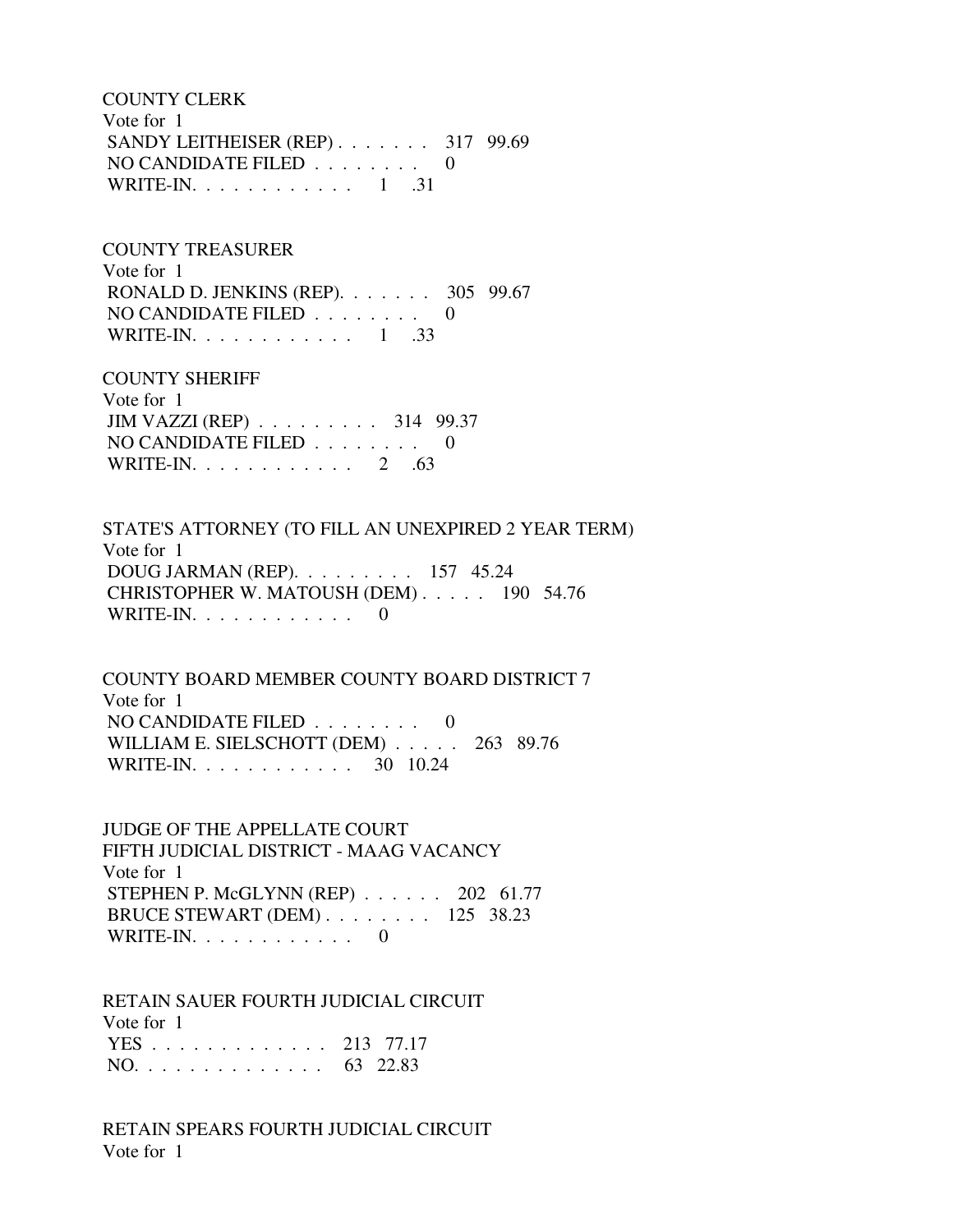|  |  |  |  |  |  |  | YES 210 76.64 |
|--|--|--|--|--|--|--|---------------|
|  |  |  |  |  |  |  | NO. 64 23.36  |

# RETAIN COADY FOURTH JUDICIAL CIRCUIT

Vote for 1

| YES 212 76.81 |  |
|---------------|--|
| NO. 64 23.19  |  |

## RETAIN MORAN FOURTH JUDICIAL CIRCUIT

Vote for 1

|     |  |  |  |  |  |  |  | YES 214 79.26 |
|-----|--|--|--|--|--|--|--|---------------|
| NO. |  |  |  |  |  |  |  | 56 20.74      |

## RETAIN TUNGATE FOURTH JUDICIAL CIRCUIT

| Vote for 1    |  |
|---------------|--|
| YES 210 77.78 |  |
| NO. 60 22.22  |  |

## PROHIBIT LONGWALL METHOD OF MINING

| Vote for 1    |  |
|---------------|--|
| YES 115 33.63 |  |
| NO. 227 66.37 |  |

## LITCHFIELD C.U.S.D. 12 QUESTION BUILD/EQUIP MULTI-PURPOSE SCHOOL FACILITY Vote for 1 YES . . . . . . . . . . . . . 178 51.45 NO. . . . . . . . . . . . . . 168 48.55

| PRECINCT REPORT | MONTGOMERY COUNTY, ILLINOIS        |
|-----------------|------------------------------------|
|                 | RUN DATE:11/07/06 GENERAL ELECTION |
|                 | RUN TIME:10:34 PM NOVEMBER 7, 2006 |

## 0026 NORTH LITCHFIELD 3

| <b>VOTES PERCENT</b>                     |
|------------------------------------------|
| REGISTERED VOTERS - TOTAL 423            |
| BALLOTS CAST - TOTAL.<br>267             |
| BALLOTS CAST - TYPE 1<br>267             |
| BALLOTS CAST - SPLIT 1<br>267            |
| BALLOTS CAST - SPLIT 2.                  |
| BALLOTS CAST - SPLIT 3.                  |
| BALLOTS CAST - SPLIT 4.                  |
| BALLOTS CAST - SPLIT $5, \ldots, \ldots$ |
| BALLOTS CAST - BLANK                     |
| VOTER TURNOUT - TOTAL<br>63.12           |
| VOTER TURNOUT - TYPE 1<br>63.12          |
| VOTER TURNOUT - SPLIT 1.                 |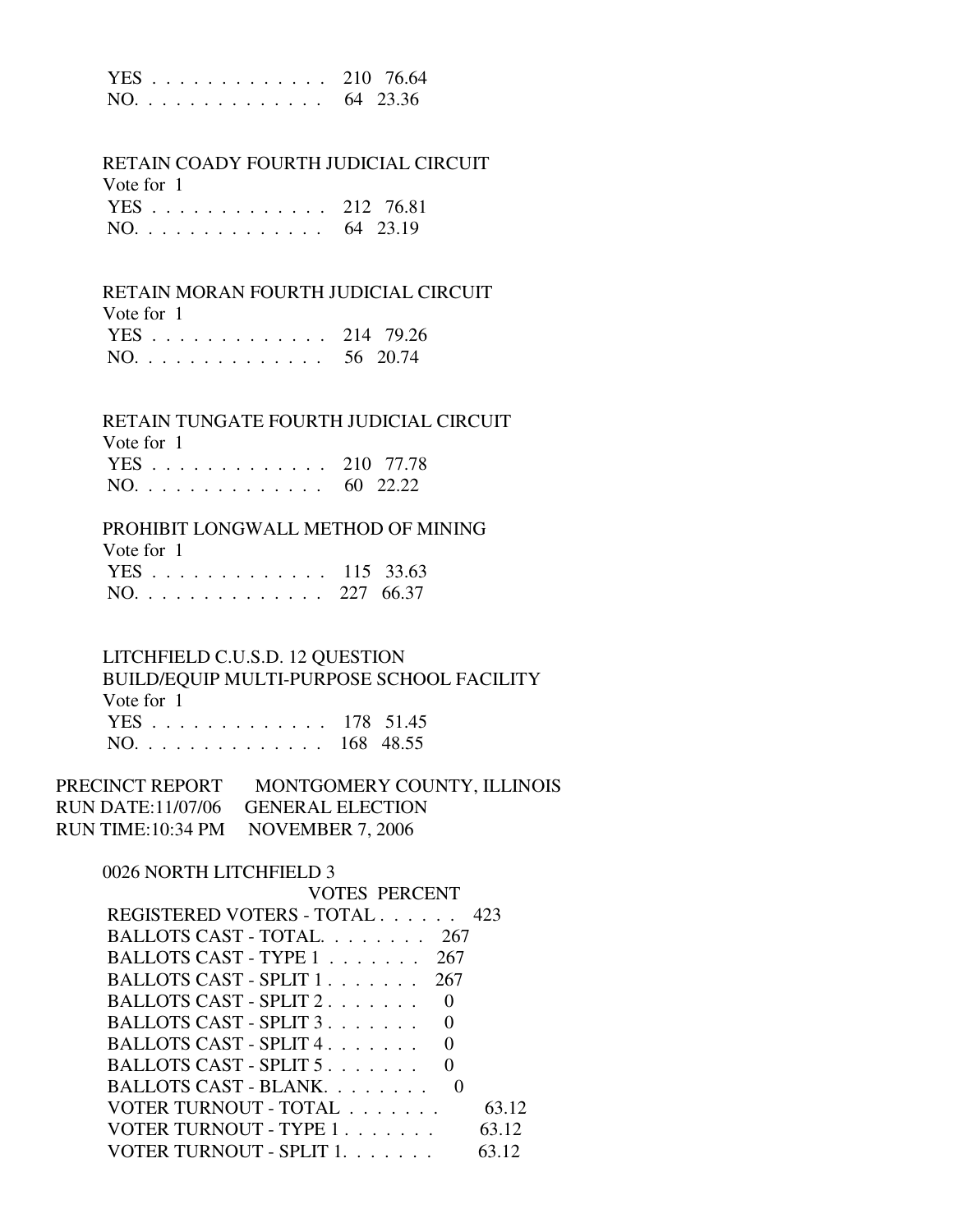| VOTER TURNOUT - SPLIT 2. |  |
|--------------------------|--|
| VOTER TURNOUT - SPLIT 3. |  |
| VOTER TURNOUT - SPLIT 4. |  |
| VOTER TURNOUT - SPLIT 5. |  |
| VOTER TURNOUT - BLANK    |  |

 GOVERNOR & LIEUTENANT GOVERNOR Vote for 1 TOPINKA / BIRKETT (REP). . . . . . . 139 54.30 BLAGOJEVICH / QUINN (DEM) . . . . . . 92 35.94 WHITNEY / SAMUELS (GRN). . . . . . . 19 7.42 WRITE-IN. . . . . . . . . . . . 6 2.34

#### ATTORNEY GENERAL

| Vote for 1                                            |  |
|-------------------------------------------------------|--|
| STEWART UMHOLTZ (REP) $\ldots \ldots \ldots$ 80 31.62 |  |
| LISA MADIGAN (DEM) $\ldots$ 165 65.22                 |  |
| DAVID BLACK (GRN). $\ldots$ 8 3.16                    |  |
| WRITE-IN. $\ldots$ 0                                  |  |

#### SECRETARY OF STATE

| Vote for 1                              |  |  |
|-----------------------------------------|--|--|
| DAN RUTHERFORD (REP). $\ldots$ 95 36.12 |  |  |
| JESSE WHITE (DEM). $\ldots$ 163 61.98   |  |  |
| KAREN "YOUNG" PETERSON $(GRN)$ 5 1.90   |  |  |
| WRITE-IN.                               |  |  |

#### **COMPTROLLER**

| Vote for 1                            |  |
|---------------------------------------|--|
| CAROLE PANKAU (REP) $\ldots$ 94 37.01 |  |
| DANIEL W. HYNES (DEM) 152 59.84       |  |
| ALICIA SNYDER $(GRN)$ 8 3.15          |  |
| WRITE-IN. $\ldots$ 0                  |  |

## TREASURER

| Vote for 1                                  |  |
|---------------------------------------------|--|
| CHRISTINE RADOGNO (REP). $\ldots$ 125 49.60 |  |
| ALEXANDER GIANNOULIAS (DEM) 119 47.22       |  |
| DAN RODRIGUEZ SCHLORFF (GRN) 8 3.17         |  |
| WRITE-IN.                                   |  |

 REPRESENTATIVE IN CONGRESS (TOTAL) NINETEENTH CONGRESSIONAL DISTRICT Vote for 1 JOHN M. SHIMKUS (REP) . . . . . . . 163 62.93 DANNY L. STOVER (DEM) . . . . . . . 96 37.07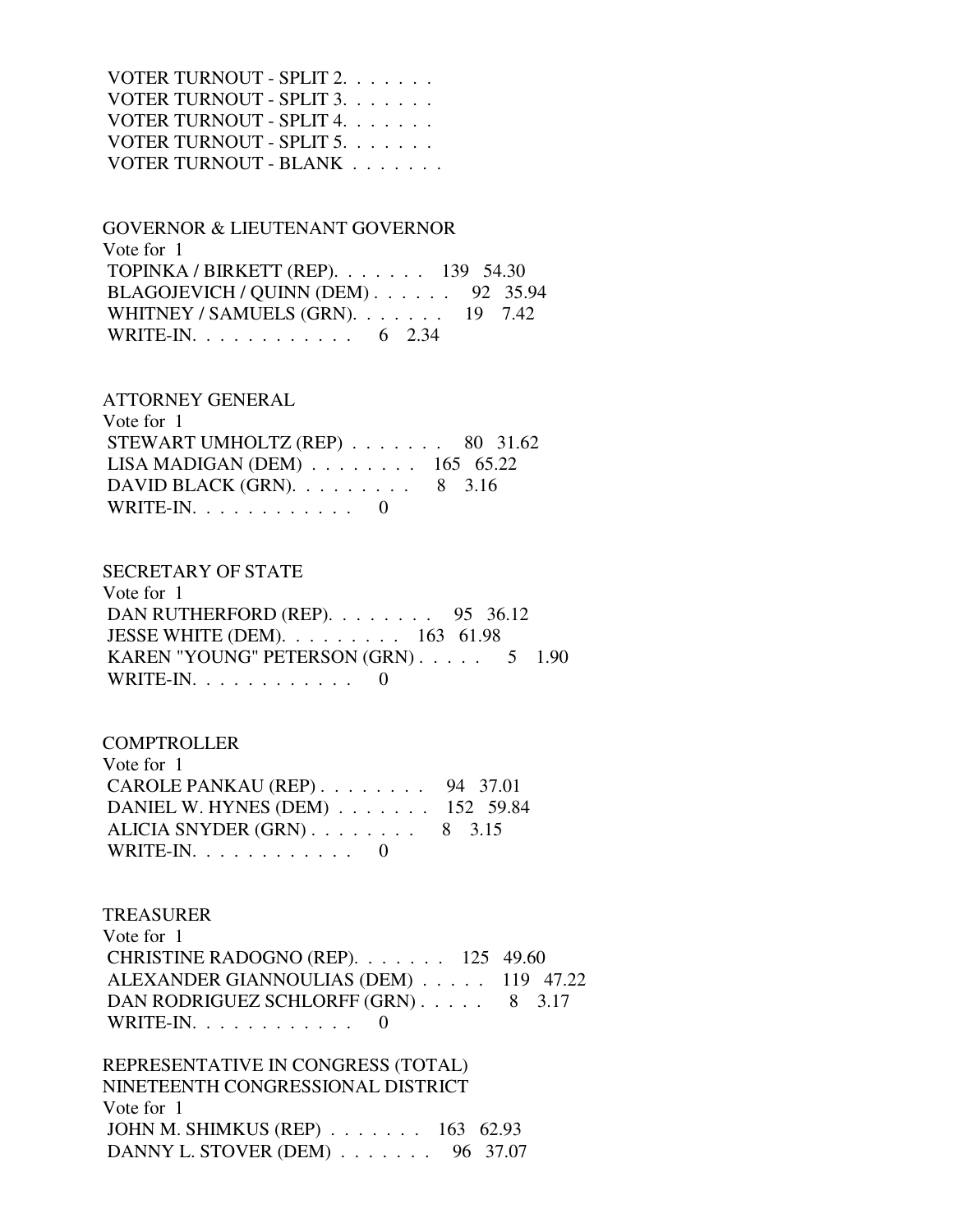WRITE-IN.  $\ldots$  . . . . . . . . 0

 REPRESENTATIVE IN CONGRESS (REGULAR) NINETEENTH CONGRESSIONAL DISTRICT Vote for 1 JOHN M. SHIMKUS (REP) . . . . . . . 163 62.93 DANNY L. STOVER (DEM) . . . . . . . 96 37.07 WRITE-IN. . . . . . . . . . . . 0

 REPRESENTATIVE IN CONGRESS (FEDERAL) NINETEENTH CONGRESSIONAL DISTRICT Vote for 1 JOHN M. SHIMKUS (REP)  $\ldots \ldots \ldots$  0 DANNY L. STOVER (DEM) . . . . . . . 0 WRITE-IN. . . . . . . . . . . . 0

 STATE SENATOR FORTY-NINTH LEGISLATIVE DISTRICT Vote for 1 JEFF RICHEY (REP). . . . . . . . . 113 42.64 DEANNA DEMUZIO (DEM). . . . . . . . 152 57.36 WRITE-IN.  $\ldots$  . . . . . . . . . 0

 REPRESENTATIVE IN THE GENERAL ASSEMBLY NINETY-EIGHTH REPRESENTATIVE DISTRICT Vote for 1 NO CANDIDATE FILED . . . . . . . . 0 GARY HANNIG (DEM). . . . . . . . . 221 97.79 WRITE-IN. . . . . . . . . . . . . 5 2.21

 REGIONAL SUPERINTENDENT OF SCHOOLS (CHRISTIAN AND MONTGOMERY COUNTIES) Vote for 1 NO CANDIDATE FILED . . . . . . . . 0 GREG SPRINGER (DEM) . . . . . . . . 214 99.07 WRITE-IN. . . . . . . . . . . . 2 .93

 COUNTY CLERK Vote for 1 SANDY LEITHEISER (REP) . . . . . . . 241 99.18

NO CANDIDATE FILED . . . . . . . . 0 WRITE-IN. . . . . . . . . . . . 2 .82

 COUNTY TREASURER Vote for 1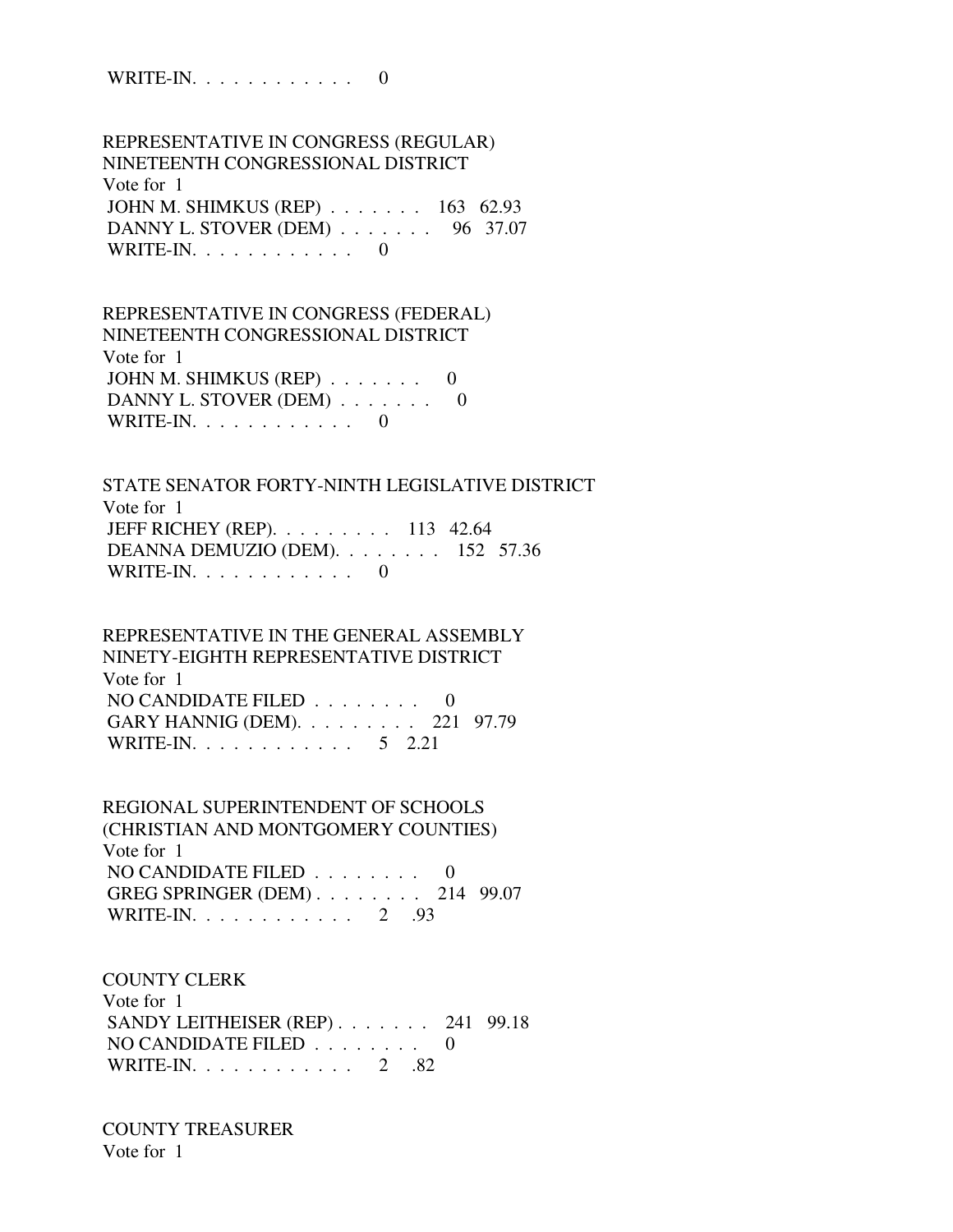RONALD D. JENKINS (REP). . . . . . . 232 99.15 NO CANDIDATE FILED . . . . . . . . 0 WRITE-IN. . . . . . . . . . . . 2 .85

 COUNTY SHERIFF Vote for 1 JIM VAZZI (REP) . . . . . . . . . 235 99.58 NO CANDIDATE FILED . . . . . . . . 0 WRITE-IN. . . . . . . . . . . . 1 .42

 STATE'S ATTORNEY (TO FILL AN UNEXPIRED 2 YEAR TERM) Vote for 1 DOUG JARMAN (REP). . . . . . . . . 108 40.60 CHRISTOPHER W. MATOUSH (DEM) . . . . . 158 59.40 WRITE-IN.  $\ldots$  . . . . . . . . . 0

 COUNTY BOARD MEMBER COUNTY BOARD DISTRICT 7 Vote for 1 NO CANDIDATE FILED  $\ldots$ , ... 0 WILLIAM E. SIELSCHOTT (DEM) . . . . . 209 91.67 WRITE-IN. . . . . . . . . . . . 19 8.33

 JUDGE OF THE APPELLATE COURT FIFTH JUDICIAL DISTRICT - MAAG VACANCY Vote for 1 STEPHEN P. McGLYNN (REP) . . . . . . 142 57.26 BRUCE STEWART (DEM) . . . . . . . . 106 42.74 WRITE-IN.  $\ldots$  . . . . . . . . 0

RETAIN SAUER FOURTH JUDICIAL CIRCUIT

| Vote for 1    |  |
|---------------|--|
| YES 176 79.28 |  |
| NO. 46 20.72  |  |

RETAIN SPEARS FOURTH JUDICIAL CIRCUIT

| Vote for 1    |  |
|---------------|--|
| YES 178 80.54 |  |
| NO. 43 19.46  |  |

RETAIN COADY FOURTH JUDICIAL CIRCUIT

 Vote for 1 YES . . . . . . . . . . . . . 179 79.91 NO. . . . . . . . . . . . . . 45 20.09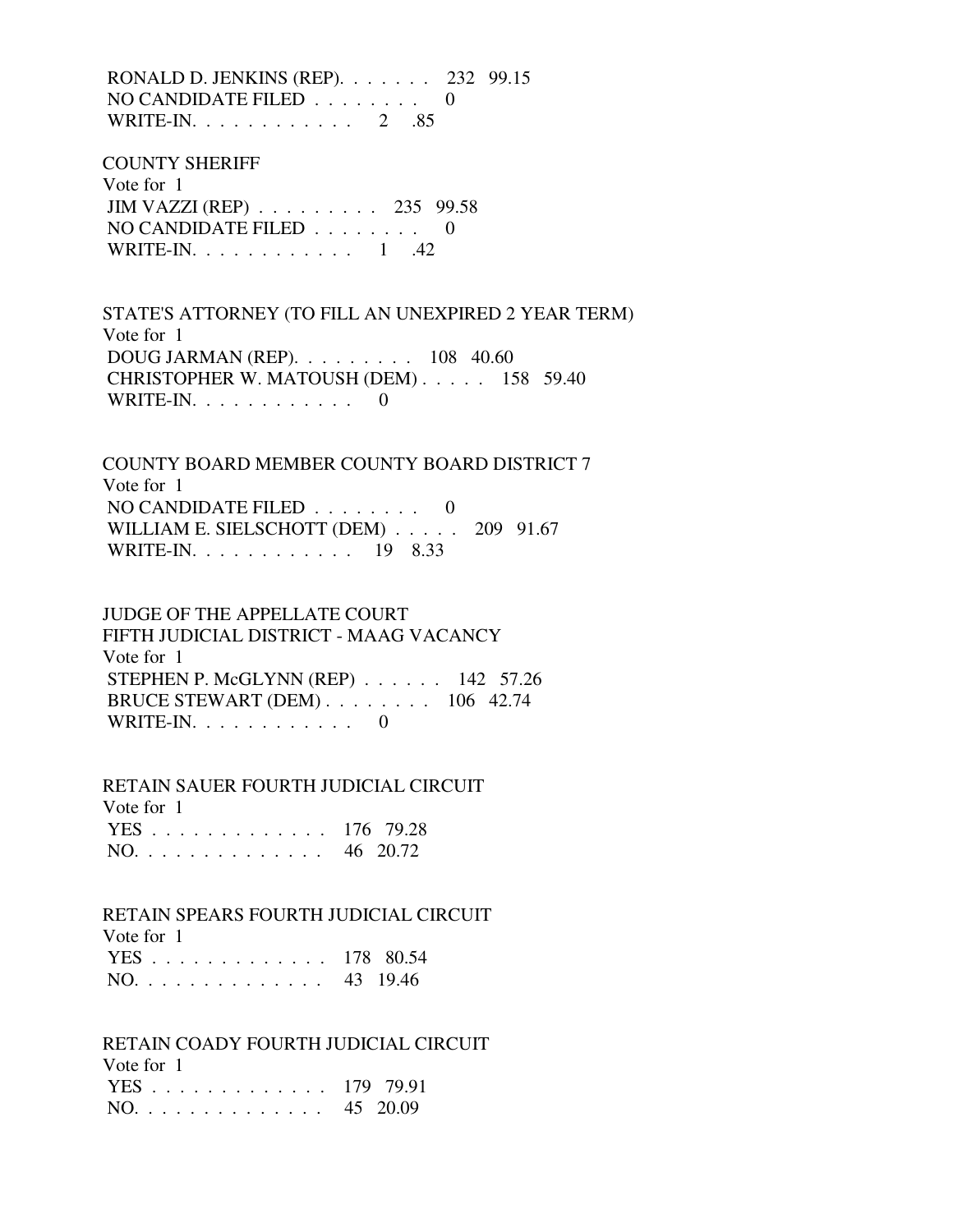RETAIN MORAN FOURTH JUDICIAL CIRCUIT Vote for 1 YES . . . . . . . . . . . . . 173 77.93

NO. . . . . . . . . . . . . . 49 22.07

 RETAIN TUNGATE FOURTH JUDICIAL CIRCUIT Vote for 1 YES . . . . . . . . . . . . . 170 76.92 NO. . . . . . . . . . . . . . 51 23.08

# PROHIBIT LONGWALL METHOD OF MINING

| Vote for 1    |  |
|---------------|--|
| YES 89 33.71  |  |
| NO. 175 66.29 |  |

 LITCHFIELD C.U.S.D. 12 QUESTION BUILD/EQUIP MULTI-PURPOSE SCHOOL FACILITY Vote for 1 YES . . . . . . . . . . . . . 144 55.17 NO. . . . . . . . . . . . . . 117 44.83

PRECINCT REPORT MONTGOMERY COUNTY, ILLINOIS RUN DATE:11/07/06 GENERAL ELECTION RUN TIME:10:34 PM NOVEMBER 7, 2006

#### 0027 NORTH LITCHFIELD 4

| VOTES PERCENT                                 |                   |
|-----------------------------------------------|-------------------|
| REGISTERED VOTERS - TOTAL                     | 387               |
| BALLOTS CAST - TOTAL 224                      |                   |
| BALLOTS CAST - TYPE 1<br>224                  |                   |
| BALLOTS CAST - SPLIT 1<br>188                 |                   |
| BALLOTS CAST - SPLIT 2.<br>36                 |                   |
| BALLOTS CAST - SPLIT 3<br>0                   |                   |
| BALLOTS CAST - SPLIT 4<br>0                   |                   |
| BALLOTS CAST - SPLIT $5, \ldots, \ldots$<br>0 |                   |
| BALLOTS CAST - BLANK                          | $\mathbf{\Omega}$ |
| VOTER TURNOUT - TOTAL                         | 57.88             |
| VOTER TURNOUT - TYPE 1.                       | 57.88             |
| VOTER TURNOUT - SPLIT 1.                      | 48.58             |
| VOTER TURNOUT - SPLIT 2.                      | 9.30              |
| VOTER TURNOUT - SPLIT 3.                      |                   |
| VOTER TURNOUT - SPLIT 4.                      |                   |
| VOTER TURNOUT - SPLIT 5.                      |                   |
| VOTER TURNOUT - BLANK<br>.                    |                   |

 GOVERNOR & LIEUTENANT GOVERNOR Vote for 1 TOPINKA / BIRKETT (REP). . . . . . . 114 51.58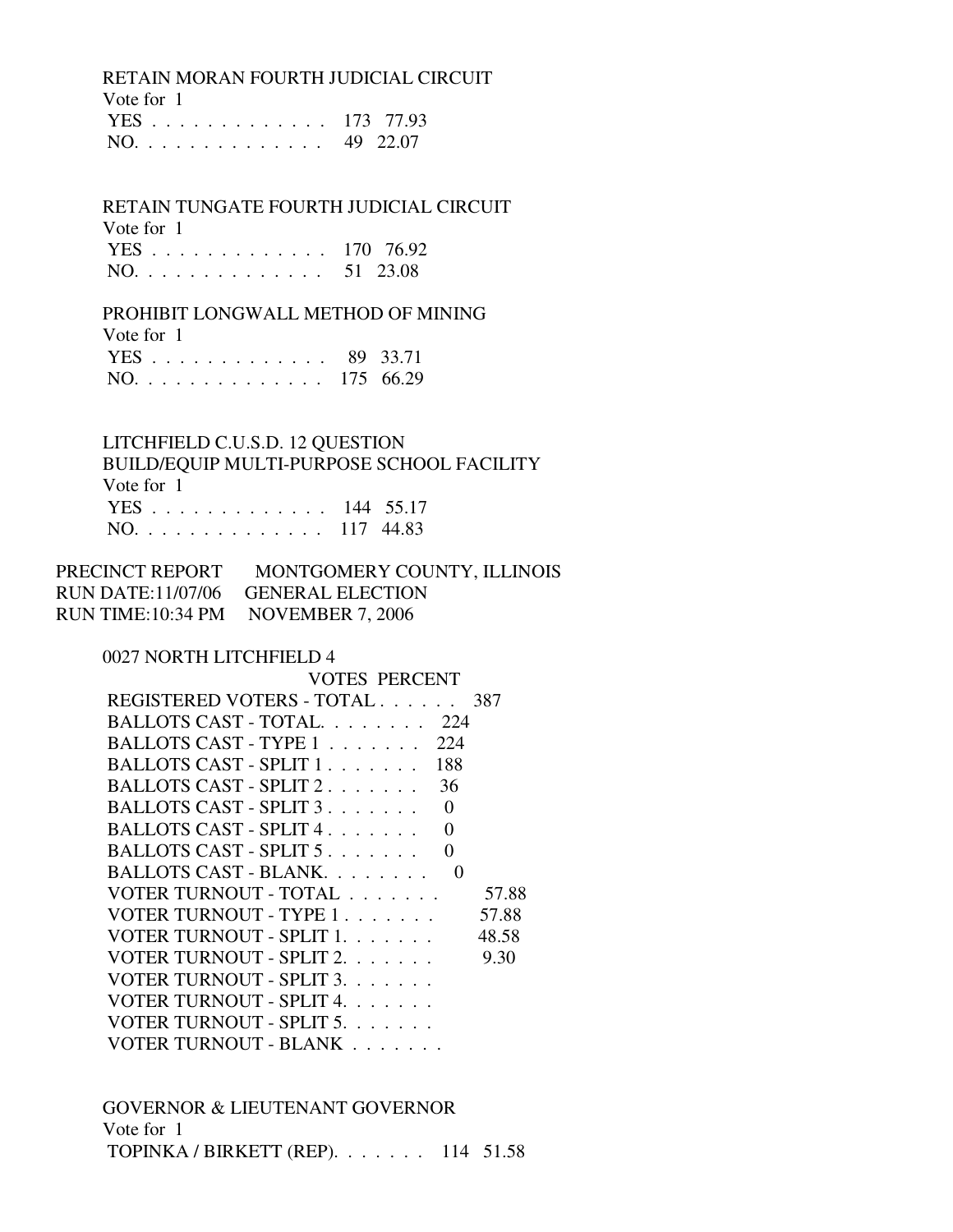BLAGOJEVICH / QUINN (DEM) . . . . . . 81 36.65 WHITNEY / SAMUELS (GRN). . . . . . . 24 10.86 WRITE-IN. . . . . . . . . . . . 2 .90

## ATTORNEY GENERAL

 Vote for 1 STEWART UMHOLTZ (REP) . . . . . . . 72 32.73 LISA MADIGAN (DEM) . . . . . . . . 136 61.82 DAVID BLACK (GRN). . . . . . . . . 12 5.45 WRITE-IN. . . . . . . . . . . . 0

## SECRETARY OF STATE

 Vote for 1 DAN RUTHERFORD (REP). . . . . . . . 83 37.56 JESSE WHITE (DEM). . . . . . . . . 128 57.92 KAREN "YOUNG" PETERSON (GRN) . . . . . 10 4.52 WRITE-IN. . . . . . . . . . . . 0

#### **COMPTROLLER**

| Vote for 1                                     |  |
|------------------------------------------------|--|
| CAROLE PANKAU (REP) $\ldots$ $\ldots$ 76 35.19 |  |
| DANIEL W. HYNES (DEM) $\ldots$ 129 59.72       |  |
| ALICIA SNYDER $(GRN)$ 11 5.09                  |  |
| WRITE-IN. $\ldots$ 0                           |  |

#### TREASURER

| Vote for 1                           |  |  |
|--------------------------------------|--|--|
| CHRISTINE RADOGNO (REP). 106 50.48   |  |  |
| ALEXANDER GIANNOULIAS (DEM) 93 44.29 |  |  |
| DAN RODRIGUEZ SCHLORFF (GRN) 11 5.24 |  |  |
| WRITE-IN. $\ldots$ , 0               |  |  |

 REPRESENTATIVE IN CONGRESS (TOTAL) SEVENTEENTH CONGRESSIONAL DISTRICT Vote for 1 ANDREA ZINGA (REP) . . . . . . . . 14 42.42 PHIL HARE (DEM) . . . . . . . . . 19 57.58 WRITE-IN. . . . . . . . . . . . 0

 REPRESENTATIVE IN CONGRESS (REGULAR) SEVENTEENTH CONGRESSIONAL DISTRICT Vote for 1 ANDREA ZINGA (REP) . . . . . . . . 14 42.42 PHIL HARE (DEM) . . . . . . . . . 19 57.58 WRITE-IN. . . . . . . . . . . . 0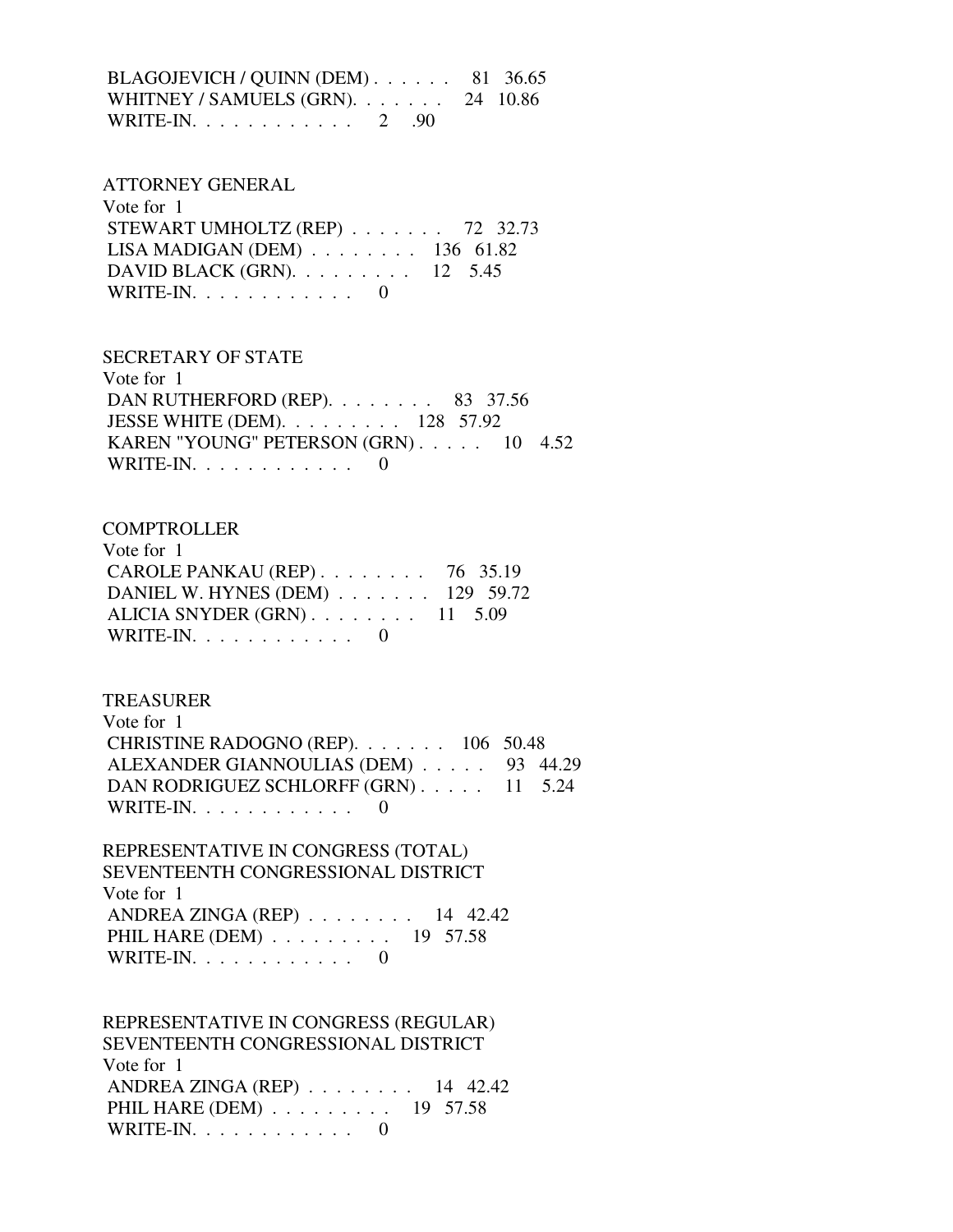REPRESENTATIVE IN CONGRESS (FEDERAL) SEVENTEENTH CONGRESSIONAL DISTRICT Vote for 1 ANDREA ZINGA (REP) . . . . . . . . 0 PHIL HARE  $(DEM)$  . . . . . . . . . 0 WRITE-IN. . . . . . . . . . . . 0

 REPRESENTATIVE IN CONGRESS (TOTAL) NINETEENTH CONGRESSIONAL DISTRICT Vote for 1 JOHN M. SHIMKUS (REP) . . . . . . . 120 65.57 DANNY L. STOVER (DEM) . . . . . . . 63 34.43 WRITE-IN. . . . . . . . . . . . 0

 REPRESENTATIVE IN CONGRESS (REGULAR) NINETEENTH CONGRESSIONAL DISTRICT Vote for 1 JOHN M. SHIMKUS (REP) . . . . . . . 120 65.57 DANNY L. STOVER (DEM) . . . . . . . 63 34.43 WRITE-IN.  $\ldots$  . . . . . . . . 0

## REPRESENTATIVE IN CONGRESS (FEDERAL) NINETEENTH CONGRESSIONAL DISTRICT Vote for 1 JOHN M. SHIMKUS (REP)  $\ldots \ldots$  0 DANNY L. STOVER (DEM) . . . . . . . 0 WRITE-IN.  $\ldots$  . . . . . . . . 0

 STATE SENATOR FORTY-NINTH LEGISLATIVE DISTRICT Vote for 1 JEFF RICHEY (REP). . . . . . . . . 96 43.64 DEANNA DEMUZIO (DEM). . . . . . . . 124 56.36 WRITE-IN.  $\ldots$  . . . . . . . . . 0

 REPRESENTATIVE IN THE GENERAL ASSEMBLY NINETY-EIGHTH REPRESENTATIVE DISTRICT Vote for 1 NO CANDIDATE FILED  $\ldots \ldots \ldots$  GARY HANNIG (DEM). . . . . . . . . 175 97.77 WRITE-IN. . . . . . . . . . . . . 4 2.23

 REGIONAL SUPERINTENDENT OF SCHOOLS (CHRISTIAN AND MONTGOMERY COUNTIES) Vote for 1 NO CANDIDATE FILED . . . . . . . . 0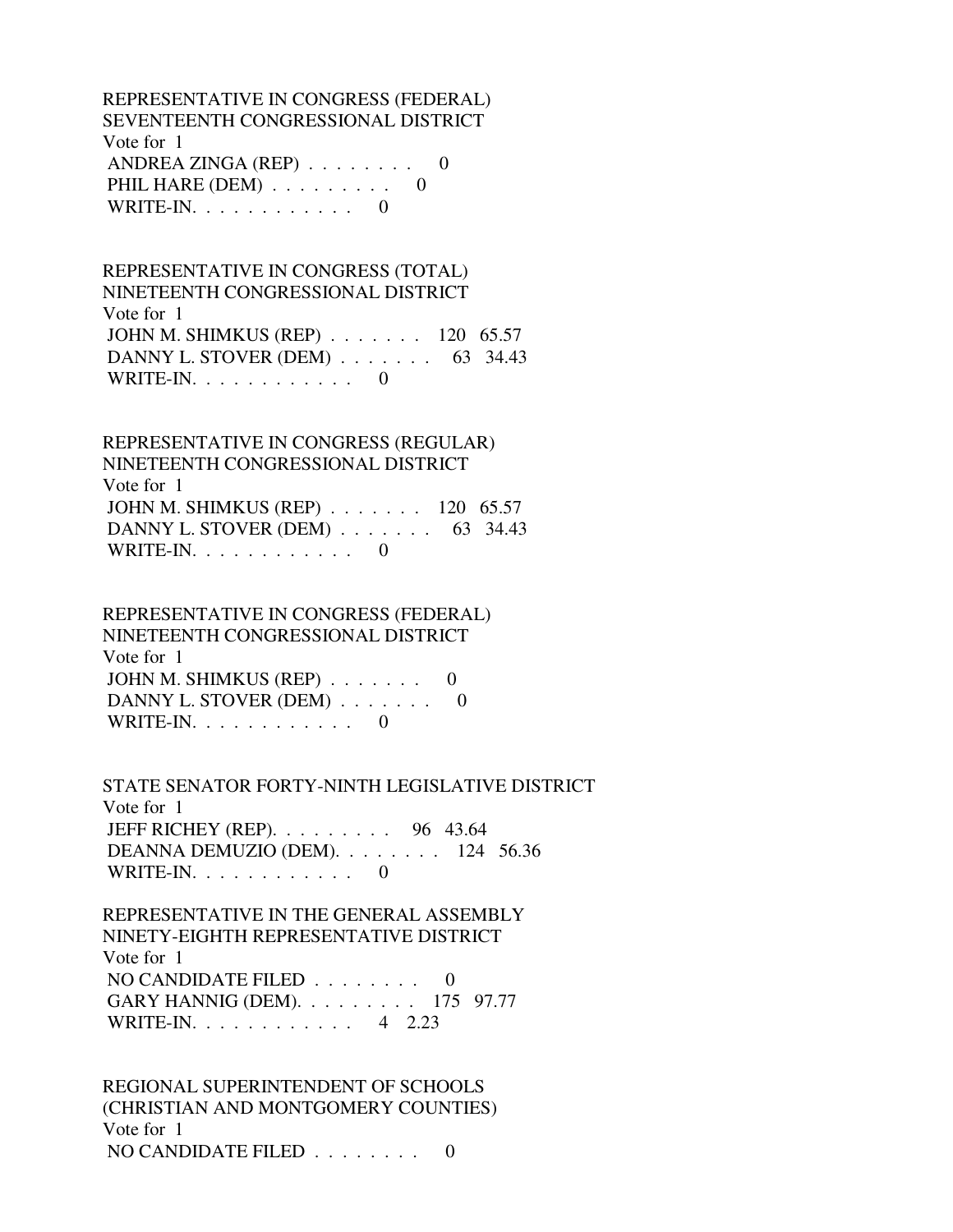GREG SPRINGER (DEM) . . . . . . . . 171 98.28 WRITE-IN. . . . . . . . . . . . 3 1.72

 COUNTY CLERK Vote for 1 SANDY LEITHEISER (REP) . . . . . . . 198 98.51 NO CANDIDATE FILED . . . . . . . . 0 WRITE-IN. . . . . . . . . . . . . 3 1.49

 COUNTY TREASURER Vote for 1 RONALD D. JENKINS (REP). . . . . . . 193 99.48 NO CANDIDATE FILED . . . . . . . . 0 WRITE-IN. . . . . . . . . . . . . 1 .52

 COUNTY SHERIFF Vote for 1 JIM VAZZI (REP) . . . . . . . . . 187 99.47 NO CANDIDATE FILED . . . . . . . . 0 WRITE-IN. . . . . . . . . . . . . 1 .53

 STATE'S ATTORNEY (TO FILL AN UNEXPIRED 2 YEAR TERM) Vote for 1 DOUG JARMAN (REP). . . . . . . . . 108 49.09 CHRISTOPHER W. MATOUSH (DEM) . . . . . 112 50.91 WRITE-IN. . . . . . . . . . . . 0

 COUNTY BOARD MEMBER COUNTY BOARD DISTRICT 5 Vote for 2 NO CANDIDATE FILED  $\ldots \ldots \ldots$  RICHARD WENDEL (DEM). . . . . . . . 129 42.30 SHARON KUCHAR (IND) . . . . . . . . 91 29.84 RAY SWANSON (IND). . . . . . . . . 85 27.87 WRITE-IN.  $\ldots$  . . . . . . . . 0

 JUDGE OF THE APPELLATE COURT FIFTH JUDICIAL DISTRICT - MAAG VACANCY Vote for 1 STEPHEN P. McGLYNN (REP) . . . . . . 115 57.50 BRUCE STEWART (DEM) . . . . . . . . 85 42.50 WRITE-IN.  $\ldots$  . . . . . . . . . 0

 RETAIN SAUER FOURTH JUDICIAL CIRCUIT Vote for 1 YES . . . . . . . . . . . . . 126 73.26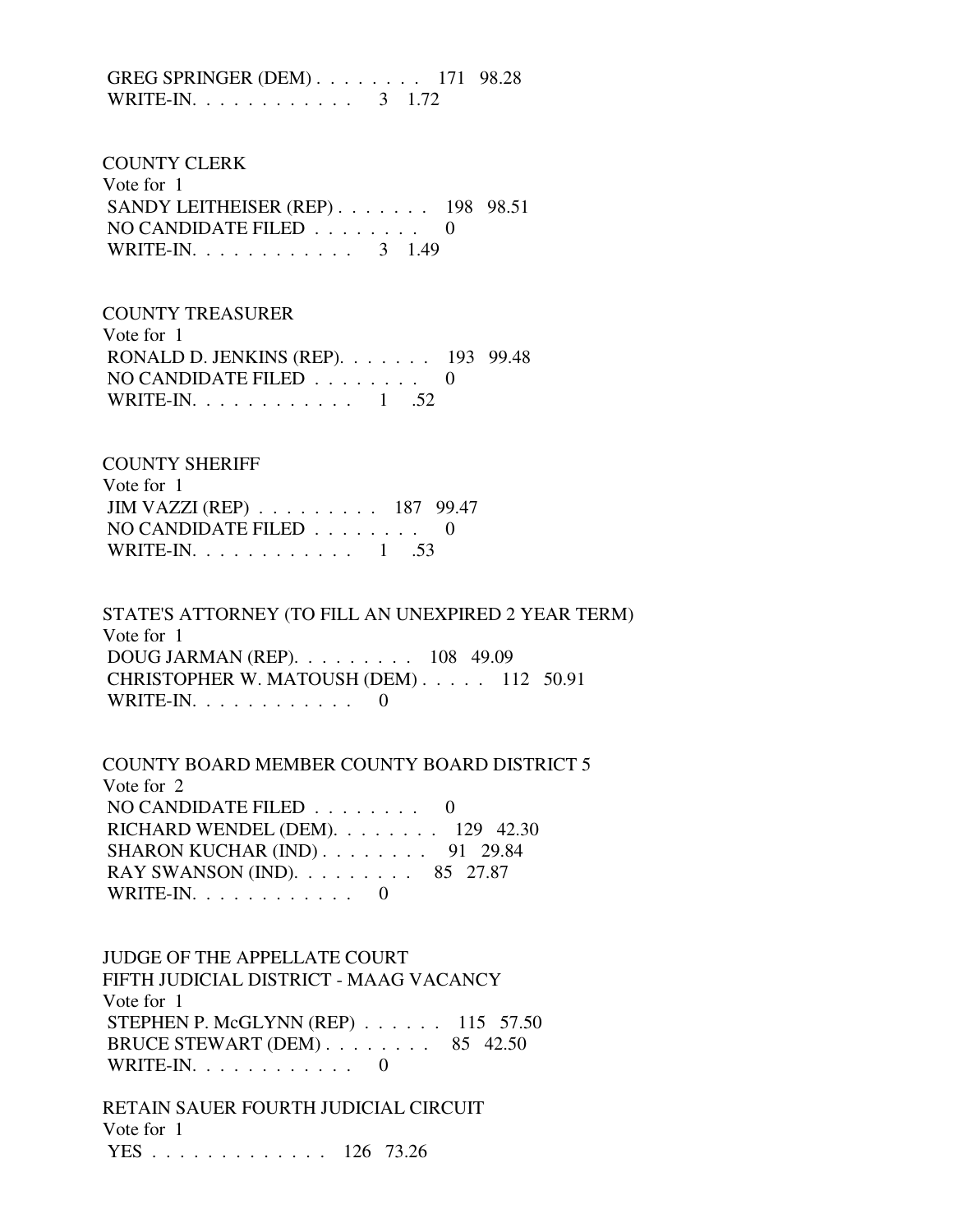# NO. . . . . . . . . . . . . . 46 26.74

## RETAIN SPEARS FOURTH JUDICIAL CIRCUIT

Vote for 1

|  |  |  |  |  |  | YES 133 76.44 |
|--|--|--|--|--|--|---------------|
|  |  |  |  |  |  | NO. 41 23.56  |

#### RETAIN COADY FOURTH JUDICIAL CIRCUIT

| Vote for 1    |  |
|---------------|--|
| YES 131 75.29 |  |
| NO. 43 24.71  |  |

#### RETAIN MORAN FOURTH JUDICIAL CIRCUIT

| Vote for 1    |  |
|---------------|--|
| YES 130 75.58 |  |
| NO. 42 24.42  |  |

## RETAIN TUNGATE FOURTH JUDICIAL CIRCUIT

| Vote for 1    |  |
|---------------|--|
| YES 126 74.56 |  |
| NO. 43 25.44  |  |

## PROHIBIT LONGWALL METHOD OF MINING

| Vote for 1    |  |
|---------------|--|
| YES 108 48.65 |  |
| NO. 114 51.35 |  |

#### LITCHFIELD C.U.S.D. 12 QUESTION

#### BUILD/EQUIP MULTI-PURPOSE SCHOOL FACILITY Vote for 1<br>V<sub>ES</sub>  $88.4018$

|  |  |  |  |  |  |  |  | $1E5$ 88 40.18 |
|--|--|--|--|--|--|--|--|----------------|
|  |  |  |  |  |  |  |  | NO. 131 59.82  |

## PRECINCT REPORT MONTGOMERY COUNTY, ILLINOIS RUN DATE:11/07/06 GENERAL ELECTION RUN TIME:10:34 PM NOVEMBER 7, 2006

## 0028 NORTH LITCHFIELD 5

| <b>VOTES PERCENT</b>                         |  |
|----------------------------------------------|--|
| REGISTERED VOTERS - TOTAL 414                |  |
| BALLOTS CAST - TOTAL. 210                    |  |
| BALLOTS CAST - TYPE $1, \ldots, \ldots, 210$ |  |
| BALLOTS CAST - SPLIT 1                       |  |
| BALLOTS CAST - SPLIT 2. 209                  |  |
| BALLOTS CAST - SPLIT 3.                      |  |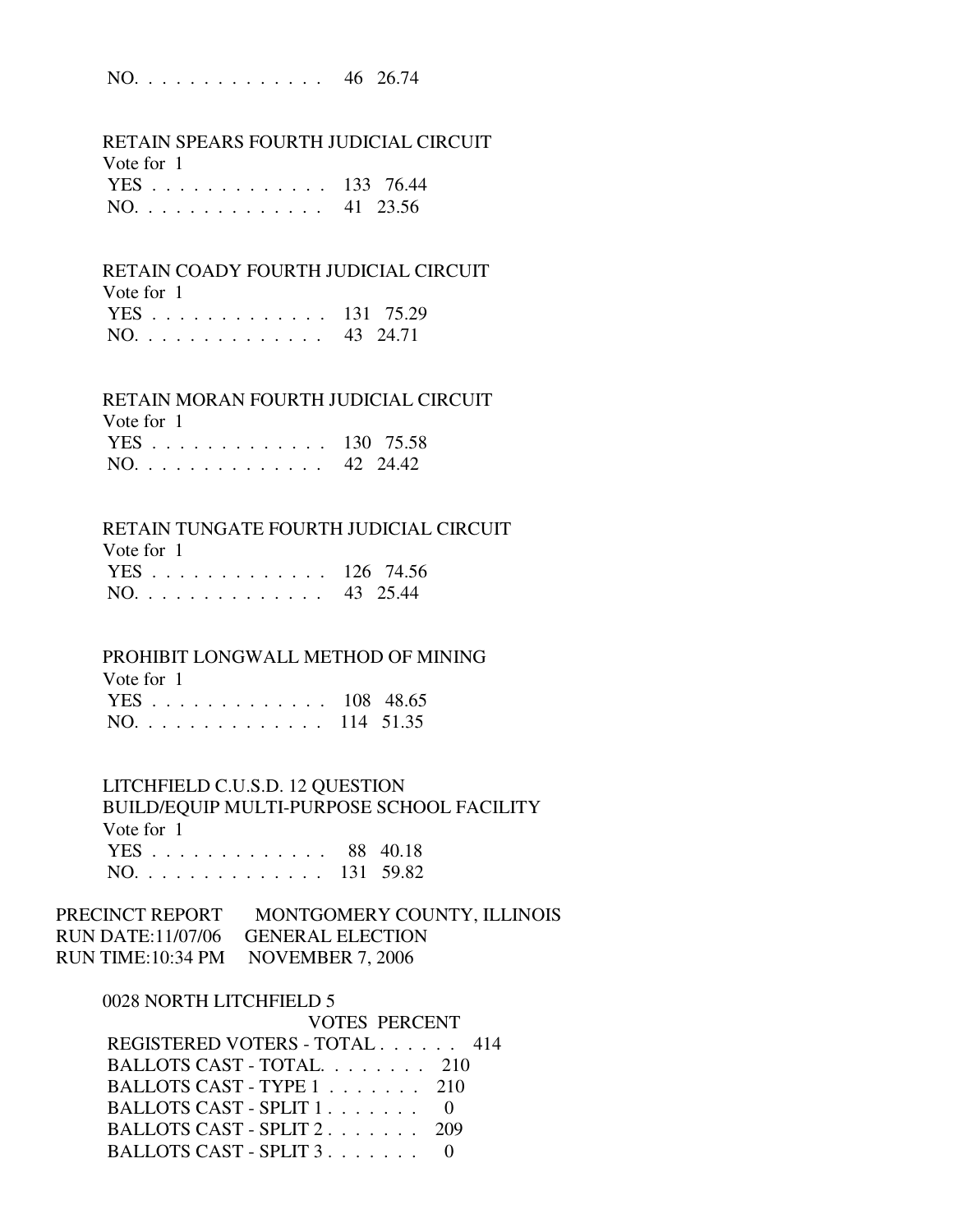| BALLOTS CAST - SPLIT 4.  |       |
|--------------------------|-------|
| BALLOTS CAST - SPLIT 5   |       |
| BALLOTS CAST - BLANK.    |       |
| VOTER TURNOUT - TOTAL    | 50.72 |
| VOTER TURNOUT - TYPE 1   | 50.72 |
| VOTER TURNOUT - SPLIT 1. |       |
| VOTER TURNOUT - SPLIT 2. | 50.48 |
| VOTER TURNOUT - SPLIT 3. |       |
| VOTER TURNOUT - SPLIT 4. | -24   |
| VOTER TURNOUT - SPLIT 5. |       |
| VOTER TURNOUT - BLANK    |       |

 GOVERNOR & LIEUTENANT GOVERNOR Vote for 1 TOPINKA / BIRKETT (REP). . . . . . . 99 48.29 BLAGOJEVICH / QUINN (DEM) . . . . . . 87 42.44 WHITNEY / SAMUELS (GRN). . . . . . . . 14 6.83 WRITE-IN. . . . . . . . . . . . 5 2.44

#### ATTORNEY GENERAL

| Vote for 1                                          |  |  |
|-----------------------------------------------------|--|--|
| STEWART UMHOLTZ (REP) $\ldots$ 67 33.17             |  |  |
| LISA MADIGAN (DEM) $\ldots \ldots \ldots$ 129 63.86 |  |  |
| DAVID BLACK (GRN). $\ldots \ldots \ldots$ 6 2.97    |  |  |
| WRITE-IN. $\ldots$ 0                                |  |  |

## SECRETARY OF STATE

| Vote for 1                                          |  |  |
|-----------------------------------------------------|--|--|
| DAN RUTHERFORD (REP). $\ldots$ 78 37.68             |  |  |
| JESSE WHITE (DEM). $\ldots \ldots \ldots 124$ 59.90 |  |  |
| KAREN "YOUNG" PETERSON $(GRN)$ 5 2.42               |  |  |
| WRITE-IN. $\ldots$ 0                                |  |  |

## **COMPTROLLER**

| Vote for 1                            |  |
|---------------------------------------|--|
| CAROLE PANKAU (REP) $\ldots$ 74 37.76 |  |
| DANIEL W. HYNES (DEM) 117 59.69       |  |
| ALICIA SNYDER $(GRN)$ 5 2.55          |  |
| WRITE-IN. $\ldots$ 0                  |  |

## TREASURER

| Vote for $1$                                 |  |
|----------------------------------------------|--|
| CHRISTINE RADOGNO (REP). $\ldots$ 96 49.74   |  |
| ALEXANDER GIANNOULIAS (DEM) 89 46.11         |  |
| DAN RODRIGUEZ SCHLORFF (GRN) 8 4.15          |  |
| WRITE-IN. $\ldots$ , $\ldots$ , $\ldots$ , 0 |  |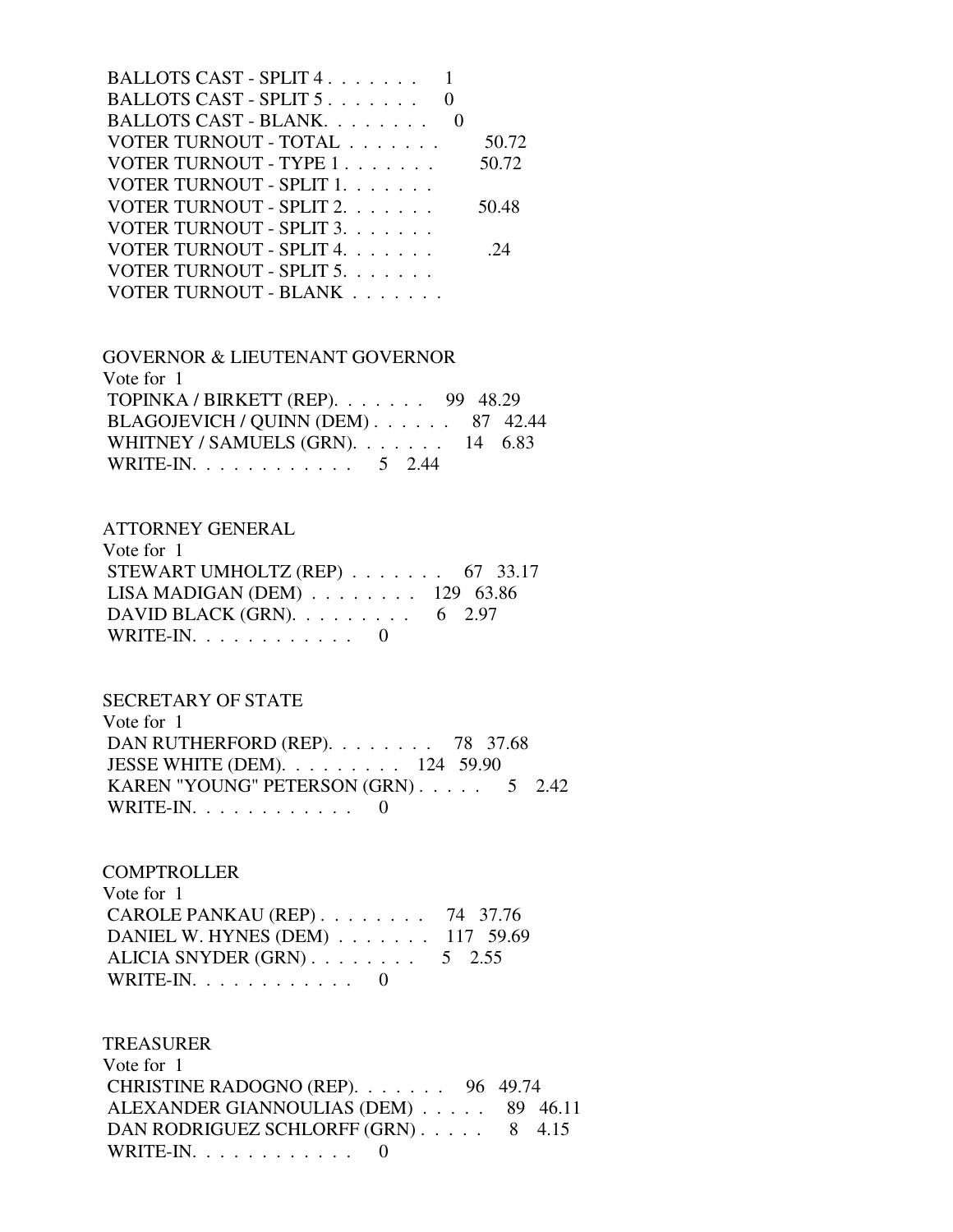REPRESENTATIVE IN CONGRESS (TOTAL) SEVENTEENTH CONGRESSIONAL DISTRICT Vote for 1 ANDREA ZINGA (REP) . . . . . . . . 94 48.45 PHIL HARE (DEM) . . . . . . . . . 100 51.55 WRITE-IN. . . . . . . . . . . . 0

 REPRESENTATIVE IN CONGRESS (REGULAR) SEVENTEENTH CONGRESSIONAL DISTRICT Vote for 1 ANDREA ZINGA (REP) . . . . . . . . 94 48.45 PHIL HARE (DEM) . . . . . . . . . 100 51.55 WRITE-IN. . . . . . . . . . . . 0

 REPRESENTATIVE IN CONGRESS (FEDERAL) SEVENTEENTH CONGRESSIONAL DISTRICT Vote for 1 ANDREA ZINGA (REP) . . . . . . . . 0 PHIL HARE  $(DEM)$  . . . . . . . . . 0 WRITE-IN.  $\ldots$  . . . . . . . . . 0

#### REPRESENTATIVE IN CONGRESS (TOTAL) NINETEENTH CONGRESSIONAL DISTRICT

 Vote for 1 JOHN M. SHIMKUS (REP) . . . . . . . 1 100.00 DANNY L. STOVER (DEM) . . . . . . . 0 WRITE-IN.  $\ldots$  . . . . . . . . 0

 REPRESENTATIVE IN CONGRESS (REGULAR) NINETEENTH CONGRESSIONAL DISTRICT Vote for 1 JOHN M. SHIMKUS (REP)  $\ldots \ldots \ldots$ DANNY L. STOVER (DEM) . . . . . . . 0 WRITE-IN.  $\ldots$  . . . . . . . . 0

 REPRESENTATIVE IN CONGRESS (FEDERAL) NINETEENTH CONGRESSIONAL DISTRICT Vote for 1 JOHN M. SHIMKUS (REP) . . . . . . . 1 100.00 DANNY L. STOVER (DEM) . . . . . . . 0 WRITE-IN.  $\ldots$  . . . . . . . . . 0

 STATE SENATOR FORTY-NINTH LEGISLATIVE DISTRICT Vote for 1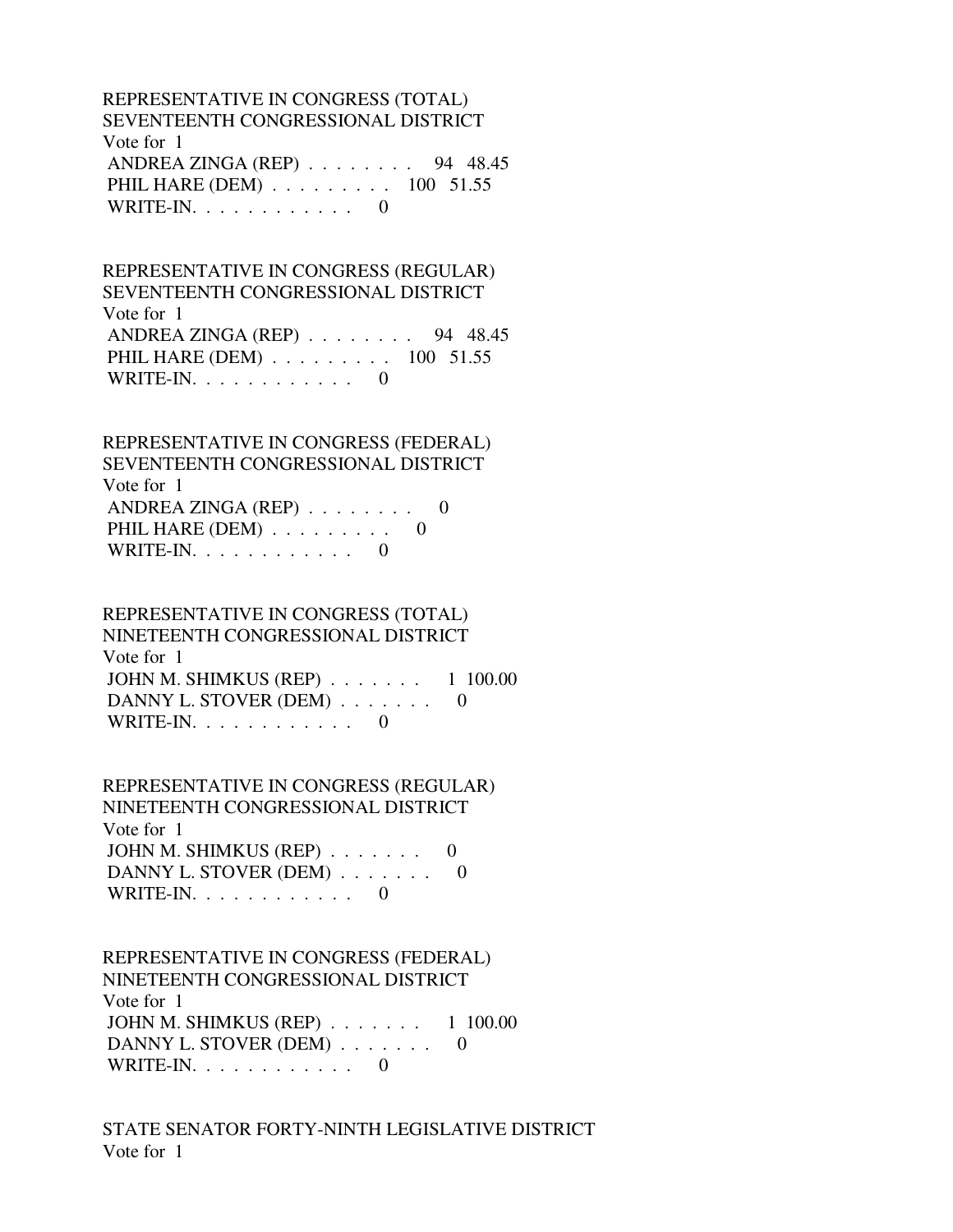JEFF RICHEY (REP). . . . . . . . . 89 43.20 DEANNA DEMUZIO (DEM). . . . . . . . 117 56.80 WRITE-IN.  $\ldots$  . . . . . . . . . 0

 REPRESENTATIVE IN THE GENERAL ASSEMBLY NINETY-EIGHTH REPRESENTATIVE DISTRICT Vote for 1 NO CANDIDATE FILED . . . . . . . . 0 GARY HANNIG (DEM). . . . . . . . . 166 98.22 WRITE-IN. . . . . . . . . . . . . 3 1.78

 REGIONAL SUPERINTENDENT OF SCHOOLS (CHRISTIAN AND MONTGOMERY COUNTIES) Vote for 1 NO CANDIDATE FILED . . . . . . . . 0 GREG SPRINGER (DEM) . . . . . . . . 156 99.36 WRITE-IN. . . . . . . . . . . . 1 .64

 COUNTY CLERK Vote for 1 SANDY LEITHEISER (REP) . . . . . . . 172 98.29 NO CANDIDATE FILED . . . . . . . . 0 WRITE-IN. . . . . . . . . . . . . 3 1.71

 COUNTY TREASURER Vote for 1 RONALD D. JENKINS (REP). . . . . . . 167 98.24

 NO CANDIDATE FILED . . . . . . . . 0 WRITE-IN. . . . . . . . . . . . . 3 1.76

 COUNTY SHERIFF Vote for 1 JIM VAZZI (REP) . . . . . . . . . 172 97.73 NO CANDIDATE FILED . . . . . . . . 0 WRITE-IN. . . . . . . . . . . . 4 2.27

 STATE'S ATTORNEY (TO FILL AN UNEXPIRED 2 YEAR TERM) Vote for 1 DOUG JARMAN (REP). . . . . . . . . 107 51.94 CHRISTOPHER W. MATOUSH (DEM) . . . . . 99 48.06 WRITE-IN.  $\ldots$  . . . . . . . . . 0

 COUNTY BOARD MEMBER COUNTY BOARD DISTRICT 7 Vote for 1 NO CANDIDATE FILED . . . . . . . . 0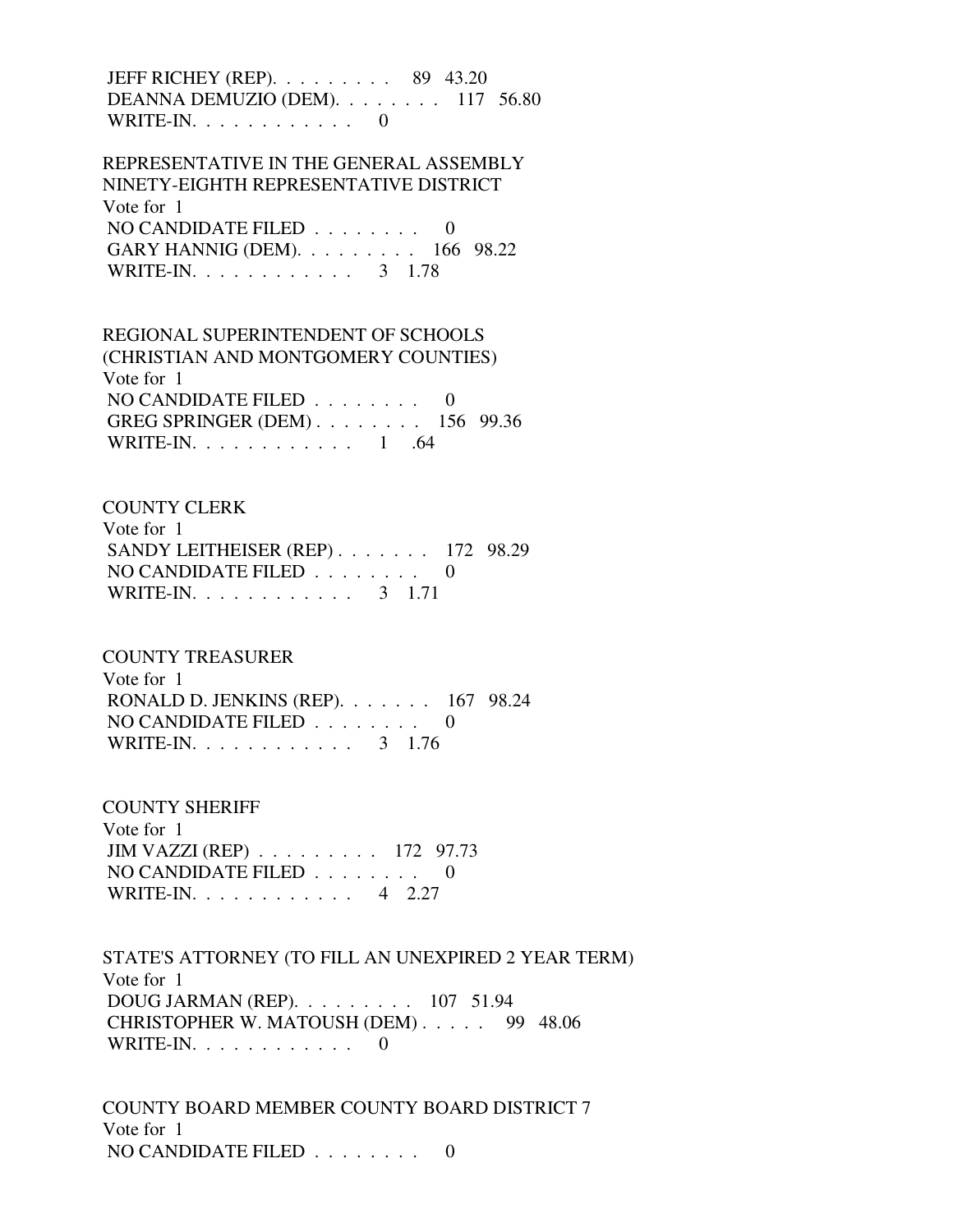WILLIAM E. SIELSCHOTT (DEM) . . . . . 140 86.96 WRITE-IN. . . . . . . . . . . . 21 13.04

 JUDGE OF THE APPELLATE COURT FIFTH JUDICIAL DISTRICT - MAAG VACANCY Vote for 1 STEPHEN P. McGLYNN (REP) . . . . . . 98 52.69 BRUCE STEWART (DEM) . . . . . . . . 87 46.77 WRITE-IN. . . . . . . . . . . . 1 .54

 RETAIN SAUER FOURTH JUDICIAL CIRCUIT Vote for 1 YES . . . . . . . . . . . . . 118 71.52 NO. . . . . . . . . . . . . . 47 28.48

#### RETAIN SPEARS FOURTH JUDICIAL CIRCUIT Vote for 1

| VUUC IUI I    |  |
|---------------|--|
| YES 123 75.00 |  |
| NO. 41 25.00  |  |

#### RETAIN COADY FOURTH JUDICIAL CIRCUIT

| Vote for 1    |  |
|---------------|--|
| YES 124 75.61 |  |
| NO. 40 24.39  |  |

#### RETAIN MORAN FOURTH JUDICIAL CIRCUIT

| Vote for 1    |  |
|---------------|--|
| YES 122 74.39 |  |
| NO. 42 25.61  |  |

 RETAIN TUNGATE FOURTH JUDICIAL CIRCUIT  $V$ ote for  $1$ 

| VOLE TOLI     |  |
|---------------|--|
| YES 120 74.07 |  |
| NO. 42 25.93  |  |

## PROHIBIT LONGWALL METHOD OF MINING

 Vote for 1 YES . . . . . . . . . . . . . 79 39.90 NO. . . . . . . . . . . . . . 119 60.10

 LITCHFIELD C.U.S.D. 12 QUESTION BUILD/EQUIP MULTI-PURPOSE SCHOOL FACILITY Vote for 1 YES . . . . . . . . . . . . . 77 37.93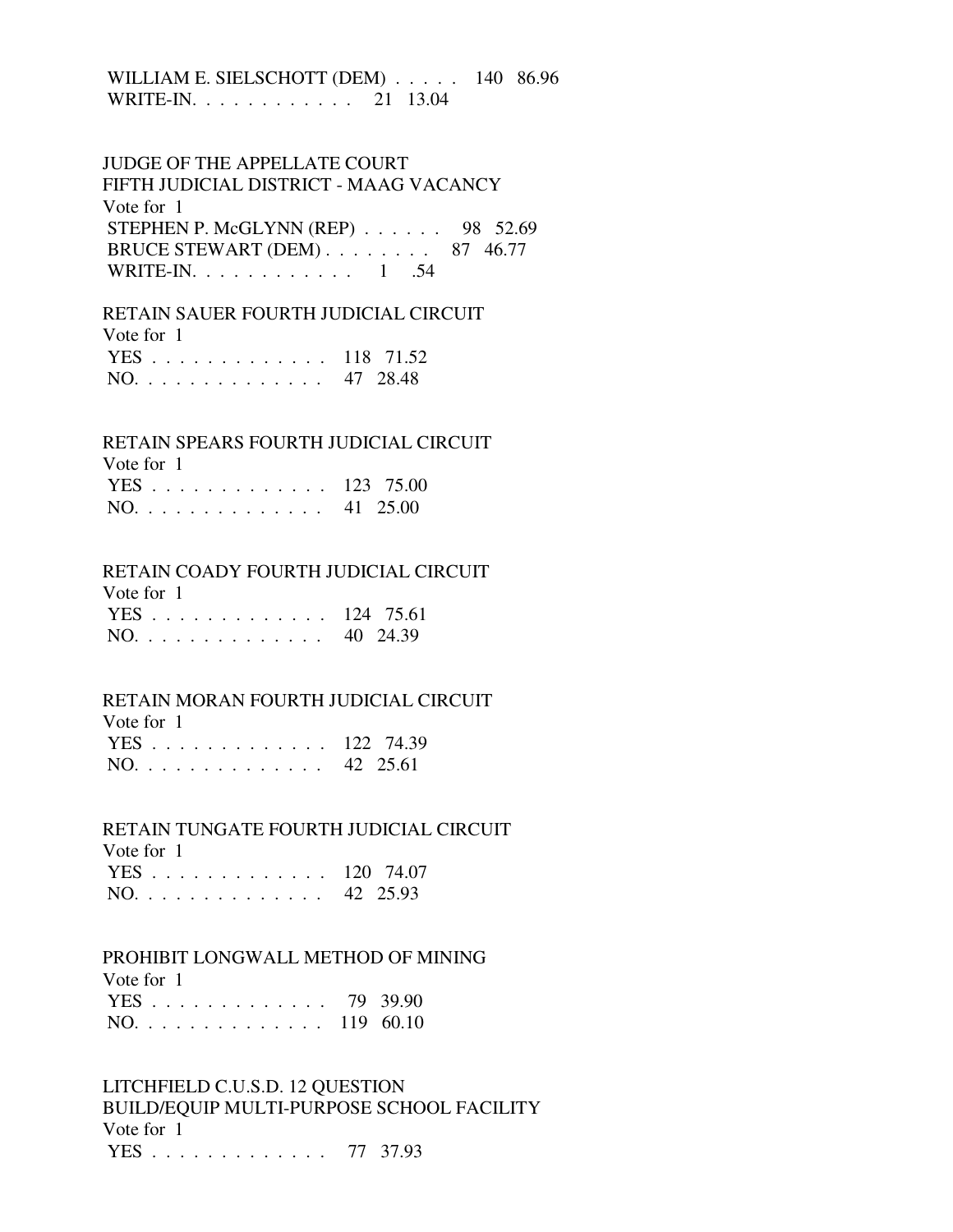NO. . . . . . . . . . . . . . 126 62.07

PRECINCT REPORT MONTGOMERY COUNTY, ILLINOIS RUN DATE:11/07/06 GENERAL ELECTION RUN TIME:10:34 PM NOVEMBER 7, 2006

## 0029 NORTH LITCHFIELD 6

| REGISTERED VOTERS - TOTAL<br>747  |
|-----------------------------------|
|                                   |
|                                   |
|                                   |
|                                   |
|                                   |
|                                   |
|                                   |
|                                   |
| 62.52                             |
| 62.52                             |
| VOTER TURNOUT - SPLIT 1.<br>62.12 |
| .40                               |
|                                   |
|                                   |
|                                   |
|                                   |
|                                   |

## GOVERNOR & LIEUTENANT GOVERNOR Vote for 1 TOPINKA / BIRKETT (REP). . . . . . . 258 57.08 BLAGOJEVICH / QUINN (DEM) . . . . . . 144 31.86 WHITNEY / SAMUELS (GRN). . . . . . . 38 8.41 WRITE-IN. . . . . . . . . . . . 12 2.65

ATTORNEY GENERAL

 Vote for 1 STEWART UMHOLTZ (REP) . . . . . . . 159 35.89 LISA MADIGAN (DEM) . . . . . . . . 266 60.05 DAVID BLACK (GRN). . . . . . . . . 16 3.61 WRITE-IN. . . . . . . . . . . . 2 .45

## SECRETARY OF STATE

 Vote for 1 DAN RUTHERFORD (REP). . . . . . . . 180 39.65 JESSE WHITE (DEM). . . . . . . . . 258 56.83 KAREN "YOUNG" PETERSON (GRN) . . . . . 16 3.52 WRITE-IN.  $\ldots$  . . . . . . . . . 0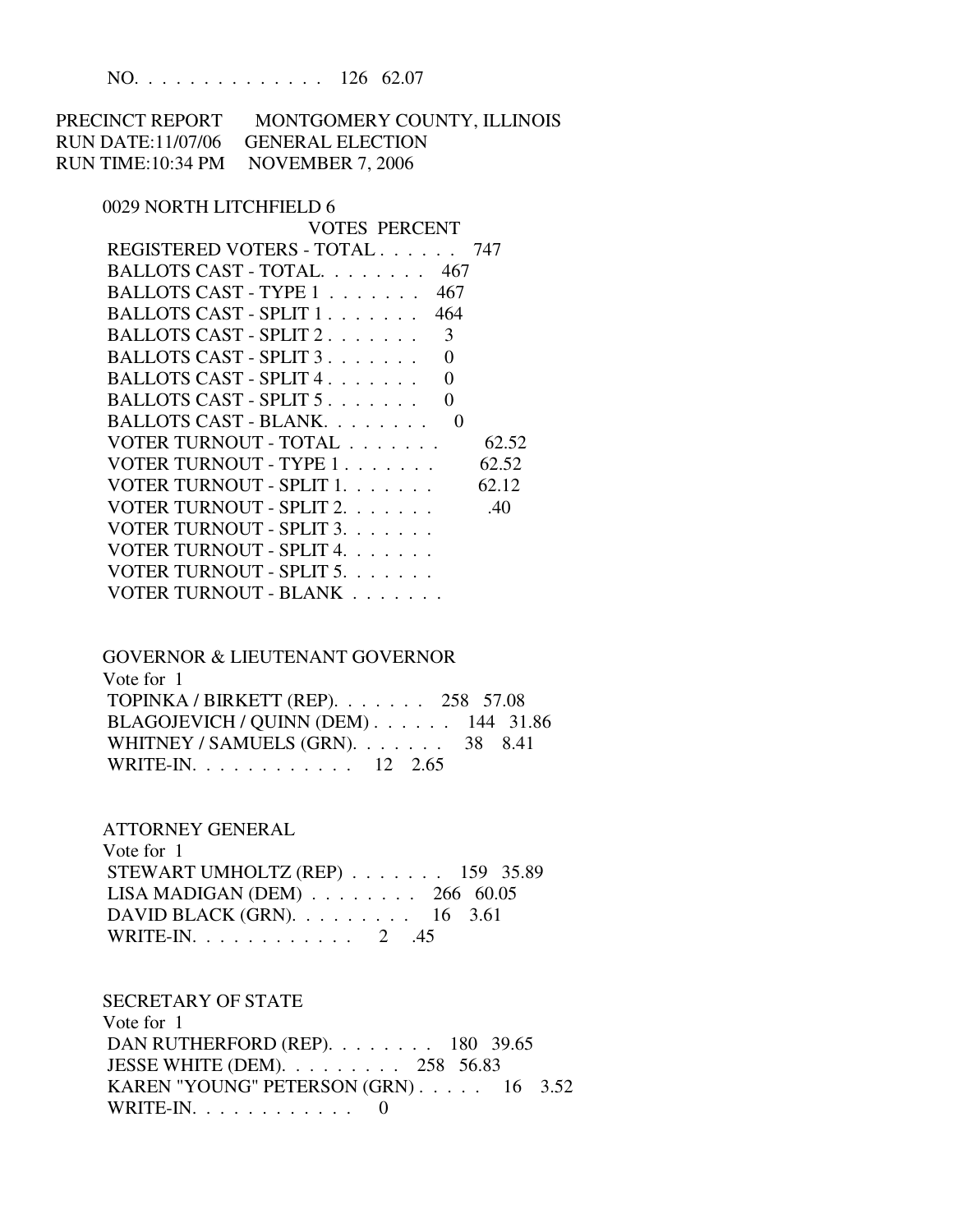**COMPTROLLER**  Vote for 1 CAROLE PANKAU (REP) . . . . . . . . 162 36.99 DANIEL W. HYNES (DEM) . . . . . . . 257 58.68 ALICIA SNYDER (GRN) . . . . . . . . 19 4.34 WRITE-IN.  $\ldots$  . . . . . . . . 0

 TREASURER Vote for 1 CHRISTINE RADOGNO (REP). . . . . . . 236 55.27 ALEXANDER GIANNOULIAS (DEM) . . . . . 164 38.41 DAN RODRIGUEZ SCHLORFF (GRN) . . . . . 27 6.32 WRITE-IN.  $\ldots$  . . . . . . . . 0

 REPRESENTATIVE IN CONGRESS (TOTAL) NINETEENTH CONGRESSIONAL DISTRICT Vote for 1 JOHN M. SHIMKUS (REP) . . . . . . . 276 61.61 DANNY L. STOVER (DEM) . . . . . . . 169 37.72 WRITE-IN. . . . . . . . . . . . . 3 .67

 REPRESENTATIVE IN CONGRESS (REGULAR) NINETEENTH CONGRESSIONAL DISTRICT Vote for 1 JOHN M. SHIMKUS (REP) . . . . . . . 274 61.57 DANNY L. STOVER (DEM) . . . . . . . 168 37.75 WRITE-IN. . . . . . . . . . . . . 3 .67

 REPRESENTATIVE IN CONGRESS (FEDERAL) NINETEENTH CONGRESSIONAL DISTRICT Vote for 1 JOHN M. SHIMKUS (REP) . . . . . . . 2 66.67 DANNY L. STOVER (DEM) . . . . . . . 1 33.33 WRITE-IN. . . . . . . . . . . . . . . 0

 STATE SENATOR FORTY-NINTH LEGISLATIVE DISTRICT Vote for 1 JEFF RICHEY (REP). . . . . . . . . 224 49.67 DEANNA DEMUZIO (DEM). . . . . . . . 226 50.11 WRITE-IN. . . . . . . . . . . . 1 .22

 REPRESENTATIVE IN THE GENERAL ASSEMBLY NINETY-EIGHTH REPRESENTATIVE DISTRICT Vote for 1 NO CANDIDATE FILED  $\ldots \ldots \ldots$  0 GARY HANNIG (DEM). . . . . . . . . 389 98.23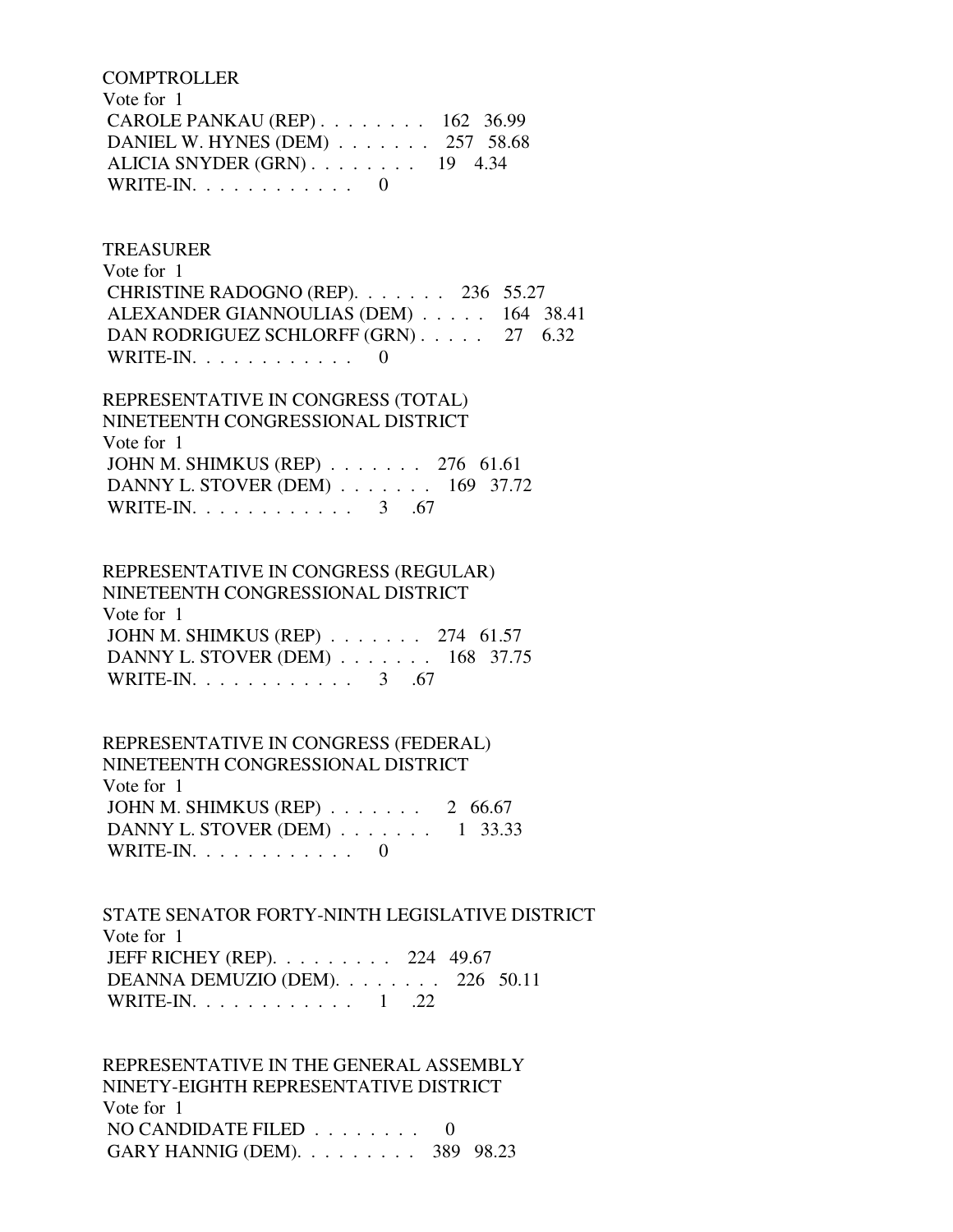WRITE-IN. . . . . . . . . . . . 7 1.77

 REGIONAL SUPERINTENDENT OF SCHOOLS (CHRISTIAN AND MONTGOMERY COUNTIES) Vote for 1 NO CANDIDATE FILED . . . . . . . . 0 GREG SPRINGER (DEM) . . . . . . . . 359 98.63 WRITE-IN. . . . . . . . . . . . 5 1.37

 COUNTY CLERK Vote for 1 SANDY LEITHEISER (REP) . . . . . . . 410 99.27 NO CANDIDATE FILED . . . . . . . . 0 WRITE-IN. . . . . . . . . . . . . 3 .73

# COUNTY TREASURER

 Vote for 1 RONALD D. JENKINS (REP). . . . . . . 401 99.01 NO CANDIDATE FILED  $\ldots \ldots \ldots$ WRITE-IN. . . . . . . . . . . . 4 .99

#### COUNTY SHERIFF

 Vote for 1 JIM VAZZI (REP) . . . . . . . . . 399 98.76 NO CANDIDATE FILED . . . . . . . . 0 WRITE-IN. . . . . . . . . . . . . 5 1.24

 STATE'S ATTORNEY (TO FILL AN UNEXPIRED 2 YEAR TERM) Vote for 1 DOUG JARMAN (REP). . . . . . . . . 215 47.57 CHRISTOPHER W. MATOUSH (DEM) . . . . . 236 52.21 WRITE-IN. . . . . . . . . . . . 1 .22

 COUNTY BOARD MEMBER COUNTY BOARD DISTRICT 7 Vote for 1 NO CANDIDATE FILED . . . . . . . . 0 WILLIAM E. SIELSCHOTT (DEM) . . . . . 344 91.01 WRITE-IN. . . . . . . . . . . . 34 8.99

 JUDGE OF THE APPELLATE COURT FIFTH JUDICIAL DISTRICT - MAAG VACANCY Vote for 1 STEPHEN P. McGLYNN (REP) . . . . . . 241 56.97 BRUCE STEWART (DEM) . . . . . . . . 181 42.79 WRITE-IN. . . . . . . . . . . . 1 .24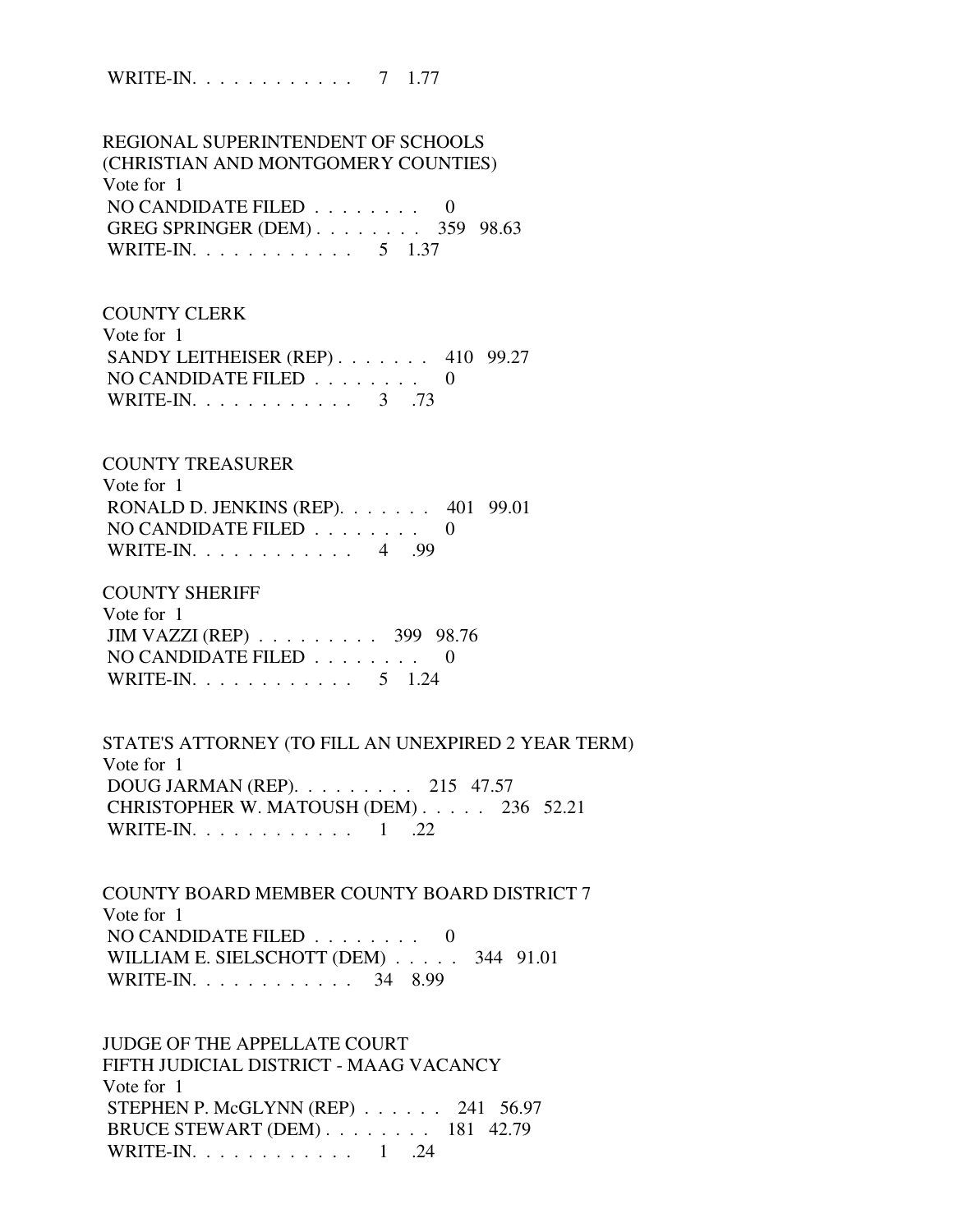#### RETAIN SAUER FOURTH JUDICIAL CIRCUIT Vote for 1

| VULC IUI I    |  |
|---------------|--|
| YES 294 79.46 |  |
| NO. 76 20.54  |  |

### RETAIN SPEARS FOURTH JUDICIAL CIRCUIT

| Vote for 1    |  |
|---------------|--|
| YES 293 79.19 |  |
| NO. 77 20.81  |  |

# RETAIN COADY FOURTH JUDICIAL CIRCUIT

| Vote for 1    |  |
|---------------|--|
| YES 300 80.43 |  |
| NO. 73 19.57  |  |

## RETAIN MORAN FOURTH JUDICIAL CIRCUIT

|     |  |  |  |  |  |  | YES 295 79.09 |
|-----|--|--|--|--|--|--|---------------|
| NO. |  |  |  |  |  |  | 78 20.91      |

#### RETAIN TUNGATE FOURTH JUDICIAL CIRCUIT

| Vote for 1    |  |
|---------------|--|
| YES 295 80.60 |  |
| NO. 71 19.40  |  |

#### PROHIBIT LONGWALL METHOD OF MINING

| Vote for 1    |  |
|---------------|--|
| YES 192 42.20 |  |
| NO. 263 57.80 |  |

 LITCHFIELD C.U.S.D. 12 QUESTION BUILD/EQUIP MULTI-PURPOSE SCHOOL FACILITY Vote for 1 YES . . . . . . . . . . . . . 233 51.10 NO. . . . . . . . . . . . . . 223 48.90

| PRECINCT REPORT | MONTGOMERY COUNTY, ILLINOIS        |
|-----------------|------------------------------------|
|                 | RUN DATE:11/07/06 GENERAL ELECTION |
|                 | RUN TIME:10:34 PM NOVEMBER 7, 2006 |

#### 0030 PITMAN

 VOTES PERCENT REGISTERED VOTERS - TOTAL . . . . . . 338 BALLOTS CAST - TOTAL. . . . . . . . 198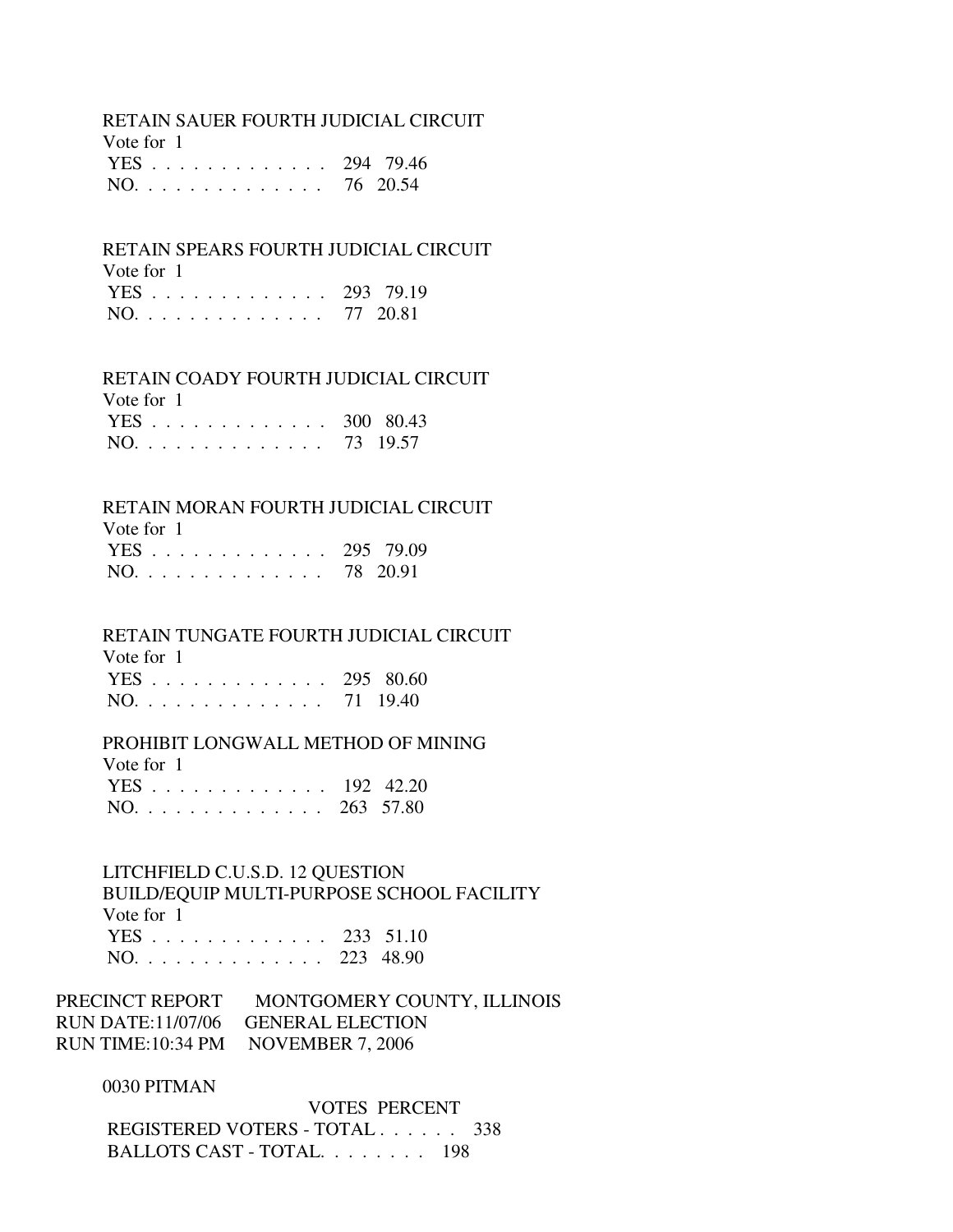| BALLOTS CAST - TYPE $1, \ldots, \ldots$<br>198  |       |
|-------------------------------------------------|-------|
| BALLOTS CAST - SPLIT $1, \ldots, \ldots$<br>198 |       |
| BALLOTS CAST - SPLIT 2.<br>$\theta$             |       |
| BALLOTS CAST - SPLIT $3 \ldots \ldots$          |       |
| BALLOTS CAST - SPLIT 4<br>0                     |       |
| BALLOTS CAST - SPLIT $5, \ldots, \ldots$        |       |
| BALLOTS CAST - BLANK.                           |       |
| VOTER TURNOUT - TOTAL                           | 58.58 |
| VOTER TURNOUT - TYPE 1                          | 58.58 |
| VOTER TURNOUT - SPLIT 1.                        | 58.58 |
| VOTER TURNOUT - SPLIT 2.                        |       |
| VOTER TURNOUT - SPLIT 3.                        |       |
| VOTER TURNOUT - SPLIT 4.                        |       |
| VOTER TURNOUT - SPLIT 5.                        |       |
| VOTER TURNOUT - BLANK                           |       |

| <b>GOVERNOR &amp; LIEUTENANT GOVERNOR</b>   |  |
|---------------------------------------------|--|
| Vote for 1                                  |  |
| TOPINKA / BIRKETT (REP). $\ldots$ 115 59.28 |  |
| BLAGOJEVICH / QUINN (DEM) 63 32.47          |  |
| WHITNEY / SAMUELS (GRN). 13 6.70            |  |
| WRITE-IN. 3 1.55                            |  |

#### ATTORNEY GENERAL  $V_{\alpha}$  for  $1$

| vote for T                                       |  |
|--------------------------------------------------|--|
| STEWART UMHOLTZ (REP) $\ldots$ 63 32.81          |  |
| LISA MADIGAN (DEM) $\ldots$ 125 65.10            |  |
| DAVID BLACK (GRN). $\ldots \ldots \ldots$ 4 2.08 |  |
| WRITE-IN. $\ldots$ 0                             |  |

#### SECRETARY OF STATE

 Vote for 1 DAN RUTHERFORD (REP). . . . . . . . 80 41.24 JESSE WHITE (DEM). . . . . . . . . 107 55.15 KAREN "YOUNG" PETERSON (GRN) . . . . . 7 3.61 WRITE-IN. . . . . . . . . . . . 0

# **COMPTROLLER**

| Vote for $1$                          |  |
|---------------------------------------|--|
| CAROLE PANKAU (REP) $\ldots$ 71 37.37 |  |
| DANIEL W. HYNES (DEM) 110 57.89       |  |
| ALICIA SNYDER $(GRN)$ 9 4.74          |  |
| WRITE-IN. $\ldots$ 0                  |  |

# TREASURER

Vote for 1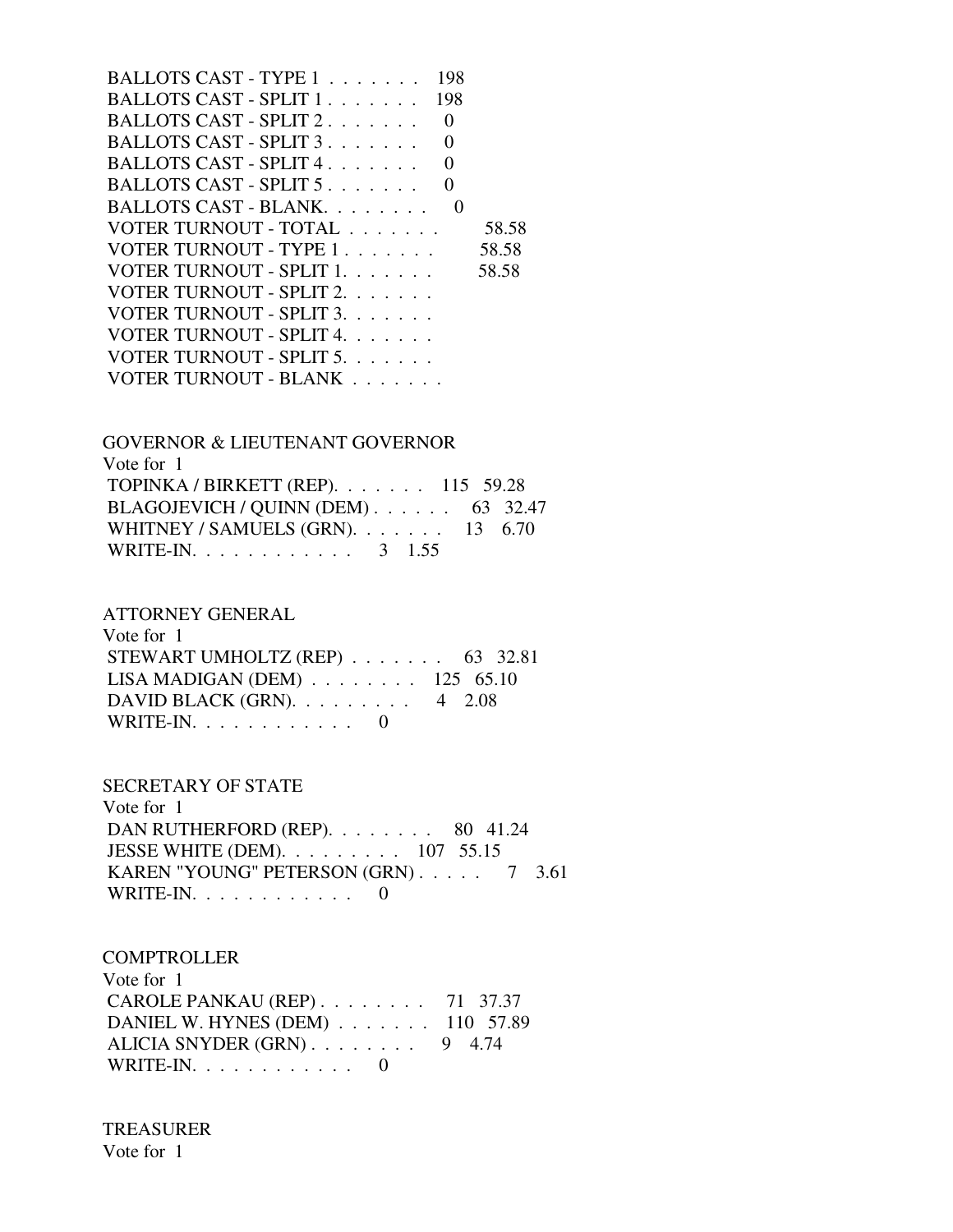CHRISTINE RADOGNO (REP). . . . . . . 101 54.30 ALEXANDER GIANNOULIAS (DEM) . . . . . 77 41.40 DAN RODRIGUEZ SCHLORFF (GRN) . . . . . 8 4.30 WRITE-IN.  $\ldots$  . . . . . . . . . 0

 REPRESENTATIVE IN CONGRESS (TOTAL) NINETEENTH CONGRESSIONAL DISTRICT Vote for 1 JOHN M. SHIMKUS (REP) . . . . . . . 120 62.83 DANNY L. STOVER (DEM) . . . . . . . 71 37.17 WRITE-IN.  $\ldots$  . . . . . . . . 0

 REPRESENTATIVE IN CONGRESS (REGULAR) NINETEENTH CONGRESSIONAL DISTRICT Vote for 1 JOHN M. SHIMKUS (REP) . . . . . . . 120 62.83 DANNY L. STOVER (DEM) . . . . . . . 71 37.17 WRITE-IN.  $\ldots$  . . . . . . . . 0

 REPRESENTATIVE IN CONGRESS (FEDERAL) NINETEENTH CONGRESSIONAL DISTRICT Vote for 1 JOHN M. SHIMKUS (REP) . . . . . . . 0 DANNY L. STOVER (DEM) . . . . . . . 0 WRITE-IN. . . . . . . . . . . . 0

 STATE SENATOR FORTY-NINTH LEGISLATIVE DISTRICT Vote for 1 JEFF RICHEY (REP). . . . . . . . . 98 49.75 DEANNA DEMUZIO (DEM). . . . . . . . 99 50.25 WRITE-IN.  $\ldots$  . . . . . . . . . 0

 REPRESENTATIVE IN THE GENERAL ASSEMBLY NINETY-EIGHTH REPRESENTATIVE DISTRICT Vote for 1 NO CANDIDATE FILED . . . . . . . . 0 GARY HANNIG (DEM). . . . . . . . . 146 97.33 WRITE-IN. . . . . . . . . . . . 4 2.67

 REGIONAL SUPERINTENDENT OF SCHOOLS (CHRISTIAN AND MONTGOMERY COUNTIES) Vote for 1 NO CANDIDATE FILED . . . . . . . . 0 GREG SPRINGER (DEM) . . . . . . . . 143 99.31 WRITE-IN. . . . . . . . . . . . 1 .69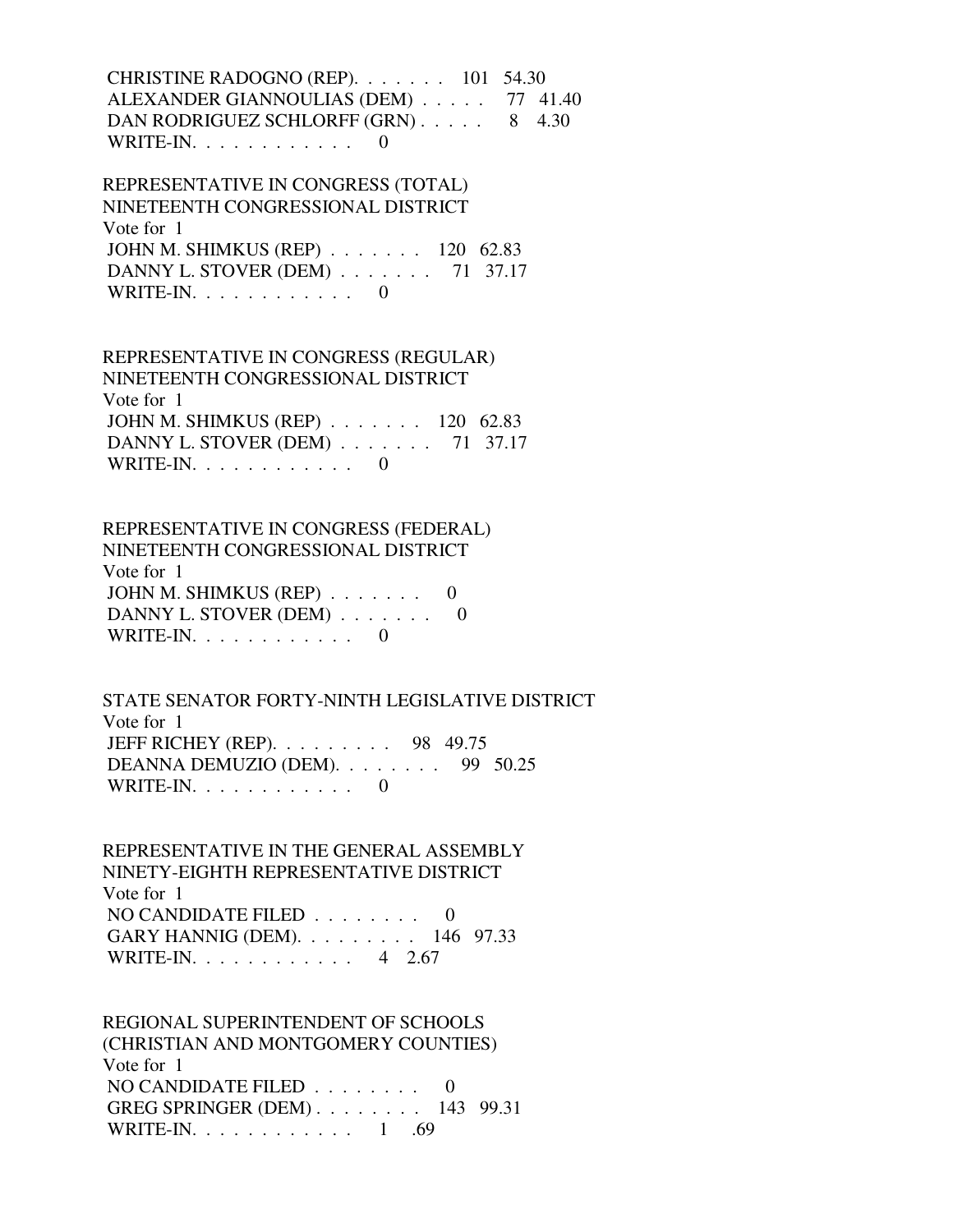COUNTY CLERK Vote for 1 SANDY LEITHEISER (REP) . . . . . . . 173 98.30 NO CANDIDATE FILED . . . . . . . . 0 WRITE-IN. . . . . . . . . . . . . 3 1.70

COUNTY TREASURER

 Vote for 1 RONALD D. JENKINS (REP). . . . . . . 167 98.82 NO CANDIDATE FILED . . . . . . . . 0 WRITE-IN. . . . . . . . . . . . 2 1.18

 COUNTY SHERIFF Vote for 1 JIM VAZZI (REP) . . . . . . . . . 169 99.41 NO CANDIDATE FILED . . . . . . . . 0 WRITE-IN. . . . . . . . . . . . 1 .59

 STATE'S ATTORNEY (TO FILL AN UNEXPIRED 2 YEAR TERM) Vote for 1 DOUG JARMAN (REP). . . . . . . . . 110 56.70 CHRISTOPHER W. MATOUSH (DEM) . . . . . 84 43.30 WRITE-IN.  $\ldots$  . . . . . . . . . 0

 COUNTY BOARD MEMBER COUNTY BOARD DISTRICT 1 Vote for 2 CONNIE TAYLOR BECK (REP) . . . . . . 87 28.71 DALE OGDEN (DEM) . . . . . . . . . 96 31.68 DAVID G. HEATON (DEM) . . . . . . . 119 39.27 WRITE-IN. . . . . . . . . . . . 1 .33

 JUDGE OF THE APPELLATE COURT FIFTH JUDICIAL DISTRICT - MAAG VACANCY Vote for 1 STEPHEN P. McGLYNN (REP) . . . . . . 103 57.54 BRUCE STEWART (DEM) . . . . . . . . 76 42.46 WRITE-IN. . . . . . . . . . . . 0

 RETAIN SAUER FOURTH JUDICIAL CIRCUIT Vote for 1 YES . . . . . . . . . . . . . 121 74.69 NO. . . . . . . . . . . . . . 41 25.31

RETAIN SPEARS FOURTH JUDICIAL CIRCUIT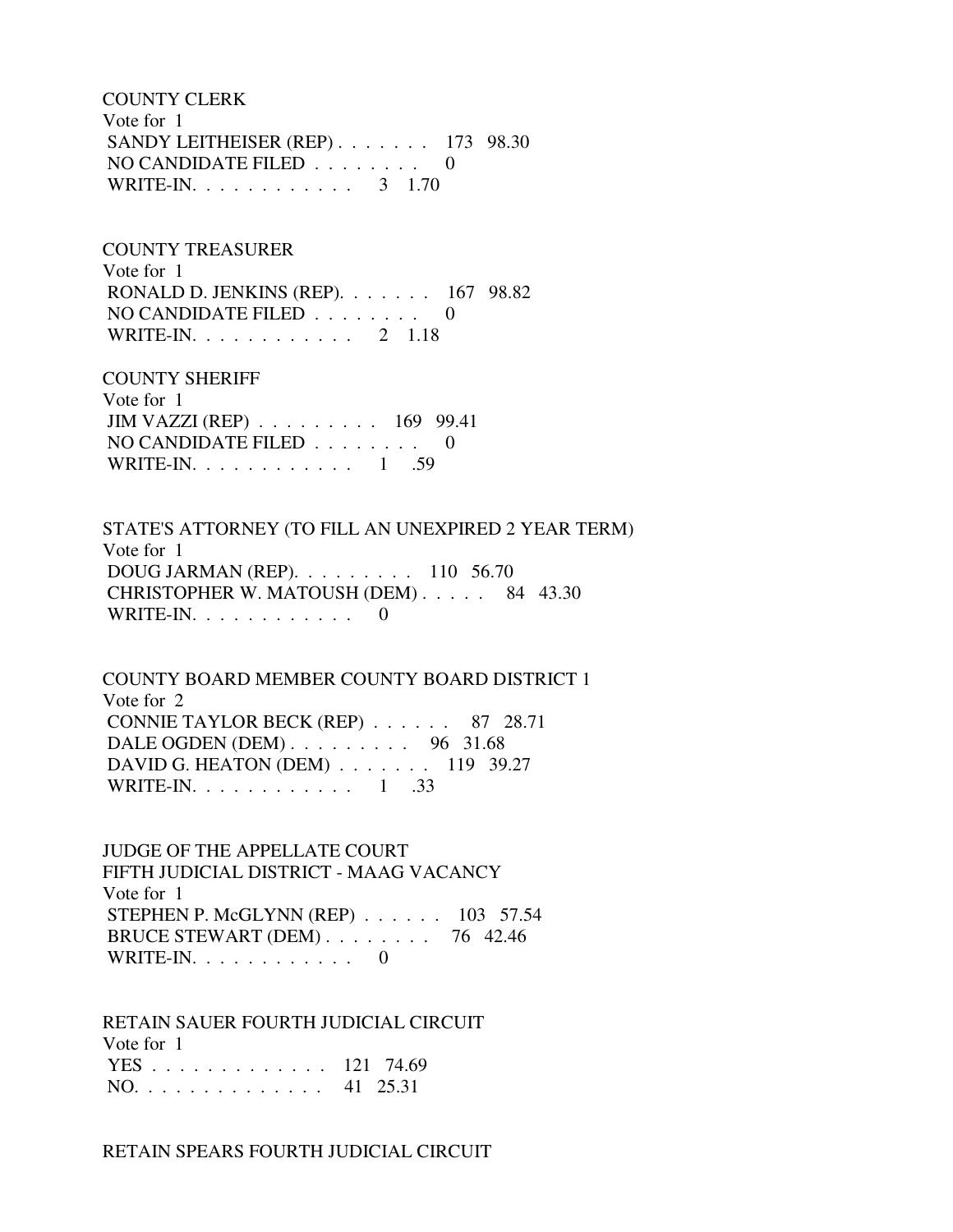Vote for 1

|                                   |  |  |  |  |  |  |  | YES 118 73.75 |
|-----------------------------------|--|--|--|--|--|--|--|---------------|
| $NO. \ldots \ldots \ldots \ldots$ |  |  |  |  |  |  |  | 42 26.25      |

# RETAIN COADY FOURTH JUDICIAL CIRCUIT

| Vote for 1 |               |  |
|------------|---------------|--|
|            | YES 119 75.80 |  |
|            | NO. 38 24.20  |  |

# RETAIN MORAN FOURTH JUDICIAL CIRCUIT

| Vote for 1    |  |
|---------------|--|
| YES 117 74.52 |  |
| NO. 40 25.48  |  |

# RETAIN TUNGATE FOURTH JUDICIAL CIRCUIT

| Vote for 1    |  |
|---------------|--|
| YES 115 72.78 |  |
| NO. 43 27.22  |  |

# PROHIBIT LONGWALL METHOD OF MINING

Vote for 1

|     |  |  |  | YES 112 57.73 |
|-----|--|--|--|---------------|
| NO. |  |  |  | 82 42.27      |

| PRECINCT REPORT                    | MONTGOMERY COUNTY, ILLINOIS        |
|------------------------------------|------------------------------------|
|                                    | RUN DATE:11/07/06 GENERAL ELECTION |
| RUN TIME:10:34 PM NOVEMBER 7, 2006 |                                    |

# 0031 RAYMOND

| VOTES PERCENT                               |       |
|---------------------------------------------|-------|
| REGISTERED VOTERS - TOTAL                   | 814   |
| BALLOTS CAST - TOTAL 553                    |       |
| BALLOTS CAST - TYPE 1<br>553                |       |
| BALLOTS CAST - SPLIT 1<br>552               |       |
| BALLOTS CAST - SPLIT 2                      |       |
| BALLOTS CAST - SPLIT 3<br>0                 |       |
| BALLOTS CAST - SPLIT 4<br>∩                 |       |
| BALLOTS CAST - SPLIT 5<br>$\mathbf{\Omega}$ |       |
| BALLOTS CAST - BLANK.<br>1                  | .18   |
| VOTER TURNOUT - TOTAL                       | 67.94 |
| VOTER TURNOUT - TYPE 1                      | 67.94 |
| VOTER TURNOUT - SPLIT 1.                    | 67.81 |
| VOTER TURNOUT - SPLIT 2.                    | .12   |
| VOTER TURNOUT - SPLIT 3.                    |       |
| VOTER TURNOUT - SPLIT 4.                    |       |
| VOTER TURNOUT - SPLIT 5.                    |       |
| VOTER TURNOUT - BLANK                       |       |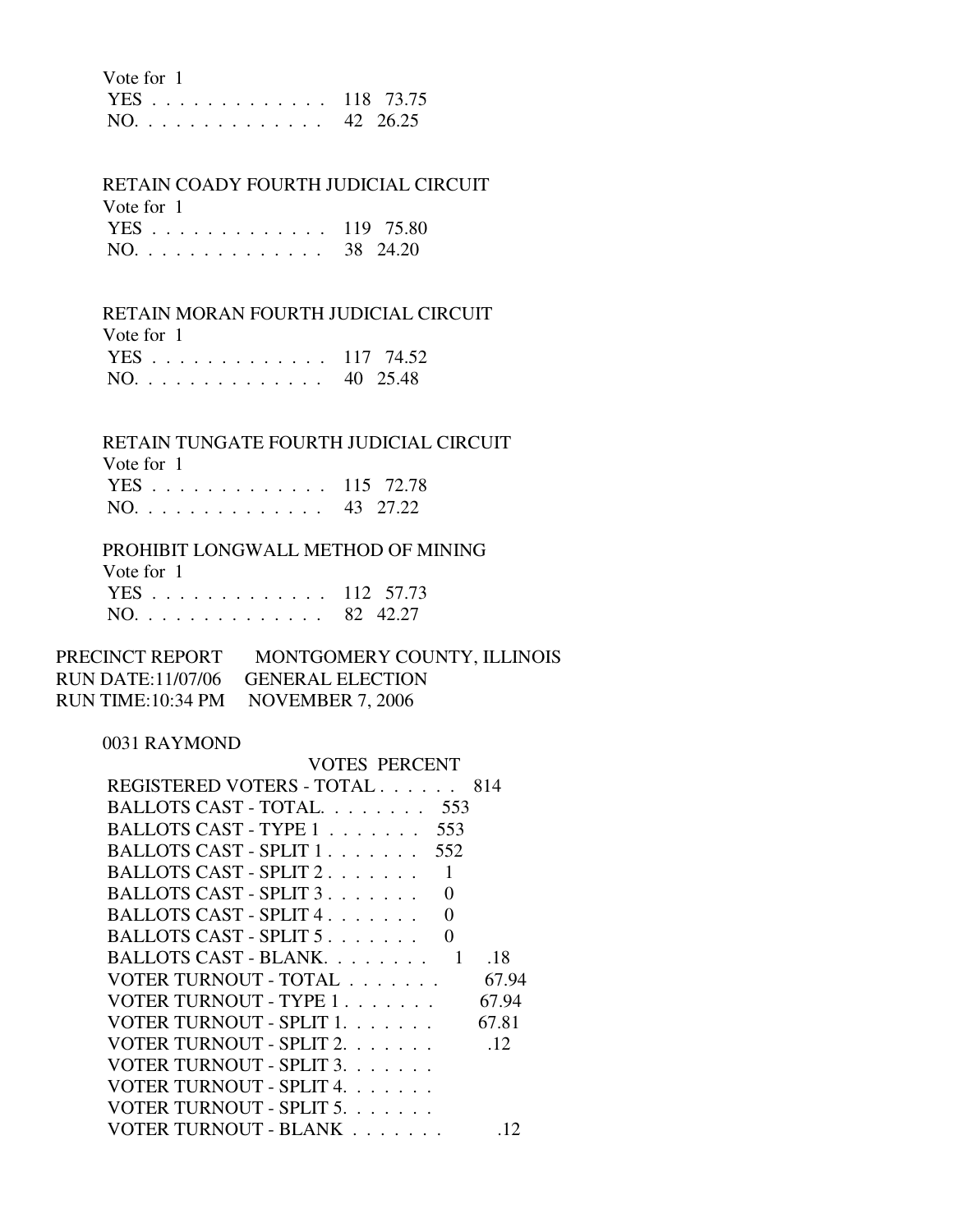GOVERNOR & LIEUTENANT GOVERNOR Vote for 1 TOPINKA / BIRKETT (REP). . . . . . . 363 67.72 BLAGOJEVICH / QUINN (DEM) . . . . . . 123 22.95 WHITNEY / SAMUELS (GRN). . . . . . . 40 7.46 WRITE-IN. . . . . . . . . . . . 10 1.87

 ATTORNEY GENERAL Vote for 1 STEWART UMHOLTZ (REP) . . . . . . . 164 30.89 LISA MADIGAN (DEM) . . . . . . . . 359 67.61 DAVID BLACK (GRN).  $\ldots$  . . . . . . 8 1.51 WRITE-IN.  $\ldots$  . . . . . . . . . 0

 SECRETARY OF STATE Vote for 1

DAN RUTHERFORD (REP). . . . . . . . 237 43.57 JESSE WHITE (DEM). . . . . . . . . 293 53.86 KAREN "YOUNG" PETERSON (GRN) . . . . . 14 2.57 WRITE-IN.  $\ldots$  . . . . . . . . . 0

**COMPTROLLER** 

| Vote for 1                               |  |
|------------------------------------------|--|
| CAROLE PANKAU (REP) $\ldots$ 182 35.07   |  |
| DANIEL W. HYNES (DEM) $\ldots$ 325 62.62 |  |
| ALICIA SNYDER $(GRN)$ 12 2.31            |  |
| WRITE-IN. $\ldots$ 0                     |  |

TREASURER

 Vote for 1 CHRISTINE RADOGNO (REP). . . . . . . 306 59.65 ALEXANDER GIANNOULIAS (DEM) . . . . . 196 38.21 DAN RODRIGUEZ SCHLORFF (GRN) . . . . . 11 2.14 WRITE-IN. . . . . . . . . . . . 0

 REPRESENTATIVE IN CONGRESS (TOTAL) NINETEENTH CONGRESSIONAL DISTRICT Vote for 1 JOHN M. SHIMKUS (REP) . . . . . . . 366 69.32 DANNY L. STOVER (DEM) . . . . . . . 162 30.68 WRITE-IN. . . . . . . . . . . . 0

 REPRESENTATIVE IN CONGRESS (REGULAR) NINETEENTH CONGRESSIONAL DISTRICT Vote for 1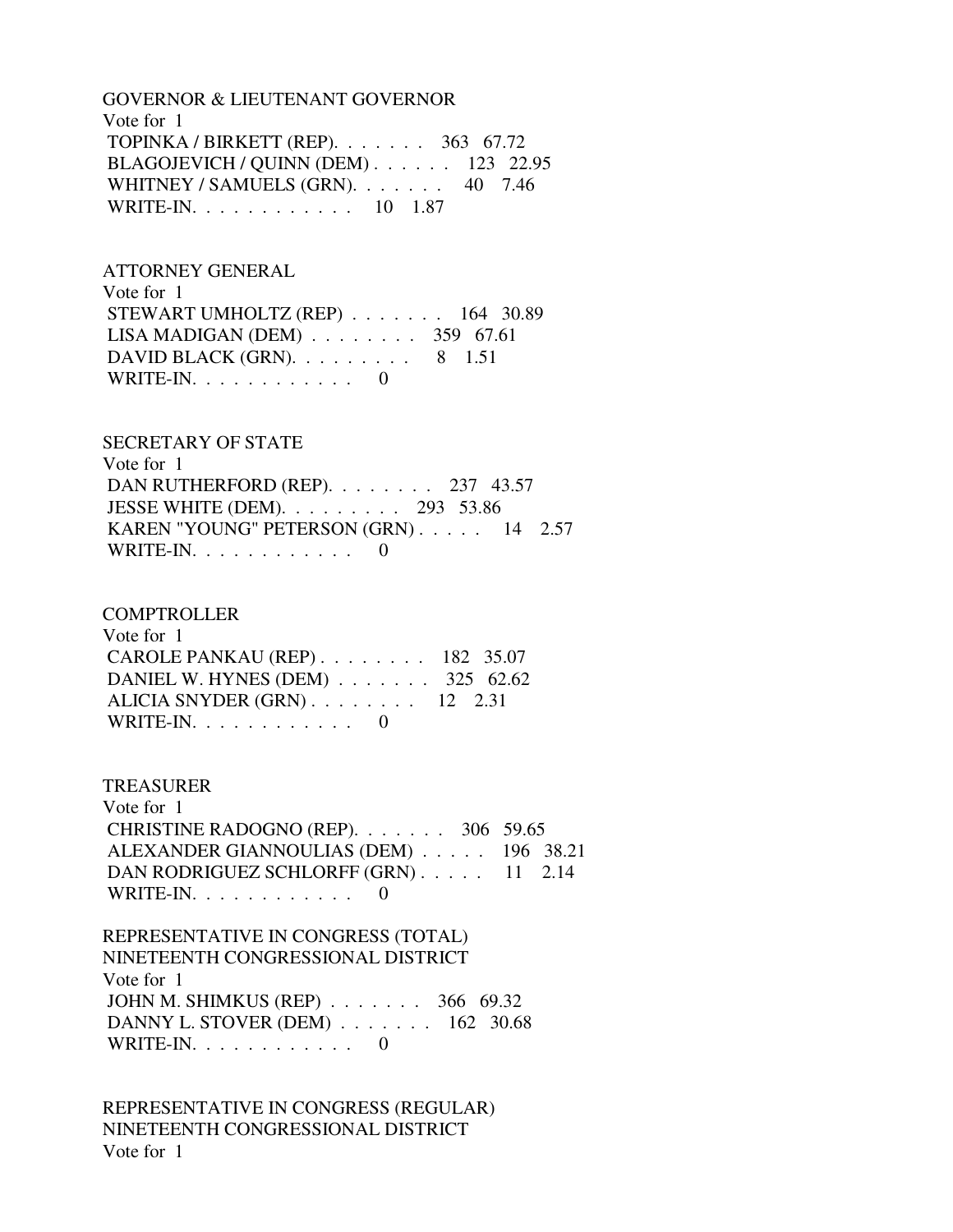# JOHN M. SHIMKUS (REP) . . . . . . . 365 69.26 DANNY L. STOVER (DEM) . . . . . . . 162 30.74 WRITE-IN. . . . . . . . . . . . 0

# REPRESENTATIVE IN CONGRESS (FEDERAL) NINETEENTH CONGRESSIONAL DISTRICT Vote for 1 JOHN M. SHIMKUS (REP) . . . . . . . 1 100.00 DANNY L. STOVER (DEM) . . . . . . . 0 WRITE-IN. . . . . . . . . . . . 0

 STATE SENATOR FORTY-NINTH LEGISLATIVE DISTRICT Vote for 1 JEFF RICHEY (REP). . . . . . . . . 326 59.82 DEANNA DEMUZIO (DEM). . . . . . . . 219 40.18 WRITE-IN.  $\ldots$  . . . . . . . . . 0

# REPRESENTATIVE IN THE GENERAL ASSEMBLY NINETY-EIGHTH REPRESENTATIVE DISTRICT Vote for 1 NO CANDIDATE FILED . . . . . . . . 0

| GARY HANNIG (DEM). $\ldots \ldots \ldots$ 413 99.04 |  |
|-----------------------------------------------------|--|
| WRITE-IN. $\ldots$<br>4 96                          |  |

# REGIONAL SUPERINTENDENT OF SCHOOLS (CHRISTIAN AND MONTGOMERY COUNTIES) Vote for 1 NO CANDIDATE FILED . . . . . . . . 0 GREG SPRINGER (DEM) . . . . . . . . 416 99.28 WRITE-IN. . . . . . . . . . . . . 3 .72

### COUNTY CLERK

 Vote for 1 SANDY LEITHEISER (REP) . . . . . . . 492 99.39 NO CANDIDATE FILED . . . . . . . . 0 WRITE-IN. . . . . . . . . . . . 3 .61

## COUNTY TREASURER

 Vote for 1 RONALD D. JENKINS (REP). . . . . . . 483 99.79 NO CANDIDATE FILED . . . . . . . . 0 WRITE-IN. . . . . . . . . . . . 1 .21

### COUNTY SHERIFF Vote for 1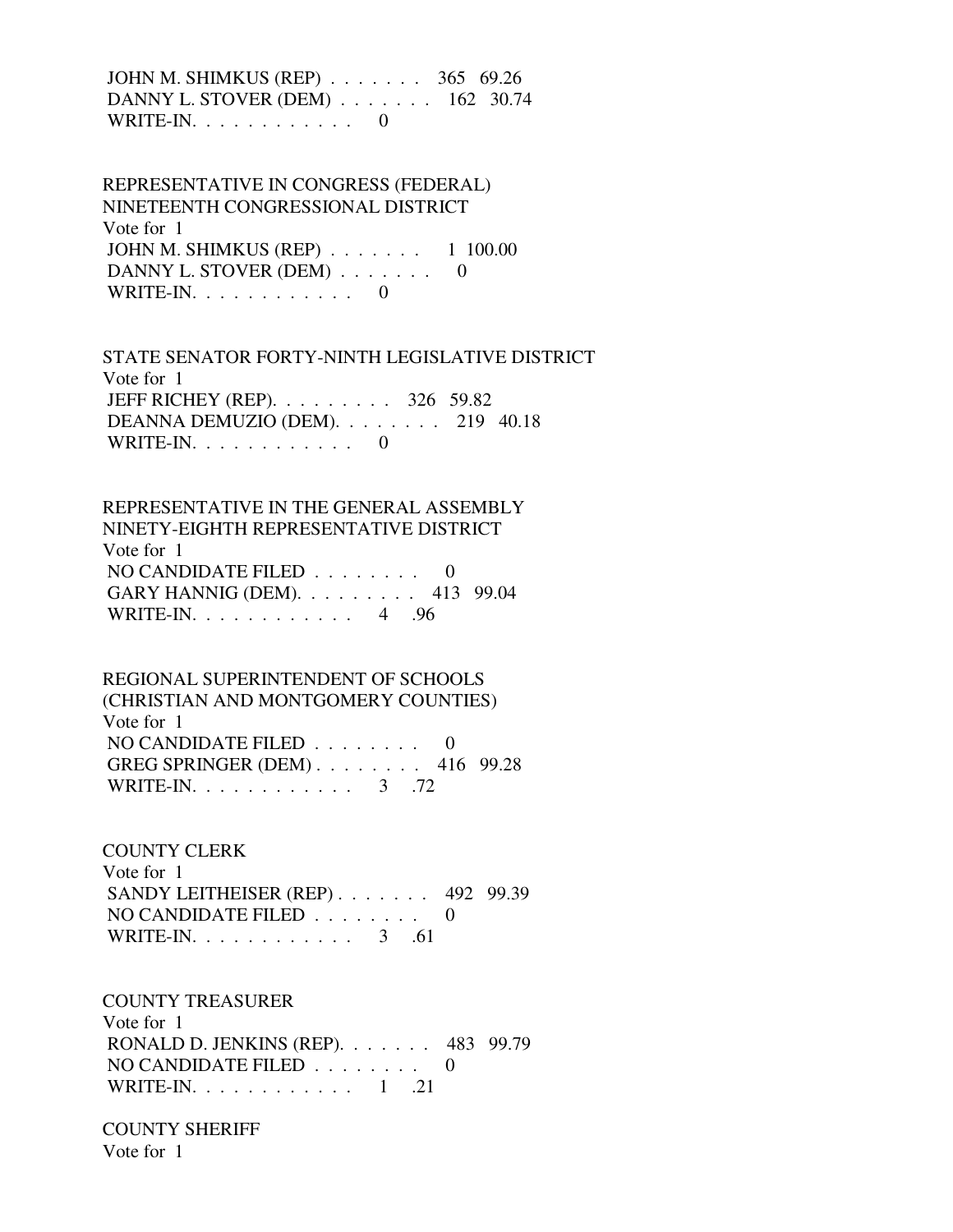JIM VAZZI (REP) . . . . . . . . . 489 99.39 NO CANDIDATE FILED . . . . . . . . 0 WRITE-IN. . . . . . . . . . . . . 3 .61

 STATE'S ATTORNEY (TO FILL AN UNEXPIRED 2 YEAR TERM) Vote for 1 DOUG JARMAN (REP). . . . . . . . . 308 57.36 CHRISTOPHER W. MATOUSH (DEM) . . . . . 229 42.64 WRITE-IN. . . . . . . . . . . . 0

 COUNTY BOARD MEMBER COUNTY BOARD DISTRICT 1 Vote for 2 CONNIE TAYLOR BECK (REP) . . . . . . 272 31.63 DALE OGDEN (DEM) . . . . . . . . . . 361 41.98 DAVID G. HEATON (DEM) . . . . . . . 227 26.40 WRITE-IN. . . . . . . . . . . . 0

# JUDGE OF THE APPELLATE COURT FIFTH JUDICIAL DISTRICT - MAAG VACANCY Vote for 1 STEPHEN P. McGLYNN (REP) . . . . . . 298 63.27 BRUCE STEWART (DEM) . . . . . . . . 173 36.73 WRITE-IN. . . . . . . . . . . . 0

RETAIN SAUER FOURTH JUDICIAL CIRCUIT

| Vote for 1    |  |
|---------------|--|
| YES 315 77.40 |  |
| NO. 92 22.60  |  |

#### RETAIN SPEARS FOURTH JUDICIAL CIRCUIT

 Vote for 1 YES . . . . . . . . . . . . . 331 79.38

|  | $NO.$ |  |  |  |  |  |  |  |  |  |  |  |  |  |  | 86 20.62 |
|--|-------|--|--|--|--|--|--|--|--|--|--|--|--|--|--|----------|
|--|-------|--|--|--|--|--|--|--|--|--|--|--|--|--|--|----------|

### RETAIN COADY FOURTH JUDICIAL CIRCUIT

 Vote for 1 YES . . . . . . . . . . . . . 331 79.76 NO. . . . . . . . . . . . . . 84 20.24

### RETAIN MORAN FOURTH JUDICIAL CIRCUIT

| Vote for 1    |  |
|---------------|--|
| YES 311 77.17 |  |
| NO. 92 22.83  |  |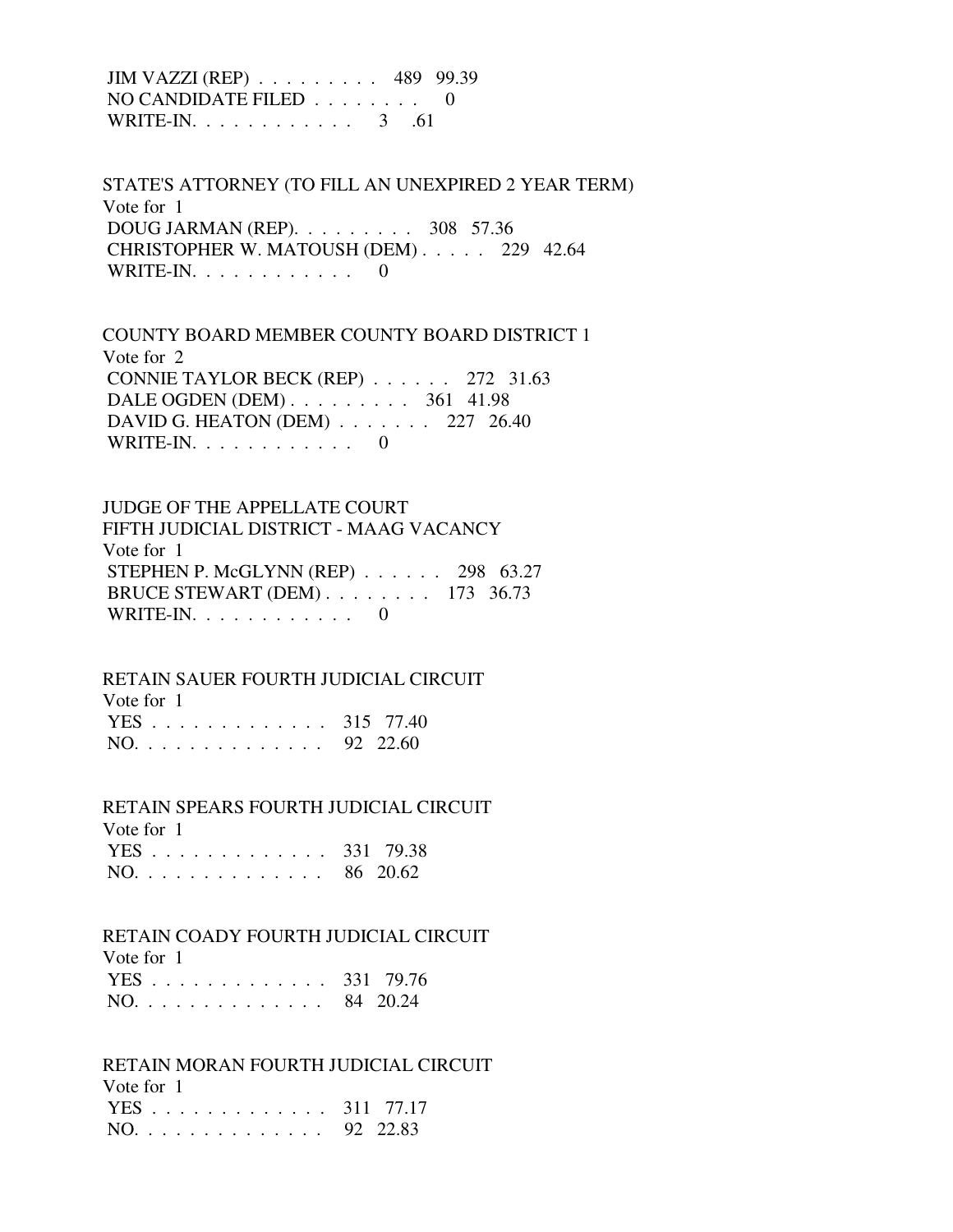RETAIN TUNGATE FOURTH JUDICIAL CIRCUIT

| Vote for 1    |  |
|---------------|--|
| YES 312 77.61 |  |
| NO. 90 22.39  |  |

 PROHIBIT LONGWALL METHOD OF MINING Vote for 1 YES . . . . . . . . . . . . . 241 46.17 NO. . . . . . . . . . . . . . 281 53.83

PRECINCT REPORT MONTGOMERY COUNTY, ILLINOIS RUN DATE:11/07/06 GENERAL ELECTION RUN TIME:10:34 PM NOVEMBER 7, 2006

#### 0032 ROUNTREE

 VOTES PERCENT REGISTERED VOTERS - TOTAL . . . . . . 168 BALLOTS CAST - TOTAL. . . . . . . . 114 BALLOTS CAST - TYPE 1 . . . . . . . 114 BALLOTS CAST - SPLIT 1. . . . . . . 114 BALLOTS CAST - SPLIT 2. . . . . . . 0 BALLOTS CAST - SPLIT 3 . . . . . . . 0 BALLOTS CAST - SPLIT 4 . . . . . . . 0 BALLOTS CAST - SPLIT 5 . . . . . . . 0 BALLOTS CAST - BLANK. . . . . . . . 0 VOTER TURNOUT - TOTAL . . . . . . . . 67.86 VOTER TURNOUT - TYPE 1. . . . . . . 67.86 VOTER TURNOUT - SPLIT 1. . . . . . . 67.86 VOTER TURNOUT - SPLIT 2. . . . . . . VOTER TURNOUT - SPLIT 3. . . . . . . VOTER TURNOUT - SPLIT 4. . . . . . . VOTER TURNOUT - SPLIT 5. . . . . . . VOTER TURNOUT - BLANK . . . . . . .

 GOVERNOR & LIEUTENANT GOVERNOR Vote for 1 TOPINKA / BIRKETT (REP). . . . . . . 92 81.42 BLAGOJEVICH / QUINN (DEM) . . . . . . 14 12.39 WHITNEY / SAMUELS (GRN). . . . . . . 7 6.19 WRITE-IN. . . . . . . . . . . . 0

 ATTORNEY GENERAL Vote for 1 STEWART UMHOLTZ (REP) . . . . . . . 47 42.73 LISA MADIGAN (DEM) . . . . . . . . 62 56.36 DAVID BLACK (GRN).  $\ldots \ldots \ldots 1$  .91 WRITE-IN.  $\ldots$  . . . . . . . . . 0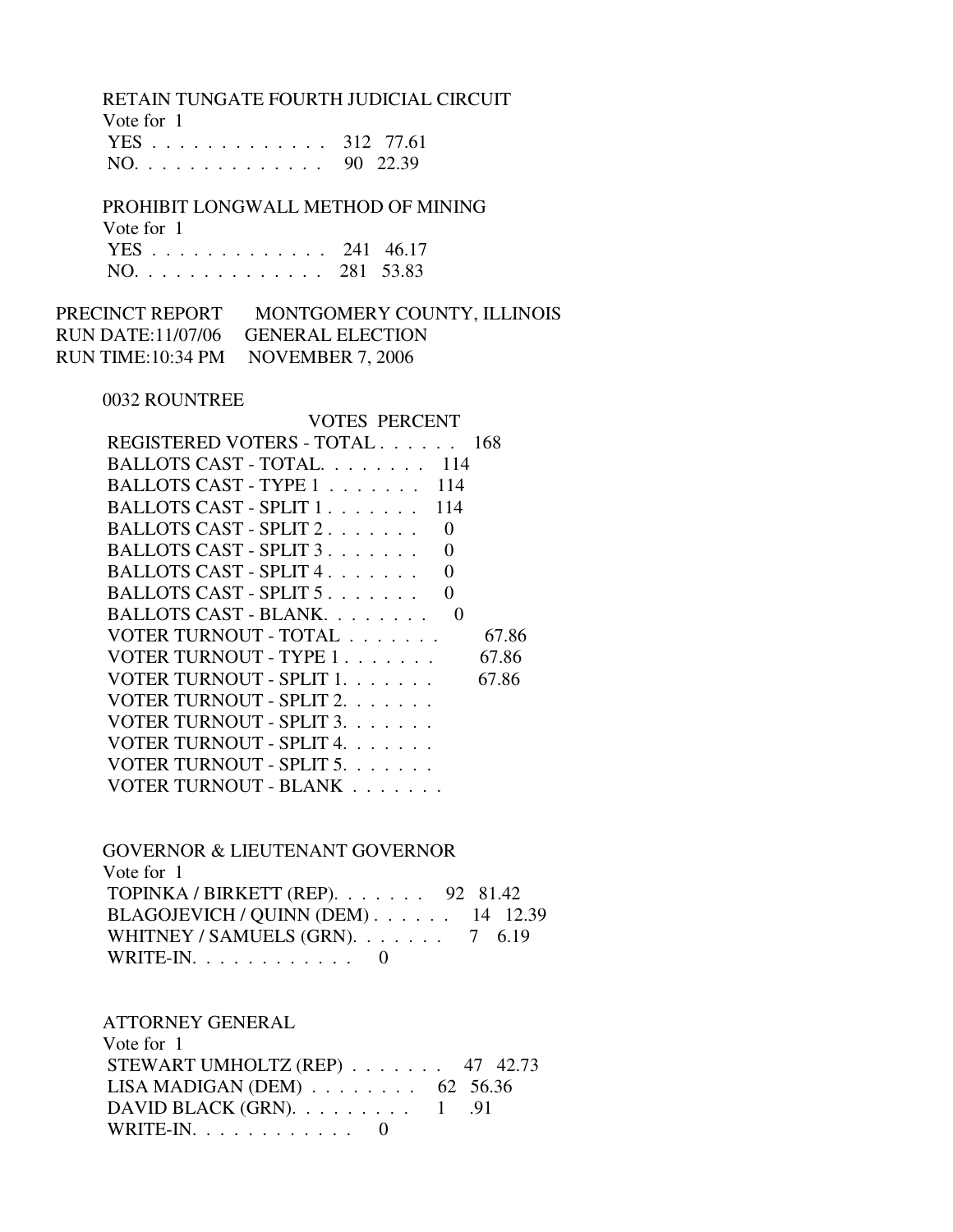SECRETARY OF STATE Vote for 1 DAN RUTHERFORD (REP). . . . . . . . 69 61.06 JESSE WHITE (DEM). . . . . . . . . 41 36.28 KAREN "YOUNG" PETERSON (GRN) . . . . . 3 2.65 WRITE-IN.  $\ldots$  . . . . . . . . . 0

**COMPTROLLER**  Vote for 1 CAROLE PANKAU (REP) . . . . . . . . 58 53.21 DANIEL W. HYNES (DEM) . . . . . . . 51 46.79 ALICIA SNYDER (GRN) . . . . . . . . 0 WRITE-IN. . . . . . . . . . . . 0

 TREASURER Vote for 1 CHRISTINE RADOGNO (REP). . . . . . . 77 71.30 ALEXANDER GIANNOULIAS (DEM) . . . . . 28 25.93 DAN RODRIGUEZ SCHLORFF (GRN) . . . . . 3 2.78 WRITE-IN.  $\ldots$  . . . . . . . . . 0

 REPRESENTATIVE IN CONGRESS (TOTAL) NINETEENTH CONGRESSIONAL DISTRICT Vote for 1 JOHN M. SHIMKUS (REP) . . . . . . . 92 81.42 DANNY L. STOVER (DEM) . . . . . . . 21 18.58 WRITE-IN. . . . . . . . . . . . 0

 REPRESENTATIVE IN CONGRESS (REGULAR) NINETEENTH CONGRESSIONAL DISTRICT Vote for 1 JOHN M. SHIMKUS (REP) . . . . . . . 92 81.42 DANNY L. STOVER (DEM) . . . . . . . 21 18.58 WRITE-IN. . . . . . . . . . . . 0

 REPRESENTATIVE IN CONGRESS (FEDERAL) NINETEENTH CONGRESSIONAL DISTRICT Vote for 1 JOHN M. SHIMKUS (REP) . . . . . . . 0 DANNY L. STOVER (DEM) . . . . . . . 0 WRITE-IN. . . . . . . . . . . . 0

 STATE SENATOR FORTY-NINTH LEGISLATIVE DISTRICT Vote for 1 JEFF RICHEY (REP). . . . . . . . . 72 64.86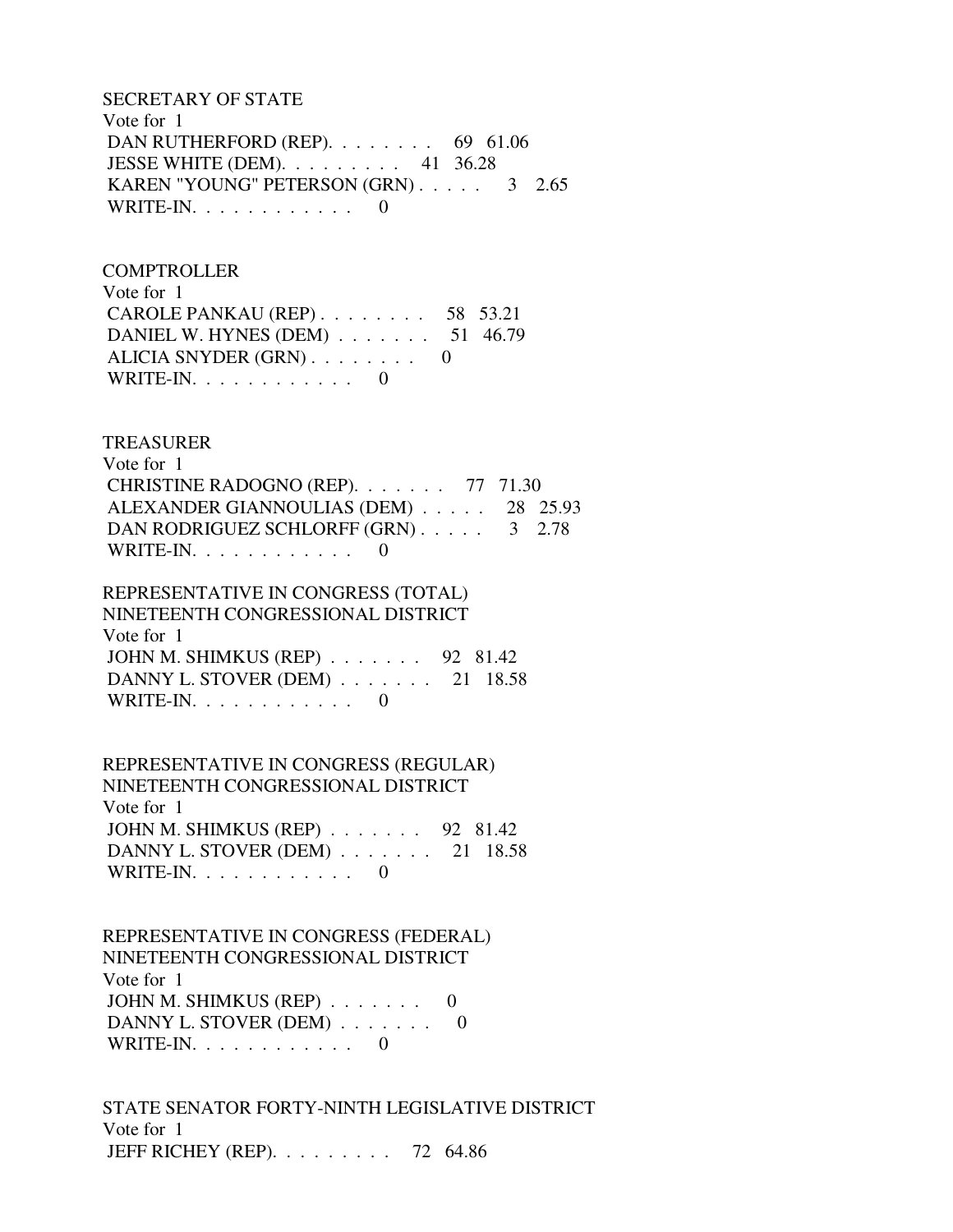### DEANNA DEMUZIO (DEM). . . . . . . . 39 35.14 WRITE-IN. . . . . . . . . . . . 0

 REPRESENTATIVE IN THE GENERAL ASSEMBLY NINETY-EIGHTH REPRESENTATIVE DISTRICT Vote for 1 NO CANDIDATE FILED . . . . . . . . 0 GARY HANNIG (DEM). . . . . . . . . 84 97.67 WRITE-IN. . . . . . . . . . . . . 2 2.33

 REGIONAL SUPERINTENDENT OF SCHOOLS (CHRISTIAN AND MONTGOMERY COUNTIES) Vote for 1 NO CANDIDATE FILED . . . . . . . . 0 GREG SPRINGER (DEM) . . . . . . . . 88 98.88 WRITE-IN. . . . . . . . . . . . 1 1.12

 COUNTY CLERK Vote for 1 SANDY LEITHEISER (REP) . . . . . . . 108 100.00 NO CANDIDATE FILED . . . . . . . . 0 WRITE-IN.  $\ldots$  . . . . . . . . 0

 COUNTY TREASURER Vote for 1 RONALD D. JENKINS (REP). . . . . . . 107 100.00 NO CANDIDATE FILED  $\ldots \ldots \ldots$ WRITE-IN. . . . . . . . . . . . 0

 COUNTY SHERIFF Vote for 1 JIM VAZZI (REP) . . . . . . . . . 105 99.06 NO CANDIDATE FILED . . . . . . . . 0 WRITE-IN. . . . . . . . . . . . 1 .94

 STATE'S ATTORNEY (TO FILL AN UNEXPIRED 2 YEAR TERM) Vote for 1 DOUG JARMAN (REP). . . . . . . . . 73 64.04 CHRISTOPHER W. MATOUSH (DEM) . . . . . 41 35.96 WRITE-IN.  $\ldots$  . . . . . . . . 0

 COUNTY BOARD MEMBER COUNTY BOARD DISTRICT 2 Vote for 1 GENE MILES (REP) . . . . . . . . . 96 84.96 DONALD PETTY (DEM) . . . . . . . . 17 15.04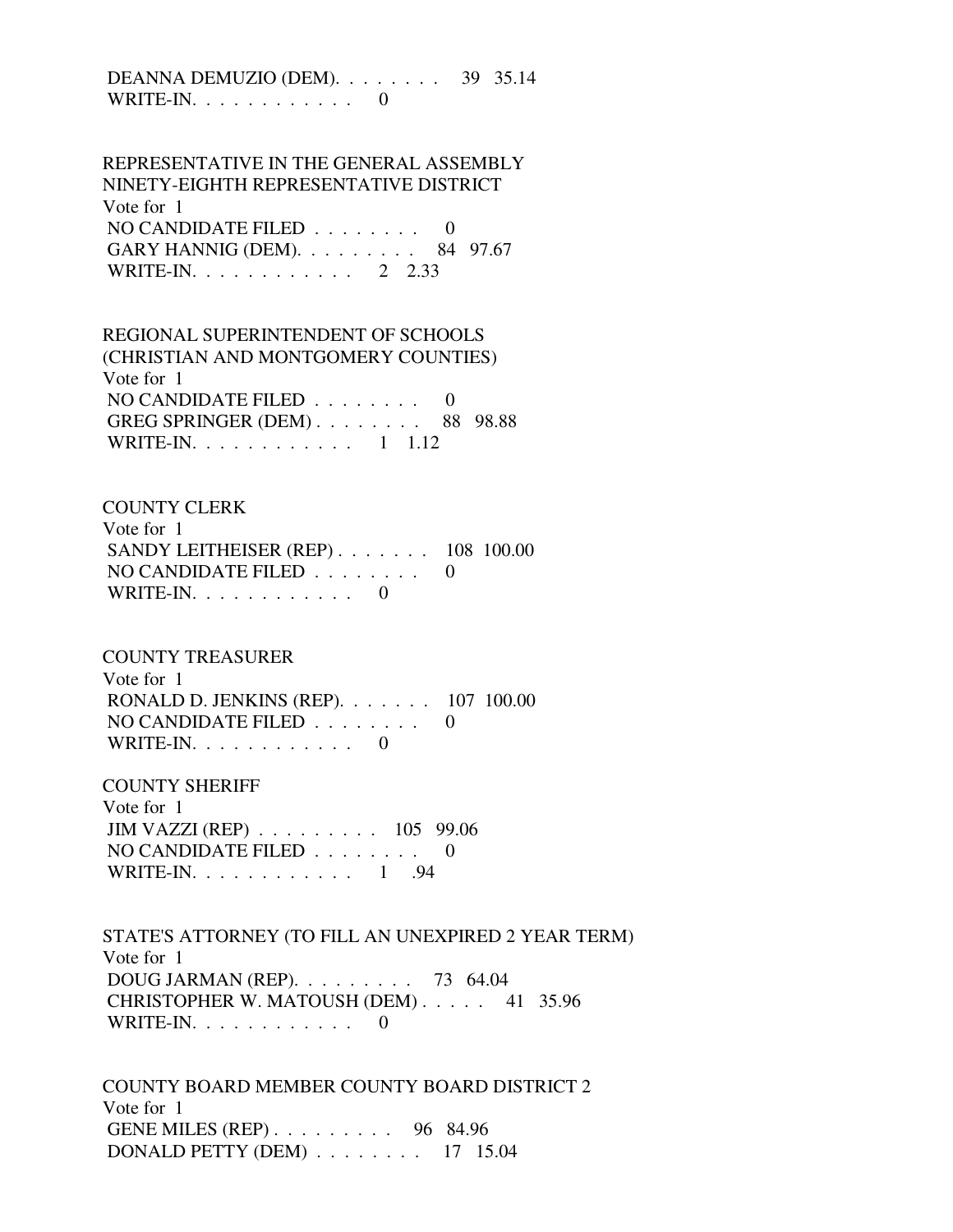WRITE-IN. . . . . . . . . . . . 0

 JUDGE OF THE APPELLATE COURT FIFTH JUDICIAL DISTRICT - MAAG VACANCY Vote for 1 STEPHEN P. McGLYNN (REP) . . . . . . 77 74.76 BRUCE STEWART (DEM) . . . . . . . . 26 25.24 WRITE-IN.  $\ldots$  . . . . . . . . . 0

 RETAIN SAUER FOURTH JUDICIAL CIRCUIT Vote for 1 YES . . . . . . . . . . . . . 62 65.96

| $NO.$ |  |  |  |  |  |  |  | 32 34.04 |
|-------|--|--|--|--|--|--|--|----------|
|       |  |  |  |  |  |  |  |          |

RETAIN SPEARS FOURTH JUDICIAL CIRCUIT

66 68.04

| Vote for 1 |   |  |  |  |  |  |  |
|------------|---|--|--|--|--|--|--|
| <b>YES</b> | . |  |  |  |  |  |  |

### RETAIN COADY FOURTH JUDICIAL CIRCUIT

| Vote for 1   |  |
|--------------|--|
| YES 68 70.10 |  |
| NO. 29 29.90 |  |

### RETAIN MORAN FOURTH JUDICIAL CIRCUIT

Vote for 1

| YES 60 65.22 |  |
|--------------|--|
| NO. 32 34.78 |  |

RETAIN TUNGATE FOURTH JUDICIAL CIRCUIT

| Vote for 1   |  |
|--------------|--|
| YES 62 68.13 |  |
| NO. 29 31.87 |  |

 PROHIBIT LONGWALL METHOD OF MINING Vote for 1 YES . . . . . . . . . . . . . 78 68.42 NO. . . . . . . . . . . . . . 36 31.58

PRECINCT REPORT MONTGOMERY COUNTY, ILLINOIS RUN DATE:11/07/06 GENERAL ELECTION RUN TIME:10:34 PM NOVEMBER 7, 2006

0033 SOUTH FILLMORE

VOTES PERCENT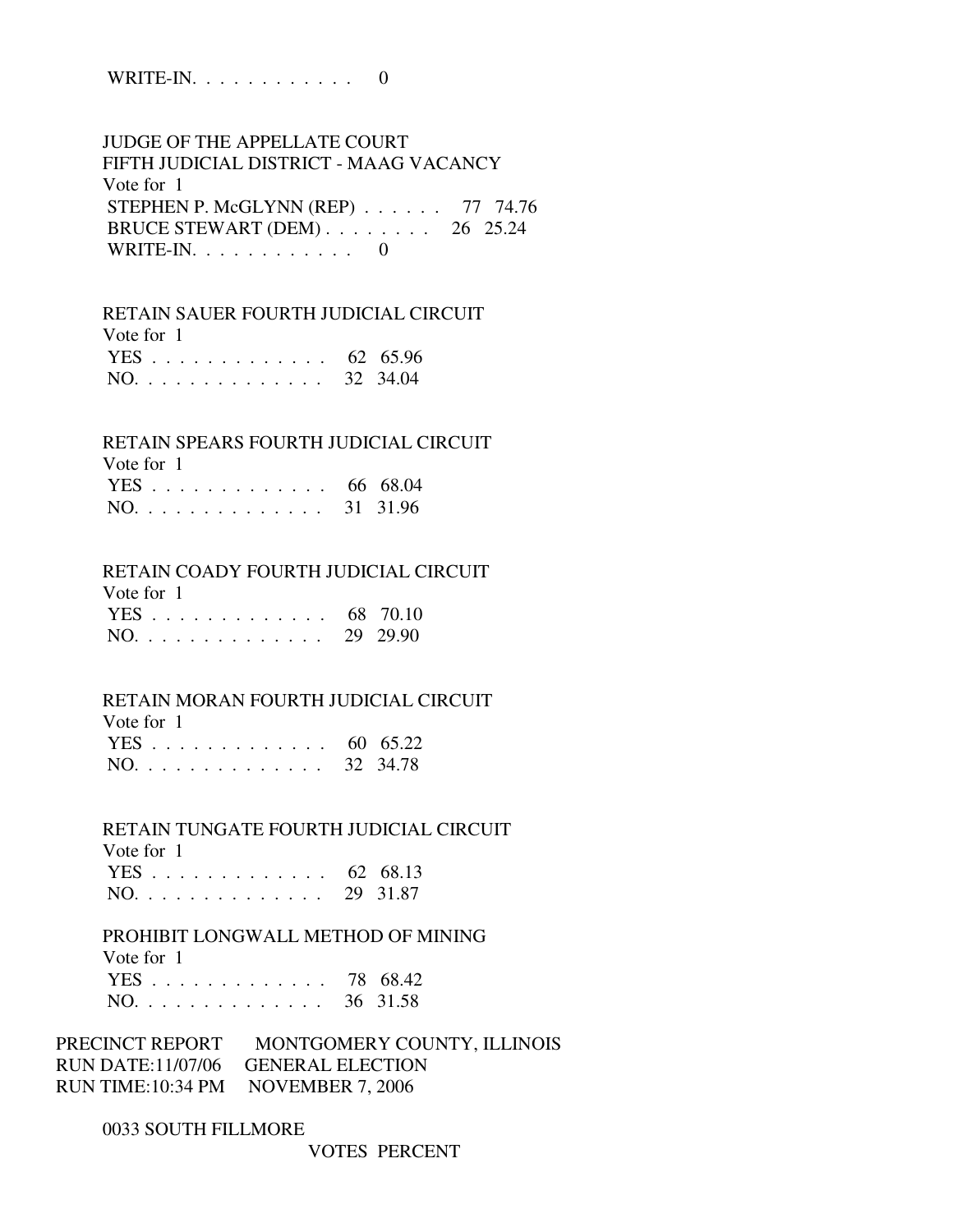| REGISTERED VOTERS - TOTAL    | 170      |
|------------------------------|----------|
| BALLOTS CAST - TOTAL. 111    |          |
| BALLOTS CAST - TYPE 1<br>111 |          |
| BALLOTS CAST - SPLIT 1<br>55 |          |
| BALLOTS CAST - SPLIT 2<br>56 |          |
| BALLOTS CAST - SPLIT 3.<br>0 |          |
| BALLOTS CAST - SPLIT 4.<br>0 |          |
| BALLOTS CAST - SPLIT 5<br>0  |          |
| BALLOTS CAST - BLANK.        | .90<br>1 |
| VOTER TURNOUT - TOTAL        | 65.29    |
| VOTER TURNOUT - TYPE 1.      | 65.29    |
| VOTER TURNOUT - SPLIT 1.     | 32.35    |
| VOTER TURNOUT - SPLIT 2.     | 32.94    |
| VOTER TURNOUT - SPLIT 3.     |          |
| VOTER TURNOUT - SPLIT 4.     |          |
| VOTER TURNOUT - SPLIT 5.     |          |
| VOTER TURNOUT - BLANK        | 59       |

| <b>GOVERNOR &amp; LIEUTENANT GOVERNOR</b>  |  |
|--------------------------------------------|--|
| Vote for 1                                 |  |
| TOPINKA / BIRKETT (REP). $\ldots$ 63 57.80 |  |
| BLAGOJEVICH / QUINN (DEM) 40 36.70         |  |
| WHITNEY / SAMUELS (GRN). $\ldots$ 6 5.50   |  |
| WRITE-IN. $\ldots$ 0                       |  |

#### ATTORNEY GENERAL

| Vote for 1                                         |  |
|----------------------------------------------------|--|
| STEWART UMHOLTZ (REP) $\ldots \ldots$ 39 36.79     |  |
| LISA MADIGAN (DEM) $\ldots \ldots \ldots$ 62 58.49 |  |
| DAVID BLACK (GRN). $\ldots \ldots \ldots 5$ 4.72   |  |
| WRITE-IN. $\ldots$ 0                               |  |

# SECRETARY OF STATE

 Vote for 1 DAN RUTHERFORD (REP). . . . . . . . 43 39.81 JESSE WHITE (DEM). . . . . . . . . 63 58.33 KAREN "YOUNG" PETERSON (GRN) . . . . . 2 1.85 WRITE-IN.  $\ldots$  . . . . . . . . . 0

#### **COMPTROLLER**

| Vote for 1                                            |  |
|-------------------------------------------------------|--|
| CAROLE PANKAU (REP) $\ldots$ 39 36.79                 |  |
| DANIEL W. HYNES (DEM) $\ldots \ldots \ldots$ 60 56.60 |  |
| ALICIA SNYDER $(GRN)$ 7 6.60                          |  |
| WRITE-IN. $\ldots$ 0                                  |  |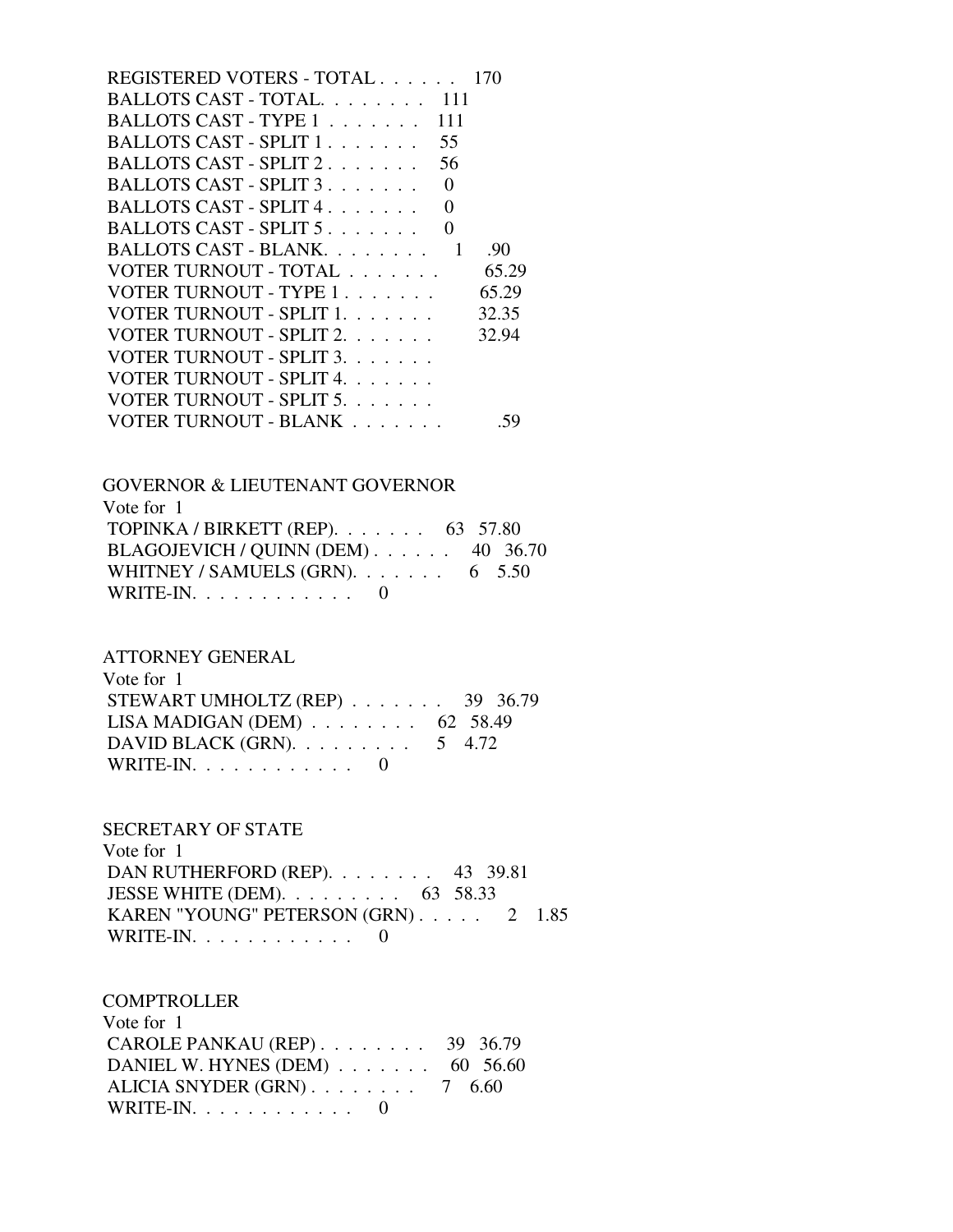#### TREASURER

 Vote for 1 CHRISTINE RADOGNO (REP). . . . . . . 51 49.04 ALEXANDER GIANNOULIAS (DEM) . . . . . 49 47.12 DAN RODRIGUEZ SCHLORFF (GRN) . . . . . 4 3.85 WRITE-IN.  $\ldots$  . . . . . . . . . 0

 REPRESENTATIVE IN CONGRESS (TOTAL) SEVENTEENTH CONGRESSIONAL DISTRICT Vote for 1 ANDREA ZINGA (REP) . . . . . . . . 50 47.62 PHIL HARE (DEM) . . . . . . . . . 55 52.38 WRITE-IN.  $\ldots$  . . . . . . . . . 0

 REPRESENTATIVE IN CONGRESS (REGULAR) SEVENTEENTH CONGRESSIONAL DISTRICT Vote for 1 ANDREA ZINGA (REP) . . . . . . . . 50 47.62 PHIL HARE (DEM) . . . . . . . . . . 55 52.38 WRITE-IN.  $\ldots$  . . . . . . . . 0

 REPRESENTATIVE IN CONGRESS (FEDERAL) SEVENTEENTH CONGRESSIONAL DISTRICT Vote for 1 ANDREA ZINGA (REP) . . . . . . . . 0 PHIL HARE (DEM)  $\ldots \ldots \ldots$  0 WRITE-IN.  $\ldots$  . . . . . . . . 0

 STATE SENATOR FORTY-NINTH LEGISLATIVE DISTRICT Vote for 1 JEFF RICHEY (REP). . . . . . . . . 50 47.17 DEANNA DEMUZIO (DEM). . . . . . . . 56 52.83 WRITE-IN. . . . . . . . . . . . 0

 REPRESENTATIVE IN THE GENERAL ASSEMBLY NINETY-EIGHTH REPRESENTATIVE DISTRICT Vote for 1 NO CANDIDATE FILED  $\ldots$ , . . . . . 0 GARY HANNIG (DEM). . . . . . . . . 86 98.85 WRITE-IN. . . . . . . . . . . . 1 1.15

 REGIONAL SUPERINTENDENT OF SCHOOLS (CHRISTIAN AND MONTGOMERY COUNTIES) Vote for 1 NO CANDIDATE FILED  $\ldots \ldots \ldots$  0 GREG SPRINGER (DEM) . . . . . . . . 46 100.00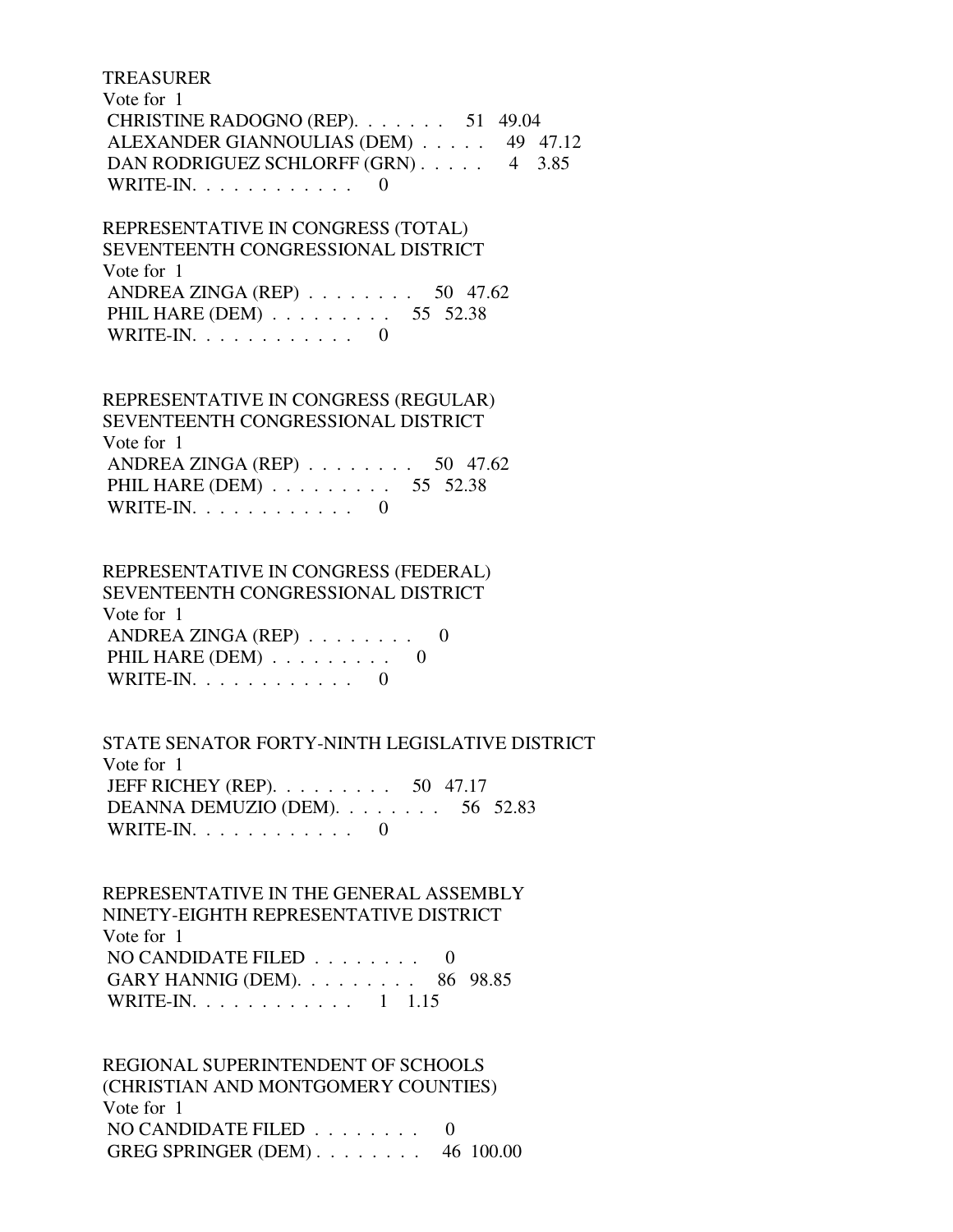WRITE-IN.  $\ldots$  . . . . . . . . . 0

 REGIONAL SUPERINTENDENT OF SCHOOLS (BOND, EFFINGHAM AND FAYETTE COUNTIES) Vote for 1 NO CANDIDATE FILED  $\ldots \ldots \ldots$  0 MARK A. DRONE (DEM) . . . . . . . . 46 100.00 WRITE-IN. . . . . . . . . . . . 0

 COUNTY CLERK Vote for 1 SANDY LEITHEISER (REP)  $\ldots$ , . . . . 91 100.00 NO CANDIDATE FILED  $\ldots \ldots \ldots$ WRITE-IN. . . . . . . . . . . . 0

 COUNTY TREASURER Vote for 1 RONALD D. JENKINS (REP). . . . . . . 87 100.00 NO CANDIDATE FILED . . . . . . . . 0 WRITE-IN.  $\ldots$  . . . . . . . . 0

 COUNTY SHERIFF Vote for 1 JIM VAZZI (REP) . . . . . . . . . 91 98.91 NO CANDIDATE FILED . . . . . . . . 0 WRITE-IN. . . . . . . . . . . . 1 1.09

 STATE'S ATTORNEY (TO FILL AN UNEXPIRED 2 YEAR TERM) Vote for 1 DOUG JARMAN (REP). . . . . . . . . 49 46.23 CHRISTOPHER W. MATOUSH (DEM) . . . . . 57 53.77 WRITE-IN. . . . . . . . . . . . 0

 COUNTY BOARD MEMBER COUNTY BOARD DISTRICT 3 Vote for 2 BILL REDMAN (REP). . . . . . . . . 49 32.24 BONNIE L. BRANUM (DEM) . . . . . . . 59 38.82 GEORGE L. BLANKENSHIP (DEM) . . . . . 44 28.95 WRITE-IN.  $\ldots$  . . . . . . . . . 0

 JUDGE OF THE APPELLATE COURT FIFTH JUDICIAL DISTRICT - MAAG VACANCY Vote for 1 STEPHEN P. McGLYNN (REP) . . . . . . 52 52.53 BRUCE STEWART (DEM) . . . . . . . . 47 47.47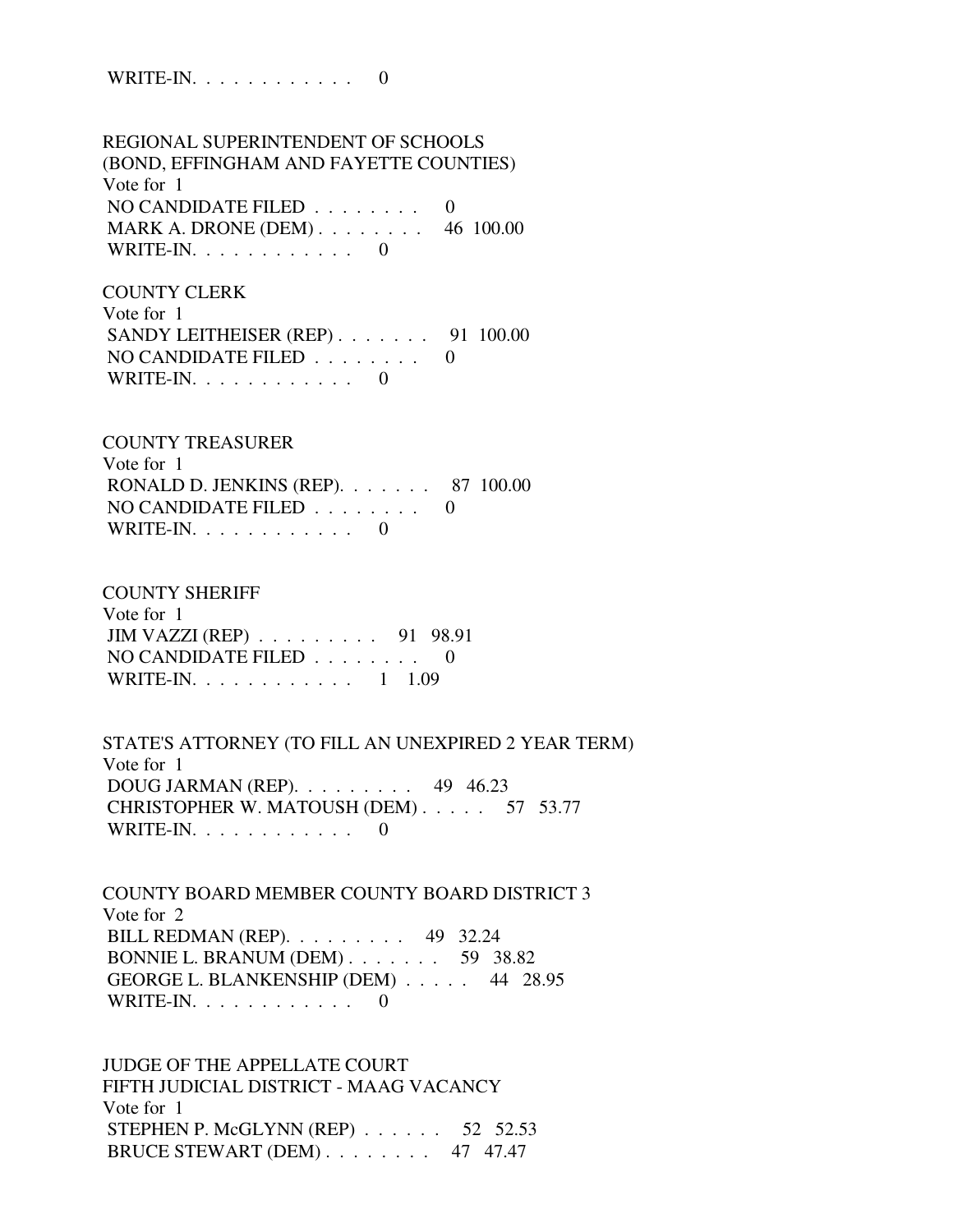# WRITE-IN. . . . . . . . . . . . 0

#### RETAIN SAUER FOURTH JUDICIAL CIRCUIT

Vote for 1

| YES 68 78.16 |  |
|--------------|--|
| NO. 19 21.84 |  |

#### RETAIN SPEARS FOURTH JUDICIAL CIRCUIT

| Vote for 1   |  |
|--------------|--|
| YES 68 79.07 |  |
| NO. 18 20.93 |  |

#### RETAIN COADY FOURTH JUDICIAL CIRCUIT

| Vote for 1   |  |
|--------------|--|
| YES 66 75.86 |  |
| NO. 21 24.14 |  |

## RETAIN MORAN FOURTH JUDICIAL CIRCUIT

Vote for 1

|  | YES 66 75.86 |
|--|--------------|
|  | NO. 21 24.14 |

# RETAIN TUNGATE FOURTH JUDICIAL CIRCUIT

| Vote for 1   |  |
|--------------|--|
| YES 69 78.41 |  |
| NO. 19 21.59 |  |

## PROHIBIT LONGWALL METHOD OF MINING

| Vote for 1   |  |
|--------------|--|
| YES 75 70.09 |  |
| NO. 32 29.91 |  |

## PRECINCT REPORT MONTGOMERY COUNTY, ILLINOIS RUN DATE:11/07/06 GENERAL ELECTION RUN TIME:10:34 PM NOVEMBER 7, 2006

#### 0034 SOUTH LITCHFIELD 1

| <b>VOTES PERCENT</b>                              |     |
|---------------------------------------------------|-----|
| REGISTERED VOTERS - TOTAL 538                     |     |
| BALLOTS CAST - TOTAL.                             | 302 |
| BALLOTS CAST - TYPE $1, \ldots, \ldots, 302$      |     |
| BALLOTS CAST - SPLIT 1.                           |     |
| BALLOTS CAST - SPLIT $2 \ldots \ldots \ldots$ 293 |     |
| BALLOTS CAST - SPLIT 3.                           |     |
| BALLOTS CAST - SPLIT 4.                           |     |
| BALLOTS CAST - SPLIT 5.                           |     |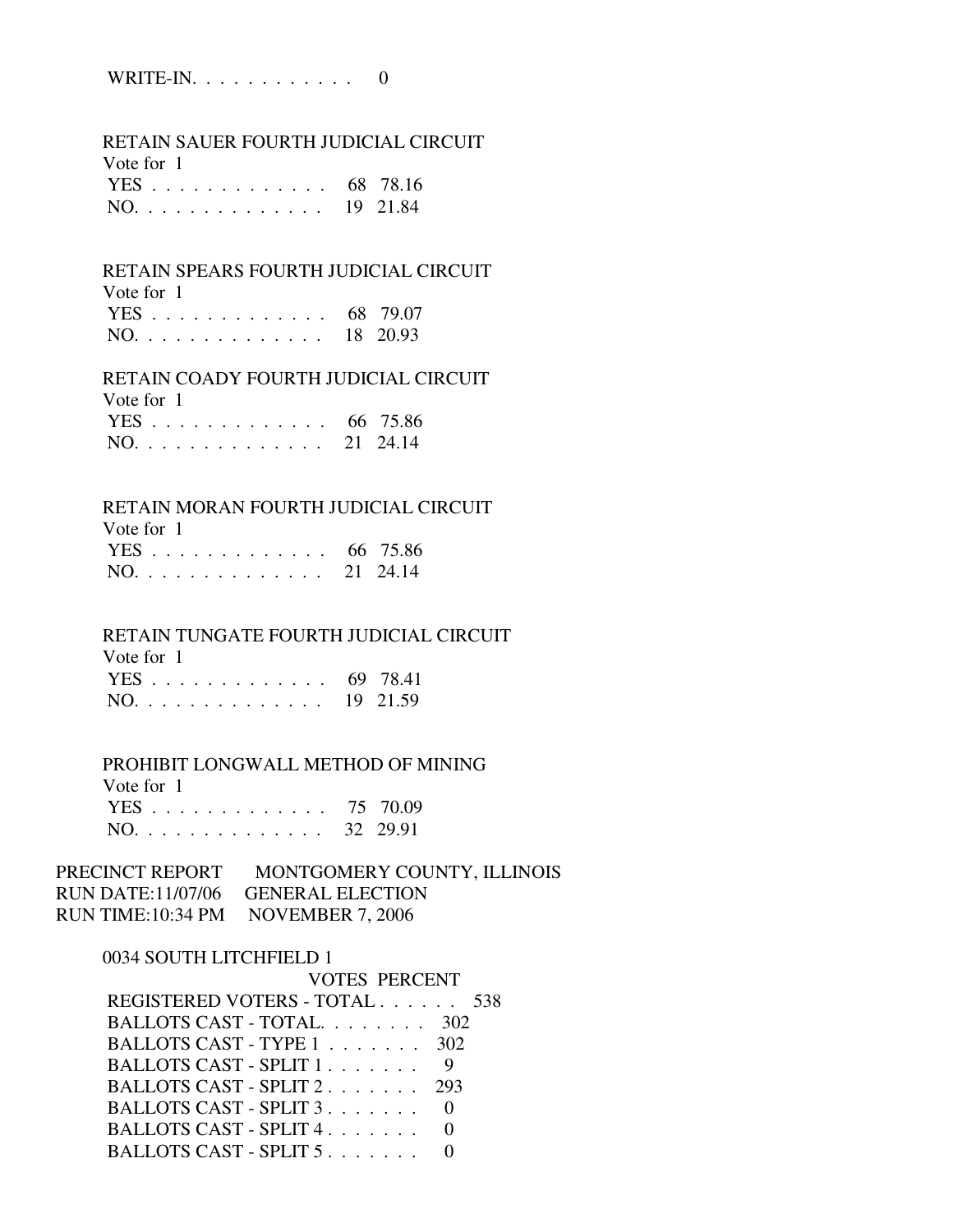| BALLOTS CAST - BLANK.    |       |
|--------------------------|-------|
| VOTER TURNOUT - TOTAL    | 56.13 |
| VOTER TURNOUT - TYPE 1   | 56.13 |
| VOTER TURNOUT - SPLIT 1. | 1.67  |
| VOTER TURNOUT - SPLIT 2. | 54.46 |
| VOTER TURNOUT - SPLIT 3. |       |
| VOTER TURNOUT - SPLIT 4. |       |
| VOTER TURNOUT - SPLIT 5. |       |
| VOTER TURNOUT - BLANK    |       |

 GOVERNOR & LIEUTENANT GOVERNOR Vote for 1 TOPINKA / BIRKETT (REP). . . . . . . 144 49.15 BLAGOJEVICH / QUINN (DEM) . . . . . . 124 42.32 WHITNEY / SAMUELS (GRN). . . . . . . 19 6.48 WRITE-IN. . . . . . . . . . . . . 6 2.05

#### ATTORNEY GENERAL

| Vote for 1                                       |  |
|--------------------------------------------------|--|
| STEWART UMHOLTZ (REP) $\ldots$ 72 25.00          |  |
| LISA MADIGAN (DEM) $\ldots$ 212 73.61            |  |
| DAVID BLACK (GRN). $\ldots \ldots \ldots$ 4 1.39 |  |
| WRITE-IN. $\ldots$ 0                             |  |

#### SECRETARY OF STATE

 Vote for 1 DAN RUTHERFORD (REP). . . . . . . . 81 27.18 JESSE WHITE (DEM). . . . . . . . . 207 69.46 KAREN "YOUNG" PETERSON (GRN) . . . . . 10 3.36 WRITE-IN. . . . . . . . . . . . 0

#### COMPTROLLER

| Vote for 1                               |  |
|------------------------------------------|--|
| CAROLE PANKAU (REP) $\ldots$ 74 25.87    |  |
| DANIEL W. HYNES (DEM) $\ldots$ 206 72.03 |  |
| ALICIA SNYDER $(GRN)$ 6 2.10             |  |
| WRITE-IN. $\ldots$ , 0                   |  |

#### TREASURER

 Vote for 1 CHRISTINE RADOGNO (REP). . . . . . . 107 38.91 ALEXANDER GIANNOULIAS (DEM) . . . . . 157 57.09 DAN RODRIGUEZ SCHLORFF (GRN) . . . . . 11 4.00 WRITE-IN. . . . . . . . . . . . 0

REPRESENTATIVE IN CONGRESS (TOTAL)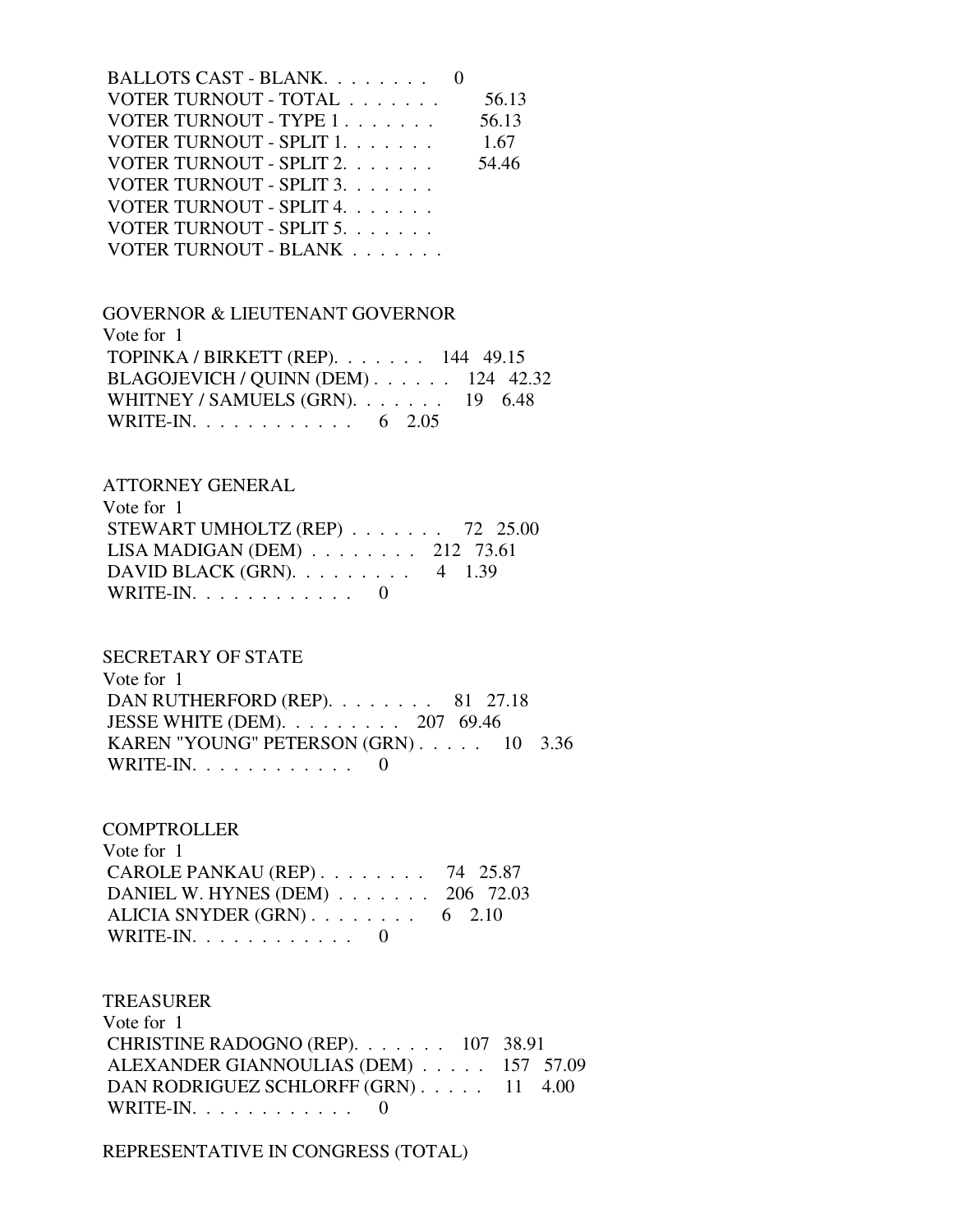SEVENTEENTH CONGRESSIONAL DISTRICT Vote for 1 ANDREA ZINGA (REP) . . . . . . . . 108 38.57 PHIL HARE (DEM) . . . . . . . . . 171 61.07 WRITE-IN. . . . . . . . . . . . 1 .36

 REPRESENTATIVE IN CONGRESS (REGULAR) SEVENTEENTH CONGRESSIONAL DISTRICT Vote for 1 ANDREA ZINGA (REP) . . . . . . . . 108 38.57 PHIL HARE (DEM) . . . . . . . . . 171 61.07 WRITE-IN. . . . . . . . . . . . 1 .36

 REPRESENTATIVE IN CONGRESS (FEDERAL) SEVENTEENTH CONGRESSIONAL DISTRICT Vote for 1 ANDREA ZINGA (REP) . . . . . . . . 0 PHIL HARE  $(DEM)$  . . . . . . . . . 0 WRITE-IN.  $\ldots$  . . . . . . . . 0

 STATE SENATOR FORTY-NINTH LEGISLATIVE DISTRICT Vote for 1 JEFF RICHEY (REP). . . . . . . . . 99 33.45 DEANNA DEMUZIO (DEM). . . . . . . . 197 66.55 WRITE-IN. . . . . . . . . . . . 0

 REPRESENTATIVE IN THE GENERAL ASSEMBLY NINETY-EIGHTH REPRESENTATIVE DISTRICT Vote for 1 NO CANDIDATE FILED . . . . . . . . 0 GARY HANNIG (DEM). . . . . . . . . 252 97.67 WRITE-IN. . . . . . . . . . . . . 6 2.33

 REGIONAL SUPERINTENDENT OF SCHOOLS (CHRISTIAN AND MONTGOMERY COUNTIES) Vote for 1 NO CANDIDATE FILED  $\ldots$ , . . . . . 0 GREG SPRINGER (DEM) . . . . . . . . 239 98.35 WRITE-IN. . . . . . . . . . . . 4 1.65

 REGIONAL SUPERINTENDENT OF SCHOOLS (CALHOUN, GREENE, JERSEY AND MACOUPIN COUNTIES) Vote for 1 NO CANDIDATE FILED . . . . . . . . 0 LARRY PFEIFFER (DEM). . . . . . . . 5 100.00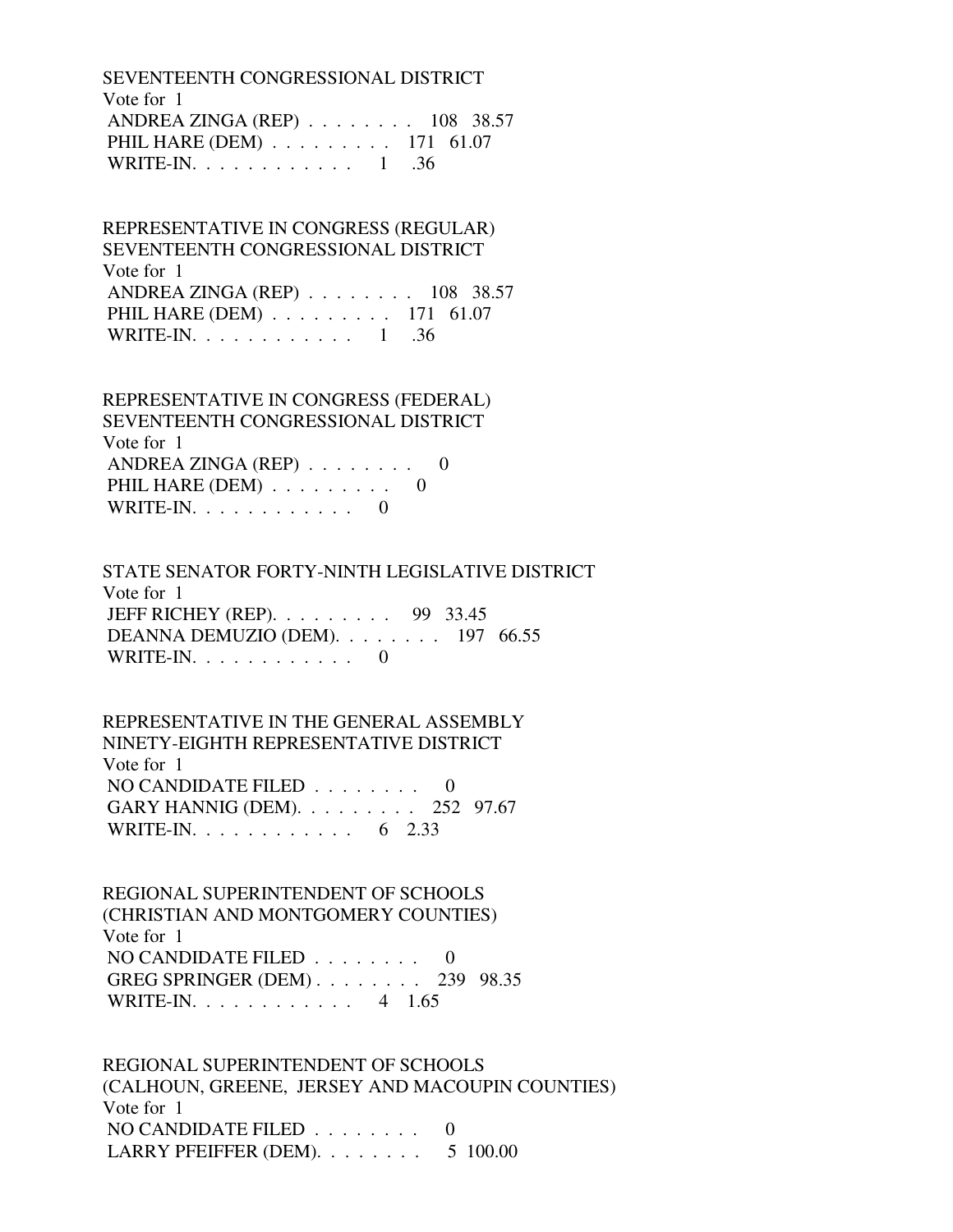WRITE-IN. . . . . . . . . . . . 0

 COUNTY CLERK Vote for 1 SANDY LEITHEISER (REP) . . . . . . . 245 98.00 NO CANDIDATE FILED . . . . . . . . 0 WRITE-IN. . . . . . . . . . . . 5 2.00

 COUNTY TREASURER Vote for 1 RONALD D. JENKINS (REP). . . . . . . 240 97.56 NO CANDIDATE FILED  $\ldots \ldots \ldots$ WRITE-IN. . . . . . . . . . . . 6 2.44

 COUNTY SHERIFF Vote for 1 JIM VAZZI (REP) . . . . . . . . . 245 98.79 NO CANDIDATE FILED  $\ldots \ldots \ldots$  0 WRITE-IN. . . . . . . . . . . . . 3 1.21

 STATE'S ATTORNEY (TO FILL AN UNEXPIRED 2 YEAR TERM) Vote for 1 DOUG JARMAN (REP). . . . . . . . . 112 37.58 CHRISTOPHER W. MATOUSH (DEM) . . . . . 186 62.42 WRITE-IN. . . . . . . . . . . . 0

 COUNTY BOARD MEMBER COUNTY BOARD DISTRICT 5 Vote for 2 NO CANDIDATE FILED  $\ldots \ldots \ldots$  RICHARD WENDEL (DEM). . . . . . . . 153 32.76 SHARON KUCHAR (IND) . . . . . . . . 157 33.62 RAY SWANSON (IND). . . . . . . . . 156 33.40 WRITE-IN. . . . . . . . . . . . . 1 .21

 JUDGE OF THE APPELLATE COURT FIFTH JUDICIAL DISTRICT - MAAG VACANCY Vote for 1 STEPHEN P. McGLYNN (REP) . . . . . . 120 44.61 BRUCE STEWART (DEM) . . . . . . . . 148 55.02 WRITE-IN. . . . . . . . . . . . 1 .37

 RETAIN SAUER FOURTH JUDICIAL CIRCUIT Vote for 1 YES . . . . . . . . . . . . . 175 76.75 NO. . . . . . . . . . . . . . 53 23.25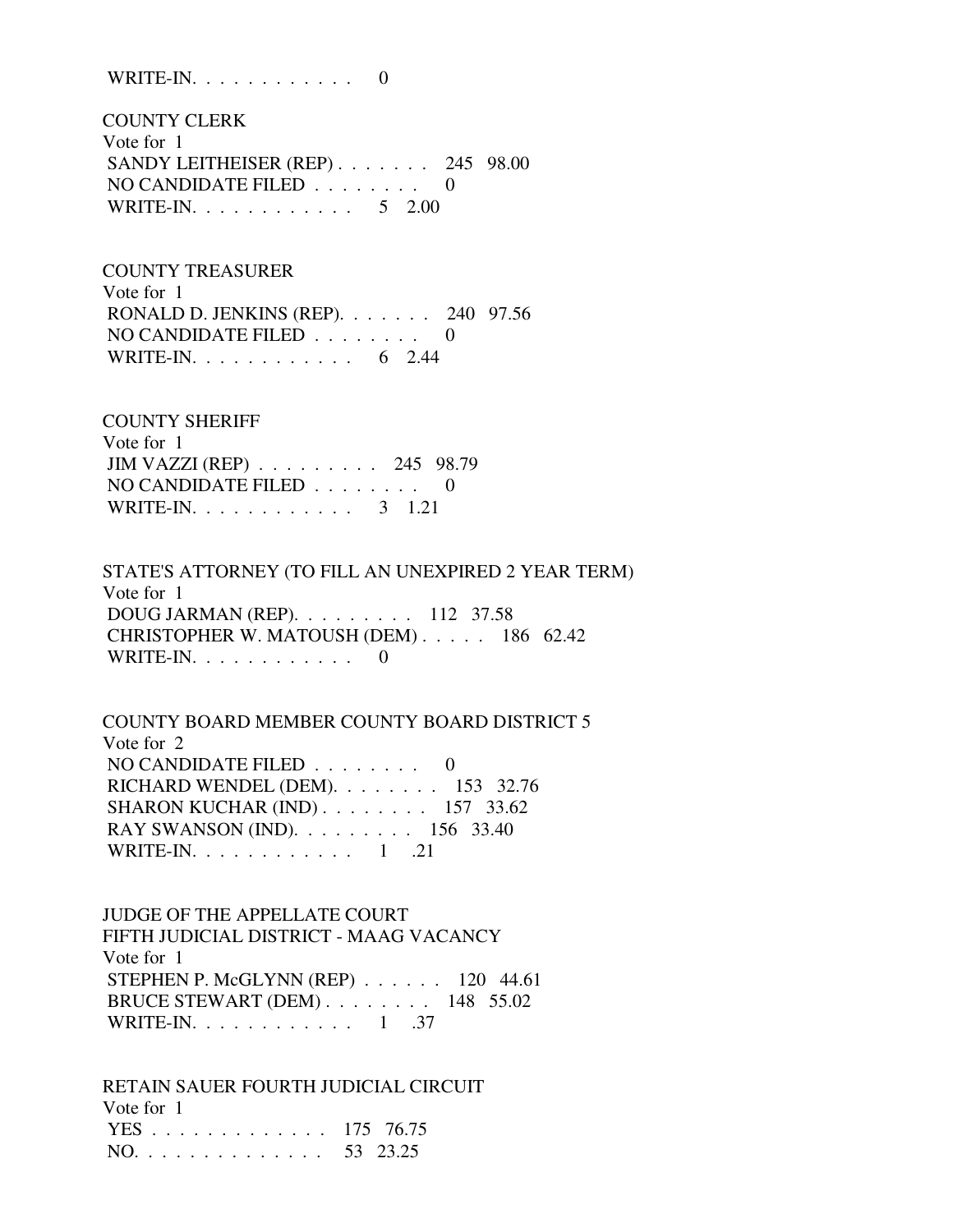#### RETAIN SPEARS FOURTH JUDICIAL CIRCUIT

| Vote for 1    |  |
|---------------|--|
| YES 171 76.00 |  |
| NO. 54 24.00  |  |

#### RETAIN COADY FOURTH JUDICIAL CIRCUIT  $V_{\text{eff}}$   $\mathcal{L}_{\text{eff}}$  1

| VOIE TOT T    |  |
|---------------|--|
| YES 170 74.24 |  |
| NO. 59 25.76  |  |

### RETAIN MORAN FOURTH JUDICIAL CIRCUIT

 Vote for 1 YES . . . . . . . . . . . . . 169 74.45 NO. . . . . . . . . . . . . . 58 25.55

#### RETAIN TUNGATE FOURTH JUDICIAL CIRCUIT

| Vote for 1    |  |
|---------------|--|
| YES 166 73.45 |  |
| NO. 60 26.55  |  |

### PROHIBIT LONGWALL METHOD OF MINING

| Vote for 1     |  |
|----------------|--|
| YES 149 50.68  |  |
| NO $145$ 49.32 |  |

# LITCHFIELD C.U.S.D. 12 QUESTION

# BUILD/EQUIP MULTI-PURPOSE SCHOOL FACILITY Vote for 1 YES . . . . . . . . . . . . . 102 35.66

|  |  |  |  |  |  |  |  | NO. 184 64.34 |
|--|--|--|--|--|--|--|--|---------------|

# PRECINCT REPORT MONTGOMERY COUNTY, ILLINOIS RUN DATE:11/07/06 GENERAL ELECTION RUN TIME:10:34 PM NOVEMBER 7, 2006

# 0035 SOUTH LITCHFIELD 2

| <b>VOTES PERCENT</b>                              |     |
|---------------------------------------------------|-----|
| REGISTERED VOTERS - TOTAL 686                     |     |
| BALLOTS CAST - TOTAL.                             | 324 |
| BALLOTS CAST - TYPE 1                             | 324 |
| BALLOTS CAST - SPLIT $1 \ldots \ldots \ldots$ 320 |     |
| BALLOTS CAST - SPLIT 2.                           |     |
| BALLOTS CAST - SPLIT 3                            |     |
| BALLOTS CAST - SPLIT 4.                           |     |
| BALLOTS CAST - SPLIT 5.                           |     |
|                                                   |     |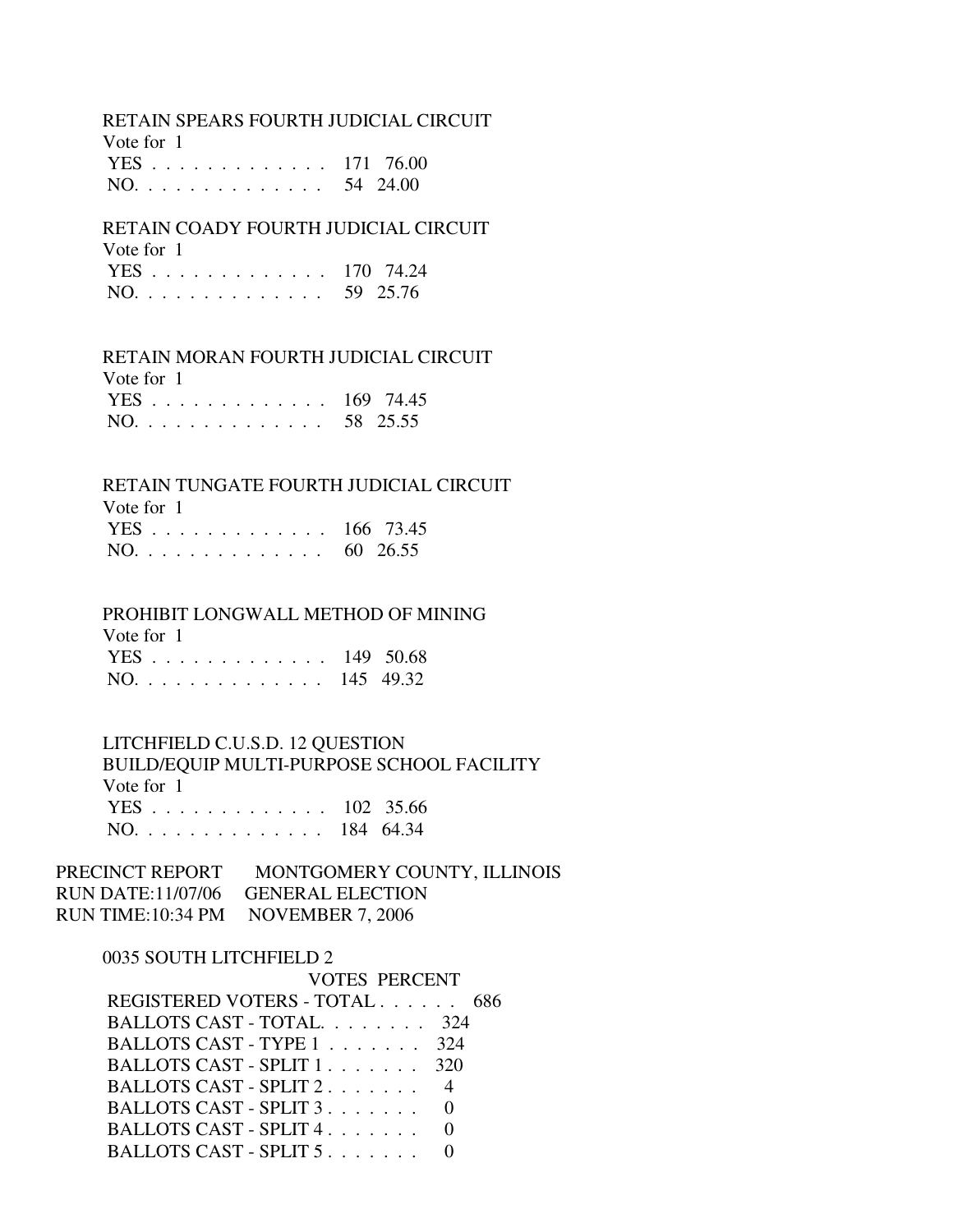| BALLOTS CAST - BLANK $1$ | $-31$ |
|--------------------------|-------|
| VOTER TURNOUT - TOTAL    | 47.23 |
| VOTER TURNOUT - TYPE 1   | 47.23 |
| VOTER TURNOUT - SPLIT 1. | 46.65 |
| VOTER TURNOUT - SPLIT 2. | .58   |
| VOTER TURNOUT - SPLIT 3. |       |
| VOTER TURNOUT - SPLIT 4. |       |
| VOTER TURNOUT - SPLIT 5. |       |
| VOTER TURNOUT - BLANK    |       |
|                          |       |

 GOVERNOR & LIEUTENANT GOVERNOR Vote for 1 TOPINKA / BIRKETT (REP). . . . . . . 120 38.10 BLAGOJEVICH / QUINN (DEM) . . . . . . 163 51.75 WHITNEY / SAMUELS (GRN). . . . . . . 27 8.57 WRITE-IN. . . . . . . . . . . . 5 1.59

#### ATTORNEY GENERAL

| Vote for 1                                               |  |
|----------------------------------------------------------|--|
| STEWART UMHOLTZ (REP) $\ldots$ 71 23.13                  |  |
| LISA MADIGAN (DEM) $\ldots \ldots \ldots$ 224 72.96      |  |
| DAVID BLACK (GRN). $\ldots \ldots \ldots \ldots$ 12 3.91 |  |
| WRITE-IN. $\ldots$ 0                                     |  |

#### SECRETARY OF STATE

 Vote for 1 DAN RUTHERFORD (REP). . . . . . . . . 64 20.32 JESSE WHITE (DEM). . . . . . . . . 241 76.51 KAREN "YOUNG" PETERSON (GRN) . . . . . 10 3.17 WRITE-IN. . . . . . . . . . . . 0

#### **COMPTROLLER**

 Vote for 1 CAROLE PANKAU (REP) . . . . . . . . 76 25.08 DANIEL W. HYNES (DEM) . . . . . . . 215 70.96 ALICIA SNYDER (GRN) . . . . . . . . 12 3.96 WRITE-IN. . . . . . . . . . . . 0

#### TREASURER

 Vote for 1 CHRISTINE RADOGNO (REP). . . . . . . 99 33.45 ALEXANDER GIANNOULIAS (DEM) . . . . . 181 61.15 DAN RODRIGUEZ SCHLORFF (GRN) . . . . . 16 5.41 WRITE-IN. . . . . . . . . . . . 0

REPRESENTATIVE IN CONGRESS (TOTAL)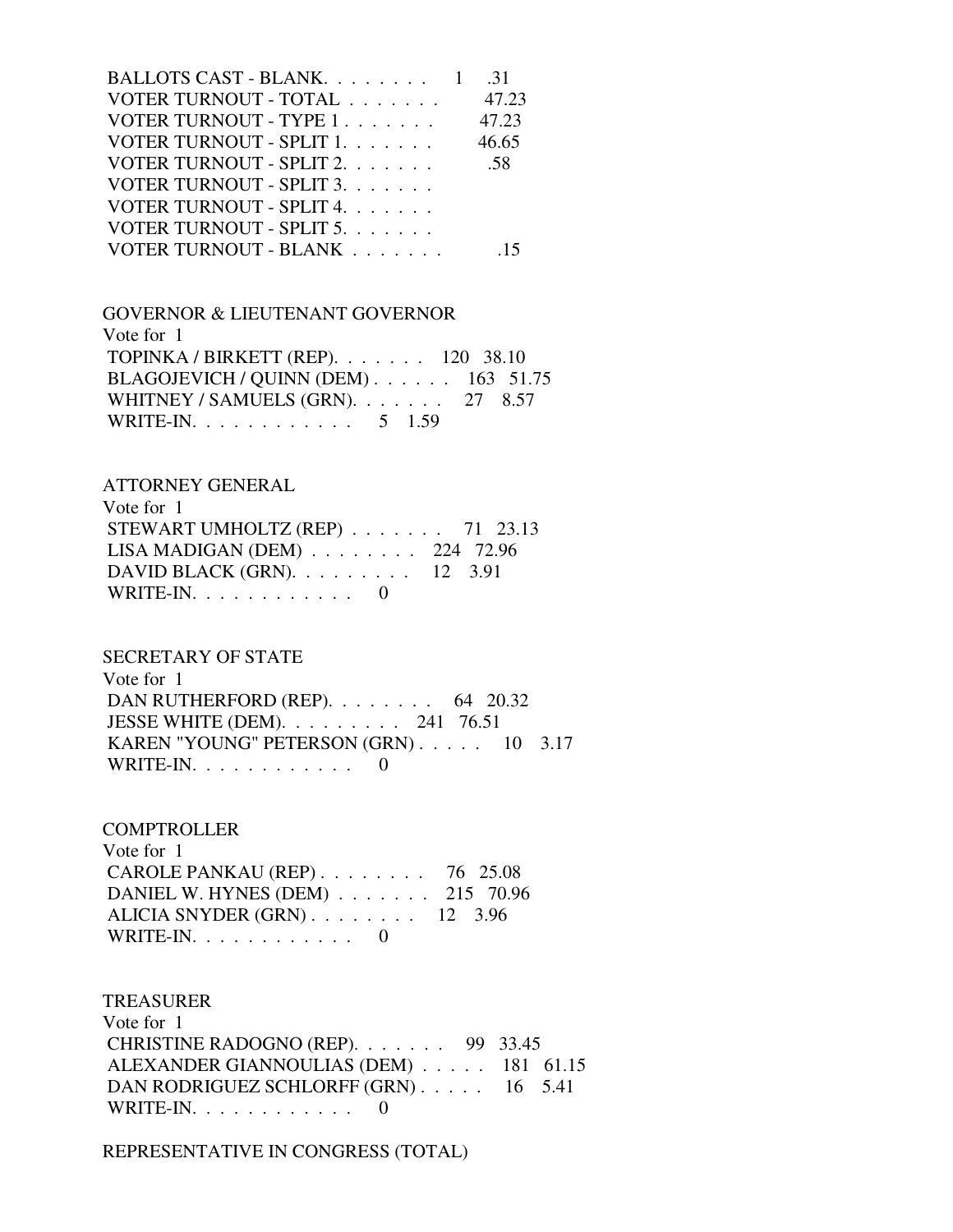SEVENTEENTH CONGRESSIONAL DISTRICT Vote for 1 ANDREA ZINGA (REP) . . . . . . . . 106 35.57 PHIL HARE (DEM) . . . . . . . . . 192 64.43 WRITE-IN.  $\ldots$  . . . . . . . . . 0

 REPRESENTATIVE IN CONGRESS (REGULAR) SEVENTEENTH CONGRESSIONAL DISTRICT Vote for 1 ANDREA ZINGA (REP) . . . . . . . . 106 35.57 PHIL HARE (DEM) . . . . . . . . . 192 64.43 WRITE-IN.  $\ldots$  . . . . . . . . 0

## REPRESENTATIVE IN CONGRESS (FEDERAL) SEVENTEENTH CONGRESSIONAL DISTRICT Vote for 1 ANDREA ZINGA (REP) . . . . . . . . 0 PHIL HARE  $(DEM)$  . . . . . . . . . 0 WRITE-IN. . . . . . . . . . . . 0

 STATE SENATOR FORTY-NINTH LEGISLATIVE DISTRICT Vote for 1 JEFF RICHEY (REP). . . . . . . . . 100 31.95 DEANNA DEMUZIO (DEM). . . . . . . . 213 68.05 WRITE-IN. . . . . . . . . . . . 0

 REPRESENTATIVE IN THE GENERAL ASSEMBLY NINETY-EIGHTH REPRESENTATIVE DISTRICT Vote for 1 NO CANDIDATE FILED . . . . . . . . 0 GARY HANNIG (DEM). . . . . . . . . 274 97.51 WRITE-IN. . . . . . . . . . . . . 7 2.49

 REGIONAL SUPERINTENDENT OF SCHOOLS (CHRISTIAN AND MONTGOMERY COUNTIES) Vote for 1 NO CANDIDATE FILED  $\ldots$ , . . . . . 0 GREG SPRINGER (DEM) . . . . . . . . 256 99.61 WRITE-IN. . . . . . . . . . . . 1 .39

 COUNTY CLERK Vote for 1 SANDY LEITHEISER (REP) . . . . . . 263 97.77 NO CANDIDATE FILED . . . . . . . . 0 WRITE-IN. . . . . . . . . . . . . 6 2.23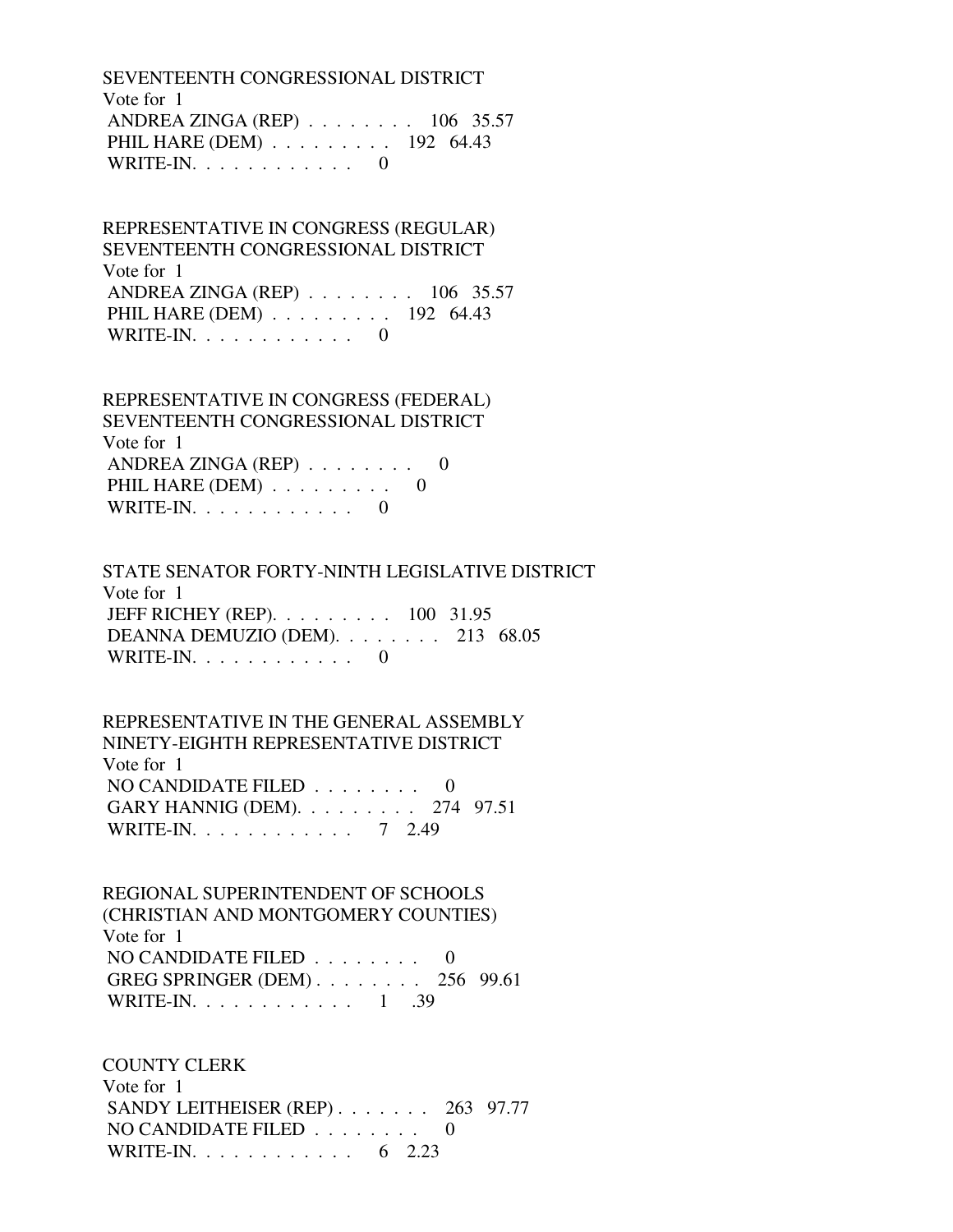COUNTY TREASURER Vote for 1 RONALD D. JENKINS (REP). . . . . . . 244 98.39 NO CANDIDATE FILED . . . . . . . . 0 WRITE-IN. . . . . . . . . . . . 4 1.61

#### COUNTY SHERIFF

 Vote for 1 JIM VAZZI (REP) . . . . . . . . . 263 99.25 NO CANDIDATE FILED . . . . . . . . 0 WRITE-IN. . . . . . . . . . . . 2 .75

 STATE'S ATTORNEY (TO FILL AN UNEXPIRED 2 YEAR TERM) Vote for 1 DOUG JARMAN (REP). . . . . . . . . 120 37.74 CHRISTOPHER W. MATOUSH (DEM) . . . . . 198 62.26 WRITE-IN.  $\ldots$  . . . . . . . . . 0

#### COUNTY BOARD MEMBER COUNTY BOARD DISTRICT 5

 Vote for 2 NO CANDIDATE FILED . . . . . . . . 0 RICHARD WENDEL (DEM). . . . . . . . 184 40.98 SHARON KUCHAR (IND) . . . . . . . . 144 32.07 RAY SWANSON (IND). . . . . . . . . 119 26.50 WRITE-IN. . . . . . . . . . . . 2 .45

#### JUDGE OF THE APPELLATE COURT

 FIFTH JUDICIAL DISTRICT - MAAG VACANCY Vote for 1 STEPHEN P. McGLYNN (REP) . . . . . . 124 43.51 BRUCE STEWART (DEM) . . . . . . . . 161 56.49 WRITE-IN. . . . . . . . . . . . 0

#### RETAIN SAUER FOURTH JUDICIAL CIRCUIT Vote for 1

| $\sqrt{2}$    |  |
|---------------|--|
| YES 192 76.19 |  |
| NO. 60 23.81  |  |

#### RETAIN SPEARS FOURTH JUDICIAL CIRCUIT

| Vote for 1    |  |
|---------------|--|
| YES 192 77.42 |  |
| NO. 56 22.58  |  |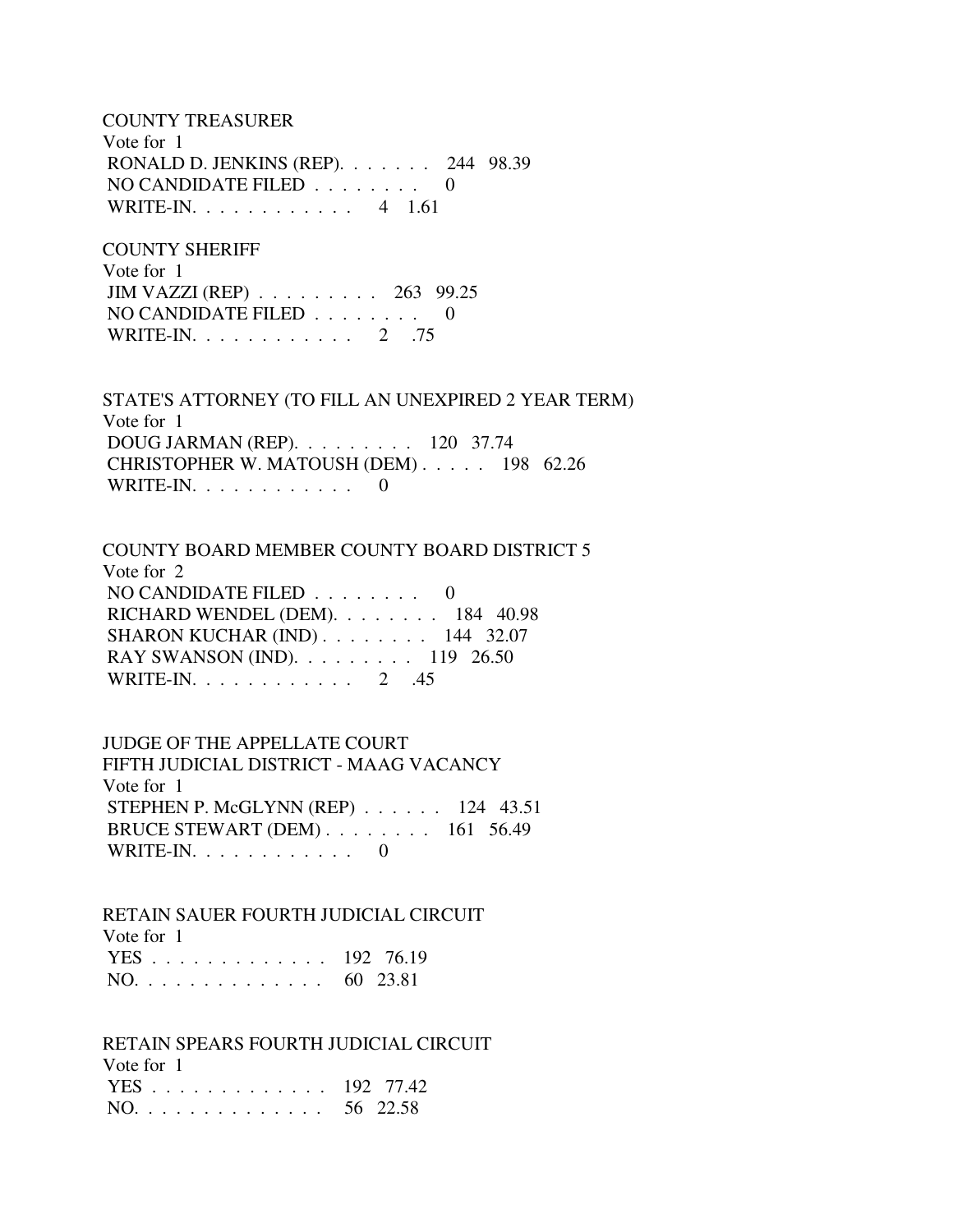RETAIN COADY FOURTH JUDICIAL CIRCUIT

Vote for 1

|     |  |  |  |  |  |  |  | YES 194 76.98 |
|-----|--|--|--|--|--|--|--|---------------|
| NO. |  |  |  |  |  |  |  | 58 23.02      |

### RETAIN MORAN FOURTH JUDICIAL CIRCUIT

| Vote for 1    |  |
|---------------|--|
| YES 184 75.72 |  |
| NO. 59 24.28  |  |

# RETAIN TUNGATE FOURTH JUDICIAL CIRCUIT

Vote for 1

| YES 186 75.92                     |          |
|-----------------------------------|----------|
| $NO. \ldots \ldots \ldots \ldots$ | 59 24.08 |

# PROHIBIT LONGWALL METHOD OF MINING

| Vote for 1    |  |
|---------------|--|
| YES 125 40.19 |  |
| NO. 186 59.81 |  |

# LITCHFIELD C.U.S.D. 12 QUESTION BUILD/EQUIP MULTI-PURPOSE SCHOOL FACILITY

| Vote for 1    |  |
|---------------|--|
| YES 115 37.22 |  |
| NO. 194 62.78 |  |

### PRECINCT REPORT MONTGOMERY COUNTY, ILLINOIS RUN DATE:11/07/06 GENERAL ELECTION RUN TIME:10:34 PM NOVEMBER 7, 2006

# 0036 SOUTH LITCHFIELD 3

| VOTES PERCENT                              |       |
|--------------------------------------------|-------|
| REGISTERED VOTERS - TOTAL                  | 388   |
| BALLOTS CAST - TOTAL.<br>-153              |       |
| BALLOTS CAST - TYPE 1<br>153               |       |
| BALLOTS CAST - SPLIT 1<br>153              |       |
| BALLOTS CAST - SPLIT 2<br>0                |       |
| BALLOTS CAST - SPLIT 3.<br>0               |       |
| BALLOTS CAST - SPLIT 4<br>∩                |       |
| BALLOTS CAST - SPLIT 5                     |       |
| BALLOTS CAST - BLANK.<br>$\mathbf{\Omega}$ |       |
| VOTER TURNOUT - TOTAL                      | 39.43 |
| VOTER TURNOUT - TYPE 1                     | 39.43 |
| VOTER TURNOUT - SPLIT 1.                   | 39.43 |
| VOTER TURNOUT - SPLIT 2.                   |       |
| VOTER TURNOUT - SPLIT 3.                   |       |
| VOTER TURNOUT - SPLIT 4.                   |       |
| VOTER TURNOUT - SPLIT 5.                   |       |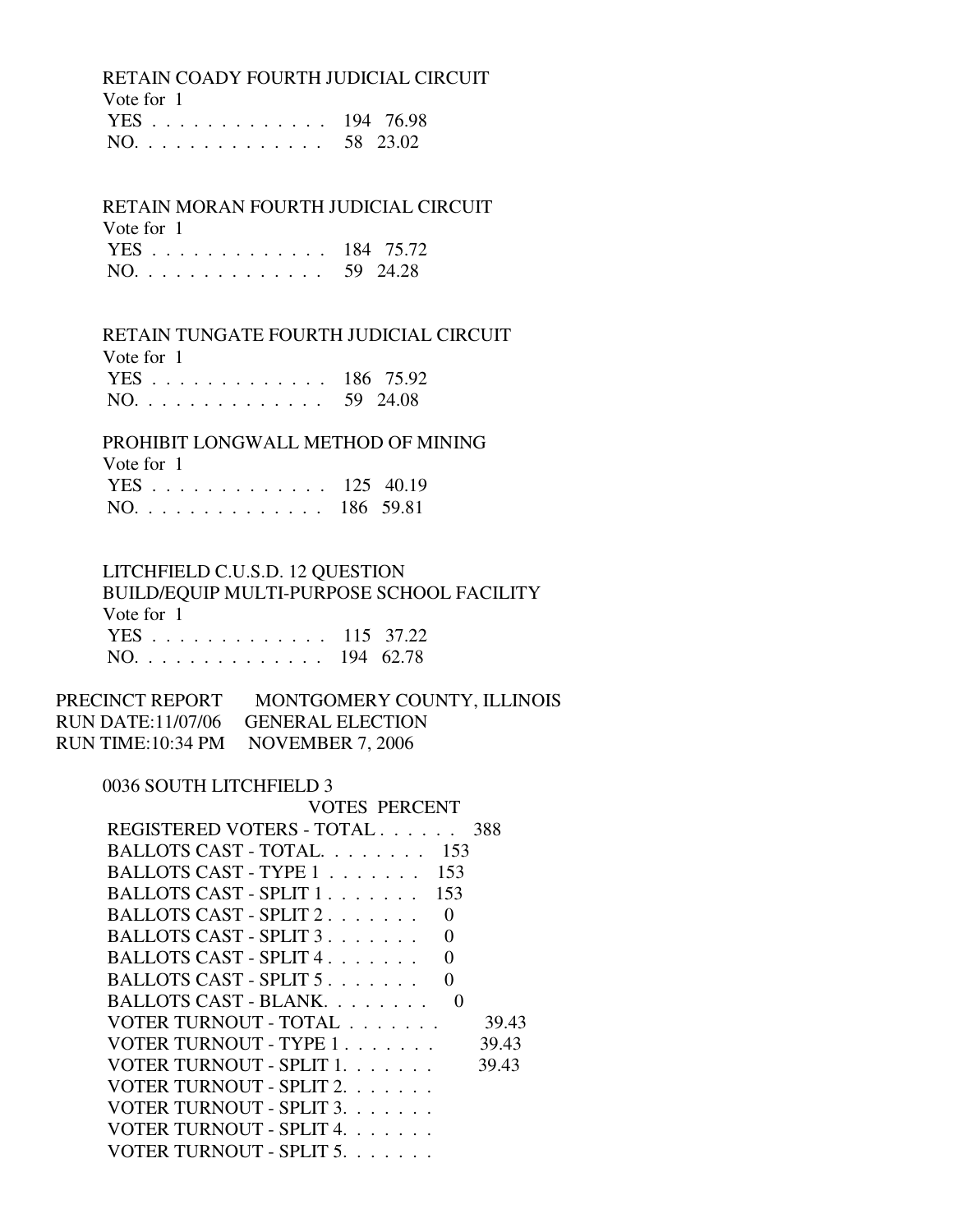## VOTER TURNOUT - BLANK . . . . . . .

 GOVERNOR & LIEUTENANT GOVERNOR Vote for 1 TOPINKA / BIRKETT (REP). . . . . . . 51 34.93 BLAGOJEVICH / QUINN (DEM) . . . . . . 77 52.74 WHITNEY / SAMUELS (GRN). . . . . . . 16 10.96 WRITE-IN. . . . . . . . . . . . 2 1.37

ATTORNEY GENERAL

| Vote for 1                                          |  |
|-----------------------------------------------------|--|
| STEWART UMHOLTZ (REP) $\ldots$ 32 21.77             |  |
| LISA MADIGAN (DEM) $\ldots \ldots \ldots 109$ 74.15 |  |
| DAVID BLACK (GRN). $\ldots$ 6 4.08                  |  |
| WRITE-IN. $\ldots$ 0                                |  |

#### SECRETARY OF STATE

| Vote for 1                                     |  |  |
|------------------------------------------------|--|--|
| DAN RUTHERFORD (REP). $\ldots$ 32 21.19        |  |  |
| JESSE WHITE (DEM). $\ldots$ $\ldots$ 113 74.83 |  |  |
| KAREN "YOUNG" PETERSON (GRN) 6 3.97            |  |  |
| WRITE-IN. $\ldots$ 0                           |  |  |

#### **COMPTROLLER**

| Vote for $1$                                            |  |
|---------------------------------------------------------|--|
| CAROLE PANKAU (REP) $\ldots$ $\ldots$ $\ldots$ 36 24.49 |  |
| DANIEL W. HYNES (DEM) $\ldots$ 104 70.75                |  |
| ALICIA SNYDER $(GRN)$ 7 4.76                            |  |
| WRITE-IN. $\ldots$ 0                                    |  |

#### TREASURER

| Vote for $1$                                 |  |
|----------------------------------------------|--|
| CHRISTINE RADOGNO (REP). $\ldots$ 45 32.37   |  |
| ALEXANDER GIANNOULIAS (DEM) 90 64.75         |  |
| DAN RODRIGUEZ SCHLORFF (GRN) 4 2.88          |  |
| WRITE-IN. $\ldots$ , $\ldots$ , $\ldots$ , 0 |  |

 REPRESENTATIVE IN CONGRESS (TOTAL) SEVENTEENTH CONGRESSIONAL DISTRICT Vote for 1 ANDREA ZINGA (REP) . . . . . . . . 42 30.00 PHIL HARE (DEM) . . . . . . . . . 97 69.29 WRITE-IN. . . . . . . . . . . . 1 .71

#### REPRESENTATIVE IN CONGRESS (REGULAR)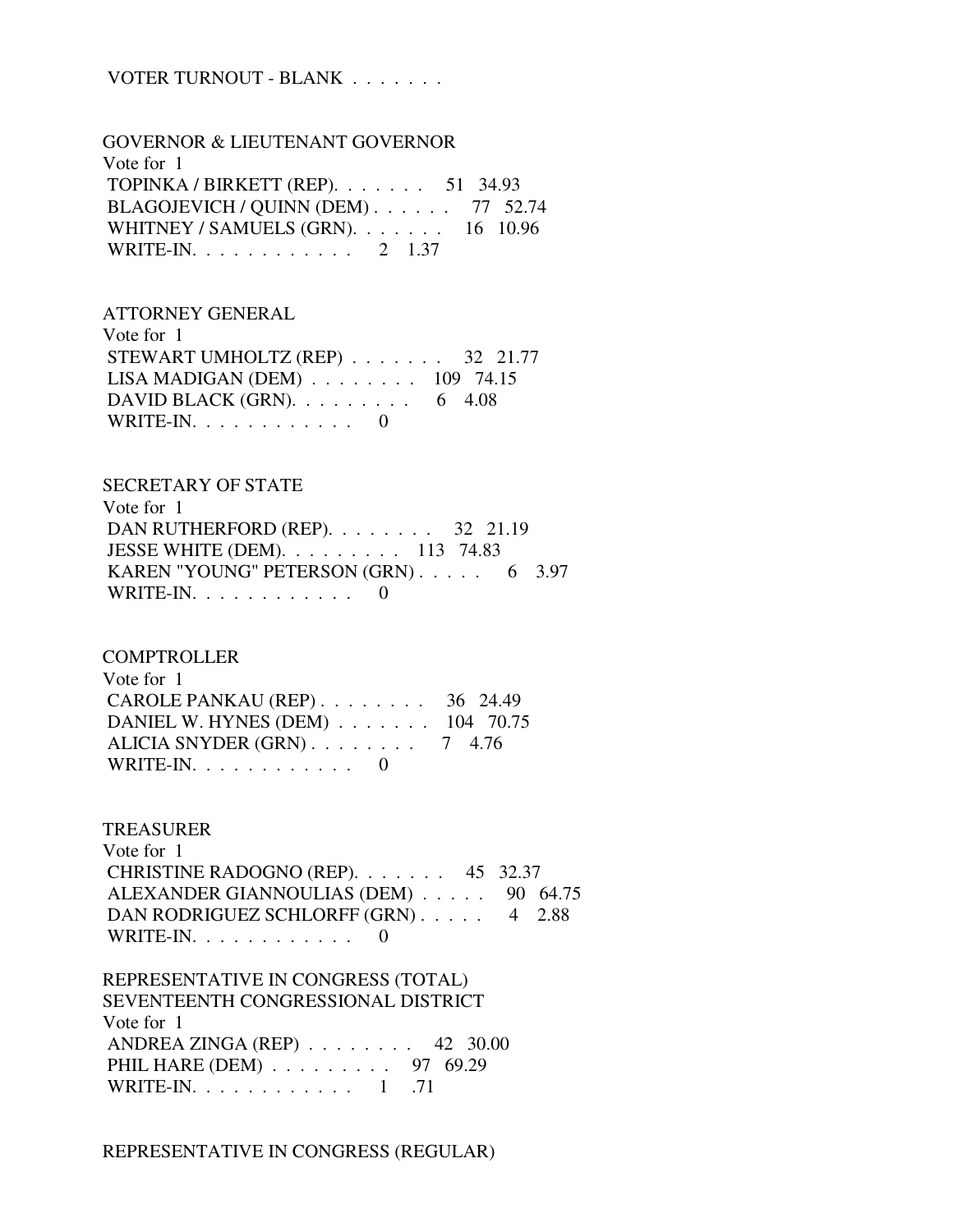SEVENTEENTH CONGRESSIONAL DISTRICT Vote for 1 ANDREA ZINGA (REP) . . . . . . . . 42 30.00 PHIL HARE (DEM) . . . . . . . . . 97 69.29 WRITE-IN. . . . . . . . . . . . 1 .71

 REPRESENTATIVE IN CONGRESS (FEDERAL) SEVENTEENTH CONGRESSIONAL DISTRICT Vote for 1 ANDREA ZINGA (REP) . . . . . . . . 0 PHIL HARE  $(DEM)$  . . . . . . . . . 0 WRITE-IN.  $\ldots$  . . . . . . . . 0

 STATE SENATOR FORTY-NINTH LEGISLATIVE DISTRICT Vote for 1 JEFF RICHEY (REP). . . . . . . . . 43 28.86 DEANNA DEMUZIO (DEM). . . . . . . . 105 70.47 WRITE-IN. . . . . . . . . . . . . 1 .67

 REPRESENTATIVE IN THE GENERAL ASSEMBLY NINETY-EIGHTH REPRESENTATIVE DISTRICT Vote for 1 NO CANDIDATE FILED . . . . . . . . 0 GARY HANNIG (DEM). . . . . . . . . 128 96.97 WRITE-IN. . . . . . . . . . . . 4 3.03

 REGIONAL SUPERINTENDENT OF SCHOOLS (CHRISTIAN AND MONTGOMERY COUNTIES) Vote for 1 NO CANDIDATE FILED . . . . . . . . 0 GREG SPRINGER (DEM) . . . . . . . . 124 96.88 WRITE-IN. . . . . . . . . . . . 4 3.13

 COUNTY CLERK Vote for 1 SANDY LEITHEISER (REP) . . . . . . . 123 97.62 NO CANDIDATE FILED . . . . . . . . 0 WRITE-IN. . . . . . . . . . . . 3 2.38

 COUNTY TREASURER Vote for 1 RONALD D. JENKINS (REP). . . . . . . 120 96.00 NO CANDIDATE FILED . . . . . . . . 0 WRITE-IN. . . . . . . . . . . . . 5 4.00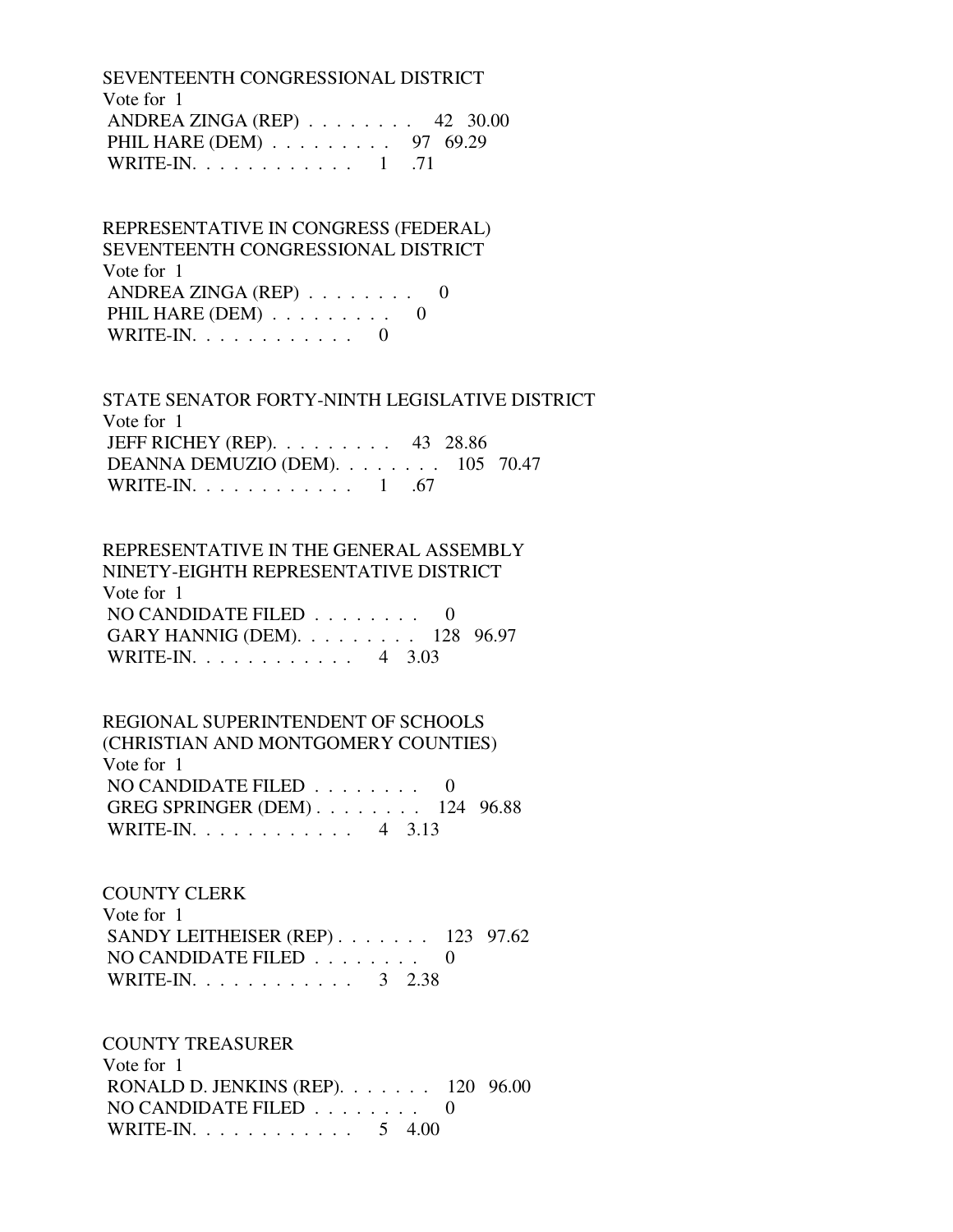COUNTY SHERIFF Vote for 1 JIM VAZZI (REP) . . . . . . . . . 114 97.44 NO CANDIDATE FILED . . . . . . . . 0 WRITE-IN. . . . . . . . . . . . . 3 2.56

 STATE'S ATTORNEY (TO FILL AN UNEXPIRED 2 YEAR TERM) Vote for 1 DOUG JARMAN (REP). . . . . . . . . 54 36.00 CHRISTOPHER W. MATOUSH (DEM) . . . . . 96 64.00 WRITE-IN.  $\ldots$  . . . . . . . . . 0

 COUNTY BOARD MEMBER COUNTY BOARD DISTRICT 5 Vote for 2 NO CANDIDATE FILED  $\ldots$  . . . . . . 0 RICHARD WENDEL (DEM). . . . . . . . 99 47.83 SHARON KUCHAR (IND) . . . . . . . . 56 27.05 RAY SWANSON (IND). . . . . . . . . . 52 25.12 WRITE-IN.  $\ldots$  . . . . . . . . . 0

#### JUDGE OF THE APPELLATE COURT

 FIFTH JUDICIAL DISTRICT - MAAG VACANCY Vote for 1 STEPHEN P. McGLYNN (REP) . . . . . . 47 34.56 BRUCE STEWART (DEM) . . . . . . . . 88 64.71 WRITE-IN. . . . . . . . . . . . 1 .74

#### RETAIN SAUER FOURTH JUDICIAL CIRCUIT

| Vote for 1   |  |
|--------------|--|
| YES 94 74.02 |  |
| NO. 33 25.98 |  |

# RETAIN SPEARS FOURTH JUDICIAL CIRCUIT

 Vote for 1 YES . . . . . . . . . . . . . 98 78.40 NO. . . . . . . . . . . . . . 27 21.60

## RETAIN COADY FOURTH JUDICIAL CIRCUIT

| Vote for 1   |  |
|--------------|--|
| YES 97 76.98 |  |
| NO. 29 23.02 |  |

# RETAIN MORAN FOURTH JUDICIAL CIRCUIT Vote for 1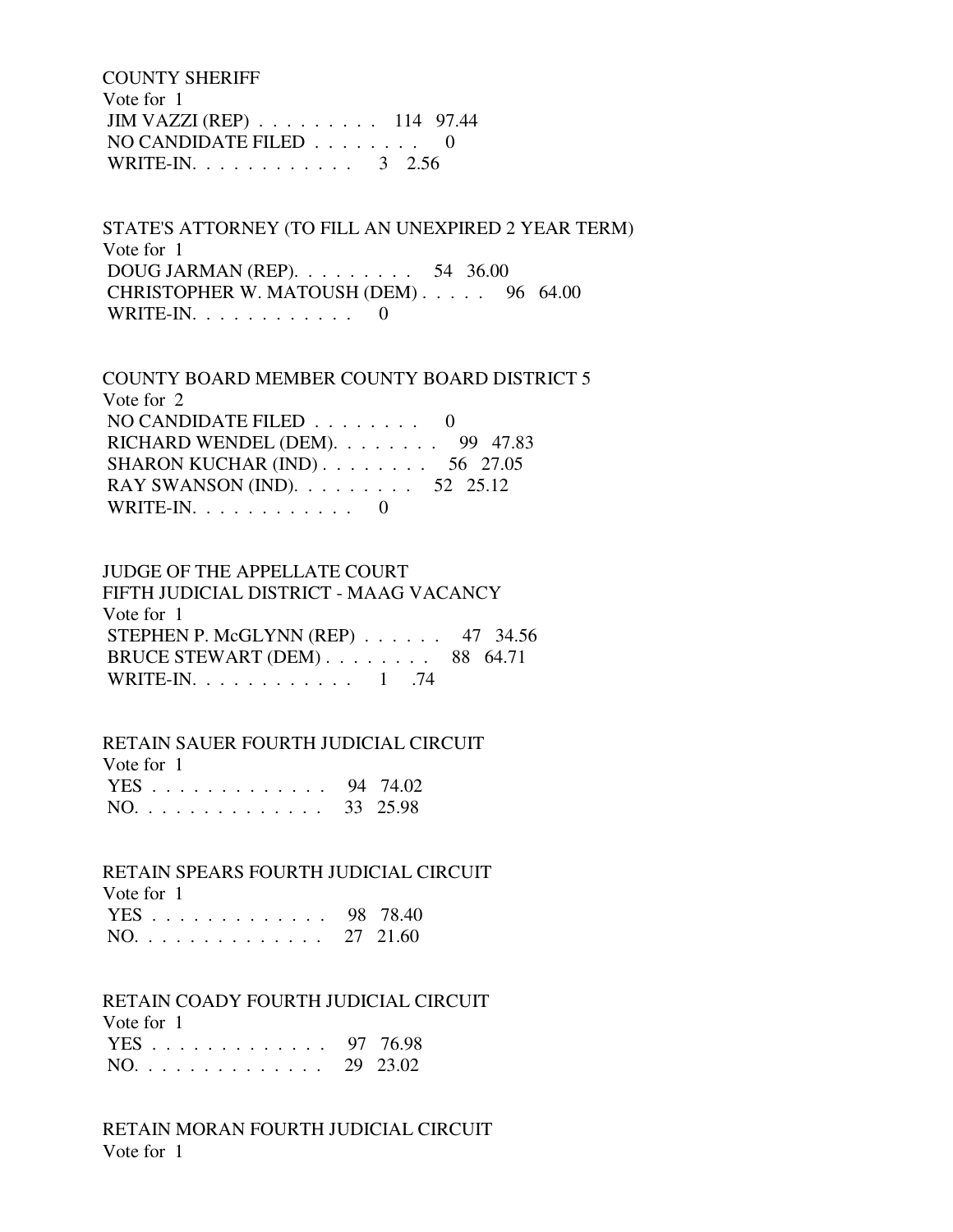|  |  |  |  |  |  |  |  | YES 93 74.40 |
|--|--|--|--|--|--|--|--|--------------|
|  |  |  |  |  |  |  |  | 32 25.60     |

# RETAIN TUNGATE FOURTH JUDICIAL CIRCUIT

Vote for 1

|  |  |  |  |  |  |  |  | YES 91 72.80 |
|--|--|--|--|--|--|--|--|--------------|
|  |  |  |  |  |  |  |  | NO. 34 27.20 |

# PROHIBIT LONGWALL METHOD OF MINING

| Vote for 1   |  |
|--------------|--|
| YES 59 39.86 |  |
| NO. 89 60.14 |  |

LITCHFIELD C.U.S.D. 12 QUESTION

 BUILD/EQUIP MULTI-PURPOSE SCHOOL FACILITY Vote for 1<br>V<sub>ES</sub>  $62, 41.61$ 

|  |  |  |  |  |  |  |  | $1E5$ 02 41.01 |
|--|--|--|--|--|--|--|--|----------------|
|  |  |  |  |  |  |  |  | NO. 87 58.39   |

| PRECINCT REPORT | MONTGOMERY COUNTY, ILLINOIS        |
|-----------------|------------------------------------|
|                 | RUN DATE:11/07/06 GENERAL ELECTION |
|                 | RUN TIME:10:34 PM NOVEMBER 7, 2006 |

#### 0037 SOUTH LITCHFIELD 4

| <b>VOTES PERCENT</b>          |       |
|-------------------------------|-------|
| REGISTERED VOTERS - TOTAL 512 |       |
| BALLOTS CAST - TOTAL 237      |       |
| BALLOTS CAST - TYPE 1<br>237  |       |
| BALLOTS CAST - SPLIT 1<br>236 |       |
| BALLOTS CAST - SPLIT 2        |       |
| BALLOTS CAST - SPLIT 3.<br>0  |       |
| BALLOTS CAST - SPLIT 4.<br>0  |       |
| BALLOTS CAST - SPLIT 5.<br>0  |       |
| BALLOTS CAST - BLANK.<br>1    | .42   |
| VOTER TURNOUT - TOTAL         | 46.29 |
| VOTER TURNOUT - TYPE 1.       | 46.29 |
| VOTER TURNOUT - SPLIT 1.      | 46.09 |
| VOTER TURNOUT - SPLIT 2.      | .20   |
| VOTER TURNOUT - SPLIT 3.      |       |
| VOTER TURNOUT - SPLIT 4.      |       |
| VOTER TURNOUT - SPLIT 5.      |       |
| VOTER TURNOUT - BLANK         |       |
|                               |       |

| <b>GOVERNOR &amp; LIEUTENANT GOVERNOR</b> |  |
|-------------------------------------------|--|
| Vote for 1                                |  |
| TOPINKA / BIRKETT (REP). 90 39.47         |  |
| BLAGOJEVICH / QUINN (DEM) 117 51.32       |  |
| WHITNEY / SAMUELS (GRN). 18 7.89          |  |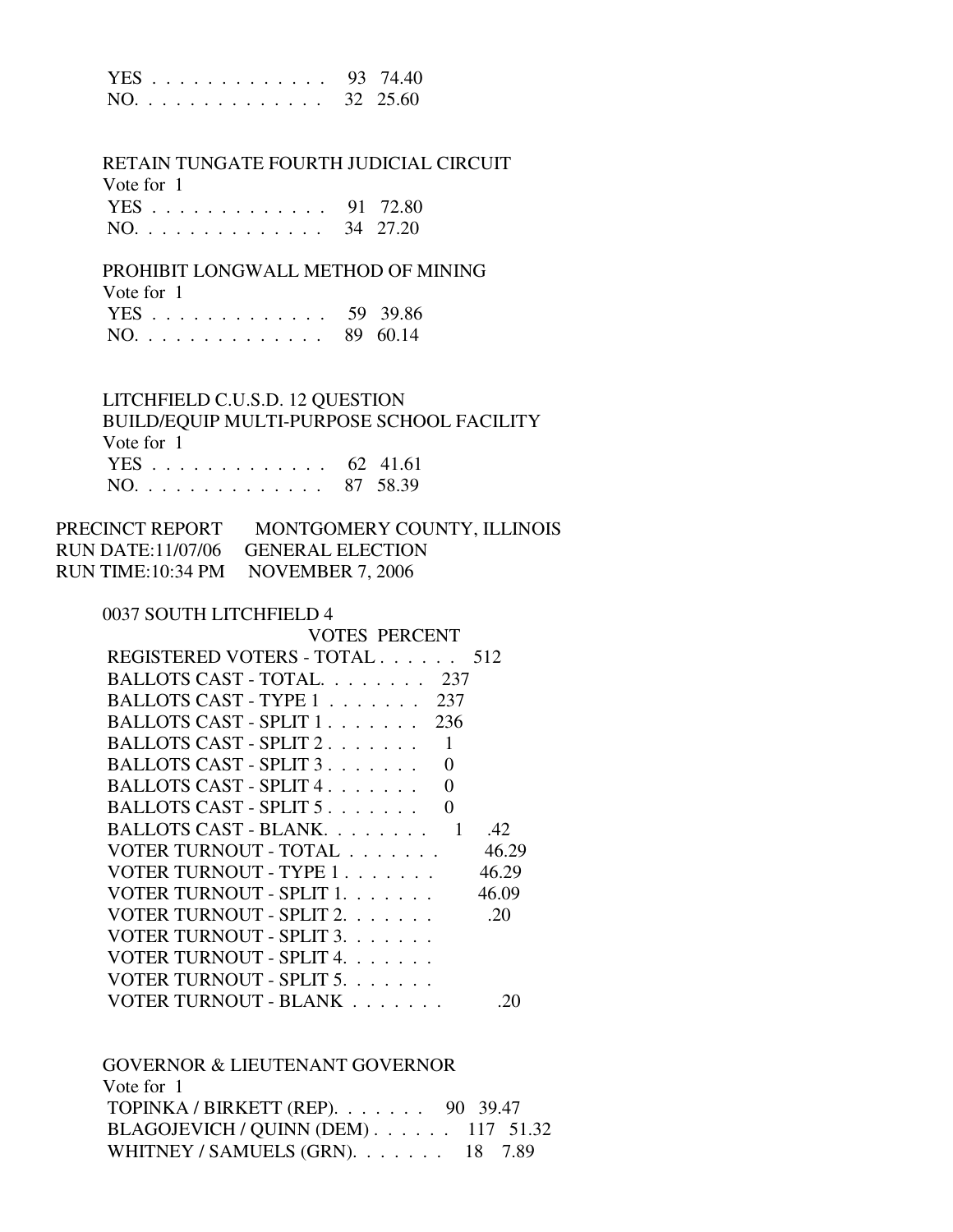WRITE-IN. . . . . . . . . . . . . 3 1.32

 ATTORNEY GENERAL Vote for 1 STEWART UMHOLTZ (REP) . . . . . . . 54 24.55 LISA MADIGAN (DEM) . . . . . . . . 159 72.27 DAVID BLACK (GRN). . . . . . . . . 7 3.18 WRITE-IN.  $\ldots$  . . . . . . . . . 0

SECRETARY OF STATE

| Vote for 1                                          |  |  |
|-----------------------------------------------------|--|--|
| DAN RUTHERFORD (REP). $\ldots$ 58 25.22             |  |  |
| JESSE WHITE (DEM). $\ldots \ldots \ldots 164$ 71.30 |  |  |
| KAREN "YOUNG" PETERSON (GRN) 8 3.48                 |  |  |
| WRITE-IN. $\ldots$ 0                                |  |  |

#### COMPTROLLER

| Vote for 1                            |  |
|---------------------------------------|--|
| CAROLE PANKAU (REP) $\ldots$ 49 22.48 |  |
| DANIEL W. HYNES (DEM) 162 74.31       |  |
| ALICIA SNYDER $(GRN)$ 7 3.21          |  |
| WRITE-IN. $\ldots$ , 0                |  |

#### TREASURER

 Vote for 1 CHRISTINE RADOGNO (REP). . . . . . . 79 37.26 ALEXANDER GIANNOULIAS (DEM) . . . . . 124 58.49 DAN RODRIGUEZ SCHLORFF (GRN) . . . . . 9 4.25 WRITE-IN. . . . . . . . . . . . 0

 REPRESENTATIVE IN CONGRESS (TOTAL) SEVENTEENTH CONGRESSIONAL DISTRICT Vote for 1 ANDREA ZINGA (REP) . . . . . . . . 77 36.32 PHIL HARE (DEM) . . . . . . . . . 135 63.68 WRITE-IN.  $\ldots$  . . . . . . . . . 0

 REPRESENTATIVE IN CONGRESS (REGULAR) SEVENTEENTH CONGRESSIONAL DISTRICT Vote for 1 ANDREA ZINGA (REP) . . . . . . . . 77 36.49 PHIL HARE (DEM) . . . . . . . . . 134 63.51 WRITE-IN. . . . . . . . . . . . 0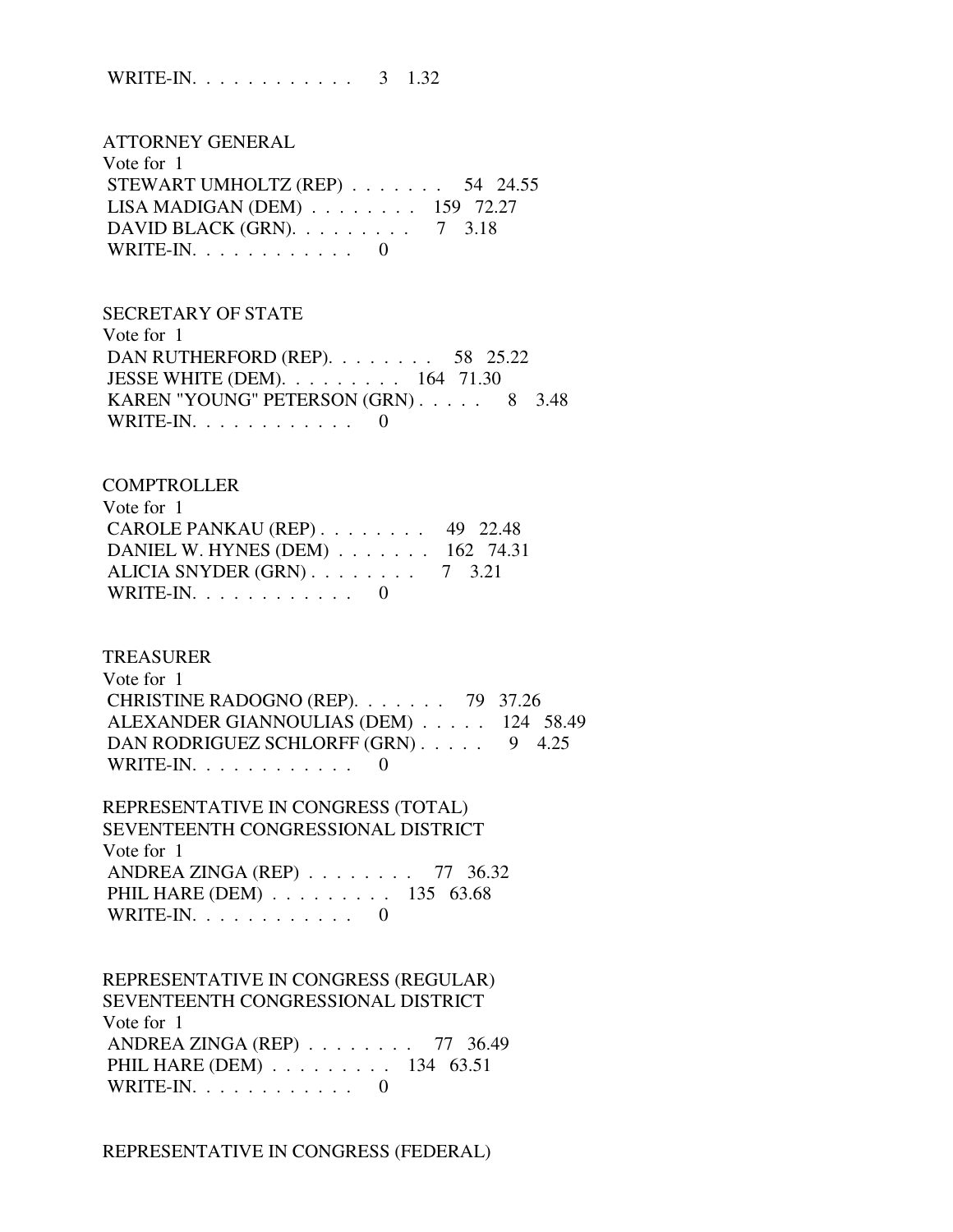SEVENTEENTH CONGRESSIONAL DISTRICT Vote for 1 ANDREA ZINGA (REP)  $\ldots \ldots \ldots$  0 PHIL HARE (DEM) . . . . . . . . . 1 100.00 WRITE-IN.  $\ldots$  . . . . . . . . . 0

 STATE SENATOR FORTY-NINTH LEGISLATIVE DISTRICT Vote for 1 JEFF RICHEY (REP). . . . . . . . . 83 36.56 DEANNA DEMUZIO (DEM). . . . . . . . 144 63.44 WRITE-IN.  $\ldots$  . . . . . . . . . 0

# REPRESENTATIVE IN THE GENERAL ASSEMBLY NINETY-EIGHTH REPRESENTATIVE DISTRICT Vote for 1 NO CANDIDATE FILED . . . . . . . . 0 GARY HANNIG (DEM). . . . . . . . . 198 99.00 WRITE-IN. . . . . . . . . . . . . 2 1.00

 REGIONAL SUPERINTENDENT OF SCHOOLS (CHRISTIAN AND MONTGOMERY COUNTIES) Vote for 1 NO CANDIDATE FILED . . . . . . . . 0 GREG SPRINGER (DEM) . . . . . . . . 186 99.47 WRITE-IN. . . . . . . . . . . . 1 .53

 COUNTY CLERK Vote for 1 SANDY LEITHEISER (REP) . . . . . . . 190 97.94 NO CANDIDATE FILED . . . . . . . . 0 WRITE-IN. . . . . . . . . . . . 4 2.06

 COUNTY TREASURER Vote for 1 RONALD D. JENKINS (REP). . . . . . . 184 97.87 NO CANDIDATE FILED . . . . . . . . . WRITE-IN. . . . . . . . . . . . 4 2.13

 COUNTY SHERIFF Vote for 1 JIM VAZZI (REP) . . . . . . . . . 182 98.91 NO CANDIDATE FILED . . . . . . . . 0 WRITE-IN. . . . . . . . . . . . 2 1.09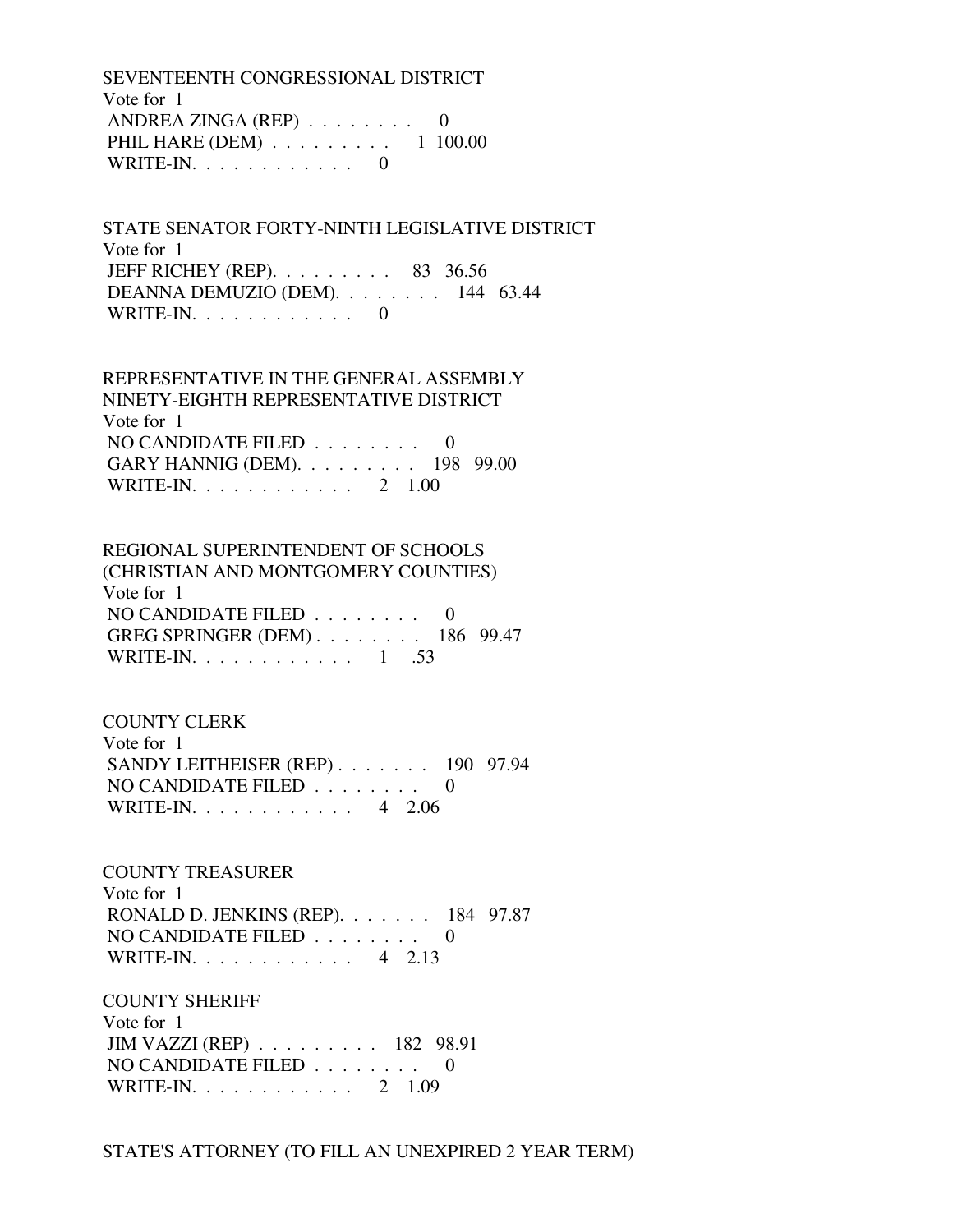Vote for 1 DOUG JARMAN (REP). . . . . . . . . 79 34.65 CHRISTOPHER W. MATOUSH (DEM) . . . . . 149 65.35 WRITE-IN.  $\ldots$  . . . . . . . . . 0

 COUNTY BOARD MEMBER COUNTY BOARD DISTRICT 5 Vote for 2 NO CANDIDATE FILED . . . . . . . . 0 RICHARD WENDEL (DEM). . . . . . . . 131 36.90 SHARON KUCHAR (IND) . . . . . . . . 114 32.11 RAY SWANSON (IND). . . . . . . . . 104 29.30 WRITE-IN. . . . . . . . . . . . . 6 1.69

 JUDGE OF THE APPELLATE COURT FIFTH JUDICIAL DISTRICT - MAAG VACANCY Vote for 1 STEPHEN P. McGLYNN (REP) . . . . . . 83 40.89 BRUCE STEWART (DEM) . . . . . . . . 120 59.11 WRITE-IN.  $\ldots$  . . . . . . . . . 0

# RETAIN SAUER FOURTH JUDICIAL CIRCUIT Vote for 1 YES . . . . . . . . . . . . . 129 75.00

| NO. |  |  |  |  |  |  |  |  |  |  |  |  |  |  | 43 25.00 |  |
|-----|--|--|--|--|--|--|--|--|--|--|--|--|--|--|----------|--|
|-----|--|--|--|--|--|--|--|--|--|--|--|--|--|--|----------|--|

### RETAIN SPEARS FOURTH JUDICIAL CIRCUIT

| Vote for 1    |  |
|---------------|--|
| YES 124 75.61 |  |
| NO. 40 24.39  |  |

### RETAIN COADY FOURTH JUDICIAL CIRCUIT

| Vote for 1    |  |
|---------------|--|
| YES 129 76.33 |  |
| NO. 40 23.67  |  |

### RETAIN MORAN FOURTH JUDICIAL CIRCUIT

 Vote for 1 YES . . . . . . . . . . . . . 125 74.40 NO. . . . . . . . . . . . . . 43 25.60

 RETAIN TUNGATE FOURTH JUDICIAL CIRCUIT Vote for 1 YES . . . . . . . . . . . . . 125 75.76

NO. . . . . . . . . . . . . . 40 24.24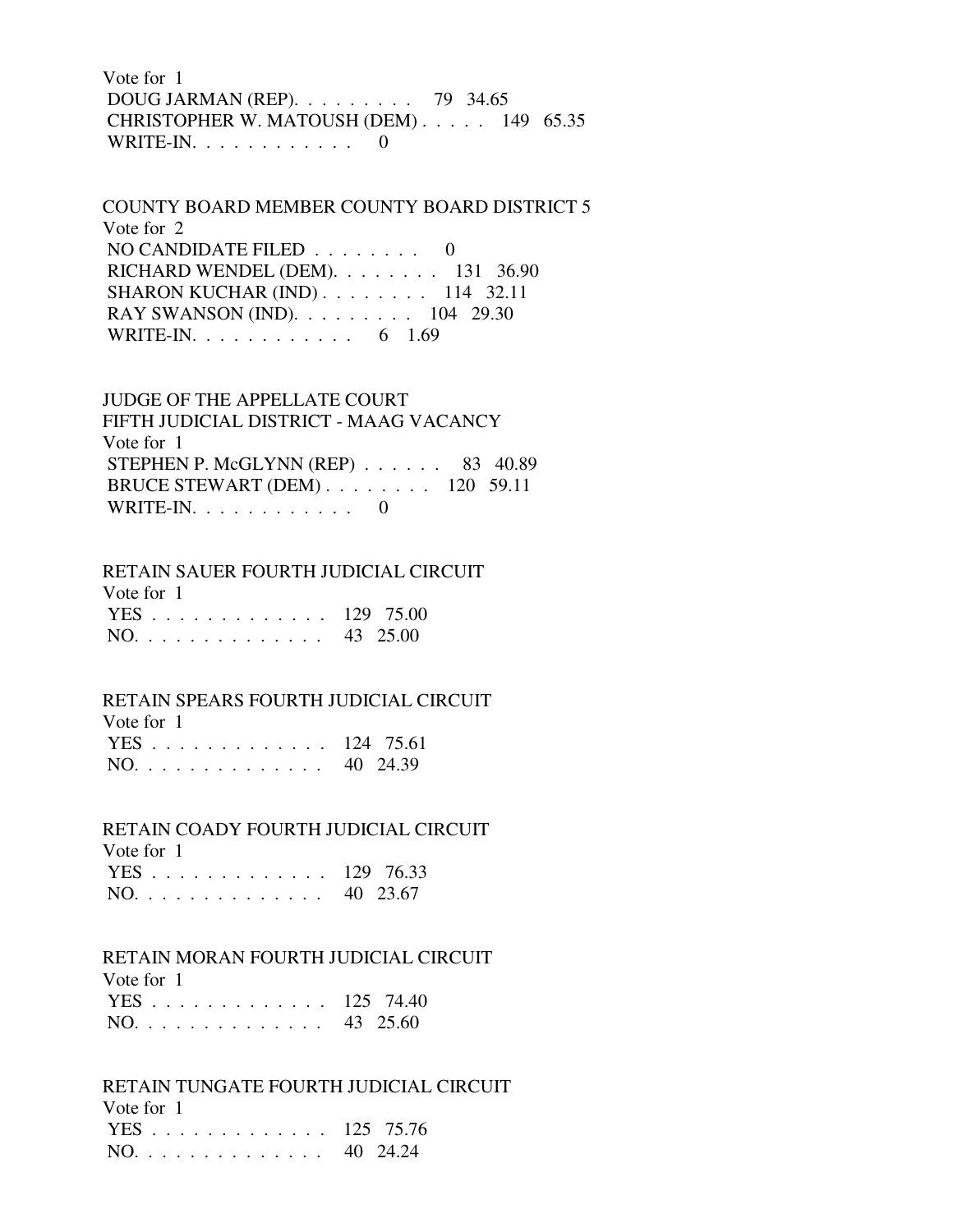PROHIBIT LONGWALL METHOD OF MINING

| Vote for 1    |  |
|---------------|--|
| YES 109 49.10 |  |
| NO. 113 50.90 |  |

 LITCHFIELD C.U.S.D. 12 QUESTION BUILD/EQUIP MULTI-PURPOSE SCHOOL FACILITY Vote for 1 YES . . . . . . . . . . . . . 82 37.44 NO. . . . . . . . . . . . . . 137 62.56

PRECINCT REPORT MONTGOMERY COUNTY, ILLINOIS RUN DATE:11/07/06 GENERAL ELECTION RUN TIME:10:34 PM NOVEMBER 7, 2006

0038 WALSHVILLE

| VOTES PERCENT                                |       |
|----------------------------------------------|-------|
| REGISTERED VOTERS - TOTAL                    | 232   |
| BALLOTS CAST - TOTAL.<br>- 132               |       |
| BALLOTS CAST - TYPE 1<br>132                 |       |
| 12<br>BALLOTS CAST - SPLIT 1                 |       |
| BALLOTS CAST - SPLIT 2<br>68                 |       |
| BALLOTS CAST - SPLIT 3<br>0                  |       |
| BALLOTS CAST - SPLIT 4.<br>52                |       |
| BALLOTS CAST - SPLIT 5.<br>$\mathbf{\Omega}$ |       |
| BALLOTS CAST - BLANK<br>$\mathbf{\Omega}$    |       |
| VOTER TURNOUT - TOTAL                        | 56.90 |
| VOTER TURNOUT - TYPE 1                       | 56.90 |
| VOTER TURNOUT - SPLIT 1.                     | 5.17  |
| VOTER TURNOUT - SPLIT 2.                     | 29.31 |
| VOTER TURNOUT - SPLIT 3.                     |       |
| VOTER TURNOUT - SPLIT 4.                     | 22.41 |
| VOTER TURNOUT - SPLIT 5.                     |       |
| VOTER TURNOUT - BLANK                        |       |

| <b>GOVERNOR &amp; LIEUTENANT GOVERNOR</b>   |
|---------------------------------------------|
| Vote for 1                                  |
| TOPINKA / BIRKETT (REP). $\ldots$ 63 49.61  |
| BLAGOJEVICH / QUINN (DEM) $\ldots$ 54 42.52 |
| WHITNEY / SAMUELS (GRN). 8 6.30             |
| WRITE-IN. 2 1.57                            |

ATTORNEY GENERAL

| Vote for $1$                                       |  |
|----------------------------------------------------|--|
| STEWART UMHOLTZ (REP) $\ldots$ 45 36.00            |  |
| LISA MADIGAN (DEM) $\ldots \ldots \ldots$ 76 60.80 |  |
| DAVID BLACK (GRN). $\ldots$ 4 3.20                 |  |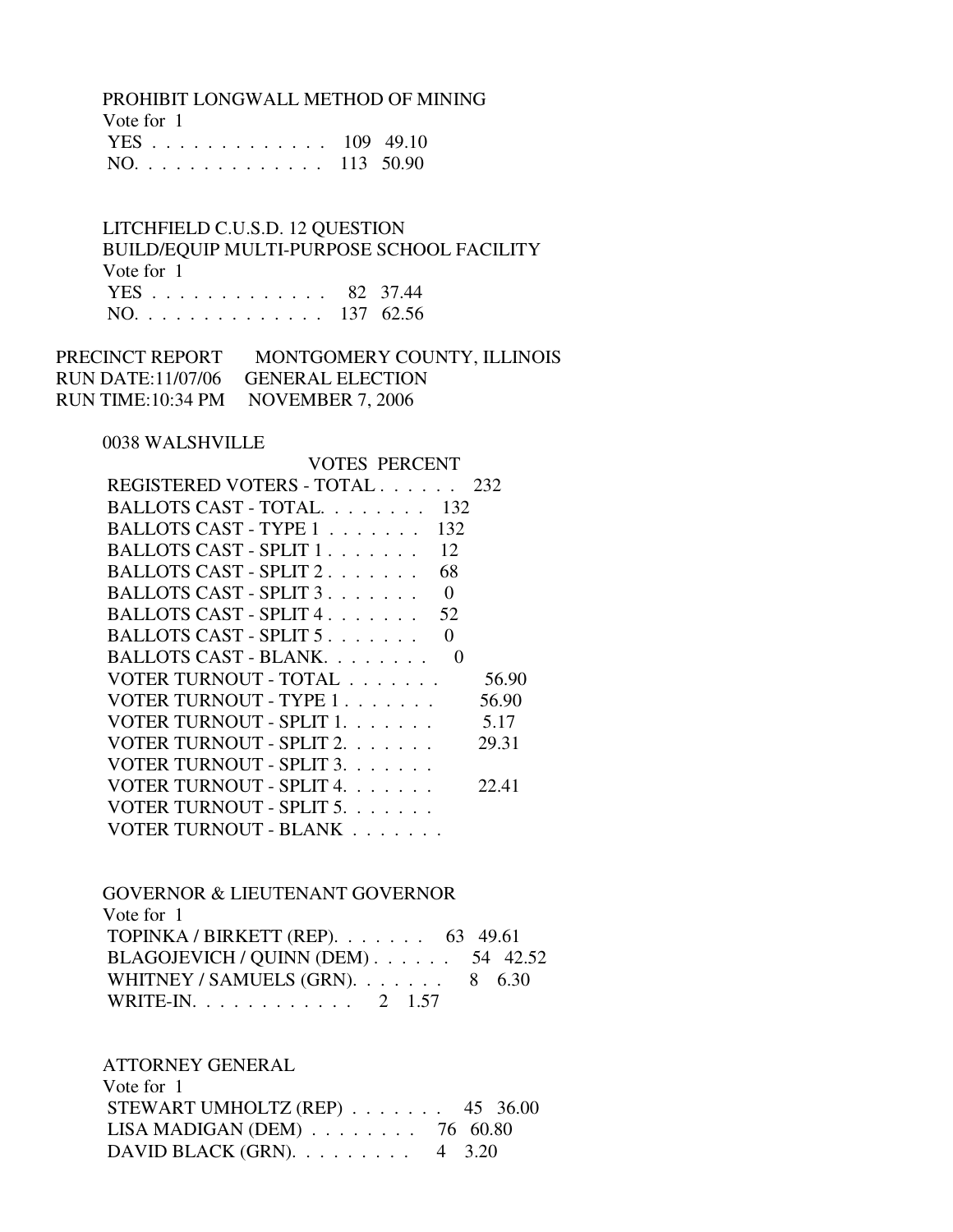WRITE-IN. . . . . . . . . . . . 0

 SECRETARY OF STATE Vote for 1 DAN RUTHERFORD (REP). . . . . . . . 42 32.56 JESSE WHITE (DEM). . . . . . . . . 83 64.34 KAREN "YOUNG" PETERSON (GRN) . . . . . 4 3.10 WRITE-IN. . . . . . . . . . . . 0

**COMPTROLLER** 

| Vote for 1                                            |  |
|-------------------------------------------------------|--|
| CAROLE PANKAU (REP) $\ldots$ 45 36.00                 |  |
| DANIEL W. HYNES (DEM) $\ldots \ldots \ldots$ 76 60.80 |  |
| ALICIA SNYDER $(GRN)$ 4 3.20                          |  |
| WRITE-IN. $\ldots$ 0                                  |  |

#### TREASURER

| Vote for $1$                               |  |
|--------------------------------------------|--|
| CHRISTINE RADOGNO (REP). $\ldots$ 52 44.44 |  |
| ALEXANDER GIANNOULIAS (DEM) 56 47.86       |  |
| DAN RODRIGUEZ SCHLORFF (GRN) 9 7.69        |  |
| WRITE-IN. $\ldots$ 0                       |  |

 REPRESENTATIVE IN CONGRESS (TOTAL) SEVENTEENTH CONGRESSIONAL DISTRICT Vote for 1 ANDREA ZINGA (REP) . . . . . . . . 55 45.08 PHIL HARE (DEM) . . . . . . . . . . 67 54.92 WRITE-IN. . . . . . . . . . . . 0

 REPRESENTATIVE IN CONGRESS (REGULAR) SEVENTEENTH CONGRESSIONAL DISTRICT Vote for 1 ANDREA ZINGA (REP) . . . . . . . . 55 45.08 PHIL HARE (DEM) . . . . . . . . . 67 54.92 WRITE-IN.  $\ldots$  . . . . . . . . . 0

 REPRESENTATIVE IN CONGRESS (FEDERAL) SEVENTEENTH CONGRESSIONAL DISTRICT Vote for 1 ANDREA ZINGA (REP) . . . . . . . . 0 PHIL HARE  $(DEM)$  . . . . . . . . . 0 WRITE-IN. . . . . . . . . . . . 0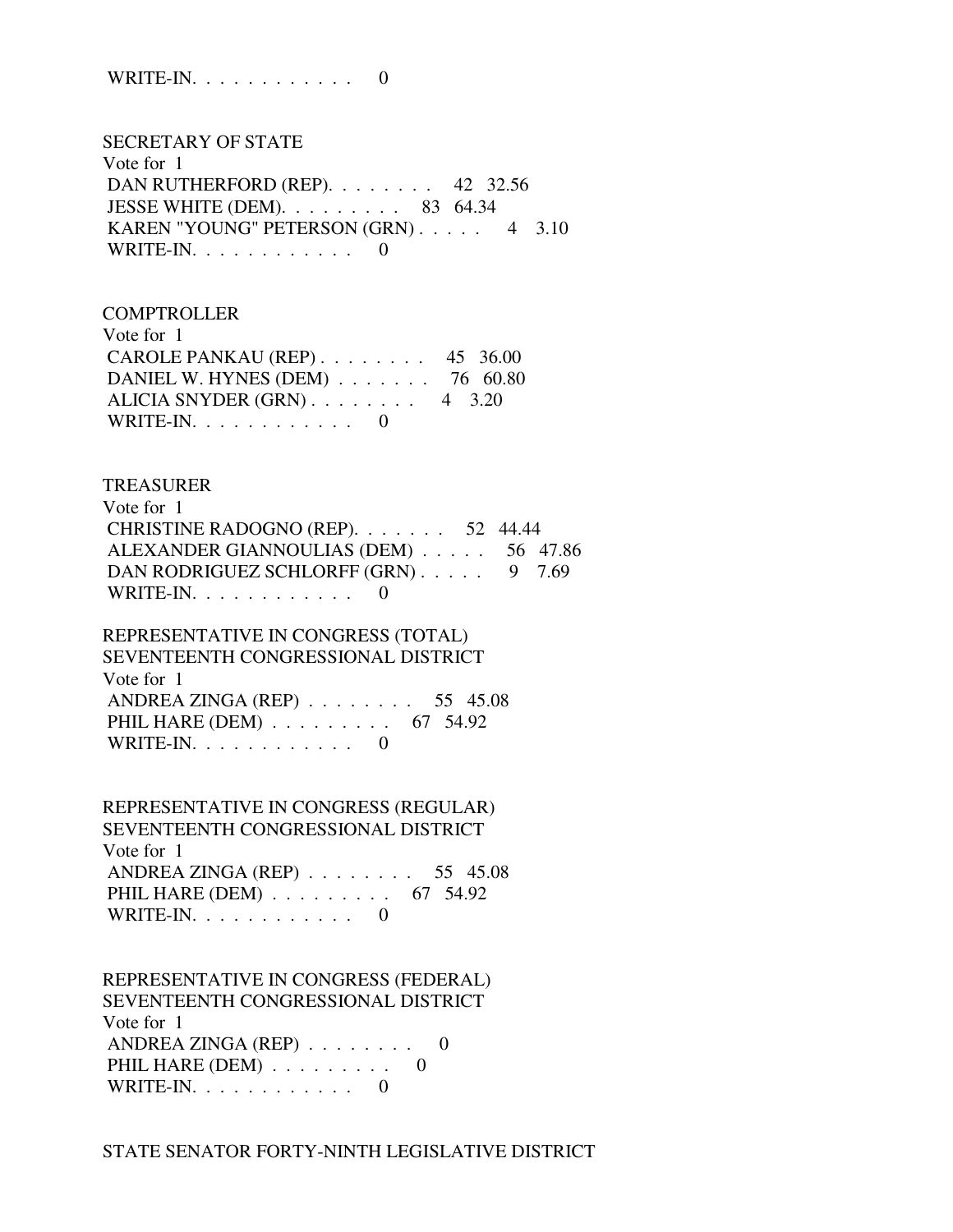Vote for 1 JEFF RICHEY (REP). . . . . . . . . 59 44.70 DEANNA DEMUZIO (DEM). . . . . . . . 72 54.55 WRITE-IN. . . . . . . . . . . . . 1 .76

 REPRESENTATIVE IN THE GENERAL ASSEMBLY NINETY-EIGHTH REPRESENTATIVE DISTRICT Vote for 1 NO CANDIDATE FILED . . . . . . . . 0 GARY HANNIG (DEM). . . . . . . . . 110 99.10 WRITE-IN. . . . . . . . . . . . 1 .90

 REGIONAL SUPERINTENDENT OF SCHOOLS (CHRISTIAN AND MONTGOMERY COUNTIES) Vote for 1 NO CANDIDATE FILED . . . . . . . . 0 GREG SPRINGER (DEM) . . . . . . . . 35 97.22 WRITE-IN. . . . . . . . . . . . 1 2.78

 REGIONAL SUPERINTENDENT OF SCHOOLS (BOND, EFFINGHAM AND FAYETTE COUNTIES) Vote for 1 NO CANDIDATE FILED . . . . . . . . 0 MARK A. DRONE (DEM) . . . . . . . . 11 100.00 WRITE-IN. . . . . . . . . . . . 0

 REGIONAL SUPERINTENDENT OF SCHOOLS (CALHOUN, GREENE, JERSEY AND MACOUPIN COUNTIES) Vote for 1 NO CANDIDATE FILED  $\ldots \ldots \ldots$  LARRY PFEIFFER (DEM). . . . . . . . 56 100.00 WRITE-IN.  $\ldots$  . . . . . . . . 0

 REGIONAL SUPERINTENDENT OF SCHOOLS (MADISON COUNTY) Vote for 1 NO CANDIDATE FILED  $\ldots \ldots \ldots$ HARRY A. BRIGGS (DEM)  $\ldots \ldots \ldots$  0 WRITE-IN. . . . . . . . . . . . 0

 COUNTY CLERK Vote for 1 SANDY LEITHEISER (REP) . . . . . . . 114 99.13 NO CANDIDATE FILED . . . . . . . . 0 WRITE-IN. . . . . . . . . . . . 1 .87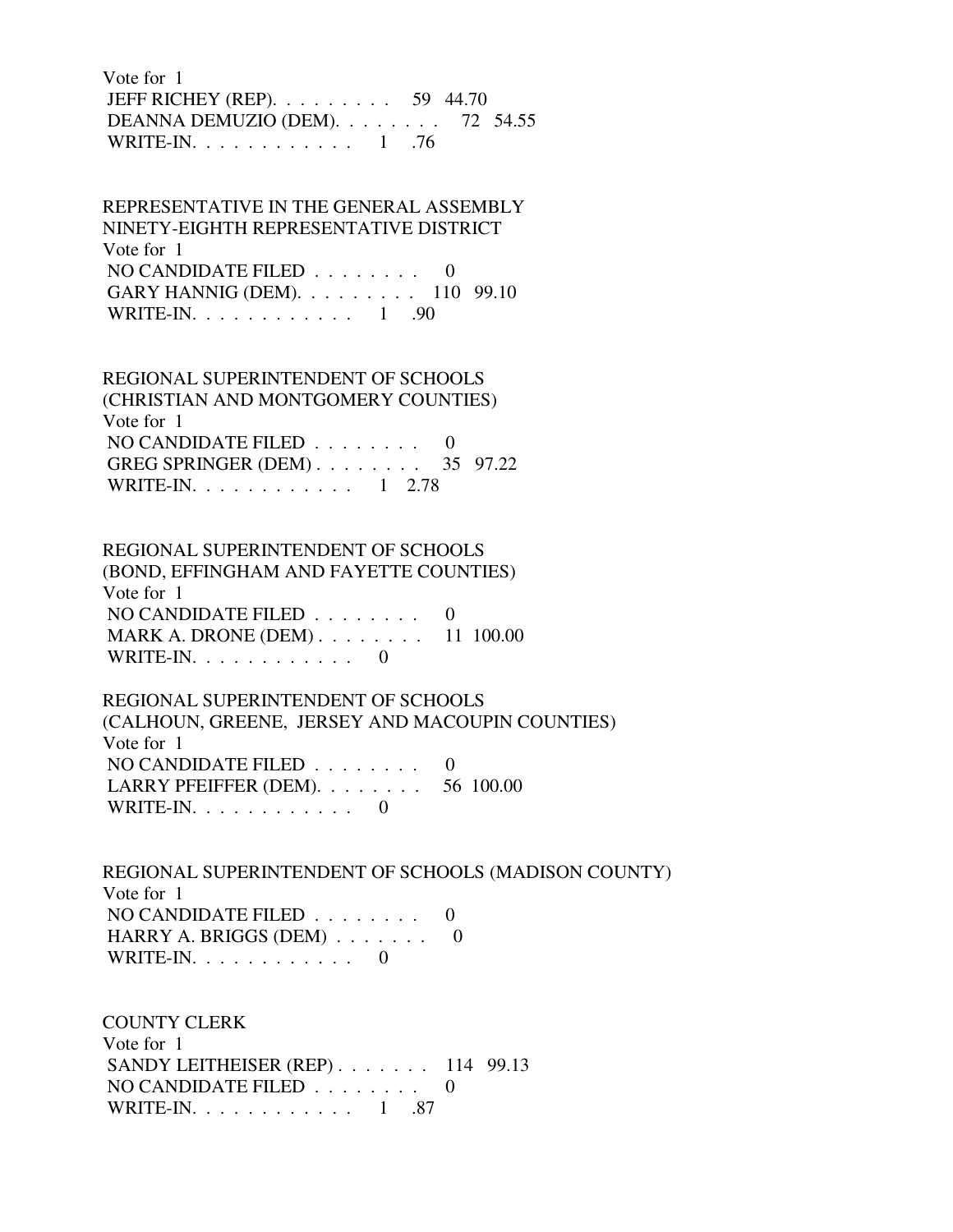COUNTY TREASURER Vote for 1 RONALD D. JENKINS (REP). . . . . . . 108 99.08 NO CANDIDATE FILED . . . . . . . . 0 WRITE-IN. . . . . . . . . . . . 1 .92

 COUNTY SHERIFF Vote for 1 JIM VAZZI (REP) . . . . . . . . . 107 97.27 NO CANDIDATE FILED . . . . . . . . 0 WRITE-IN. . . . . . . . . . . . . 3 2.73

 STATE'S ATTORNEY (TO FILL AN UNEXPIRED 2 YEAR TERM) Vote for 1 DOUG JARMAN (REP). . . . . . . . . 58 45.67 CHRISTOPHER W. MATOUSH (DEM) . . . . . 69 54.33 WRITE-IN.  $\ldots$  . . . . . . . . 0

 COUNTY BOARD MEMBER COUNTY BOARD DISTRICT 4 Vote for 1 NO CANDIDATE FILED . . . . . . . . 0 TERRY E. BONE (DEM) . . . . . . . . 96 98.97 WRITE-IN. . . . . . . . . . . . 1 1.03

 JUDGE OF THE APPELLATE COURT FIFTH JUDICIAL DISTRICT - MAAG VACANCY Vote for 1 STEPHEN P. McGLYNN (REP) . . . . . . 58 50.43 BRUCE STEWART (DEM) . . . . . . . . 57 49.57 WRITE-IN. . . . . . . . . . . . 0

 RETAIN SAUER FOURTH JUDICIAL CIRCUIT Vote for 1 YES . . . . . . . . . . . . . 79 73.83 NO. . . . . . . . . . . . . . 28 26.17

 RETAIN SPEARS FOURTH JUDICIAL CIRCUIT Vote for 1

| $\sqrt{2}$   |  |
|--------------|--|
| YES 80 76.19 |  |
| NO. 25 23.81 |  |

 RETAIN COADY FOURTH JUDICIAL CIRCUIT Vote for 1

| YES 71 68.27 |  |
|--------------|--|
| NO. 33 31.73 |  |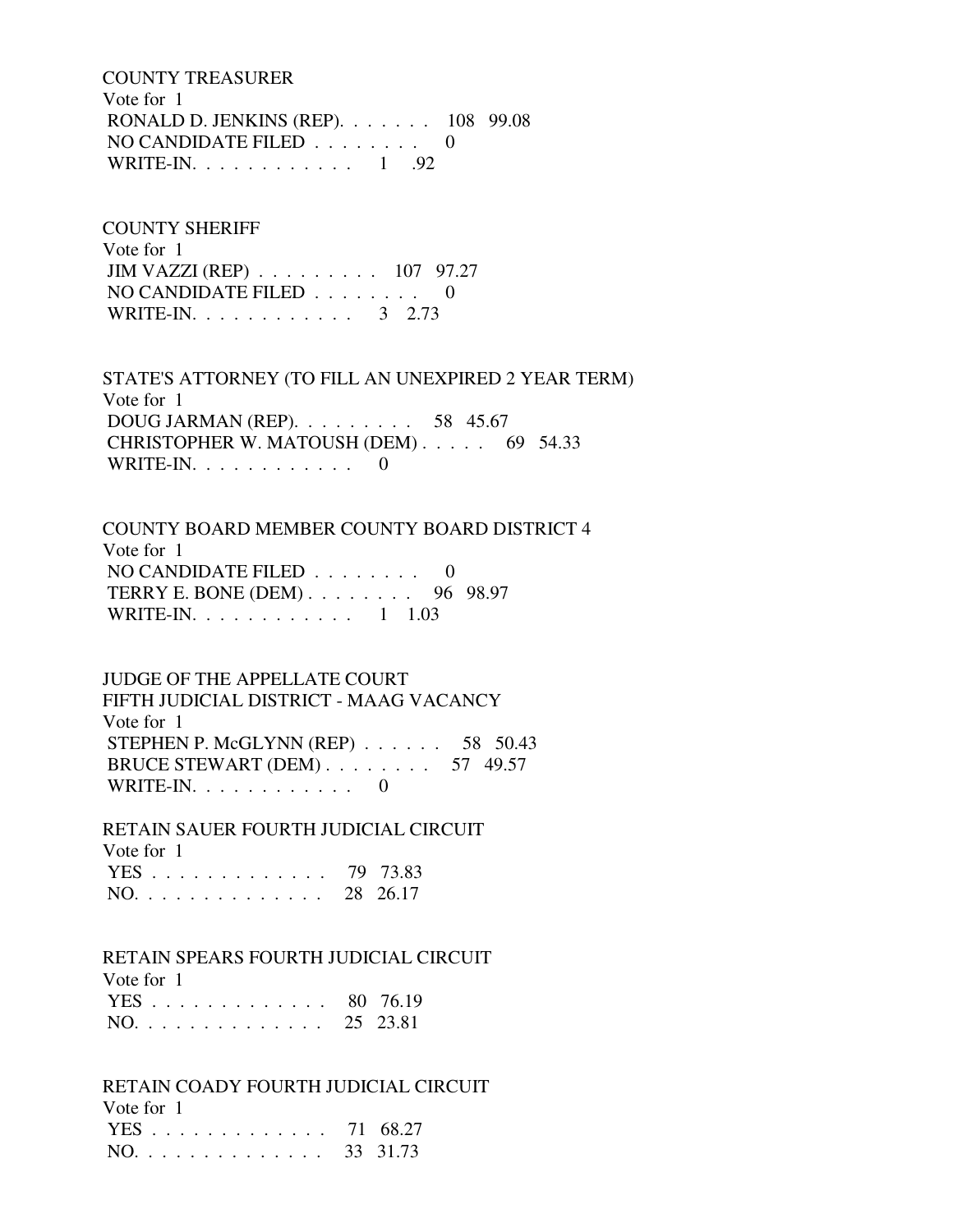#### RETAIN MORAN FOURTH JUDICIAL CIRCUIT Vote for 1

| VULC IUI I   |  |
|--------------|--|
| YES 71 66.36 |  |
| NO. 36 33.64 |  |

# RETAIN TUNGATE FOURTH JUDICIAL CIRCUIT

| Vote for 1   |  |
|--------------|--|
| YES 73 69.52 |  |
| NO. 32 30.48 |  |

# PROHIBIT LONGWALL METHOD OF MINING

| Vote for 1   |  |
|--------------|--|
| YES 72 56.69 |  |
| NO. 55 43.31 |  |

# LITCHFIELD C.U.S.D. 12 QUESTION

 BUILD/EQUIP MULTI-PURPOSE SCHOOL FACILITY Vote for 1 YES . . . . . . . . . . . . . 13 27.66 NO. . . . . . . . . . . . . . 34 72.34

| PRECINCT REPORT | MONTGOMERY COUNTY, ILLINOIS        |
|-----------------|------------------------------------|
|                 | RUN DATE:11/07/06 GENERAL ELECTION |
|                 | RUN TIME:10:34 PM NOVEMBER 7, 2006 |

# 0039 WITT 1

| <b>VOTES PERCENT</b>                         |       |
|----------------------------------------------|-------|
| REGISTERED VOTERS - TOTAL 152                |       |
| BALLOTS CAST - TOTAL 114                     |       |
| BALLOTS CAST - TYPE 1<br>114                 |       |
| BALLOTS CAST - SPLIT 1<br>114                |       |
| BALLOTS CAST - SPLIT 2.<br>$\mathbf{\Omega}$ |       |
| BALLOTS CAST - SPLIT 3<br>0                  |       |
| BALLOTS CAST - SPLIT 4<br>∩                  |       |
| BALLOTS CAST - SPLIT 5                       |       |
| BALLOTS CAST - BLANK.<br>$\mathbf{\Omega}$   |       |
| VOTER TURNOUT - TOTAL                        | 75.00 |
| VOTER TURNOUT - TYPE 1                       | 75.00 |
| VOTER TURNOUT - SPLIT 1.                     | 75.00 |
| VOTER TURNOUT - SPLIT 2.                     |       |
| VOTER TURNOUT - SPLIT 3.                     |       |
| VOTER TURNOUT - SPLIT 4.                     |       |
| VOTER TURNOUT - SPLIT 5.                     |       |
| VOTER TURNOUT - BLANK                        |       |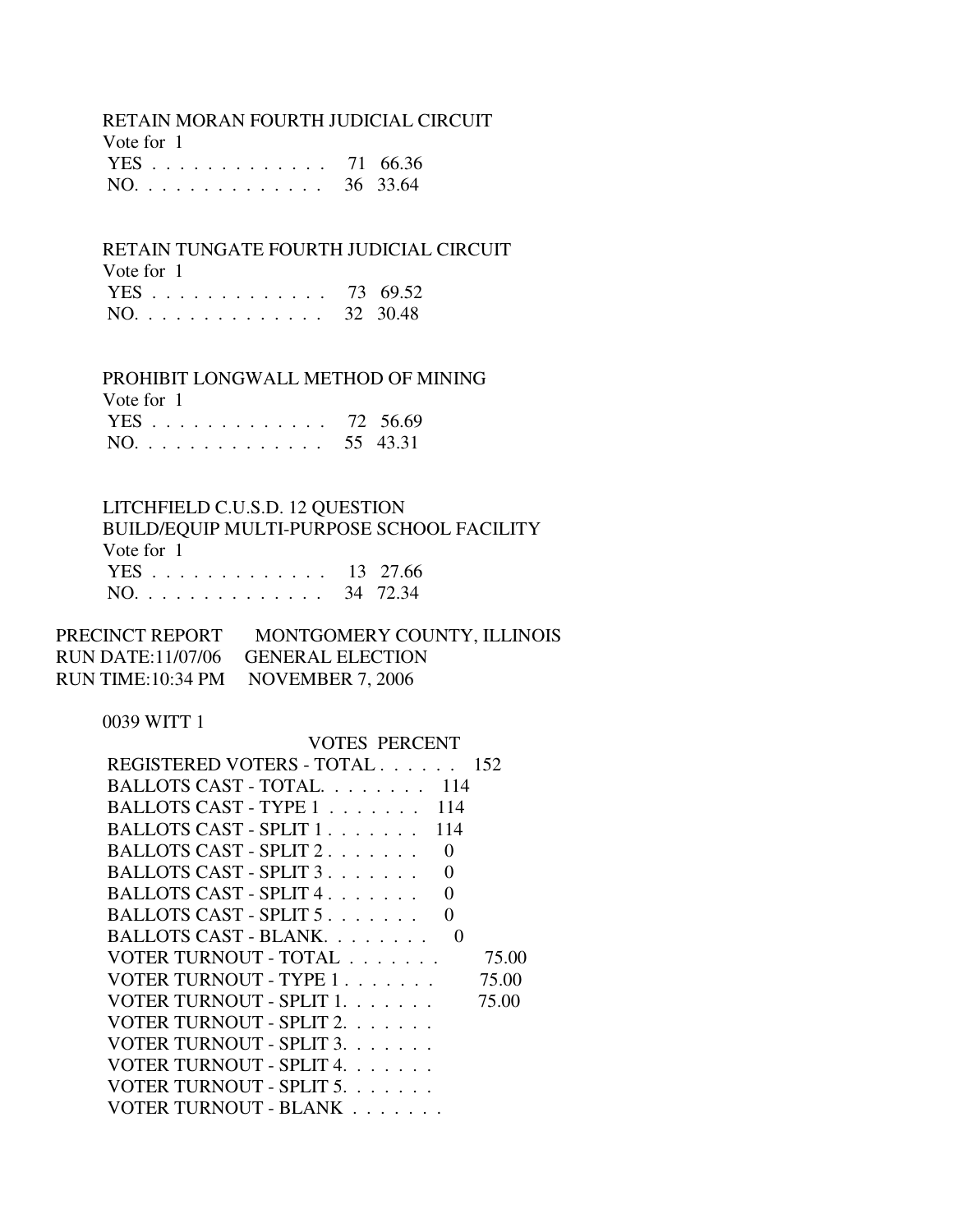GOVERNOR & LIEUTENANT GOVERNOR Vote for 1 TOPINKA / BIRKETT (REP). . . . . . . 74 66.67 BLAGOJEVICH / QUINN (DEM) . . . . . . 21 18.92 WHITNEY / SAMUELS (GRN). . . . . . . 11 9.91 WRITE-IN. . . . . . . . . . . . . 5 4.50

ATTORNEY GENERAL

 Vote for 1 STEWART UMHOLTZ (REP) . . . . . . . 54 47.79 LISA MADIGAN (DEM) . . . . . . . . 59 52.21 DAVID BLACK (GRN).  $\ldots$  . . . . . 0 WRITE-IN.  $\ldots$  . . . . . . . . . 0

SECRETARY OF STATE

 Vote for 1 DAN RUTHERFORD (REP). . . . . . . . 68 60.18 JESSE WHITE (DEM). . . . . . . . . 43 38.05 KAREN "YOUNG" PETERSON (GRN) . . . . . 2 1.77 WRITE-IN.  $\ldots$  . . . . . . . . 0

**COMPTROLLER**  Vote for 1 CAROLE PANKAU (REP) . . . . . . . . 53 50.00 DANIEL W. HYNES (DEM) . . . . . . . 51 48.11 ALICIA SNYDER (GRN) . . . . . . . . 2 1.89 WRITE-IN.  $\ldots$  . . . . . . . . . 0

 TREASURER Vote for 1 CHRISTINE RADOGNO (REP). . . . . . . 72 67.29 ALEXANDER GIANNOULIAS (DEM) . . . . . 33 30.84 DAN RODRIGUEZ SCHLORFF (GRN) . . . . . 2 1.87 WRITE-IN. . . . . . . . . . . . 0

 REPRESENTATIVE IN CONGRESS (TOTAL) SEVENTEENTH CONGRESSIONAL DISTRICT Vote for 1 ANDREA ZINGA (REP) . . . . . . . . 72 67.29 PHIL HARE (DEM) . . . . . . . . . 35 32.71 WRITE-IN. . . . . . . . . . . . 0

 REPRESENTATIVE IN CONGRESS (REGULAR) SEVENTEENTH CONGRESSIONAL DISTRICT Vote for 1 ANDREA ZINGA (REP) . . . . . . . . 72 67.29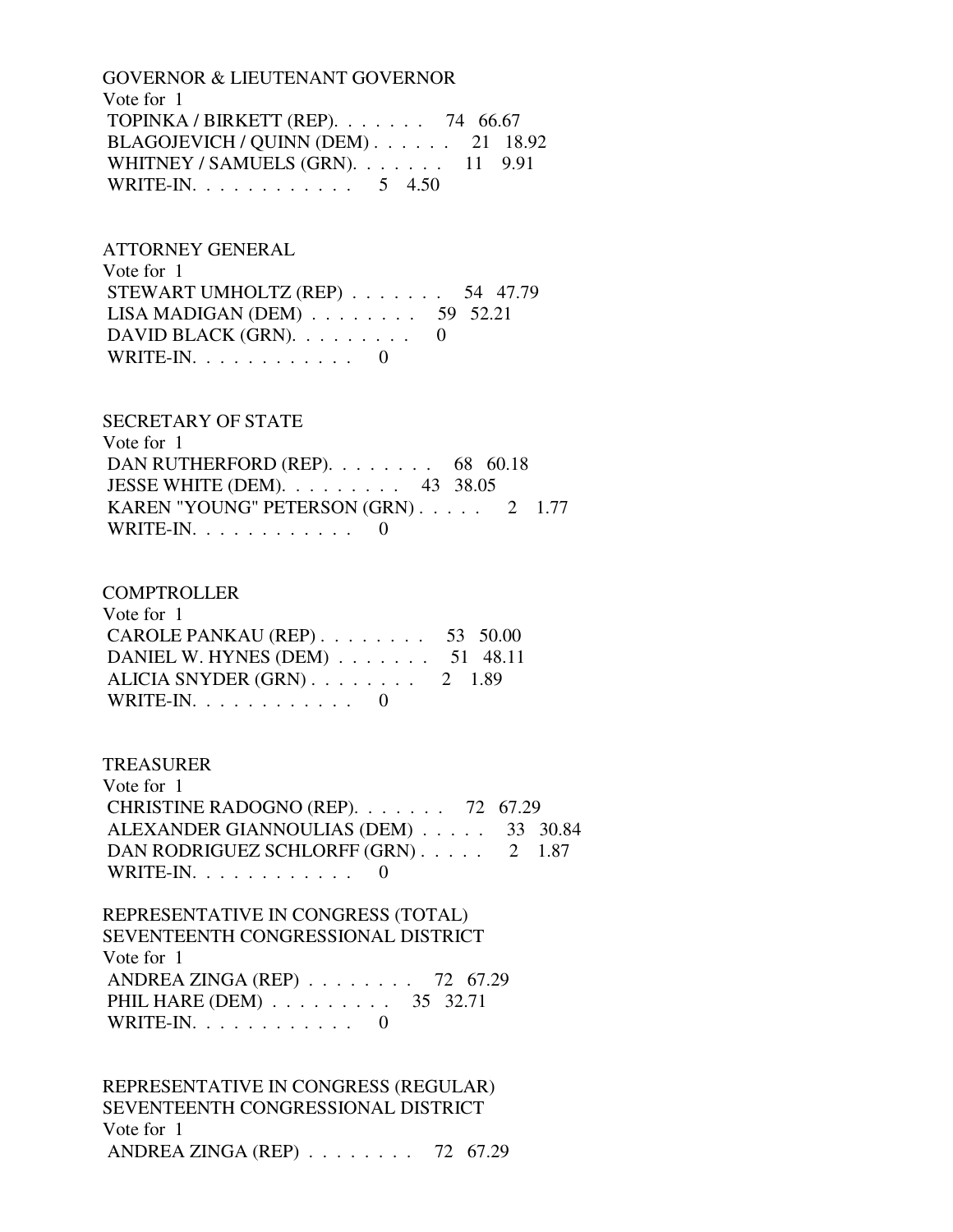PHIL HARE (DEM) . . . . . . . . . 35 32.71 WRITE-IN. . . . . . . . . . . . 0

 REPRESENTATIVE IN CONGRESS (FEDERAL) SEVENTEENTH CONGRESSIONAL DISTRICT Vote for 1 ANDREA ZINGA (REP) . . . . . . . . 0 PHIL HARE  $(DEM)$  . . . . . . . . . 0 WRITE-IN. . . . . . . . . . . . 0

 STATE SENATOR FORTY-NINTH LEGISLATIVE DISTRICT Vote for 1 JEFF RICHEY (REP). . . . . . . . . 75 67.57 DEANNA DEMUZIO (DEM). . . . . . . . 36 32.43 WRITE-IN. . . . . . . . . . . . 0

 REPRESENTATIVE IN THE GENERAL ASSEMBLY NINETY-EIGHTH REPRESENTATIVE DISTRICT Vote for 1 NO CANDIDATE FILED . . . . . . . . 0 GARY HANNIG (DEM). . . . . . . . . 79 100.00 WRITE-IN. . . . . . . . . . . . 0

 REGIONAL SUPERINTENDENT OF SCHOOLS (CHRISTIAN AND MONTGOMERY COUNTIES) Vote for 1 NO CANDIDATE FILED  $\ldots \ldots \ldots$  GREG SPRINGER (DEM) . . . . . . . . 75 100.00 WRITE-IN. . . . . . . . . . . . 0

COUNTY CLERK

 Vote for 1 SANDY LEITHEISER (REP) . . . . . . . 102 100.00 NO CANDIDATE FILED . . . . . . . . 0 WRITE-IN.  $\ldots$  . . . . . . . . . 0

COUNTY TREASURER

 Vote for 1 RONALD D. JENKINS (REP). . . . . . . 98 98.99 NO CANDIDATE FILED . . . . . . . . 0 WRITE-IN. . . . . . . . . . . . 1 1.01

 COUNTY SHERIFF Vote for 1 JIM VAZZI (REP) . . . . . . . . . 90 100.00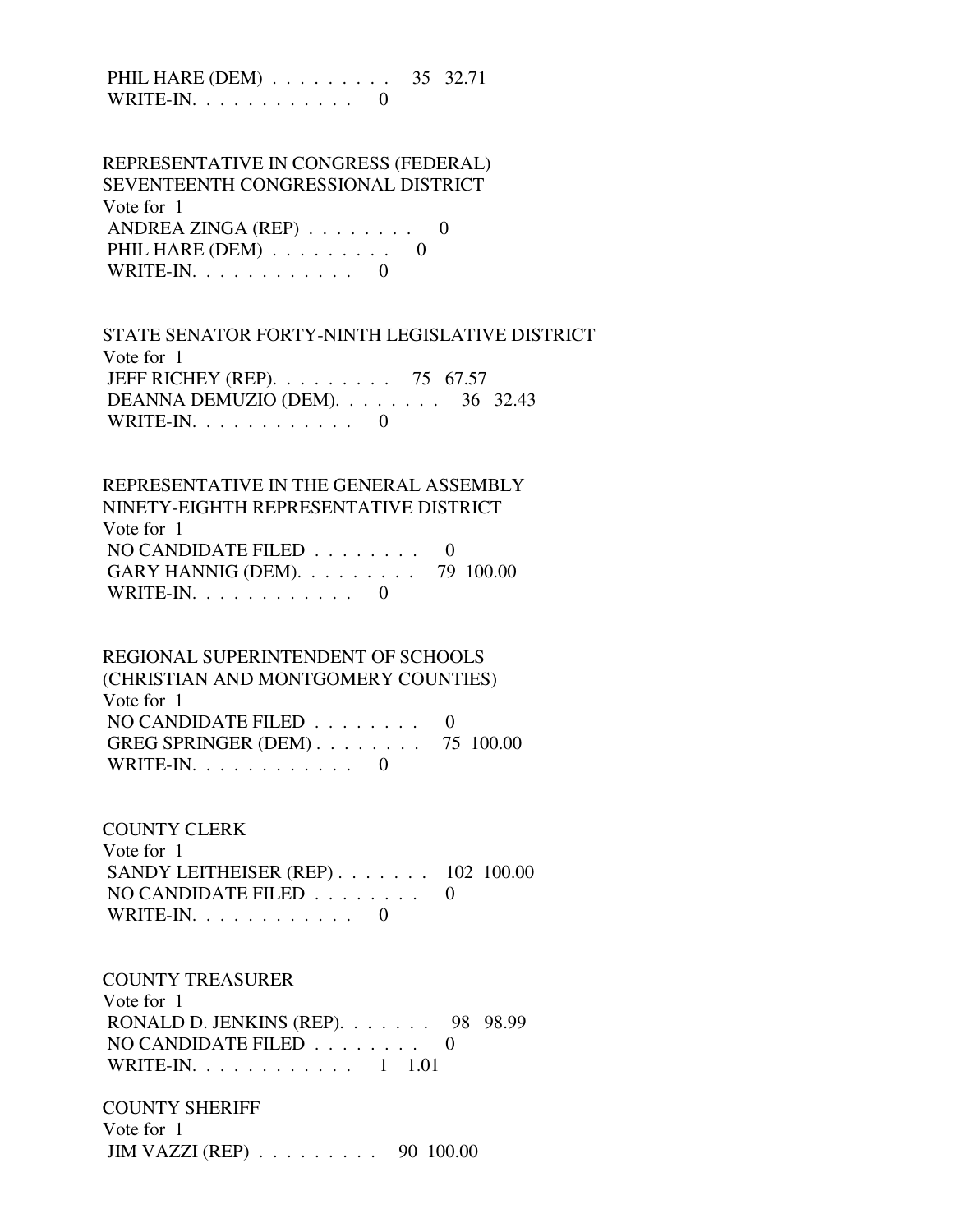# NO CANDIDATE FILED  $\ldots \ldots \ldots$ WRITE-IN.  $\ldots$  . . . . . . . . . 0

 STATE'S ATTORNEY (TO FILL AN UNEXPIRED 2 YEAR TERM) Vote for 1 DOUG JARMAN (REP). . . . . . . . . 69 62.16 CHRISTOPHER W. MATOUSH (DEM) . . . . . 42 37.84 WRITE-IN.  $\ldots$  . . . . . . . . . 0

 COUNTY BOARD MEMBER COUNTY BOARD DISTRICT 3 Vote for 2 BILL REDMAN (REP). . . . . . . . . 79 42.02 BONNIE L. BRANUM (DEM) . . . . . . . 45 23.94 GEORGE L. BLANKENSHIP (DEM) . . . . . 64 34.04 WRITE-IN.  $\ldots$  . . . . . . . . . 0

 JUDGE OF THE APPELLATE COURT FIFTH JUDICIAL DISTRICT - MAAG VACANCY Vote for 1 STEPHEN P. McGLYNN (REP) . . . . . . 56 56.00 BRUCE STEWART (DEM) . . . . . . . . 44 44.00 WRITE-IN.  $\ldots$  . . . . . . . . . 0

 RETAIN SAUER FOURTH JUDICIAL CIRCUIT Vote for 1

|  |  |  |  |  |  |  | YES 61 75.31 |
|--|--|--|--|--|--|--|--------------|
|  |  |  |  |  |  |  | NO. 20 24.69 |

## RETAIN SPEARS FOURTH JUDICIAL CIRCUIT

| Vote for 1   |  |
|--------------|--|
| YES 66 77.65 |  |
| NO. 19 22.35 |  |

# RETAIN COADY FOURTH JUDICIAL CIRCUIT

Vote for 1

| YES 71 80.68 |  |
|--------------|--|
| NO. 17 19.32 |  |

# RETAIN MORAN FOURTH JUDICIAL CIRCUIT

Vote for 1

|     |  |  |  |  |  |  |  | YES 58 72.50 |
|-----|--|--|--|--|--|--|--|--------------|
| NO. |  |  |  |  |  |  |  | 22 27.50     |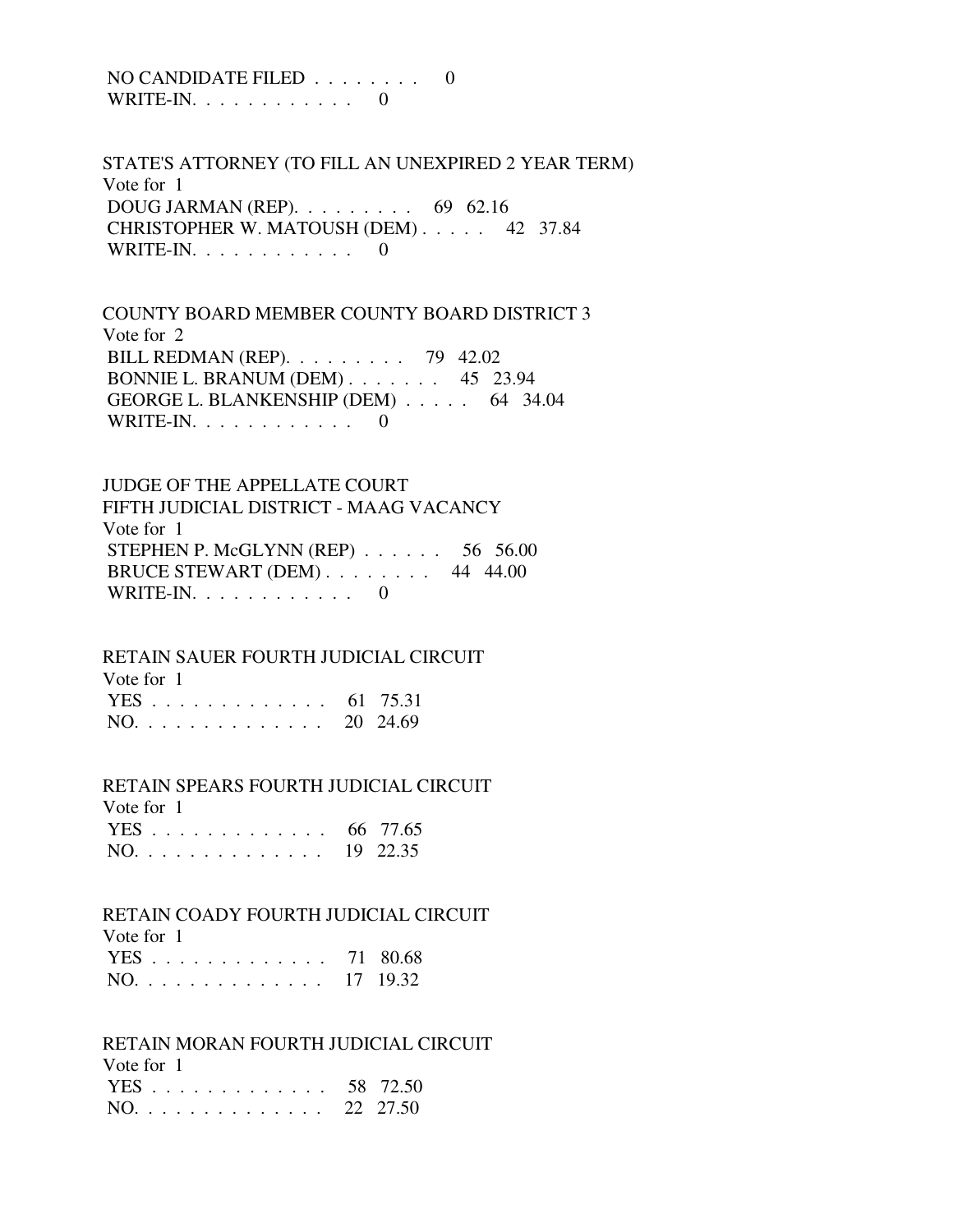RETAIN TUNGATE FOURTH JUDICIAL CIRCUIT Vote for 1 YES . . . . . . . . . . . . . 60 72.29 NO. . . . . . . . . . . . . . 23 27.71

 PROHIBIT LONGWALL METHOD OF MINING  $\overline{v}$   $\overline{v}$   $\overline{v}$  1

| vote for T   |  |
|--------------|--|
| YES 97 85.09 |  |
| NO. 17 14.91 |  |

PRECINCT REPORT MONTGOMERY COUNTY, ILLINOIS RUN DATE:11/07/06 GENERAL ELECTION RUN TIME:10:34 PM NOVEMBER 7, 2006

0040 WITT 2

VOTES PERCENT

| REGISTERED VOTERS - TOTAL | 295               |
|---------------------------|-------------------|
| BALLOTS CAST - TOTAL 178  |                   |
| BALLOTS CAST - TYPE 1     | 178               |
| BALLOTS CAST - SPLIT 1    | 178               |
| BALLOTS CAST - SPLIT 2.   | $\theta$          |
| BALLOTS CAST - SPLIT 3.   | 0                 |
| BALLOTS CAST - SPLIT 4    | ∩                 |
| BALLOTS CAST - SPLIT 5    | $\mathbf{\Omega}$ |
| BALLOTS CAST - BLANK.     | .56               |
| VOTER TURNOUT - TOTAL     | 60.34             |
| VOTER TURNOUT - TYPE 1    | 60.34             |
| VOTER TURNOUT - SPLIT 1.  | 60.34             |
| VOTER TURNOUT - SPLIT 2.  |                   |
| VOTER TURNOUT - SPLIT 3.  |                   |
| VOTER TURNOUT - SPLIT 4.  |                   |
| VOTER TURNOUT - SPLIT 5.  |                   |
| VOTER TURNOUT - BLANK     |                   |

 GOVERNOR & LIEUTENANT GOVERNOR Vote for 1 TOPINKA / BIRKETT (REP). . . . . . . 73 42.94 BLAGOJEVICH / QUINN (DEM) . . . . . . 71 41.76 WHITNEY / SAMUELS (GRN). . . . . . . 23 13.53 WRITE-IN. . . . . . . . . . . . . 3 1.76

 ATTORNEY GENERAL Vote for 1 STEWART UMHOLTZ (REP) . . . . . . . 27 15.79 LISA MADIGAN (DEM) . . . . . . . . 138 80.70 DAVID BLACK (GRN).  $\ldots$  . . . . . . . 6 3.51 WRITE-IN.  $\ldots$  . . . . . . . . . 0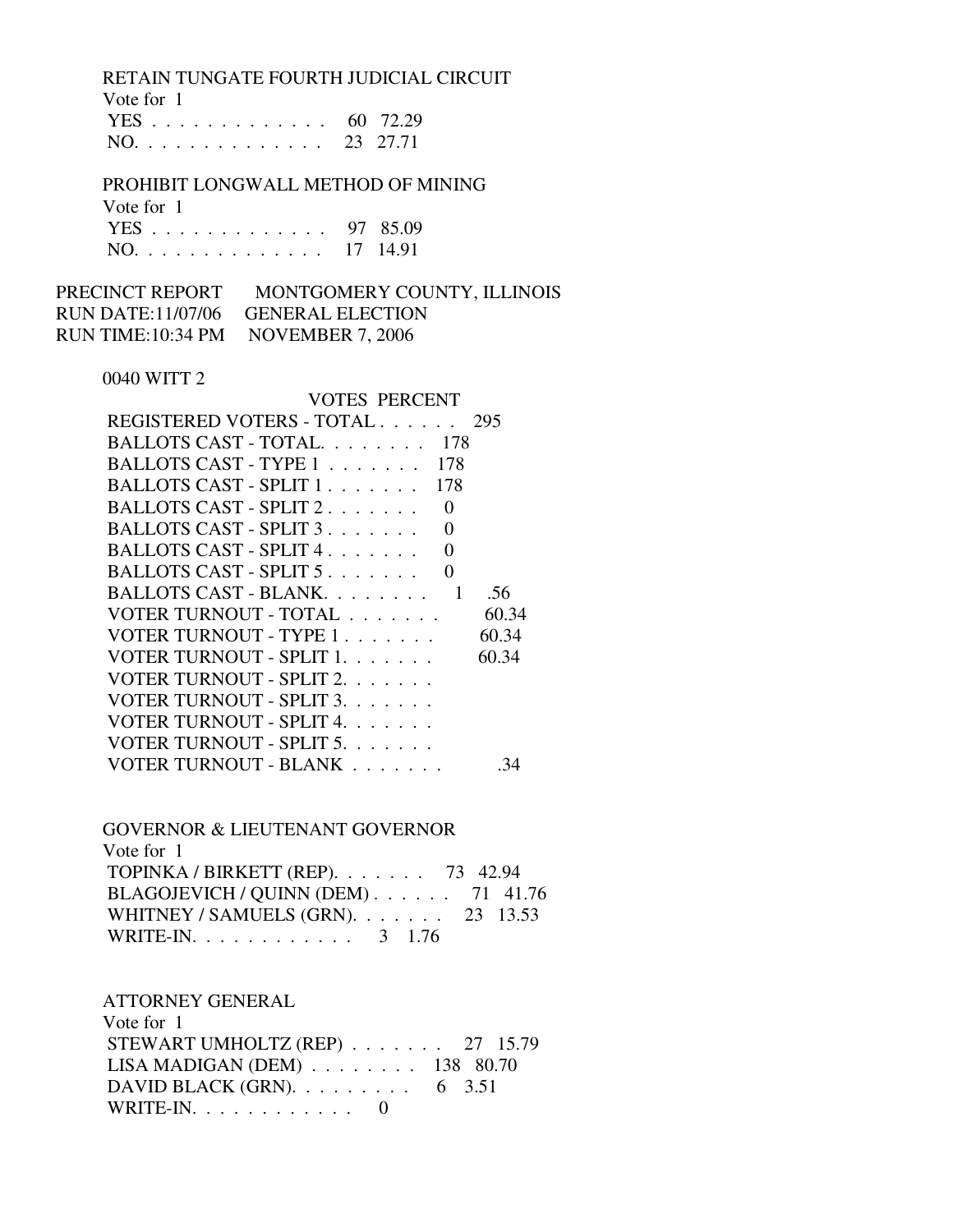# SECRETARY OF STATE Vote for 1 DAN RUTHERFORD (REP). . . . . . . . 56 32.18 JESSE WHITE (DEM). . . . . . . . . 107 61.49 KAREN "YOUNG" PETERSON (GRN) . . . . . 11 6.32 WRITE-IN.  $\ldots$  . . . . . . . . . 0

## COMPTROLLER

| Vote for $1$                          |  |
|---------------------------------------|--|
| CAROLE PANKAU (REP) $\ldots$ 29 17.26 |  |
| DANIEL W. HYNES (DEM) 129 76.79       |  |
| ALICIA SNYDER $(GRN)$ 10 5.95         |  |
| WRITE-IN. $\ldots$ 0                  |  |

## TREASURER

| Vote for 1                                 |  |
|--------------------------------------------|--|
| CHRISTINE RADOGNO (REP). $\ldots$ 55 33.95 |  |
| ALEXANDER GIANNOULIAS (DEM) 92 56.79       |  |
| DAN RODRIGUEZ SCHLORFF (GRN) 15 9.26       |  |
| WRITE-IN. $\ldots$ 0                       |  |

# REPRESENTATIVE IN CONGRESS (TOTAL) SEVENTEENTH CONGRESSIONAL DISTRICT Vote for 1 ANDREA ZINGA (REP) . . . . . . . . 58 36.71 PHIL HARE (DEM) . . . . . . . . . 100 63.29 WRITE-IN. . . . . . . . . . . . 0

 REPRESENTATIVE IN CONGRESS (REGULAR) SEVENTEENTH CONGRESSIONAL DISTRICT Vote for 1 ANDREA ZINGA (REP) . . . . . . . . 58 36.71 PHIL HARE (DEM) . . . . . . . . . 100 63.29 WRITE-IN. . . . . . . . . . . . . . . 0

 REPRESENTATIVE IN CONGRESS (FEDERAL) SEVENTEENTH CONGRESSIONAL DISTRICT Vote for 1 ANDREA ZINGA (REP) . . . . . . . . 0 PHIL HARE  $(DEM)$  . . . . . . . . . 0 WRITE-IN.  $\ldots$  . . . . . . . . 0

 STATE SENATOR FORTY-NINTH LEGISLATIVE DISTRICT Vote for 1 JEFF RICHEY (REP). . . . . . . . . 60 35.09 DEANNA DEMUZIO (DEM). . . . . . . . 111 64.91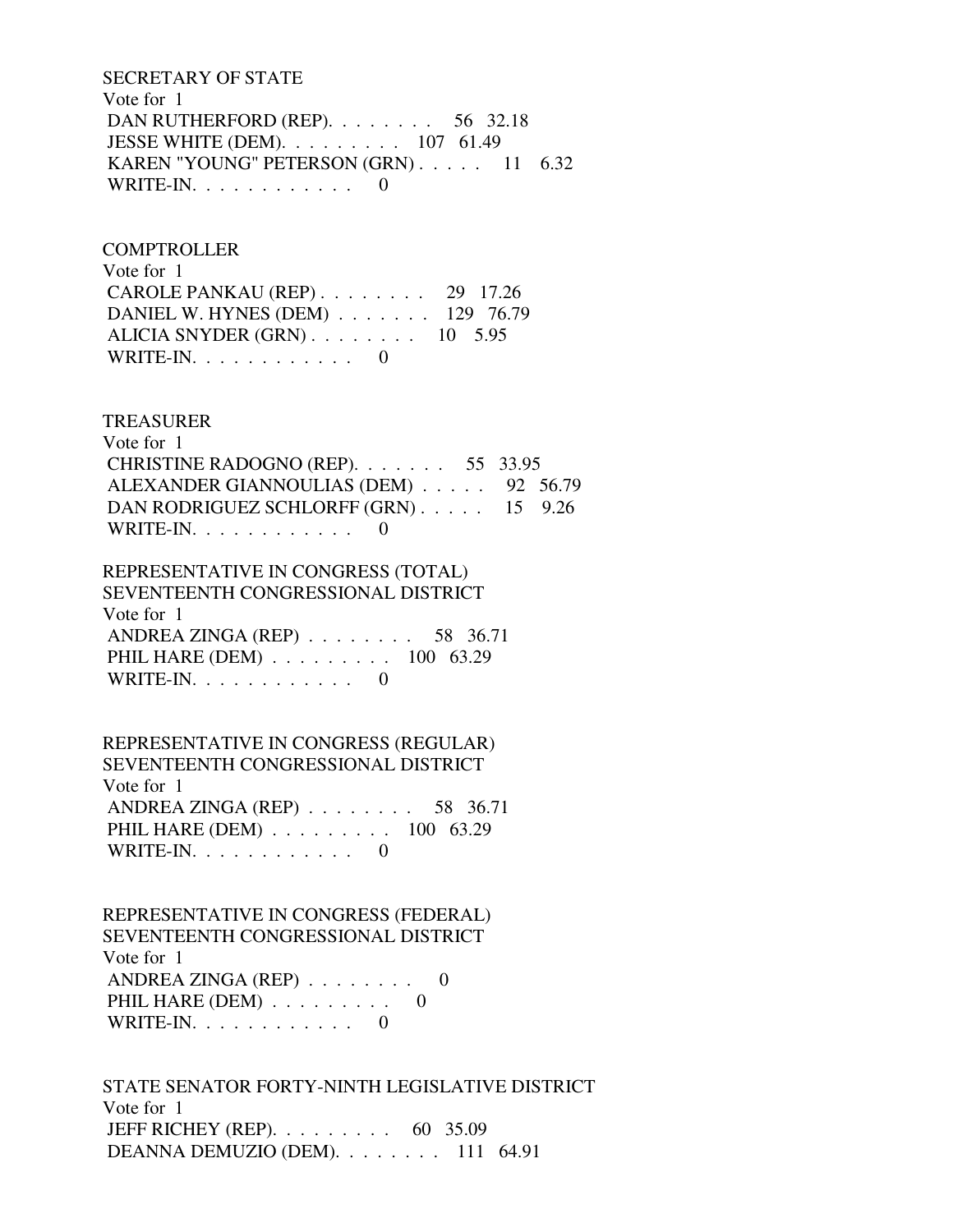WRITE-IN.  $\ldots$  . . . . . . . . . 0

 REPRESENTATIVE IN THE GENERAL ASSEMBLY NINETY-EIGHTH REPRESENTATIVE DISTRICT Vote for 1 NO CANDIDATE FILED . . . . . . . . 0 GARY HANNIG (DEM). . . . . . . . . 142 99.30 WRITE-IN. . . . . . . . . . . . . 1 .70

 REGIONAL SUPERINTENDENT OF SCHOOLS (CHRISTIAN AND MONTGOMERY COUNTIES) Vote for 1 NO CANDIDATE FILED . . . . . . . . 0 GREG SPRINGER (DEM) . . . . . . . . 143 99.31 WRITE-IN. . . . . . . . . . . . . 1 .69

 COUNTY CLERK Vote for 1 SANDY LEITHEISER (REP) . . . . . . . 155 100.00 NO CANDIDATE FILED . . . . . . . . 0 WRITE-IN.  $\ldots$  . . . . . . . . . 0

 COUNTY TREASURER Vote for 1 RONALD D. JENKINS (REP). . . . . . . 155 100.00 NO CANDIDATE FILED . . . . . . . . 0 WRITE-IN.  $\ldots$  . . . . . . . . 0

 COUNTY SHERIFF Vote for 1 JIM VAZZI (REP) . . . . . . . . . 156 100.00 NO CANDIDATE FILED . . . . . . . . 0 WRITE-IN. . . . . . . . . . . . 0

 STATE'S ATTORNEY (TO FILL AN UNEXPIRED 2 YEAR TERM) Vote for 1 DOUG JARMAN (REP). . . . . . . . . 65 37.14 CHRISTOPHER W. MATOUSH (DEM) . . . . . 110 62.86 WRITE-IN.  $\ldots$  . . . . . . . . . 0

 COUNTY BOARD MEMBER COUNTY BOARD DISTRICT 3 Vote for 2 BILL REDMAN (REP). . . . . . . . . 71 27.95 BONNIE L. BRANUM (DEM) . . . . . . . 114 44.88 GEORGE L. BLANKENSHIP (DEM) . . . . . 69 27.17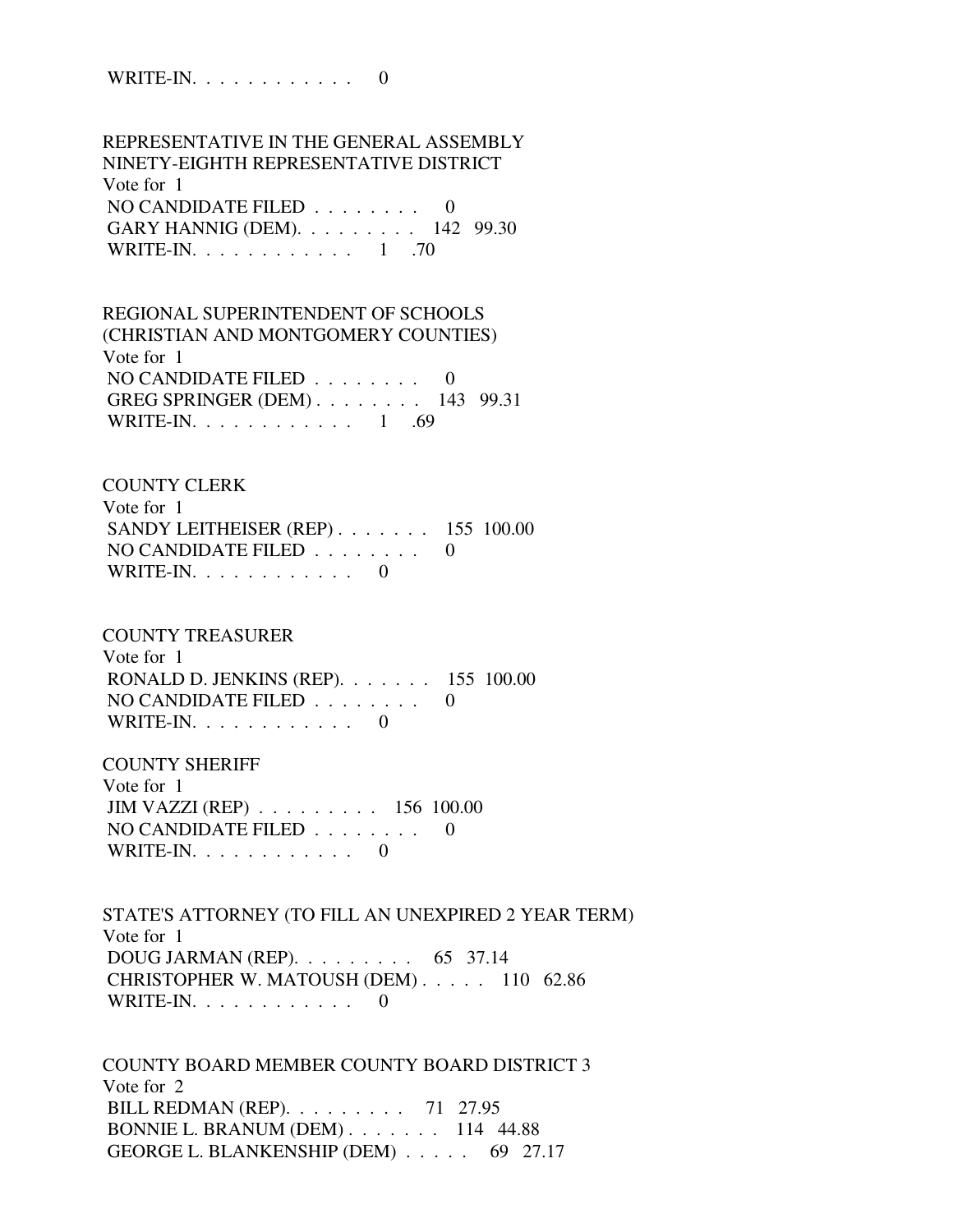WRITE-IN. . . . . . . . . . . . 0

 JUDGE OF THE APPELLATE COURT FIFTH JUDICIAL DISTRICT - MAAG VACANCY Vote for 1 STEPHEN P. McGLYNN (REP) . . . . . . 58 37.42 BRUCE STEWART (DEM) . . . . . . . . 96 61.94 WRITE-IN. . . . . . . . . . . . . 1 .65

 RETAIN SAUER FOURTH JUDICIAL CIRCUIT Vote for 1 YES . . . . . . . . . . . . . 101 75.37

| $NO.$ |  | 33 24.63 |
|-------|--|----------|
|-------|--|----------|

# RETAIN SPEARS FOURTH JUDICIAL CIRCUIT

| Vote for 1    |  |
|---------------|--|
| YES 105 78.36 |  |
| NO. 29 21.64  |  |

# RETAIN COADY FOURTH JUDICIAL CIRCUIT

| Vote for 1    |  |
|---------------|--|
| YES 108 80.00 |  |
| NO. 27 20.00  |  |

# RETAIN MORAN FOURTH JUDICIAL CIRCUIT

Vote for 1

|  |  |  |  |  |  |  |  | YES 93 71.54 |
|--|--|--|--|--|--|--|--|--------------|
|  |  |  |  |  |  |  |  | NO. 37 28.46 |

RETAIN TUNGATE FOURTH JUDICIAL CIRCUIT

| Vote for 1    |  |
|---------------|--|
| YES 100 75.19 |  |
| NO. 33 24.81  |  |

 PROHIBIT LONGWALL METHOD OF MINING Vote for 1 YES . . . . . . . . . . . . . 60 35.50 NO. . . . . . . . . . . . . . 109 64.50

| PRECINCT REPORT | MONTGOMERY COUNTY, ILLINOIS        |
|-----------------|------------------------------------|
|                 | RUN DATE:11/07/06 GENERAL ELECTION |
|                 | RUN TIME:10:34 PM NOVEMBER 7, 2006 |

0041 WITT 3

VOTES PERCENT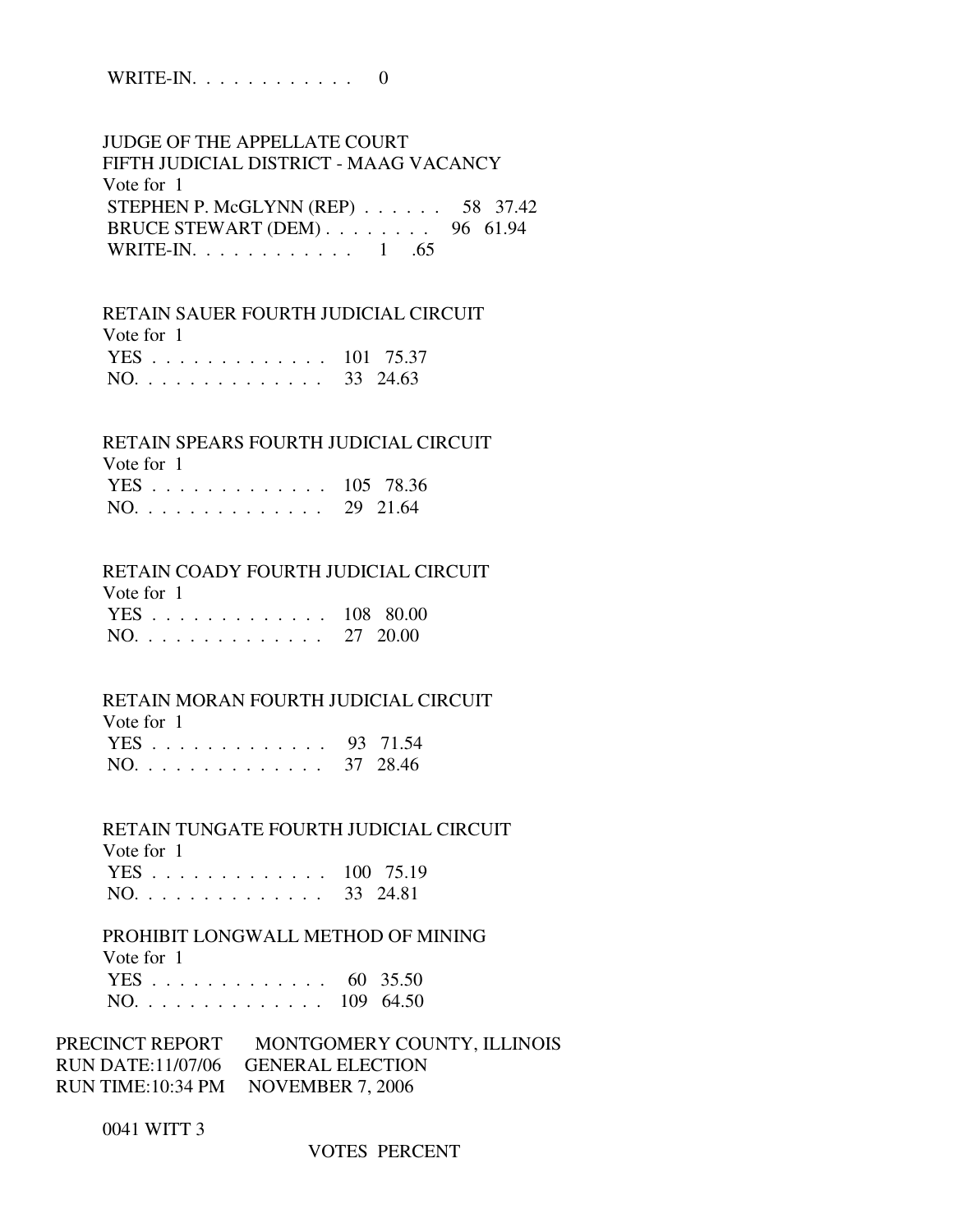| REGISTERED VOTERS - TOTAL                  | 369   |
|--------------------------------------------|-------|
| BALLOTS CAST - TOTAL.<br>- 199             |       |
| 199<br>BALLOTS CAST - TYPE 1               |       |
| 199<br>BALLOTS CAST - SPLIT 1              |       |
| BALLOTS CAST - SPLIT 2<br>0                |       |
| BALLOTS CAST - SPLIT 3<br>0                |       |
| BALLOTS CAST - SPLIT 4.<br>0               |       |
| BALLOTS CAST - SPLIT 5<br>0                |       |
| BALLOTS CAST - BLANK.<br>$\mathbf{\Omega}$ |       |
| VOTER TURNOUT - TOTAL                      | 53.93 |
| VOTER TURNOUT - TYPE 1                     | 53.93 |
| VOTER TURNOUT - SPLIT 1.                   | 53.93 |
| VOTER TURNOUT - SPLIT 2.                   |       |
| VOTER TURNOUT - SPLIT 3.                   |       |
| VOTER TURNOUT - SPLIT 4.                   |       |
| VOTER TURNOUT - SPLIT 5.                   |       |
| VOTER TURNOUT - BLANK                      |       |
|                                            |       |

# GOVERNOR & LIEUTENANT GOVERNOR Vote for 1 TOPINKA / BIRKETT (REP). . . . . . . 79 40.72 BLAGOJEVICH / QUINN (DEM) . . . . . . 94 48.45 WHITNEY / SAMUELS (GRN). . . . . . . 21 10.82 WRITE-IN.  $\ldots$  . . . . . . . . . 0

## ATTORNEY GENERAL

| Vote for 1                                            |  |  |
|-------------------------------------------------------|--|--|
| STEWART UMHOLTZ (REP) $\ldots \ldots \ldots$ 30 16.04 |  |  |
| LISA MADIGAN (DEM) $\ldots \ldots \ldots$ 151 80.75   |  |  |
| DAVID BLACK (GRN). $\ldots$ 6 3.21                    |  |  |
| WRITE-IN. $\ldots$ 0                                  |  |  |

# SECRETARY OF STATE

 Vote for 1 DAN RUTHERFORD (REP). . . . . . . . 37 19.17 JESSE WHITE (DEM). . . . . . . . . 146 75.65 KAREN "YOUNG" PETERSON (GRN) . . . . . 10 5.18 WRITE-IN. . . . . . . . . . . . 0

## **COMPTROLLER**

| Vote for $1$                                   |  |
|------------------------------------------------|--|
| CAROLE PANKAU (REP) $\ldots$ $\ldots$ 27 14.52 |  |
| DANIEL W. HYNES (DEM) $\ldots$ 152 81.72       |  |
| ALICIA SNYDER $(GRN)$ 7 3.76                   |  |
| WRITE-IN. $\ldots$ 0                           |  |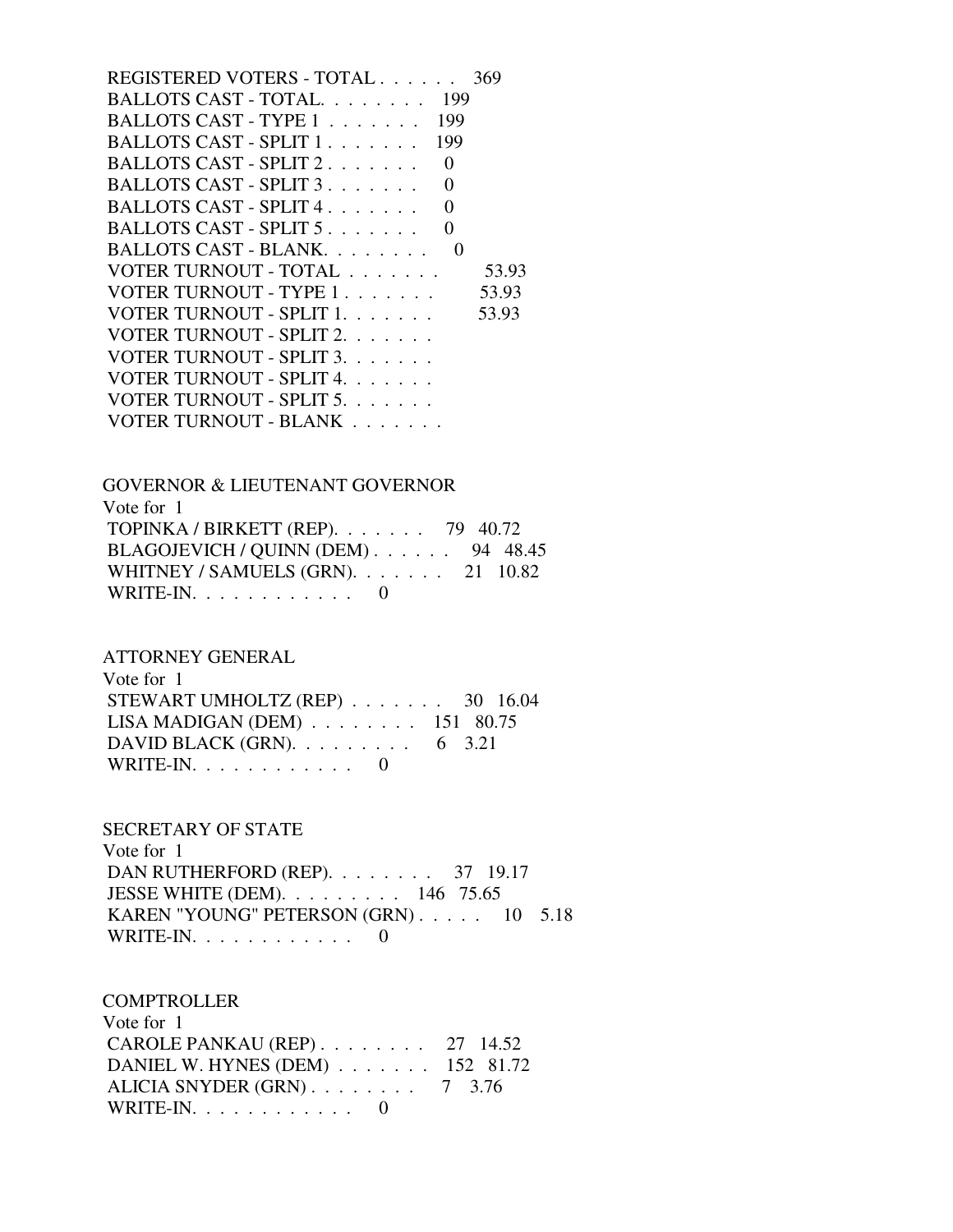#### TREASURER

 Vote for 1 CHRISTINE RADOGNO (REP). . . . . . . 54 30.17 ALEXANDER GIANNOULIAS (DEM) . . . . . 117 65.36 DAN RODRIGUEZ SCHLORFF (GRN) . . . . . 8 4.47 WRITE-IN.  $\ldots$  . . . . . . . . . 0

 REPRESENTATIVE IN CONGRESS (TOTAL) SEVENTEENTH CONGRESSIONAL DISTRICT Vote for 1 ANDREA ZINGA (REP) . . . . . . . . 54 29.03 PHIL HARE (DEM) . . . . . . . . . 132 70.97 WRITE-IN.  $\ldots$  . . . . . . . . 0

 REPRESENTATIVE IN CONGRESS (REGULAR) SEVENTEENTH CONGRESSIONAL DISTRICT Vote for 1 ANDREA ZINGA (REP) . . . . . . . . 54 29.03 PHIL HARE (DEM) . . . . . . . . . 132 70.97 WRITE-IN.  $\ldots$  . . . . . . . . 0

 REPRESENTATIVE IN CONGRESS (FEDERAL) SEVENTEENTH CONGRESSIONAL DISTRICT Vote for 1 ANDREA ZINGA (REP) . . . . . . . . 0 PHIL HARE (DEM) . . . . . . . . . 0 WRITE-IN.  $\ldots$  . . . . . . . . 0

 STATE SENATOR FORTY-NINTH LEGISLATIVE DISTRICT Vote for 1 JEFF RICHEY (REP). . . . . . . . . 56 29.02 DEANNA DEMUZIO (DEM). . . . . . . . 137 70.98 WRITE-IN. . . . . . . . . . . . 0

 REPRESENTATIVE IN THE GENERAL ASSEMBLY NINETY-EIGHTH REPRESENTATIVE DISTRICT Vote for 1 NO CANDIDATE FILED  $\ldots$ , . . . . . 0 GARY HANNIG (DEM). . . . . . . . . 162 98.18 WRITE-IN. . . . . . . . . . . . 3 1.82

 REGIONAL SUPERINTENDENT OF SCHOOLS (CHRISTIAN AND MONTGOMERY COUNTIES) Vote for 1 NO CANDIDATE FILED . . . . . . . . 0 GREG SPRINGER (DEM) . . . . . . . . 163 99.39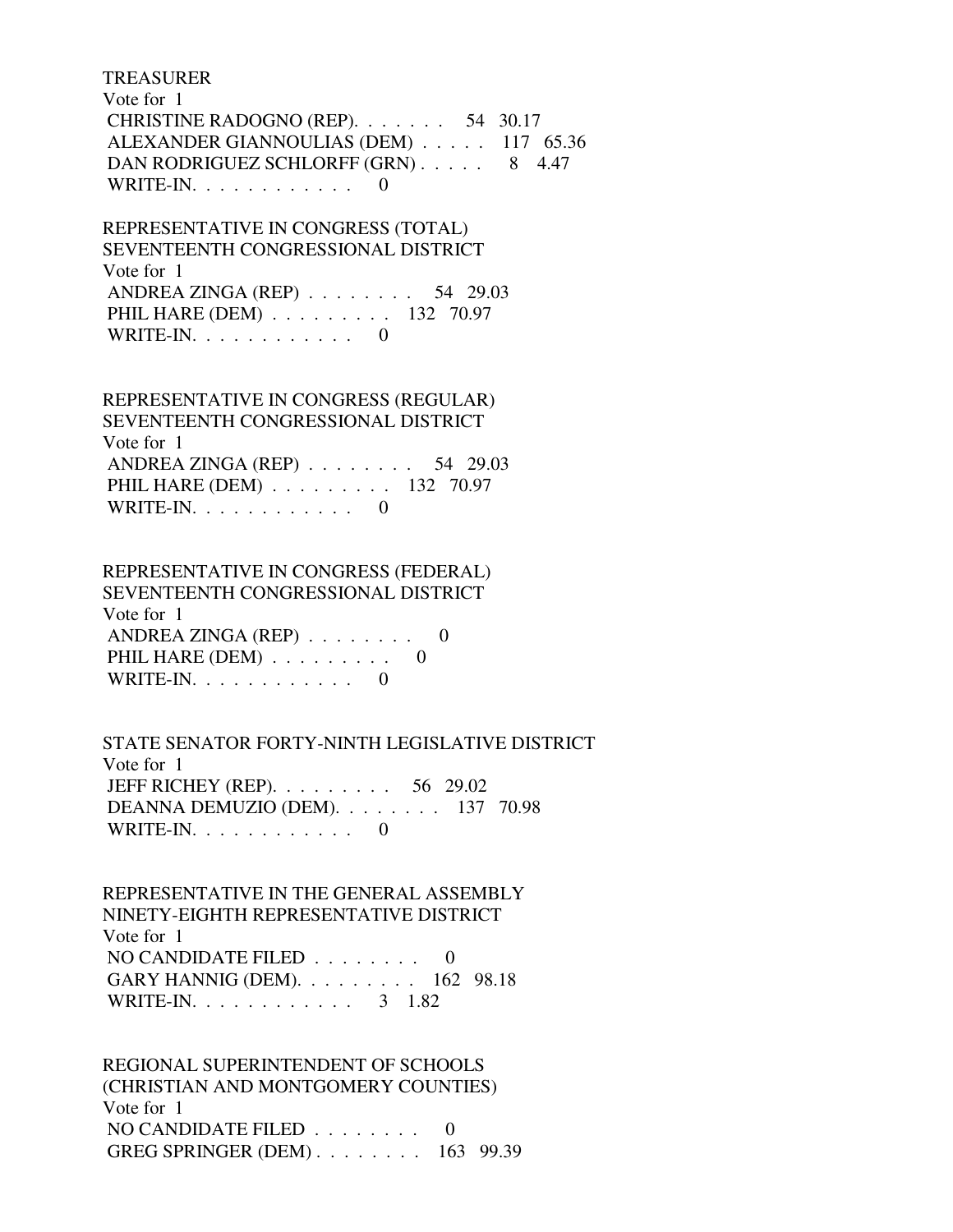WRITE-IN. . . . . . . . . . . . 1 .61

 COUNTY CLERK Vote for 1 SANDY LEITHEISER (REP) . . . . . . . 169 97.69 NO CANDIDATE FILED . . . . . . . . 0 WRITE-IN. . . . . . . . . . . . 4 2.31

 COUNTY TREASURER Vote for 1 RONALD D. JENKINS (REP). . . . . . . 157 98.13 NO CANDIDATE FILED . . . . . . . . 0 WRITE-IN. . . . . . . . . . . . . 3 1.88

 COUNTY SHERIFF Vote for 1 JIM VAZZI (REP) . . . . . . . . . 158 96.34 NO CANDIDATE FILED . . . . . . . . 0 WRITE-IN. . . . . . . . . . . . . 6 3.66

 STATE'S ATTORNEY (TO FILL AN UNEXPIRED 2 YEAR TERM) Vote for 1 DOUG JARMAN (REP). . . . . . . . . 62 31.96 CHRISTOPHER W. MATOUSH (DEM) . . . . . 132 68.04 WRITE-IN. . . . . . . . . . . . 0

 COUNTY BOARD MEMBER COUNTY BOARD DISTRICT 3 Vote for 2 BILL REDMAN (REP). . . . . . . . . 57 20.07 BONNIE L. BRANUM (DEM) . . . . . . . 128 45.07 GEORGE L. BLANKENSHIP (DEM) . . . . . 99 34.86 WRITE-IN.  $\ldots$  . . . . . . . . 0

 JUDGE OF THE APPELLATE COURT FIFTH JUDICIAL DISTRICT - MAAG VACANCY Vote for 1 STEPHEN P. McGLYNN (REP) . . . . . . 57 31.84 BRUCE STEWART (DEM) . . . . . . . . 122 68.16 WRITE-IN. . . . . . . . . . . . 0

 RETAIN SAUER FOURTH JUDICIAL CIRCUIT Vote for 1 YES . . . . . . . . . . . . . 108 75.52 NO. . . . . . . . . . . . . . 35 24.48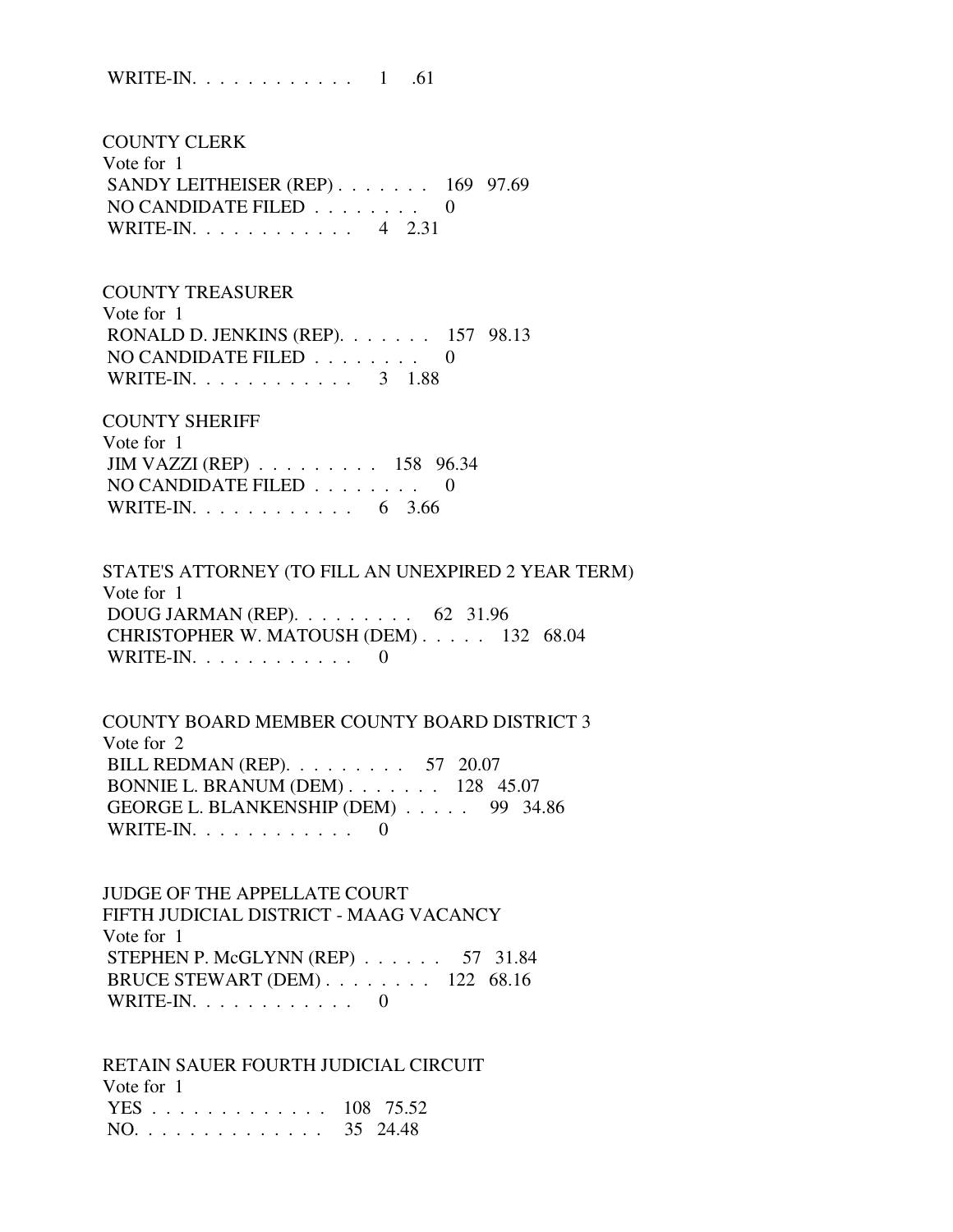RETAIN SPEARS FOURTH JUDICIAL CIRCUIT

| Vote for 1    |  |
|---------------|--|
| YES 111 79.86 |  |
| NO. 28 20.14  |  |

RETAIN COADY FOURTH JUDICIAL CIRCUIT

| Vote for 1    |  |
|---------------|--|
| YES 126 82.35 |  |
| NO. 27 17.65  |  |

RETAIN MORAN FOURTH JUDICIAL CIRCUIT

| Vote for 1    |  |
|---------------|--|
| YES 112 77.78 |  |
| NO. 32 22.22  |  |

# RETAIN TUNGATE FOURTH JUDICIAL CIRCUIT

| Vote for 1    |  |
|---------------|--|
| YES 111 78.72 |  |
| NO. 30 21.28  |  |

# PROHIBIT LONGWALL METHOD OF MINING

| Vote for 1    |  |
|---------------|--|
| YES 77 39.49  |  |
| NO. 118 60.51 |  |

# PRECINCT REPORT MONTGOMERY COUNTY, ILLINOIS RUN DATE:11/07/06 GENERAL ELECTION RUN TIME:10:34 PM NOVEMBER 7, 2006

## 0042 ZANESVILLE

| VOTES PERCENT                              |       |
|--------------------------------------------|-------|
| REGISTERED VOTERS - TOTAL                  | 296   |
| BALLOTS CAST - TOTAL.<br>- 196             |       |
| BALLOTS CAST - TYPE 1<br>196               |       |
| BALLOTS CAST - SPLIT 1<br>140              |       |
| BALLOTS CAST - SPLIT 2.<br>56              |       |
| BALLOTS CAST - SPLIT 3.<br>0               |       |
| BALLOTS CAST - SPLIT 4<br>∩                |       |
| BALLOTS CAST - SPLIT 5                     |       |
| BALLOTS CAST - BLANK.<br>$\mathbf{\Omega}$ |       |
| VOTER TURNOUT - TOTAL                      | 66.22 |
| VOTER TURNOUT - TYPE 1                     | 66.22 |
| VOTER TURNOUT - SPLIT 1.                   | 47.30 |
| VOTER TURNOUT - SPLIT 2.                   | 18.92 |
| VOTER TURNOUT - SPLIT 3.                   |       |
| VOTER TURNOUT - SPLIT 4.                   |       |
| VOTER TURNOUT - SPLIT 5.                   |       |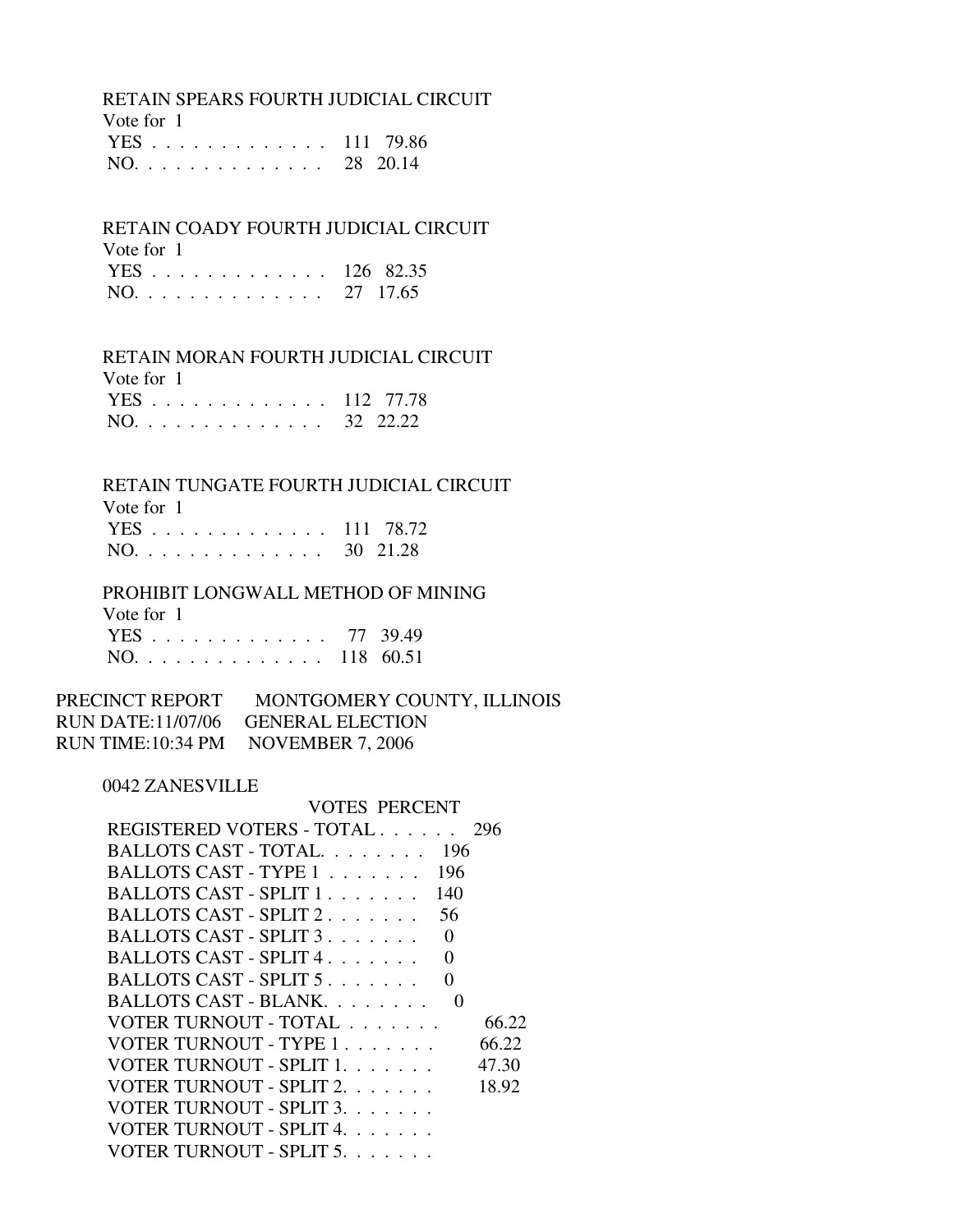# VOTER TURNOUT - BLANK . . . . . . .

 GOVERNOR & LIEUTENANT GOVERNOR Vote for 1 TOPINKA / BIRKETT (REP). . . . . . . 123 64.06 BLAGOJEVICH / QUINN (DEM) . . . . . . 48 25.00 WHITNEY / SAMUELS (GRN). . . . . . . 12 6.25 WRITE-IN. . . . . . . . . . . . 9 4.69

ATTORNEY GENERAL

| Vote for 1                              |  |  |
|-----------------------------------------|--|--|
| STEWART UMHOLTZ (REP) $\ldots$ 71 37.37 |  |  |
| LISA MADIGAN (DEM) $\ldots$ 115 60.53   |  |  |
| DAVID BLACK (GRN). $\ldots$ 3 1.58      |  |  |
| WRITE-IN. 1 .53                         |  |  |

## SECRETARY OF STATE

| Vote for $1$                                       |  |
|----------------------------------------------------|--|
| DAN RUTHERFORD (REP). $\ldots$ 93 47.45            |  |
| JESSE WHITE (DEM). $\ldots \ldots \ldots$ 94 47.96 |  |
| KAREN "YOUNG" PETERSON (GRN) 8 4.08                |  |
| WRITE-IN. 1 .51                                    |  |

#### **COMPTROLLER**

| Vote for 1                              |  |
|-----------------------------------------|--|
| CAROLE PANKAU (REP) $\ldots$ 72 39.13   |  |
| DANIEL W. HYNES (DEM) $\ldots$ 98 53.26 |  |
| ALICIA SNYDER $(GRN)$ 12 6.52           |  |
| WRITE-IN. 2 1.09                        |  |

## TREASURER

| Vote for $1$                                             |  |
|----------------------------------------------------------|--|
| CHRISTINE RADOGNO (REP). 119 64.32                       |  |
| ALEXANDER GIANNOULIAS (DEM) 57 30.81                     |  |
| DAN RODRIGUEZ SCHLORFF (GRN) 8 4.32                      |  |
| WRITE-IN $\ldots$ $\ldots$ $\ldots$ $\ldots$ $\ldots$ 54 |  |

 REPRESENTATIVE IN CONGRESS (TOTAL) NINETEENTH CONGRESSIONAL DISTRICT Vote for 1 JOHN M. SHIMKUS (REP) . . . . . . . 138 71.88 DANNY L. STOVER (DEM) . . . . . . . 53 27.60 WRITE-IN. . . . . . . . . . . . 1 .52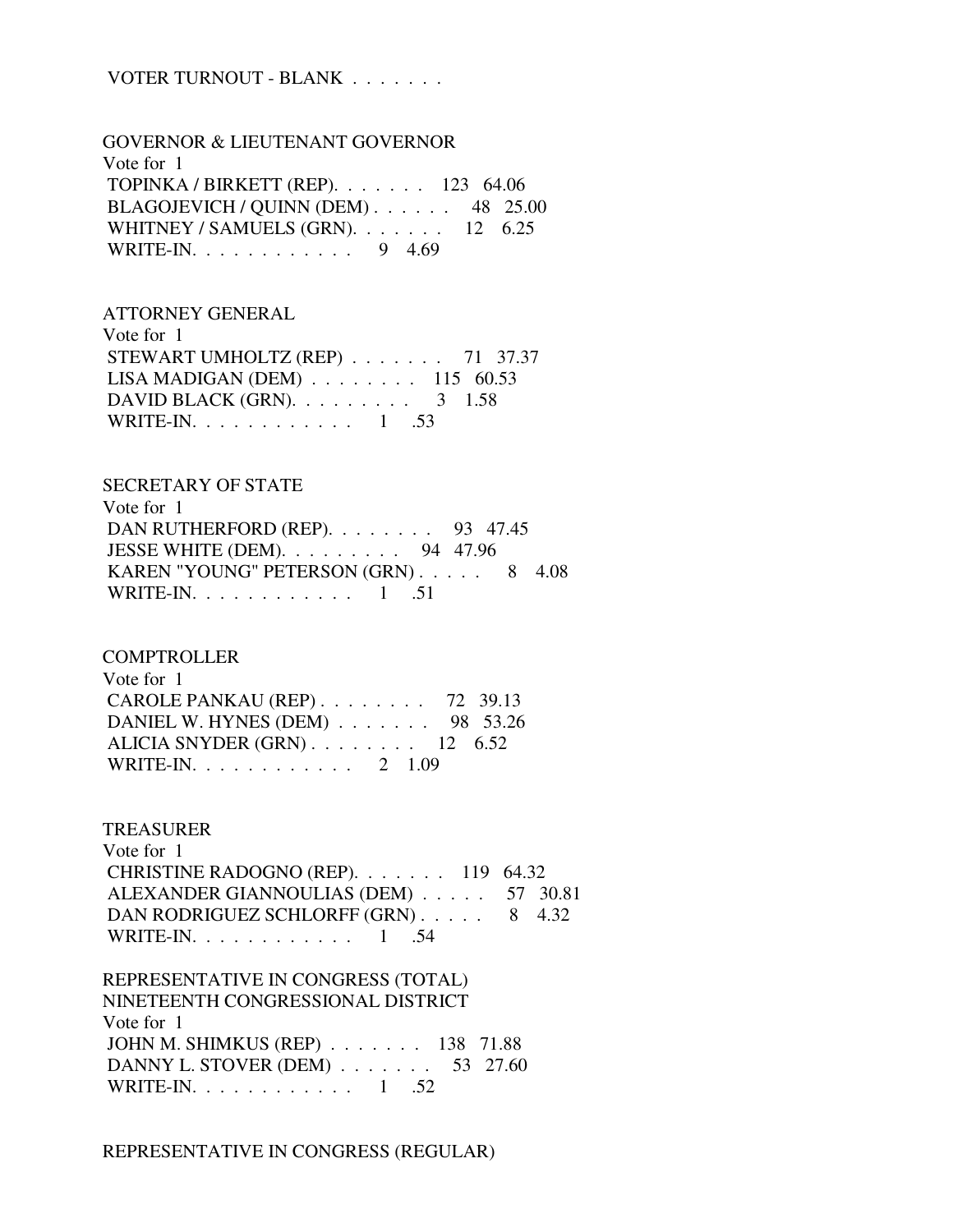NINETEENTH CONGRESSIONAL DISTRICT Vote for 1 JOHN M. SHIMKUS (REP) . . . . . . . 138 71.88 DANNY L. STOVER (DEM) . . . . . . . 53 27.60 WRITE-IN. . . . . . . . . . . . 1 .52

 REPRESENTATIVE IN CONGRESS (FEDERAL) NINETEENTH CONGRESSIONAL DISTRICT Vote for 1 JOHN M. SHIMKUS (REP)  $\ldots \ldots$  0 DANNY L. STOVER (DEM) . . . . . . . 0 WRITE-IN.  $\ldots$  . . . . . . . . 0

 STATE SENATOR FORTY-NINTH LEGISLATIVE DISTRICT Vote for 1 JEFF RICHEY (REP). . . . . . . . . 116 59.79 DEANNA DEMUZIO (DEM). . . . . . . . 77 39.69 WRITE-IN. . . . . . . . . . . . . 1 .52

 REPRESENTATIVE IN THE GENERAL ASSEMBLY NINETY-EIGHTH REPRESENTATIVE DISTRICT Vote for 1 NO CANDIDATE FILED . . . . . . . . 0 GARY HANNIG (DEM). . . . . . . . . 138 97.18 WRITE-IN. . . . . . . . . . . . 4 2.82

 REGIONAL SUPERINTENDENT OF SCHOOLS (CHRISTIAN AND MONTGOMERY COUNTIES) Vote for 1 NO CANDIDATE FILED . . . . . . . . 0 GREG SPRINGER (DEM) . . . . . . . . 138 97.87 WRITE-IN. . . . . . . . . . . . . 3 2.13

 COUNTY CLERK Vote for 1 SANDY LEITHEISER (REP) . . . . . . . 181 98.91 NO CANDIDATE FILED . . . . . . . . 0 WRITE-IN. . . . . . . . . . . . 2 1.09

 COUNTY TREASURER Vote for 1 RONALD D. JENKINS (REP). . . . . . . 177 98.33 NO CANDIDATE FILED . . . . . . . . 0 WRITE-IN. . . . . . . . . . . . . 3 1.67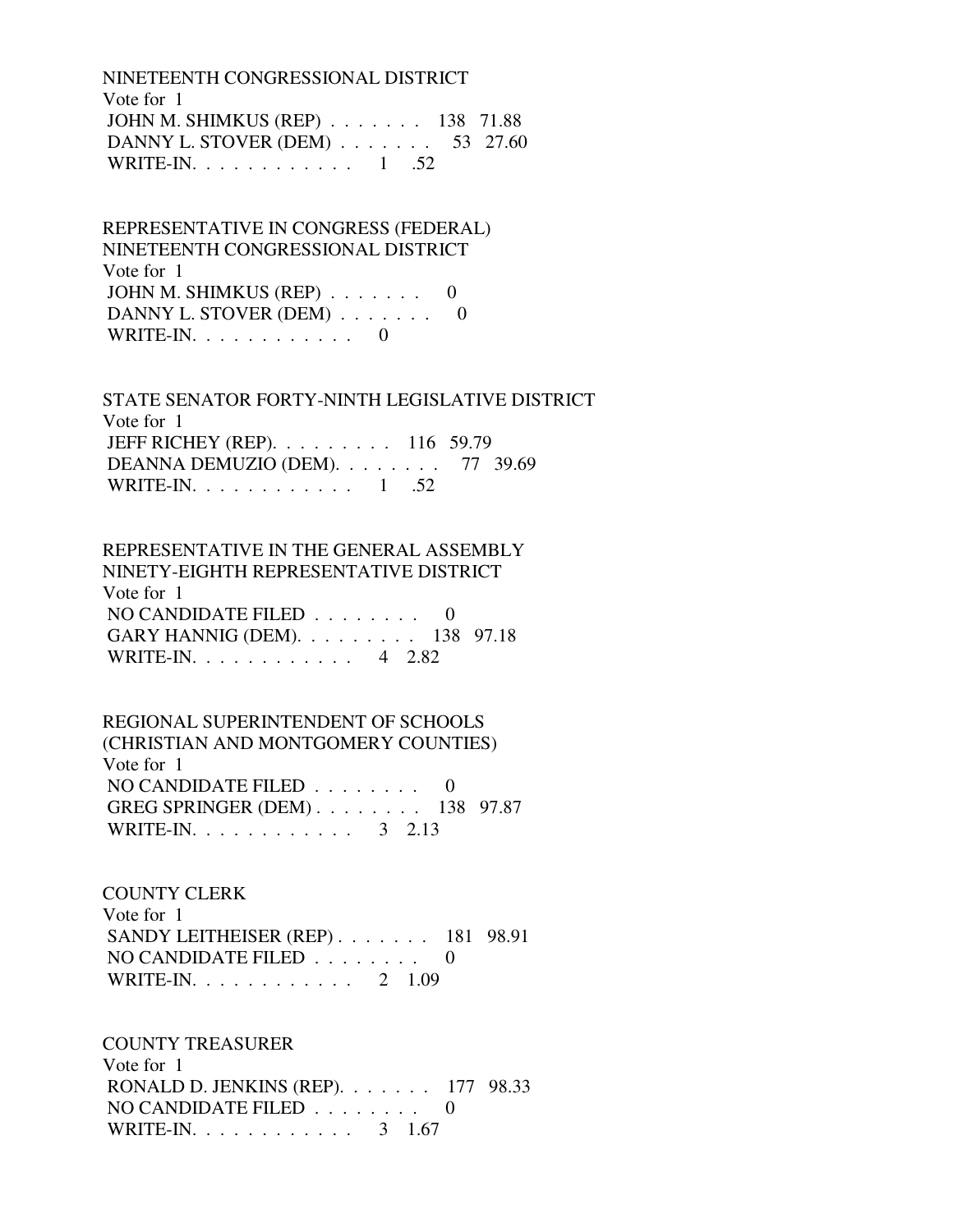COUNTY SHERIFF Vote for 1 JIM VAZZI (REP) . . . . . . . . . 181 98.91 NO CANDIDATE FILED . . . . . . . . 0 WRITE-IN. . . . . . . . . . . . 2 1.09

 STATE'S ATTORNEY (TO FILL AN UNEXPIRED 2 YEAR TERM) Vote for 1 DOUG JARMAN (REP). . . . . . . . . 103 54.21 CHRISTOPHER W. MATOUSH (DEM) . . . . . 86 45.26 WRITE-IN. . . . . . . . . . . . 1 .53

 COUNTY BOARD MEMBER COUNTY BOARD DISTRICT 1 Vote for 2 CONNIE TAYLOR BECK (REP) . . . . . . 114 37.62 DALE OGDEN (DEM) . . . . . . . . . 134 44.22 DAVID G. HEATON (DEM) . . . . . . . 53 17.49 WRITE-IN. . . . . . . . . . . . 2 .66

 JUDGE OF THE APPELLATE COURT FIFTH JUDICIAL DISTRICT - MAAG VACANCY Vote for 1 STEPHEN P. McGLYNN (REP) . . . . . . 115 63.54 BRUCE STEWART (DEM) . . . . . . . . 65 35.91 WRITE-IN. . . . . . . . . . . . 1 .55

 RETAIN SAUER FOURTH JUDICIAL CIRCUIT Vote for 1 YES . . . . . . . . . . . . . 113 72.90 NO. . . . . . . . . . . . . . 42 27.10

 RETAIN SPEARS FOURTH JUDICIAL CIRCUIT Vote for 1

|  |  |  |  |  |  |  | YES 111 73.03 |
|--|--|--|--|--|--|--|---------------|
|  |  |  |  |  |  |  | NO. 41 26.97  |

# RETAIN COADY FOURTH JUDICIAL CIRCUIT

 Vote for 1 YES . . . . . . . . . . . . . 110 71.90 NO. . . . . . . . . . . . . . 43 28.10

 RETAIN MORAN FOURTH JUDICIAL CIRCUIT Vote for 1 YES . . . . . . . . . . . . . 106 69.28